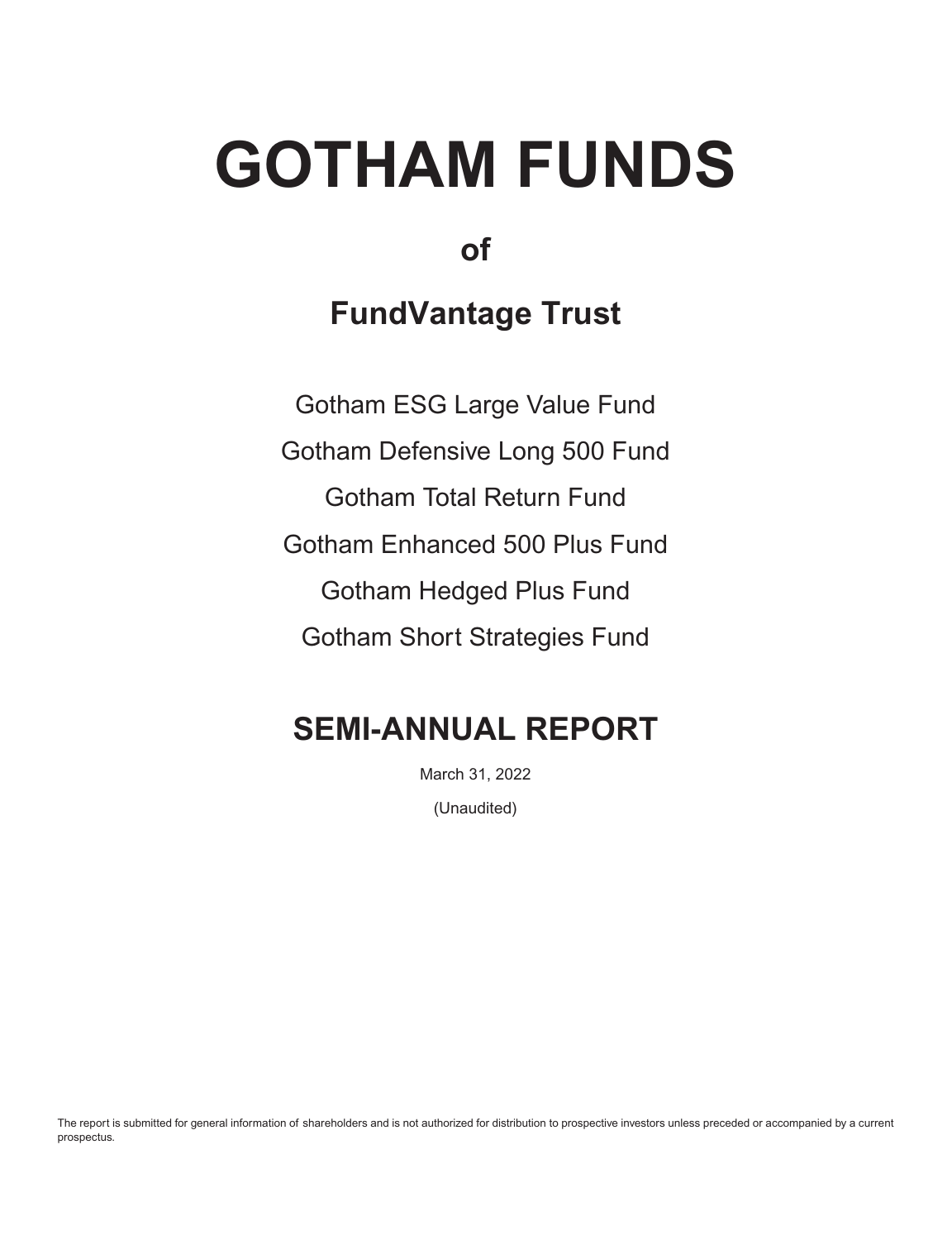### **GOTHAM FUNDS SEMI-ANNUAL REPORT AS OF MARCH 31, 2022**

### **TABLE OF CONTENTS**

| <b>Financial Statements:</b> |  |
|------------------------------|--|
|                              |  |
|                              |  |
|                              |  |
|                              |  |
|                              |  |
|                              |  |
|                              |  |
|                              |  |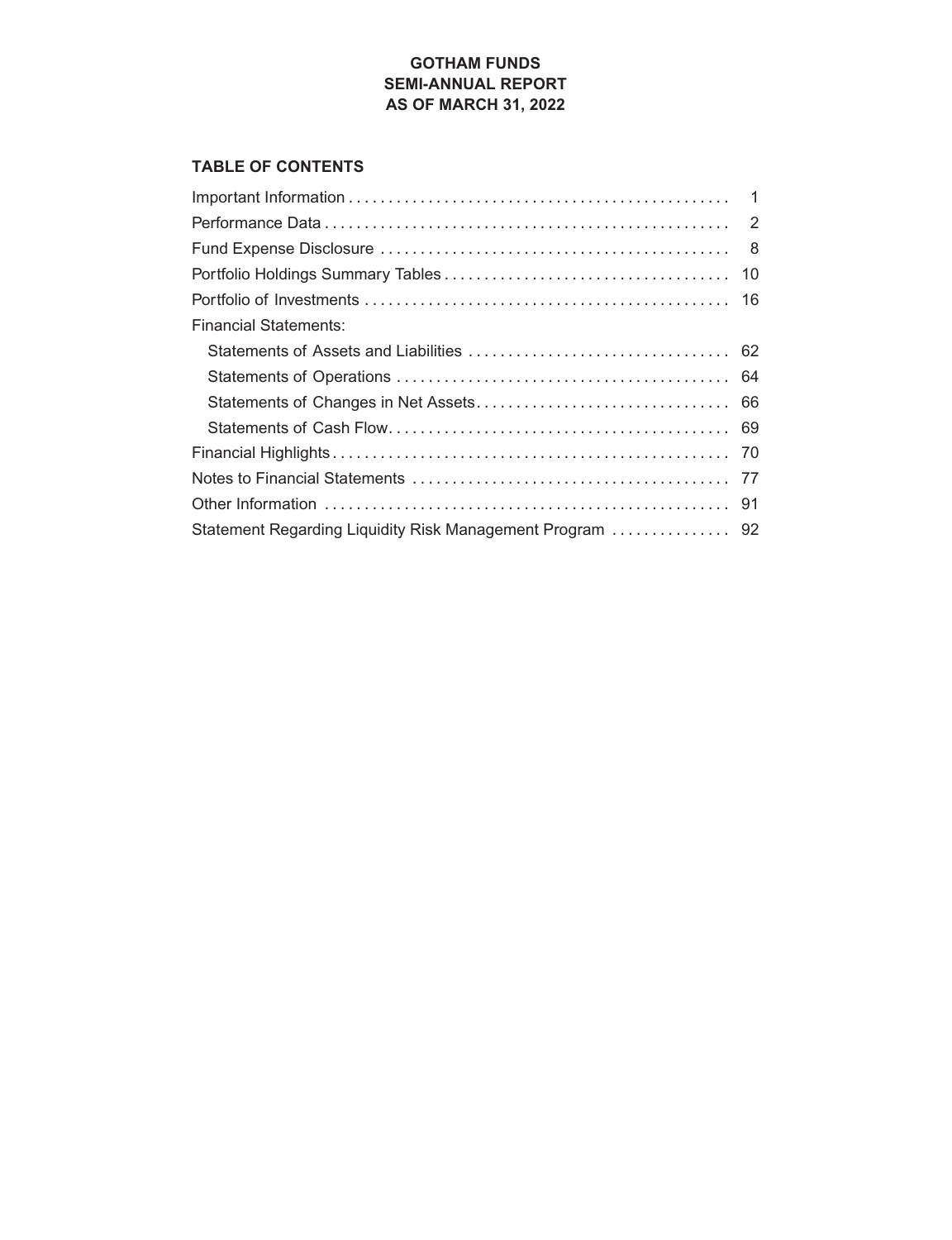### GOTHAM FUNDS

#### **Important Information**

<span id="page-2-0"></span>*The performance data quoted in this report represents past performance and does not guarantee future results. The investment return and principal value of an investment in a Gotham Fund will fluctuate so that an investor's shares, when redeemed, may be worth more or less than their original cost. Current performance may be lower or higher. Performance data current to the most recent month-end may be obtained by calling (877) 974-6852.*

Each Gotham Fund covered by this report (each a ″Fund″) compares its performance to an unmanaged index. An index does not reflect operational and transactional costs which apply to a mutual fund. It is not possible to invest directly in an index.

Mutual fund investing involves risks, including possible loss of principal. Each Fund except Gotham ESG Large Value Fund will short securities. Short sales theoretically involve unlimited loss potential since the market price of securities sold short may continuously increase. Each Fund, except Gotham ESG Large Value Fund, will also use leverage to make additional investments which could result in greater losses than if the Fund were not leveraged. The Gotham Defensive Long 500 Fund and Gotham Short Strategies Fund utilize one or more swap agreements in their investment programs. The use of derivatives, such as swaps, exposes a Fund to additional risks including increased volatility, lack of liquidity and possible losses greater than a Fund's initial investment. Gotham Total Return Fund will primarily engage in short sales, leverage and swaps through its investments in underlying funds. Certain Funds may invest in securities of large-, mid- and small-cap companies. The securities issued by small-cap and mid-cap companies tend to be more volatile and less liquid than those of large-cap issuers. Each Fund may have a high turnover of its portfolio securities. High turnover rates generally result in higher brokerage costs to a Fund. There can be no guarantee that a Fund will achieve its objectives.

*A prospective investor should consider the investment objectives, risks, charges and expenses of a Fund carefully before investing. The prospectus and summary prospectus contains this and other information about the Funds, and should be read carefully before investing. A copy of the prospectus or summary prospectus is available at www.GothamFunds.com or by calling (877) 974- 6852.*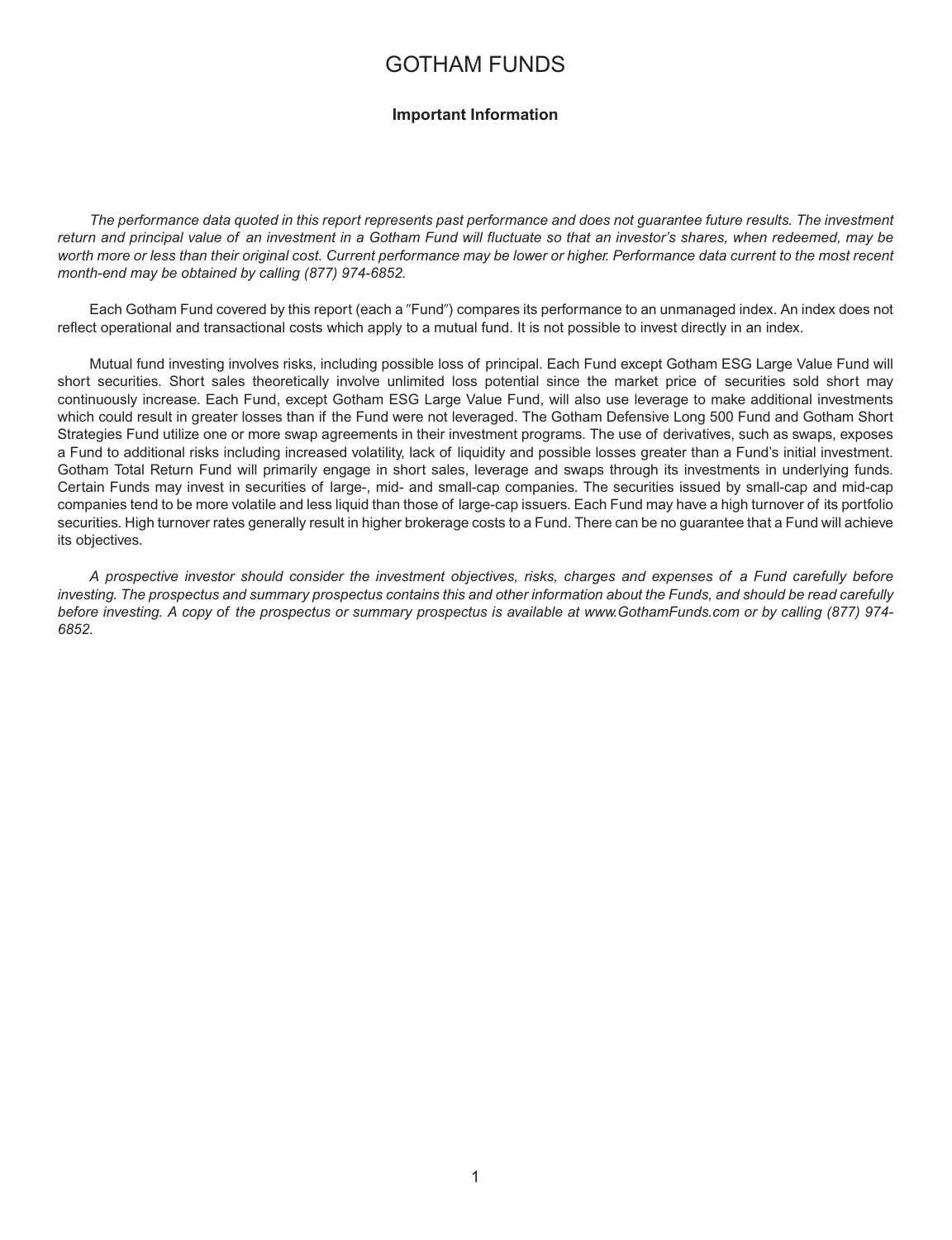### GOTHAM FUNDS Gotham ESG Large Value Fund

### **Semi-Annual Report Performance Data March 31, 2022 (Unaudited)**

<span id="page-3-0"></span>

| Average Annual Total Returns for the Periods Ended March 31, 2022 |               |        |         |                  |  |
|-------------------------------------------------------------------|---------------|--------|---------|------------------|--|
|                                                                   | Six           |        |         | <b>Since</b>     |  |
|                                                                   | <b>Months</b> | 1 Year | 3 Years | <b>Inception</b> |  |
| Institutional Class Shares                                        | 7.56%         | 14.17% | 14.42%  | 18.21%**         |  |
| S&P 500 <sup>®</sup> Total Return Index                           | 5.92%         | 15.65% | 18.92%  | 22.32%***        |  |

\* Not annualized.

The Gotham ESG Large Value Fund (the "Fund") incepted on December 31, 2018.

\*\*\* Benchmark performance is from inception date of the Fund only and is not the inception date of the benchmark itself.

**Past performance does not guarantee future results**. *The table does not reflect the deduction of taxes that a shareholder would pay on Fund distributions or redemption of Fund shares; nor a 1.00% fee applied by the Fund's Institutional Class to the value of shares redeemed within 30 days of purchase.*

*As stated in the current prospectus dated February 1, 2022, the "Total Annual Fund Operating Expenses" and the "Total Annual Fund Operating Expenses After Fee Waivers and/or Expense Reimbursement" are both 0.75% for Institutional Class Shares of the Fund's average daily net assets. This ratio may differ from the actual expense incurred by the Fund for the period covered by this report. Gotham Asset Management, LLC ("Gotham" or the "Adviser") has contractually agreed to reduce its investment advisory fee and/or reimburse certain expenses of the Fund to the extent necessary to ensure that the Fund's total operating expenses (exclusive of taxes, "Acquired Fund Fees and Expenses", dividend and interest expense on securities sold short, interest, extraordinary items, and brokerage commissions) do not exceed 0.75% (on an annual basis) of average daily net assets of the Fund (the "Expense Limitation"). The Expense Limitation will remain in place until January 31, 2023, unless the Board of Trustees of FundVantage Trust (the "Trust") approves its earlier termination.*

*The Fund evaluates its performance as compared to that of the Standard & Poor's 500® Total Return Index (*-*S&P 500® Total Return Index*-*). The S&P 500® Total Return Index is a market capitalization weighted index of 500 large-capitalization stocks commonly used to represent the U.S. equity market. Its returns reflect reinvested dividends.*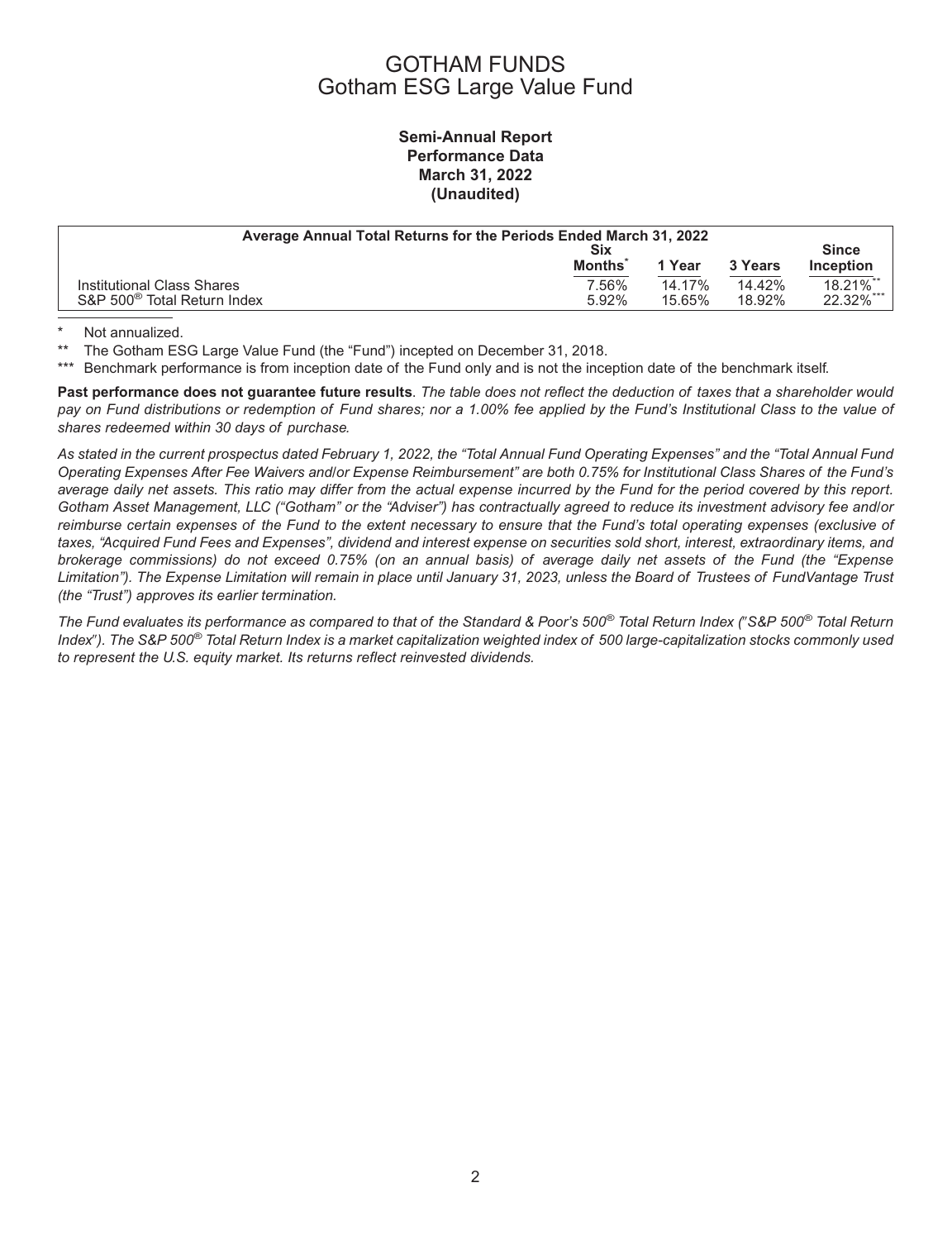### GOTHAM FUNDS Gotham Defensive Long 500 Fund

### **Semi-Annual Report Performance Data March 31, 2022 (Unaudited)**

| Average Annual Total Returns for the Periods Ended March 31, 2022<br>Six |                 |                  |                 |                 | <b>Since</b>               |
|--------------------------------------------------------------------------|-----------------|------------------|-----------------|-----------------|----------------------------|
|                                                                          | <b>Months</b>   | 1 Year           | 3 Years         | 5 Years         | <b>Inception</b>           |
| Institutional Class Shares<br>S&P 500 <sup>®</sup> Total Return Index    | 10.59%<br>5.92% | 14.87%<br>15.65% | 5.28%<br>18.92% | 7.46%<br>15.99% | $8.81\%$ ***<br>16.46% *** |

\* Not annualized.

The Gotham Defensive Long 500 Fund (the "Fund") commenced operations on September 30, 2016.

\*\*\* Benchmark performance is from inception date of the Fund only and is not the inception date of the benchmark itself.

**Past performance does not guarantee future results**. *The table does not reflect the deduction of taxes that a shareholder would pay on Fund distributions or redemption of Fund shares; nor a 1.00% fee applied by the Fund's Institutional Class to the value of shares redeemed within 30 days of purchase.*

*As stated in the current prospectus dated February 1, 2022, the "Total Annual Fund Operating Expenses" are 1.78% and the "Total Annual Fund Operating Expenses After Fee Waivers and/or Expense Reimbursements" are 1.35% for Institutional Class Shares of the Fund's average daily net assets. These ratios may differ from the actual expense incurred by the Fund for the period covered by this report. Gotham Asset Management, LLC ("Gotham" or the "Adviser") has contractually agreed to reduce its investment advisory fee and/or reimburse certain expenses of the Fund to the extent necessary to ensure that the Fund's total operating expenses (exclusive of taxes, "Acquired Fund Fees and Expenses", dividend and interest expense on securities sold short, interest, extraordinary items, and brokerage commissions) do not exceed 1.35% (on an annual basis) of average daily net assets of the Fund (the "Expense Limitation"). The Expense Limitation will remain in place until January 31, 2023, unless the Board of Trustees of FundVantage Trust (the "Trust") approves its earlier termination.*

*The Fund evaluates its performance as compared to that of the Standard & Poor's 500® Total Return Index (*-*S&P 500® Total Return Index*-*). The S&P 500® Total Return Index is a market capitalization weighted index of 500 large-capitalization stocks commonly used to represent the U.S. equity market. Its returns reflect reinvested dividends.*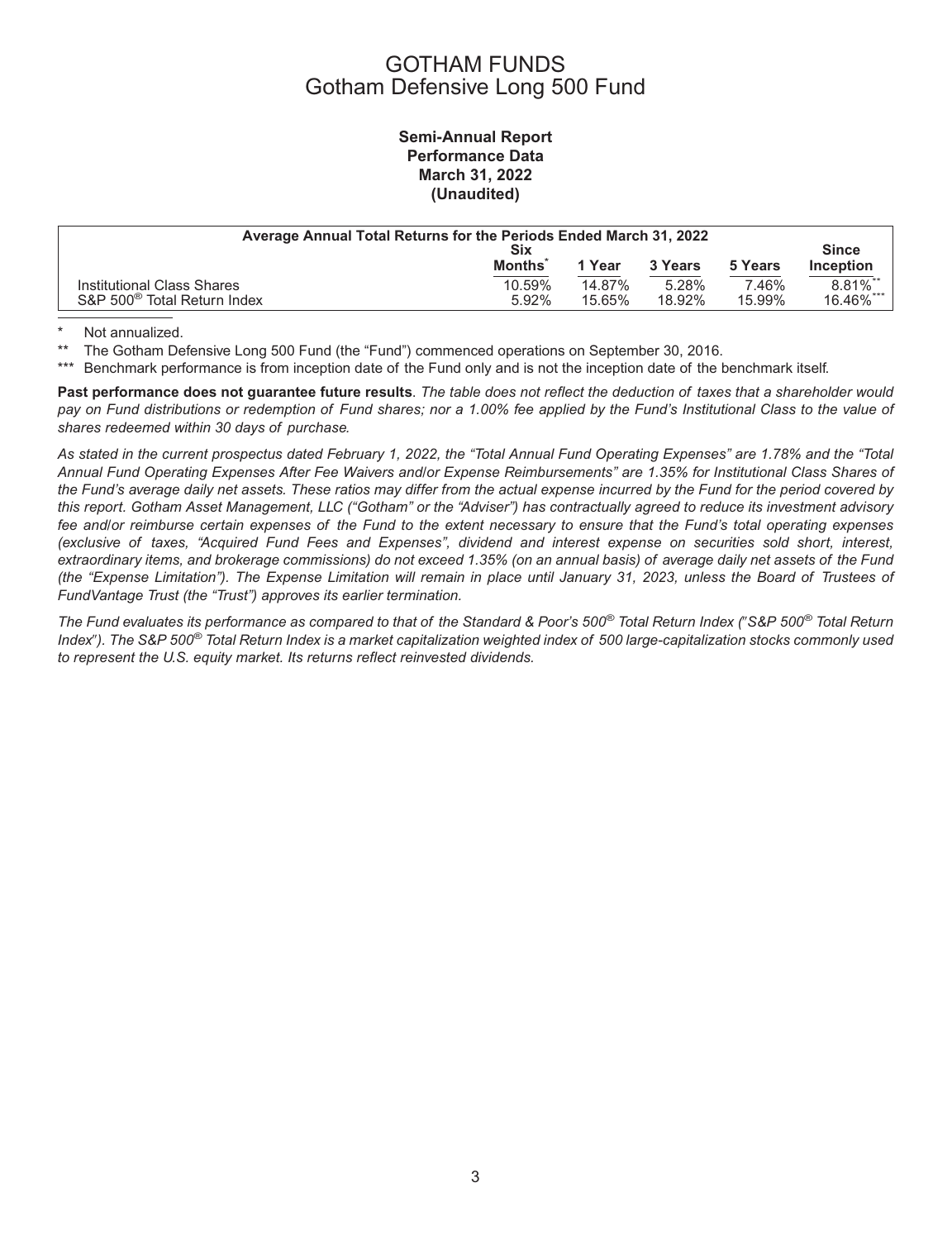### GOTHAM FUNDS Gotham Total Return Fund

### **Semi-Annual Report Performance Data March 31, 2022 (Unaudited)**

| Average Annual Total Returns for the Periods Ended March 31, 2022<br>Six |               |        |         |         | <b>Since</b>     |
|--------------------------------------------------------------------------|---------------|--------|---------|---------|------------------|
|                                                                          | <b>Months</b> | 1 Year | 3 Years | 5 Years | <b>Inception</b> |
| Institutional Class Shares                                               | $9.11\%$      | 15.50% | 5.79%   | 6.93%   | $6.80\%$ **      |
| <b>Investor Class Shares</b>                                             | 9.03%         | 15.24% | 5.54%   | 6.58%   | 4.58%            |
| <b>HFRX Equity Hedge Index</b>                                           | 2.35%         | 8.92%  | 6.91%   | 4.66%   | $3.05\%$ ***     |

Not annualized.

Institutional Class shares and Investor Class shares of the Gotham Total Return Fund (the "Fund") incepted on March 31, 2015 and December 29, 2017, respectively.

\*\*\* Benchmark performance is from inception date of the Fund's Institutional Class shares only and is not the inception date of the benchmark itself.

**Past performance does not guarantee future results**. *The table does not reflect the deduction of taxes that a shareholder would pay on Fund distributions or redemption of Fund shares; nor a 1.00% fee applied by the Fund's Institutional Class and Investor Class to the value of the shares redeemed within 30 days of purchase.*

*As stated in the current prospectus dated February 1, 2022, the "Total Annual Fund Operating Expenses" and the "Total Annual Fund Operating Expenses After Fee Waivers and/or Expense Reimbursements" are 1.66% and 1.00% for the Institutional Class shares, respectively, and 1.91% and 1.25% for the Investor Class shares, respectively, of the Fund's average daily net assets. These ratios may differ from the actual expense incurred by the Fund for the period covered by this report. Gotham Asset Management, LLC ("Gotham" or the "Adviser") has contractually agreed to reduce its investment advisory fee and/or reimburse certain expenses of the Fund to the extent necessary to ensure that the Fund's total operating expenses (exclusive of taxes, "Acquired Fund Fees and Expenses", dividend and interest expense on securities sold short, interest, extraordinary items, management fees (if any) and brokerage commissions), do not exceed 0.00% with respect to Institutional Class shares, (on an annual basis) and 0.25% with respect to Investor Class shares, (on an annual basis), of average daily net assets of the Fund (the "Expense Limitation"). The Expense Limitation will remain in place until January 31, 2023, unless the Board of Trustees of FundVantage Trust (the "Trust") approves its earlier termination. The Adviser is entitled to recover, subject to approval by the Board of Trustees, such amounts reduced or reimbursed for a period of up to three (3) years from the date on which the Adviser reduced its compensation and/or assumed expenses for the Fund. The recoupment of fees waived or expenses reimbursed are limited to the lesser of (a) the Expense Limitation in effect at the time fees were waived or expenses were reimbursed, and (b) the Expense Limitation in effect at the time of recoupment.*

The Fund evaluates its performance as compared to that of the Hedge Fund Research Inc. Equity Hedge Index ("HFRX"). The HFRX *is an index of quantitatively-selected hedge funds which maintain positions both long and short in primarily equity and equity derivative securities. Constituents of the HFRX report net of all fees returns.*

*The Fund normally allocates the majority of its assets among mutual funds advised by Gotham. Therefore, the Fund's shareholders will indirectly bear the Fund's proportionate share of fees and expenses of the underlying funds in addition to the Fund's own expenses. The Fund also is subject to the risks of the underlying funds, which may include any or all of the risks described in Important Information.*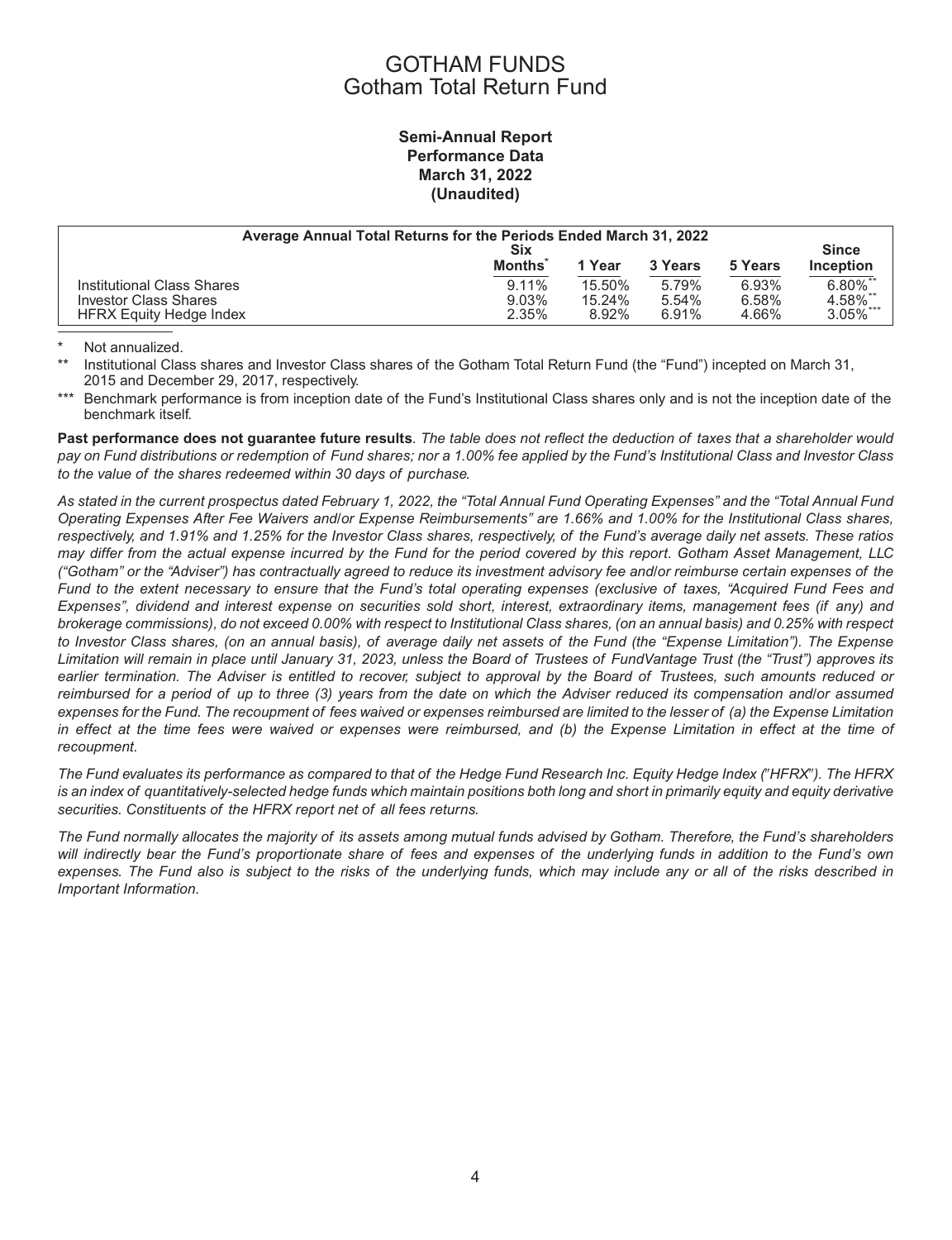### GOTHAM FUNDS Gotham Enhanced 500 Plus Fund

### **Semi-Annual Report Performance Data March 31, 2022 (Unaudited)**

| Average Annual Total Returns for the Periods Ended March 31, 2022 |               |        |         |         |                  |
|-------------------------------------------------------------------|---------------|--------|---------|---------|------------------|
|                                                                   | Six           |        |         |         | <b>Since</b>     |
|                                                                   | <b>Months</b> | 1 Year | 3 Years | 5 Years | <b>Inception</b> |
| Institutional Class Shares                                        | 10.52%        | 16.64% | 14.17%  | 13.27%  | 14.22%**         |
| S&P 500 <sup>®</sup> Total Return Index                           | 5.92%         | 15.65% | 18.92%  | 15.99%  | 16.45%***        |

\* Not annualized.<br>\*\* The Gotham En

The Gotham Enhanced 500 Plus Fund (the "Fund") commenced operations on September 30, 2016.

\*\*\* Benchmark performance is from inception date of the Fund only and is not the inception date of the benchmark itself.

**Past performance does not guarantee future results**. *The table does not reflect the deduction of taxes that a shareholder would pay on Fund distributions or redemption of Fund shares; nor a 1.00% fee applied by the Fund's Institutional Class to the value of shares redeemed within 30 days of purchase.*

*As stated in the current prospectus dated February 1, 2022, the "Total Annual Fund Operating Expenses" are 4.70% and the "Total Annual Fund Operating Expenses After Fee Waivers and/or Expense Reimbursements" are 2.06% for Institutional Class Shares of the Fund's average daily net assets. These ratios may differ from the actual expense incurred by the Fund for the period covered by this report. Gotham Asset Management, LLC ("Gotham" or the "Adviser") has contractually agreed to reduce its investment advisory fee and/or reimburse certain expenses of the Fund to the extent necessary to ensure that the Fund's total operating expenses (exclusive of taxes, "Acquired Fund Fees and Expenses", dividend and interest expense on securities sold short, interest, extraordinary items, and brokerage commissions) do not exceed 1.15% (on an annual basis) of average daily net assets of the Fund (the "Expense Limitation"). The Expense Limitation will remain in place until January 31, 2023, unless the Board of Trustees of FundVantage Trust (the "Trust") approves its earlier termination. The Adviser is entitled to recover, subject to approval by the Board of Trustees, such amounts reduced or reimbursed for a period of up to three (3) years from the date on which the Adviser reduced its compensation and/or assumed expenses for the Fund. The Adviser is permitted to seek reimbursement from the Fund, subject to certain limitations, for fees it waived and Fund expenses it paid to the extent the total annual fund expenses do not exceed the limits described above or any lesser limits in effect at the time of reimbursement. No recoupment will occur unless the Fund's expenses are below the Expense Limitation.*

*The Fund evaluates its performance as compared to that of the Standard & Poor's 500® Total Return Index (*-*S&P 500® Total Return Index*-*). The S&P 500® Total Return Index is a market capitalization weighted index of 500 large-capitalization stocks commonly used to represent the U.S. equity market. Its returns reflect reinvested dividends.*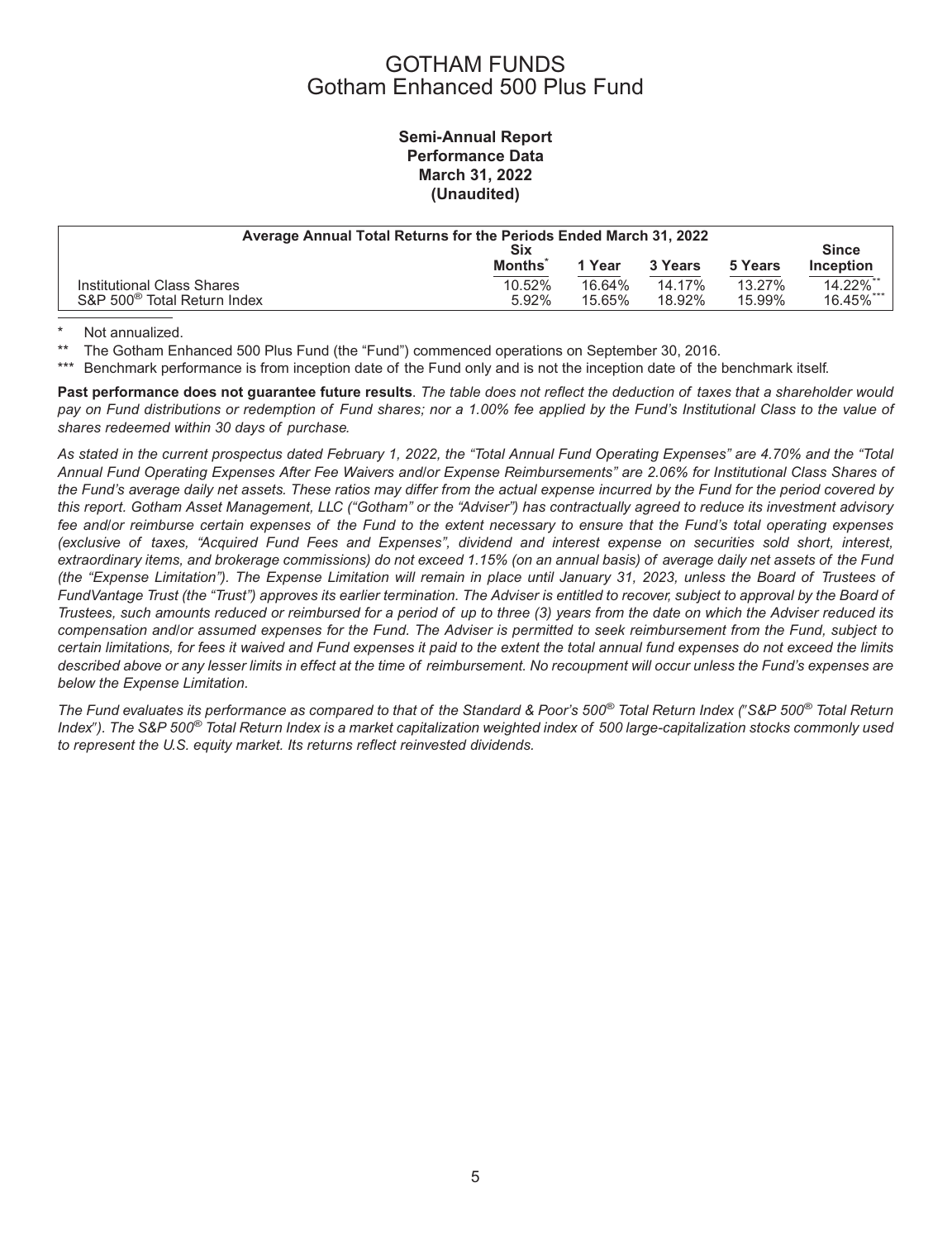### GOTHAM FUNDS Gotham Hedged Plus Fund

### **Semi-Annual Report Performance Data March 31, 2022 (Unaudited)**

| Average Annual Total Returns for the Periods Ended March 31, 2022<br>Six |                 |                 |                |                | <b>Since</b>            |
|--------------------------------------------------------------------------|-----------------|-----------------|----------------|----------------|-------------------------|
|                                                                          | <b>Months</b>   | 1 Year          | 3 Years        | 5 Years        | <b>Inception</b>        |
| Institutional Class Shares<br><b>HFRX Equity Hedge Index</b>             | 16.25%<br>2.35% | 25.48%<br>8.92% | 8.48%<br>6.91% | 7.79%<br>4.66% | $8.43\%$ **<br>4.87%*** |

\* Not annualized.

The Gotham Hedged Plus Fund (the "Fund") commenced operations on March 31, 2016.

\*\*\* Benchmark performance is from inception date of the Fund only and is not the inception date of the benchmark itself.

**Past performance does not guarantee future results**. *The table does not reflect the deduction of taxes that a shareholder would pay on Fund distributions or redemption of Fund shares; nor a 1.00% fee applied by the Fund's Institutional Class to the value of shares redeemed within 30 days of purchase.*

*As stated in the current prospectus dated February 1, 2022, the "Total Annual Fund Operating Expenses" are 3.26% and the "Total Annual Fund Operating Expenses After Fee Waivers and/or Expense Reimbursements" are 2.27% for Institutional Class Shares of the Fund's average daily net assets. These ratios may differ from the actual expense incurred by the Fund for the period covered by this report. Gotham Asset Management, LLC ("Gotham" or the "Adviser") has contractually agreed to reduce its investment advisory fee and/or reimburse certain expenses of the Fund to the extent necessary to ensure that the Fund's total operating expenses (exclusive of taxes, "Acquired Fund Fees and Expenses", dividend and interest expense on securities sold short, interest, extraordinary items, and brokerage commissions) do not exceed 1.15% (on an annual basis) of average daily net assets of the Fund (the "Expense Limitation"). The Expense Limitation will remain in place until January 31, 2023, unless the Board of Trustees of FundVantage Trust (the "Trust") approves its earlier termination. The Adviser is entitled to recover, subject to approval by the Board of Trustees, such amounts reduced or reimbursed for a period of up to three (3) years from the date on which the Adviser reduced its compensation and/or assumed expenses for the Fund. The Adviser is permitted to seek reimbursement from the Fund, subject to certain limitations, for fees it waived and Fund expenses it paid to the extent the total annual fund expenses do not exceed the limits described above or any lesser limits in effect at the time of reimbursement. No recoupment will occur unless the Fund's expenses are below the Expense Limitation.*

The Fund evaluates its performance as compared to that of the Hedge Fund Research Inc. Equity Hedge Index ("HFRX"). The HFRX *is an index of quantitatively-selected hedge funds which maintain positions both long and short in primarily equity and equity derivative securities. Constituents of the HFRX report net of all fees returns.*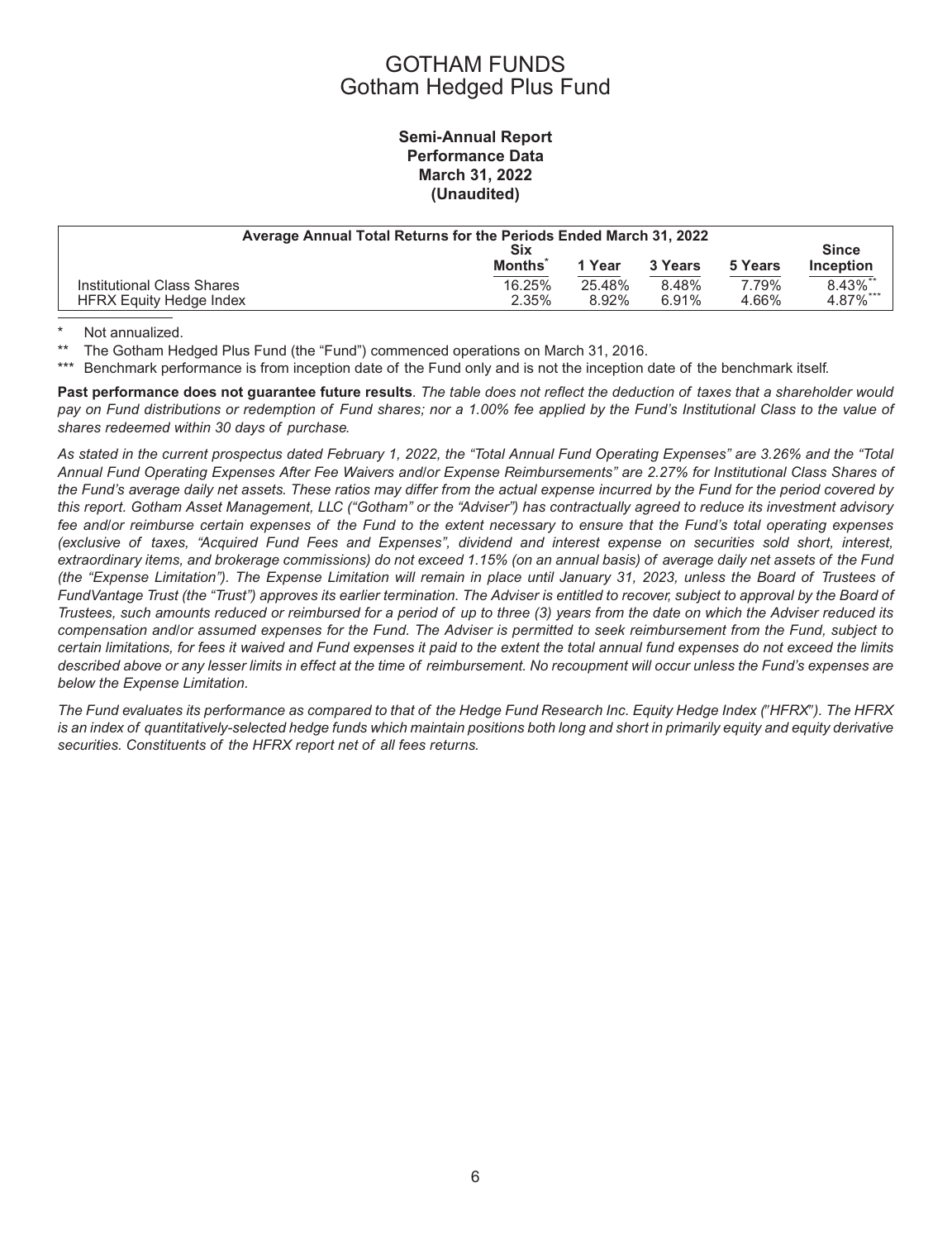### GOTHAM FUNDS Gotham Short Strategies Fund

### **Semi-Annual Report Performance Data March 31, 2022 (Unaudited)**

| Average Annual Total Returns for the Periods Ended March 31, 2022<br>Six           |                    |                     |                        |                      |                      |
|------------------------------------------------------------------------------------|--------------------|---------------------|------------------------|----------------------|----------------------|
|                                                                                    | <b>Months</b>      | 1 Year              | 3 Years                | 5 Years              | 10 Years             |
| Institutional Class Shares <sup>®</sup><br>50% Inverse of the S&P 500 <sup>®</sup> | 22.93%<br>$-4.80%$ | 21.09%<br>$-9.59\%$ | $-7.16%$<br>$-10.40\%$ | $-6.80%$<br>$-8.85%$ | $-4.85%$<br>$-8.23%$ |

#### Not annualized.

A privately offered fund (the "Predecessor Fund") managed by Gotham Asset Management, LLC was reorganized into the Gotham Short Strategies Fund (the "Fund" or "GSSFX") on July 31, 2017, the date GSSFX commenced operations. The Predecessor Fund was organized and commenced operations in February 2008 and had an investment objective, investment policies and restrictions that were, in all material respects, equivalent to those of GSSFX. However, the Predecessor Fund was not registered as an investment company under the Investment Company Act of 1940, as amended (the "1940 Act"). In addition, this Predecessor Fund was not subject to certain investment limitations, diversification requirements, liquidity requirements, and other restrictions imposed by the 1940 Act and the Internal Revenue Code of 1986, as amended, which, if applicable, might have adversely affected its performance. GSSFX's performance for periods prior to the commencement of operations on July 31, 2017 is that of the Predecessor Fund adjusted to reflect GSSFX's fee structure.

**Past performance does not guarantee future results**. *The table does not reflect the deduction of taxes that a shareholder would pay on Fund distributions or redemption of Fund shares; nor a 1.00% fee applied by the Fund's Institutional Class to the value of shares redeemed within 30 days of purchase.*

*As stated in the current prospectus dated February 1, 2022, the "Total Annual Fund Operating Expenses" are 2.92% and the "Total Annual Fund Operating Expenses After Fee Waivers and/or Expense Reimbursements" are 1.35% for Institutional Class Shares of the Fund's average daily net assets. These ratios may differ from the actual expense incurred by the Fund for the period covered by this report. Gotham Asset Management, LLC ("Gotham" or the "Adviser") has contractually agreed to reduce its investment advisory fee and/or reimburse certain expenses of the Fund to the extent necessary to ensure that the Fund's total operating expenses (exclusive of taxes, "Acquired Fund Fees and Expenses", dividend and interest expense on securities sold short, interest, extraordinary items, and brokerage commissions) do not exceed 1.35% (on an annual basis) of average daily net assets of the Fund (the "Expense Limitation"). The Expense Limitation will remain in place until January 31, 2023, unless the Board of Trustees of FundVantage Trust (the "Trust") approves its earlier termination.*

*The Fund evaluates its performance as compared to that of the 50% Inverse of the Standard & Poor's 500® Total Return Index (*-*50% Inverse of the S&P 500®*-*). The 50% Inverse of the S&P 500® reflects the return of the S&P 500® adjusted to show the negative 50% targeted net short exposure of the Predecessor Fund. Its returns reflect reinvested dividends*.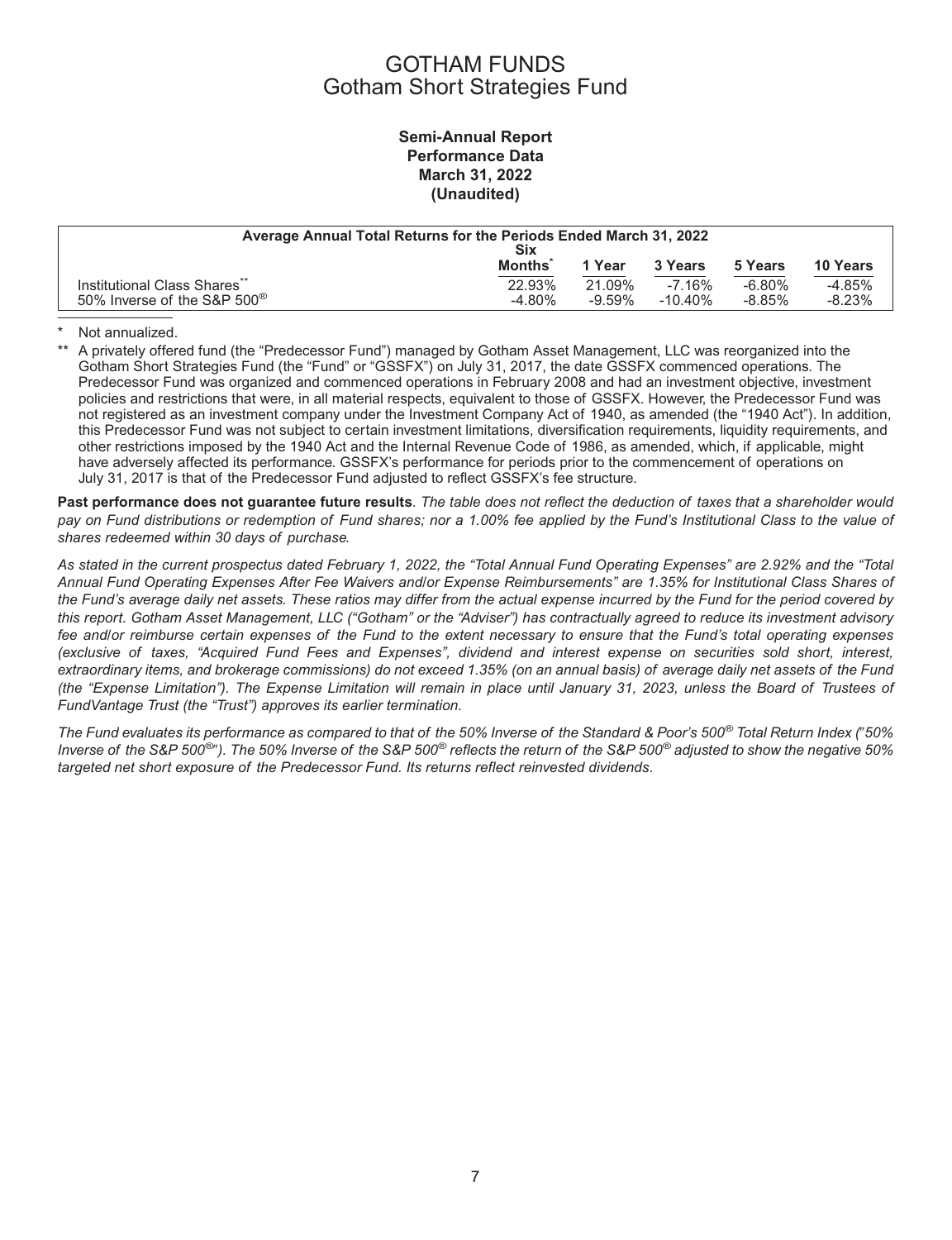### GOTHAM FUNDS

#### **Fund Expense Disclosure March 31, 2022 (Unaudited)**

<span id="page-9-0"></span>As a shareholder of a Fund(s), you incur two types of costs: (1) transaction costs, including redemption fees; and (2) ongoing costs, including management fees, distribution and/or service (Rule 12b-1) fees (if any) and other Fund expenses. These examples are intended to help you understand your ongoing costs (in dollars) of investing in the Fund(s) and to compare these costs with the ongoing costs of investing in other mutual funds.

These examples are based on an investment of \$1,000 invested at the beginning of the six-month period from October 1, 2021 through March 31, 2022 and held for the entire period.

#### **Actual Expenses**

The first line for each Fund in the accompanying table provides information about actual account values and actual expenses. You may use the information in this line, together with the amount you invested, to estimate the expenses that you paid over the period. Simply divide your account value by \$1,000 (for example, an \$8,600 account value divided by \$1,000= 8.6), then multiply the result by the number in the first line under the heading entitled "Expenses Paid During Period" to estimate the expenses you paid on your account during this period.

#### **Hypothetical Example for Comparison Purposes**

The second line for each Fund in the accompanying table provides information about hypothetical account values and hypothetical expenses based on the Fund's actual expense ratio and an assumed rate of return of 5% per year before expenses, which is not your Fund's actual return. The hypothetical account values and expenses may not be used to estimate the actual ending account balance or expenses you paid for the period. You may use this information to compare the ongoing costs of investing in the Fund and other funds. To do so, compare this 5% hypothetical example with the 5% hypothetical examples that appear in the shareholder reports of other funds.

Please note that the expenses shown in the accompanying table are meant to highlight your ongoing costs only and do not reflect any transactional costs, such as redemption fees. Therefore, the second line of the accompanying table is useful in comparing ongoing costs only and will not help you determine the relative total costs of owning different funds. In addition, if these transactional costs were included, your costs would have been higher.

|                                                                     | <b>Beginning Account Value</b><br><b>October 1, 2021</b> | <b>Ending Account Value</b><br>March 31, 2022 | Annualized<br><b>Expense Ratio</b> | <b>Expenses Paid</b><br>During Period" |
|---------------------------------------------------------------------|----------------------------------------------------------|-----------------------------------------------|------------------------------------|----------------------------------------|
| <b>Gotham ESG Large Value Fund</b><br>Institutional Class           |                                                          |                                               |                                    |                                        |
| Actual<br>Hypothetical (5% return before                            | \$1,000.00                                               | \$1,075,60                                    | 0.75%                              | \$3.88                                 |
| expenses)                                                           | 1.000.00                                                 | 1.021.19                                      | 0.75%                              | 3.78                                   |
| <b>Gotham Defensive Long 500 Fund</b><br><b>Institutional Class</b> |                                                          |                                               |                                    |                                        |
| Actual<br>Hypothetical (5% return before                            | \$1,000.00                                               | \$1.105.90                                    | 1.35%                              | \$7.09                                 |
| expenses)                                                           | 1.000.00                                                 | 1.018.20                                      | 1.35%                              | 6.79                                   |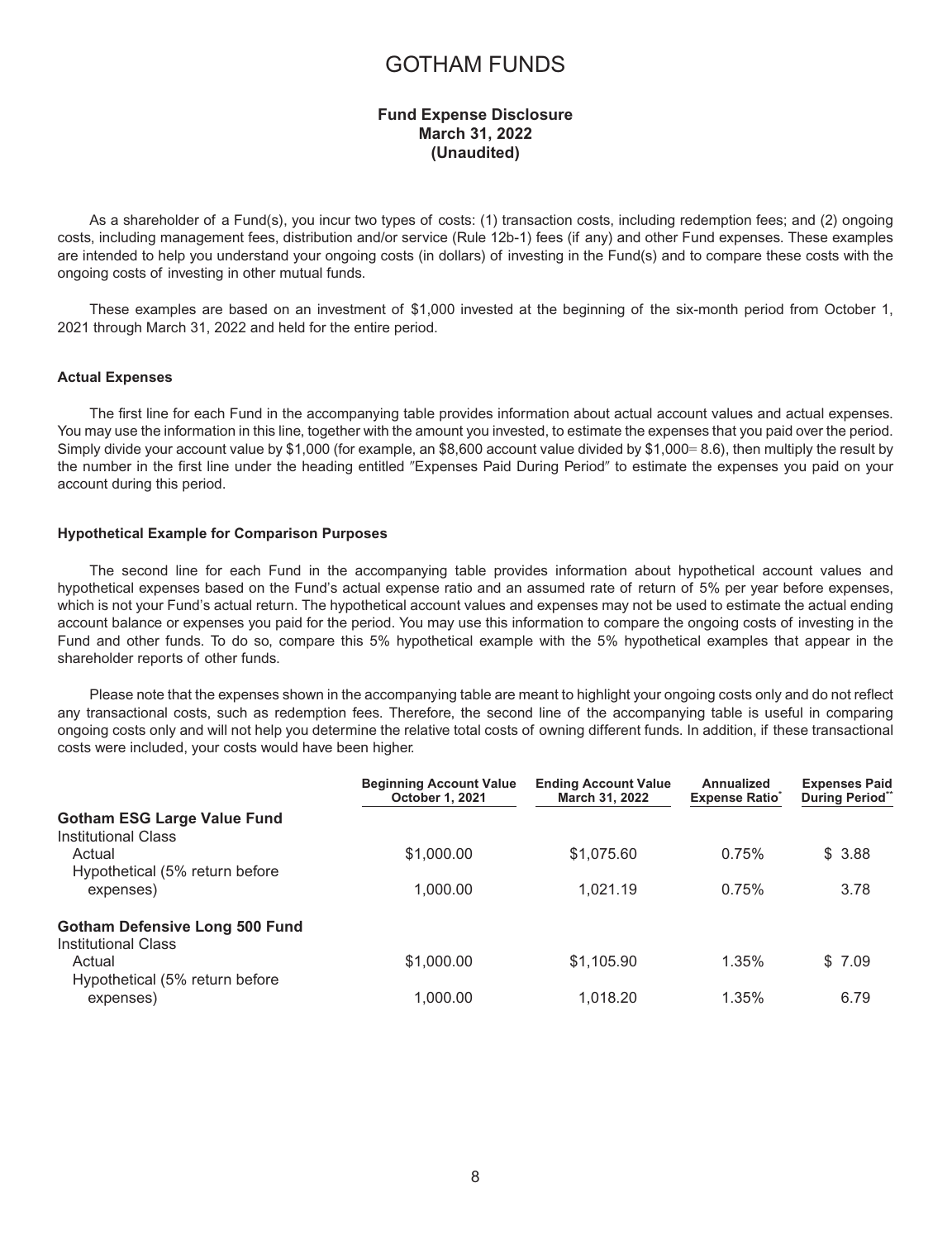### GOTHAM FUNDS

#### **Fund Expense Disclosure (Concluded) March 31, 2022 (Unaudited)**

|                                                                   | <b>Beginning Account Value</b><br>October 1, 2021 | <b>Ending Account Value</b><br>March 31, 2022 | Annualized<br><b>Expense Ratio</b> | <b>Expenses Paid</b><br>During Period" |
|-------------------------------------------------------------------|---------------------------------------------------|-----------------------------------------------|------------------------------------|----------------------------------------|
| <b>Gotham Total Return Fund</b><br><b>Institutional Class</b>     |                                                   |                                               |                                    |                                        |
| Actual<br>Hypothetical (5% return before                          | \$1,000.00                                        | \$1,091.10                                    | $0.00\%$                           | \$                                     |
| expenses)<br><b>Investor Class</b>                                | 1,000.00                                          | 1,024.93                                      | $0.00\%$                           |                                        |
| Actual<br>Hypothetical (5% return before                          | \$1,000.00                                        | \$1,090.30                                    | 0.25%                              | \$1.30                                 |
| expenses)                                                         | 1,000.00                                          | 1,023.68                                      | 0.25%                              | 1.26                                   |
| Gotham Enhanced 500 Plus Fund<br><b>Institutional Class</b>       |                                                   |                                               |                                    |                                        |
| Actual<br>Hypothetical (5% return before                          | \$1,000.00                                        | \$1,105.20                                    | 2.08%                              | \$10.92                                |
| expenses)                                                         | 1,000.00                                          | 1.014.56                                      | 2.08%                              | 10.45                                  |
| <b>Gotham Hedged Plus Fund</b><br><b>Institutional Class</b>      |                                                   |                                               |                                    |                                        |
| Actual<br>Hypothetical (5% return before                          | \$1,000.00                                        | \$1,162.50                                    | 2.42%                              | \$13.05                                |
| expenses)                                                         | 1,000.00                                          | 1,012.86                                      | 2.42%                              | 12.14                                  |
| <b>Gotham Short Strategies Fund</b><br><b>Institutional Class</b> |                                                   |                                               |                                    |                                        |
| Actual<br>Hypothetical (5% return before                          | \$1,000.00                                        | \$1,229.30                                    | 1.35%                              | \$7.50                                 |
| expenses)                                                         | 1,000.00                                          | 1,018.20                                      | 1.35%                              | 6.79                                   |

\* Annualized expense ratios include dividend expense on securities sold short and interest expense on securities sold short and borrowings, except for the Gotham ESG Large Value Fund which does not short securities or use leverage.

\*\* Expenses are equal to a Fund's annualized expense ratio, in the table above, which include waived fees or reimbursement expenses for the six-month period ended March 31, 2022, multiplied by the average account value over the period, multiplied by the number of days in the most recent period, then divided by 365 to reflect the period. Hypothetical expenses are equal to the Fund's annualized expense ratios, multiplied by the average account value over the period, multiplied by the number of days in the most recent six-month period, then divided by 365 to reflect the period.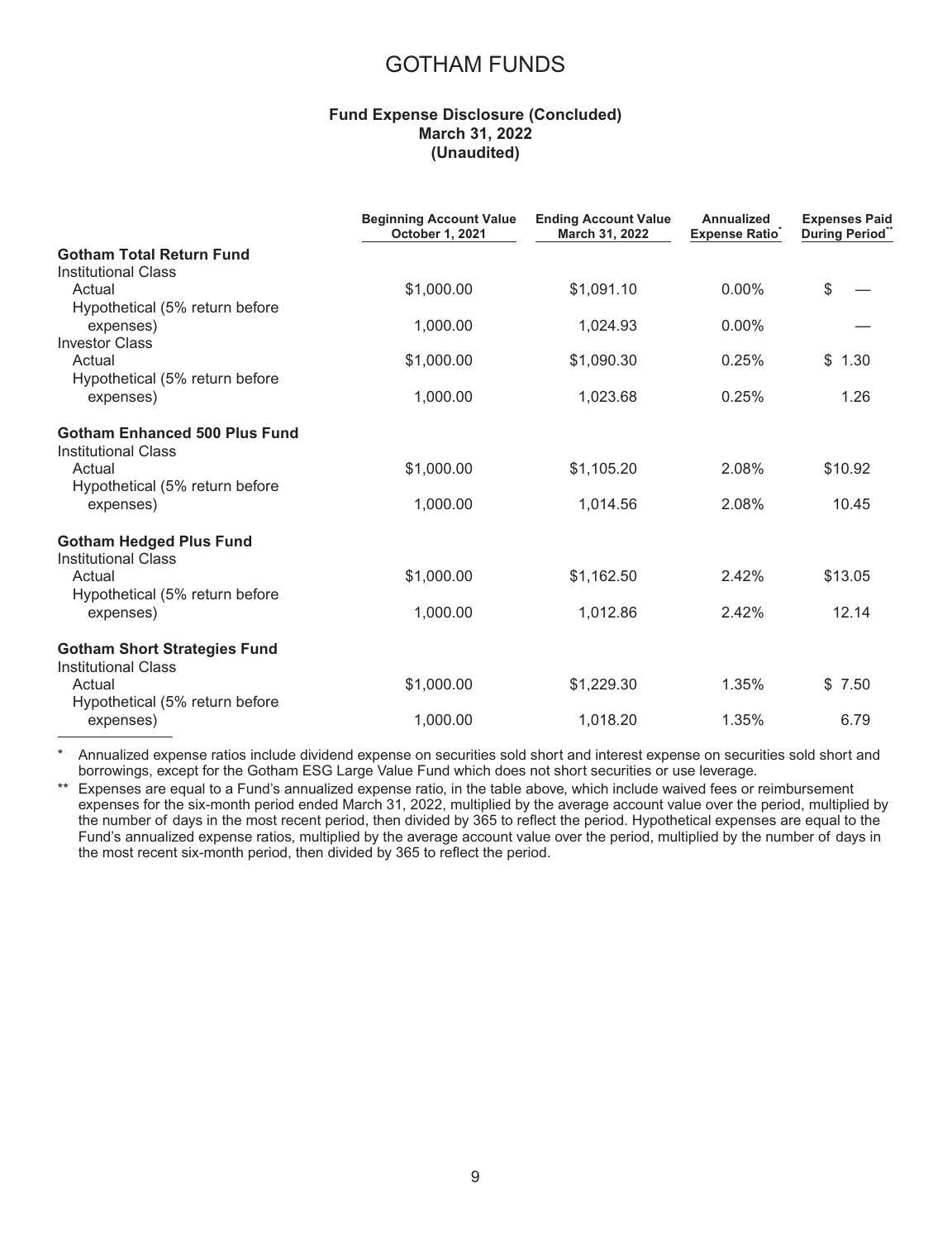### **Portfolio Holdings Summary Table March 31, 2022 (Unaudited)**

<span id="page-11-0"></span>The following table presents a summary by industry group of the portfolio holdings of the Fund:

|                       | % of Net<br><b>Assets</b> | Value         |
|-----------------------|---------------------------|---------------|
| <b>Common Stocks:</b> |                           |               |
|                       | 10.7%                     | \$<br>160,558 |
|                       | 9.4                       | 140.439       |
|                       | 8.2                       | 121,833       |
|                       | 7.9                       | 117.355       |
|                       | 7.6                       | 113,282       |
|                       | 6.6                       | 98,171        |
|                       | 5.7                       | 85.101        |
|                       | 5.6                       | 84,466        |
|                       | 5.1                       | 75.605        |
|                       | 5.0                       | 74,025        |
|                       | 4.8                       | 71.149        |
|                       | 3.4                       | 51.277        |
|                       | 3.3                       | 49,142        |
|                       | 2.6                       | 39.640        |
|                       | 2.5                       | 36.722        |
|                       | 1.8                       | 27.561        |
|                       | 1.5                       | 21.778        |
|                       | 1.5                       | 21,754        |
|                       | 1.4                       | 21,609        |
|                       | 1.4                       | 21,484        |
| <b>Utilities</b>      | 0.8                       | 12.597        |
|                       | 0.8                       | 11,400        |
|                       | 0.3                       | 4.567         |
|                       | 0.0                       | 621           |
|                       | 97.9                      | 1,462,136     |
|                       | 2.1                       | 31,552        |
| <b>NET ASSETS</b>     | 100.0%                    | \$1,493,688   |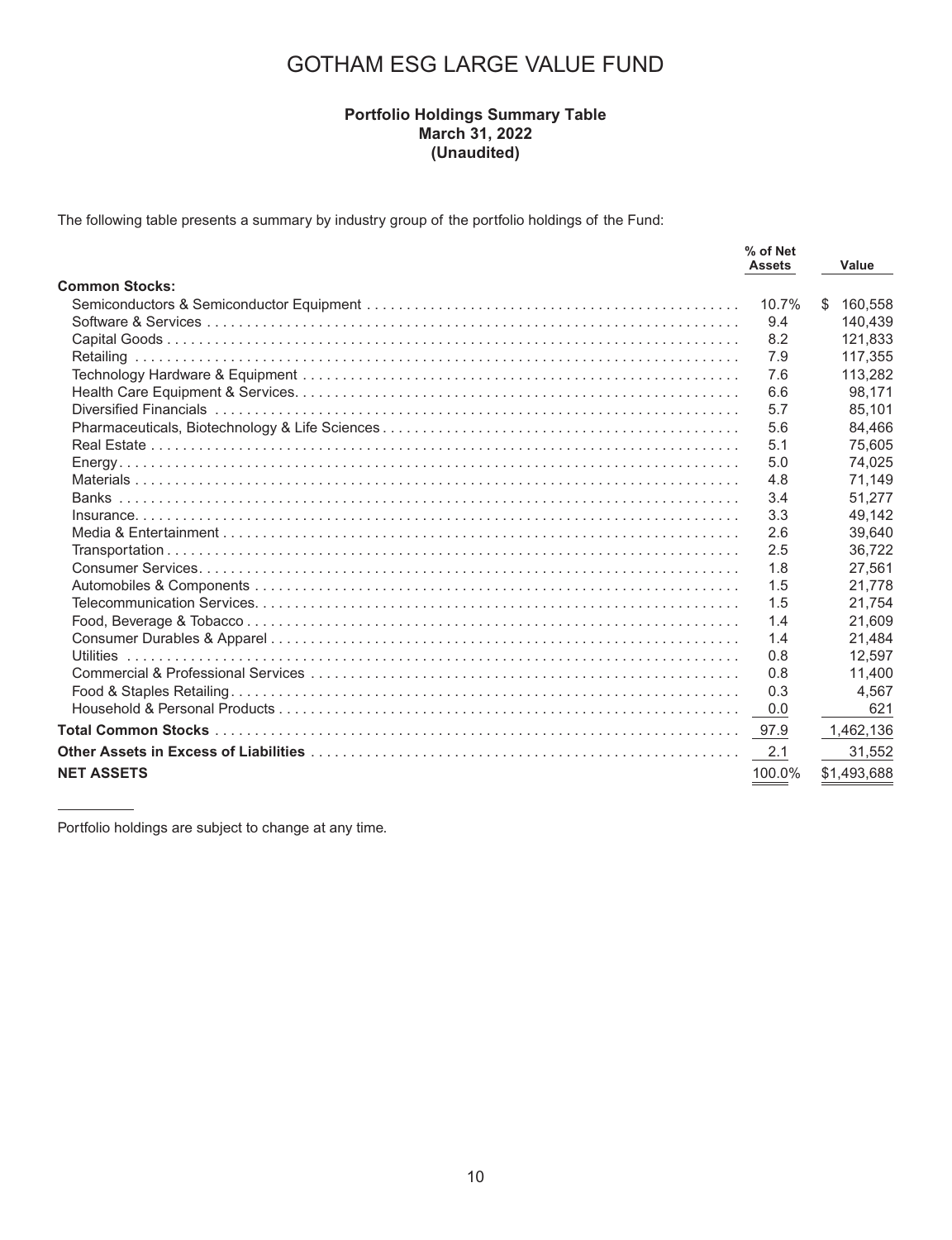### **Portfolio Holdings Summary Table March 31, 2022 (Unaudited)**

The following table presents a summary by industry group of the portfolio holdings of the Fund:

|                       | % of Net<br><b>Assets</b> | Value        |
|-----------------------|---------------------------|--------------|
| <b>Common Stocks:</b> |                           |              |
|                       | 10.3%                     | \$2,798,441  |
|                       | 9.6                       | 2,603,840    |
|                       | 7.9                       | 2,147,927    |
|                       | 7.6                       | 2,067,351    |
|                       | 7.4                       | 2,010,960    |
|                       | 6.8                       | 1,848,381    |
|                       | 5.9                       | 1,614,819    |
|                       | 5.7                       | 1,559,433    |
|                       | 4.8                       | 1,295,034    |
|                       | 4.7                       | 1,289,670    |
|                       | 4.0                       | 1.101.528    |
|                       | 4.0                       | 1,100,659    |
|                       | 3.5                       | 945.956      |
|                       | 2.6                       | 707,485      |
|                       | 2.2                       | 590.492      |
|                       | 2.1                       | 573.849      |
|                       | 1.6                       | 427.248      |
|                       | 1.4                       | 388,615      |
|                       | 0.9                       | 258.395      |
|                       | 0.7                       | 191.708      |
|                       | 0.6                       | 156.619      |
|                       | 0.3                       | 92,330       |
|                       | 0.1                       | 23,928       |
|                       | 94.7                      | 25,794,668   |
|                       | 5.3                       | 1,455,677    |
| <b>NET ASSETS</b>     | 100.0%                    | \$27,250,345 |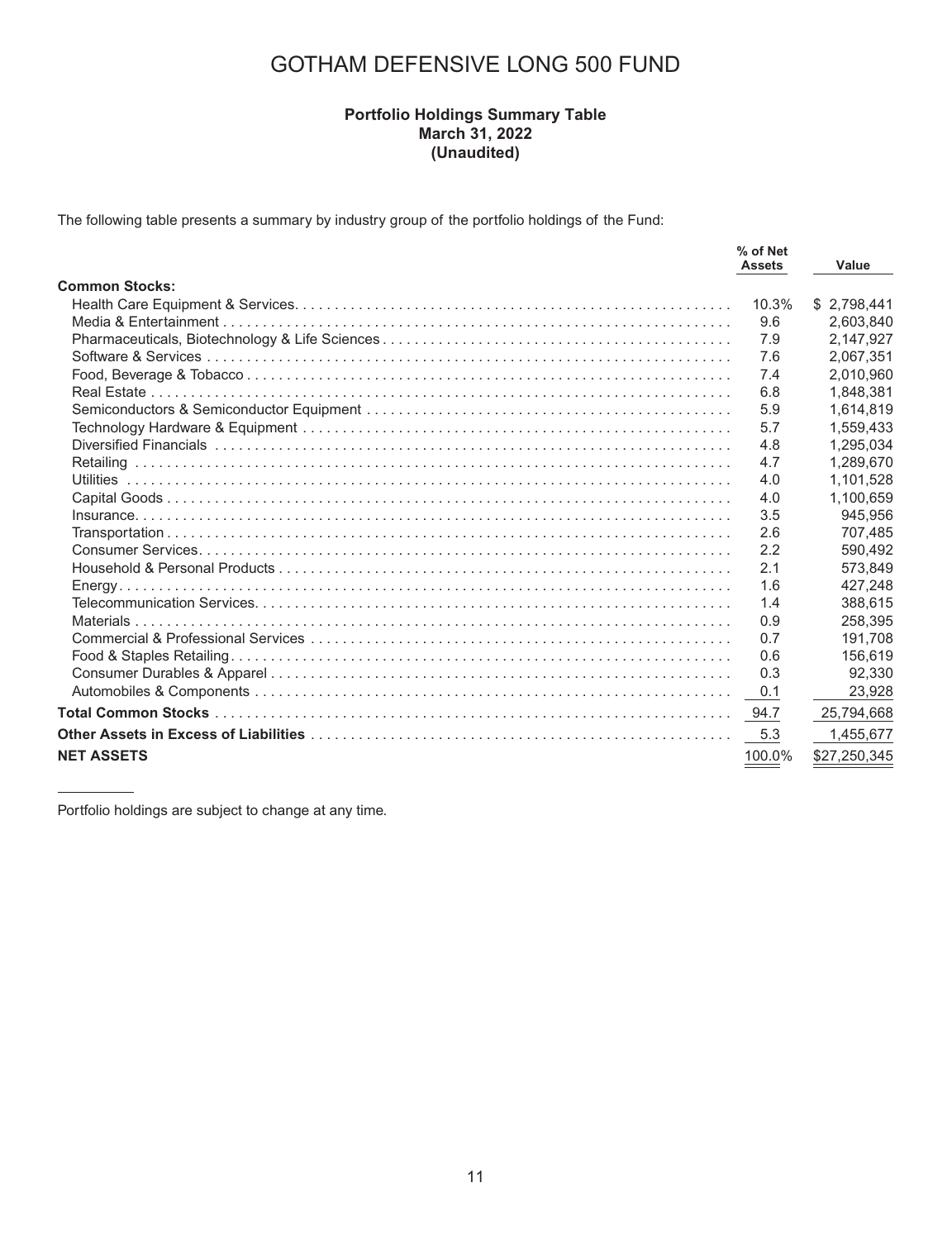### GOTHAM TOTAL RETURN FUND

### **Portfolio Holdings Summary Table March 31, 2022 (Unaudited)**

The following table presents a summary by security type of the portfolio holdings of the Fund:

|                   | % of Net<br><b>Assets</b> | Value        |
|-------------------|---------------------------|--------------|
|                   |                           |              |
|                   |                           |              |
| <b>NET ASSETS</b> | 100.0%                    | \$28.908.452 |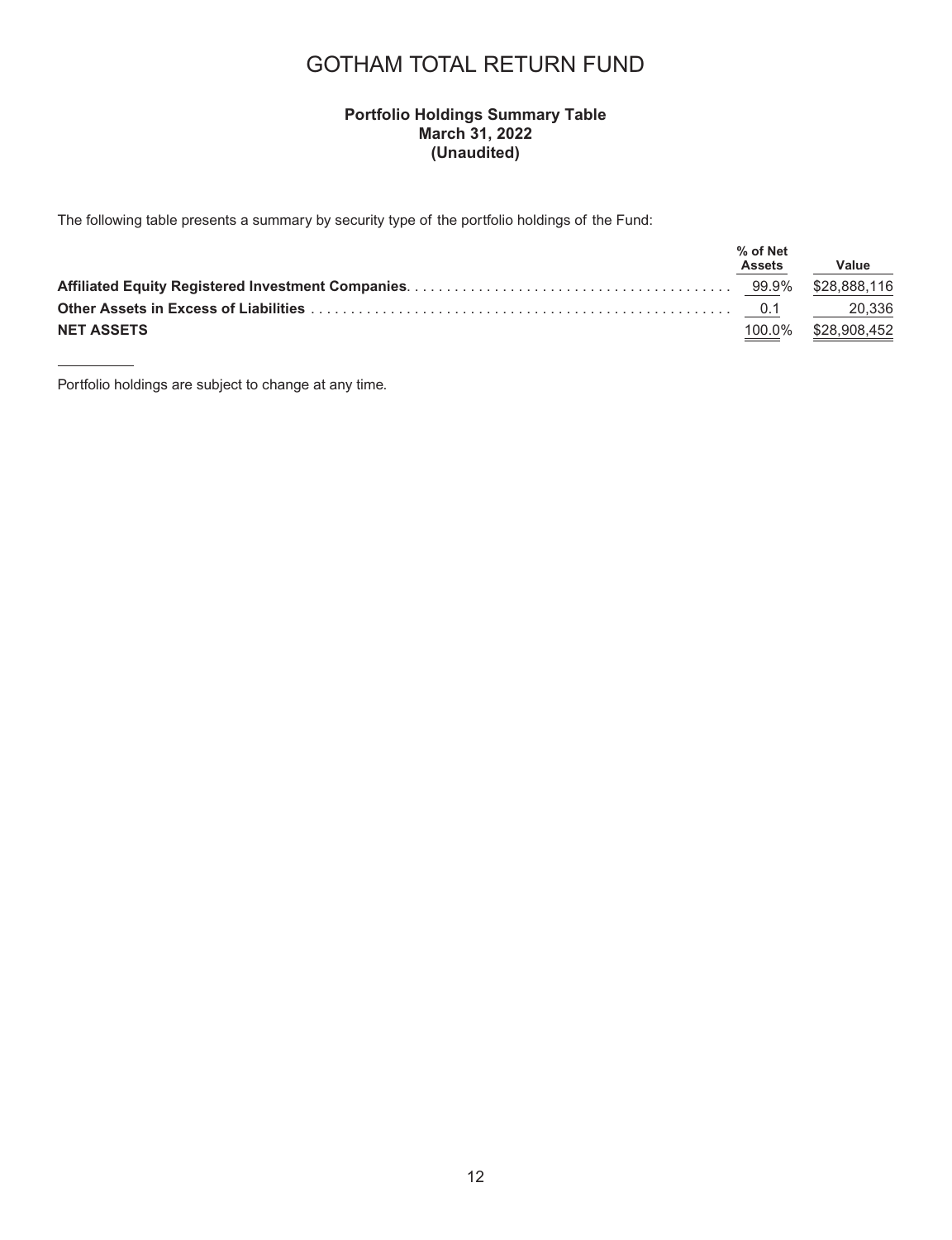### GOTHAM ENHANCED 500 PLUS FUND

### **Portfolio Holdings Summary Table March 31, 2022 (Unaudited)**

The following table presents a summary by industry group of the portfolio holdings of the Fund:

|                                                           | % of Net<br><b>Assets</b> | Value         |                                                            | % of Net<br><b>Assets</b> |     | Value         |
|-----------------------------------------------------------|---------------------------|---------------|------------------------------------------------------------|---------------------------|-----|---------------|
| <b>LONG POSITIONS:</b>                                    |                           |               | <b>SHORT POSITIONS:</b>                                    |                           |     |               |
| <b>Common Stocks:</b>                                     |                           |               | <b>Common Stocks:</b>                                      |                           |     |               |
| Software & Services                                       | 16.8%                     | \$<br>628,144 | Automobiles & Components                                   | $(0.2)$ %                 | -\$ | (6, 464)      |
| Media & Entertainment                                     | 15.3                      | 572,011       | Household & Personal Products                              | (0.2)                     |     | (8,922)       |
| Pharmaceuticals, Biotechnology &                          |                           |               | Technology Hardware & Equipment.                           | (0.4)                     |     | (13, 870)     |
| Life Sciences                                             | 14.1                      | 527,091       |                                                            | (0.6)                     |     | (22, 705)     |
| Technology Hardware & Equipment.                          | 12.0                      | 446,493       | Food & Staples Retailing.                                  | (0.7)                     |     | (26, 551)     |
|                                                           | 11.4                      | 424,197       | Food, Beverage & Tobacco                                   | (0.8)                     |     | (27, 891)     |
| Capital Goods                                             | 9.3                       | 348,509       | Consumer Durables & Apparel                                | (0.8)                     |     | (30, 673)     |
| Semiconductors & Semiconductor                            | 8.6                       | 320,721       | Transportation<br>Commercial & Professional                | (0.9)                     |     | (33, 488)     |
| Equipment                                                 | 8.4                       | 315,391       |                                                            | (0.9)                     |     | (33, 792)     |
| Health Care Equipment & Services.                         | 8.0                       | 297,415       | Semiconductors & Semiconductor                             |                           |     |               |
| Food, Beverage & Tobacco                                  | 7.5                       | 278,294       | Equipment                                                  | (1.1)                     |     | (40, 686)     |
|                                                           | 5.3                       | 196,475       | Software & Services                                        | (1.1)                     |     | (40, 754)     |
| Diversified Financials                                    | 5.2                       | 195,302       | Media & Entertainment                                      | (1.5)                     |     | (56, 411)     |
| Telecommunication Services                                | 3.2                       | 120,929       |                                                            | (1.6)                     |     | (57, 701)     |
| Transportation                                            | 3.1                       | 114,028       | $Energy. \ldots \ldots \ldots \ldots \ldots \ldots \ldots$ | (1.6)                     |     | (59,097)      |
| Insurance $\ldots \ldots \ldots \ldots \ldots$            | 2.7                       | 101,455       | Insurance                                                  | (1.8)                     |     | (68, 382)     |
|                                                           | 2.6                       | 97,126        |                                                            | (1.9)                     |     | (72, 522)     |
| Consumer Services.                                        | 1.9                       | 69,540        | Consumer Services.                                         | (2.2)                     |     | (82, 215)     |
| Automobiles & Components                                  | 1.6                       | 60,184        | Diversified Financials                                     | (2.5)                     |     | (93, 103)     |
| Consumer Durables & Apparel                               | 1.3                       | 46,926        | Pharmaceuticals, Biotechnology &                           |                           |     |               |
|                                                           | 1.0                       | 35,511        | Life Sciences                                              | (2.8)                     |     | (105, 539)    |
| Household & Personal Products                             | 0.5                       | 19,890        |                                                            | (3.2)                     |     | (119, 829)    |
| Commercial & Professional                                 |                           |               | Capital Goods                                              | (4.4)                     |     | (162, 619)    |
|                                                           | 0.4                       | 15.754        | Health Care Equipment & Services.                          | (4.7)                     |     | (176, 609)    |
| Food & Staples Retailing.                                 | 0.3                       | 10,972        |                                                            | (5.7)                     |     | (212, 580)    |
|                                                           | 0.0                       | 1,339         | Total Short Positions                                      | (41.6)                    |     | (1, 552, 403) |
| <b>Total Long Positions</b> $\ldots \ldots \ldots \ldots$ | 140.5                     | 5,243,697     | <b>Other Assets in Excess of</b>                           |                           |     |               |
|                                                           |                           |               |                                                            | 1.1                       |     | 42,583        |

**NET ASSETS** 100.0% \$ 3,733,877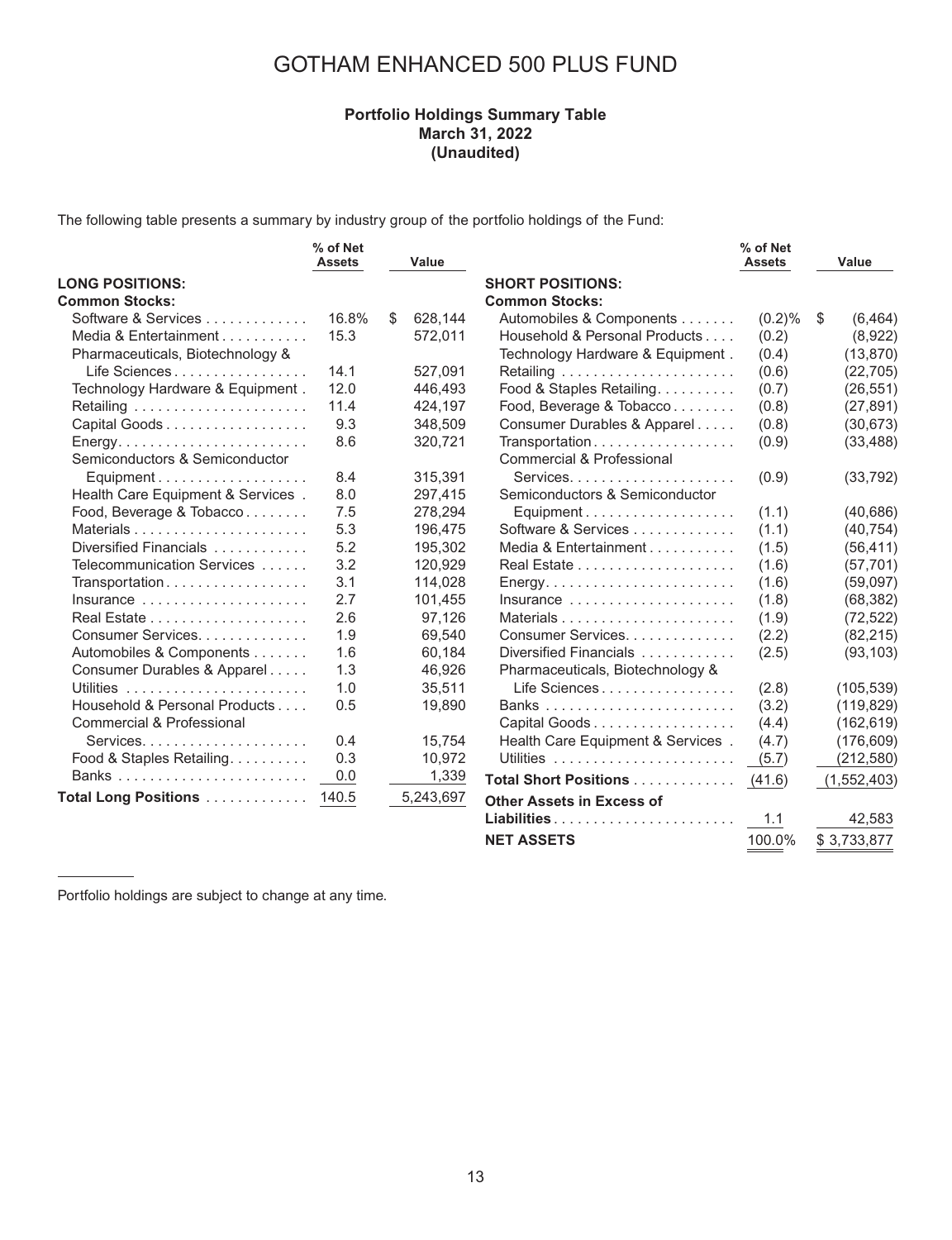### GOTHAM HEDGED PLUS FUND

### **Portfolio Holdings Summary Table March 31, 2022 (Unaudited)**

The following table presents a summary by industry group of the portfolio holdings of the Fund:

|                                                | % of Net<br><b>Assets</b> | Value       |                                                     | % of Net<br><b>Assets</b> | Value             |
|------------------------------------------------|---------------------------|-------------|-----------------------------------------------------|---------------------------|-------------------|
| <b>LONG POSITIONS:</b>                         |                           |             | <b>SHORT POSITIONS:</b>                             |                           |                   |
| <b>Common Stocks:</b>                          |                           |             | <b>Common Stocks:</b>                               |                           |                   |
| Pharmaceuticals, Biotechnology &               |                           |             | Food, Beverage & Tobacco                            | (0.2)%                    | (31, 555)<br>- \$ |
| Life Sciences                                  | 22.6%                     | \$3,189,417 | Technology Hardware &                               |                           |                   |
| Software & Services                            | 17.7                      | 2,493,310   | Equipment                                           | (0.6)                     | (88, 655)         |
| Media & Entertainment                          | 17.3                      | 2,443,648   | Media & Entertainment                               | (0.8)                     | (107, 272)        |
| Health Care Equipment &                        |                           |             |                                                     | (0.8)                     | (116, 548)        |
|                                                | 13.9                      | 1,957,227   | Automobiles & Components                            | (0.9)                     | (126, 864)        |
| Technology Hardware &                          |                           |             | Transportation                                      | (1.2)                     | (163, 286)        |
| Equipment                                      | 11.7                      | 1,651,252   | Commercial & Professional                           |                           |                   |
| Food, Beverage & Tobacco                       | 11.6                      | 1,639,776   |                                                     | (1.7)                     | (237, 290)        |
|                                                | 10.6                      | 1,495,508   | Semiconductors & Semiconductor                      |                           |                   |
| Diversified Financials                         | 10.0                      | 1,418,650   | Equipment                                           | (1.7)                     | (241, 657)        |
|                                                | 10.0                      | 1,416,360   | Insurance                                           | (2.0)                     | (275,030)         |
|                                                | 7.1                       | 1,005,611   | Consumer Durables & Apparel                         | (2.0)                     | (286, 669)        |
| Capital Goods                                  | 5.5                       | 776,132     | Health Care Equipment &                             |                           |                   |
| Consumer Services.                             | 5.4                       | 758,110     |                                                     | (2.1)                     | (294, 851)        |
|                                                | 5.1                       | 713,916     | Consumer Services.                                  | (2.1)                     | (298, 908)        |
| Insurance $\ldots \ldots \ldots \ldots \ldots$ | 5.0                       | 698,718     | Diversified Financials                              | (2.5)                     | (354, 847)        |
| Telecommunication Services                     | 4.1                       | 583,753     |                                                     | (2.7)                     | (381, 869)        |
| Transportation                                 | 3.5                       | 500,295     | $Energy. \ldots \ldots \ldots \ldots \ldots \ldots$ | (4.8)                     | (672, 024)        |
| Commercial & Professional                      |                           |             |                                                     | (5.6)                     | (797, 111)        |
|                                                | 2.4                       | 344,611     |                                                     | (6.2)                     | (881, 198)        |
| Household & Personal Products                  | 2.2                       | 312,446     | Software & Services                                 | (6.3)                     | (890, 919)        |
| Semiconductors & Semiconductor                 |                           |             |                                                     | (7.4)                     | (1,042,815)       |
| Equipment                                      | 2.2                       | 307,441     | Capital Goods                                       | (9.7)                     | (1,366,662)       |
| Food & Staples Retailing.                      | 1.9                       | 261,644     | Pharmaceuticals, Biotechnology &                    |                           |                   |
| Consumer Durables & Apparel                    | 1.5                       | 218,261     | Life Sciences                                       | (13.2)                    | (1,869,522)       |
|                                                | 1.3                       | 179,908     | Total Short Positions                               | (74.5)                    | (10, 525, 552)    |
| Automobiles & Components                       | 0.6                       | 90,597      | <b>Other Assets in Excess of</b>                    |                           |                   |
| <b>Total Long Positions</b>                    | 173.2                     | 24,456,591  | Liabilities                                         | 1.3                       | 186,062           |
|                                                |                           |             | <b>NET ASSETS</b>                                   | 100.0%                    | \$14,117,101      |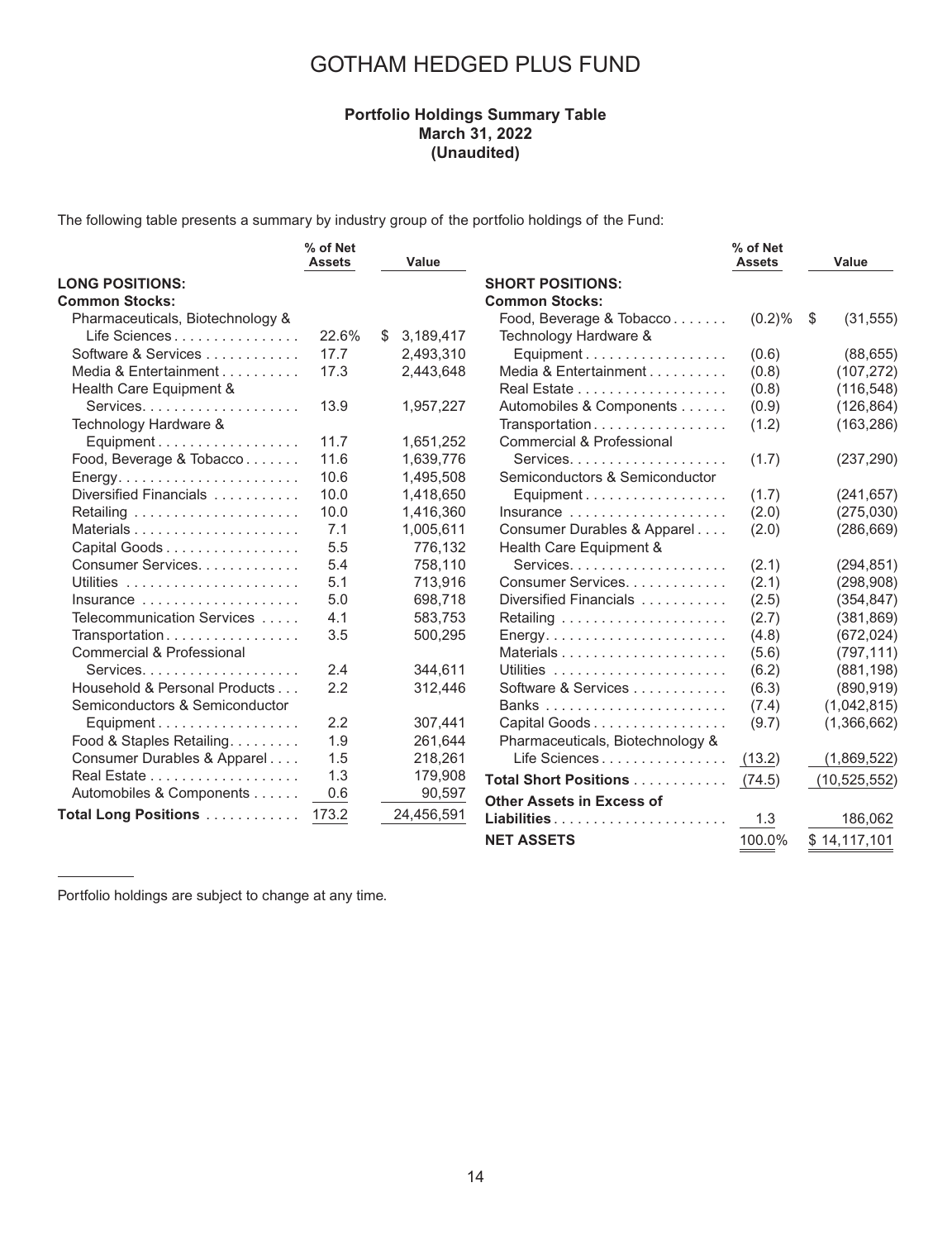### GOTHAM SHORT STRATEGIES FUND

#### **Portfolio Holdings Summary Table March 31, 2022 (Unaudited)**

The following table presents a summary by industry group of the portfolio holdings of the Fund:

|                       | % of Net<br><b>Assets</b> |   | Value       |
|-----------------------|---------------------------|---|-------------|
| <b>Common Stocks:</b> |                           |   |             |
|                       | 11.1%                     | S | 476.060     |
|                       | 10.4                      |   | 444,306     |
|                       | 9.6                       |   | 412.569     |
|                       | 6.3                       |   | 268.711     |
|                       | 6.1                       |   | 260,821     |
|                       | 5.8                       |   | 247.059     |
|                       | 5.5                       |   | 234,973     |
|                       | 5.1                       |   | 217.262     |
|                       | 4.9                       |   | 208.473     |
|                       | 3.4                       |   | 144.751     |
|                       | 3.3                       |   | 142.040     |
|                       | 2.5                       |   | 105,502     |
|                       | 2.2                       |   | 95.804      |
|                       | 1.9                       |   | 82.641      |
|                       | 1.5                       |   | 64.995      |
|                       | 1.2                       |   | 52.892      |
|                       | 1.2                       |   | 52.752      |
|                       | 1.2                       |   | 51.372      |
|                       | 0.8                       |   | 35.889      |
|                       | 0.5                       |   | 20,012      |
|                       |                           |   | 3,618,884   |
|                       | 15.5                      |   | 662,628     |
| <b>NET ASSETS</b>     | 100.0%                    |   | \$4,281,512 |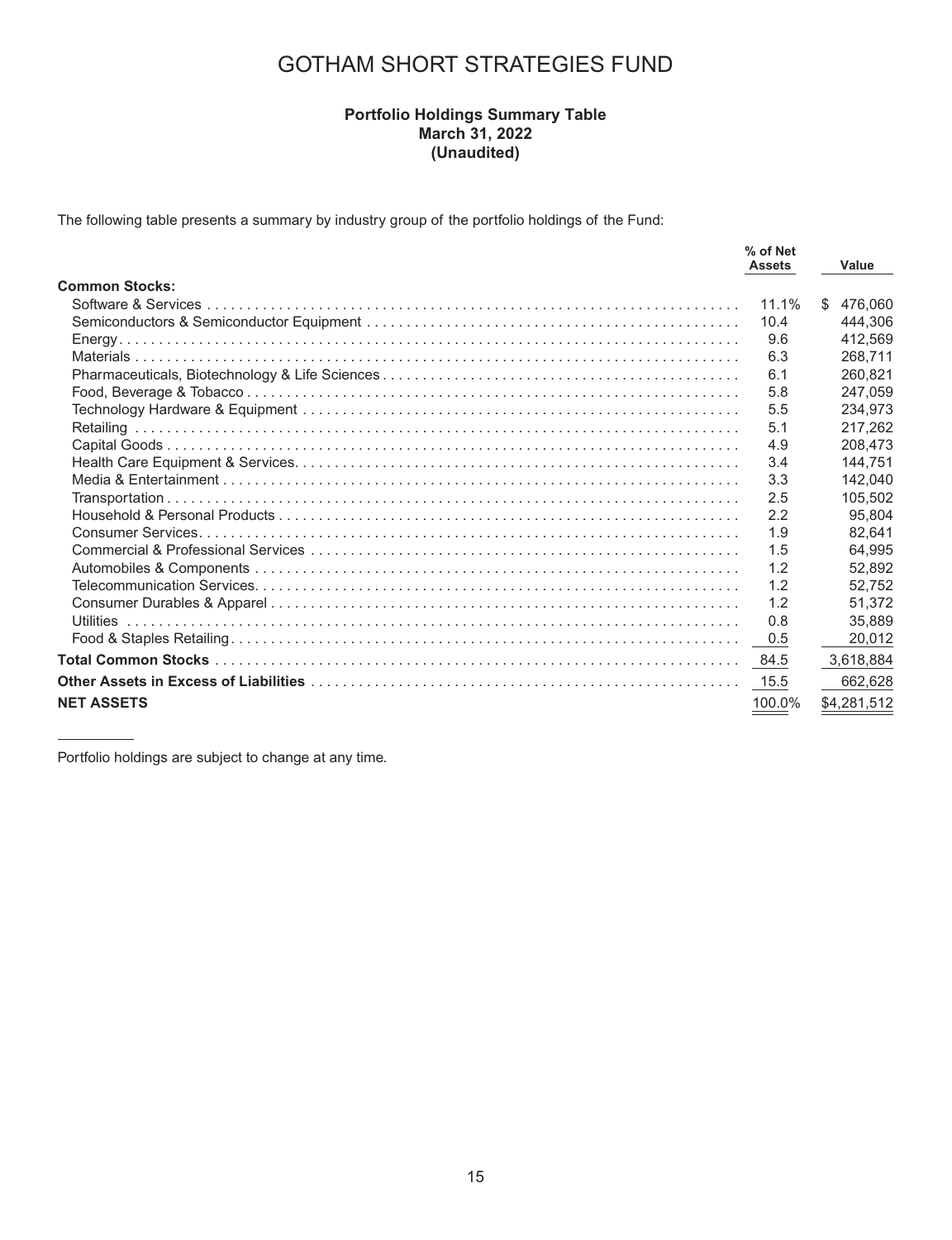### **Portfolio of Investments March 31, 2022 (Unaudited)**

<span id="page-17-0"></span>

|                                                      | <b>Number</b> |         |                                                             | <b>Number</b> |        |
|------------------------------------------------------|---------------|---------|-------------------------------------------------------------|---------------|--------|
|                                                      | of Shares     | Value   |                                                             | of Shares     | Value  |
| <b>COMMON STOCKS - 97.9%</b>                         |               |         | <b>COMMON STOCKS - (Continued)</b>                          |               |        |
| Automobiles & Components - 1.5%                      |               |         | <b>Commercial &amp; Professional Services - (Continued)</b> |               |        |
| Aptiv PLC (Jersey) <sup>*</sup>                      | 49 \$         | 5,866   | Nielsen Holdings PLC (United                                |               |        |
| BorgWarner, Inc.                                     | 50            | 1,945   | Kingdom $)$                                                 | 84 \$         | 2,288  |
| Ford Motor Co                                        | 826           | 13,967  | Robert Half International, Inc.                             | 27            | 3,083  |
|                                                      |               |         |                                                             |               |        |
|                                                      |               | 21,778  |                                                             |               | 11,400 |
| Banks $-3.4%$                                        |               |         | <b>Consumer Durables &amp; Apparel - 1.4%</b>               |               |        |
| Citizens Financial Group, Inc.                       | 95            | 4,306   |                                                             | 28            | 2,294  |
| Comerica, Inc.                                       | 32            | 2,894   | Mohawk Industries, Inc.                                     | 19            | 2,360  |
| Fifth Third Bancorp                                  | 144           | 6,198   | Newell Brands, Inc.                                         | 99            | 2,120  |
| JPMorgan Chase & Co.                                 | 149           | 20,312  |                                                             | 15            | 1,149  |
|                                                      | 226           | 5,058   | Ralph Lauren Corp.                                          | 17            | 1,928  |
| M&T Bank Corp.                                       | 26            | 4,407   | Tapestry, Inc.                                              | 65            | 2,415  |
| Regions Financial Corp                               | 224           | 4,986   | Under Armour, Inc., Class C <sup>*</sup>                    | 104           | 1,618  |
| SVB Financial Group <sup>*</sup>                     | 1             | 559     |                                                             | 82            | 4,663  |
| Zions Bancorp NA                                     | 39            | 2,557   | Whirlpool Corp.                                             | 17            | 2,937  |
|                                                      |               | 51,277  |                                                             |               | 21,484 |
|                                                      |               |         |                                                             |               |        |
| Capital Goods - 8.2%                                 |               |         | <b>Consumer Services - 1.8%</b>                             |               |        |
|                                                      | 119           | 17,717  | Caesars Entertainment, Inc. [                               | 44            | 3,404  |
| A.O. Smith Corp.                                     | 33            | 2,108   | Las Vegas Sands Corp.".                                     | 5             | 194    |
| Allegion PLC (Ireland)                               | 15            | 1,647   | McDonald's Corp.                                            | 30            | 7,419  |
| Carrier Global Corp                                  | 3             | 138     | Norwegian Cruise Line Holdings Ltd.                         |               |        |
| Cummins, Inc.                                        | 30            | 6,153   |                                                             | 84            | 1,838  |
|                                                      | 32            | 5,021   | Penn National Gaming, Inc.                                  | 36            | 1,527  |
| Eaton Corp. PLC (Ireland)                            | 89            | 13,507  | Starbucks Corp                                              | 68            | 6,186  |
| Fortune Brands Home & Security,                      |               |         | Yum! Brands, Inc                                            | 59            | 6,993  |
|                                                      | 30            | 2,228   |                                                             |               | 27,561 |
| General Dynamics Corp.                               | 44            | 10,612  | Diversified Financials - 5.7%                               |               |        |
| Honeywell International, Inc.                        | 56            | 10,896  |                                                             | 17            |        |
|                                                      | 6             | 1,150   | Ameriprise Financial, Inc.                                  |               | 5,106  |
| Ingersoll Rand, Inc.                                 | 59            | 2,971   | Berkshire Hathaway, Inc., Class B <sup>*</sup>              | 26            | 9,176  |
| Johnson Controls International PLC                   |               |         | BlackRock, Inc.                                             | 32            | 24,453 |
| $(Ireland)$                                          | 155           | 10,163  | CME Group, Inc.                                             | 39            | 9,277  |
| Lockheed Martin Corp                                 | 15            | 6,621   | Franklin Resources, Inc                                     | 141           | 3,937  |
| Masco Corp.                                          | 54            | 2,754   | Intercontinental Exchange, Inc                              | 3             | 396    |
| Nordson Corp.                                        | 9             | 2,044   | Invesco Ltd. (Bermuda)                                      | 128           | 2,952  |
| Otis Worldwide Corp.                                 | 90            | 6,925   | Moody's Corp.                                               | 11            | 3,711  |
| Parker-Hannifin Corp                                 | 3             | 851     | Morgan Stanley                                              | 22            | 1,923  |
| Pentair PLC (Ireland)                                | 35            | 1,897   | Nasdaq, Inc.                                                | 40            | 7,128  |
| Snap-on, Inc                                         | 14            | 2,877   | Raymond James Financial, Inc.                               | 46            | 5,056  |
|                                                      | 36            | 2,678   | S&P Global, Inc.                                            | 6             | 2,461  |
| Trane Technologies PLC (Ireland).                    | 50            | 7,635   | T Rowe Price Group, Inc.                                    | 63            | 9,525  |
|                                                      |               |         |                                                             |               | 85,101 |
|                                                      | 38            | 3,240   | Energy $-5.0\%$                                             |               |        |
|                                                      |               | 121,833 | Baker Hughes Co.                                            | 93            | 3,386  |
| <b>Commercial &amp; Professional Services - 0.8%</b> |               |         | EOG Resources, Inc.                                         | 129           | 15,381 |
| Copart, Inc.                                         | 14            | 1,757   | Exxon Mobil Corp.                                           | 355           | 29,319 |
| Jacobs Engineering Group, Inc.                       | 31            | 4,272   |                                                             |               |        |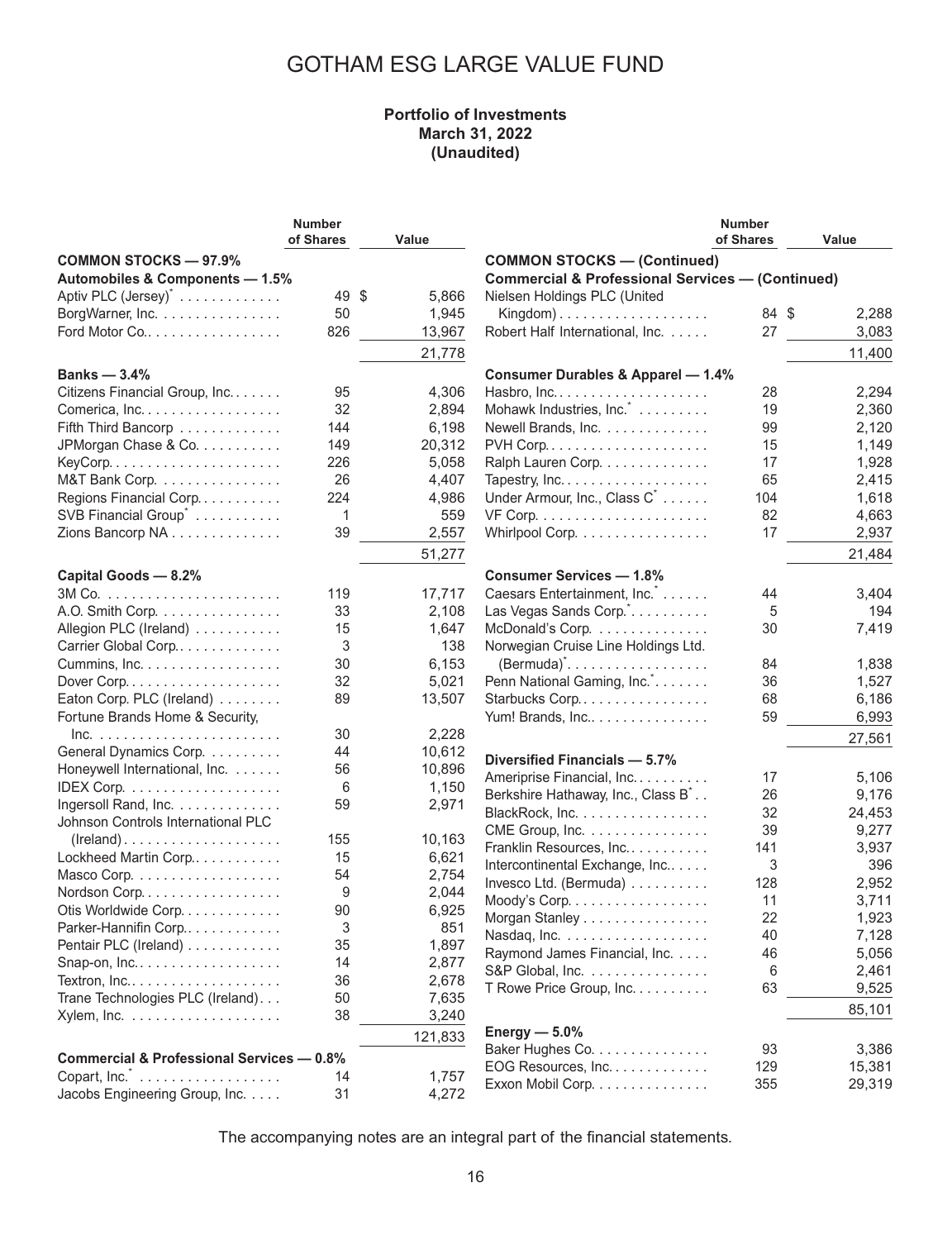#### **Portfolio of Investments (Continued) March 31, 2022 (Unaudited)**

|                                         | <b>Number</b> |        |                                                       | <b>Number</b>   |        |
|-----------------------------------------|---------------|--------|-------------------------------------------------------|-----------------|--------|
|                                         | of Shares     | Value  |                                                       | of Shares       | Value  |
| <b>COMMON STOCKS - (Continued)</b>      |               |        | <b>COMMON STOCKS - (Continued)</b>                    |                 |        |
| <b>Energy - (Continued)</b>             |               |        | Insurance $-3.3%$                                     |                 |        |
| Marathon Petroleum Corp.                | 142S          | 12,141 |                                                       | $35 \text{ } $$ | 2,254  |
| ONEOK, Inc.                             | 103           | 7,275  | Aon PLC, Class A (Ireland).                           | 46              | 14,979 |
| Schlumberger NV (Curacao)               | 94            | 3,883  | Arthur J Gallagher & Co.                              | 3               | 524    |
| Valero Energy Corp                      | 26            | 2,640  | Brown & Brown, Inc.                                   | 63              | 4,553  |
|                                         |               | 74,025 | Loews Corp.                                           | 4               | 259    |
|                                         |               |        | Marsh & McLennan Cos., Inc.                           | 107             | 18,235 |
| Food & Staples Retailing - 0.3%         |               |        | Principal Financial Group, Inc.                       | 15              | 1,101  |
| Walgreens Boots Alliance, Inc.          | 102           | 4,567  | WR Berkley Corp.                                      | 20              | 1,332  |
| Food, Beverage & Tobacco - 1.4%         |               |        | Willis Towers Watson PLC (Ireland).                   | 25              | 5,905  |
| Archer-Daniels-Midland Co.              | 56            | 5,054  |                                                       |                 |        |
| Coca-Cola Co. (The)                     | 18            | 1,116  |                                                       |                 | 49,142 |
| Constellation Brands, Inc., Class A. .  | 20            | 4,606  | Materials $-4.8%$                                     |                 |        |
| General Mills, Inc.                     | 58            | 3,928  | Avery Dennison Corp.                                  | 17              | 2,957  |
| Kraft Heinz Co. (The)                   | 36            | 1,418  | CF Industries Holdings, Inc.                          | 50              | 5,153  |
| Molson Coors Beverage Co.,              |               |        |                                                       | 75              | 4,779  |
|                                         | 18            | 961    | DuPont de Nemours, Inc.                               | 107             | 7,873  |
| Mondelez International, Inc.,           |               |        | Eastman Chemical Co.                                  | 27              | 3,026  |
|                                         | 67            | 4,206  |                                                       | 28              | 3,684  |
| Monster Beverage Corp.                  | 4             | 320    | International Paper Co.                               | 108             | 4,984  |
|                                         |               | 21,609 | Linde PLC (Ireland) $\ldots \ldots \ldots \ldots$     | 34              | 10,860 |
|                                         |               |        | LyondellBasell Industries NV,                         |                 |        |
| Health Care Equipment & Services - 6.6% |               |        | Class A (Netherlands)                                 | 74              | 7,609  |
| Align Technology, Inc. *                | 14            | 6,104  |                                                       | 67              | 9,959  |
| AmerisourceBergen Corp.                 | 6             | 928    | PPG Industries, Inc.                                  | 41              | 5,374  |
| Anthem, Inc.                            | 35            | 17,193 | Sealed Air Corp.                                      | 33              | 2,210  |
| Cerner Corp.                            | 8             | 748    |                                                       | 57              | 2,681  |
|                                         | 65            | 15,575 |                                                       |                 | 71,149 |
| CVS Health Corp.                        | 129           | 13,056 |                                                       |                 |        |
| DaVita, Inc. <sup>*</sup>               | 23            | 2,602  | Media & Entertainment - 2.6%                          |                 |        |
| HCA Healthcare, Inc.                    | 39            | 9,774  | Charter Communications, Inc.,                         |                 |        |
| Henry Schein, Inc.                      | 8             | 698    | $Class A^* \dots \dots \dots \dots \dots \dots \dots$ | 20              | 10,910 |
| Hologic, Inc. <sup>*</sup>              | 57            | 4,379  | Comcast Corp., Class A.                               | 293             | 13,718 |
| Laboratory Corp. of America             |               |        | Discovery, Inc., Class A <sup>*</sup>                 | 139             | 3,464  |
| Holdings <sup>*</sup>                   | 23            | 6,064  | Interpublic Group of Cos., Inc. (The).                | 110             | 3,900  |
| McKesson Corp.                          | 32            | 9,796  | News Corp., Class A                                   | 123             | 2,725  |
| Medtronic PLC (Ireland)                 | 34            | 3,772  | Omnicom Group, Inc.                                   | 58              | 4,923  |
| Quest Diagnostics, Inc.                 | 26            | 3,558  |                                                       |                 | 39,640 |
| UnitedHealth Group, Inc.                | 4             | 2,040  | Pharmaceuticals, Biotechnology & Life Sciences - 5.6% |                 |        |
| Universal Health Services, Inc.,        |               |        |                                                       | 40              | 6,484  |
|                                         | 13            | 1,884  |                                                       | 30              | 7,254  |
|                                         |               | 98,171 | Biogen, $Inc$ .                                       | 31              | 6,529  |
|                                         |               |        | <b>Charles River Laboratories</b>                     |                 |        |
| Household & Personal Products - 0.0%    |               |        | International, Inc. *                                 | 10              | 2,840  |
| Colgate-Palmolive Co.                   | 1             | 76     | Gilead Sciences, Inc.                                 | 175             | 10,404 |
| Estee Lauder Cos., Inc. (The),          |               |        | Merck & Co., Inc.                                     | 48              | 3,938  |
|                                         | 2             | 545    | Moderna, Inc.                                         | 85              | 14,642 |
|                                         |               | 621    | Organon & Co                                          | 57              | 1,991  |
|                                         |               |        |                                                       |                 |        |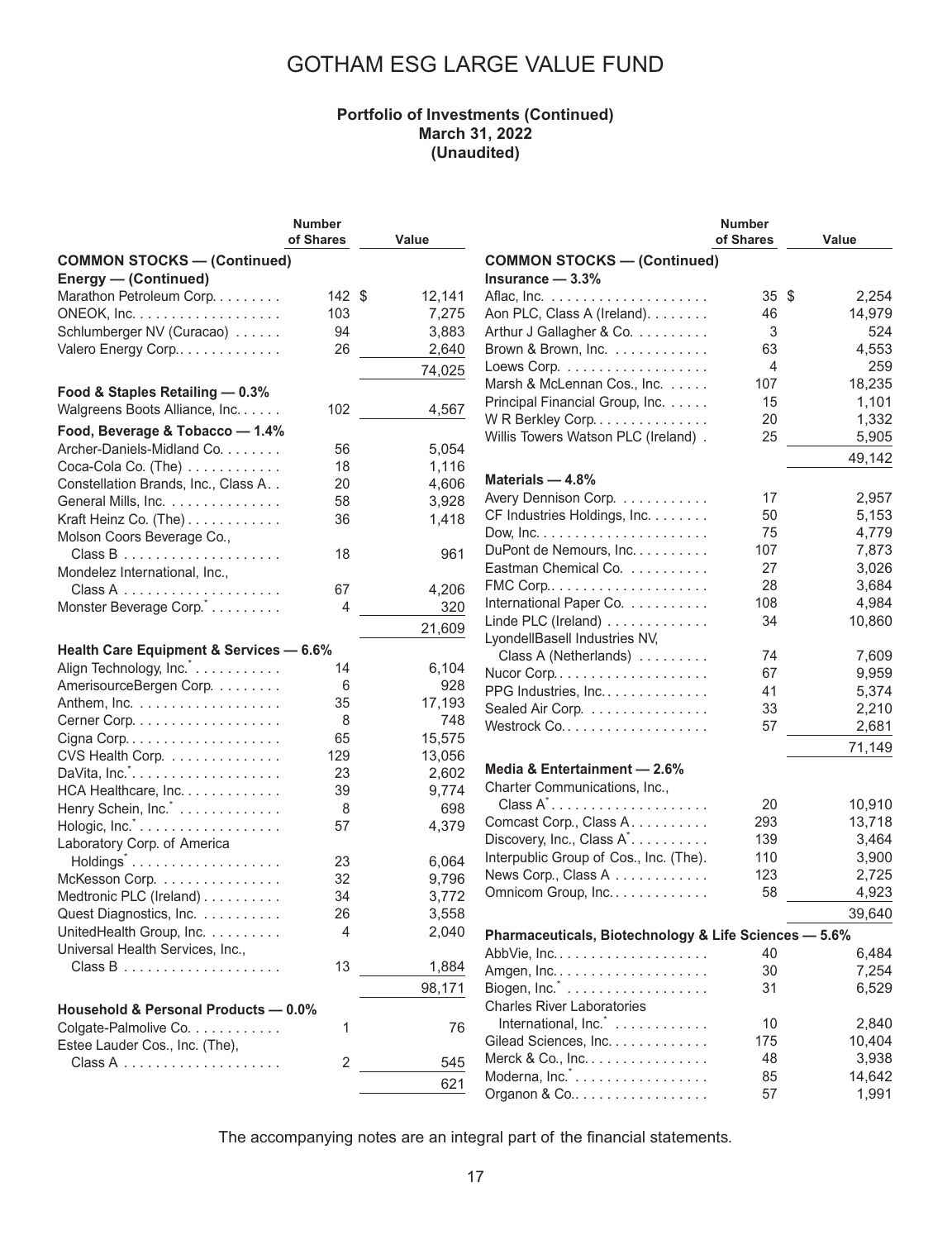#### **Portfolio of Investments (Continued) March 31, 2022 (Unaudited)**

|                                                          | <b>Number</b> |                  |                                                          | <b>Number</b> |         |
|----------------------------------------------------------|---------------|------------------|----------------------------------------------------------|---------------|---------|
|                                                          | of Shares     | Value            |                                                          | of Shares     | Value   |
| <b>COMMON STOCKS - (Continued)</b>                       |               |                  | <b>COMMON STOCKS - (Continued)</b>                       |               |         |
| Pharmaceuticals, Biotechnology & Life Sciences -         |               |                  | Semiconductors & Semiconductor Equipment - 10.7%         |               |         |
| (Continued)                                              |               |                  | Advanced Micro Devices, Inc.                             | 106 \$        | 11,590  |
| PerkinElmer, Inc.                                        |               | $2 \sqrt$<br>349 | Applied Materials, Inc.                                  | 186           | 24,515  |
|                                                          | 132           | 6,834            | Broadcom, Inc.                                           | 10            | 6,297   |
| Regeneron Pharmaceuticals, Inc.                          | 20            | 13,968           |                                                          | 466           | 23,095  |
| Vertex Pharmaceuticals, Inc.*.                           | 33            | 8,612            |                                                          | 33            | 12,080  |
| Waters Corp. <sup>*</sup>                                | 2             | 621              | Lam Research Corp.                                       | 29            | 15,591  |
|                                                          |               |                  |                                                          | 111           |         |
|                                                          |               | 84,466           | Microchip Technology, Inc.                               |               | 8,340   |
| Real Estate - 5.1%                                       |               |                  | Micron Technology, Inc.                                  | 236           | 18,382  |
| Alexandria Real Estate Equities,                         |               |                  | Monolithic Power Systems, Inc.                           | 8             | 3,885   |
|                                                          | 33            | 6,641            | NVIDIA Corp                                              | 51            | 13,916  |
| AvalonBay Communities, Inc., REIT.                       | 29            | 7,203            | <b>NXP Semiconductors NV</b>                             |               |         |
| CBRE Group, Inc., Class A <sup>*</sup>                   | 71            | 6,498            | (Netherlands)                                            | 58            | 10,735  |
| Duke Realty Corp., REIT                                  | 84            | 4,877            |                                                          | 26            | 3,227   |
| Equity Residential, REIT                                 | 52            | 4,676            | Skyworks Solutions, Inc.                                 | 34            | 4,531   |
|                                                          | 6             | 2,073            | Teradyne, Inc.                                           | 37            | 4,374   |
| Essex Property Trust, Inc., REIT.                        |               |                  |                                                          |               | 160,558 |
| Extra Space Storage, Inc., REIT.                         | 28            | 5,757            |                                                          |               |         |
| Kimco Realty Corp., REIT                                 | 49            | 1,210            | Software & Services - 9.4%                               |               |         |
| Mid-America Apartment                                    |               |                  | Accenture PLC, Class A (Ireland)                         | 64            | 21,583  |
| Communities, Inc., REIT.                                 | 26            | 5,446            |                                                          | 12            | 5,467   |
| Prologis, Inc., REIT                                     | 70            | 11,304           | Autodesk, Inc. <sup>*</sup>                              | 28            | 6,002   |
| Public Storage, REIT                                     | 9             | 3,512            | Automatic Data Processing, Inc                           | 67            | 15,245  |
| Realty Income Corp., REIT.                               | 4             | 277              | Ceridian HCM Holding, Inc.*.                             | 12            | 820     |
| Regency Centers Corp., REIT                              | 21            | 1,498            | DXC Technology Co.                                       | 59            | 1,925   |
| Simon Property Group, Inc., REIT                         | 29            | 3,815            | <b>Fidelity National Information</b>                     |               |         |
| UDR, Inc., REIT.                                         | 67            | 3,844            | Services, Inc.                                           | 22            | 2,209   |
| Weyerhaeuser Co., REIT                                   | 184           | 6,974            |                                                          | 64            | 6,490   |
|                                                          |               | 75,605           | FleetCor Technologies, Inc.                              | 17            | 4,234   |
|                                                          |               |                  |                                                          | 19            | 6,493   |
| Retailing - 7.9%                                         |               |                  |                                                          | 20            | 5,949   |
| Advance Auto Parts, Inc.                                 | 16            | 3,311            | Global Payments, Inc.                                    | 29            | 3,968   |
| AutoZone, Inc.                                           | 5             | 10,223           | <b>International Business Machines</b>                   |               |         |
| Bath & Body Works, Inc.                                  | 69            | 3,298            |                                                          | 87            | 11,312  |
| Best Buy Co., Inc.                                       | 63            | 5,727            | Intuit, Inc. $\ldots \ldots \ldots \ldots \ldots \ldots$ | 3             | 1,443   |
|                                                          | 147           | 8,417            | Microsoft Corp.                                          | 5             | 1,542   |
| Etsy, Inc.". $\dots \dots \dots \dots \dots \dots \dots$ | 6             | 746              | NortonLifeLock, Inc                                      | 126           | 3,341   |
| Genuine Parts Co.                                        | 40            | 5,041            |                                                          |               |         |
| Home Depot, Inc. (The)                                   | 48            | 14,368           | Oracle Corp.                                             | 136           | 11,251  |
|                                                          | 82            | 3,724            | Paychex, Inc.                                            | 74            | 10,099  |
| Lowe's Cos., Inc. $\dots \dots \dots \dots$              | 63            | 12,738           | Paycom Software, Inc.                                    | 4             | 1,386   |
| O'Reilly Automotive, Inc.                                | 16            | 10,959           | PayPal Holdings, Inc.                                    | 150           | 17,347  |
| Ross Stores, Inc.                                        | 74            | 6,694            | Synopsys, Inc.                                           | 7             | 2,333   |
|                                                          | 73            | 15,492           |                                                          |               | 140,439 |
| TJX Cos., Inc. $(The)$ .                                 | 202           | 12,237           | Technology Hardware & Equipment - 7.6%                   |               |         |
| Ulta Beauty, Inc.                                        | 11            | 4,380            | Amphenol Corp., Class A.                                 | 43            | 3,240   |
|                                                          |               |                  |                                                          | 69            | 12,048  |
|                                                          |               | 117,355          | Arista Networks, Inc. *                                  | 46            |         |
|                                                          |               |                  |                                                          |               | 6,393   |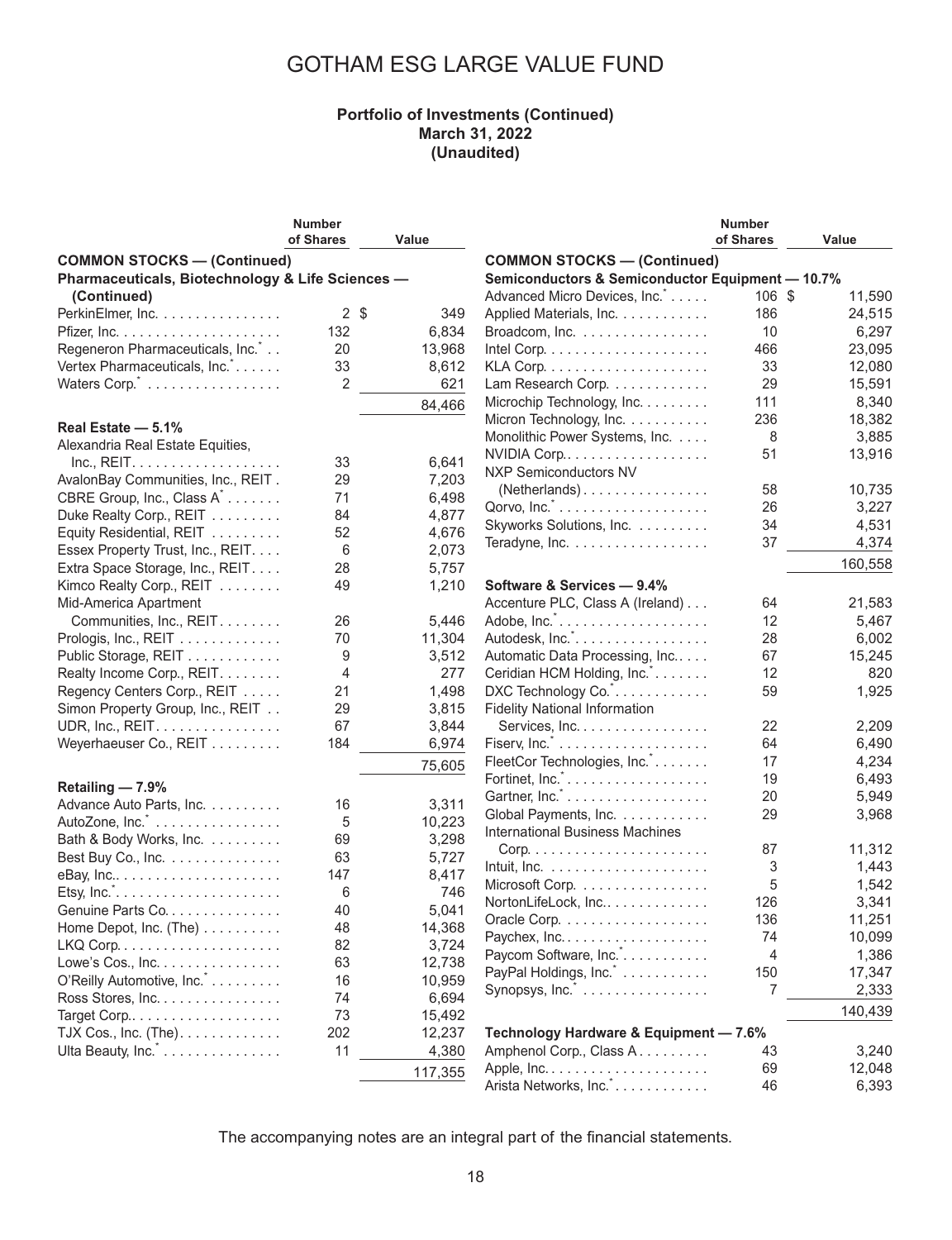#### **Portfolio of Investments (Concluded) March 31, 2022 (Unaudited)**

|                                                                      | <b>Number</b><br>of Shares | Value      |                                                                                  | <b>Number</b><br>of Shares | Value     |
|----------------------------------------------------------------------|----------------------------|------------|----------------------------------------------------------------------------------|----------------------------|-----------|
|                                                                      |                            |            |                                                                                  |                            |           |
| <b>COMMON STOCKS - (Continued)</b>                                   |                            |            | <b>COMMON STOCKS - (Continued)</b>                                               |                            |           |
| Technology Hardware & Equipment - (Continued)                        |                            |            | <b>Transportation - (Continued)</b>                                              |                            |           |
|                                                                      |                            | -\$<br>179 | Expeditors International of                                                      |                            |           |
| Cisco Systems, Inc.                                                  | 389                        | 21,691     | Washington, Inc                                                                  | 40 \$                      | 4,127     |
| Corning, $Inc. \ldots \ldots \ldots \ldots \ldots$                   | 178                        | 6,570      | FedEx Corp.                                                                      | 54                         | 12,495    |
|                                                                      | 9                          | 1,880      | Union Pacific Corp.                                                              | 18                         | 4,918     |
| Hewlett Packard Enterprise Co.                                       | 89                         | 1,487      | United Parcel Service, Inc., Class B.                                            | 68                         | 14,583    |
|                                                                      | 304                        | 11,035     |                                                                                  |                            | 36,722    |
| IPG Photonics Corp."                                                 | 12                         | 1,317      | Utilities $-0.8%$                                                                |                            |           |
| Juniper Networks, Inc.                                               | 68                         | 2,527      | AES Corp. $(The)$                                                                | 140                        | 3,602     |
| Keysight Technologies, Inc.                                          | 38                         | 6,003      | DTE Energy Co                                                                    | 43                         | 5,685     |
| Motorola Solutions, Inc.                                             | 35                         | 8,477      | NRG Energy, Inc.                                                                 | 55                         | 2,110     |
| $NetApp, Inc.$                                                       | 52                         | 4,316      |                                                                                  | 42                         | 1,200     |
| Seagate Technology Holdings PLC                                      |                            |            |                                                                                  |                            |           |
|                                                                      | 61                         | 5,484      |                                                                                  |                            | 12,597    |
| TE Connectivity Ltd. (Switzerland)                                   | 68                         | 8,907      | TOTAL COMMON STOCKS                                                              |                            |           |
| Trimble, $Inc$ $\ldots$ $\ldots$ $\ldots$ $\ldots$ $\ldots$ $\ldots$ | 52                         | 3,751      | $(Cost $1,280,357)$                                                              |                            | 1,462,136 |
| Western Digital Corp.                                                | 69                         | 3,426      | OTHER ASSETS IN EXCESS OF                                                        |                            |           |
| Zebra Technologies Corp., Class A <sup>*</sup> .                     | 11                         | 4,551      | $LIABILITIES - 2.1\%$                                                            |                            | 31,552    |
|                                                                      |                            | 113,282    | NET ASSETS - 100.0%                                                              |                            | 1,493,688 |
| Telecommunication Services - 1.5%                                    |                            |            |                                                                                  |                            |           |
|                                                                      | 475                        | 11,224     | $^\star$                                                                         |                            |           |
| Lumen Technologies, Inc                                              | 216                        | 2,434      | Non-income producing.                                                            |                            |           |
| $T-Mobile US, Inc.$ $\ldots$ $\ldots$ $\ldots$ $\ldots$ .            | 21                         | 2,696      |                                                                                  |                            |           |
| Verizon Communications, Inc.                                         | 106                        | 5,400      | PLC<br><b>Public Limited Company</b><br><b>REIT</b> Real Estate Investment Trust |                            |           |
|                                                                      |                            | 21,754     |                                                                                  |                            |           |
| Transportation - 2.5%                                                |                            |            |                                                                                  |                            |           |
| $\text{CSX}$ Corp. $\ldots \ldots \ldots \ldots \ldots$              | 16                         | 599        |                                                                                  |                            |           |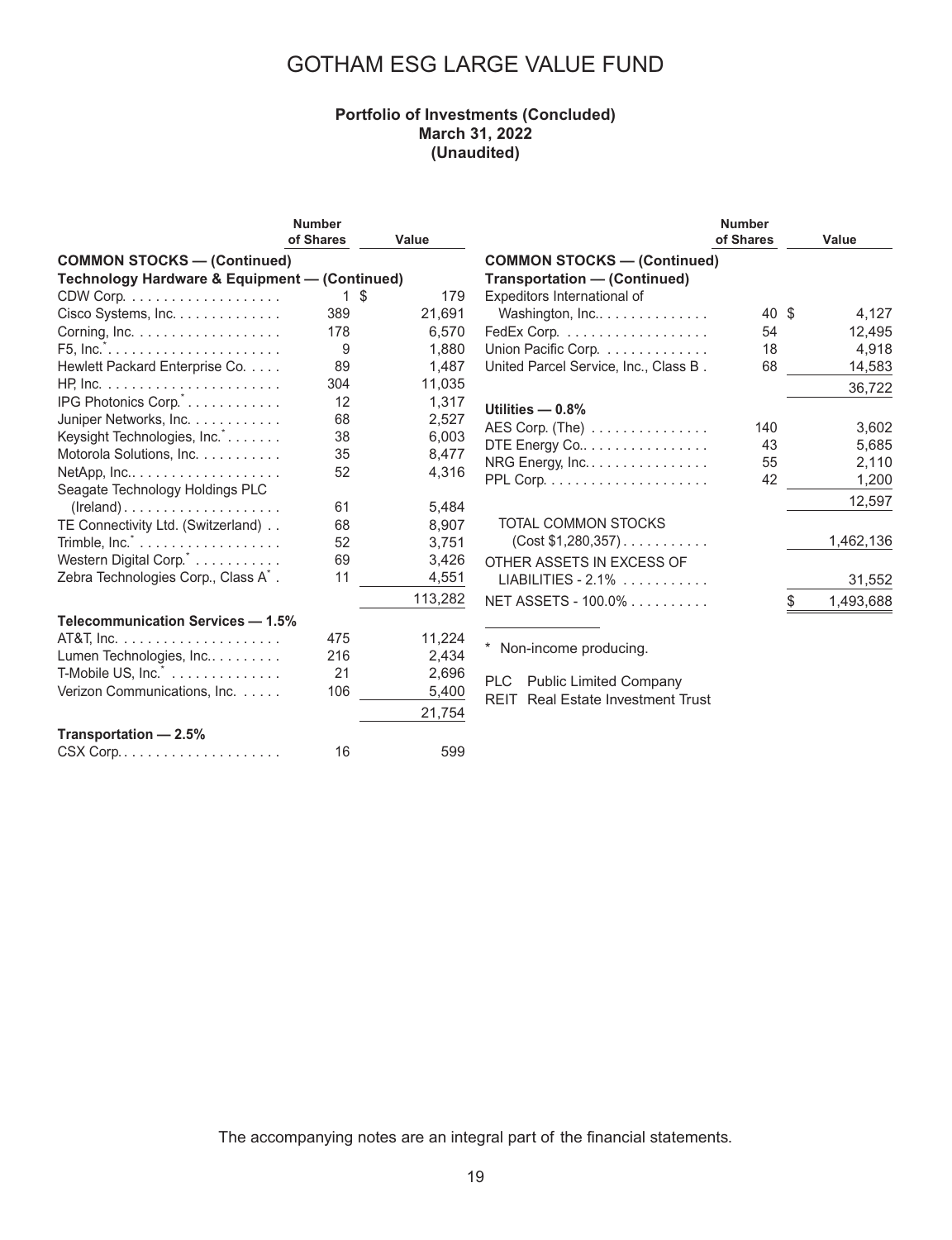### **Portfolio of Investments March 31, 2022 (Unaudited)**

|                                                                 | <b>Number</b><br>of Shares | Value     |                                                                   | <b>Number</b><br>of Shares | Value     |
|-----------------------------------------------------------------|----------------------------|-----------|-------------------------------------------------------------------|----------------------------|-----------|
| <b>COMMON STOCKS - 94.7%</b><br>Automobiles & Components - 0.1% |                            |           | <b>COMMON STOCKS - (Continued)</b><br><b>Energy — (Continued)</b> |                            |           |
| Ford Motor Co                                                   | $1,415$ \$                 | 23,928    | Exxon Mobil Corp.                                                 | 547 \$                     | 45,177    |
| Capital Goods - 4.0%                                            |                            |           | Halliburton Co                                                    | 64                         | 2,424     |
|                                                                 | 951                        | 141,585   | Marathon Petroleum Corp.                                          | 519                        | 44,374    |
| A.O. Smith Corp.                                                | 140                        | 8,945     | Schlumberger NV (Curacao)                                         | 69                         | 2,850     |
| Eaton Corp. PLC (Ireland)                                       | 184                        | 27,924    |                                                                   |                            | 427,248   |
| General Dynamics Corp.                                          | 550                        | 132,649   | Food & Staples Retailing - 0.6%                                   |                            |           |
| L3Harris Technologies, Inc.                                     | 280                        | 69,571    | Costco Wholesale Corp                                             | 31                         | 17,852    |
| Lockheed Martin Corp. <sup>(a)</sup>                            | 755                        | 333,257   | Sysco Corp                                                        | 131                        | 10,696    |
| Masco Corp.                                                     | 4,347                      | 221,697   | Walmart, Inc. <sup>(a)</sup>                                      | 860                        | 128,071   |
| Nordson Corp.                                                   | 12                         | 2,725     |                                                                   |                            |           |
| Northrop Grumman Corp.                                          | 218                        | 97,494    |                                                                   |                            | 156,619   |
| Otis Worldwide Corp.                                            | 475                        | 36,551    | Food, Beverage & Tobacco - 7.4%                                   |                            |           |
| Roper Technologies, Inc.                                        | 38                         | 17,945    | Altria Group, Inc. <sup>(a)</sup> .                               | 2,607                      | 136,216   |
| WW Grainger, Inc.                                               | 20                         | 10,316    | Archer-Daniels-Midland Co.                                        | 1,431                      | 129,162   |
|                                                                 |                            | 1,100,659 | Campbell Soup Co.                                                 | 1,879                      | 83,747    |
|                                                                 |                            |           | Coca-Cola Co. $(TheP)(a)$                                         | 2,165                      | 134,230   |
| <b>Commercial &amp; Professional Services - 0.7%</b>            |                            |           | Constellation Brands, Inc., Class A. .                            | 533                        | 122,761   |
| Robert Half International, Inc.                                 | 1,679                      | 191,708   | General Mills, Inc. <sup>(a)</sup> .                              | 3,166                      | 214,401   |
| <b>Consumer Durables &amp; Apparel - 0.3%</b>                   |                            |           | Hershey Co. $(The)^{(a)}$                                         | 970                        | 210,131   |
| NIKE, Inc., Class B                                             | 523                        | 70,375    | Hormel Foods Corp                                                 | 1,793                      | 92,411    |
| Under Armour, Inc., Class C <sup>*</sup>                        | 1,411                      | 21,955    | Kraft Heinz Co. $(The)^{(a)}$                                     | 1,470                      | 57,903    |
|                                                                 |                            | 92,330    | Mondelez International, Inc.,                                     |                            |           |
| <b>Consumer Services - 2.2%</b>                                 |                            |           | Class $A^{(a)}$ .                                                 | 3,037                      | 190,663   |
| Booking Holdings, Inc.                                          | 37                         | 86,892    | PepsiCo, Inc.                                                     | 523                        | 87,540    |
| Domino's Pizza, Inc.                                            | 119                        | 48,434    | Philip Morris International, Inc. <sup>(a)</sup>                  | 3,231                      | 303,520   |
| McDonald's Corp.                                                | 864                        | 213,650   | Tyson Foods, Inc., Class A.                                       | 2,770                      | 248,275   |
| Penn National Gaming, Inc.                                      | 2,821                      | 119,667   |                                                                   |                            | 2,010,960 |
| Yum! Brands, Inc                                                | 1,028                      | 121,849   | <b>Health Care Equipment &amp; Services - 10.3%</b>               |                            |           |
|                                                                 |                            | 590,492   | Abbott Laboratories                                               | 2,142                      | 253,527   |
|                                                                 |                            |           | AmerisourceBergen Corp.                                           | 80                         | 12,377    |
| Diversified Financials - 4.8%                                   |                            |           | Anthem, Inc.                                                      | 160                        | 78,595    |
| Berkshire Hathaway, Inc.,                                       |                            |           | Cerner Corp. <sup>(a)</sup>                                       | 3,296                      | 308,374   |
| Class $B^{(a)^*}$                                               | 1,084                      | 382,554   | Cigna Corp                                                        | 165                        | 39,535    |
| BlackRock, Inc.                                                 | 280                        | 213,968   | CVS Health Corp. <sup>(a)</sup>                                   | 1,909                      | 193,210   |
| Cboe Global Markets, Inc.                                       | 12<br>72                   | 1,373     |                                                                   | 493                        | 55,763    |
| CME Group, Inc.                                                 |                            | 17,126    | HCA Healthcare, Inc.                                              | 669                        | 167,665   |
| Intercontinental Exchange, Inc                                  | 471                        | 62,228    | Hologic, Inc. $(a)^*$                                             | 6,227                      | 478,358   |
| Moody's Corp.                                                   | 187                        | 63,096    | Laboratory Corp. of America                                       |                            |           |
| Nasdaq, Inc.                                                    | 1,140                      | 203,148   | $\text{Holdings}^{(a)*}$                                          | 1,489                      | 392,590   |
| S&P Global, Inc.                                                | 97                         | 39,787    | McKesson Corp. <sup>(a)</sup>                                     | 813                        | 248,884   |
| T Rowe Price Group, Inc. <sup>(a)</sup>                         | 2,062                      | 311,754   | Medtronic PLC (Ireland)                                           | 504                        | 55,919    |
|                                                                 |                            | 1,295,034 | Quest Diagnostics, Inc. <sup>(a)</sup>                            | 3,019                      | 413,180   |
| Energy $-1.6%$                                                  |                            |           | UnitedHealth Group, Inc.                                          | 197                        | 100,464   |
| Baker Hughes Co.                                                | 906                        | 32,987    |                                                                   |                            | 2,798,441 |
| Chevron Corp.                                                   | 1,002                      | 163,156   |                                                                   |                            |           |
| EOG Resources, Inc.                                             | 1,143                      | 136,280   |                                                                   |                            |           |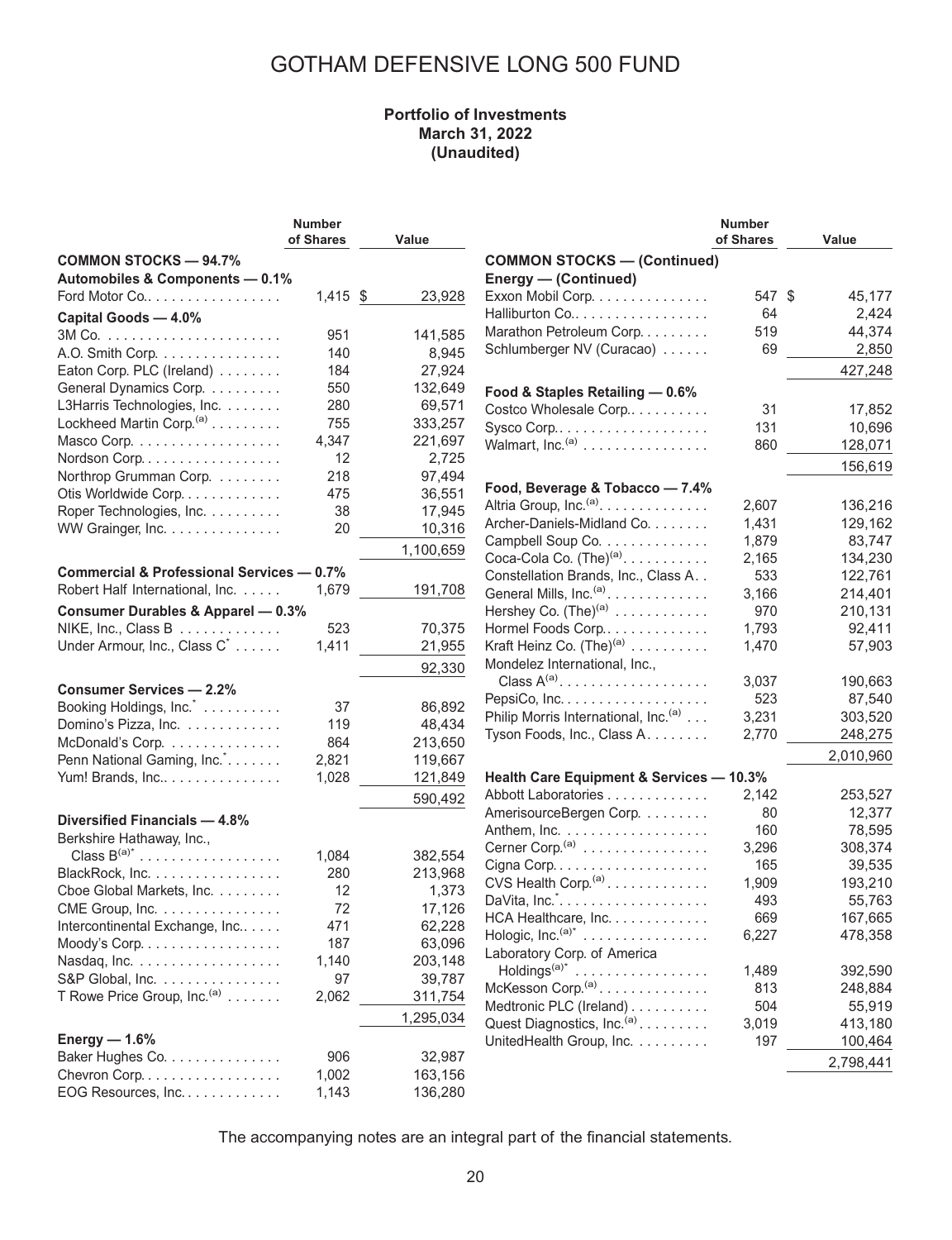#### **Portfolio of Investments (Continued) March 31, 2022 (Unaudited)**

|                                                       | <b>Number</b> |           |                                                     | <b>Number</b> |           |
|-------------------------------------------------------|---------------|-----------|-----------------------------------------------------|---------------|-----------|
|                                                       | of Shares     | Value     |                                                     | of Shares     | Value     |
| <b>COMMON STOCKS - (Continued)</b>                    |               |           | <b>COMMON STOCKS - (Continued)</b>                  |               |           |
| Household & Personal Products - 2.1%                  |               |           | Real Estate - 6.8%                                  |               |           |
| Colgate-Palmolive Co. <sup>(a)</sup> .                | $2,709$ \$    | 205,423   | Alexandria Real Estate Equities,                    |               |           |
| Kimberly-Clark Corp. <sup>(a)</sup>                   | 1,190         | 146,560   | $Inc., REIT(a)$                                     | 1,507 \$      | 303,284   |
| Procter & Gamble Co. (The).                           | 1,452         | 221,866   | AvalonBay Communities, Inc., REIT.                  | 56            | 13,909    |
|                                                       |               | 573,849   | CBRE Group, Inc., Class A <sup>*</sup>              | 260           | 23,795    |
|                                                       |               |           | Digital Realty Trust, Inc., REIT                    | 431           | 61,116    |
| Insurance $-3.5%$                                     |               |           | Duke Realty Corp., REIT                             | 3,287         | 190,843   |
| Aon PLC, Class A (Ireland).                           | 600           | 195,378   | Extra Space Storage, Inc., REIT <sup>(a)</sup>      | 1,435         | 295,036   |
| Arthur J Gallagher & Co. <sup>(a)</sup> .             | 1,209         | 211,091   | Mid-America Apartment                               |               |           |
| Brown & Brown, Inc.                                   | 1,796         | 129,797   | Communities, Inc., REIT.                            | 537           | 112,475   |
| Marsh & McLennan Cos., Inc. <sup>(a)</sup>            | 2,404         | 409,690   | Prologis, Inc., REIT <sup>(a)</sup> .               | 1,744         | 281,621   |
|                                                       |               | 945,956   | Public Storage, REIT <sup>(a)</sup>                 | 872           | 340,324   |
| Materials $-0.9%$                                     |               |           | Realty Income Corp., REIT.                          | 695           | 48,163    |
| CF Industries Holdings, Inc.                          | 460           | 47,408    | UDR, Inc., REIT.                                    | 159           | 9,122     |
|                                                       | 828           | 108,940   | Weyerhaeuser Co., REIT                              | 4,451         | 168,693   |
| Sealed Air Corp.                                      | 1,524         | 102,047   |                                                     |               |           |
|                                                       |               | 258,395   |                                                     |               | 1,848,381 |
|                                                       |               |           | Retailing - 4.7%                                    |               |           |
| Media & Entertainment - 9.6%                          |               |           | Amazon.com, $Inc$                                   | 50            | 162,998   |
| Activision Blizzard, Inc. <sup>(a)</sup>              | 7,722         | 618,609   | AutoZone, Inc.                                      | 73            | 149,254   |
| Alphabet, Inc., Class $A^{(a)^*}$ .                   | 150           | 417,203   | Bath & Body Works, Inc.                             | 2,145         | 102,531   |
| Charter Communications, Inc.,                         |               |           | Best Buy Co., Inc.                                  | 130           | 11,817    |
| Class $A^{(a)*}$                                      | 697           | 380,227   | eBay, $Inc.(a)$                                     | 6,896         | 394,865   |
| Comcast Corp., Class A.                               | 2,746         | 128,568   | Genuine Parts Co.                                   | 124           | 15,626    |
| Electronic Arts, Inc.                                 | 69            | 8,729     | Home Depot, Inc. (The)                              | 293           | 87,704    |
| Interpublic Group of Cos., Inc. (The).                | 44            | 1,560     | Lowe's Cos., Inc.                                   | 309           | 62,477    |
| Meta Platforms, Inc., Class $A^{(a)^*}$               | 3,644         | 810,280   | O'Reilly Automotive, Inc.                           | 171           | 117,128   |
| Netflix, Inc. $(a)^*$                                 | 624           | 233,744   | Ross Stores, Inc.                                   | 366           | 33,108    |
| Take-Two Interactive Software, Inc. <sup>*</sup> .    | 32            | 4,920     |                                                     | 717           | 152,162   |
|                                                       |               | 2,603,840 |                                                     |               | 1,289,670 |
| Pharmaceuticals, Biotechnology & Life Sciences - 7.9% |               |           | Semiconductors & Semiconductor Equipment - 5.9%     |               |           |
|                                                       | 376           | 79,186    | Applied Materials, Inc.                             | 590           | 77,762    |
| Bristol-Myers Squibb Co.                              | 2,958         | 216,023   | Broadcom, Inc.                                      | 225           | 141,678   |
| Danaher Corp                                          | 529           | 155,172   |                                                     | 7,103         | 352,025   |
| Illumina, Inc. <sup>*</sup>                           | 56            | 19,566    |                                                     | 557           | 203,895   |
| Johnson & Johnson <sup>(a)</sup>                      | 1,541         | 273,111   | Lam Research Corp.                                  | 160           | 86,017    |
| Merck & Co., $Inc^{(a)} \ldots \ldots \ldots \ldots$  | 5,496         | 450,947   | Micron Technology, Inc.                             | 1,098         | 85,523    |
| Organon & Co                                          | 1,307         | 45,653    | Qorvo, $Inc$ . $\ldots$ .                           | 46            | 5,709     |
| PerkinElmer, Inc. <sup>(a)</sup> .                    | 385           | 67,167    | QUALCOMM, Inc. <sup>(a)</sup> .                     | 2,632         | 402,222   |
|                                                       | 9,641         | 499,115   | Teradyne, $Inc^{(a)} \dots \dots \dots \dots \dots$ | 2,199         | 259,988   |
| Regeneron Pharmaceuticals, Inc.*                      | 262           | 182,986   |                                                     |               |           |
| Thermo Fisher Scientific, Inc.                        | 177           | 104,545   |                                                     |               | 1,614,819 |
| Vertex Pharmaceuticals, Inc.                          | 114           | 29,751    | Software & Services - 7.6%                          |               |           |
|                                                       | 131           | 24,705    | Accenture PLC, Class A (Ireland)                    | 876           | 295,413   |
|                                                       |               |           |                                                     | 416           | 189,538   |
|                                                       |               | 2,147,927 | Automatic Data Processing, Inc                      | 608           | 138,344   |
|                                                       |               |           | Gartner, Inc. <sup>*</sup>                          | 519           | 154,382   |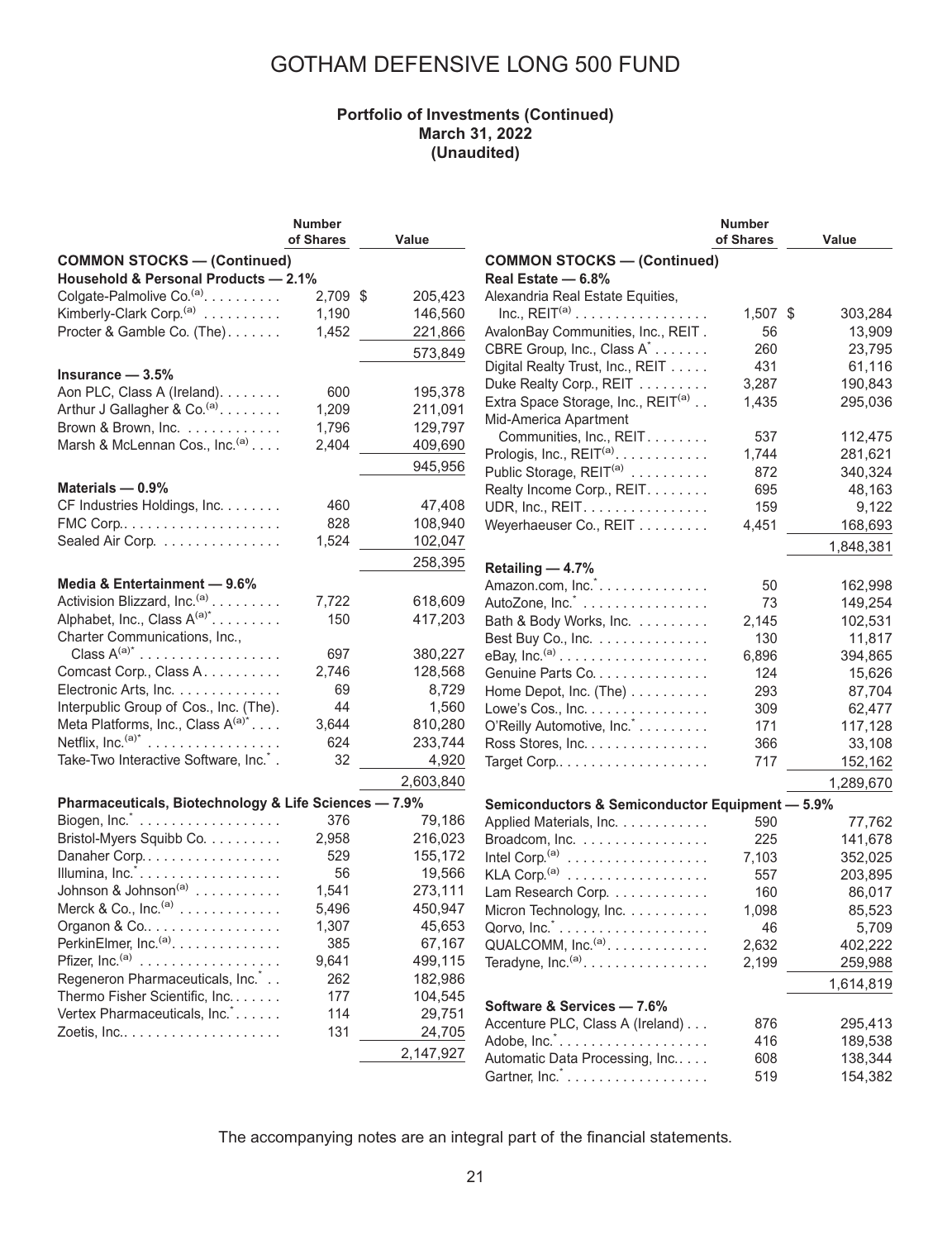### **Portfolio of Investments (Continued) March 31, 2022 (Unaudited)**

|                                                       | <b>Number</b><br>of Shares | Value         |
|-------------------------------------------------------|----------------------------|---------------|
| <b>COMMON STOCKS-(Continued)</b>                      |                            |               |
| <b>Software &amp; Services - (Continued)</b>          |                            |               |
| <b>International Business Machines</b>                |                            |               |
|                                                       | 950                        | \$<br>123,519 |
| Mastercard, Inc., Class A.                            | 105                        | 37,525        |
| Microsoft Corp. $(a)$                                 | 1,025                      | 316,018       |
| NortonLifeLock, Inc. <sup>(a)</sup>                   | 9,003                      | 238,760       |
| Paychex, Inc.                                         | 394                        | 53,769        |
| PayPal Holdings, Inc. <sup>(a)*</sup>                 | 2,749                      | 317,922       |
| ServiceNow, Inc.*.                                    | 14                         | 7,796         |
| VeriSign, Inc. $\ldots$                               | 137                        | 30,477        |
| Visa, Inc., Class A                                   | 739                        | 163,888       |
|                                                       |                            | 2,067,351     |
| Technology Hardware & Equipment - 5.7%                |                            |               |
| Apple, Inc. $(a)$                                     | 4,700                      | 820,667       |
| Cisco Systems, Inc. <sup>(a)</sup>                    | 4,586                      | 255,715       |
|                                                       | 4,706                      | 170,828       |
| Keysight Technologies, Inc.*                          | 274                        | 43,284        |
| Motorola Solutions, Inc.                              | 554                        | 134,179       |
| Seagate Technology Holdings PLC                       |                            |               |
| $(Ireland) \ldots \ldots \ldots \ldots \ldots \ldots$ | 1,499                      | 134,760       |
|                                                       |                            | 1,559,433     |
| <b>Telecommunication Services - 1.4%</b>              |                            |               |
|                                                       | 3,553                      | 83,957        |
| T-Mobile US, Inc. <sup>*</sup>                        | 673                        | 86,380        |
| Verizon Communications, Inc.                          | 4,285                      | 218,278       |
|                                                       |                            | 388,615       |
| Transportation - 2.6%                                 |                            |               |
| Expeditors International of                           |                            |               |
| Washington, Inc. <sup>(a)</sup>                       | 3,753                      | 387,160       |
| FedEx Corp.                                           | 783                        | 181,178       |
| Southwest Airlines Co. *                              | 341                        | 15,618        |
| United Parcel Service, Inc.,                          |                            |               |
| Class $B^{(a)}$                                       | 576                        | 123,529       |
|                                                       |                            | 707,485       |
| Utilities $-4.0\%$                                    |                            |               |
| AES Corp. (The)                                       | 9,857                      | 253,621       |
| DTE Energy $Co.(a)$                                   | 2,862                      | 378,385       |

|                                             | <b>Number</b><br>of Shares |      | Value      |
|---------------------------------------------|----------------------------|------|------------|
| <b>COMMON STOCKS - (Continued)</b>          |                            |      |            |
| Utilities - (Continued)                     |                            |      |            |
| NRG Energy, Inc. <sup>(a)</sup>             | 8,690                      | - \$ | 333.348    |
|                                             | 4,768                      |      | 136,174    |
|                                             |                            |      | 1,101,528  |
| TOTAL COMMON STOCKS<br>$(Cost $22,983,955)$ |                            |      | 25.794.668 |
| OTHER ASSETS IN EXCESS OF                   |                            |      |            |
| $LIABILITIES - 5.3\%$                       |                            |      | 1,455,677  |
| NET ASSETS - 100.0%                         |                            |      | 27,250,345 |
|                                             |                            |      |            |

(a) Security position is either entirely or partially designated as collateral for total return swaps. (See Note 1 of the Notes to Financial Statements)

\* Non-income producing.

PLC Public Limited Company

REIT Real Estate Investment Trust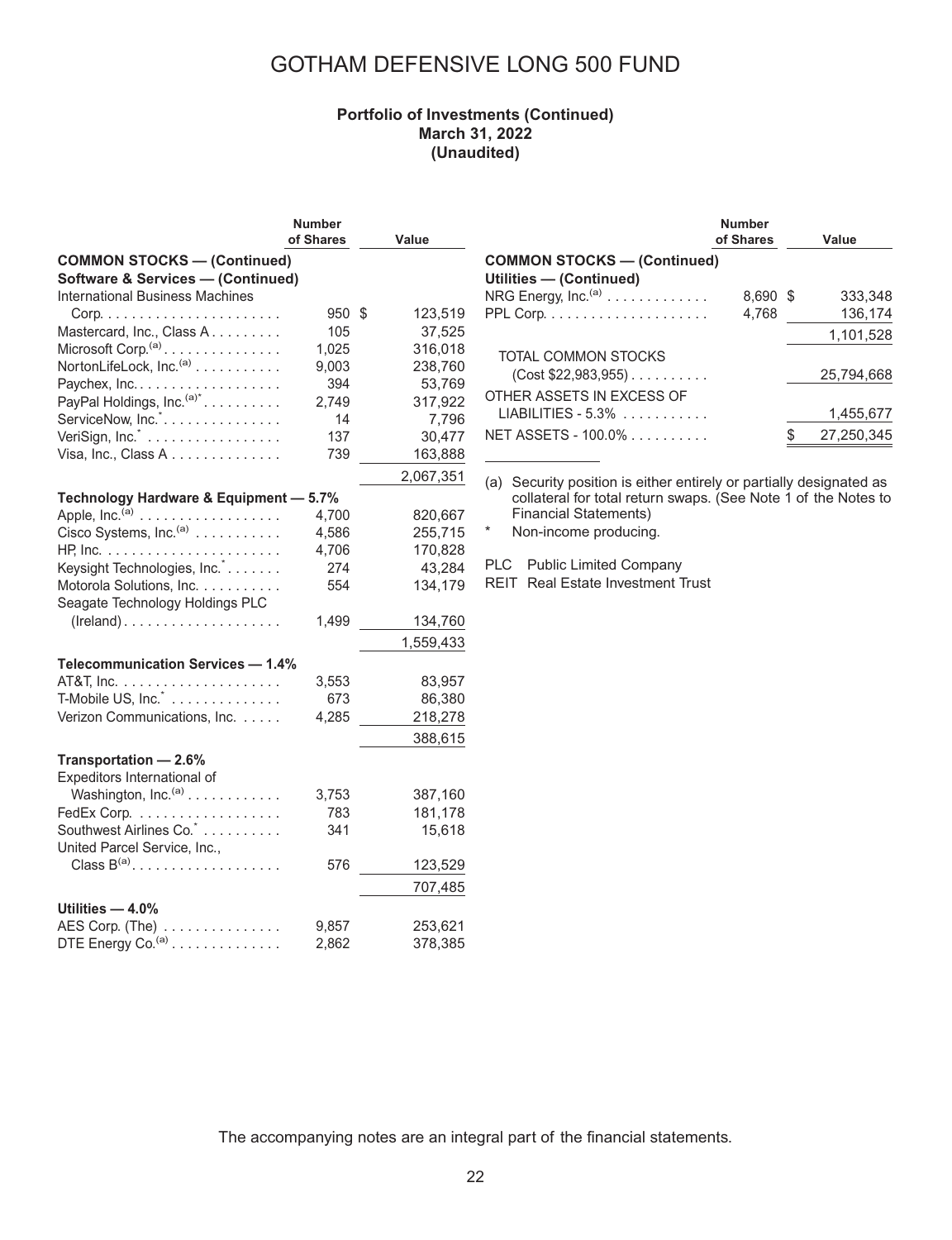#### **Portfolio of Investments (Continued) March 31, 2022 (Unaudited)**

#### **Over-the-counter total return swaps outstanding as of March 31, 2022**

The Fund maintains a portfolio of long and short positions and receives/pays a rebate based upon the Fed Funds 1-Day Rate less a specified spread as negotiated by the parties. The notional gain or loss, dividends payable and rebates are payable the earlier of maturity of the swaps or upon termination. The portfolio matures between August 29, 2024 and January 7, 2027, however underlying individual contracts are entered into and closed (terminated) on a daily basis. The cash amounts payable/receivable due to individual contracts being closed are settled, on a net basis, once a week. The value of total return swaps represents 4.1% of net assets as of March 31, 2022.

The following table represents the individual long and short positions and related values of total return swaps as of March 31, 2022:

#### **Total Return Swaps**

| <b>Reference Entity</b>                       | Counterparty   | Number of<br><b>Contracts</b><br>Long/(Short) | <b>Notional</b><br>Amount | Value        | <b>Unrealized</b><br>Appreciation/<br>(Depreciation) |
|-----------------------------------------------|----------------|-----------------------------------------------|---------------------------|--------------|------------------------------------------------------|
| Long                                          |                |                                               |                           |              |                                                      |
| <b>Automobiles &amp; Components</b>           |                |                                               |                           |              |                                                      |
|                                               | Morgan Stanley | 1,407                                         | \$<br>16,322              | \$<br>23,792 | \$<br>7,735                                          |
| <b>Capital Goods</b>                          |                |                                               |                           |              |                                                      |
|                                               | Morgan Stanley | 938                                           | 142,194                   | 139,649      | 7,577                                                |
|                                               | Morgan Stanley | 185                                           | 12,240                    | 11,820       | (438)                                                |
|                                               | Morgan Stanley | 181                                           | 28.585                    | 27,469       | (1, 319)                                             |
|                                               | Morgan Stanley | 535                                           | 107,019                   | 129,031      | 22,649                                               |
| L3Harris Technologies, Inc                    | Morgan Stanley | 278                                           | 69,791                    | 69,075       | (770)                                                |
| Lockheed Martin Corp                          | Morgan Stanley | 704                                           | 256,348                   | 310,746      | 58,643                                               |
|                                               | Morgan Stanley | 4,287                                         | 263,596                   | 218,637      | (43,586)                                             |
|                                               | Morgan Stanley | 14                                            | 3,220                     | 3,179        | (61)                                                 |
| Northrop Grumman Corp                         | Morgan Stanley | 215                                           | 76,068                    | 96,152       | 21,848                                               |
|                                               | Morgan Stanley | 462                                           | 34,963                    | 35,551       | 617                                                  |
|                                               | Morgan Stanley | 15                                            | 5,910                     | 7,083        | 1,198                                                |
|                                               | Morgan Stanley | 13                                            | 5,178                     | 6,705        | 2,193                                                |
|                                               |                | 7,827                                         | 1,005,112                 | 1,055,097    | 68,551                                               |
| <b>Commercial &amp; Professional Services</b> |                |                                               |                           |              |                                                      |
|                                               | Morgan Stanley | 1,701                                         | 188.621                   | 194,220      | 6,515                                                |
| <b>Consumer Durables &amp; Apparel</b>        |                |                                               |                           |              |                                                      |
|                                               | Morgan Stanley | 495                                           | 65,718                    | 66,607       | 1,724                                                |
| Under Armour, Inc., Class C                   | Morgan Stanley | 1,388                                         | 23,253                    | 21,597       | (1,669)                                              |
|                                               |                | 1,883                                         | 88,971                    | 88.204       | 55                                                   |
| <b>Consumer Services</b>                      |                |                                               |                           |              |                                                      |
|                                               | Morgan Stanley | 30                                            | 66.640                    | 70,454       | 3,815                                                |
|                                               | Morgan Stanley | 120                                           | 48,312                    | 48,841       | 554                                                  |
|                                               | Morgan Stanley | 851                                           | 198,780                   | 210,435      | 14,610                                               |
|                                               | Morgan Stanley | 2,832                                         | 124,268                   | 120,133      | (4, 131)                                             |
|                                               | Morgan Stanley | 1,019                                         | 111,509                   | 120,782      | 13,201                                               |
|                                               |                | 4,852                                         | 549,509                   | 570,645      | 28,049                                               |
| <b>Diversified Financials</b>                 |                |                                               |                           |              |                                                      |
| Berkshire Hathaway, Inc., Class B             | Morgan Stanley | 366                                           | 100,267                   | 129,165      | 28,910                                               |
|                                               | Morgan Stanley | 283                                           | 227,806                   | 216,260      | (8,590)                                              |
|                                               | Morgan Stanley | 13                                            | 1,496                     | 1,487        | (29)                                                 |
|                                               | Morgan Stanley | 38                                            | 8,731                     | 9,039        | 308                                                  |
| Intercontinental Exchange, Inc.               | Morgan Stanley | 465                                           | 60.583                    | 61,436       | 1,327                                                |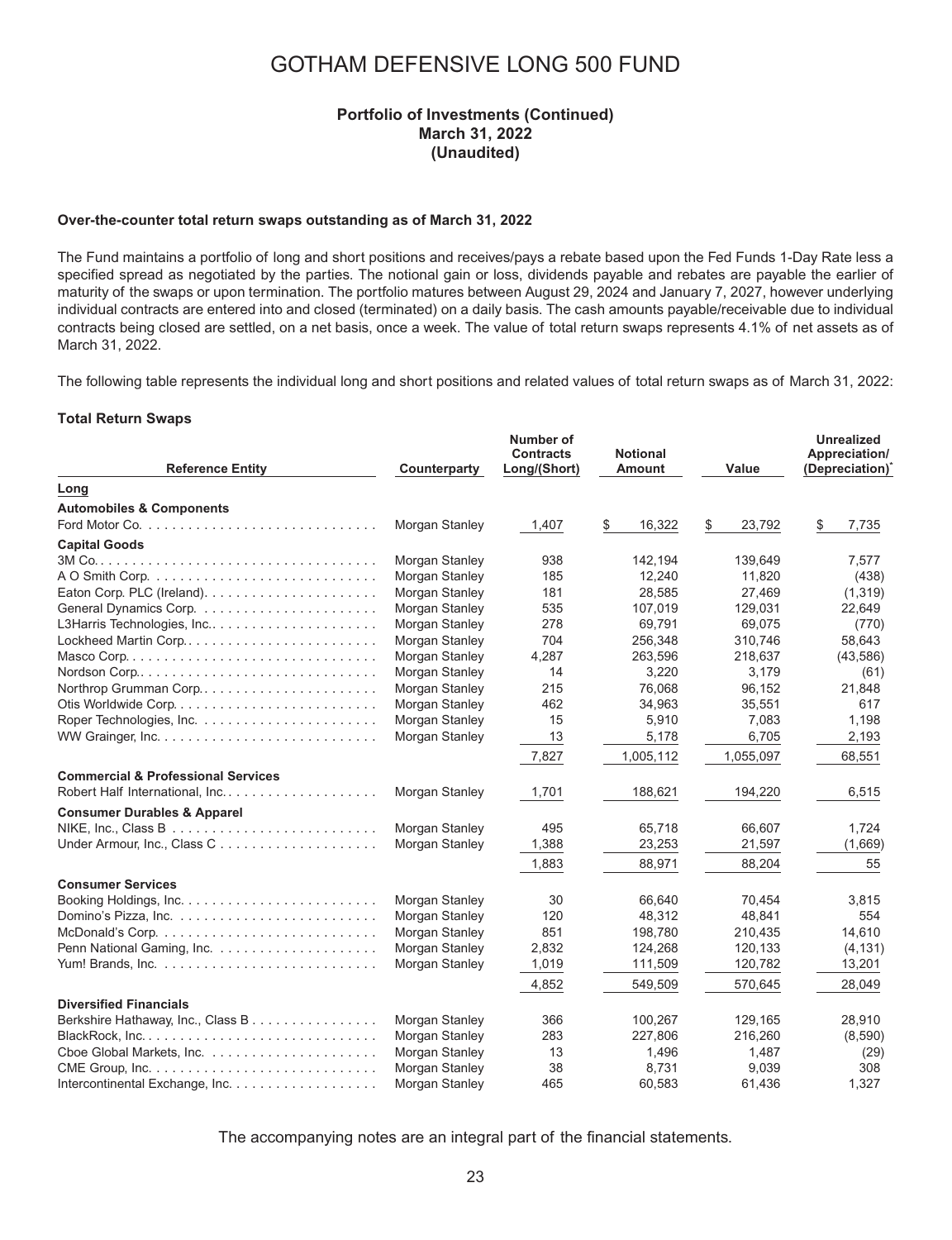#### **Portfolio of Investments (Continued) March 31, 2022 (Unaudited)**

#### **Total Return Swaps (continued)**

| <b>Reference Entity</b>                                                                                        | Counterparty                                                         | Number of<br><b>Contracts</b><br>Long/(Short) | <b>Notional</b><br>Amount                    | Value                                        | <b>Unrealized</b><br>Appreciation/<br>(Depreciation) |
|----------------------------------------------------------------------------------------------------------------|----------------------------------------------------------------------|-----------------------------------------------|----------------------------------------------|----------------------------------------------|------------------------------------------------------|
| Diversified Financials - (continued)                                                                           |                                                                      |                                               |                                              |                                              |                                                      |
| Moody's Corp. $\ldots \ldots \ldots \ldots \ldots \ldots \ldots \ldots \ldots \ldots \ldots$                   | Morgan Stanley<br>Morgan Stanley<br>Morgan Stanley<br>Morgan Stanley | 183<br>1,124<br>93<br>2,022                   | \$<br>60,908<br>172,070<br>36.372<br>313,356 | \$<br>61,746<br>200,297<br>38,147<br>305,706 | \$<br>1,009<br>32,923<br>2,786<br>7,407              |
|                                                                                                                |                                                                      | 4,587                                         | 981,589                                      | 1,023,283                                    | 66,051                                               |
| Energy                                                                                                         |                                                                      |                                               |                                              |                                              |                                                      |
|                                                                                                                | Morgan Stanley<br>Morgan Stanley                                     | 813<br>918                                    | 25,766<br>121,259                            | 29,601<br>149,478                            | 3,832<br>29,305                                      |
|                                                                                                                | Morgan Stanley                                                       | 1,127                                         | 77,140                                       | 134,372                                      | 61,928                                               |
|                                                                                                                | Morgan Stanley                                                       | 542                                           | 42,067                                       | 44.764                                       | 2,848                                                |
|                                                                                                                | Morgan Stanley                                                       | 65                                            | 1,410                                        | 2,462                                        | 1,095                                                |
|                                                                                                                | Morgan Stanley                                                       | 503                                           | 29,396                                       | 43,007                                       | 14,197                                               |
|                                                                                                                | Morgan Stanley                                                       | 71                                            | 2,050                                        | 2,933                                        | 902                                                  |
|                                                                                                                |                                                                      | 4,039                                         | 299,088                                      | 406,617                                      | 114,107                                              |
|                                                                                                                |                                                                      |                                               |                                              |                                              |                                                      |
| <b>Food &amp; Staples Retailing</b>                                                                            |                                                                      | 26                                            | 13,366                                       | 14,972                                       | 1,600                                                |
| Costco Wholesale Corp<br>$Sysco$ Corp. $\ldots \ldots \ldots \ldots \ldots \ldots \ldots \ldots \ldots \ldots$ | Morgan Stanley<br>Morgan Stanley                                     | 134                                           | 8,167                                        | 10,941                                       | 3,240                                                |
|                                                                                                                | Morgan Stanley                                                       | 852                                           | 114,027                                      | 126,880                                      | 18,967                                               |
|                                                                                                                |                                                                      | 1,012                                         |                                              |                                              |                                                      |
|                                                                                                                |                                                                      |                                               | 135,560                                      | 152,793                                      | 23,807                                               |
| Food, Beverage & Tobacco                                                                                       |                                                                      |                                               |                                              |                                              |                                                      |
|                                                                                                                | Morgan Stanley                                                       | 2,571                                         | 101,576                                      | 134,335                                      | 50,281                                               |
|                                                                                                                | Morgan Stanley                                                       | 1,282                                         | 78,727                                       | 115,713                                      | 40,787                                               |
|                                                                                                                | Morgan Stanley                                                       | 1,919                                         | 88,396<br>114,464                            | 85,530<br>132,432                            | (724)                                                |
| Constellation Brands, Inc., Class A                                                                            | Morgan Stanley<br>Morgan Stanley                                     | 2,136<br>520                                  | 119,443                                      | 119,766                                      | 20,651<br>662                                        |
|                                                                                                                | Morgan Stanley                                                       | 3,132                                         | 183,187                                      | 212,099                                      | 43,513                                               |
|                                                                                                                | Morgan Stanley                                                       | 976                                           | 156,114                                      | 211,431                                      | 67,006                                               |
|                                                                                                                | Morgan Stanley                                                       | 1,774                                         | 89,288                                       | 91,432                                       | 2,153                                                |
|                                                                                                                | Morgan Stanley                                                       | 1,410                                         | 42,146                                       | 55,540                                       | 17,135                                               |
| Mondelez International, Inc., Class A.                                                                         | Morgan Stanley                                                       | 3,016                                         | 165,876                                      | 189,344                                      | 30,346                                               |
|                                                                                                                | Morgan Stanley                                                       | 517                                           | 78,649                                       | 86,535                                       | 9,073                                                |
|                                                                                                                | Morgan Stanley                                                       | 3,198                                         | 286,798                                      | 300,420                                      | 34,996                                               |
|                                                                                                                | Morgan Stanley                                                       | 2,743                                         | 211,715                                      | 245,855                                      | 39,298                                               |
|                                                                                                                |                                                                      | 25,194                                        | 1,716,379                                    | 1,980,432                                    | 355,177                                              |
| <b>Health Care Equipment &amp; Services</b>                                                                    |                                                                      |                                               |                                              |                                              |                                                      |
|                                                                                                                | Morgan Stanley                                                       | 1,672                                         | 200,386                                      | 197,898                                      | (2, 106)                                             |
|                                                                                                                | Morgan Stanley                                                       | 83                                            | 12,753                                       | 12,841                                       | 92                                                   |
|                                                                                                                | Morgan Stanley                                                       | 169                                           | 69,803                                       | 83,016                                       | 13,517                                               |
|                                                                                                                | Morgan Stanley                                                       | 3,190                                         | 295,683                                      | 298,456                                      | 5,140                                                |
|                                                                                                                | Morgan Stanley                                                       | 167                                           | 36,157                                       | 40,015                                       | 4,146                                                |
|                                                                                                                | Morgan Stanley                                                       | 1,976                                         | 145,923                                      | 199,991                                      | 59,010                                               |
|                                                                                                                | Morgan Stanley                                                       | 475                                           | 49,595                                       | 53,727                                       | 4,128                                                |
|                                                                                                                | Morgan Stanley                                                       | 658                                           | 136,971                                      | 164,908                                      | 29,199                                               |
|                                                                                                                | Morgan Stanley                                                       | 6,291                                         | 436,488                                      | 483,275                                      | 46,912                                               |
| Laboratory Corp. of America Holdings                                                                           | Morgan Stanley                                                       | 1,469                                         | 366,745                                      | 387,317                                      | 20,673                                               |
|                                                                                                                | Morgan Stanley                                                       | 804                                           | 171,879                                      | 246,129                                      | 76,578                                               |
|                                                                                                                | Morgan Stanley                                                       | 499                                           | 52,930                                       | 55,364                                       | 2,584                                                |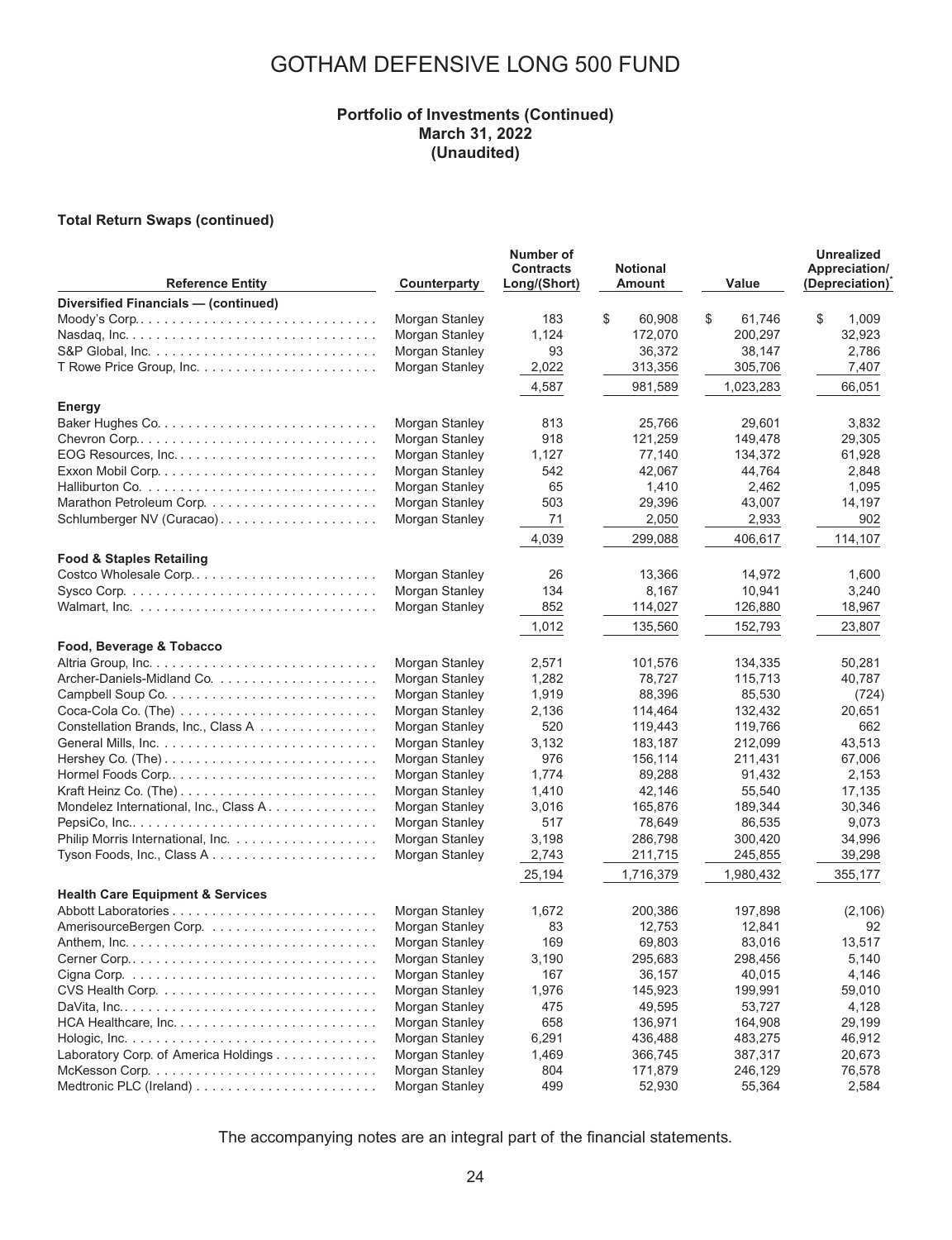#### **Portfolio of Investments (Continued) March 31, 2022 (Unaudited)**

#### **Total Return Swaps (continued)**

| <b>Reference Entity</b>                                             | Counterparty   | Number of<br><b>Contracts</b><br>Long/(Short) | <b>Notional</b><br>Amount | Value         | <b>Unrealized</b><br>Appreciation/<br>(Depreciation) |
|---------------------------------------------------------------------|----------------|-----------------------------------------------|---------------------------|---------------|------------------------------------------------------|
| <b>Health Care Equipment &amp; Services - (continued)</b>           |                |                                               |                           |               |                                                      |
|                                                                     | Morgan Stanley | 2,955                                         | \$<br>379,607             | \$<br>404,421 | \$<br>30,885                                         |
|                                                                     | Morgan Stanley | 192                                           | 75,602                    | 97,914        | 23,159                                               |
|                                                                     |                | 20,600                                        | 2,430,522                 | 2,725,272     | 313,917                                              |
| <b>Household &amp; Personal Products</b>                            |                |                                               |                           |               |                                                      |
|                                                                     | Morgan Stanley | 2.726                                         | 194,739                   | 206.713       | 20,465                                               |
|                                                                     | Morgan Stanley | 1,152                                         | 146,344                   | 141,880       | 745                                                  |
|                                                                     | Morgan Stanley | 1,432                                         | 188,248                   | 218,810       | 38,505                                               |
|                                                                     |                | 5,310                                         | 529,331                   | 567,403       | 59,715                                               |
| <b>Insurance</b>                                                    |                |                                               |                           |               |                                                      |
|                                                                     | Morgan Stanley | 616                                           | 139.858                   | 200.588       | 62.800                                               |
|                                                                     | Morgan Stanley | 1,200                                         | 163,416                   | 209,520       | 53,919                                               |
|                                                                     | Morgan Stanley | 1,669                                         | 94,815                    | 120,619       | 26,156                                               |
|                                                                     | Morgan Stanley | 2,370                                         | 296,148                   | 403,895       | 114,073                                              |
|                                                                     |                |                                               |                           |               |                                                      |
|                                                                     |                | 5,855                                         | 694,237                   | 934,622       | 256,948                                              |
| <b>Materials</b>                                                    |                |                                               |                           |               |                                                      |
|                                                                     | Morgan Stanley | 452                                           | 40.994                    | 46,583        | 5,582                                                |
|                                                                     | Morgan Stanley | 815                                           | 97,858                    | 107,230       | 10,254                                               |
|                                                                     | Morgan Stanley | 1,514                                         | 100,870                   | 101,377       | 760                                                  |
|                                                                     |                | 2,781                                         | 239,722                   | 255,190       | 16,596                                               |
| <b>Media &amp; Entertainment</b>                                    |                |                                               |                           |               |                                                      |
| Activision Blizzard, Inc                                            | Morgan Stanley | 7,274                                         | 459,044                   | 582,720       | 123,809                                              |
|                                                                     | Morgan Stanley | 180                                           | 322.594                   | 500.643       | 178,137                                              |
| Charter Communications, Inc., Class A                               | Morgan Stanley | 673                                           | 399,772                   | 367,135       | (32, 524)                                            |
| Comcast Corp., Class A                                              | Morgan Stanley | 2.751                                         | 127,665                   | 128,802       | 1,158                                                |
|                                                                     | Morgan Stanley | 71                                            | 8,442                     | 8,982         | 587                                                  |
| Interpublic Group of Cos., Inc. (The) $\ldots \ldots \ldots \ldots$ | Morgan Stanley | 44                                            | 1,355                     | 1,560         | 221                                                  |
|                                                                     | Morgan Stanley | 2,701                                         | 594,309                   | 600,594       | 6.464                                                |
|                                                                     | Morgan Stanley | 480                                           | 203,952                   | 179,803       | (24, 101)                                            |
| Take-Two Interactive Software, Inc.                                 | Morgan Stanley | 25                                            | 3,358                     | 3,844         | 465                                                  |
|                                                                     |                | 14,199                                        | 2,120,491                 | 2.374.083     | 254,216                                              |
| <b>Pharmaceuticals, Biotechnology &amp; Life Sciences</b>           |                |                                               |                           |               |                                                      |
|                                                                     | Morgan Stanley | 391                                           | 82.450                    | 82,345        | (99)                                                 |
|                                                                     | Morgan Stanley | 2.906                                         | 187.808                   | 212.225       | 27,891                                               |
|                                                                     | Morgan Stanley | 256                                           | 69,462                    | 75,092        | 5,850                                                |
|                                                                     | Morgan Stanley | 22                                            | 7,362                     | 7,687         | 306                                                  |
|                                                                     | Morgan Stanley | 1,519                                         | 244,827                   | 269,212       | 29,930                                               |
|                                                                     | Morgan Stanley | 5,414                                         | 417,241                   | 444,219       | 37,505                                               |
|                                                                     | Morgan Stanley | 1,309                                         | 46,199                    | 45.723        | (481)                                                |
|                                                                     | Morgan Stanley | 388                                           | 50,878                    | 67,690        | 21,680                                               |
|                                                                     | Morgan Stanley | 9,560                                         | 358,987                   | 494,921       | 150,845                                              |
| Regeneron Pharmaceuticals, Inc.                                     | Morgan Stanley | 261                                           | 160.490                   | 182.288       | 21,830                                               |
|                                                                     | Morgan Stanley | 171                                           | 88,099                    | 101,001       | 13,099                                               |
| Vertex Pharmaceuticals, Inc                                         | Morgan Stanley | 113                                           | 21,200                    | 29,490        | 8,276                                                |
|                                                                     | Morgan Stanley | 130                                           | 24,960                    | 24,517        | (471)                                                |
|                                                                     |                | 22.440                                        | 1,759,963                 | 2,036,410     | 316,161                                              |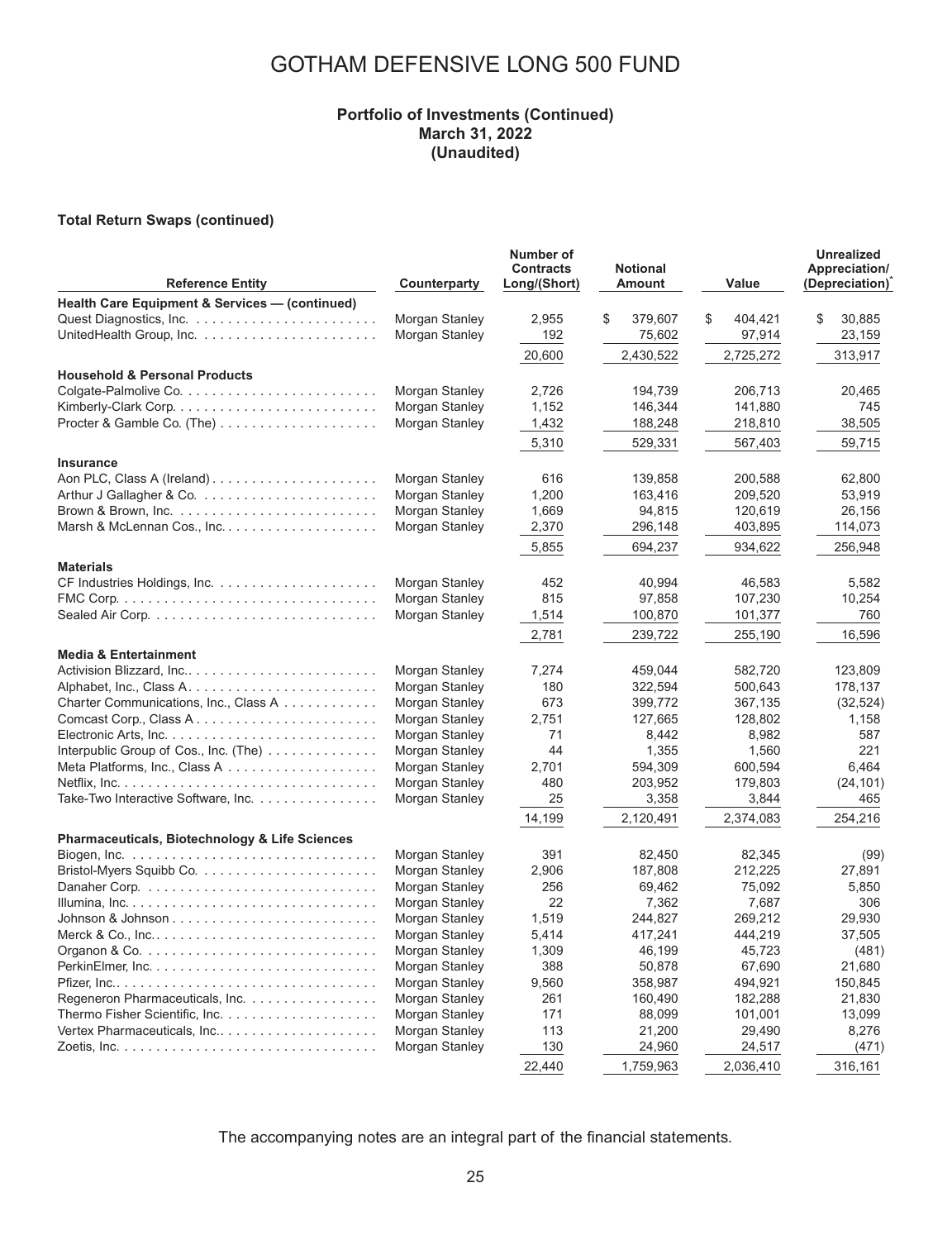### **Portfolio of Investments (Continued) March 31, 2022 (Unaudited)**

#### **Total Return Swaps (continued)**

| <b>Reference Entity</b>                                                         | Counterparty                     | Number of<br><b>Contracts</b><br>Long/(Short) | <b>Notional</b><br>Amount | Value              | <b>Unrealized</b><br>Appreciation/<br>(Depreciation) |
|---------------------------------------------------------------------------------|----------------------------------|-----------------------------------------------|---------------------------|--------------------|------------------------------------------------------|
| <b>Real Estate</b>                                                              |                                  |                                               |                           |                    |                                                      |
| Alexandria Real Estate Equities, Inc., REIT.                                    | Morgan Stanley                   | 1,454                                         | \$<br>282,292             | \$<br>292,617      | \$<br>16,300                                         |
| AvalonBay Communities, Inc., REIT.                                              | Morgan Stanley                   | 57                                            | 13,928                    | 14,157             | 392                                                  |
| CBRE Group, Inc., Class A                                                       | Morgan Stanley                   | 250                                           | 22,391                    | 22,880             | 475                                                  |
|                                                                                 | Morgan Stanley                   | 422                                           | 62,544                    | 59,840             | (3,465)                                              |
|                                                                                 | Morgan Stanley                   | 3,212                                         | 165,512                   | 186,489            | 23,143                                               |
| Extra Space Storage, Inc., REIT                                                 | Morgan Stanley                   | 1,421                                         | 250,699                   | 292,158            | 43,858                                               |
| Mid-America Apartment Communities, Inc., REIT                                   | Morgan Stanley                   | 523                                           | 103,557                   | 109,542            | 6,699                                                |
|                                                                                 | Morgan Stanley                   | 1,726                                         | 253.044                   | 278,714            | 27,047                                               |
|                                                                                 | Morgan Stanley                   | 852                                           | 268.628                   | 332,519            | 66,843                                               |
| Realty Income Corp., REIT                                                       | Morgan Stanley                   | 685                                           | 44,579                    | 47,471             | 4,470                                                |
|                                                                                 | Morgan Stanley                   | 151                                           | 8,631                     | 8,663              | 13                                                   |
|                                                                                 | Morgan Stanley                   | 4,395                                         | 150,452                   | 166,570            | 27,456                                               |
|                                                                                 |                                  | 15,148                                        | 1,626,257                 | 1,811,620          | 213,231                                              |
| Retailing                                                                       |                                  |                                               |                           |                    |                                                      |
|                                                                                 | Morgan Stanley                   | 201                                           | 383,041                   | 655,250            | 272,317                                              |
|                                                                                 | Morgan Stanley                   | 62                                            | 88,857                    | 126,764            | 37,915                                               |
| Bath & Body Works, Inc                                                          | Morgan Stanley                   | 2,119                                         | 107,657                   | 101,288            | (6,082)                                              |
|                                                                                 | Morgan Stanley                   | 27                                            | 2,643                     | 2,454              | (8)                                                  |
|                                                                                 | Morgan Stanley                   | 6,735                                         | 416,564                   | 385,646            | (29, 610)                                            |
|                                                                                 | Morgan Stanley                   | 116                                           | 13,519                    | 14,618             | 4,405                                                |
|                                                                                 | Morgan Stanley                   | 268                                           | 79,782                    | 80,220             | 1,829                                                |
|                                                                                 | Morgan Stanley                   | 313                                           | 64,234                    | 63,285             | (923)                                                |
|                                                                                 | Morgan Stanley                   | 163                                           | 86,677                    | 111,648            | 25,790                                               |
|                                                                                 | Morgan Stanley                   | 373                                           | 34,775                    | 33,742             | (1,043)                                              |
|                                                                                 | Morgan Stanley                   | 718                                           | 148,851                   | 152,374            | 4,691                                                |
|                                                                                 |                                  | 11,095                                        | 1,426,600                 | 1,727,289          | 309,281                                              |
|                                                                                 |                                  |                                               |                           |                    |                                                      |
| <b>Semiconductors &amp; Semiconductor Equipment</b>                             |                                  |                                               |                           |                    |                                                      |
|                                                                                 | Morgan Stanley                   | 392<br>212                                    | 48,306                    | 51,666             | 3,593<br>9,525                                       |
| Broadcom, Inc. $\ldots \ldots \ldots \ldots \ldots \ldots \ldots \ldots \ldots$ | Morgan Stanley                   |                                               | 124,705                   | 133,492            |                                                      |
|                                                                                 | Morgan Stanley                   | 7,058                                         | 339,380                   | 349,794            | 13,867                                               |
|                                                                                 | Morgan Stanley                   | 552<br>153                                    | 193,455                   | 202,065<br>82,254  | 8,951<br>5,157                                       |
|                                                                                 | Morgan Stanley                   |                                               | 77,592                    |                    |                                                      |
|                                                                                 | Morgan Stanley                   | 1,083<br>50                                   | 82,137<br>6,399           | 84,355<br>6,205    | 3,114                                                |
|                                                                                 | Morgan Stanley<br>Morgan Stanley | 2,595                                         |                           |                    | (213)                                                |
|                                                                                 | Morgan Stanley                   | 2,182                                         | 421,964<br>248,365        | 396,568<br>257,978 | (22, 788)<br>9,188                                   |
|                                                                                 |                                  | 14,277                                        | 1,542,303                 | 1.564.377          | 30,394                                               |
| <b>Software &amp; Services</b>                                                  |                                  |                                               |                           |                    |                                                      |
| Accenture PLC, Class A (Ireland)                                                | Morgan Stanley                   | 799                                           | 263,864                   | 269,447            | 5,984                                                |
|                                                                                 | Morgan Stanley                   | 413                                           | 178,482                   | 188,171            | 9,728                                                |
| Automatic Data Processing, Inc.                                                 | Morgan Stanley                   | 600                                           | 112,587                   | 136,524            | 26,950                                               |
|                                                                                 | Morgan Stanley                   | 515                                           | 149,569                   | 153,192            | 3,652                                                |
| International Business Machines Corp.                                           | Morgan Stanley                   | 939                                           | 117,426                   | 122,089            | 6,699                                                |
| Mastercard, Inc., Class A                                                       | Morgan Stanley                   | 378                                           | 98,739                    | 135,090            | 37,634                                               |
|                                                                                 | Morgan Stanley                   | 2,707                                         | 493,029                   | 834,595            | 353,070                                              |
| NortonLifeLock, Inc                                                             | Morgan Stanley                   | 8,963                                         | 222,223                   | 237,699            | 20,635                                               |
|                                                                                 | Morgan Stanley                   | 389                                           | 49,417                    | 53,087             | 4,119                                                |
|                                                                                 | Morgan Stanley                   | 2,793                                         | 293,201                   | 323,010            | 29,887                                               |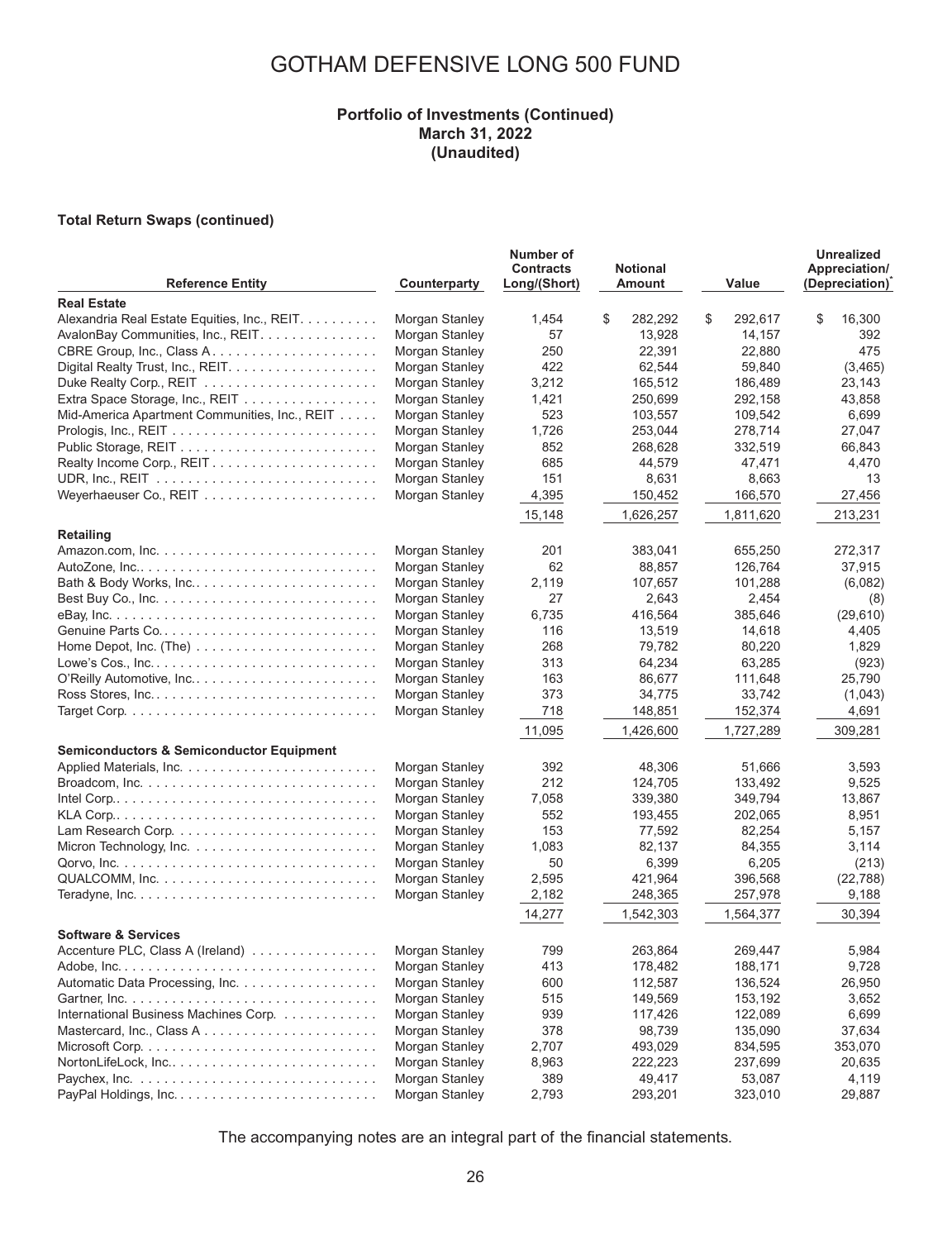#### **Portfolio of Investments (Continued) March 31, 2022 (Unaudited)**

#### **Total Return Swaps (continued)**

| <b>Reference Entity</b>                                                                | Counterparty          | Number of<br><b>Contracts</b><br>Long/(Short) | <b>Notional</b><br><b>Amount</b> | Value       | <b>Unrealized</b><br>Appreciation/<br>(Depreciation) |
|----------------------------------------------------------------------------------------|-----------------------|-----------------------------------------------|----------------------------------|-------------|------------------------------------------------------|
| Software & Services - (continued)                                                      |                       |                                               |                                  |             |                                                      |
| $ServiceNow, Inc.$                                                                     | Morgan Stanley        | 13                                            | \$<br>7,493                      | \$<br>7,240 | \$<br>(272)                                          |
|                                                                                        | Morgan Stanley        | 131                                           | 27,252                           | 29,142      | 2,415                                                |
|                                                                                        | Morgan Stanley        | 305                                           | 57,141                           | 67,640      | 11,180                                               |
|                                                                                        |                       | 18,945                                        | 2,070,423                        | 2,556,926   | 511,681                                              |
| <b>Technology Hardware &amp; Equipment</b>                                             |                       |                                               |                                  |             |                                                      |
|                                                                                        | Morgan Stanley        | 3,052                                         | 265,721                          | 532,910     | 272,244                                              |
|                                                                                        | Morgan Stanley        | 4,692                                         | 221,311                          | 261.626     | 51,358                                               |
|                                                                                        | Morgan Stanley        | 4,254                                         | 110,447                          | 154,420     | 49,343                                               |
| Keysight Technologies, Inc                                                             | Morgan Stanley        | 275                                           | 41,917                           | 43,442      | 1,517                                                |
|                                                                                        | Morgan Stanley        | 545                                           | 128,184                          | 131,999     | 4,578                                                |
| Seagate Technology Holdings PLC (Ireland)                                              | Morgan Stanley        | 1,484                                         | 125,579                          | 133,412     | 10,676                                               |
|                                                                                        |                       | 14,302                                        | 893,159                          | 1,257,809   | 389,716                                              |
| <b>Telecommunication Services</b>                                                      |                       |                                               |                                  |             |                                                      |
|                                                                                        | Morgan Stanley        | 3,535                                         | 82,987                           | 83,532      | 1,689                                                |
|                                                                                        | Morgan Stanley        | 674                                           | 84,739                           | 86,508      | 1,776                                                |
|                                                                                        | Morgan Stanley        | 4,239                                         | 224,453                          | 215,935     | (3,286)                                              |
|                                                                                        |                       | 8,448                                         | 392,179                          | 385,975     | 179                                                  |
| Transportation                                                                         |                       |                                               |                                  |             |                                                      |
| Expeditors International of Washington, Inc.                                           | Morgan Stanley        | 3,714                                         | 402,112                          | 383,136     | (15,308)                                             |
|                                                                                        | Morgan Stanley        | 776                                           | 173,620                          | 179,559     | 6,688                                                |
|                                                                                        | Morgan Stanley        | 359                                           | 15,571                           | 16,442      | 855                                                  |
| United Parcel Service, Inc., Class B.                                                  | Morgan Stanley        | 579                                           | 103,075                          | 124,172     | 25,859                                               |
|                                                                                        |                       | 5,428                                         | 694.378                          | 703,309     | 18,094                                               |
| <b>Utilities</b>                                                                       |                       |                                               |                                  |             |                                                      |
|                                                                                        | Morgan Stanley        | 9,668                                         | 222,915                          | 248,758     | 25,896                                               |
| DTE Energy Co. $\ldots \ldots \ldots \ldots \ldots \ldots \ldots \ldots \ldots \ldots$ | Morgan Stanley        | 2,834                                         | 330,096                          | 374,683     | 50,901                                               |
|                                                                                        | Morgan Stanley        | 8,654                                         | 353,724                          | 331,967     | (17, 367)                                            |
|                                                                                        | Morgan Stanley        | 4,724                                         | 135,925                          | 134,917     | 3,754                                                |
|                                                                                        |                       | 25,880                                        | 1,042,660                        | 1,090,325   | 63,184                                               |
| <b>Total Reference Entity - Long</b>                                                   |                       |                                               | 22,443,376                       | 25,485,693  | 3,423,360                                            |
| Short                                                                                  |                       |                                               |                                  |             |                                                      |
| <b>Automobiles &amp; Components</b>                                                    |                       |                                               |                                  |             |                                                      |
|                                                                                        | Morgan Stanley        | (3,059)                                       | (526, 860)                       | (366, 193)  | 159,312                                              |
|                                                                                        | Morgan Stanley        | (1,021)                                       | (50, 208)                        | (39, 717)   | 9,881                                                |
|                                                                                        | Morgan Stanley        | (50)                                          | (50, 760)                        | (53, 880)   | (3,270)                                              |
|                                                                                        |                       | (4, 130)                                      | (627, 828)                       | (459, 790)  | 165,923                                              |
| <b>Banks</b>                                                                           |                       |                                               |                                  |             |                                                      |
| Bank of America Corp                                                                   | Morgan Stanley        | (69)                                          | (2,910)                          | (2,844)     | 37                                                   |
|                                                                                        | Morgan Stanley        | (651)                                         | (36, 826)                        | (34, 763)   | 1,948                                                |
|                                                                                        | <b>Morgan Stanley</b> | (5,031)                                       | (254, 278)                       | (228, 055)  | 24,245                                               |
|                                                                                        | Morgan Stanley        | (1,514)                                       | (141, 010)                       | (136, 911)  | 2,935                                                |
|                                                                                        | Morgan Stanley        | (2,935)                                       | (135, 912)                       | (126, 322)  | 8,349                                                |
|                                                                                        | Morgan Stanley        | (3,314)                                       | (81, 432)                        | (74, 167)   | 6,514                                                |
|                                                                                        | Morgan Stanley        | (1, 125)                                      | (196, 819)                       | (190, 688)  | 1,555                                                |
|                                                                                        | Morgan Stanley        | (11, 353)                                     | (268, 655)                       | (252, 718)  | 12,572                                               |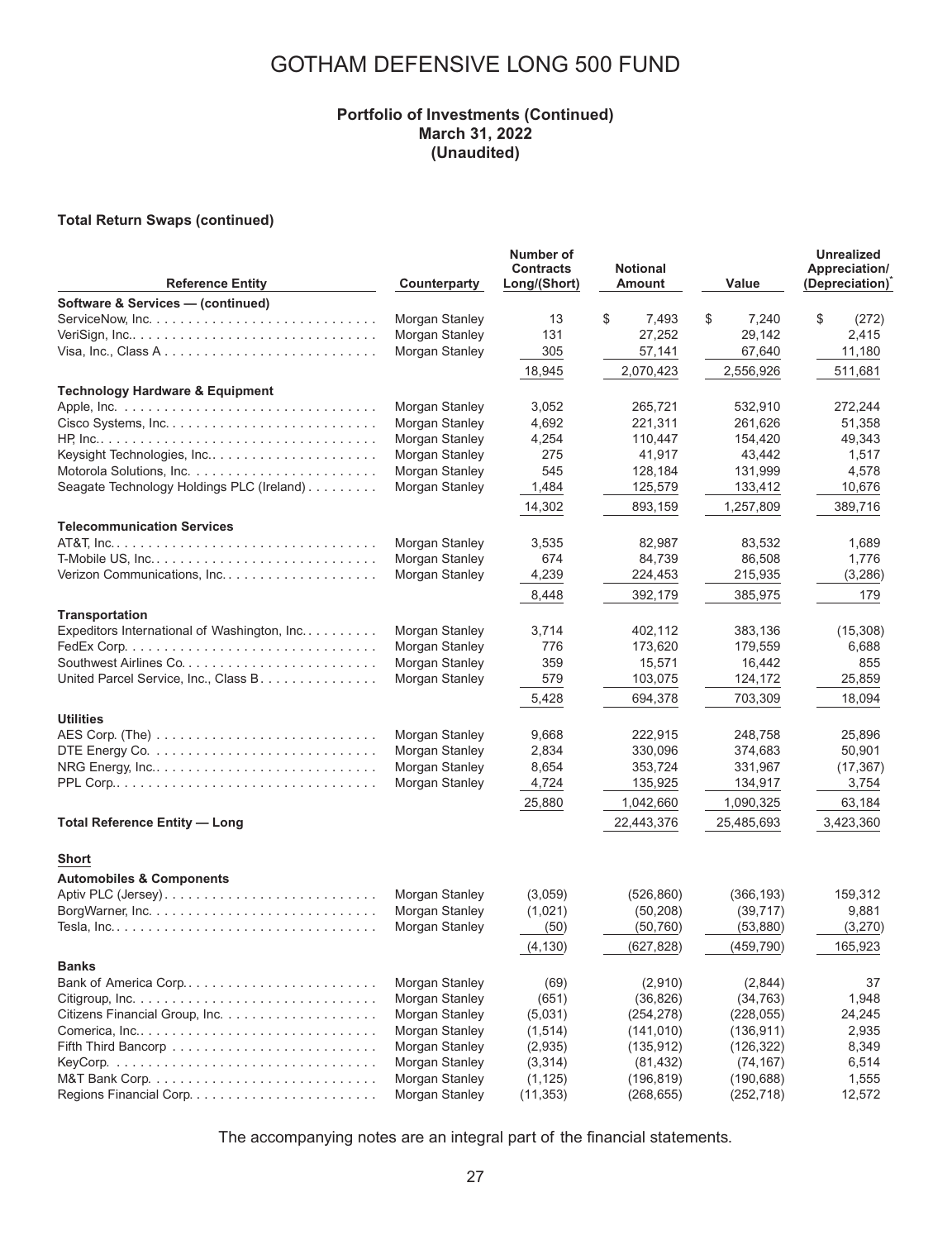#### **Portfolio of Investments (Continued) March 31, 2022 (Unaudited)**

#### **Total Return Swaps (continued)**

| <b>Reference Entity</b>                                                  | Counterparty   | Number of<br><b>Contracts</b><br>Long/(Short) | <b>Notional</b><br><b>Amount</b> | Value           | Unrealized<br>Appreciation/<br>(Depreciation) |
|--------------------------------------------------------------------------|----------------|-----------------------------------------------|----------------------------------|-----------------|-----------------------------------------------|
| <b>Banks</b> - (continued)                                               |                |                                               |                                  |                 |                                               |
|                                                                          | Morgan Stanley | (152)                                         | \$<br>(46, 208)                  | \$<br>(44, 610) | \$<br>1,459                                   |
|                                                                          | Morgan Stanley | (160)                                         | (88, 281)                        | (89, 512)       | (1, 476)                                      |
|                                                                          | Morgan Stanley | (4,825)                                       | (296, 708)                       | (273, 578)      | 20,957                                        |
|                                                                          | Morgan Stanley | (4,690)                                       | (260, 641)                       | (249, 274)      | 8,542                                         |
|                                                                          | Morgan Stanley | (301)                                         | (15, 385)                        | (14, 586)       | 738                                           |
|                                                                          | Morgan Stanley | (2,026)                                       | (133, 898)                       | (132, 825)      | (140)                                         |
|                                                                          |                | (38, 146)                                     | (1,958,963)                      | (1,850,853)     | 88,235                                        |
| <b>Capital Goods</b>                                                     |                |                                               |                                  |                 |                                               |
|                                                                          | Morgan Stanley | (2,749)                                       | (772, 945)                       | (526, 434)      | 240,973                                       |
|                                                                          | Morgan Stanley | (316)                                         | (119, 666)                       | (131, 285)      | (13, 133)                                     |
|                                                                          | Morgan Stanley | (761)                                         | (291, 404)                       | (226, 215)      | 64,430                                        |
|                                                                          | Morgan Stanley | (1, 161)                                      | (40, 784)                        | (41, 726)       | (1,252)                                       |
| Huntington Ingalls Industries, Inc.                                      | Morgan Stanley | (1,664)                                       | (324, 592)                       | (331, 868)      | (8,996)                                       |
| Quanta Services, Inc                                                     | Morgan Stanley | (1, 873)                                      | (223, 584)                       | (246, 506)      | (23, 650)                                     |
|                                                                          | Morgan Stanley | (906)                                         | (87,606)                         | (89, 757)       | (5, 193)                                      |
| Rockwell Automation, Inc                                                 | Morgan Stanley | (83)                                          | (22, 588)                        | (23, 242)       | (1,283)                                       |
|                                                                          | Morgan Stanley | (2, 474)                                      | (421, 716)                       | (345, 840)      | 73,156                                        |
|                                                                          | Morgan Stanley | (16)                                          | (1,201)                          | (1, 190)        | (40)                                          |
|                                                                          | Morgan Stanley | (462)                                         | (297, 814)                       | (301, 011)      | (3,973)                                       |
|                                                                          | Morgan Stanley | (829)                                         | (303, 239)                       | (294, 469)      | 7,981                                         |
|                                                                          | Morgan Stanley | (242)                                         | (31, 023)                        | (20, 633)       | 10,170                                        |
|                                                                          |                | (13, 536)                                     | (2,938,162)                      | (2,580,176)     | 339,190                                       |
| <b>Commercial &amp; Professional Services</b>                            |                |                                               |                                  |                 |                                               |
|                                                                          | Morgan Stanley | (5,886)                                       | (219, 957)                       | (206, 304)      | 10,590                                        |
| <b>Consumer Durables &amp; Apparel</b>                                   |                |                                               |                                  |                 |                                               |
|                                                                          | Morgan Stanley | (564)                                         | (50, 791)                        | (42, 024)       | 8,617                                         |
|                                                                          | Morgan Stanley | (54)                                          | (6, 374)                         | (6, 405)        | (65)                                          |
|                                                                          | Morgan Stanley | (37)                                          | (192, 114)                       | (165, 289)      | 26,317                                        |
|                                                                          | Morgan Stanley | (1,403)                                       | (82, 159)                        | (58, 786)       | 22,465                                        |
|                                                                          |                | (2,058)                                       | (331, 438)                       | (272, 504)      | 57,334                                        |
| <b>Consumer Services</b>                                                 |                |                                               |                                  |                 |                                               |
|                                                                          | Morgan Stanley | (190)                                         | (335, 848)                       | (300, 586)      | 33.341                                        |
|                                                                          | Morgan Stanley | (1,581)                                       | (235, 435)                       | (210, 194)      | 23,538                                        |
| Las Vegas Sands Corp. $\ldots \ldots \ldots \ldots \ldots \ldots \ldots$ | Morgan Stanley | (3, 141)                                      | (127, 688)                       | (122,091)       | 5,252                                         |
| Wynn Resorts Ltd                                                         | Morgan Stanley | (903)                                         | (98, 705)                        | (72,005)        | 26,428                                        |
|                                                                          |                | (5, 815)                                      | (797, 676)                       | (704, 876)      | 88,559                                        |
| <b>Diversified Financials</b>                                            |                |                                               |                                  |                 |                                               |
|                                                                          | Morgan Stanley | (1,003)                                       | (148, 119)                       | (131, 684)      | 16.039                                        |
|                                                                          | Morgan Stanley | (2, 390)                                      | (275, 697)                       | (263, 354)      | 10.489                                        |
| Goldman Sachs Group, Inc. (The)                                          | Morgan Stanley | (370)                                         | (128, 649)                       | (122, 137)      | 5,677                                         |
| MarketAxess Holdings, Inc                                                | Morgan Stanley | (355)                                         | (189, 026)                       | (120, 771)      | 66,849                                        |
|                                                                          | Morgan Stanley | (210)                                         | (131, 901)                       | (105, 605)      | 25,692                                        |
|                                                                          | Morgan Stanley | (819)                                         | (95, 788)                        | (95, 373)       | 117                                           |
|                                                                          | Morgan Stanley | (1, 554)                                      | (139, 431)                       | (135, 384)      | 2,482                                         |
|                                                                          | Morgan Stanley | (6, 238)                                      | (282, 773)                       | (217, 145)      | 63,740                                        |
|                                                                          |                | (12, 939)                                     | (1, 391, 384)                    | (1, 191, 453)   | 191,085                                       |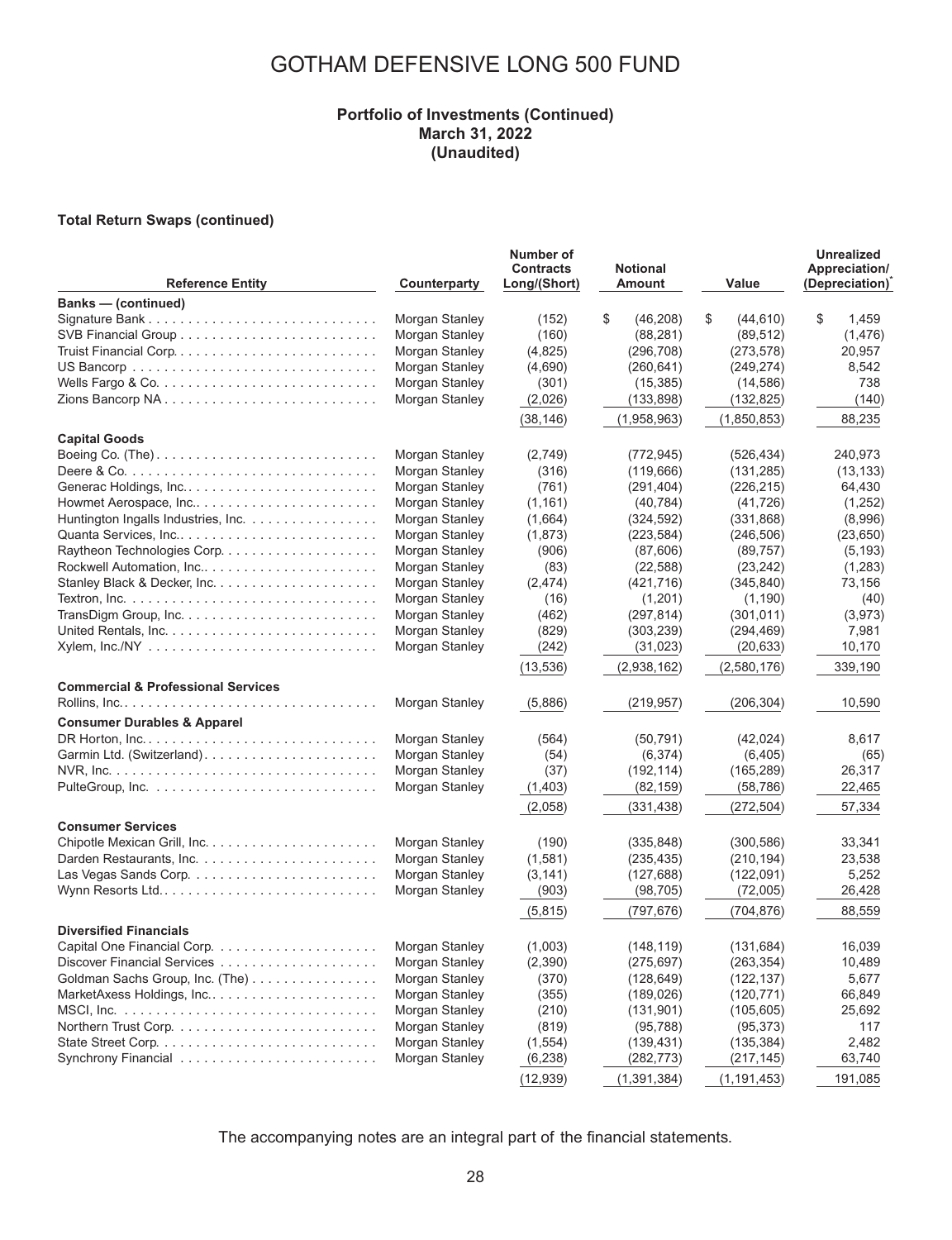#### **Portfolio of Investments (Continued) March 31, 2022 (Unaudited)**

#### **Total Return Swaps (continued)**

| <b>Reference Entity</b>                                                                     | Counterparty   | Number of<br><b>Contracts</b><br>Long/(Short) | <b>Notional</b><br><b>Amount</b> | Value         | Unrealized<br>Appreciation/<br>(Depreciation) |
|---------------------------------------------------------------------------------------------|----------------|-----------------------------------------------|----------------------------------|---------------|-----------------------------------------------|
| Energy                                                                                      |                |                                               |                                  |               |                                               |
|                                                                                             | Morgan Stanley | (363)                                         | \$<br>(9,382)                    | \$<br>(9,790) | \$<br>(524)                                   |
|                                                                                             | Morgan Stanley | (589)                                         | (11,058)                         | (11, 138)     | (129)                                         |
|                                                                                             |                | (952)                                         | (20, 440)                        | (20, 928)     | (653)                                         |
| Food, Beverage & Tobacco                                                                    |                |                                               |                                  |               |                                               |
|                                                                                             | Morgan Stanley | (299)                                         | (22, 292)                        | (20, 039)     | 1.227                                         |
|                                                                                             | Morgan Stanley | (3, 145)                                      | (249, 724)                       | (188, 417)    | 57,829                                        |
|                                                                                             |                | (3,444)                                       | (272, 016)                       | (208, 456)    | 59,056                                        |
| <b>Health Care Equipment &amp; Services</b>                                                 |                |                                               |                                  |               |                                               |
|                                                                                             | Morgan Stanley | (1,211)                                       | (386, 162)                       | (401, 132)    | (16, 221)                                     |
| Align Technology, Inc                                                                       | Morgan Stanley | (442)                                         | (288, 114)                       | (192, 712)    | 94,652                                        |
|                                                                                             | Morgan Stanley | (2, 197)                                      | (183, 549)                       | (170, 355)    | 12,792                                        |
|                                                                                             | Morgan Stanley | (567)                                         | (152, 327)                       | (150, 822)    | 1,098                                         |
| Boston Scientific Corp                                                                      | Morgan Stanley | (4,730)                                       | (206, 581)                       | (209, 492)    | (3, 455)                                      |
|                                                                                             | Morgan Stanley | (2,095)                                       | (113, 587)                       | (118, 787)    | (6, 515)                                      |
| Cooper Cos., Inc. (The) $\ldots \ldots \ldots \ldots \ldots \ldots \ldots$                  | Morgan Stanley | (565)                                         | (226, 859)                       | (235, 938)    | (9,689)                                       |
| DENTSPLY SIRONA, Inc                                                                        | Morgan Stanley | (1,882)                                       |                                  | (92, 632)     | 32,403                                        |
|                                                                                             | Morgan Stanley |                                               | (126, 226)<br>(230, 119)         | (239, 940)    | (11,610)                                      |
|                                                                                             |                | (469)                                         |                                  |               |                                               |
|                                                                                             | Morgan Stanley | (1,047)                                       | (121,069)                        | (123, 253)    | (2,512)                                       |
|                                                                                             | Morgan Stanley | (478)                                         | (207, 643)                       | (208, 011)    | (1,481)                                       |
|                                                                                             | Morgan Stanley | (581)                                         | (356, 247)                       | (317, 842)    | 36,817                                        |
|                                                                                             | Morgan Stanley | (931)                                         | (300, 208)                       | (280, 864)    | 18,562                                        |
|                                                                                             | Morgan Stanley | (186)                                         | (45, 912)                        | (45, 107)     | 605                                           |
| STERIS PLC (Ireland) $\ldots \ldots \ldots \ldots \ldots \ldots \ldots$                     | Morgan Stanley | (417)                                         | (97, 613)                        | (100, 818)    | (3,554)                                       |
| Stryker Corp $\ldots \ldots \ldots \ldots \ldots \ldots \ldots \ldots \ldots \ldots \ldots$ | Morgan Stanley | (598)                                         | (157, 193)                       | (159, 875)    | (3, 545)                                      |
|                                                                                             | Morgan Stanley | (150)                                         | (62, 694)                        | (53, 225)     | 9,108                                         |
|                                                                                             | Morgan Stanley | (2,050)                                       | (283, 803)                       | (262, 195)    | 19,641                                        |
|                                                                                             |                | (20, 596)                                     | (3,545,906)                      | (3,363,000)   | 167,096                                       |
| <b>Household &amp; Personal Products</b>                                                    |                |                                               |                                  |               |                                               |
| $Clorox$ $Co.$ (The) $\ldots \ldots \ldots \ldots \ldots \ldots \ldots \ldots$              | Morgan Stanley | (367)                                         | (65, 541)                        | (51, 024)     | 16,160                                        |
| Estee Lauder Cos., Inc. (The), Class A.                                                     | Morgan Stanley | (165)                                         | (60, 615)                        | (44, 933)     | 15,409                                        |
|                                                                                             |                | (532)                                         | (126, 156)                       | (95, 957)     | 31,569                                        |
| <b>Insurance</b>                                                                            |                |                                               |                                  |               |                                               |
|                                                                                             | Morgan Stanley | (162)                                         | (15, 718)                        | (16, 297)     | (671)                                         |
| Hartford Financial Services Group, Inc. (The)                                               | Morgan Stanley | (789)                                         | (55, 991)                        | (56, 658)     | (830)                                         |
|                                                                                             | Morgan Stanley | (4,758)                                       | (331,003)                        | (310, 983)    | 17,539                                        |
|                                                                                             | Morgan Stanley | (1,825)                                       | (127, 546)                       | (128, 261)    | (1, 457)                                      |
|                                                                                             |                | (7, 534)                                      | (530, 258)                       | (512, 199)    | 14,581                                        |
| <b>Materials</b>                                                                            |                |                                               |                                  |               |                                               |
| Air Products and Chemicals, Inc                                                             | Morgan Stanley | (136)                                         | (42, 664)                        | (33,988)      | 8.069                                         |
|                                                                                             | Morgan Stanley | (2, 428)                                      | (526, 931)                       | (536, 952)    | (15,685)                                      |
|                                                                                             | Morgan Stanley | (2,707)                                       | (259, 422)                       | (243, 630)    | 12,971                                        |
|                                                                                             | Morgan Stanley | (657)                                         | (150, 145)                       | (116,000)     | 32,567                                        |
| International Flavors & Fragrances, Inc.                                                    | Morgan Stanley | (959)                                         | (142, 212)                       | (125, 945)    | 14,228                                        |
|                                                                                             | Morgan Stanley | (717)                                         | (275, 452)                       | (275,966)     | (1,695)                                       |
|                                                                                             | Morgan Stanley | (1,439)                                       | (273, 778)                       | (264, 344)    | 7,581                                         |
|                                                                                             |                | (9,043)                                       | (1,670,604)                      | (1,596,825)   | 58,036                                        |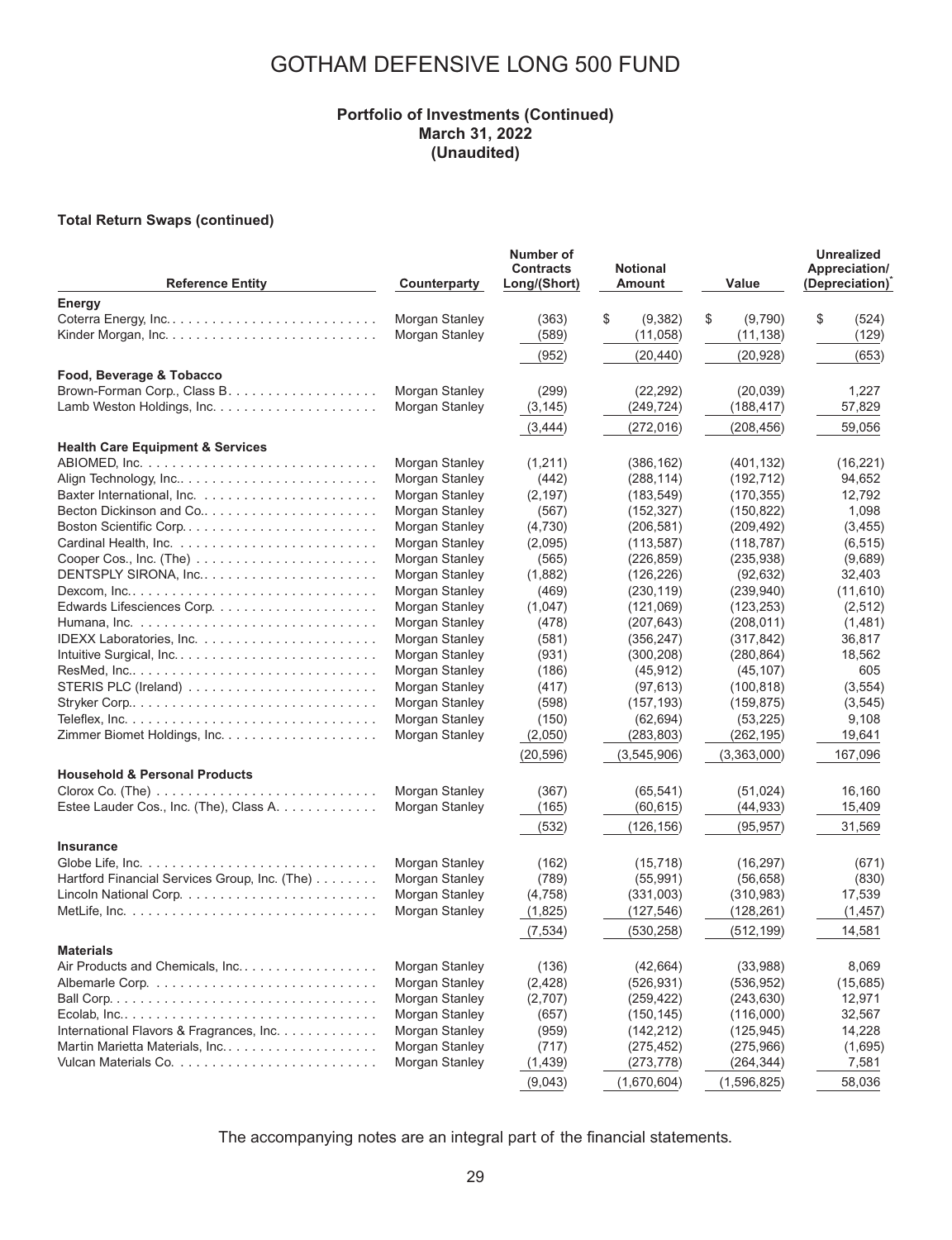#### **Portfolio of Investments (Continued) March 31, 2022 (Unaudited)**

#### **Total Return Swaps (continued)**

| <b>Reference Entity</b>                                                                    | Counterparty   | Number of<br><b>Contracts</b><br>Long/(Short) | <b>Notional</b><br><b>Amount</b> | Value           | <b>Unrealized</b><br>Appreciation/<br>(Depreciation) |
|--------------------------------------------------------------------------------------------|----------------|-----------------------------------------------|----------------------------------|-----------------|------------------------------------------------------|
| <b>Media &amp; Entertainment</b>                                                           |                |                                               |                                  |                 |                                                      |
|                                                                                            | Morgan Stanley | (2, 557)                                      | \$<br>(79, 460)                  | \$<br>(80, 929) | \$<br>(1,691)                                        |
|                                                                                            | Morgan Stanley | (5,279)                                       | (225, 431)                       | (208, 257)      | 15,608                                               |
| Live Nation Entertainment, Inc.                                                            | Morgan Stanley | (962)                                         | (106, 648)                       | (113, 170)      | (6, 813)                                             |
|                                                                                            | Morgan Stanley | (2, 280)                                      | (341, 532)                       | (247, 927)      | 92,719                                               |
|                                                                                            | Morgan Stanley | (2, 474)                                      | (93, 802)                        | (93, 542)       | 57                                                   |
| Walt Disney Co/The                                                                         | Morgan Stanley | (94)                                          | (16, 400)                        | (12, 893)       | 3,444                                                |
|                                                                                            |                | (13, 646)                                     | (863, 273)                       | (756, 718)      | 103,324                                              |
| Pharmaceuticals, Biotechnology & Life Sciences                                             |                |                                               |                                  |                 |                                                      |
| Amgen, Inc. $\ldots \ldots \ldots \ldots \ldots \ldots \ldots \ldots \ldots \ldots \ldots$ | Morgan Stanley | (10)                                          | (2, 440)                         | (2, 418)        | (6)                                                  |
| Bio-Rad Laboratories, Inc., Class A.                                                       | Morgan Stanley | (106)                                         | (83,665)                         | (59, 702)       | 23,871                                               |
|                                                                                            | Morgan Stanley | (717)                                         | (331,510)                        | (310, 490)      | 19,971                                               |
|                                                                                            | Morgan Stanley | (2,450)                                       | (280, 532)                       | (271, 705)      | 7,938                                                |
| Charles River Laboratories International, Inc.                                             | Morgan Stanley | (296)                                         | (107, 538)                       | (84, 055)       | 23,189                                               |
|                                                                                            | Morgan Stanley | (30)                                          | (8,063)                          | (8,591)         | (569)                                                |
|                                                                                            | Morgan Stanley | (658)                                         | (158, 657)                       | (152, 136)      | 6,098                                                |
| Mettler-Toledo International, Inc.                                                         | Morgan Stanley | (38)                                          | (52,661)                         | (52, 181)       | 325                                                  |
|                                                                                            | Morgan Stanley | (298)                                         | (128, 133)                       | (51, 333)       | 76,454                                               |
|                                                                                            | Morgan Stanley | (25)                                          | (7,940)                          | (7,760)         | 139                                                  |
| West Pharmaceutical Services, Inc.                                                         | Morgan Stanley | (57)                                          | (25, 279)                        | (23, 410)       | 1,777                                                |
|                                                                                            |                | (4,685)                                       | (1, 186, 418)                    | (1,023,781)     | 159,187                                              |
| <b>Real Estate</b>                                                                         |                |                                               |                                  |                 |                                                      |
| Equinix, Inc., $REIT. \ldots \ldots \ldots \ldots \ldots \ldots \ldots \ldots \ldots$      | Morgan Stanley | (509)                                         | (400, 117)                       | (377, 485)      | 17,412                                               |
|                                                                                            | Morgan Stanley | (1,261)                                       | (65, 024)                        | (69, 872)       | (5,794)                                              |
|                                                                                            | Morgan Stanley | (109)                                         | (6, 571)                         | (6, 732)        | (2,966)                                              |
|                                                                                            | Morgan Stanley | (1,706)                                       | (80, 281)                        | (77, 316)       | 1,053                                                |
|                                                                                            |                | (3, 585)                                      | (551, 993)                       | (531, 405)      | 9,705                                                |
| <b>Retailing</b>                                                                           |                |                                               |                                  |                 |                                                      |
|                                                                                            | Morgan Stanley | (4,264)                                       | (563, 035)                       | (411, 391)      | 150,198                                              |
| Dollar Tree, Inc                                                                           | Morgan Stanley | (1, 146)                                      | (157, 678)                       | (183, 532)      | (28, 205)                                            |
|                                                                                            | Morgan Stanley | (2,700)                                       | (548, 825)                       | (335, 556)      | 211,774                                              |
|                                                                                            | Morgan Stanley | (331)                                         | (149, 285)                       | (139, 963)      | 8,715                                                |
|                                                                                            | Morgan Stanley | (710)                                         | (156, 662)                       | (165, 693)      | (9,960)                                              |
|                                                                                            |                | (9, 151)                                      | (1, 575, 485)                    | (1, 236, 135)   | 332,522                                              |
| <b>Semiconductors &amp; Semiconductor Equipment</b>                                        |                |                                               |                                  |                 |                                                      |
|                                                                                            | Morgan Stanley | (943)                                         | (131, 735)                       | (103, 108)      | 28,373                                               |
|                                                                                            | Morgan Stanley | (1, 567)                                      | (282, 959)                       | (258, 837)      | 21,384                                               |
|                                                                                            | Morgan Stanley | (1,502)                                       | (326, 746)                       | (303, 074)      | 21,937                                               |
|                                                                                            | Morgan Stanley | (2,023)                                       | (166, 585)                       | (152,008)       | 12,915                                               |
| Monolithic Power Systems, Inc.                                                             | Morgan Stanley | (489)                                         | (212, 833)                       | (237, 498)      | (27, 272)                                            |
|                                                                                            | Morgan Stanley | (923)                                         | (233, 844)                       | (251, 850)      | (18, 984)                                            |
| Skyworks Solutions, Inc                                                                    | Morgan Stanley | (706)                                         | (119, 459)                       | (94,096)        | 24,185                                               |
|                                                                                            | Morgan Stanley | (26)                                          | (4, 840)                         | (4,770)         | 252                                                  |
|                                                                                            |                | (8, 179)                                      | (1,479,001)                      | (1,405,241)     | 62,790                                               |
| <b>Software &amp; Services</b>                                                             |                |                                               |                                  |                 |                                                      |
| Ceridian HCM Holding, Inc                                                                  | Morgan Stanley | (3, 414)                                      | (375,052)                        | (233, 381)      | 140,701                                              |
|                                                                                            | Morgan Stanley | (1, 559)                                      | (207, 014)                       | (157, 303)      | 48,108                                               |
| Fidelity National Information Services, Inc.                                               | Morgan Stanley | (1,689)                                       | (255, 767)                       | (169, 609)      | 82,839                                               |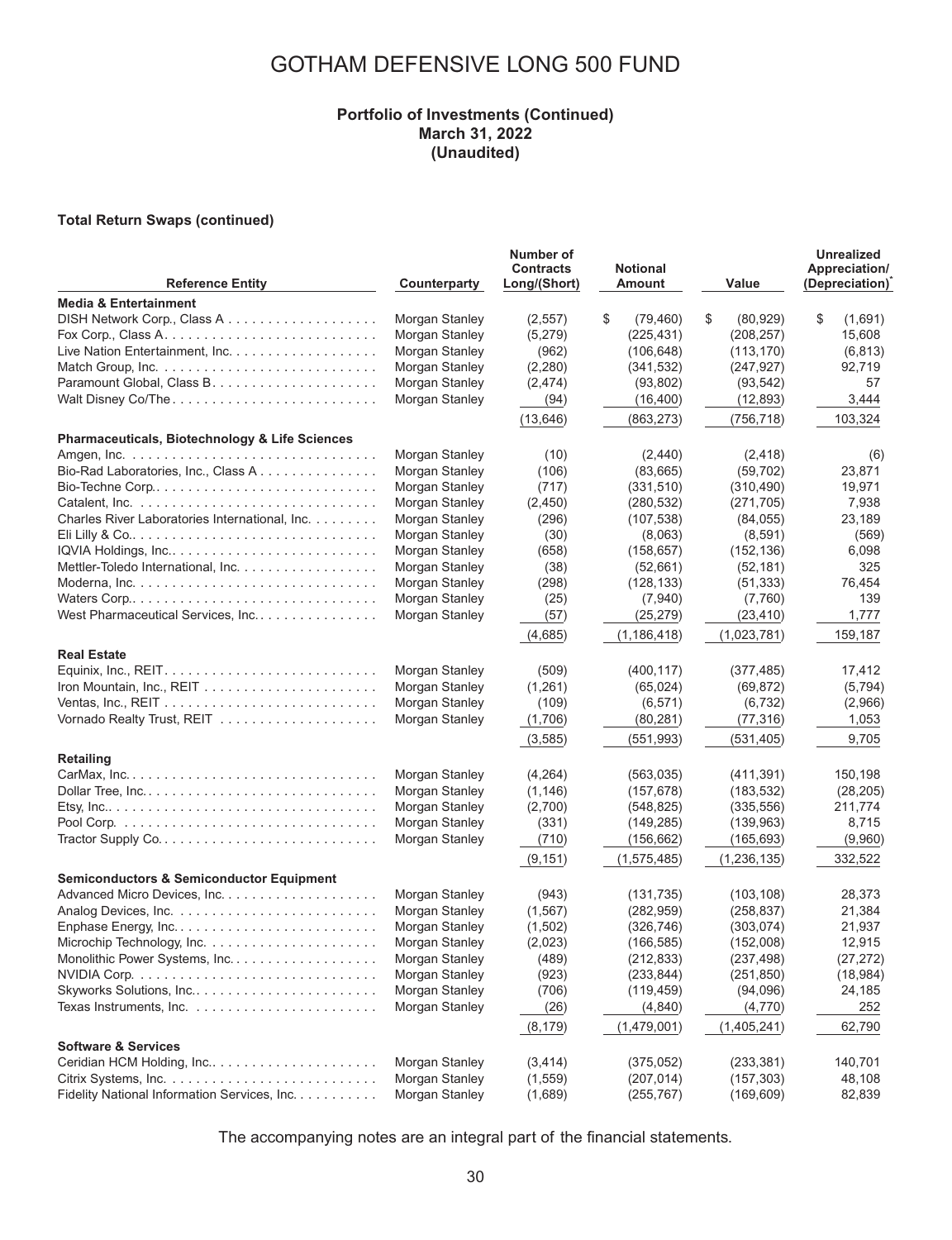### **Portfolio of Investments (Concluded) March 31, 2022 (Unaudited)**

#### **Total Return Swaps (concluded)**

| <b>Reference Entity</b>                                                              | Counterparty                                                                           | Number of<br><b>Contracts</b><br>Long/(Short) | <b>Notional</b><br>Amount                                     | Value                                                       | <b>Unrealized</b><br>Appreciation/<br>(Depreciation) |
|--------------------------------------------------------------------------------------|----------------------------------------------------------------------------------------|-----------------------------------------------|---------------------------------------------------------------|-------------------------------------------------------------|------------------------------------------------------|
| Software & Services - (continued)                                                    |                                                                                        |                                               |                                                               |                                                             |                                                      |
|                                                                                      | Morgan Stanley<br>Morgan Stanley                                                       | (571)<br>(991)                                | \$<br>(186, 547)<br>(208, 041)                                | \$<br>(195, 134)<br>(135,608)                               | \$<br>(9.080)<br>70,948                              |
| Jack Henry & Associates, Inc                                                         | Morgan Stanley<br>Morgan Stanley<br>Morgan Stanley                                     | (74)<br>(237)<br>(522)                        | (49,076)<br>(44, 896)<br>(208, 736)                           | (35, 582)<br>(46, 701)<br>(180, 810)                        | 13,299<br>(5,631)<br>27,807                          |
|                                                                                      | Morgan Stanley<br>Morgan Stanley                                                       | (3,254)<br>(445)<br>(12, 756)                 | (414, 495)<br>(204, 311)<br>(2, 153, 935)                     | (350, 521)<br>(197, 976)<br>(1,702,625)                     | 62,727<br>5,797<br>437,515                           |
| <b>Technology Hardware &amp; Equipment</b>                                           |                                                                                        |                                               |                                                               |                                                             |                                                      |
| Zebra Technologies Corp., Class A                                                    | Morgan Stanley<br>Morgan Stanley<br>Morgan Stanley<br>Morgan Stanley<br>Morgan Stanley | (251)<br>(498)<br>(194)<br>(2, 104)<br>(48)   | (43.944)<br>(112, 426)<br>(88,916)<br>(181, 944)<br>(28, 982) | (44.901)<br>(54,660)<br>(91,690)<br>(151, 783)<br>(19, 858) | (1,090)<br>57,460<br>(3,021)<br>29,680<br>9,030      |
|                                                                                      |                                                                                        | (3,095)                                       | (456, 212)                                                    | (362, 892)                                                  | 92,059                                               |
| <b>Transportation</b><br>JB Hunt Transport Services, Inc.                            | Morgan Stanley<br>Morgan Stanley                                                       | (1,406)<br>(888)                              | (138, 260)<br>(178, 467)                                      | (151, 440)<br>(178, 302)                                    | (15,027)<br>(537)                                    |
|                                                                                      |                                                                                        | (2, 294)                                      | (316, 727)                                                    | (329, 742)                                                  | (15, 564)                                            |
| <b>Utilities</b><br>Alliant Energy Corp                                              | Morgan Stanley                                                                         | (430)                                         | (26, 446)                                                     | (26, 866)                                                   | (508)                                                |
| American Water Works Co., Inc.<br>Atmos Energy Corp                                  | Morgan Stanley<br>Morgan Stanley<br>Morgan Stanley                                     | (1,953)<br>(1,936)<br>(1,794)                 | (165, 822)<br>(319, 695)<br>(192, 109)                        | (183, 113)<br>(320, 466)<br>(214, 365)                      | (21, 743)<br>(4,066)<br>(31, 553)                    |
| CMS Energy Corp                                                                      | Morgan Stanley<br>Morgan Stanley                                                       | (6,900)<br>(1,864)                            | (193, 768)<br>(120, 453)                                      | (211, 416)<br>(130, 368)                                    | (27, 201)<br>(10, 720)                               |
|                                                                                      | Morgan Stanley<br>Morgan Stanley<br>Morgan Stanley                                     | (2,860)<br>(1, 442)<br>(2,976)                | (231, 630)<br>(152, 637)<br>(217, 526)                        | (243, 014)<br>(161, 014)<br>(208, 618)                      | (11,602)<br>(10, 894)<br>(14, 236)                   |
|                                                                                      | Morgan Stanley<br>Morgan Stanley                                                       | (2, 492)<br>(3, 170)                          | (283,905)<br>(208, 574)                                       | (290, 941)<br>(216, 638)                                    | (20, 406)<br>(10, 178)                               |
| Exelon Corp. $\ldots \ldots \ldots \ldots \ldots \ldots \ldots \ldots \ldots \ldots$ | Morgan Stanley<br>Morgan Stanley<br>Morgan Stanley                                     | (3,592)<br>(595)<br>(2, 104)                  | (320, 546)<br>(25,658)<br>(101, 311)                          | (316, 778)<br>(28, 340)<br>(96, 489)                        | (8,708)<br>(2,769)<br>(4,653)                        |
| NextEra Energy, Inc. $\ldots \ldots \ldots \ldots \ldots \ldots \ldots$              | Morgan Stanley<br>Morgan Stanley                                                       | (2,620)<br>(2,680)                            | (218, 124)<br>(70, 461)                                       | (221, 940)<br>(85, 224)                                     | (7,826)<br>(16,991)                                  |
| Public Service Enterprise Group, Inc<br>Sempra Energy                                | Morgan Stanley<br>Morgan Stanley<br>Morgan Stanley                                     | (3, 841)<br>(1,302)<br>(512)                  | (335, 193)<br>(86, 772)<br>(68, 591)                          | (299, 982)<br>(91, 140)<br>(86,077)                         | 16,336<br>(4,885)<br>(25, 344)                       |
| WEC Energy Group, Inc. $\ldots \ldots \ldots \ldots \ldots \ldots$                   | Morgan Stanley<br>Morgan Stanley                                                       | (2, 426)<br>(4,020)                           | (237, 252)<br>(282, 252)                                      | (242, 139)<br>(290, 123)                                    | (12,607)<br>(16, 336)                                |
|                                                                                      |                                                                                        | (51, 509)                                     | (3,858,725)                                                   | (3,965,051)                                                 | (246, 890)                                           |
| <b>Total Reference Entity - Short</b><br><b>Net Value of Reference Entity</b>        |                                                                                        |                                               | (26, 872, 557)<br>\$(4,429,181)                               | (24, 376, 911)<br>1,108,782<br>\$                           | 2,205,249<br>\$5,628,609                             |

\* Includes \$90,646 related to open trades, dividends receivables/payables and swap receivables/payables activities.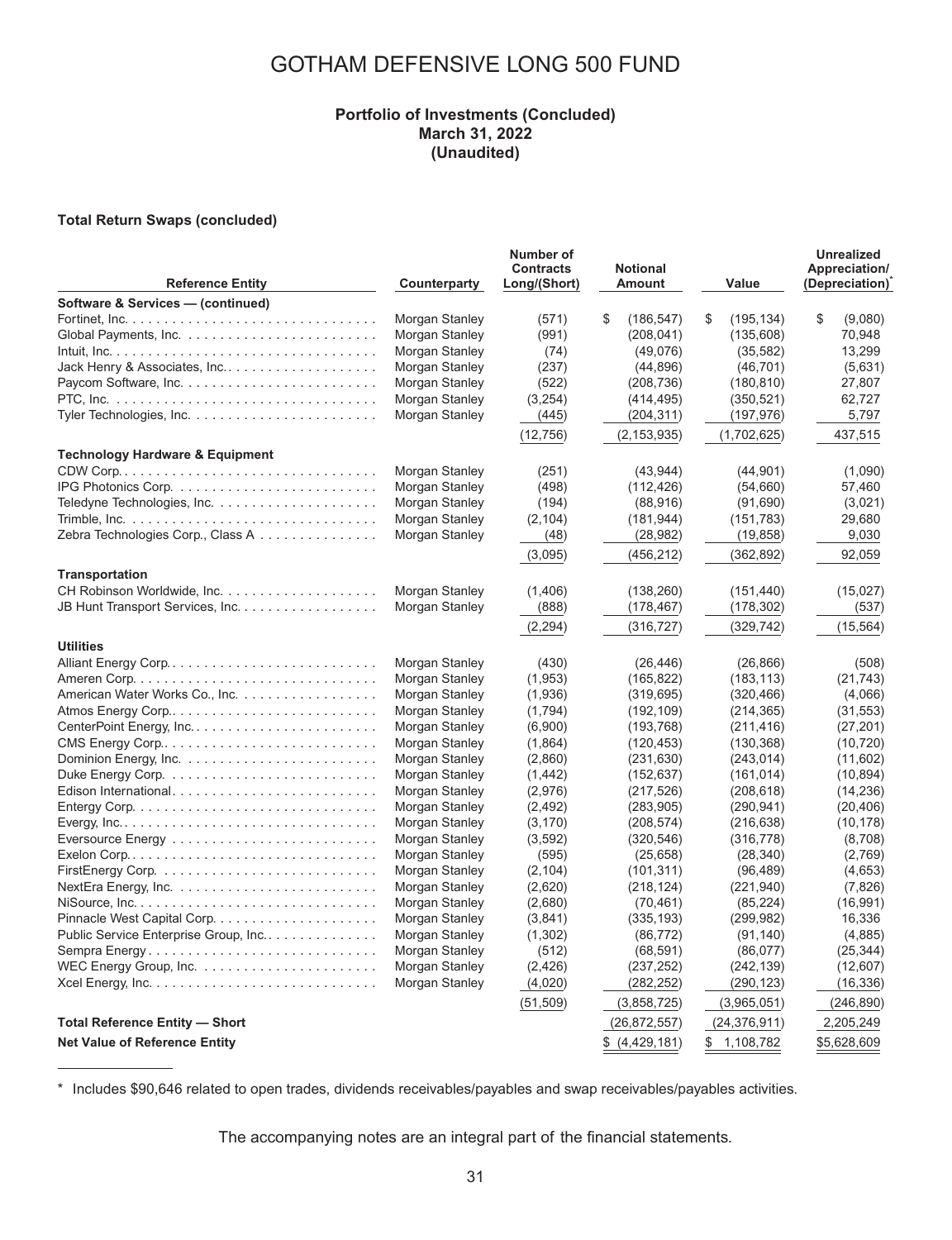### GOTHAM TOTAL RETURN FUND

### **Portfolio of Investments March 31, 2022 (Unaudited)**

|                                                   | <b>Number</b> |                  |
|---------------------------------------------------|---------------|------------------|
|                                                   | of Shares     | Value            |
| <b>AFFILIATED EQUITY REGISTERED</b>               |               |                  |
| <b>INVESTMENT COMPANIES<sup>(a)</sup></b> - 99.9% |               |                  |
| Gotham Defensive Long 500 Fund                    | 208,358 \$    | 2,944,101        |
| Gotham Enhanced 500 ETF                           | 228,200       | 5,616,504        |
| Gotham Enhanced S&P 500 Index                     |               |                  |
|                                                   | 262,675       | 4,247,458        |
| Gotham Hedged Core Fund                           | 373.965       | 4,330,517        |
| Gotham Hedged Plus Fund                           | 227,058       | 2.979.003        |
| Gotham Large Value Fund                           | 378,935       | 5,805,284        |
| Gotham Neutral Fund <sup>*</sup>                  | 288,449       | 2,965,249        |
| <b>TOTAL AFFILIATED EQUITY</b>                    |               |                  |
| <b>REGISTERED INVESTMENT</b>                      |               |                  |
| COMPANIES                                         |               |                  |
| $(Cost $26,318,066)$                              |               | 28,888,116       |
| OTHER ASSETS IN EXCESS OF                         |               |                  |
| $LIABILITIES - 0.1\%$                             |               | 20,336           |
| NET ASSETS - 100.0%                               |               | \$<br>28,908,452 |

(a) All affiliated fund investments are in Institutional Class shares. The financial statements of the affiliated funds are publicly available on the Securities and Exchange Commission's website.

\* Non-income producing.

ETF Exchange-Traded Fund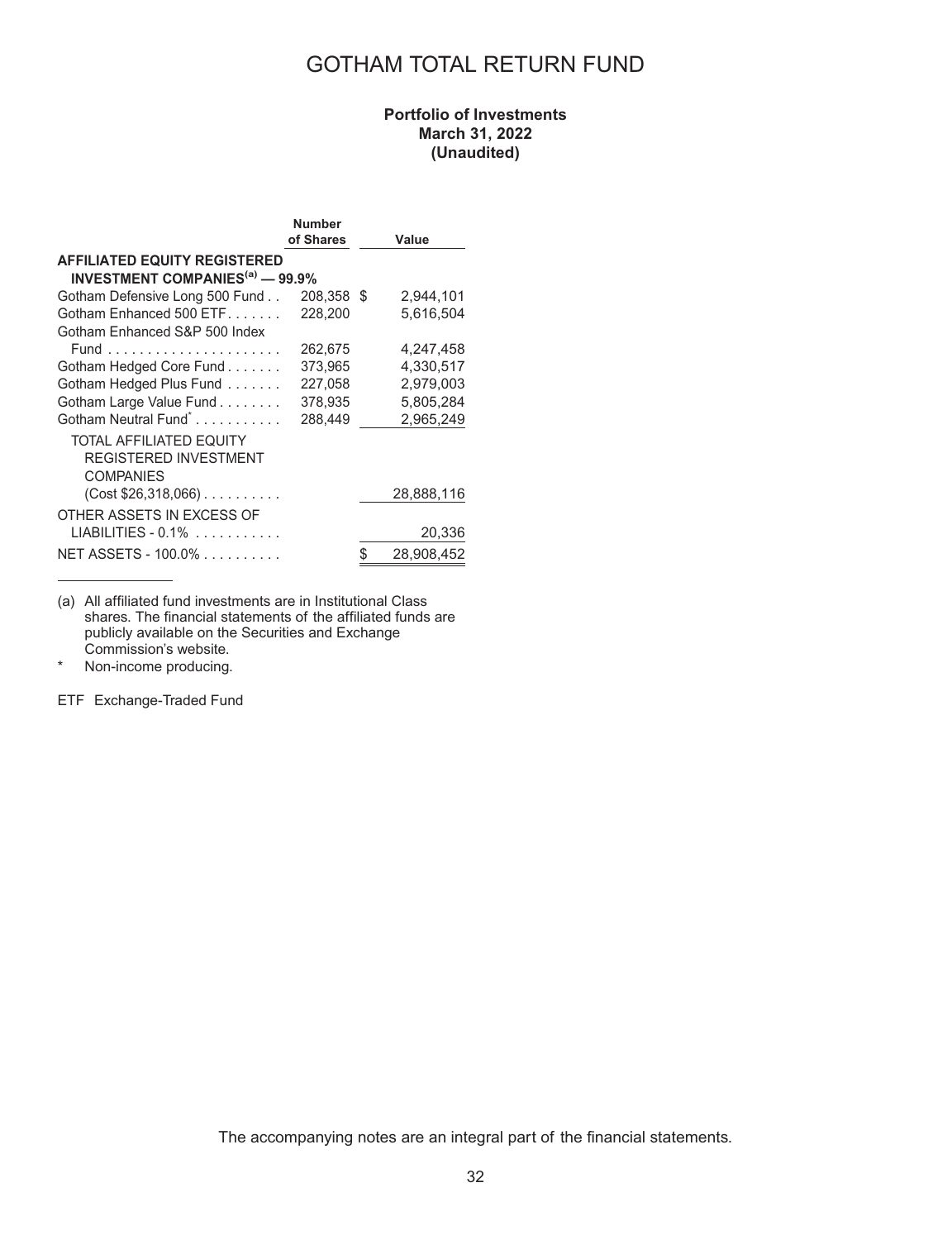### GOTHAM ENHANCED 500 PLUS FUND

### **Portfolio of Investments March 31, 2022 (Unaudited)**

|                                                         | <b>Number</b> |         |                                                   | <b>Number</b>  |          |
|---------------------------------------------------------|---------------|---------|---------------------------------------------------|----------------|----------|
|                                                         | of Shares     | Value   |                                                   | of Shares      | Value    |
| <b>LONG POSITIONS - 140.5%</b>                          |               |         | <b>COMMON STOCKS - (Continued)</b>                |                |          |
| <b>COMMON STOCKS - 140.5%</b>                           |               |         | <b>Consumer Durables &amp; Apparel - 1.3%</b>     |                |          |
| Automobiles & Components - 1.6%                         |               |         |                                                   | $\mathbf{1}$   | \$<br>82 |
| BorgWarner, Inc.                                        | 139 \$        | 5,407   | Lennar Corp., Class A                             | 27             | 2,192    |
| Ford Motor $Co^{\dagger}$                               | 2,378         | 40,212  | Mohawk Industries, Inc.                           | 39             | 4,844    |
| General Motors Co. <sup>†*</sup>                        | 333           | 14,565  | Newell Brands, Inc.                               | 128            | 2,740    |
|                                                         |               |         |                                                   | 41             | 3,141    |
|                                                         |               | 60,184  |                                                   | 43             |          |
| Banks $-0.0%$                                           |               |         | Ralph Lauren Corp.                                |                | 4,878    |
| People's United Financial, Inc. <sup>*</sup>            | 39            | 780     | Tapestry, Inc.                                    | 153            | 5,684    |
| SVB Financial Group <sup>†*</sup>                       | 1             | 559     | Under Armour, Inc., Class C <sup>*</sup>          | 276            | 4,295    |
|                                                         |               | 1,339   |                                                   | 226            | 12,850   |
|                                                         |               |         | Whirlpool Corp. <sup>†</sup>                      | 36             | 6,220    |
| Capital Goods - 9.3%                                    |               |         |                                                   |                | 46,926   |
| $3M$ Co. <sup>†</sup>                                   | 332           | 49,428  | <b>Consumer Services - 1.9%</b>                   |                |          |
| A.O. Smith Corp.                                        | 91            | 5,814   | McDonald's Corp. <sup>†</sup>                     | 186            | 45,994   |
| Allegion PLC (Ireland)                                  | 1             | 110     | Penn National Gaming, Inc.                        | 56             | 2,376    |
| Cummins, $Inc.^{\dagger}$                               | 32            | 6,564   | Starbucks Corp                                    | 92             | 8,369    |
| Dover $\text{Corp.}^{\dagger}$                          | 17            | 2,667   |                                                   |                |          |
| Eaton Corp. PLC (Ireland) <sup>†</sup>                  | 232           | 35,208  | Yum! Brands, Inc. <sup>†</sup>                    | 108            | 12,801   |
| Fortive Corp. <sup>†</sup>                              | 32            | 1,950   |                                                   |                | 69,540   |
| Fortune Brands Home & Security,                         |               |         | Diversified Financials - 5.2%                     |                |          |
| $Inc. \ldots \ldots \ldots \ldots \ldots \ldots \ldots$ | 60            | 4,457   | American Express Co.                              | 6              | 1,122    |
| General Dynamics Corp. <sup>†</sup>                     | 162           | 39,071  | Ameriprise Financial, Inc.                        | $\overline{2}$ | 601      |
| General Electric Co. <sup>†</sup>                       | 637           | 58,286  | Berkshire Hathaway, Inc., Class B <sup>†*</sup> . | 202            | 71,288   |
| Honeywell International, Inc. <sup>†</sup>              | 190           | 36,970  | BlackRock, Inc. <sup>†</sup>                      | 88             | 67,247   |
| Ingersoll Rand, Inc. <sup>†</sup> .                     | 5             | 252     | CME Group, Inc.                                   | 11             | 2,616    |
| Johnson Controls International PLC                      |               |         | Franklin Resources, Inc. <sup>†</sup>             | 302            | 8,432    |
| $(Ireland)^{\dagger}$                                   | 182           | 11,934  | Intercontinental Exchange, Inc                    | 5              | 661      |
|                                                         |               | 497     |                                                   |                |          |
| L3Harris Technologies, Inc. <sup>†</sup>                | 2             |         | Invesco Ltd. (Bermuda)                            | 290            | 6,687    |
| Lockheed Martin Corp. <sup>†</sup>                      | 97            | 42,816  | Moody's Corp.                                     | 3              | 1,012    |
| Masco Corp.                                             | 142           | 7,242   | Nasdaq, $Inc^{\dagger}$                           | 47             | 8,375    |
| Nordson Corp.                                           | 3             | 681     | Raymond James Financial, Inc. <sup>†</sup>        | 47             | 5,166    |
| Northrop Grumman Corp. <sup>†</sup>                     | 18            | 8,050   | S&P Global, Inc.                                  | 3              | 1,231    |
| Otis Worldwide Corp. <sup>†</sup>                       | 94            | 7,233   | T Rowe Price Group, Inc. <sup>†</sup>             | 138            | 20,864   |
| Parker-Hannifin Corp                                    | 1             | 284     |                                                   |                | 195,302  |
| Pentair PLC (Ireland)                                   | 37            | 2,006   | Energy $-8.6%$                                    |                |          |
| Roper Technologies, Inc.                                | 10            | 4,722   |                                                   | 219            | 9,051    |
| Snap-on, Inc                                            | 26            | 5,342   | Baker Hughes Co.                                  | 14             | 510      |
| Textron, Inc                                            | 51            | 3,793   |                                                   |                |          |
| Trane Technologies PLC (Ireland) <sup>†</sup>           | 86            | 13,132  | Chevron Corp. <sup>†</sup>                        | 467            | 76,042   |
|                                                         |               | 348,509 | EOG Resources, $Inc$ <sup>†</sup>                 | 340            | 40,538   |
|                                                         |               |         | Exxon Mobil Corp. <sup>†</sup>                    | 938            | 77,470   |
| <b>Commercial &amp; Professional Services - 0.4%</b>    |               |         | Halliburton Co. <sup>†</sup>                      | 190            | 7,195    |
| Jacobs Engineering Group, Inc.                          | 38            | 5,237   | Marathon Oil Corp                                 | 456            | 11,450   |
| Nielsen Holdings PLC (United                            |               |         | Marathon Petroleum Corp. <sup>†</sup>             | 368            | 31,464   |
| Kingdom)                                                | 112           | 3,051   | Occidental Petroleum Corp. <sup>†</sup>           | 564            | 32,001   |
| Robert Half International, Inc.                         | 64            | 7,308   | ONEOK, $Inc^{\dagger}$                            | 135            | 9,535    |
| Waste Management, Inc.                                  |               | 158     |                                                   | 72             | 6,220    |
|                                                         |               | 15,754  | Pioneer Natural Resources Co.                     | 2              | 500      |
|                                                         |               |         |                                                   |                |          |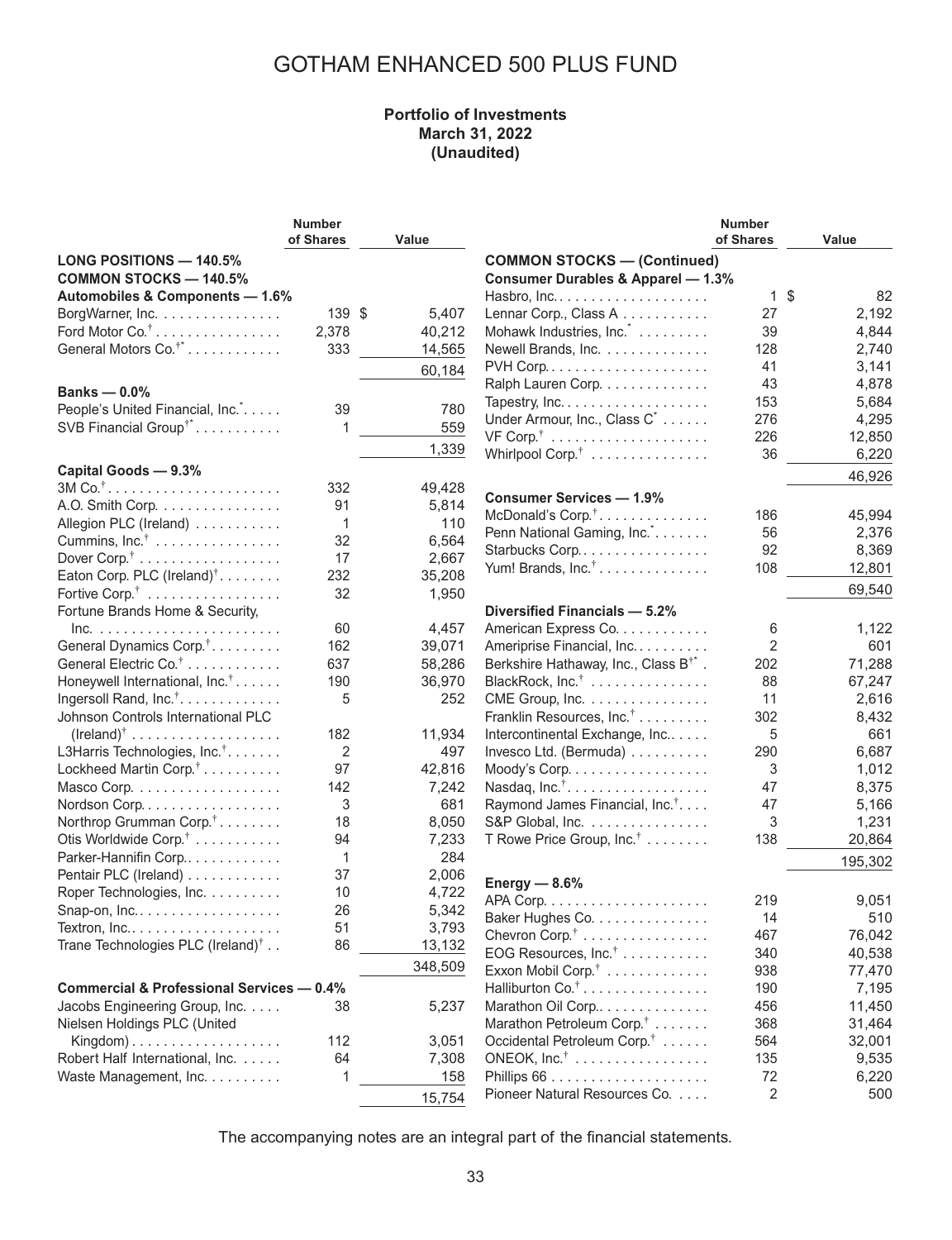### GOTHAM ENHANCED 500 PLUS FUND

#### **Portfolio of Investments (Continued) March 31, 2022 (Unaudited)**

|                                                                     | Number    |                 |        |
|---------------------------------------------------------------------|-----------|-----------------|--------|
|                                                                     | of Shares | Value           |        |
| <b>COMMON STOCKS-(Continued)</b>                                    |           |                 | C      |
| Energy - (Continued)                                                |           |                 | н      |
| Schlumberger NV (Curacao) <sup>†</sup>                              | 18        | \$<br>744       | U      |
| Valero Energy Corp. <sup>†</sup>                                    | 173       | 17,567          | U      |
| Williams Cos., Inc. (The)                                           | 13        | 434             |        |
|                                                                     |           | 320,721         |        |
|                                                                     |           |                 |        |
| Food & Staples Retailing - 0.3%                                     |           |                 | н      |
| Walgreens Boots Alliance, Inc. <sup>†</sup>                         | 122       | 5,462           | С      |
| Walmart, Inc.                                                       | 37        | 5,510           | E.     |
|                                                                     |           | 10,972          |        |
| Food, Beverage & Tobacco - 7.5%                                     |           |                 | Κ      |
| Altria Group, Inc. <sup>†</sup> .                                   | 1,052     | 54,967          | Ρ      |
| Archer-Daniels-Midland Co. <sup>†</sup>                             | 338       | 30,508          |        |
| Campbell Soup Co.                                                   | 3         | 134             | In     |
| Coca-Cola Co. (The) <sup>†</sup> .                                  | 546       | 33,852          | A      |
| Constellation Brands, Inc., Class A <sup>†</sup> .                  | 23        | 5,297           | A      |
| General Mills, Inc. <sup>†</sup> .                                  | 257       | 17,404          | Α      |
| Hershey Co. $(The)^{\dagger}$                                       | 31        | 6,715           | Β      |
| Kraft Heinz Co. $(Thei)^{\dagger}$                                  | 454       | 17,883          | С      |
| Molson Coors Beverage Co.,                                          |           |                 | M      |
|                                                                     | 10        | 534             | W      |
| Mondelez International, Inc.,                                       |           |                 | W      |
| $Class A^{\dagger}$                                                 | 221       | 13,874          |        |
| Monster Beverage Corp."                                             | 5         | 399             |        |
| PepsiCo, Inc.                                                       | 12        | 2,009           | M      |
| Philip Morris International, Inc. <sup>†</sup>                      | 806       | 75,716          | A١     |
| Tyson Foods, Inc., Class A <sup>†</sup>                             | 212       | 19,002          | С<br>Ċ |
|                                                                     |           | 278,294         | D      |
|                                                                     |           |                 | D      |
| Health Care Equipment & Services - 8.0%                             | 162       |                 | E      |
| Abbott Laboratories <sup>†</sup><br>AmerisourceBergen Corp.         | 4         | 19,174          | FI     |
| Anthem, $Inc^{\dagger}$                                             | 78        | 619<br>38,315   | Fı     |
|                                                                     | 17        |                 |        |
| Cerner Corp.                                                        | 194       | 1,590<br>46,484 | In     |
| Cigna Corp. <sup>†</sup>                                            |           |                 | Li     |
| CVS Health Corp. <sup>†</sup>                                       | 661<br>60 | 66,900<br>6,787 | L)     |
| DaVita, Inc. $i^*$                                                  | 136       |                 |        |
| HCA Healthcare, Inc. <sup>†</sup>                                   |           | 34,084          | Μ      |
| Henry Schein, Inc. <sup>*</sup>                                     | 1         | 87              | Ν<br>P |
| Hologic, $Inc.^{i*}$                                                | 101       | 7,759           |        |
| Laboratory Corp. of America                                         |           |                 | S      |
| Holdings <sup>†*</sup>                                              | 59        | 15,556          | W      |
| McKesson Corp. <sup>†</sup><br>Medtronic PLC (Ireland) <sup>†</sup> | 89        | 27,246          |        |
|                                                                     | 48        | 5,326<br>9,580  | M      |
| Quest Diagnostics, Inc. <sup>†</sup>                                | 70        |                 |        |

|                                                                            | <b>Number</b>   |         |
|----------------------------------------------------------------------------|-----------------|---------|
|                                                                            | of Shares       | Value   |
| <b>COMMON STOCKS-(Continued)</b>                                           |                 |         |
| Health Care Equipment & Services - (Continued)                             |                 |         |
| UnitedHealth Group, Inc. <sup>†</sup> .                                    | 30 <sup>5</sup> | 15,299  |
| Universal Health Services, Inc.,                                           | 18              | 2,609   |
|                                                                            |                 | 297,415 |
|                                                                            |                 |         |
| Household & Personal Products - 0.5%<br>Colgate-Palmolive Co. <sup>†</sup> | 25              | 1,896   |
| Estee Lauder Cos., Inc. (The),                                             |                 |         |
|                                                                            | 3               | 817     |
| Kimberly-Clark Corp.                                                       | 3               | 369     |
| Procter & Gamble Co. $(Thei)^{\dagger}$                                    | 110             | 16,808  |
|                                                                            |                 |         |
|                                                                            |                 | 19,890  |
| Insurance $-2.7%$                                                          |                 |         |
|                                                                            | 7               | 451     |
| Aon PLC, Class A (Ireland) <sup>†</sup>                                    | 103             | 33,540  |
| Arthur J Gallagher & Co. <sup>†</sup> .                                    | 22              | 3,841   |
| Brown & Brown, $Inc.^{\dagger}$                                            | 160             | 11,563  |
| Chubb Ltd. (Switzerland)                                                   | 3               | 641     |
| Marsh & McLennan Cos., Inc. <sup>†</sup>                                   | 295             | 50,274  |
| WR Berkley Corp                                                            | 3               | 200     |
| Willis Towers Watson PLC (Ireland).                                        | 4               | 945     |
|                                                                            |                 | 101,455 |
| Materials $-5.3%$                                                          |                 |         |
| Avery Dennison Corp.                                                       | 2               | 348     |
| CF Industries Holdings, Inc.                                               | 121             | 12,470  |
| Corteva, $Inc†$                                                            | 418             | 24,027  |
|                                                                            | 306             | 19,498  |
| DuPont de Nemours, Inc. <sup>†</sup>                                       | 193             | 14,201  |
| Eastman Chemical Co. <sup>†</sup>                                          | 30              | 3,362   |
| FMC Corp                                                                   | 73              | 9,605   |
| Freeport-McMoRan, Inc. <sup>†</sup>                                        | 830             | 41,284  |
| International Paper Co. <sup>†</sup>                                       | 243             | 11,214  |
| Linde PLC $(Ireland)^{\dagger}$                                            | 17              | 5,430   |
| LyondellBasell Industries NV,                                              |                 |         |
| Class A (Netherlands) <sup>†</sup>                                         | 193             | 19,844  |
| Mosaic Co. $(The)^{\dagger}$                                               | 10              | 665     |
| Nucor Corp. <sup>†</sup>                                                   | 170             | 25,271  |
| PPG Industries, Inc.                                                       | 5               | 655     |
| Sealed Air Corp.                                                           | 87              | 5,826   |
|                                                                            | 59              | 2,775   |
|                                                                            |                 | 196,475 |
| Media & Entertainment - 15.3%                                              |                 |         |
| Activision Blizzard, Inc. <sup>†</sup>                                     | 397             | 31,804  |
| Alphabet, Inc., Class A <sup>†*</sup>                                      | 73              | 203,039 |
|                                                                            |                 |         |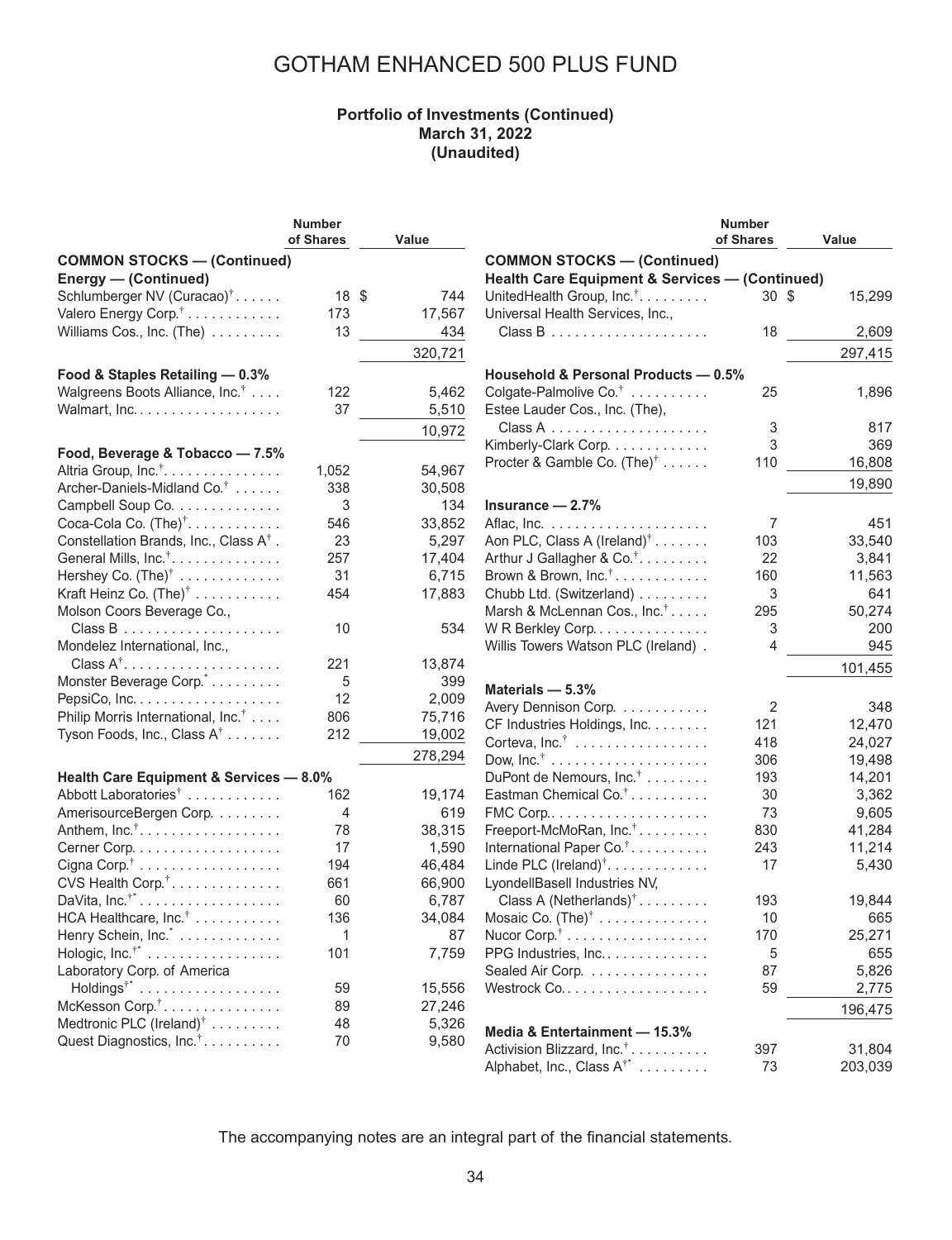#### **Portfolio of Investments (Continued) March 31, 2022 (Unaudited)**

|                                                        | <b>Number</b>   |         |                                                 | <b>Number</b>   |         |
|--------------------------------------------------------|-----------------|---------|-------------------------------------------------|-----------------|---------|
|                                                        | of Shares       | Value   |                                                 | of Shares       | Value   |
| <b>COMMON STOCKS - (Continued)</b>                     |                 |         | <b>COMMON STOCKS - (Continued)</b>              |                 |         |
| Media & Entertainment - (Continued)                    |                 |         | <b>Real Estate - (Continued)</b>                |                 |         |
| Charter Communications, Inc.,                          |                 |         | Extra Space Storage, Inc., REIT.                | $31 \text{ } $$ | 6,374   |
| Class $A^{\dagger}$ <sup>*</sup>                       | 97 <sup>°</sup> | 52,916  | Mid-America Apartment                           |                 |         |
| Comcast Corp., Class A <sup>†</sup>                    | 1,274           | 59,649  | Communities, Inc., REIT.                        | 13              | 2,723   |
| Discovery, Inc., Class A <sup>*</sup> .                | 149             | 3,713   | Prologis, Inc., REIT                            | 73              | 11,788  |
| Electronic Arts, Inc.                                  | 26              | 3,289   | Public Storage, REIT                            | 12              | 4,683   |
|                                                        |                 |         |                                                 |                 |         |
| Interpublic Group of Cos., Inc. (The).                 | 238             | 8,437   | Realty Income Corp., REIT.                      | 6               | 416     |
| Meta Platforms, Inc., Class $A^{\dagger}$              | 795             | 176,776 | Regency Centers Corp., REIT                     | $\overline{2}$  | 143     |
|                                                        | 40              | 14,984  | SBA Communications Corp., REIT                  | 10              | 3,441   |
| News Corp., Class A                                    | 329             | 7,287   | Simon Property Group, Inc., REIT                | 4               | 526     |
| Omnicom Group, Inc. <sup>†</sup>                       | 66              | 5,602   | UDR, Inc., REIT.                                | 3               | 172     |
| Take-Two Interactive Software, Inc. <sup>*</sup> .     | 11              | 1,691   | Weyerhaeuser Co., REIT <sup>†</sup>             | 430             | 16,297  |
| Twitter, $Inc$                                         | 73              | 2,824   |                                                 |                 | 97,126  |
|                                                        |                 | 572,011 | Retailing - 11.4%                               |                 |         |
| Pharmaceuticals, Biotechnology & Life Sciences - 14.1% |                 |         | Advance Auto Parts, Inc.                        | 9               | 1,863   |
| AbbVie, Inc. <sup>†</sup>                              | 414             | 67,113  | Amazon.com, $Inc.^{\dagger}$                    | 56              | 182,557 |
|                                                        | 72              | 17,411  | AutoZone, $Inc.^{\dagger^*}$                    | 13              | 26,580  |
| Biogen, $Inc.^{\dagger*}$                              | 86              | 18,112  | Bath & Body Works, Inc. <sup>†</sup>            | 166             | 7,935   |
|                                                        |                 | 1,461   |                                                 |                 |         |
| Bristol-Myers Squibb Co.                               | 20              |         | Best Buy Co., $Inc^{\dagger}$                   | 142             | 12,908  |
| <b>Charles River Laboratories</b>                      |                 |         | eBay, $Inc.^{\dagger}$                          | 344             | 19,698  |
| International, Inc. <sup>*</sup>                       | 6               | 1,704   | Genuine Parts Co. <sup>†</sup>                  | 2               | 252     |
| Danaher Corp. <sup>†</sup>                             | 66              | 19,360  | Home Depot, Inc. $(Thei)^{\dagger}$             | 98              | 29,334  |
| Gilead Sciences, Inc. <sup>†</sup>                     | 729             | 43,339  |                                                 | 87              | 3,951   |
| Illumina, Inc. $\ldots$                                | 14              | 4,892   | Lowe's Cos., $Inc† \ldots \ldots \ldots \ldots$ | 102             | 20,623  |
| Incyte Corp. <sup>*</sup>                              | 20              | 1,588   | O'Reilly Automotive, Inc. <sup>†*</sup>         | 40              | 27,398  |
| Johnson & Johnson <sup>†</sup>                         | 298             | 52,814  | Ross Stores, $Inc†$                             | 202             | 18,273  |
| Merck & Co., $Inc^{\dagger}$                           | 751             | 61,619  | Target Corp. <sup>†</sup>                       | 264             | 56,026  |
| Moderna, $Inc.^{\dagger*}$                             | 234             | 40,309  | TJX Cos., Inc. (The). $\dots$ .                 | 205             | 12,419  |
| Organon & $Co^{\dagger}$                               | 146             | 5,100   | Ulta Beauty, Inc. <sup>†*</sup>                 | 11              | 4,380   |
| PerkinElmer, Inc.                                      | 23              | 4,012   |                                                 |                 | 424,197 |
|                                                        | 1,790           | 92,668  |                                                 |                 |         |
| Regeneron Pharmaceuticals, Inc. <sup>†*</sup>          | 71              | 49,588  | Semiconductors & Semiconductor Equipment - 8.4% |                 |         |
| Vertex Pharmaceuticals, Inc. <sup>†*</sup>             | 147             | 38,363  | Advanced Micro Devices, Inc.                    | 16              | 1,749   |
|                                                        | 702             | 7,638   | Applied Materials, Inc. <sup>†</sup>            | 219             | 28,864  |
|                                                        |                 |         | Broadcom, Inc.                                  | 8               | 5,037   |
|                                                        |                 | 527,091 |                                                 | 2,067           | 102,441 |
| Real Estate - 2.6%                                     |                 |         |                                                 | 58              | 21,232  |
| Alexandria Real Estate Equities,                       |                 |         | Lam Research Corp. <sup>†</sup> .               | 42              | 22,580  |
| Inc., REIT.                                            | 48              | 9,660   | Microchip Technology, Inc.                      | 8               | 601     |
| American Tower Corp., REIT <sup>†</sup>                | 41              | 10,300  | Micron Technology, Inc. <sup>†</sup> .          | 352             | 27,417  |
| AvalonBay Communities, Inc., REIT.                     | 1               | 248     | NVIDIA Corp                                     | 22              | 6,003   |
| CBRE Group, Inc., Class $A^{\dagger}$                  | 193             | 17,663  | <b>NXP Semiconductors NV</b>                    |                 |         |
| Crown Castle International Corp.,                      |                 |         | $(Netherlands)^{\dagger}$                       | 5               | 925     |
|                                                        | 39              | 7,199   |                                                 | 24              | 2,978   |
| Duke Realty Corp., REIT                                | 84              | 4,877   | QUALCOMM, Inc. <sup>†</sup> .                   | 534             | 81,606  |
| Equity Residential, REIT                               | 3               | 270     | Skyworks Solutions, Inc.                        | 9               | 1,200   |
| Essex Property Trust, Inc., REIT.                      | 1               | 346     |                                                 |                 |         |
|                                                        |                 |         |                                                 |                 |         |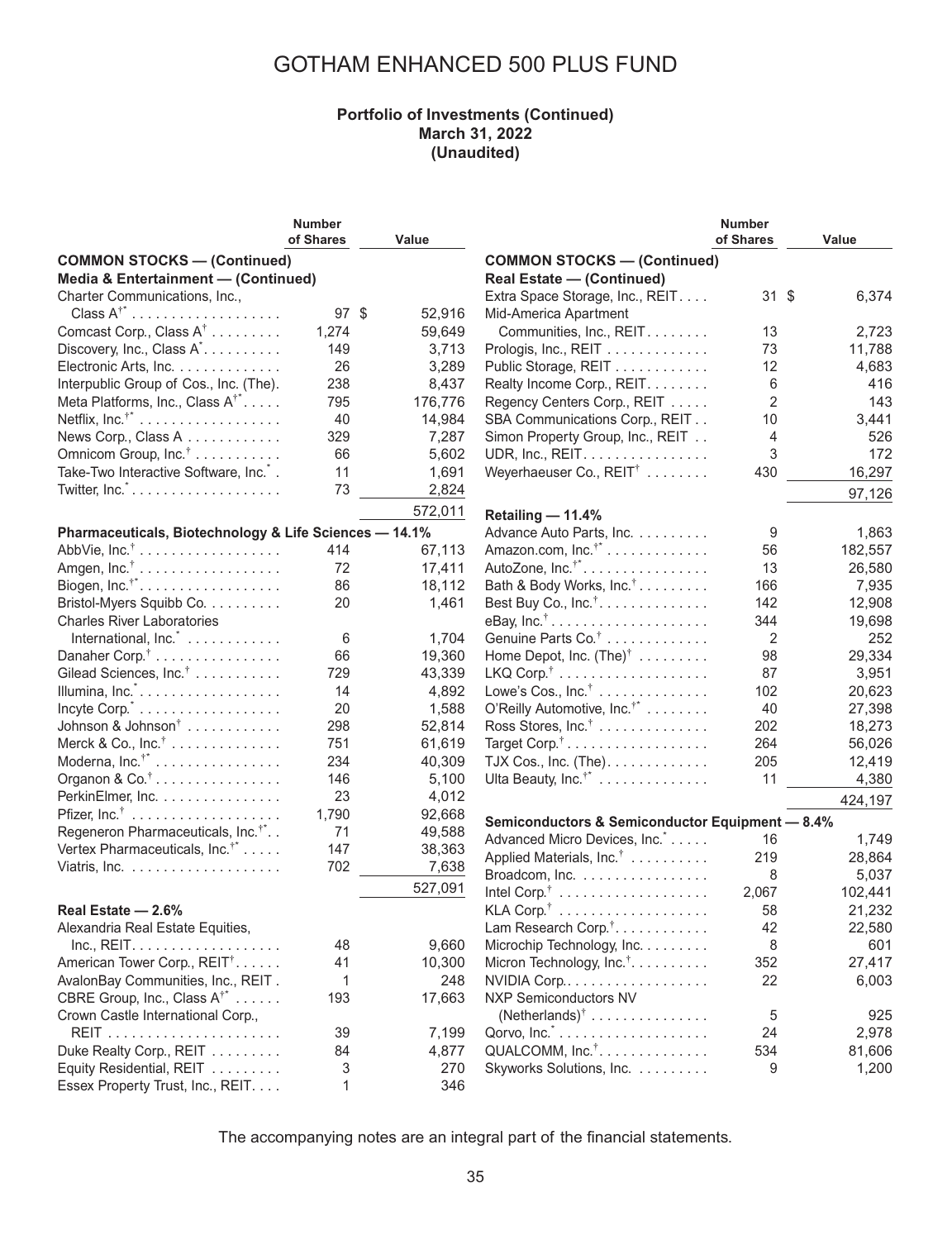#### **Portfolio of Investments (Continued) March 31, 2022 (Unaudited)**

|                                               | <b>Number</b> |                         |                                                 | <b>Number</b> |           |
|-----------------------------------------------|---------------|-------------------------|-------------------------------------------------|---------------|-----------|
|                                               | of Shares     | Value                   |                                                 | of Shares     | Value     |
| <b>COMMON STOCKS - (Continued)</b>            |               |                         | <b>COMMON STOCKS - (Continued)</b>              |               |           |
| Semiconductors & Semiconductor Equipment -    |               |                         | Technology Hardware & Equipment - (Continued)   |               |           |
| (Continued)                                   |               |                         | Seagate Technology Holdings PLC                 |               |           |
| SolarEdge Technologies, Inc. <sup>*</sup>     |               | $4 \text{ } $$<br>1,290 | $(Ireland)^{\dagger}$                           | 101 \$        | 9,080     |
| Teradyne, Inc.                                | 97            | 11,468                  | TE Connectivity Ltd. (Switzerland) <sup>†</sup> | 5             | 655       |
|                                               |               |                         | Western Digital Corp. <sup>†*</sup> .           | 181           | 8,987     |
|                                               |               | 315,391                 |                                                 |               |           |
| Software & Services - 16.8%                   |               |                         |                                                 |               | 446,493   |
| Accenture PLC, Class A (Ireland) <sup>†</sup> | 211           | 71,156                  | Telecommunication Services - 3.2%               |               |           |
|                                               | 43            | 19,592                  |                                                 | 2,654         | 62,714    |
|                                               | 8             | 2,541                   | Lumen Technologies, Inc                         | 593           | 6,683     |
| Autodesk, Inc. <sup>*</sup>                   | 20            | 4,287                   | T-Mobile US, Inc.                               | 57            | 7,316     |
| Automatic Data Processing, Inc. <sup>†</sup>  | 148           | 33,676                  | Verizon Communications, Inc. <sup>†</sup>       | 868           | 44,216    |
| Cadence Design Systems, Inc.                  | 25            | 4,111                   |                                                 |               | 120,929   |
| <b>Cognizant Technology Solutions</b>         |               |                         |                                                 |               |           |
| Corp., Class A                                | 47            | 4,214                   | Transportation - 3.1%                           |               |           |
| DXC Technology Co. *.                         | 75            | 2,447                   |                                                 | 110           | 4,119     |
| EPAM Systems, Inc.                            | 5             | 1,483                   | Expeditors International of                     |               |           |
|                                               | 23            | 2,332                   | Washington, Inc. <sup>†</sup>                   | 97            | 10,007    |
| FleetCor Technologies, Inc.*.                 | 24            | 5,977                   | FedEx Corp. <sup>†</sup>                        | 149           | 34,477    |
| Gartner, $Inc.^{\dagger}$                     | 47            | 13,981                  | Union Pacific Corp. <sup>†</sup>                | 55            | 15,027    |
|                                               |               |                         | United Parcel Service, Inc.,                    |               |           |
| Global Payments, Inc.                         | 2             |                         | 274<br>$Class B^{\dagger}$                      | 235           | 50,398    |
| <b>International Business Machines</b>        |               |                         |                                                 |               | 114,028   |
|                                               | 407           | 52,918                  |                                                 |               |           |
| Mastercard, Inc., Class $A^{\dagger}$         | 89            | 31,807                  | Utilities - 1.0%                                |               |           |
| Microsoft Corp. <sup>†</sup>                  | 818           | 252,198                 | AES Corp. (The)                                 | 388           | 9,983     |
| NortonLifeLock, Inc                           | 136           | 3,607                   | DTE Energy Co. <sup>†</sup>                     | 113           | 14,940    |
| Oracle Corp. <sup>†</sup>                     | 38            | 3,144                   | NRG Energy, Inc.                                | 142           | 5,447     |
| Paychex, Inc. <sup>†</sup>                    | 107           | 14,602                  |                                                 | 180           | 5,141     |
| PayPal Holdings, Inc. <sup>†*</sup>           | 239           | 27,640                  |                                                 |               | 35,511    |
| Salesforce, $Inc.^{\dagger^*}$                | 90            | 19,109                  | <b>TOTAL COMMON STOCKS</b>                      |               |           |
| ServiceNow, $Inc.^{\dagger^*}$                | 18            | 10,024                  | $(Cost $4, 247, 832) \ldots \ldots \ldots$      |               | 5,243,697 |
| Synopsys, Inc. <sup>*</sup>                   | 14            | 4,666                   |                                                 |               |           |
| Visa, Inc., Class $A^{\dagger}$               | 191           | 42,358                  | <b>TOTAL LONG POSITIONS - 140.5%</b>            |               |           |
|                                               |               | 628,144                 | $(Cost $4,247,832) \ldots \ldots \ldots$        |               | 5,243,697 |
|                                               |               |                         |                                                 |               |           |
| Technology Hardware & Equipment - 12.0%       |               |                         | <b>SHORT POSITIONS - (41.6)%</b>                |               |           |
| Amphenol Corp., Class A.                      | 6             |                         | 452<br><b>COMMON STOCKS — (41.6)%</b>           |               |           |
| Apple, $Inc†$                                 | 1,567         | 273,614                 | Automobiles & Components - (0.2)%               |               |           |
| Arista Networks, Inc.".                       | 3             |                         | 417                                             |               |           |
| Cisco Systems, Inc. <sup>†</sup>              | 1,748         | 97,468                  | Aptiv PLC (Jersey) <sup>*</sup>                 | (54)          | (6, 464)  |
| Corning, $Inc.^{\dagger}$                     | 231           | 8,526                   | Banks — $(3.2)$ %                               |               |           |
|                                               | 714           | 25,918                  | Bank of America Corp                            | (270)         | (11, 129) |
| IPG Photonics Corp.                           | 31            | 3,403                   | Citigroup, Inc.                                 | (400)         | (21, 360) |
| Juniper Networks, Inc.                        | 72            | 2,675                   | Citizens Financial Group, Inc.                  | (86)          | (3,898)   |
| Keysight Technologies, Inc.                   | 1             |                         | 158<br>Comerica, Inc.                           | (28)          | (2, 532)  |
| Motorola Solutions, Inc. <sup>†</sup>         | 56            | 13,563                  | Fifth Third Bancorp                             | (139)         | (5,983)   |
| NetApp, $Inc†$                                | 19            | 1,577                   | Huntington Bancshares, Inc.                     | (293)         | (4,284)   |
|                                               |               |                         | JPMorgan Chase & Co.                            | (20)          | (2,726)   |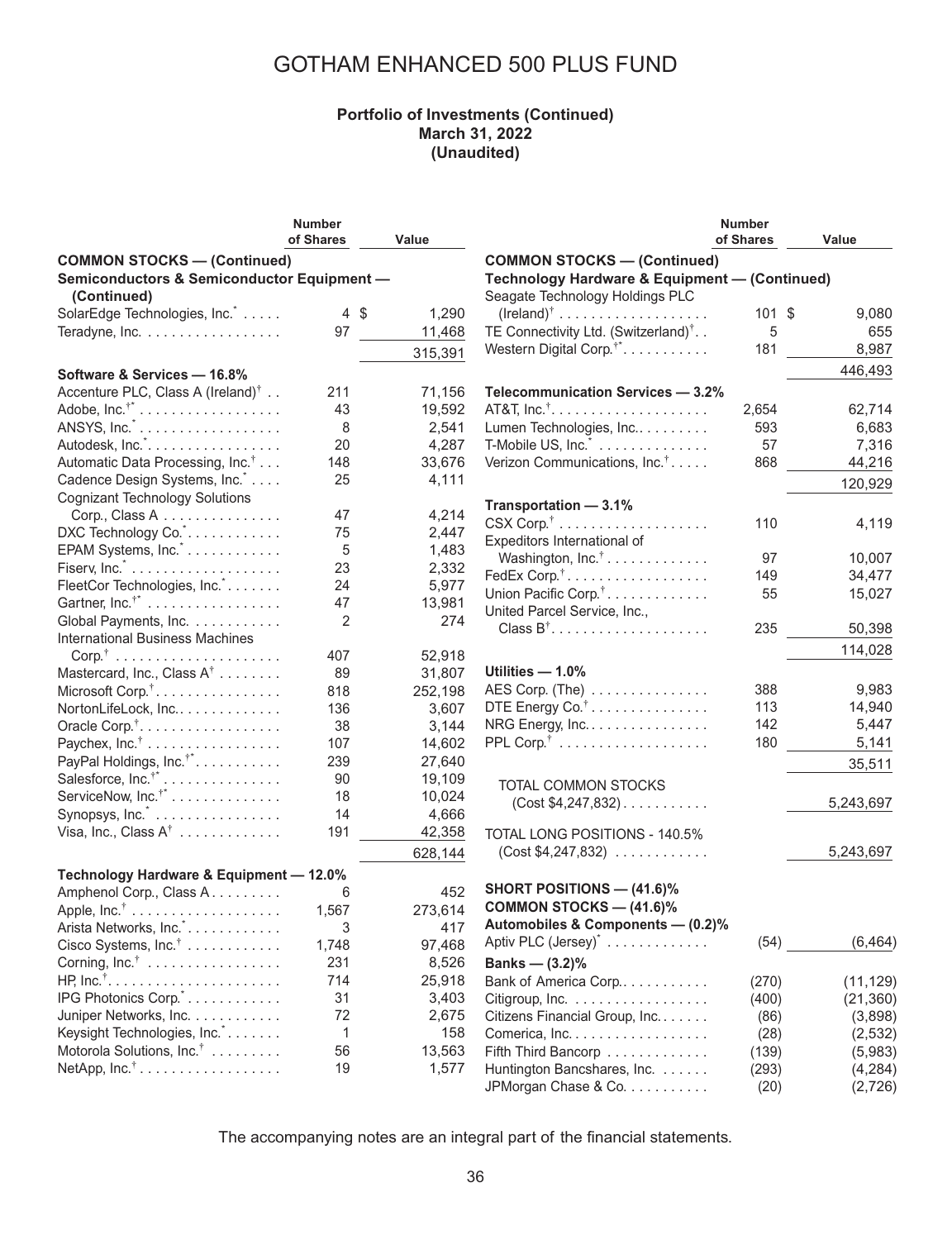#### **Portfolio of Investments (Continued) March 31, 2022 (Unaudited)**

|                                                      | <b>Number</b> |            |                                                      | <b>Number</b> |           |
|------------------------------------------------------|---------------|------------|------------------------------------------------------|---------------|-----------|
|                                                      | of Shares     | Value      |                                                      | of Shares     | Value     |
| <b>COMMON STOCKS - (Continued)</b>                   |               |            | <b>COMMON STOCKS - (Continued)</b>                   |               |           |
| <b>Banks - (Continued)</b>                           |               |            | <b>Consumer Durables &amp; Apparel - (Continued)</b> |               |           |
| $KeyCorp. \ldots \ldots \ldots \ldots \ldots \ldots$ | $(195)$ \$    | (4, 364)   | NIKE, Inc., Class B                                  | $(104)$ \$    | (13,994)  |
| M&T Bank Corp.                                       | (28)          | (4,746)    |                                                      | (1)           | (4, 467)  |
| PNC Financial Services Group, Inc.                   |               |            | PulteGroup, Inc.                                     | (53)          | (2, 221)  |
| $(The)$                                              | (59)          | (10, 883)  |                                                      |               |           |
| Regions Financial Corp                               | (193)         | (4, 296)   |                                                      |               | (30, 673) |
| Signature Bank                                       | (11)          | (3,228)    | Consumer Services - (2.2)%                           |               |           |
| Truist Financial Corp.                               | (271)         | (15, 366)  | Booking Holdings, Inc.                               | (5)           | (11, 742) |
| US Bancorp.                                          | (302)         | (16, 051)  | Caesars Entertainment, Inc.                          | (23)          | (1,779)   |
| Wells Fargo & Co.                                    | (138)         | (6,688)    | Carnival Corp. (Panama) <sup>*</sup>                 | (238)         | (4, 812)  |
| Zions Bancorp NA                                     | (35)          | (2, 295)   | Chipotle Mexican Grill, Inc.                         | (7)           | (11, 074) |
|                                                      |               |            | Darden Restaurants, Inc.                             | (27)          | (3,590)   |
|                                                      |               | (119, 829) | Domino's Pizza, Inc.                                 | (8)           | (3,256)   |
| Capital Goods - (4.4)%                               |               |            | Expedia Group, Inc.                                  | (31)          | (6,066)   |
| AMETEK, Inc.                                         | (47)          | (6, 259)   | Hilton Worldwide Holdings, Inc.                      | (60)          | (9, 105)  |
| Boeing Co. $(The)^{\dagger}$                         | (120)         | (22,980)   | Las Vegas Sands Corp.".                              | (155)         | (6,025)   |
| Carrier Global Corp                                  | (84)          | (3,853)    | Marriott International, Inc., Class A <sup>*</sup> . | (68)          | (11, 951) |
| Caterpillar, Inc                                     | (18)          | (4,011)    | MGM Resorts International                            | (104)         | (4, 362)  |
| Deere & Co                                           | (61)          | (25, 343)  | Norwegian Cruise Line Holdings Ltd.                  |               |           |
| Emerson Electric Co.                                 | (118)         | (11, 570)  | $(Bermuda)^{\tilde{}}$                               | (85)          | (1,860)   |
|                                                      | (118)         | (7,009)    | Royal Caribbean Cruises Ltd.                         |               |           |
| Generac Holdings, Inc.                               | (12)          | (3, 567)   |                                                      | (53)          | (4, 440)  |
| Howmet Aerospace, Inc.                               | (85)          | (3,055)    | Wynn Resorts Ltd.                                    | (27)          | (2, 153)  |
| Huntington Ingalls Industries, Inc                   | (9)           | (1,795)    |                                                      |               | (82, 215) |
| PACCAR, Inc.                                         | (72)          | (6, 341)   |                                                      |               |           |
| Quanta Services, Inc                                 | (28)          | (3,685)    | Diversified Financials - (2.5)%                      |               |           |
| Raytheon Technologies Corp                           | (304)         | (30, 117)  | Bank of New York Mellon Corp.                        |               |           |
| Rockwell Automation, Inc.                            | (23)          | (6, 441)   | $(The ) \ldots \ldots \ldots \ldots \ldots \ldots$   | (114)         | (5,658)   |
| Stanley Black & Decker, Inc                          | (32)          | (4, 473)   | Capital One Financial Corp.                          | (81)          | (10, 635) |
| TransDigm Group, Inc.                                | (12)          | (7, 819)   | Cboe Global Markets, Inc.                            | (9)           | (1,030)   |
| United Rentals, Inc.".                               | (14)          | (4, 973)   | Charles Schwab Corp. (The)                           | (19)          | (1,602)   |
| Westinghouse Air Brake                               |               |            | Discover Financial Services                          | (59)          | (6, 501)  |
| Technologies Corp                                    | (38)          | (3,654)    | FactSet Research Systems, Inc                        | (8)           | (3, 473)  |
| WW Grainger, Inc.                                    | (11)          | (5,674)    | Goldman Sachs Group, Inc. (The)                      | (63)          | (20, 796) |
|                                                      |               | (162, 619) | MarketAxess Holdings, Inc.                           | (9)           | (3,062)   |
|                                                      |               |            | Morgan Stanley                                       | (181)         | (15, 819) |
| Commercial & Professional Services - (0.9)%          |               |            |                                                      | (18)          | (9,052)   |
| Cintas Corp.                                         | (17)          | (7, 232)   | Northern Trust Corp.                                 | (43)          | (5,007)   |
|                                                      | (10)          | (1, 255)   | State Street Corp.                                   | (77)          | (6,708)   |
| Equifax, Inc.                                        | (25)          | (5,927)    | Synchrony Financial.                                 | (108)         | (3,760)   |
| Leidos Holdings, Inc.                                | (29)          | (3, 133)   |                                                      |               | (93, 103) |
| Republic Services, Inc                               | (35)          | (4,637)    | Energy — $(1.6)$ %                                   |               |           |
|                                                      | (123)         | (4, 311)   | ConocoPhillips.                                      | (265)         | (26, 500) |
| Verisk Analytics, Inc.                               | (34)          | (7, 297)   | Coterra Energy, Inc.                                 | (166)         | (4, 477)  |
|                                                      |               | (33, 792)  | Devon Energy Corp                                    | (135)         | (7,983)   |
| Consumer Durables & Apparel - (0.8)%                 |               |            | Diamondback Energy, Inc.                             | (36)          | (4,935)   |
| DR Horton, Inc.                                      | (72)          | (5,365)    |                                                      |               |           |
| Garmin Ltd. (Switzerland)                            | (39)          | (4,626)    |                                                      |               |           |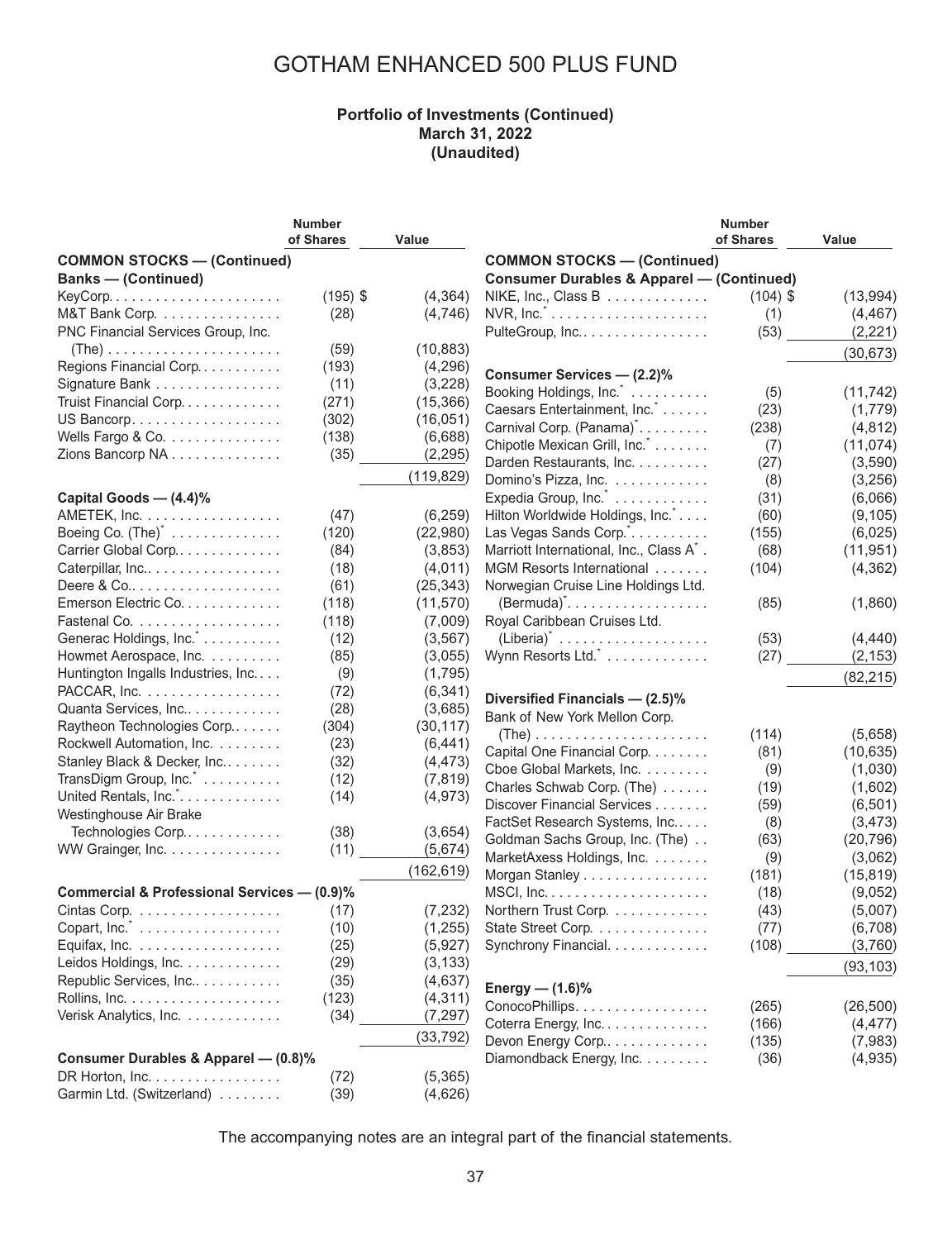#### **Portfolio of Investments (Continued) March 31, 2022 (Unaudited)**

|                                                  | <b>Number</b> |            |                                                         | <b>Number</b> |           |
|--------------------------------------------------|---------------|------------|---------------------------------------------------------|---------------|-----------|
|                                                  | of Shares     | Value      |                                                         | of Shares     | Value     |
| <b>COMMON STOCKS - (Continued)</b>               |               |            | <b>COMMON STOCKS - (Continued)</b>                      |               |           |
| Energy - (Continued)                             |               |            | Insurance $-$ (1.8)%                                    |               |           |
|                                                  | $(62)$ \$     | (6,636)    | Allstate Corp. (The)                                    | $(58)$ \$     | (8,034)   |
| Kinder Morgan, Inc.                              | (453)         | (8, 566)   | American International Group, Inc.                      | (164)         | (10, 294) |
|                                                  |               |            | Cincinnati Financial Corp.                              | (33)          | (4, 487)  |
|                                                  |               | (59,097)   | Everest Re Group Ltd. (Bermuda)                         |               | (2, 411)  |
| Food & Staples Retailing - (0.7)%                |               |            |                                                         | (8)           |           |
| Costco Wholesale Corp                            | (17)          | (9,790)    | Globe Life, Inc.                                        | (22)          | (2, 213)  |
| Kroger Co. (The)                                 | (147)         | (8, 433)   | Hartford Financial Services Group,                      |               |           |
| Sysco Corp                                       | (102)         | (8,328)    | $Inc. (The) \ldots \ldots \ldots \ldots \ldots \ldots$  | (70)          | (5,027)   |
|                                                  |               | (26, 551)  | Lincoln National Corp.                                  | (37)          | (2, 418)  |
|                                                  |               |            | Loews Corp.                                             | (46)          | (2,982)   |
| Food, Beverage & Tobacco - (0.8)%                |               |            |                                                         | (169)         | (11, 877) |
| Brown-Forman Corp., Class B                      | (105)         | (7,037)    | Principal Financial Group, Inc.                         | (51)          | (3,744)   |
| Conagra Brands, Inc.                             | (97)          | (3,256)    | Progressive Corp. (The)                                 | (30)          | (3,420)   |
| Hormel Foods Corp                                | (54)          | (2,783)    | Prudential Financial, Inc.                              | (60)          | (7,090)   |
| J M Smucker Co. (The)                            | (22)          | (2,979)    | Travelers Cos., Inc. (The)                              | (24)          | (4, 385)  |
|                                                  | (69)          | (4, 450)   |                                                         |               |           |
| Lamb Weston Holdings, Inc.                       | (30)          | (1,797)    |                                                         |               | (68, 382) |
| McCormick & Co., Inc., non-voting                |               |            | Materials $-$ (1.9)%                                    |               |           |
|                                                  | (56)          | (5, 589)   | Air Products and Chemicals, Inc.                        | (49)          | (12, 246) |
|                                                  |               |            | Albemarle Corp                                          | (26)          | (5,750)   |
|                                                  |               | (27, 891)  | Amcor PLC (Jersey).                                     | (305)         | (3, 456)  |
| Health Care Equipment & Services - (4.7)%        |               |            |                                                         | (73)          | (6, 570)  |
| ABIOMED, Inc. <sup>*</sup>                       | (11)          | (3,644)    | Celanese Corp.                                          | (10)          | (1,429)   |
| Align Technology, Inc.                           | (14)          | (6, 104)   | International Flavors & Fragrances,                     |               |           |
| Baxter International, Inc.                       | (102)         | (7,909)    | $Inc.$                                                  | (52)          | (6,829)   |
| Becton Dickinson and Co.                         | (58)          | (15, 428)  | Martin Marietta Materials, Inc.                         | (13)          | (5,003)   |
| Boston Scientific Corp. <sup>*</sup>             | (291)         | (12, 888)  | Newmont Corp.                                           | (160)         | (12, 712) |
| Cardinal Health, Inc.                            | (57)          | (3,232)    |                                                         |               |           |
| Centene Corp.                                    |               | (9,934)    | Packaging Corp. of America.                             | (19)          | (2,966)   |
|                                                  | (118)         |            | Sherwin-Williams Co. (The)                              | (41)          | (10, 234) |
| Cooper Cos., Inc. (The)                          | (13)          | (5, 429)   | Vulcan Materials Co.                                    | (29)          | (5, 327)  |
| DENTSPLY SIRONA, Inc.                            | (45)          | (2, 215)   |                                                         |               | (72, 522) |
| Dexcom, $Inc.^{\tilde{}}$                        | (20)          | (10, 232)  | Media & Entertainment - (1.5)%                          |               |           |
| Edwards Lifesciences Corp.                       | (126)         | (14, 833)  | DISH Network Corp., Class A <sup>*</sup>                | (105)         | (3,323)   |
| Humana, Inc.                                     | (27)          | (11, 750)  | Fox Corp., Class A.                                     | (114)         | (4, 497)  |
| IDEXX Laboratories, Inc.*.                       | (22)          | (12, 035)  | Live Nation Entertainment, Inc. *                       |               |           |
| Intuitive Surgical, Inc.                         | (73)          | (22, 023)  |                                                         | (48)          | (5,647)   |
| Molina Healthcare, Inc.                          | (2)           | (667)      | Match Group, Inc.                                       | (58)          | (6, 307)  |
| ResMed, Inc.                                     | (32)          | (7,760)    | Paramount Global, Class B                               | (131)         | (4,953)   |
| STERIS PLC (Ireland)                             | (20)          | (4, 835)   | Walt Disney Co. (The) <sup>*</sup>                      | (231)         | (31, 684) |
| Stryker Corp.                                    | (76)          | (20, 319)  |                                                         |               | (56, 411) |
| Zimmer Biomet Holdings, Inc                      | (42)          | (5, 372)   | Pharmaceuticals, Biotechnology & Life Sciences - (2.8)% |               |           |
|                                                  |               |            | Agilent Technologies, Inc                               | (60)          | (7,940)   |
|                                                  |               | (176, 609) | Bio-Rad Laboratories, Inc., Class A <sup>*</sup> .      |               |           |
| Household & Personal Products - (0.2)%           |               |            |                                                         | (7)           | (3,943)   |
| Church & Dwight Co., Inc.                        | (52)          | (5, 168)   | Bio-Techne Corp                                         | (8)           | (3, 464)  |
| $Clorox$ Co. (The) $\ldots \ldots \ldots \ldots$ | (27)          | (3,754)    | Catalent, Inc. <sup>*</sup>                             | (37)          | (4, 103)  |
|                                                  |               | (8,922)    |                                                         | (105)         | (30,069)  |
|                                                  |               |            | IQVIA Holdings, Inc. *                                  | (51)          | (11, 792) |
|                                                  |               |            | Mettler-Toledo International, Inc. *                    | (5)           | (6,866)   |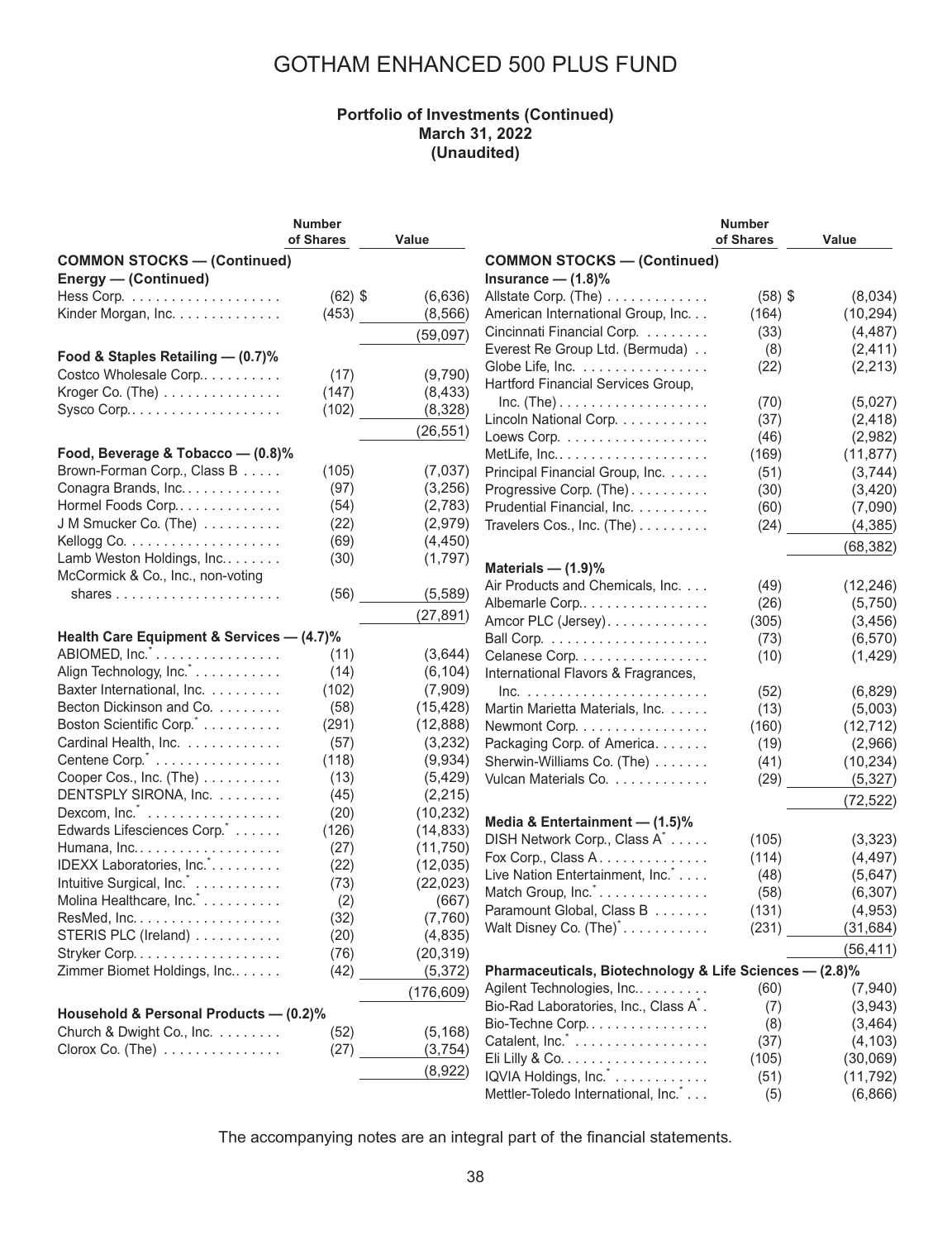#### **Portfolio of Investments (Continued) March 31, 2022 (Unaudited)**

| of Shares<br>of Shares<br>Value<br>Value<br><b>COMMON STOCKS - (Continued)</b><br><b>COMMON STOCKS - (Continued)</b><br>Pharmaceuticals, Biotechnology & Life Sciences -<br><b>Software &amp; Services - (Continued)</b><br>Tyler Technologies, Inc.<br>$(9)$ \$<br>(Continued)<br>(4,004)<br>Thermo Fisher Scientific, Inc.<br>$(28)$ \$<br>(16, 538)<br>(23)<br>(5, 117)<br>Waters Corp.<br>(4,035)<br>(13)<br>(40, 754)<br>West Pharmaceutical Services, Inc. .<br>(17)<br>(6,982)<br>Technology Hardware & Equipment - (0.4)%<br>(52)<br>(9,807)<br>(4,830)<br>(27)<br>(105, 539)<br>F5, Inc. <sup>*</sup><br>(6)<br>(1,254)<br>Real Estate $-$ (1.6)%<br>Hewlett Packard Enterprise Co.<br>(56)<br>(936)<br>Boston Properties, Inc., REIT.<br>(32)<br>(4, 122)<br>Teledyne Technologies, Inc.<br>(9)<br>(4,253)<br>Digital Realty Trust, Inc., REIT<br>(58)<br>(8, 224)<br>Trimble, $Inc$ .<br>(2, 597)<br>(36)<br>Equinix, Inc., REIT.<br>(22)<br>(16, 316)<br>(13, 870)<br>Federal Realty Investment Trust,<br>Transportation - (0.9)%<br>(122)<br>(1)<br>Alaska Air Group, Inc.*.<br>(27)<br>Healthpeak Properties, Inc., REIT<br>(3,776)<br>(110)<br>American Airlines Group, Inc.<br>(135)<br>(2,464)<br>Host Hotels & Resorts, Inc., REIT.<br>(161)<br>(3, 128)<br>CH Robinson Worldwide, Inc.<br>(28)<br>(3,016)<br>Iron Mountain, Inc., REIT<br>(3, 269)<br>(59)<br>Delta Air Lines, Inc. <sup>*</sup><br>(138)<br>(5,461)<br>Kimco Realty Corp., REIT<br>(123)<br>(3,038)<br>JB Hunt Transport Services, Inc.<br>(23)<br>(4,618)<br>Ventas, Inc., REIT<br>(81)<br>(5,003)<br>Norfolk Southern Corp.<br>(2)<br>(570)<br>Vornado Realty Trust, REIT<br>(41)<br>(1,858)<br>Old Dominion Freight Line, Inc<br>(23)<br>(6,870)<br>Welltower, Inc., REIT<br>(92)<br>(8, 845)<br>Southwest Airlines Co. *<br>(126)<br>(5,771)<br>(57, 701)<br>United Airlines Holdings, Inc.<br>(68)<br>(3, 152)<br>Retailing - (0.6)%<br>(33, 488)<br>(35)<br>(3, 377)<br>Utilities $-$ (5.7)%<br>Dollar Tree, Inc.<br>(7, 207)<br>(45)<br>Alliant Energy Corp<br>(3,811)<br>(61)<br>(29)<br>(3,604)<br>Ameren Corp.<br>(62)<br>(5,813)<br>(3, 383)<br>(8)<br>American Electric Power Co., Inc<br>(12, 371)<br>(124)<br>Tractor Supply Co.<br>(22)<br>(5, 134)<br>American Water Works Co., Inc<br>(41)<br>(6, 787)<br>(22, 705)<br>Atmos Energy Corp<br>(3, 585)<br>(30)<br>Semiconductors & Semiconductor Equipment - (1.1)%<br>CenterPoint Energy, Inc<br>(128)<br>(3,922)<br>Analog Devices, Inc.<br>(108)<br>(17, 840)<br>CMS Energy Corp<br>(70)<br>(4,896)<br>Enphase Energy, Inc.<br>(27)<br>(5, 448)<br>Consolidated Edison, Inc<br>(82)<br>(7, 764)<br>Monolithic Power Systems, Inc.<br>(4, 371)<br>Constellation Energy Corp<br>(24)<br>(1,350)<br>(9)<br>Texas Instruments, Inc.<br>(13, 027)<br>Dominion Energy, Inc.<br>(13,680)<br>(71)<br>(161)<br>Duke Energy Corp.<br>(163)<br>(18, 200)<br>(40, 686)<br>Edison International.<br>(90)<br>(6,309)<br>Software & Services - (1.1)%<br>(50)<br>Entergy Corp.<br>(5,837)<br>(33)<br>(3,940)<br>Akamai Technologies, Inc.<br>(50)<br>(3, 417)<br>Broadridge Financial Solutions, Inc. .<br>(24)<br>(3,737)<br>(82)<br>(7, 232)<br>Eversource Energy<br>Ceridian HCM Holding, Inc.<br>(31)<br>(2, 119)<br>Exelon Corp.<br>(195)<br>(9,288)<br>Citrix Systems, Inc.<br>(27)<br>(2, 724)<br>FirstEnergy Corp<br>(136)<br>(6, 237)<br>(11)<br>(3,759)<br>NextEra Energy, Inc.<br>(414)<br>(35,070)<br>(4,808)<br>(10) |                                    | <b>Number</b> |                | <b>Number</b> |         |
|--------------------------------------------------------------------------------------------------------------------------------------------------------------------------------------------------------------------------------------------------------------------------------------------------------------------------------------------------------------------------------------------------------------------------------------------------------------------------------------------------------------------------------------------------------------------------------------------------------------------------------------------------------------------------------------------------------------------------------------------------------------------------------------------------------------------------------------------------------------------------------------------------------------------------------------------------------------------------------------------------------------------------------------------------------------------------------------------------------------------------------------------------------------------------------------------------------------------------------------------------------------------------------------------------------------------------------------------------------------------------------------------------------------------------------------------------------------------------------------------------------------------------------------------------------------------------------------------------------------------------------------------------------------------------------------------------------------------------------------------------------------------------------------------------------------------------------------------------------------------------------------------------------------------------------------------------------------------------------------------------------------------------------------------------------------------------------------------------------------------------------------------------------------------------------------------------------------------------------------------------------------------------------------------------------------------------------------------------------------------------------------------------------------------------------------------------------------------------------------------------------------------------------------------------------------------------------------------------------------------------------------------------------------------------------------------------------------------------------------------------------------------------------------------------------------------------------------------------------------------------------------------------------------------------------------------------------------------------------------------------------------------------------------------------------------------------------------------------------------------------------------------------------------------------------------------------------------------------------------------------------------------------------------------------------------------------------------------------------------------------------------------------------------------------------------------------------------------------|------------------------------------|---------------|----------------|---------------|---------|
|                                                                                                                                                                                                                                                                                                                                                                                                                                                                                                                                                                                                                                                                                                                                                                                                                                                                                                                                                                                                                                                                                                                                                                                                                                                                                                                                                                                                                                                                                                                                                                                                                                                                                                                                                                                                                                                                                                                                                                                                                                                                                                                                                                                                                                                                                                                                                                                                                                                                                                                                                                                                                                                                                                                                                                                                                                                                                                                                                                                                                                                                                                                                                                                                                                                                                                                                                                                                                                                                          |                                    |               |                |               |         |
| (1, 566)                                                                                                                                                                                                                                                                                                                                                                                                                                                                                                                                                                                                                                                                                                                                                                                                                                                                                                                                                                                                                                                                                                                                                                                                                                                                                                                                                                                                                                                                                                                                                                                                                                                                                                                                                                                                                                                                                                                                                                                                                                                                                                                                                                                                                                                                                                                                                                                                                                                                                                                                                                                                                                                                                                                                                                                                                                                                                                                                                                                                                                                                                                                                                                                                                                                                                                                                                                                                                                                                 |                                    |               |                |               |         |
|                                                                                                                                                                                                                                                                                                                                                                                                                                                                                                                                                                                                                                                                                                                                                                                                                                                                                                                                                                                                                                                                                                                                                                                                                                                                                                                                                                                                                                                                                                                                                                                                                                                                                                                                                                                                                                                                                                                                                                                                                                                                                                                                                                                                                                                                                                                                                                                                                                                                                                                                                                                                                                                                                                                                                                                                                                                                                                                                                                                                                                                                                                                                                                                                                                                                                                                                                                                                                                                                          |                                    |               |                |               |         |
|                                                                                                                                                                                                                                                                                                                                                                                                                                                                                                                                                                                                                                                                                                                                                                                                                                                                                                                                                                                                                                                                                                                                                                                                                                                                                                                                                                                                                                                                                                                                                                                                                                                                                                                                                                                                                                                                                                                                                                                                                                                                                                                                                                                                                                                                                                                                                                                                                                                                                                                                                                                                                                                                                                                                                                                                                                                                                                                                                                                                                                                                                                                                                                                                                                                                                                                                                                                                                                                                          |                                    |               |                |               |         |
|                                                                                                                                                                                                                                                                                                                                                                                                                                                                                                                                                                                                                                                                                                                                                                                                                                                                                                                                                                                                                                                                                                                                                                                                                                                                                                                                                                                                                                                                                                                                                                                                                                                                                                                                                                                                                                                                                                                                                                                                                                                                                                                                                                                                                                                                                                                                                                                                                                                                                                                                                                                                                                                                                                                                                                                                                                                                                                                                                                                                                                                                                                                                                                                                                                                                                                                                                                                                                                                                          |                                    |               |                |               |         |
|                                                                                                                                                                                                                                                                                                                                                                                                                                                                                                                                                                                                                                                                                                                                                                                                                                                                                                                                                                                                                                                                                                                                                                                                                                                                                                                                                                                                                                                                                                                                                                                                                                                                                                                                                                                                                                                                                                                                                                                                                                                                                                                                                                                                                                                                                                                                                                                                                                                                                                                                                                                                                                                                                                                                                                                                                                                                                                                                                                                                                                                                                                                                                                                                                                                                                                                                                                                                                                                                          |                                    |               |                |               |         |
|                                                                                                                                                                                                                                                                                                                                                                                                                                                                                                                                                                                                                                                                                                                                                                                                                                                                                                                                                                                                                                                                                                                                                                                                                                                                                                                                                                                                                                                                                                                                                                                                                                                                                                                                                                                                                                                                                                                                                                                                                                                                                                                                                                                                                                                                                                                                                                                                                                                                                                                                                                                                                                                                                                                                                                                                                                                                                                                                                                                                                                                                                                                                                                                                                                                                                                                                                                                                                                                                          |                                    |               |                |               |         |
|                                                                                                                                                                                                                                                                                                                                                                                                                                                                                                                                                                                                                                                                                                                                                                                                                                                                                                                                                                                                                                                                                                                                                                                                                                                                                                                                                                                                                                                                                                                                                                                                                                                                                                                                                                                                                                                                                                                                                                                                                                                                                                                                                                                                                                                                                                                                                                                                                                                                                                                                                                                                                                                                                                                                                                                                                                                                                                                                                                                                                                                                                                                                                                                                                                                                                                                                                                                                                                                                          |                                    |               |                |               |         |
|                                                                                                                                                                                                                                                                                                                                                                                                                                                                                                                                                                                                                                                                                                                                                                                                                                                                                                                                                                                                                                                                                                                                                                                                                                                                                                                                                                                                                                                                                                                                                                                                                                                                                                                                                                                                                                                                                                                                                                                                                                                                                                                                                                                                                                                                                                                                                                                                                                                                                                                                                                                                                                                                                                                                                                                                                                                                                                                                                                                                                                                                                                                                                                                                                                                                                                                                                                                                                                                                          |                                    |               |                |               |         |
|                                                                                                                                                                                                                                                                                                                                                                                                                                                                                                                                                                                                                                                                                                                                                                                                                                                                                                                                                                                                                                                                                                                                                                                                                                                                                                                                                                                                                                                                                                                                                                                                                                                                                                                                                                                                                                                                                                                                                                                                                                                                                                                                                                                                                                                                                                                                                                                                                                                                                                                                                                                                                                                                                                                                                                                                                                                                                                                                                                                                                                                                                                                                                                                                                                                                                                                                                                                                                                                                          |                                    |               |                |               |         |
|                                                                                                                                                                                                                                                                                                                                                                                                                                                                                                                                                                                                                                                                                                                                                                                                                                                                                                                                                                                                                                                                                                                                                                                                                                                                                                                                                                                                                                                                                                                                                                                                                                                                                                                                                                                                                                                                                                                                                                                                                                                                                                                                                                                                                                                                                                                                                                                                                                                                                                                                                                                                                                                                                                                                                                                                                                                                                                                                                                                                                                                                                                                                                                                                                                                                                                                                                                                                                                                                          |                                    |               |                |               |         |
|                                                                                                                                                                                                                                                                                                                                                                                                                                                                                                                                                                                                                                                                                                                                                                                                                                                                                                                                                                                                                                                                                                                                                                                                                                                                                                                                                                                                                                                                                                                                                                                                                                                                                                                                                                                                                                                                                                                                                                                                                                                                                                                                                                                                                                                                                                                                                                                                                                                                                                                                                                                                                                                                                                                                                                                                                                                                                                                                                                                                                                                                                                                                                                                                                                                                                                                                                                                                                                                                          |                                    |               |                |               |         |
|                                                                                                                                                                                                                                                                                                                                                                                                                                                                                                                                                                                                                                                                                                                                                                                                                                                                                                                                                                                                                                                                                                                                                                                                                                                                                                                                                                                                                                                                                                                                                                                                                                                                                                                                                                                                                                                                                                                                                                                                                                                                                                                                                                                                                                                                                                                                                                                                                                                                                                                                                                                                                                                                                                                                                                                                                                                                                                                                                                                                                                                                                                                                                                                                                                                                                                                                                                                                                                                                          |                                    |               |                |               |         |
|                                                                                                                                                                                                                                                                                                                                                                                                                                                                                                                                                                                                                                                                                                                                                                                                                                                                                                                                                                                                                                                                                                                                                                                                                                                                                                                                                                                                                                                                                                                                                                                                                                                                                                                                                                                                                                                                                                                                                                                                                                                                                                                                                                                                                                                                                                                                                                                                                                                                                                                                                                                                                                                                                                                                                                                                                                                                                                                                                                                                                                                                                                                                                                                                                                                                                                                                                                                                                                                                          |                                    |               |                |               |         |
|                                                                                                                                                                                                                                                                                                                                                                                                                                                                                                                                                                                                                                                                                                                                                                                                                                                                                                                                                                                                                                                                                                                                                                                                                                                                                                                                                                                                                                                                                                                                                                                                                                                                                                                                                                                                                                                                                                                                                                                                                                                                                                                                                                                                                                                                                                                                                                                                                                                                                                                                                                                                                                                                                                                                                                                                                                                                                                                                                                                                                                                                                                                                                                                                                                                                                                                                                                                                                                                                          |                                    |               |                |               |         |
|                                                                                                                                                                                                                                                                                                                                                                                                                                                                                                                                                                                                                                                                                                                                                                                                                                                                                                                                                                                                                                                                                                                                                                                                                                                                                                                                                                                                                                                                                                                                                                                                                                                                                                                                                                                                                                                                                                                                                                                                                                                                                                                                                                                                                                                                                                                                                                                                                                                                                                                                                                                                                                                                                                                                                                                                                                                                                                                                                                                                                                                                                                                                                                                                                                                                                                                                                                                                                                                                          |                                    |               |                |               |         |
|                                                                                                                                                                                                                                                                                                                                                                                                                                                                                                                                                                                                                                                                                                                                                                                                                                                                                                                                                                                                                                                                                                                                                                                                                                                                                                                                                                                                                                                                                                                                                                                                                                                                                                                                                                                                                                                                                                                                                                                                                                                                                                                                                                                                                                                                                                                                                                                                                                                                                                                                                                                                                                                                                                                                                                                                                                                                                                                                                                                                                                                                                                                                                                                                                                                                                                                                                                                                                                                                          |                                    |               |                |               |         |
|                                                                                                                                                                                                                                                                                                                                                                                                                                                                                                                                                                                                                                                                                                                                                                                                                                                                                                                                                                                                                                                                                                                                                                                                                                                                                                                                                                                                                                                                                                                                                                                                                                                                                                                                                                                                                                                                                                                                                                                                                                                                                                                                                                                                                                                                                                                                                                                                                                                                                                                                                                                                                                                                                                                                                                                                                                                                                                                                                                                                                                                                                                                                                                                                                                                                                                                                                                                                                                                                          |                                    |               |                |               |         |
|                                                                                                                                                                                                                                                                                                                                                                                                                                                                                                                                                                                                                                                                                                                                                                                                                                                                                                                                                                                                                                                                                                                                                                                                                                                                                                                                                                                                                                                                                                                                                                                                                                                                                                                                                                                                                                                                                                                                                                                                                                                                                                                                                                                                                                                                                                                                                                                                                                                                                                                                                                                                                                                                                                                                                                                                                                                                                                                                                                                                                                                                                                                                                                                                                                                                                                                                                                                                                                                                          |                                    |               |                |               |         |
|                                                                                                                                                                                                                                                                                                                                                                                                                                                                                                                                                                                                                                                                                                                                                                                                                                                                                                                                                                                                                                                                                                                                                                                                                                                                                                                                                                                                                                                                                                                                                                                                                                                                                                                                                                                                                                                                                                                                                                                                                                                                                                                                                                                                                                                                                                                                                                                                                                                                                                                                                                                                                                                                                                                                                                                                                                                                                                                                                                                                                                                                                                                                                                                                                                                                                                                                                                                                                                                                          |                                    |               |                |               |         |
|                                                                                                                                                                                                                                                                                                                                                                                                                                                                                                                                                                                                                                                                                                                                                                                                                                                                                                                                                                                                                                                                                                                                                                                                                                                                                                                                                                                                                                                                                                                                                                                                                                                                                                                                                                                                                                                                                                                                                                                                                                                                                                                                                                                                                                                                                                                                                                                                                                                                                                                                                                                                                                                                                                                                                                                                                                                                                                                                                                                                                                                                                                                                                                                                                                                                                                                                                                                                                                                                          |                                    |               |                |               |         |
|                                                                                                                                                                                                                                                                                                                                                                                                                                                                                                                                                                                                                                                                                                                                                                                                                                                                                                                                                                                                                                                                                                                                                                                                                                                                                                                                                                                                                                                                                                                                                                                                                                                                                                                                                                                                                                                                                                                                                                                                                                                                                                                                                                                                                                                                                                                                                                                                                                                                                                                                                                                                                                                                                                                                                                                                                                                                                                                                                                                                                                                                                                                                                                                                                                                                                                                                                                                                                                                                          |                                    |               |                |               |         |
|                                                                                                                                                                                                                                                                                                                                                                                                                                                                                                                                                                                                                                                                                                                                                                                                                                                                                                                                                                                                                                                                                                                                                                                                                                                                                                                                                                                                                                                                                                                                                                                                                                                                                                                                                                                                                                                                                                                                                                                                                                                                                                                                                                                                                                                                                                                                                                                                                                                                                                                                                                                                                                                                                                                                                                                                                                                                                                                                                                                                                                                                                                                                                                                                                                                                                                                                                                                                                                                                          |                                    |               |                |               |         |
|                                                                                                                                                                                                                                                                                                                                                                                                                                                                                                                                                                                                                                                                                                                                                                                                                                                                                                                                                                                                                                                                                                                                                                                                                                                                                                                                                                                                                                                                                                                                                                                                                                                                                                                                                                                                                                                                                                                                                                                                                                                                                                                                                                                                                                                                                                                                                                                                                                                                                                                                                                                                                                                                                                                                                                                                                                                                                                                                                                                                                                                                                                                                                                                                                                                                                                                                                                                                                                                                          |                                    |               |                |               |         |
|                                                                                                                                                                                                                                                                                                                                                                                                                                                                                                                                                                                                                                                                                                                                                                                                                                                                                                                                                                                                                                                                                                                                                                                                                                                                                                                                                                                                                                                                                                                                                                                                                                                                                                                                                                                                                                                                                                                                                                                                                                                                                                                                                                                                                                                                                                                                                                                                                                                                                                                                                                                                                                                                                                                                                                                                                                                                                                                                                                                                                                                                                                                                                                                                                                                                                                                                                                                                                                                                          |                                    |               |                |               |         |
|                                                                                                                                                                                                                                                                                                                                                                                                                                                                                                                                                                                                                                                                                                                                                                                                                                                                                                                                                                                                                                                                                                                                                                                                                                                                                                                                                                                                                                                                                                                                                                                                                                                                                                                                                                                                                                                                                                                                                                                                                                                                                                                                                                                                                                                                                                                                                                                                                                                                                                                                                                                                                                                                                                                                                                                                                                                                                                                                                                                                                                                                                                                                                                                                                                                                                                                                                                                                                                                                          |                                    |               |                |               |         |
|                                                                                                                                                                                                                                                                                                                                                                                                                                                                                                                                                                                                                                                                                                                                                                                                                                                                                                                                                                                                                                                                                                                                                                                                                                                                                                                                                                                                                                                                                                                                                                                                                                                                                                                                                                                                                                                                                                                                                                                                                                                                                                                                                                                                                                                                                                                                                                                                                                                                                                                                                                                                                                                                                                                                                                                                                                                                                                                                                                                                                                                                                                                                                                                                                                                                                                                                                                                                                                                                          |                                    |               |                |               |         |
|                                                                                                                                                                                                                                                                                                                                                                                                                                                                                                                                                                                                                                                                                                                                                                                                                                                                                                                                                                                                                                                                                                                                                                                                                                                                                                                                                                                                                                                                                                                                                                                                                                                                                                                                                                                                                                                                                                                                                                                                                                                                                                                                                                                                                                                                                                                                                                                                                                                                                                                                                                                                                                                                                                                                                                                                                                                                                                                                                                                                                                                                                                                                                                                                                                                                                                                                                                                                                                                                          |                                    |               |                |               |         |
|                                                                                                                                                                                                                                                                                                                                                                                                                                                                                                                                                                                                                                                                                                                                                                                                                                                                                                                                                                                                                                                                                                                                                                                                                                                                                                                                                                                                                                                                                                                                                                                                                                                                                                                                                                                                                                                                                                                                                                                                                                                                                                                                                                                                                                                                                                                                                                                                                                                                                                                                                                                                                                                                                                                                                                                                                                                                                                                                                                                                                                                                                                                                                                                                                                                                                                                                                                                                                                                                          |                                    |               |                |               |         |
|                                                                                                                                                                                                                                                                                                                                                                                                                                                                                                                                                                                                                                                                                                                                                                                                                                                                                                                                                                                                                                                                                                                                                                                                                                                                                                                                                                                                                                                                                                                                                                                                                                                                                                                                                                                                                                                                                                                                                                                                                                                                                                                                                                                                                                                                                                                                                                                                                                                                                                                                                                                                                                                                                                                                                                                                                                                                                                                                                                                                                                                                                                                                                                                                                                                                                                                                                                                                                                                                          |                                    |               |                |               |         |
|                                                                                                                                                                                                                                                                                                                                                                                                                                                                                                                                                                                                                                                                                                                                                                                                                                                                                                                                                                                                                                                                                                                                                                                                                                                                                                                                                                                                                                                                                                                                                                                                                                                                                                                                                                                                                                                                                                                                                                                                                                                                                                                                                                                                                                                                                                                                                                                                                                                                                                                                                                                                                                                                                                                                                                                                                                                                                                                                                                                                                                                                                                                                                                                                                                                                                                                                                                                                                                                                          |                                    |               |                |               |         |
|                                                                                                                                                                                                                                                                                                                                                                                                                                                                                                                                                                                                                                                                                                                                                                                                                                                                                                                                                                                                                                                                                                                                                                                                                                                                                                                                                                                                                                                                                                                                                                                                                                                                                                                                                                                                                                                                                                                                                                                                                                                                                                                                                                                                                                                                                                                                                                                                                                                                                                                                                                                                                                                                                                                                                                                                                                                                                                                                                                                                                                                                                                                                                                                                                                                                                                                                                                                                                                                                          |                                    |               |                |               |         |
|                                                                                                                                                                                                                                                                                                                                                                                                                                                                                                                                                                                                                                                                                                                                                                                                                                                                                                                                                                                                                                                                                                                                                                                                                                                                                                                                                                                                                                                                                                                                                                                                                                                                                                                                                                                                                                                                                                                                                                                                                                                                                                                                                                                                                                                                                                                                                                                                                                                                                                                                                                                                                                                                                                                                                                                                                                                                                                                                                                                                                                                                                                                                                                                                                                                                                                                                                                                                                                                                          |                                    |               |                |               |         |
|                                                                                                                                                                                                                                                                                                                                                                                                                                                                                                                                                                                                                                                                                                                                                                                                                                                                                                                                                                                                                                                                                                                                                                                                                                                                                                                                                                                                                                                                                                                                                                                                                                                                                                                                                                                                                                                                                                                                                                                                                                                                                                                                                                                                                                                                                                                                                                                                                                                                                                                                                                                                                                                                                                                                                                                                                                                                                                                                                                                                                                                                                                                                                                                                                                                                                                                                                                                                                                                                          |                                    |               |                |               |         |
|                                                                                                                                                                                                                                                                                                                                                                                                                                                                                                                                                                                                                                                                                                                                                                                                                                                                                                                                                                                                                                                                                                                                                                                                                                                                                                                                                                                                                                                                                                                                                                                                                                                                                                                                                                                                                                                                                                                                                                                                                                                                                                                                                                                                                                                                                                                                                                                                                                                                                                                                                                                                                                                                                                                                                                                                                                                                                                                                                                                                                                                                                                                                                                                                                                                                                                                                                                                                                                                                          |                                    |               |                |               |         |
|                                                                                                                                                                                                                                                                                                                                                                                                                                                                                                                                                                                                                                                                                                                                                                                                                                                                                                                                                                                                                                                                                                                                                                                                                                                                                                                                                                                                                                                                                                                                                                                                                                                                                                                                                                                                                                                                                                                                                                                                                                                                                                                                                                                                                                                                                                                                                                                                                                                                                                                                                                                                                                                                                                                                                                                                                                                                                                                                                                                                                                                                                                                                                                                                                                                                                                                                                                                                                                                                          |                                    |               |                |               |         |
|                                                                                                                                                                                                                                                                                                                                                                                                                                                                                                                                                                                                                                                                                                                                                                                                                                                                                                                                                                                                                                                                                                                                                                                                                                                                                                                                                                                                                                                                                                                                                                                                                                                                                                                                                                                                                                                                                                                                                                                                                                                                                                                                                                                                                                                                                                                                                                                                                                                                                                                                                                                                                                                                                                                                                                                                                                                                                                                                                                                                                                                                                                                                                                                                                                                                                                                                                                                                                                                                          |                                    |               |                |               |         |
|                                                                                                                                                                                                                                                                                                                                                                                                                                                                                                                                                                                                                                                                                                                                                                                                                                                                                                                                                                                                                                                                                                                                                                                                                                                                                                                                                                                                                                                                                                                                                                                                                                                                                                                                                                                                                                                                                                                                                                                                                                                                                                                                                                                                                                                                                                                                                                                                                                                                                                                                                                                                                                                                                                                                                                                                                                                                                                                                                                                                                                                                                                                                                                                                                                                                                                                                                                                                                                                                          |                                    |               |                |               |         |
|                                                                                                                                                                                                                                                                                                                                                                                                                                                                                                                                                                                                                                                                                                                                                                                                                                                                                                                                                                                                                                                                                                                                                                                                                                                                                                                                                                                                                                                                                                                                                                                                                                                                                                                                                                                                                                                                                                                                                                                                                                                                                                                                                                                                                                                                                                                                                                                                                                                                                                                                                                                                                                                                                                                                                                                                                                                                                                                                                                                                                                                                                                                                                                                                                                                                                                                                                                                                                                                                          |                                    |               |                |               |         |
|                                                                                                                                                                                                                                                                                                                                                                                                                                                                                                                                                                                                                                                                                                                                                                                                                                                                                                                                                                                                                                                                                                                                                                                                                                                                                                                                                                                                                                                                                                                                                                                                                                                                                                                                                                                                                                                                                                                                                                                                                                                                                                                                                                                                                                                                                                                                                                                                                                                                                                                                                                                                                                                                                                                                                                                                                                                                                                                                                                                                                                                                                                                                                                                                                                                                                                                                                                                                                                                                          |                                    |               |                |               |         |
|                                                                                                                                                                                                                                                                                                                                                                                                                                                                                                                                                                                                                                                                                                                                                                                                                                                                                                                                                                                                                                                                                                                                                                                                                                                                                                                                                                                                                                                                                                                                                                                                                                                                                                                                                                                                                                                                                                                                                                                                                                                                                                                                                                                                                                                                                                                                                                                                                                                                                                                                                                                                                                                                                                                                                                                                                                                                                                                                                                                                                                                                                                                                                                                                                                                                                                                                                                                                                                                                          |                                    |               |                |               |         |
|                                                                                                                                                                                                                                                                                                                                                                                                                                                                                                                                                                                                                                                                                                                                                                                                                                                                                                                                                                                                                                                                                                                                                                                                                                                                                                                                                                                                                                                                                                                                                                                                                                                                                                                                                                                                                                                                                                                                                                                                                                                                                                                                                                                                                                                                                                                                                                                                                                                                                                                                                                                                                                                                                                                                                                                                                                                                                                                                                                                                                                                                                                                                                                                                                                                                                                                                                                                                                                                                          |                                    |               |                |               |         |
|                                                                                                                                                                                                                                                                                                                                                                                                                                                                                                                                                                                                                                                                                                                                                                                                                                                                                                                                                                                                                                                                                                                                                                                                                                                                                                                                                                                                                                                                                                                                                                                                                                                                                                                                                                                                                                                                                                                                                                                                                                                                                                                                                                                                                                                                                                                                                                                                                                                                                                                                                                                                                                                                                                                                                                                                                                                                                                                                                                                                                                                                                                                                                                                                                                                                                                                                                                                                                                                                          |                                    |               |                |               |         |
|                                                                                                                                                                                                                                                                                                                                                                                                                                                                                                                                                                                                                                                                                                                                                                                                                                                                                                                                                                                                                                                                                                                                                                                                                                                                                                                                                                                                                                                                                                                                                                                                                                                                                                                                                                                                                                                                                                                                                                                                                                                                                                                                                                                                                                                                                                                                                                                                                                                                                                                                                                                                                                                                                                                                                                                                                                                                                                                                                                                                                                                                                                                                                                                                                                                                                                                                                                                                                                                                          |                                    |               |                |               |         |
|                                                                                                                                                                                                                                                                                                                                                                                                                                                                                                                                                                                                                                                                                                                                                                                                                                                                                                                                                                                                                                                                                                                                                                                                                                                                                                                                                                                                                                                                                                                                                                                                                                                                                                                                                                                                                                                                                                                                                                                                                                                                                                                                                                                                                                                                                                                                                                                                                                                                                                                                                                                                                                                                                                                                                                                                                                                                                                                                                                                                                                                                                                                                                                                                                                                                                                                                                                                                                                                                          |                                    |               |                |               |         |
|                                                                                                                                                                                                                                                                                                                                                                                                                                                                                                                                                                                                                                                                                                                                                                                                                                                                                                                                                                                                                                                                                                                                                                                                                                                                                                                                                                                                                                                                                                                                                                                                                                                                                                                                                                                                                                                                                                                                                                                                                                                                                                                                                                                                                                                                                                                                                                                                                                                                                                                                                                                                                                                                                                                                                                                                                                                                                                                                                                                                                                                                                                                                                                                                                                                                                                                                                                                                                                                                          |                                    |               |                |               |         |
|                                                                                                                                                                                                                                                                                                                                                                                                                                                                                                                                                                                                                                                                                                                                                                                                                                                                                                                                                                                                                                                                                                                                                                                                                                                                                                                                                                                                                                                                                                                                                                                                                                                                                                                                                                                                                                                                                                                                                                                                                                                                                                                                                                                                                                                                                                                                                                                                                                                                                                                                                                                                                                                                                                                                                                                                                                                                                                                                                                                                                                                                                                                                                                                                                                                                                                                                                                                                                                                                          |                                    |               |                |               |         |
|                                                                                                                                                                                                                                                                                                                                                                                                                                                                                                                                                                                                                                                                                                                                                                                                                                                                                                                                                                                                                                                                                                                                                                                                                                                                                                                                                                                                                                                                                                                                                                                                                                                                                                                                                                                                                                                                                                                                                                                                                                                                                                                                                                                                                                                                                                                                                                                                                                                                                                                                                                                                                                                                                                                                                                                                                                                                                                                                                                                                                                                                                                                                                                                                                                                                                                                                                                                                                                                                          |                                    |               | NiSource, Inc. | (94)          | (2,989) |
| (3,350)<br>(17)<br>Pinnacle West Capital Corp<br>(2,031)<br>(26)                                                                                                                                                                                                                                                                                                                                                                                                                                                                                                                                                                                                                                                                                                                                                                                                                                                                                                                                                                                                                                                                                                                                                                                                                                                                                                                                                                                                                                                                                                                                                                                                                                                                                                                                                                                                                                                                                                                                                                                                                                                                                                                                                                                                                                                                                                                                                                                                                                                                                                                                                                                                                                                                                                                                                                                                                                                                                                                                                                                                                                                                                                                                                                                                                                                                                                                                                                                                         | Jack Henry & Associates, Inc.      |               |                |               |         |
| (13)<br>(4,503)<br>Public Service Enterprise Group,                                                                                                                                                                                                                                                                                                                                                                                                                                                                                                                                                                                                                                                                                                                                                                                                                                                                                                                                                                                                                                                                                                                                                                                                                                                                                                                                                                                                                                                                                                                                                                                                                                                                                                                                                                                                                                                                                                                                                                                                                                                                                                                                                                                                                                                                                                                                                                                                                                                                                                                                                                                                                                                                                                                                                                                                                                                                                                                                                                                                                                                                                                                                                                                                                                                                                                                                                                                                                      | Paycom Software, Inc. <sup>*</sup> |               |                |               |         |
| (25)<br>(2,693)<br>(101)<br>(7,070)<br>$Inc.$                                                                                                                                                                                                                                                                                                                                                                                                                                                                                                                                                                                                                                                                                                                                                                                                                                                                                                                                                                                                                                                                                                                                                                                                                                                                                                                                                                                                                                                                                                                                                                                                                                                                                                                                                                                                                                                                                                                                                                                                                                                                                                                                                                                                                                                                                                                                                                                                                                                                                                                                                                                                                                                                                                                                                                                                                                                                                                                                                                                                                                                                                                                                                                                                                                                                                                                                                                                                                            |                                    |               |                |               |         |
| Sempra Energy<br>(64)<br>(10, 760)                                                                                                                                                                                                                                                                                                                                                                                                                                                                                                                                                                                                                                                                                                                                                                                                                                                                                                                                                                                                                                                                                                                                                                                                                                                                                                                                                                                                                                                                                                                                                                                                                                                                                                                                                                                                                                                                                                                                                                                                                                                                                                                                                                                                                                                                                                                                                                                                                                                                                                                                                                                                                                                                                                                                                                                                                                                                                                                                                                                                                                                                                                                                                                                                                                                                                                                                                                                                                                       |                                    |               |                |               |         |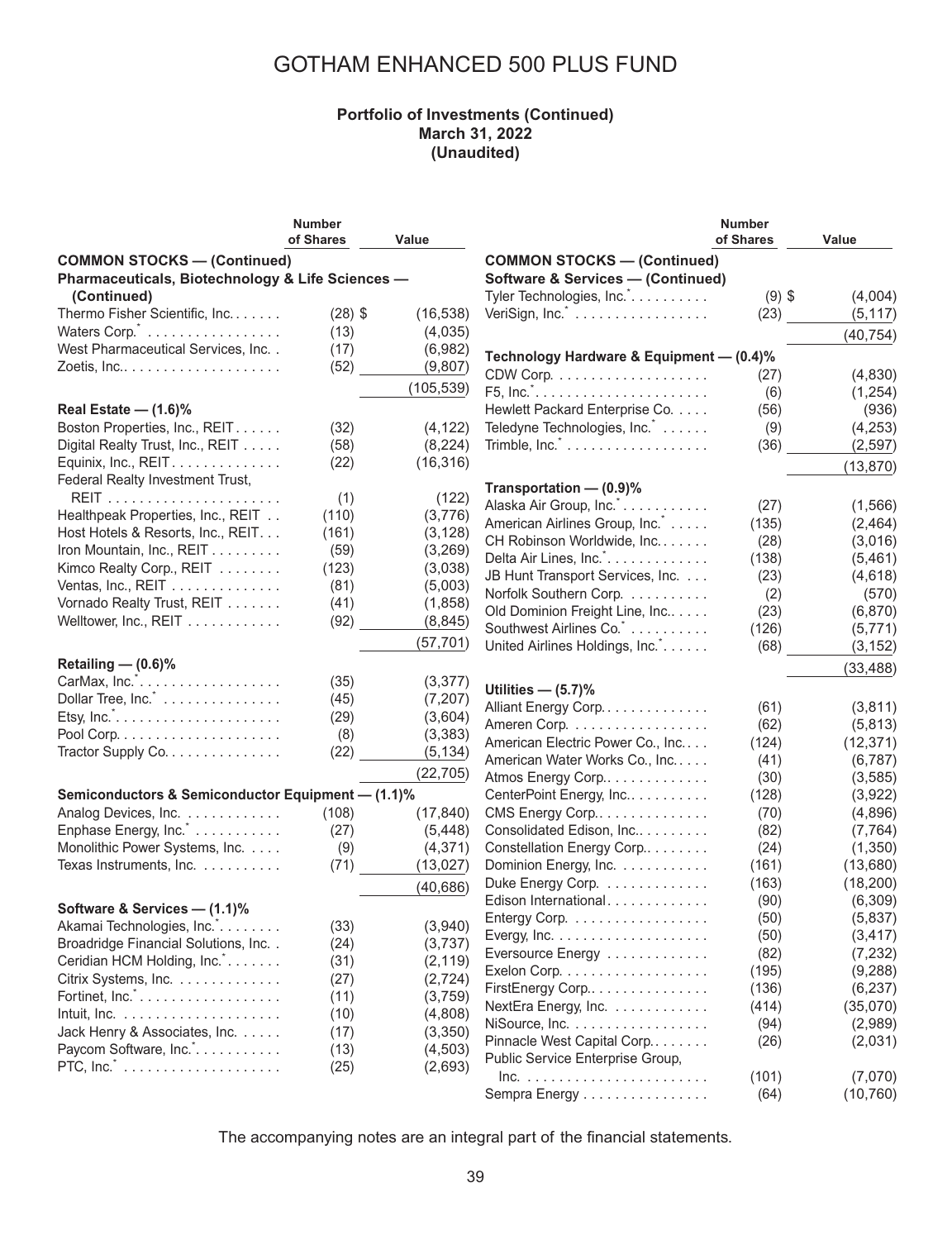### **Portfolio of Investments (Concluded) March 31, 2022 (Unaudited)**

PLC Public Limited Company REIT Real Estate Investment Trust

|                                                      | <b>Number</b> |                 |
|------------------------------------------------------|---------------|-----------------|
|                                                      | of Shares     | Value           |
| <b>COMMON STOCKS - (Continued)</b>                   |               |                 |
| Utilities - (Continued)                              |               |                 |
| Southern Co. (The)                                   | $(230)$ \$    | (16, 677)       |
| WEC Energy Group, Inc.                               | (79)          | (7,885)         |
| Xcel Energy, Inc.                                    | (133)         | (9,599)         |
|                                                      |               | (212, 580)      |
| TOTAL COMMON STOCKS                                  |               |                 |
| (Proceeds \$1,424,851)                               |               | (1,552,403)     |
| TOTAL SHORT POSITIONS - (41.6)%                      |               |                 |
| $(Proceeds $1,424,851).$ $\dots$ , $\dots$ , $\dots$ |               | (1,552,403)     |
| OTHER ASSETS IN EXCESS OF                            |               |                 |
| LIABILITIES - 1.1%                                   |               | 42,583          |
| NET ASSETS - 100.0%                                  |               | \$<br>3.733.877 |

† Security position is either entirely or partially held in a segregated account as collateral for securities sold short. (See Note 1 of the Notes to Financial Statements)

\* Non-income producing.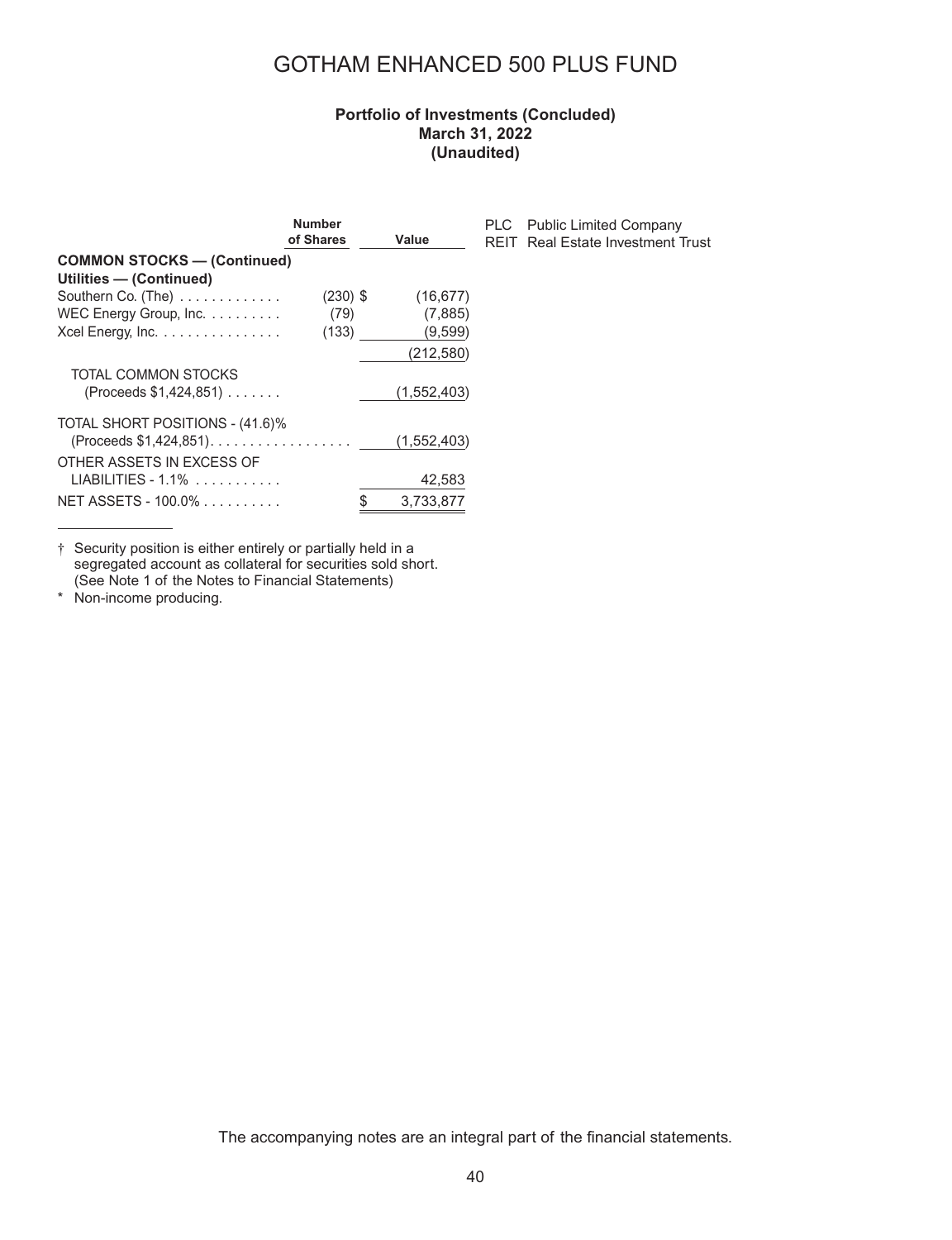### **Portfolio of Investments March 31, 2022 (Unaudited)**

|                                                      | <b>Number</b> |         |                                                   | <b>Number</b> |           |
|------------------------------------------------------|---------------|---------|---------------------------------------------------|---------------|-----------|
|                                                      | of Shares     | Value   |                                                   | of Shares     | Value     |
| LONG POSITIONS - 173.2%                              |               |         | <b>COMMON STOCKS - (Continued)</b>                |               |           |
| <b>COMMON STOCKS - 173.2%</b>                        |               |         | Diversified Financials - 10.0%                    |               |           |
| Automobiles & Components - 0.6%                      |               |         | Berkshire Hathaway, Inc., Class B <sup>†*</sup> . | 750 \$        | 264,682   |
| Ford Motor $Co^{\dagger}$                            | 4,886 \$      | 82,622  | BlackRock, Inc. <sup>†</sup>                      | 236           | 180,344   |
| Magna International, Inc. (Canada).                  | 124           | 7,975   | Coinbase Global, Inc., Class A <sup>†*</sup>      | 3,103         | 589,136   |
|                                                      |               |         | Nasdaq, $Inc^{\dagger}$                           | 493           | 87,853    |
|                                                      |               | 90,597  |                                                   |               |           |
| Capital Goods - 5.5%                                 |               |         | T Rowe Price Group, Inc. <sup>†</sup>             | 1,962         | 296,635   |
|                                                      | 1,027         | 152,900 |                                                   |               | 1,418,650 |
| A.O. Smith Corp.                                     | 4             | 256     | Energy - 10.6%                                    |               |           |
| Builders FirstSource, Inc.                           | 1,528         | 98,617  | Baker Hughes Co.                                  | 111           | 4,042     |
| General Dynamics Corp. <sup>†</sup>                  | 503           | 121,314 | Canadian Natural Resources Ltd.                   |               |           |
| L3Harris Technologies, Inc.                          | 32            | 7,951   | $(Canada)^{\dagger}$                              | 6,558         | 406,465   |
| Lockheed Martin Corp. <sup>†</sup>                   | 592           | 261,309 | Chevron Corp. <sup>†</sup>                        | 1,476         | 240,337   |
| Masco Corp. <sup>†</sup>                             | 1,908         | 97,308  | Coterra Energy, Inc. <sup>†</sup>                 | 5,123         | 138,167   |
| Northrop Grumman Corp. <sup>†</sup>                  | 52            | 23,255  | EOG Resources, Inc.                               | 504           | 60,092    |
| Roper Technologies, Inc. <sup>†</sup>                | 28            | 13,222  | Exxon Mobil Corp. <sup>†</sup>                    | 1,815         | 149,901   |
|                                                      |               |         | Halliburton Co                                    | 689           | 26,092    |
|                                                      |               | 776,132 |                                                   |               |           |
| <b>Commercial &amp; Professional Services - 2.4%</b> |               |         | Imperial Oil Ltd. (Canada)                        | 535           | 25,851    |
| Booz Allen Hamilton Holding Corp                     | 19            | 1,669   | Marathon Oil Corp                                 | 164           | 4,118     |
| CACI International, Inc., Class A <sup>*</sup>       | 282           | 84,955  | Marathon Petroleum Corp.                          | 1,773         | 151,592   |
| ManpowerGroup, Inc. <sup>†</sup>                     | 178           | 16,718  |                                                   | 978           | 52,880    |
| Nielsen Holdings PLC (United                         |               |         | Pembina Pipeline Corp. (Canada).                  | 2,001         | 75,238    |
| Kingdom $)$                                          | 129           | 3,514   | Schlumberger NV (Curacao)                         | 198           | 8,179     |
| Robert Half International, Inc. <sup>†</sup>         | 1,563         | 178,463 | Suncor Energy, Inc. (Canada).                     | 2,444         | 79,650    |
| Stantec, Inc. (Canada)                               | 278           | 13,939  | Targa Resources Corp.                             | 966           | 72,904    |
|                                                      | 29            |         |                                                   |               | 1,495,508 |
| Thomson Reuters Corp. (Canada) <sup>†</sup>          |               | 3,157   |                                                   |               |           |
| TriNet Group, Inc.                                   | 429           | 42,196  | Food & Staples Retailing - 1.9%                   |               |           |
|                                                      |               | 344,611 | Albertsons Cos., Inc., Class A                    | 5,492         | 182,609   |
| <b>Consumer Durables &amp; Apparel - 1.5%</b>        |               |         | Kroger Co. (The)                                  | 757           | 43,429    |
| Deckers Outdoor Corp. <sup>†*</sup>                  | 599           | 163,988 |                                                   | 33            | 2,695     |
| Gildan Activewear, Inc. (Canada) <sup>†</sup>        | 141           | 5,285   | Walmart, Inc. <sup>†</sup>                        | 221           | 32,911    |
| Mohawk Industries, Inc.                              | 2             | 249     |                                                   |               | 261,644   |
| Tempur Sealy International, Inc. <sup>†</sup>        | 1,121         | 31,298  | Food, Beverage & Tobacco - 11.6%                  |               |           |
| Under Armour, Inc., Class C <sup>*</sup>             | 306           | 4,761   | Altria Group, Inc. <sup>†</sup> .                 | 2,860         | 149,435   |
|                                                      | 223           | 12,680  | Archer-Daniels-Midland Co. <sup>†</sup>           | 1,327         | 119,775   |
|                                                      |               |         | Bunge Ltd. $(Bermuda)^{\dagger}$                  | 1,250         | 138,512   |
|                                                      |               | 218,261 |                                                   |               |           |
| <b>Consumer Services - 5.4%</b>                      |               |         | Campbell Soup Co.                                 | 92            | 4,100     |
| Choice Hotels International, Inc. <sup>†</sup>       | 1,071         | 151,825 | Coca-Cola Co. $(Thei)^{\dagger}$ .                | 2,895         | 179,490   |
| McDonald's Corp. <sup>†</sup><br>.                   | 762           | 188,427 | Coca-Cola Consolidated, Inc.                      | 16            | 7,950     |
| Penn National Gaming, Inc. <sup>†*</sup>             | 1,572         | 66,684  | Constellation Brands, Inc., Class A. .            | 203           | 46,755    |
| Restaurant Brands International, Inc.                |               |         | General Mills, Inc. <sup>†</sup> .                | 2,697         | 182,641   |
| $(Canada) \ldots \ldots \ldots \ldots \ldots$        | 6             | 350     | Hershey Co. $(The)^{\dagger}$                     | 577           | 124,996   |
| Service Corp. International <sup>†</sup>             | 3,361         | 221,221 | Ingredion, Inc.                                   | 50            | 4,357     |
| Wyndham Hotels & Resorts, Inc. <sup>†</sup>          | 594           | 50,306  | Keurig Dr Pepper, Inc. <sup>†</sup> .             | 2             | 76        |
|                                                      |               |         | Kraft Heinz Co. $(The)^{\dagger}$                 | 1,036         | 40,808    |
| Yum! Brands, $Inc.^{\dagger}$                        | 669           | 79,297  | Mondelez International, Inc.,                     |               |           |
|                                                      |               | 758,110 | $Class A†$                                        | 2,088         | 131,085   |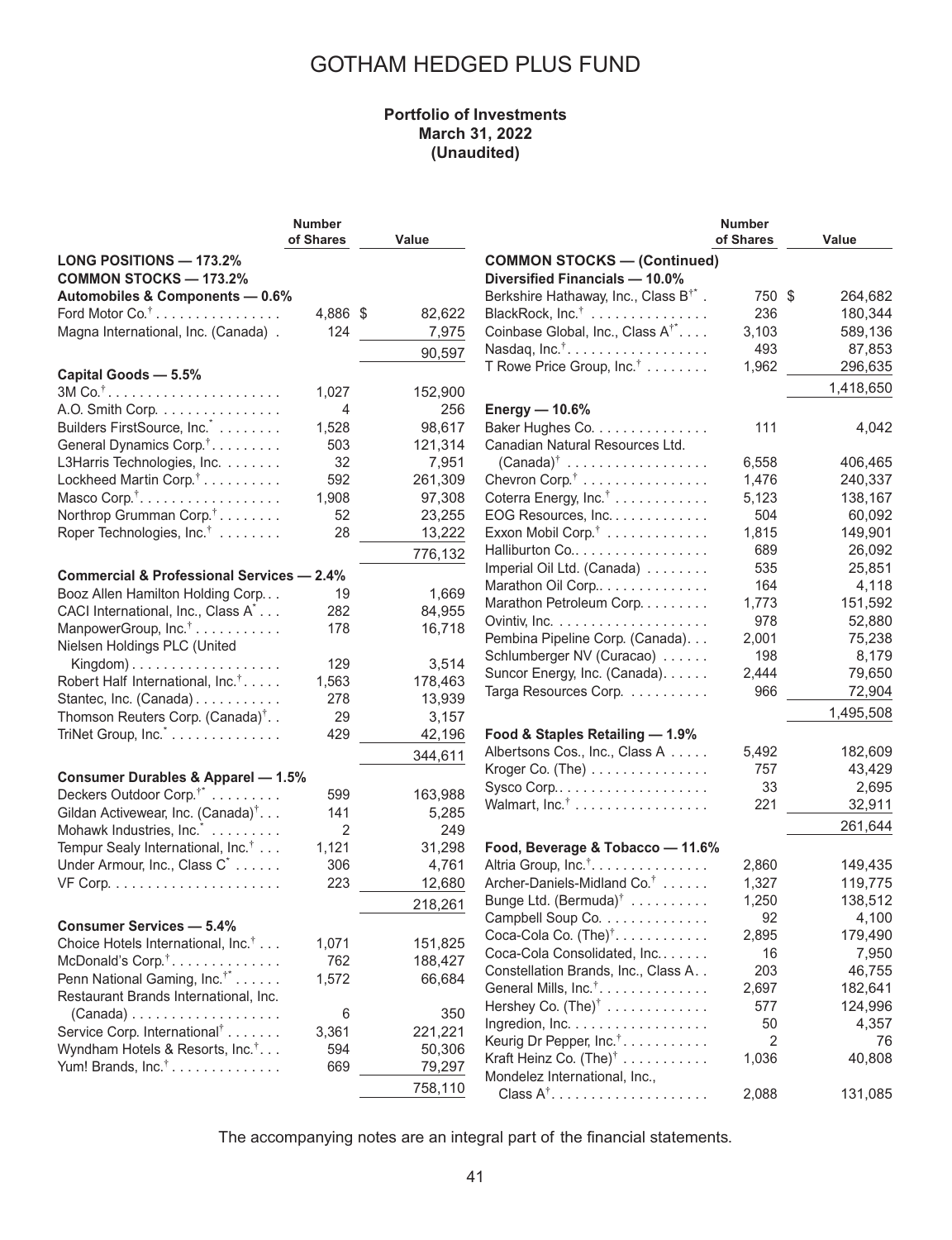### **Portfolio of Investments (Continued) March 31, 2022 (Unaudited)**

|                                                | <b>Number</b> |           |                                                        | <b>Number</b> |           |
|------------------------------------------------|---------------|-----------|--------------------------------------------------------|---------------|-----------|
|                                                | of Shares     | Value     |                                                        | of Shares     | Value     |
| <b>COMMON STOCKS - (Continued)</b>             |               |           | <b>COMMON STOCKS - (Continued)</b>                     |               |           |
| Food, Beverage & Tobacco - (Continued)         |               |           | <b>Materials - (Continued)</b>                         |               |           |
| PepsiCo, $Inc†$                                | 176 \$        | 29,459    | Sealed Air Corp. <sup>†</sup>                          | 1,077 \$      | 72,116    |
| Philip Morris International, Inc. <sup>†</sup> | 2,685         | 252,229   | West Fraser Timber Co. Ltd.                            |               |           |
| Tyson Foods, Inc., Class A <sup>†</sup>        | 2,545         | 228,108   | $(Canada)^{\dagger}$                                   | 1,080         | 89,024    |
|                                                |               |           |                                                        |               |           |
|                                                |               | 1,639,776 |                                                        |               | 1,005,611 |
| Health Care Equipment & Services - 13.9%       |               |           | Media & Entertainment - 17.3%                          |               |           |
| Abbott Laboratories <sup>†</sup>               | 533           | 63,086    | Activision Blizzard, Inc. <sup>†</sup>                 | 7,474         | 598,742   |
|                                                | 118           | 57,964    | Alphabet, Inc., Class A <sup>†*</sup>                  | 171           | 475,611   |
| Cerner Corp. <sup>†</sup>                      | 1,796         | 168,034   | Altice USA, Inc., Class A <sup>†*</sup>                | 19,107        | 238,455   |
|                                                | 197           | 47,203    | Charter Communications, Inc.,                          |               |           |
| CVS Health Corp. <sup>†</sup>                  | 1,741         | 176,207   |                                                        | 459           | 250,394   |
|                                                | 257           | 29,069    | Comcast Corp., Class A.                                | 103           | 4,823     |
| HCA Healthcare, Inc. <sup>†</sup>              | 305           | 76,439    | Discovery, Inc., Class A <sup>*</sup>                  | 260           | 6,479     |
| Hologic, Inc. <sup>†*</sup>                    | 3,894         | 299,137   | Electronic Arts, Inc. <sup>†</sup>                     | 73            | 9,235     |
| Laboratory Corp. of America                    |               |           | Interpublic Group of Cos., Inc. (The).                 | 11            | 390       |
|                                                | 1,011         | 266,560   | Meta Platforms, Inc., Class A <sup>†*</sup>            | 2,847         | 633,059   |
| Masimo Corp."                                  | 814           | 118,470   | Netflix, $Inc.^{\dagger}$                              | 369           | 138,224   |
| McKesson Corp. <sup>†</sup>                    | 779           | 238,475   | Playtika Holding Corp.".                               | 110           | 2,126     |
|                                                | 2,552         | 349,267   |                                                        |               |           |
| Quest Diagnostics, Inc. <sup>†</sup>           |               |           | Shaw Communications, Inc.,                             |               |           |
| UnitedHealth Group, Inc.                       | 132           | 67,316    | Class B $(Canada)^{\dagger}$                           | 1,225         | 38,024    |
|                                                |               | 1,957,227 | Take-Two Interactive Software,                         |               |           |
| Household & Personal Products - 2.2%           |               |           |                                                        | 30            | 4,612     |
| Colgate-Palmolive Co. <sup>†</sup>             | 1,678         | 127,243   | Zynga, Inc., Class A <sup>*</sup>                      | 4,705         | 43,474    |
| Kimberly-Clark Corp. <sup>†</sup>              | 309           | 38,057    |                                                        |               | 2,443,648 |
| Procter & Gamble Co. $(Thei)^{\dagger}$        | 963           | 147,146   | Pharmaceuticals, Biotechnology & Life Sciences - 22.6% |               |           |
|                                                |               |           | AbbVie, $Inc.^{\dagger}$                               | 1,149         | 186,264   |
|                                                |               | 312,446   | Biogen, $Inc.^{\dagger*}$                              | 1,670         | 351,702   |
| Insurance $-5.0%$                              |               |           | Bristol-Myers Squibb Co.                               | 1,292         | 94,355    |
| Aon PLC, Class A $(Ireland)^{\dagger}$         | 498           | 162,164   | Danaher Corp. <sup>†</sup>                             | 184           | 53,973    |
| Arthur J Gallagher & Co. <sup>†</sup>          | 731           | 127,633   | Gilead Sciences, Inc. <sup>†</sup>                     | 3,106         | 184,652   |
| Brown & Brown, $Inc.^{\dagger}$                | 1,350         | 97,564    | Illumina, Inc. <sup>†*</sup>                           | 41            | 14,325    |
| Marsh & McLennan Cos., Inc. <sup>†</sup>       | 1,827         | 311,357   |                                                        |               |           |
|                                                |               | 698,718   | Johnson & Johnson <sup>†</sup>                         | 1,079         | 191,231   |
|                                                |               |           | Merck & Co., $Inc^{\dagger}$                           | 3,680         | 301,944   |
| Materials $-7.1%$                              |               |           | Moderna, Inc. <sup>†*</sup>                            | 3,458         | 595,675   |
| Barrick Gold Corp. (Canada) <sup>†</sup>       | 7,410         | 181,767   | Organon & Co                                           | 260           | 9,082     |
| CF Industries Holdings, Inc. <sup>†</sup>      | 1,370         | 141,192   | PerkinElmer, Inc. <sup>†</sup> .                       | 447           | 77,983    |
| Crown Holdings, Inc.                           | 544           | 68,049    |                                                        | 8,001         | 414,212   |
|                                                | 700           | 92,099    | QIAGEN NV (Netherlands) <sup>*</sup>                   | 353           | 17,297    |
| Ginkgo Bioworks Holdings, Inc. *               | 1,403         | 5,654     | Regeneron Pharmaceuticals, Inc. <sup>†*</sup>          | 563           | 393,210   |
| Huntsman Corp                                  | 485           | 18,192    | Vertex Pharmaceuticals, Inc. <sup>†*</sup>             | 1,140         | 297,506   |
| International Paper Co.                        | 729           | 33,643    |                                                        | 552           | 6,006     |
| Louisiana-Pacific Corp. <sup>†</sup>           | 1,479         | 91,876    |                                                        |               | 3,189,417 |
|                                                | 450           | 66,893    | Real Estate - 1.3%                                     |               |           |
| Nutrien Ltd. (Canada)                          | 1,234         | 128,324   |                                                        |               |           |
|                                                | 321           | 16,782    | CBRE Group, Inc., Class A <sup>*</sup>                 | 85            | 7,779     |
|                                                |               |           | Jones Lang LaSalle, Inc.                               | 229           | 54,836    |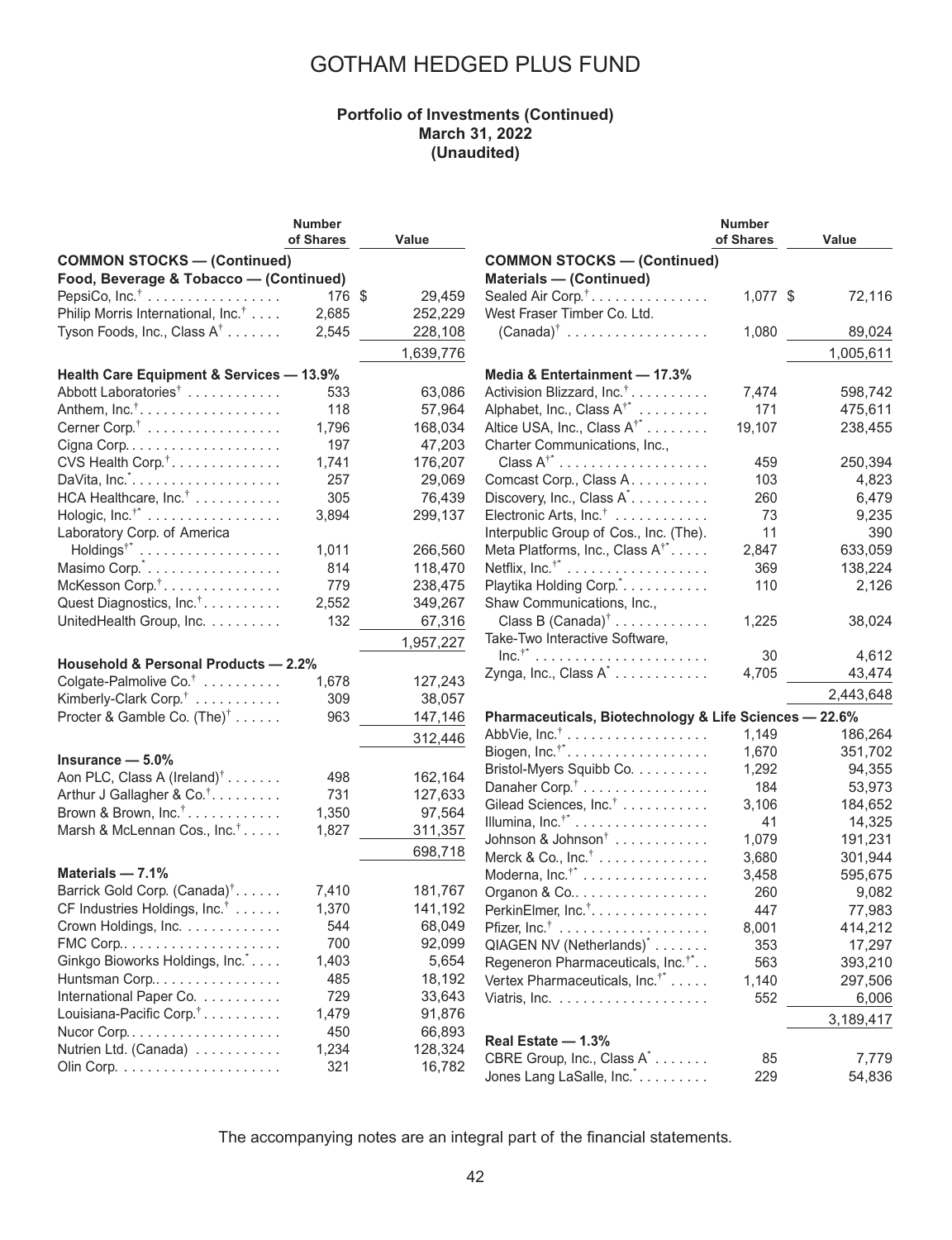#### **Portfolio of Investments (Continued) March 31, 2022 (Unaudited)**

|                                                 | <b>Number</b> |              |
|-------------------------------------------------|---------------|--------------|
|                                                 | of Shares     | Value        |
| <b>COMMON STOCKS - (Continued)</b>              |               |              |
| <b>Real Estate - (Continued)</b>                |               |              |
| Rayonier, Inc., REIT.                           | 539           | \$<br>22,164 |
| Weyerhaeuser Co., REIT <sup>†</sup>             | 2,510         | 95,129       |
|                                                 |               |              |
|                                                 |               | 179,908      |
| Retailing - 10.0%                               |               |              |
| Amazon.com, $Inc.^{\dagger}$                    | 130           | 423,794      |
| AutoNation, Inc. <sup>*</sup>                   | 6             | 598          |
| AutoZone, $Inc.^{\dagger*}$                     | 73            | 149,254      |
| Bath & Body Works, Inc.                         | 176           | 8,413        |
| Best Buy Co., Inc. <sup>†</sup> .               | 77            | 6,999        |
| Burlington Stores, Inc. <sup>*</sup>            | 13            | 2,368        |
| Dick's Sporting Goods, Inc. <sup>†</sup>        | 999           | 99,920       |
| eBay, $Inc.^{\dagger}$                          | 5,043         | 288,762      |
| Home Depot, Inc. (The) <sup>†</sup>             | 411           | 123,025      |
| Lowe's Cos., $Inc.^{\dagger}$                   | 495           | 100,084      |
| O'Reilly Automotive, Inc.                       | 168           | 115,073      |
|                                                 | 6             | 1,957        |
| Ross Stores, Inc.                               | 354           | 32,023       |
| Target Corp. <sup>†</sup>                       | 302           | 64,090       |
|                                                 |               | 1,416,360    |
|                                                 |               |              |
| Semiconductors & Semiconductor Equipment - 2.2% |               |              |
|                                                 | 5,081         | 251,814      |
| QUALCOMM, Inc.                                  | 364           | 55,627       |
|                                                 |               | 307,441      |
| Software & Services - 17.7%                     |               |              |
| Accenture PLC, Class A (Ireland) <sup>†</sup>   | 494           | 166,592      |
| Amdocs Ltd. $(Guernsey)^{\dagger}$              | 15            | 1,233        |
| Automatic Data Processing, Inc. <sup>†</sup>    | 237           | 53,927       |
|                                                 | 135           | 6,572        |
| CDK Global, Inc.                                |               |              |
| CGI, Inc. $(Canada)^{t*}$                       | 850           | 67,855       |
| Gartner, Inc. <sup>†*</sup>                     | 370           | 110,060      |
| <b>International Business Machines</b>          |               |              |
|                                                 | 857           | 111,427      |
| Mastercard, Inc., Class A <sup>†</sup>          | 251           | 89,702       |
| Microsoft Corp. <sup>†</sup>                    | 1,923         | 592,880      |
| NortonLifeLock, Inc. <sup>†</sup>               | 5,896         | 156,362      |
| Open Text Corp. (Canada) <sup>†</sup>           | 1,307         | 55,417       |
| Paychex, Inc.                                   | 81            | 11,054       |
| PayPal Holdings, Inc. <sup>†*</sup>             | 2,064         | 238,702      |
| SS&C Technologies Holdings, Inc. <sup>†</sup> . | 2,603         | 195,277      |
| Visa, Inc., Class $A^{\dagger}$                 | 541           | 119,978      |
| VMware, Inc., Class A <sup>†</sup> .            | 1             | 114          |
| Western Union Co. (The)                         | 3,384         | 63,416       |
| Zoom Video Communications, Inc.,                |               |              |
|                                                 | 3,862         | 452,742      |

|                                                        | Number    |                    |
|--------------------------------------------------------|-----------|--------------------|
|                                                        | of Shares | Value              |
| <b>COMMON STOCKS-(Continued)</b>                       |           |                    |
| Technology Hardware & Equipment - 11.7%                |           |                    |
|                                                        | 3,715     | 648,676<br>\$      |
| Arrow Electronics, Inc. $^{\dagger *}$                 | 20        | 2,373              |
| Cisco Systems, Inc. <sup>†</sup>                       | 3,078     | 171,629            |
| Dell Technologies, Inc., Class C $^{\dagger}$          | 3,648     | 183,093            |
|                                                        | 5,847     | 212,246            |
| IPG Photonics Corp.                                    | 996       | 109,321            |
|                                                        | 2,260     | 139,510            |
| Motorola Solutions, Inc.                               | 157       | 38,026             |
| NetApp, $Inc.^{\dagger}$                               | 10        | 830                |
| Seagate Technology Holdings PLC                        |           |                    |
| $(Ireland)^{\dagger}$                                  | 1,619     | 145,548            |
|                                                        |           | 1,651,252          |
| Telecommunication Services - 4.1%                      |           |                    |
|                                                        | 4,118     | 97,308             |
| BCE, Inc. $(Canada)^{\dagger} \dots \dots \dots \dots$ | 3,816     | 211,635            |
| Rogers Communications, Inc.,                           |           |                    |
| Class B $(Canada)^{\dagger}$                           | 1,385     | 78,599             |
| $T$ -Mobile US, Inc. $\dotsc$                          | 92        | 11,808             |
| Verizon Communications, Inc. <sup>†</sup>              | 3,620     | 184,403            |
|                                                        |           |                    |
|                                                        |           | 583,753            |
| Transportation - 3.5%                                  |           |                    |
| Expeditors International of                            |           |                    |
| Washington, Inc. <sup>†</sup>                          | 2,469     | 254,702            |
| FedEx Corp.                                            | 585       | 135,363            |
| Southwest Airlines Co. 2.                              | 309       | 14,152             |
| United Parcel Service, Inc.,                           |           |                    |
| Class $B^{\dagger}$                                    | 448       | 96,078             |
|                                                        |           | 500,295            |
| Utilities - 5.1%                                       |           |                    |
| AES Corp. $(The)$                                      | 3,378     | 86,916             |
| DTE Energy Co. $^{\dagger}$                            | 2,314     | 305,934            |
| NRG Energy, Inc. $^{\dagger}$                          |           |                    |
|                                                        | 5,691     | 218,307<br>102,759 |
|                                                        | 3,598     |                    |
|                                                        |           | 713,916            |
| <b>TOTAL COMMON STOCKS</b>                             |           |                    |
| $(Cost $21,917,583)$                                   |           | 24,456,591         |
|                                                        |           |                    |
| TOTAL LONG POSITIONS - 173.2%                          |           |                    |
| $(Cost $21,917,583)$ .                                 |           | 24,456,591         |
|                                                        |           |                    |
| <b>SHORT POSITIONS — (74.5)%</b>                       |           |                    |
| <b>COMMON STOCKS — (74.5)%</b>                         |           |                    |
| Automobiles & Components - (0.9)%                      |           |                    |
|                                                        | (673)     | (8,682)            |
|                                                        |           |                    |

The accompanying notes are an integral part of the financial statements.

2,493,310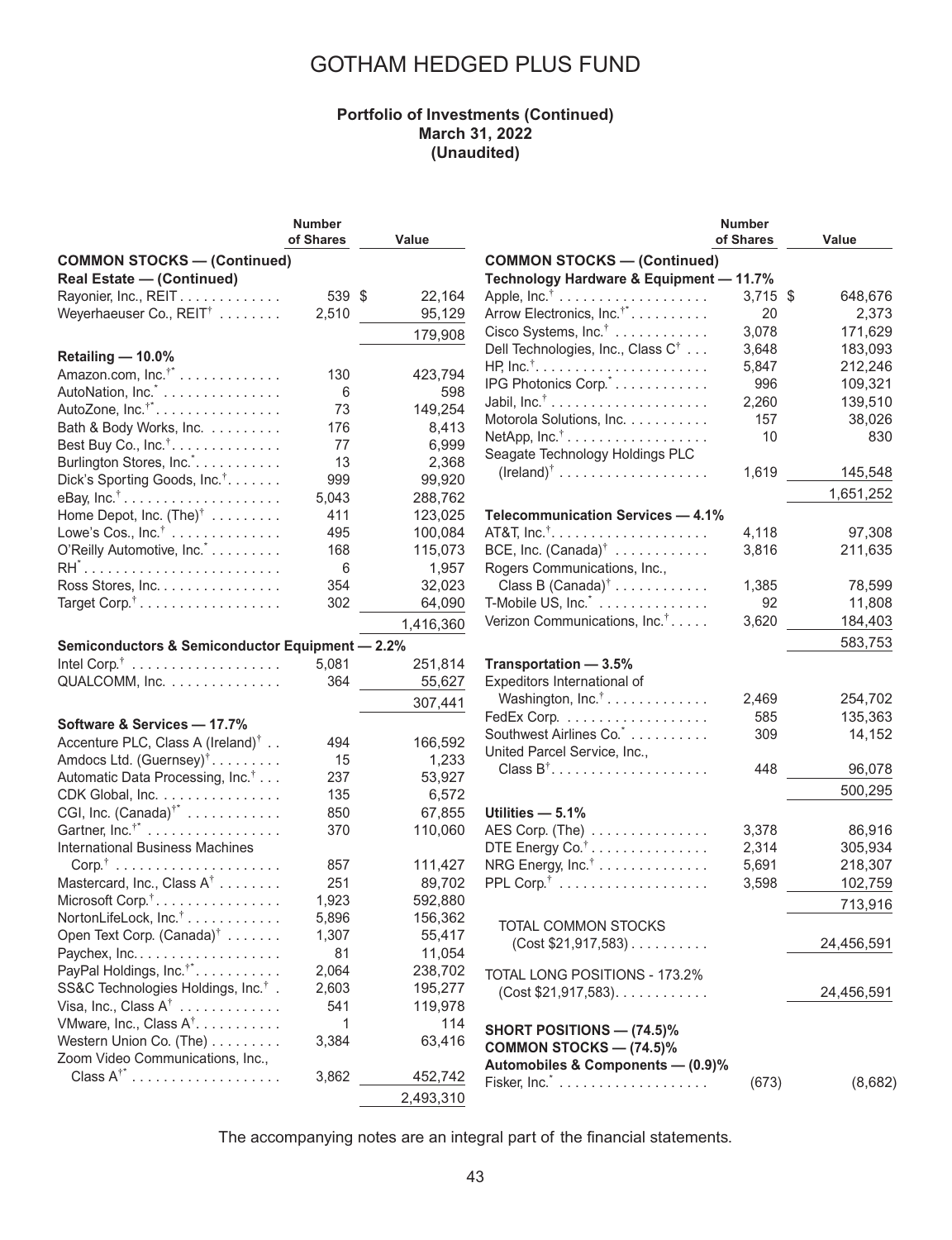#### **Portfolio of Investments (Continued) March 31, 2022 (Unaudited)**

|                                                   | <b>Number</b> |             |                                                 | <b>Number</b> |             |
|---------------------------------------------------|---------------|-------------|-------------------------------------------------|---------------|-------------|
|                                                   | of Shares     | Value       |                                                 | of Shares     | Value       |
| <b>COMMON STOCKS - (Continued)</b>                |               |             | <b>COMMON STOCKS - (Continued)</b>              |               |             |
| <b>Automobiles &amp; Components - (Continued)</b> |               |             | <b>Capital Goods - (Continued)</b>              |               |             |
| Fox Factory Holding Corp.                         | $(69)$ \$     | (6, 758)    | MDU Resources Group, Inc                        | $(1,789)$ \$  | (47, 677)   |
|                                                   | (331)         | (47, 197)   | Mercury Systems, Inc.                           | (576)         | (37, 123)   |
| QuantumScape Corp. <sup>*</sup>                   | (1, 426)      | (28, 506)   | Middleby Corp. $(Thei)*   $                     | (628)         | (102, 954)  |
| Rivian Automotive, Inc., Class A <sup>*</sup>     | (711)         | (35, 721)   | Plug Power, Inc. <sup>*</sup>                   | (735)         | (21, 028)   |
|                                                   |               |             | Quanta Services, Inc                            | (85)          | (11, 187)   |
|                                                   |               | (126, 864)  | RBC Bearings, Inc. <sup>*</sup>                 | (413)         | (80,072)    |
| Banks — $(7.4)$ %                                 |               |             | Regal Rexnord Corp.                             | (447)         | (66, 505)   |
|                                                   | (831)         | (35, 484)   | Stanley Black & Decker, Inc                     | (158)         | (22,087)    |
| Citizens Financial Group, Inc.                    | (1, 311)      | (59, 428)   |                                                 |               |             |
| Commerce Bancshares, Inc.                         | (777)         | (55, 625)   |                                                 | (497)         | (15,094)    |
| East West Bancorp, Inc.                           | (312)         | (24, 654)   | United Rentals, Inc.                            | (345)         | (122, 547)  |
| First Citizens BancShares, Inc.,                  |               |             | Virgin Galactic Holdings, Inc.                  | (984)         | (9, 722)    |
|                                                   | (154)         | (102, 502)  | Woodward, Inc.                                  | (18)          | (2, 248)    |
| First Financial Bankshares, Inc.                  | (1,073)       | (47, 341)   |                                                 |               | (1,366,662) |
| Glacier Bancorp, Inc.                             | (1,097)       | (55, 157)   | Commercial & Professional Services - (1.7)%     |               |             |
| M&T Bank Corp.                                    | (168)         | (28, 476)   |                                                 | (8, 427)      | (63, 961)   |
| New York Community Bancorp, Inc. .                | (333)         | (3,570)     | Clean Harbors, Inc. <sup>*</sup>                | (391)         | (43, 651)   |
| PacWest Bancorp                                   | (388)         | (16, 734)   | GFL Environmental, Inc., sub-                   |               |             |
| Pinnacle Financial Partners, Inc.                 | (585)         | (53, 867)   | voting shares (Canada)                          | (3,871)       | (125, 962)  |
| Prosperity Bancshares, Inc.                       | (996)         | (69, 103)   | MSA Safety, Inc.                                | (28)          | (3,716)     |
| Regions Financial Corp                            | (2,730)       | (60, 770)   |                                                 |               |             |
| SouthState Corp.                                  | (761)         | (62,090)    |                                                 |               | (237, 290)  |
| Synovus Financial Corp.                           |               |             | Consumer Durables & Apparel - (2.0)%            |               |             |
|                                                   | (1,459)       | (71, 491)   | Brunswick Corp.                                 | (539)         | (43,600)    |
| Truist Financial Corp.                            | (1,403)       | (79, 550)   | Helen of Troy Ltd. (Bermuda) <sup>*</sup>       | (252)         | (49, 352)   |
| US Bancorp.                                       | (1,788)       | (95, 032)   | Peloton Interactive, Inc., Class A <sup>*</sup> | (748)         | (19, 762)   |
| Valley National Bancorp                           | (5, 180)      | (67, 444)   |                                                 | (657)         | (69, 195)   |
| Webster Financial Corp                            | (644)         | (36, 141)   | Skechers USA, Inc., Class A <sup>*</sup>        | (2,272)       | (92, 607)   |
| Wintrust Financial Corp                           | (194)         | (18,028)    | TopBuild Corp.                                  | (67)          | (12, 153)   |
| Zions Bancorp NA                                  | (5)           | (328)       |                                                 |               | (286, 669)  |
|                                                   |               | (1,042,815) |                                                 |               |             |
| Capital Goods - (9.7)%                            |               |             | Consumer Services - (2.1)%                      |               |             |
| Advanced Drainage Systems, Inc.                   | (649)         | (77, 108)   |                                                 | (3,584)       | (134, 759)  |
| AerCap Holdings NV (Netherlands)*.                | (1,795)       | (90, 253)   | Carnival Corp. (Panama) <sup>*</sup>            | (2, 247)      | (45, 434)   |
| Axon Enterprise, Inc. <sup>*</sup>                | (1,093)       | (150, 539)  | Churchill Downs, Inc.                           | (85)          | (18, 851)   |
| AZEK Co., Inc. (The) <sup>*</sup> .               | (1,366)       | (33, 931)   | DraftKings, Inc., Class A <sup>*</sup>          | (1,003)       | (19, 529)   |
| Ballard Power Systems, Inc.                       |               |             | Norwegian Cruise Line Holdings Ltd.             |               |             |
|                                                   | (363)         | (4, 225)    |                                                 | (1, 194)      | (26, 125)   |
| Bloom Energy Corp., Class A <sup>*</sup>          | (729)         | (17,605)    | Planet Fitness, Inc., Class A <sup>*</sup>      | (7)           | (591)       |
| Boeing Co. $(The)^{\dagger}$                      | (1,048)       | (200, 692)  | Royal Caribbean Cruises Ltd.                    |               |             |
| CAE, Inc. $(Canada)^{\dagger}$ .                  |               |             |                                                 | (640)         | (53, 619)   |
|                                                   | (1,250)       | (32,600)    |                                                 |               | (298, 908)  |
| ChargePoint Holdings, Inc.                        | (994)         | (19, 761)   | Diversified Financials - (2.5)%                 |               |             |
| Chart Industries, Inc.                            | (91)          | (15, 631)   |                                                 |               |             |
| Deere $& Co. \ldots \ldots \ldots \ldots \ldots$  | (56)          | (23, 266)   | Ally Financial, Inc.                            | (2, 264)      | (98, 439)   |
| FuelCell Energy, Inc. <sup>*</sup>                | (2,006)       | (11, 555)   | Capital One Financial Corp.                     | (77)          | (10, 109)   |
| Huntington Ingalls Industries, Inc                | (95)          | (18, 947)   | Discover Financial Services                     | (736)         | (81, 100)   |
| MasTec, Inc. <sup>*</sup>                         | (1, 519)      | (132, 305)  | Northern Trust Corp.                            | (121)         | (14,090)    |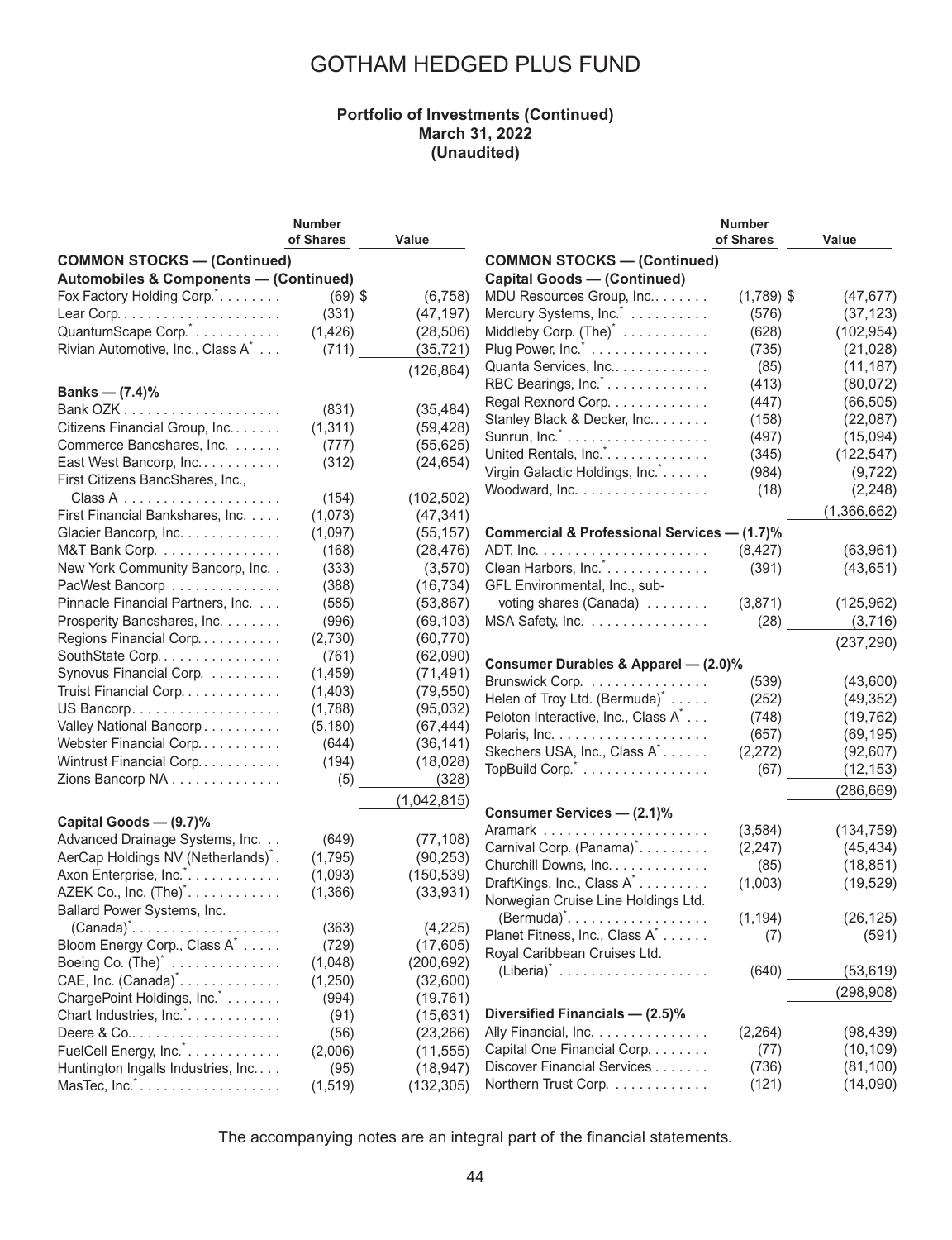#### **Portfolio of Investments (Continued) March 31, 2022 (Unaudited)**

|                                                                                   | <b>Number</b><br>of Shares | Value      |                                                                      | <b>Number</b><br>of Shares | Value      |
|-----------------------------------------------------------------------------------|----------------------------|------------|----------------------------------------------------------------------|----------------------------|------------|
| <b>COMMON STOCKS - (Continued)</b><br><b>Diversified Financials - (Continued)</b> |                            |            | <b>COMMON STOCKS - (Continued)</b><br><b>Materials - (Continued)</b> |                            |            |
| OneMain Holdings, Inc.                                                            | $(629)$ \$                 | (29, 821)  | Martin Marietta Materials, Inc.                                      | $(280)$ \$                 | (107, 769) |
| Robinhood Markets, Inc., Class A <sup>*</sup>                                     | (2,503)                    | (33, 816)  | MP Materials Corp.".                                                 | (641)                      | (36, 755)  |
|                                                                                   | (22)                       | (404)      | Royal Gold, Inc.                                                     | (467)                      | (65, 978)  |
| State Street Corp.                                                                | (271)                      | (23, 610)  | Scotts Miracle-Gro Co. (The)                                         | (372)                      | (45, 741)  |
| Stifel Financial Corp.                                                            | (46)                       | (3, 123)   | Vulcan Materials Co.                                                 | (760)                      | (139, 612) |
| Synchrony Financial.                                                              | (1,678)                    | (58, 411)  | Wheaton Precious Metals Corp.                                        |                            |            |
| Voya Financial, Inc.                                                              | (29)                       | (1,924)    | $(Canada) \ldots \ldots \ldots \ldots \ldots$                        | (841)                      | (40, 015)  |
|                                                                                   |                            | (354, 847) |                                                                      |                            | (797, 111) |
| Energy — $(4.8)$ %                                                                |                            |            | Media & Entertainment - (0.8)%                                       |                            |            |
| Cameco Corp. (Canada)                                                             | (34)                       | (989)      |                                                                      | (4,283)                    | (24, 285)  |
| Chesapeake Energy Corp.                                                           | (235)                      | (20, 445)  | Fox Corp., Class A.                                                  | (370)                      | (14, 596)  |
| Continental Resources, Inc.                                                       | (260)                      | (15, 946)  | IAC/InterActiveCorp <sup>*</sup>                                     | (682)                      | (68, 391)  |
| $EQT$ Corp. $\ldots \ldots \ldots \ldots \ldots \ldots \ldots$                    | (4, 151)                   | (142, 836) |                                                                      |                            | (107, 272) |
| HF Sinclair Corp. <sup>*</sup>                                                    | (2,750)                    | (109, 587) | Pharmaceuticals, Biotechnology & Life Sciences - (13.2)%             |                            |            |
| New Fortress Energy, Inc.                                                         | (1, 152)                   | (49,087)   | ACADIA Pharmaceuticals, Inc.                                         | (1, 383)                   | (33, 496)  |
| Range Resources Corp. <sup>*</sup>                                                | (2,721)                    | (82, 664)  | Adaptive Biotechnologies Corp.*                                      | (179)                      | (2,484)    |
| Southwestern Energy Co.                                                           | (34, 933)                  | (250, 470) | Agios Pharmaceuticals, Inc. <sup>*</sup>                             | (160)                      | (4,658)    |
|                                                                                   |                            | (672, 024) | Allakos, Inc. <sup>*</sup>                                           | (835)                      | (4, 759)   |
| Food, Beverage & Tobacco - (0.2)%                                                 |                            |            | Allogene Therapeutics, Inc.*.                                        | (1, 358)                   | (12, 371)  |
| Celsius Holdings, Inc. <sup>*</sup>                                               | (38)                       | (2,097)    | Alnylam Pharmaceuticals, Inc.                                        | (948)                      | (154, 799) |
| Freshpet, Inc. <sup>*</sup>                                                       | (287)                      | (29, 458)  | Amicus Therapeutics, Inc. *                                          | (1,638)                    | (15, 512)  |
|                                                                                   |                            |            | Arrowhead Pharmaceuticals, Inc.                                      | (1, 379)                   | (63, 420)  |
|                                                                                   |                            | (31, 555)  | Beam Therapeutics, Inc.                                              | (340)                      | (19, 482)  |
| Health Care Equipment & Services - (2.1)%                                         |                            |            | <b>Biohaven Pharmaceutical Holding</b>                               |                            |            |
| ABIOMED, Inc. <sup>*</sup>                                                        | (129)                      | (42, 730)  | Co. Ltd. (British Virgin Islands) <sup>*</sup>                       | (342)                      | (40, 551)  |
| HealthEquity, Inc."                                                               | (168)                      | (11, 330)  | BioMarin Pharmaceutical, Inc.*.                                      | (2,736)                    | (210, 946) |
| Inspire Medical Systems, Inc.                                                     | (107)                      | (27, 466)  | Bio-Techne Corp                                                      | (18)                       | (7, 795)   |
|                                                                                   | (284)                      | (75, 655)  | Bluebird Bio, Inc. <sup>*</sup>                                      | (748)                      | (3,628)    |
| iRhythm Technologies, Inc.                                                        | (72)                       | (11, 338)  | Blueprint Medicines Corp.                                            | (1,280)                    | (81, 766)  |
| Neogen Corp."                                                                     | (104)                      | (3,207)    | Bridgebio Pharma, Inc.                                               | (1,963)                    | (19, 924)  |
| Nevro Corp. <sup>*</sup>                                                          | (153)                      | (11,067)   | Catalent, Inc. <sup>*</sup>                                          | (123)                      | (13, 641)  |
| Oak Street Health, Inc.                                                           | (968)                      | (26, 020)  | ChemoCentryx, Inc. <sup>*</sup>                                      | (491)                      | (12, 309)  |
| Penumbra, Inc. <sup>*</sup>                                                       | (348)                      | (77, 301)  | Denali Therapeutics, Inc.                                            | (27)                       | (869)      |
| Schrodinger, Inc. <sup>*</sup>                                                    | (250)                      | (8,530)    | Elanco Animal Health, Inc.                                           | (1,904)                    | (49, 675)  |
| Shockwave Medical, Inc.                                                           | (1)                        | (207)      | Exact Sciences Corp. <sup>*</sup>                                    | (2,651)                    | (185, 358) |
|                                                                                   |                            | (294, 851) | Fate Therapeutics, Inc.                                              | (89)                       | (3, 451)   |
| Insurance $-$ (2.0)%                                                              |                            |            | FibroGen, Inc. <sup>*</sup>                                          | (878)                      | (10, 554)  |
| Lincoln National Corp.                                                            | (2, 442)                   | (159, 609) | Global Blood Therapeutics, Inc.                                      | (561)                      | (19, 433)  |
| Unum Group                                                                        | (3,663)                    | (115, 421) | Intellia Therapeutics, Inc.                                          | (1,292)                    | (93, 890)  |
|                                                                                   |                            | (275, 030) | Intra-Cellular Therapies, Inc. *                                     | (770)                      | (47, 116)  |
|                                                                                   |                            |            | lovance Biotherapeutics, Inc.                                        | (827)                      | (13, 770)  |
| Materials $-$ (5.6)%                                                              |                            |            | Kodiak Sciences, Inc. <sup>*</sup>                                   | (448)                      | (3, 459)   |
| Albemarle Corp                                                                    | (494)                      | (109, 248) | Mirati Therapeutics, Inc.                                            | (957)                      | (78, 685)  |
| Franco-Nevada Corp. (Canada)                                                      | (580)                      | (52, 200)  |                                                                      | (1,094)                    | (44, 504)  |
|                                                                                   | (308)<br>(7, 518)          | (49, 132)  | Nektar Therapeutics <sup>*</sup>                                     | (1, 344)                   | (7, 244)   |
| Graphic Packaging Holding Co.                                                     |                            | (150, 661) |                                                                      |                            |            |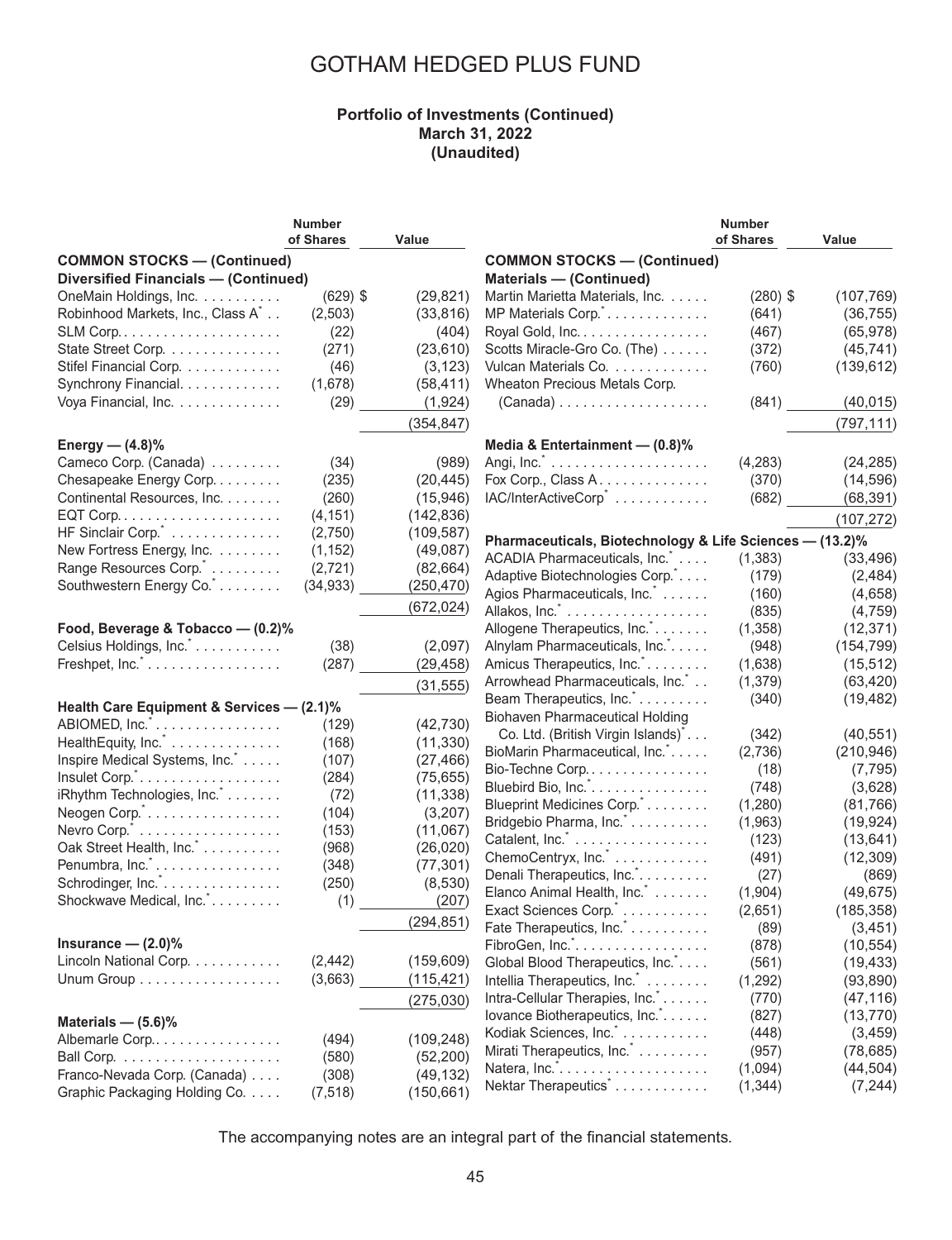#### **Portfolio of Investments (Continued) March 31, 2022 (Unaudited)**

|                                                       | <b>Number</b> |             |                                               | <b>Number</b> |            |
|-------------------------------------------------------|---------------|-------------|-----------------------------------------------|---------------|------------|
|                                                       | of Shares     | Value       |                                               | of Shares     | Value      |
| <b>COMMON STOCKS - (Continued)</b>                    |               |             | <b>COMMON STOCKS - (Continued)</b>            |               |            |
| Pharmaceuticals, Biotechnology & Life Sciences -      |               |             | <b>Software &amp; Services - (Continued)</b>  |               |            |
| (Continued)                                           |               |             | LiveRamp Holdings, Inc.                       | $(169)$ \$    | (6, 319)   |
| NeoGenomics, Inc.*                                    | $(484)$ \$    | (5,881)     | Mandiant, Inc. <sup>*</sup>                   | (1, 411)      | (31, 479)  |
| Neurocrine Biosciences, Inc.                          | (550)         | (51, 562)   |                                               | (385)         | (15, 777)  |
| Novavax, Inc. <sup>*</sup>                            | (196)         | (14, 435)   | Nutanix, Inc., Class A <sup>*</sup>           | (3,667)       | (98, 349)  |
| PTC Therapeutics, Inc.                                | (593)         | (22, 125)   | Pegasystems, Inc.                             | (13)          | (1,048)    |
| Reata Pharmaceuticals, Inc.,                          |               |             | Qualtrics International, Inc.,                |               |            |
| $Class A^*$                                           | (158)         | (5, 176)    | $Class A^*$                                   | (1,655)       | (47, 250)  |
| Sarepta Therapeutics, Inc.                            | (2, 572)      | (200, 925)  | Sailpoint Technologies Holdings,              |               |            |
|                                                       | (1,628)       | (234, 513)  | $Inc.$                                        | (206)         | (10, 543)  |
| Sotera Health Co. *                                   | (575)         | (12, 454)   | Smartsheet, Inc., Class A <sup>*</sup>        | (597)         | (32, 704)  |
| TG Therapeutics, Inc. <sup>*</sup>                    | (179)         | (1,702)     | Splunk, Inc. <sup>*</sup>                     | (780)         | (115, 916) |
| Turning Point Therapeutics, Inc.                      | (286)         | (7,679)     | Tenable Holdings, Inc. <sup>*</sup>           | (973)         | (56, 230)  |
| Ultragenyx Pharmaceutical, Inc.                       | (737)         | (53, 521)   | Workday, Inc., Class A <sup>*</sup>           | (208)         | (49, 808)  |
|                                                       |               |             | Zendesk, Inc. X.                              |               | (25, 381)  |
|                                                       |               | (1,869,522) |                                               | (211)         |            |
| Real Estate $-$ (0.8)%                                |               |             |                                               |               | (890, 919) |
| Douglas Emmett, Inc., REIT.                           | (762)         | (25, 466)   | Technology Hardware & Equipment - (0.6)%      |               |            |
| Equinix, Inc., REIT.                                  | (79)          | (58, 588)   | National Instruments Corp                     | (23)          | (934)      |
| Vornado Realty Trust, REIT                            | (717)         | (32, 494)   | Novanta, Inc. (Canada) <sup>*</sup>           | (4)           | (569)      |
|                                                       |               | (116, 548)  | TD SYNNEX Corp                                | (788)         | (81, 329)  |
|                                                       |               |             |                                               | (20)          | (5,823)    |
| Retailing $-$ (2.7)%                                  |               |             |                                               |               | (88, 655)  |
|                                                       | (1, 110)      | (107, 093)  |                                               |               |            |
|                                                       | (4)           | (477)       | Transportation - (1.2)%                       |               |            |
| Five Below, Inc.                                      | (553)         | (87, 579)   | Lyft, Inc., Class $A^*$                       | (3, 442)      | (132, 173) |
| Floor & Decor Holdings, Inc.,                         |               |             | Uber Technologies, Inc.                       | (872)         | (31, 113)  |
| $Class A^* \dots \dots \dots \dots \dots \dots \dots$ | (855)         | (69, 255)   |                                               |               | (163, 286) |
| Lithia Motors, Inc.                                   | (338)         | (101, 441)  | Utilities $-$ (6.2)%                          |               |            |
|                                                       | (985)         | (2,620)     | Algonquin Power & Utilities Corp.             |               |            |
| Wayfair, Inc., Class A <sup>*</sup>                   | (121)         | (13, 404)   | $(Canada) \ldots \ldots \ldots \ldots \ldots$ | (155)         | (2,406)    |
|                                                       |               | (381, 869)  | Ameren Corp.                                  | (317)         | (29, 722)  |
| Semiconductors & Semiconductor Equipment - (1.7)%     |               |             | American Water Works Co., Inc                 | (3)           | (497)      |
| Analog Devices, Inc.                                  | (131)         | (21, 639)   | Atmos Energy Corp                             | (1,051)       | (125, 584) |
|                                                       | (1, 154)      | (95, 643)   | Avangrid, Inc                                 | (1,693)       |            |
|                                                       |               |             | Black Hills Corp.                             |               | (79, 131)  |
| Entegris, Inc.                                        | (107)         | (14, 045)   |                                               | (366)         | (28, 189)  |
| Wolfspeed, Inc. <sup>*</sup>                          | (969)         | (110, 330)  | Brookfield Renewable Corp.,                   |               |            |
|                                                       |               | (241, 657)  | Class A (Canada).                             | (2,090)       | (91, 542)  |
| Software & Services - (6.3)%                          |               |             | CenterPoint Energy, Inc                       | (3,019)       | (92, 502)  |
| Altair Engineering, Inc., Class A <sup>*</sup>        | (18)          | (1, 159)    | Entergy Corp.                                 | (1,006)       | (117, 450) |
| Anaplan, Inc.                                         | (1, 402)      | (91, 200)   | Essential Utilities, Inc.                     | (1, 297)      | (66, 316)  |
| Appfolio, Inc., Class A <sup>*</sup>                  | (356)         | (40, 303)   | Eversource Energy                             | (583)         | (51, 415)  |
| Aspen Technology, Inc.                                | (58)          | (9, 591)    | Ormat Technologies, Inc.                      | (35)          | (2,864)    |
| BlackBerry Ltd. (Canada) <sup>*</sup>                 | (20, 775)     | (154, 982)  | Pinnacle West Capital Corp                    | (563)         | (43,970)   |
| Envestnet, Inc.                                       | (75)          | (5, 583)    | Southwest Gas Holdings, Inc                   | (85)          | (6,655)    |
| Guidewire Software, Inc.*                             | (997)         | (94, 336)   |                                               | (2, 430)      | (56, 497)  |
| Informatica, Inc., Class A <sup>*</sup>               | (150)         | (2,961)     |                                               |               |            |
|                                                       |               |             |                                               |               |            |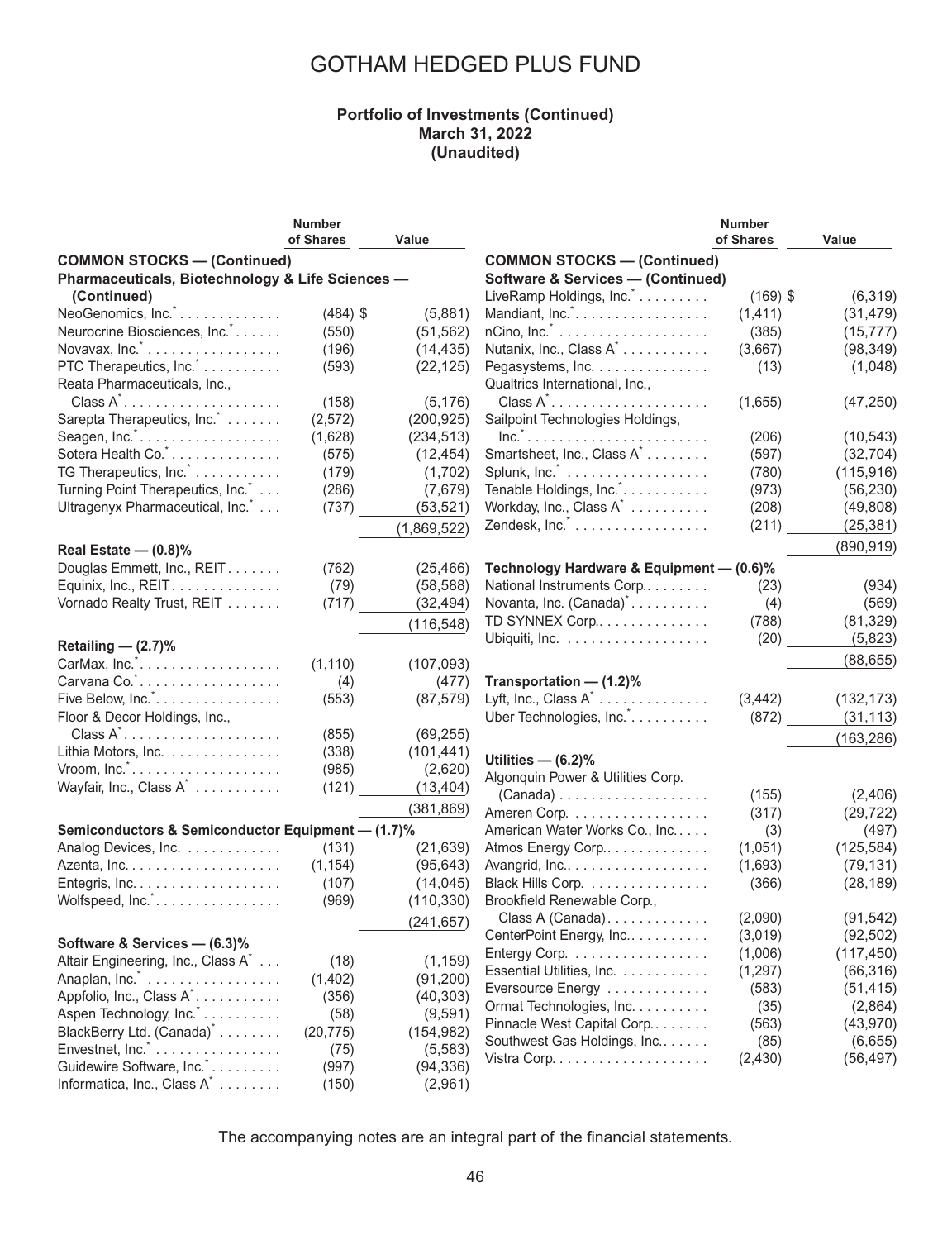### **Portfolio of Investments (Concluded) March 31, 2022 (Unaudited)**

PLC Public Limited Company REIT Real Estate Investment Trust

|                                    | <b>Number</b><br>of Shares |     | Value          |
|------------------------------------|----------------------------|-----|----------------|
| <b>COMMON STOCKS - (Continued)</b> |                            |     |                |
| Utilities - (Continued)            |                            |     |                |
| WEC Energy Group, Inc.             | $(60)$ \$                  |     | (5,989)        |
| Xcel Energy, Inc.                  | (1, 115)                   |     | (80, 469)      |
|                                    |                            |     | (881, 198)     |
| TOTAL COMMON STOCKS                |                            |     |                |
| (Proceeds \$12,210,004)            |                            |     | (10, 525, 552) |
| TOTAL SHORT POSITIONS - (74.5)%    |                            |     |                |
| (Proceeds \$12,210,004).           |                            |     | (10, 525, 552) |
| OTHER ASSETS IN EXCESS OF          |                            |     |                |
| LIABILITIES - 1.3%                 |                            |     | 186,062        |
| NET ASSETS - 100.0%                |                            | \$. | 14.117.101     |

† Security position is either entirely or partially held in a segregated account as collateral for securities sold short. (See Note 1 of the Notes to Financial Statements)

\* Non-income producing.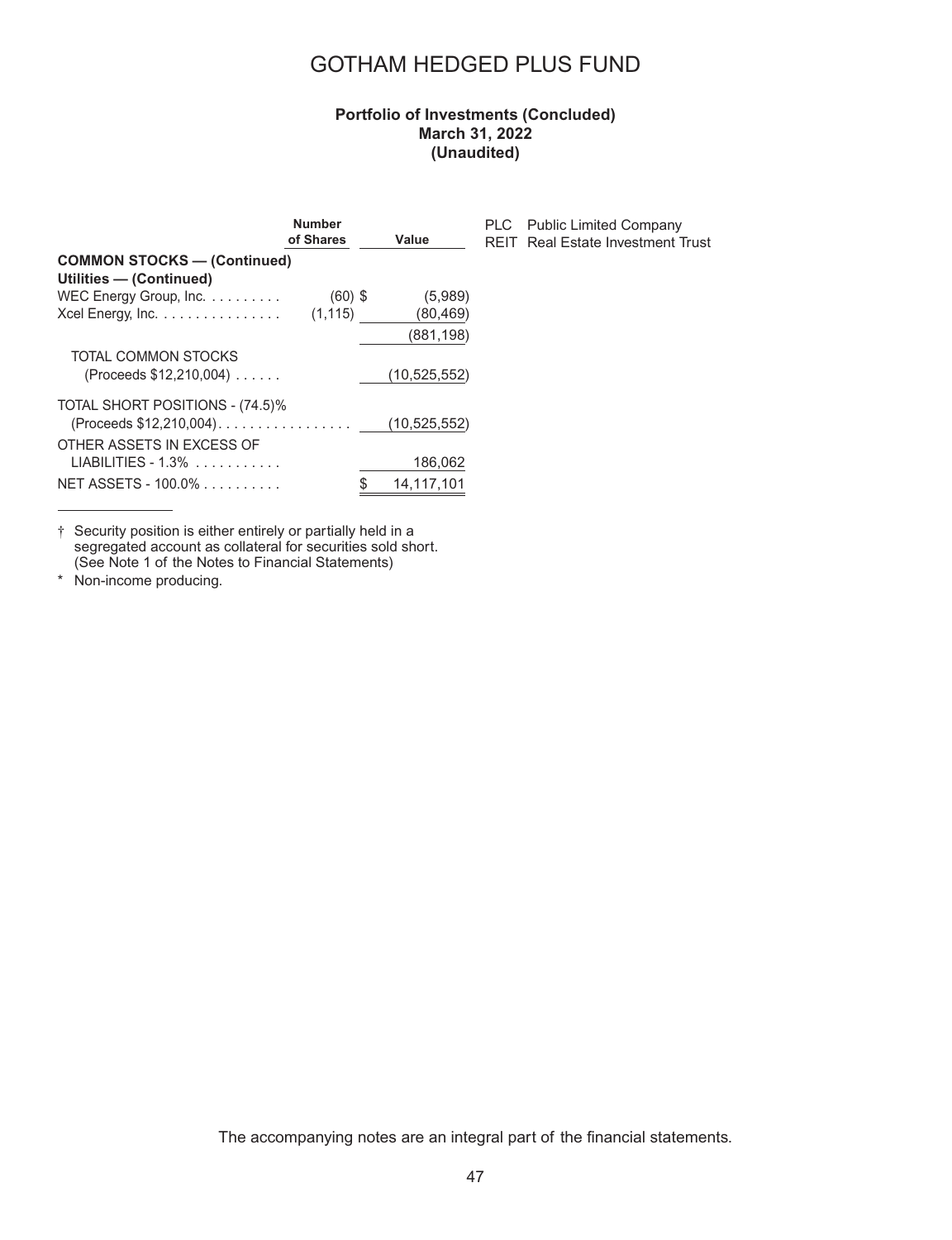### **Portfolio of Investments March 31, 2022 (Unaudited)**

| Value<br>Value<br><b>COMMON STOCKS - 84.5%</b><br><b>COMMON STOCKS - (Continued)</b><br>Automobiles & Components - 1.2%<br><b>Consumer Durables &amp; Apparel - (Continued)</b><br>BorgWarner, Inc. <sup>(a)</sup> .<br>240 \$<br>9,336<br>Tempur Sealy International, Inc.<br>614<br>22 \$<br>Ford Motor Co. <sup>(a)</sup><br>Whirlpool Corp. <sup>(a)</sup> .<br>16,876<br>43<br>998<br>7,429<br>315<br>Harley-Davidson, Inc<br>8<br>51,372<br>Thor Industries, Inc. $(a)$<br>335<br>26,365<br><b>Consumer Services - 1.9%</b><br>52,892<br>Airbnb, Inc., Class $A^{(a)^*}$<br>123<br>21,127<br>Boyd Gaming Corp.<br>16<br>Capital Goods - 4.9%<br>1,052<br>A.O. Smith Corp. <sup>(a)</sup> .<br>155<br>9,903<br><b>Bright Horizons Family Solutions,</b><br>$AECOM(a)$<br>105<br>8,065<br>$Inc.$<br>27<br>3,583<br>26<br>Darden Restaurants, Inc.<br>2,560<br>34<br>4,520<br>Builders FirstSource, Inc. <sup>(a)*</sup><br>38,724<br>McDonald's Corp. $(a)$<br>54<br>600<br>13,353<br>31<br>1,670<br>MGM Resorts International <sup>(a)</sup><br>519<br>BWX Technologies, Inc.<br>21,767<br>Colfax Corp."<br>43<br>1,711<br>Restaurant Brands International, Inc.<br>Fortune Brands Home & Security,<br>2<br>$(Canada)$<br>117<br>3<br>223<br>Texas Roadhouse, Inc<br>11<br>921<br>General Electric Co. <sup>(a)</sup><br>302<br>27,633<br>Wyndham Hotels & Resorts, Inc.<br>35<br>2,964<br>11<br>767<br>Wynn Resorts Ltd. <sup>(a)*</sup><br>166<br>13,237<br>99<br>7,446<br>82,641<br>Lockheed Martin Corp<br>23<br>10,152<br>Energy $-9.6%$<br>4<br>908<br>Nordson Corp.<br>Canadian Natural Resources Ltd.<br>835<br>nVent Electric PLC (Ireland)<br>24<br>$(Canada) \ldots \ldots \ldots \ldots \ldots$<br>880<br>54,542<br>17<br>1,684<br>Raytheon Technologies Corp<br>214<br>Cheniere Energy, Inc<br>29,671<br>Roper Technologies, Inc. <sup>(a)</sup> .<br>84<br>39,667<br>Chevron Corp. <sup>(a)</sup><br>205<br>33,380<br>Simpson Manufacturing Co., Inc.<br>10<br>1,090<br>DT Midstream, Inc.<br>8<br>434<br>Spirit AeroSystems Holdings, Inc.,<br>EOG Resources, $Inc^{(a)} \dots \dots \dots$<br>231<br>27,542<br>Class $A^{(a)}$<br>39,259<br>803<br>Exxon Mobil Corp. $(a)$<br>788<br>65,081<br>Timken Co. (The).<br>1<br>61<br>221<br>Imperial Oil Ltd. (Canada)<br>10,679<br>71<br>4,638<br>Trex Co., $Inc.^{\tilde{}}$<br>Marathon Oil Corp. <sup>(a)</sup><br>1,649<br>41,406<br>UFP Industries, Inc. <sup>(a)</sup><br>68<br>5,247<br>Marathon Petroleum Corp. <sup>(a)</sup><br>717<br>61,304<br>Zurn Water Solutions Corp. <sup>(a)</sup> .<br>176<br>6,230<br>PDC Energy, Inc. <sup>(a)</sup><br>343<br>24,929<br>208,473<br>Pembina Pipeline Corp. (Canada).<br>151<br>5,678<br>Phillips $66^{(a)}$<br><b>Commercial &amp; Professional Services - 1.5%</b><br>49<br>4,233<br>Cintas Corp. <sup>(a)</sup><br>23<br>Range Resources Corp.<br>699<br>79<br>33,606<br>19<br>1,040<br>Suncor Energy, Inc. (Canada).<br>1,626<br>52,991<br>Tetra Tech, $Inc.(a)$<br>184<br>30,349<br>412,569<br>64,995<br>Food & Staples Retailing - 0.5%<br><b>Consumer Durables &amp; Apparel - 1.2%</b><br>Walgreens Boots Alliance, Inc. <sup>(a)</sup><br>447<br>20,012<br>BRP, Inc., sub-voting shares<br>Food, Beverage & Tobacco - 5.8%<br>11<br>900<br>$(Canada)$<br>Altria Group, Inc.<br>24<br>1,254<br>Crocs, $Inc^{(a)^*}$<br>164<br>12,529<br>Brown-Forman Corp., Class B(a)<br>431<br>28,886<br>Mattel, Inc. $(a)^*$<br>433<br>9,617<br>Bunge Ltd. (Bermuda)<br>93<br>10,305<br>Mohawk Industries, Inc. *<br>19<br>2,360<br>Darling Ingredients, Inc. <sup>(a)*</sup><br>426<br>34,242<br>Ralph Lauren Corp. <sup>(a)</sup><br>113<br>12,819<br>Hormel Foods Corp. <sup>(a)</sup><br>704<br>36,284<br>Skyline Champion Corp. <sup>(a)*</sup><br>93<br>5,104<br>Mondelez International, Inc.,<br>Class $A^{(a)}$ .<br>26,995<br>430<br>Philip Morris International, Inc. <sup>(a)</sup><br>609<br>57,210 | <b>Number</b> |  | <b>Number</b> |  |
|--------------------------------------------------------------------------------------------------------------------------------------------------------------------------------------------------------------------------------------------------------------------------------------------------------------------------------------------------------------------------------------------------------------------------------------------------------------------------------------------------------------------------------------------------------------------------------------------------------------------------------------------------------------------------------------------------------------------------------------------------------------------------------------------------------------------------------------------------------------------------------------------------------------------------------------------------------------------------------------------------------------------------------------------------------------------------------------------------------------------------------------------------------------------------------------------------------------------------------------------------------------------------------------------------------------------------------------------------------------------------------------------------------------------------------------------------------------------------------------------------------------------------------------------------------------------------------------------------------------------------------------------------------------------------------------------------------------------------------------------------------------------------------------------------------------------------------------------------------------------------------------------------------------------------------------------------------------------------------------------------------------------------------------------------------------------------------------------------------------------------------------------------------------------------------------------------------------------------------------------------------------------------------------------------------------------------------------------------------------------------------------------------------------------------------------------------------------------------------------------------------------------------------------------------------------------------------------------------------------------------------------------------------------------------------------------------------------------------------------------------------------------------------------------------------------------------------------------------------------------------------------------------------------------------------------------------------------------------------------------------------------------------------------------------------------------------------------------------------------------------------------------------------------------------------------------------------------------------------------------------------------------------------------------------------------------------------------------------------------------------------------------------------------------------------------------------------------------------------------------------------------------------------------------------------------------------------------------------------------------------------------------------------------------------------------------------------------------------------------------------------------------------------------------------------------------------------------------------------------------------------------------------------------------------------|---------------|--|---------------|--|
|                                                                                                                                                                                                                                                                                                                                                                                                                                                                                                                                                                                                                                                                                                                                                                                                                                                                                                                                                                                                                                                                                                                                                                                                                                                                                                                                                                                                                                                                                                                                                                                                                                                                                                                                                                                                                                                                                                                                                                                                                                                                                                                                                                                                                                                                                                                                                                                                                                                                                                                                                                                                                                                                                                                                                                                                                                                                                                                                                                                                                                                                                                                                                                                                                                                                                                                                                                                                                                                                                                                                                                                                                                                                                                                                                                                                                                                                                                                                | of Shares     |  | of Shares     |  |
|                                                                                                                                                                                                                                                                                                                                                                                                                                                                                                                                                                                                                                                                                                                                                                                                                                                                                                                                                                                                                                                                                                                                                                                                                                                                                                                                                                                                                                                                                                                                                                                                                                                                                                                                                                                                                                                                                                                                                                                                                                                                                                                                                                                                                                                                                                                                                                                                                                                                                                                                                                                                                                                                                                                                                                                                                                                                                                                                                                                                                                                                                                                                                                                                                                                                                                                                                                                                                                                                                                                                                                                                                                                                                                                                                                                                                                                                                                                                |               |  |               |  |
|                                                                                                                                                                                                                                                                                                                                                                                                                                                                                                                                                                                                                                                                                                                                                                                                                                                                                                                                                                                                                                                                                                                                                                                                                                                                                                                                                                                                                                                                                                                                                                                                                                                                                                                                                                                                                                                                                                                                                                                                                                                                                                                                                                                                                                                                                                                                                                                                                                                                                                                                                                                                                                                                                                                                                                                                                                                                                                                                                                                                                                                                                                                                                                                                                                                                                                                                                                                                                                                                                                                                                                                                                                                                                                                                                                                                                                                                                                                                |               |  |               |  |
|                                                                                                                                                                                                                                                                                                                                                                                                                                                                                                                                                                                                                                                                                                                                                                                                                                                                                                                                                                                                                                                                                                                                                                                                                                                                                                                                                                                                                                                                                                                                                                                                                                                                                                                                                                                                                                                                                                                                                                                                                                                                                                                                                                                                                                                                                                                                                                                                                                                                                                                                                                                                                                                                                                                                                                                                                                                                                                                                                                                                                                                                                                                                                                                                                                                                                                                                                                                                                                                                                                                                                                                                                                                                                                                                                                                                                                                                                                                                |               |  |               |  |
|                                                                                                                                                                                                                                                                                                                                                                                                                                                                                                                                                                                                                                                                                                                                                                                                                                                                                                                                                                                                                                                                                                                                                                                                                                                                                                                                                                                                                                                                                                                                                                                                                                                                                                                                                                                                                                                                                                                                                                                                                                                                                                                                                                                                                                                                                                                                                                                                                                                                                                                                                                                                                                                                                                                                                                                                                                                                                                                                                                                                                                                                                                                                                                                                                                                                                                                                                                                                                                                                                                                                                                                                                                                                                                                                                                                                                                                                                                                                |               |  |               |  |
|                                                                                                                                                                                                                                                                                                                                                                                                                                                                                                                                                                                                                                                                                                                                                                                                                                                                                                                                                                                                                                                                                                                                                                                                                                                                                                                                                                                                                                                                                                                                                                                                                                                                                                                                                                                                                                                                                                                                                                                                                                                                                                                                                                                                                                                                                                                                                                                                                                                                                                                                                                                                                                                                                                                                                                                                                                                                                                                                                                                                                                                                                                                                                                                                                                                                                                                                                                                                                                                                                                                                                                                                                                                                                                                                                                                                                                                                                                                                |               |  |               |  |
|                                                                                                                                                                                                                                                                                                                                                                                                                                                                                                                                                                                                                                                                                                                                                                                                                                                                                                                                                                                                                                                                                                                                                                                                                                                                                                                                                                                                                                                                                                                                                                                                                                                                                                                                                                                                                                                                                                                                                                                                                                                                                                                                                                                                                                                                                                                                                                                                                                                                                                                                                                                                                                                                                                                                                                                                                                                                                                                                                                                                                                                                                                                                                                                                                                                                                                                                                                                                                                                                                                                                                                                                                                                                                                                                                                                                                                                                                                                                |               |  |               |  |
|                                                                                                                                                                                                                                                                                                                                                                                                                                                                                                                                                                                                                                                                                                                                                                                                                                                                                                                                                                                                                                                                                                                                                                                                                                                                                                                                                                                                                                                                                                                                                                                                                                                                                                                                                                                                                                                                                                                                                                                                                                                                                                                                                                                                                                                                                                                                                                                                                                                                                                                                                                                                                                                                                                                                                                                                                                                                                                                                                                                                                                                                                                                                                                                                                                                                                                                                                                                                                                                                                                                                                                                                                                                                                                                                                                                                                                                                                                                                |               |  |               |  |
|                                                                                                                                                                                                                                                                                                                                                                                                                                                                                                                                                                                                                                                                                                                                                                                                                                                                                                                                                                                                                                                                                                                                                                                                                                                                                                                                                                                                                                                                                                                                                                                                                                                                                                                                                                                                                                                                                                                                                                                                                                                                                                                                                                                                                                                                                                                                                                                                                                                                                                                                                                                                                                                                                                                                                                                                                                                                                                                                                                                                                                                                                                                                                                                                                                                                                                                                                                                                                                                                                                                                                                                                                                                                                                                                                                                                                                                                                                                                |               |  |               |  |
|                                                                                                                                                                                                                                                                                                                                                                                                                                                                                                                                                                                                                                                                                                                                                                                                                                                                                                                                                                                                                                                                                                                                                                                                                                                                                                                                                                                                                                                                                                                                                                                                                                                                                                                                                                                                                                                                                                                                                                                                                                                                                                                                                                                                                                                                                                                                                                                                                                                                                                                                                                                                                                                                                                                                                                                                                                                                                                                                                                                                                                                                                                                                                                                                                                                                                                                                                                                                                                                                                                                                                                                                                                                                                                                                                                                                                                                                                                                                |               |  |               |  |
|                                                                                                                                                                                                                                                                                                                                                                                                                                                                                                                                                                                                                                                                                                                                                                                                                                                                                                                                                                                                                                                                                                                                                                                                                                                                                                                                                                                                                                                                                                                                                                                                                                                                                                                                                                                                                                                                                                                                                                                                                                                                                                                                                                                                                                                                                                                                                                                                                                                                                                                                                                                                                                                                                                                                                                                                                                                                                                                                                                                                                                                                                                                                                                                                                                                                                                                                                                                                                                                                                                                                                                                                                                                                                                                                                                                                                                                                                                                                |               |  |               |  |
|                                                                                                                                                                                                                                                                                                                                                                                                                                                                                                                                                                                                                                                                                                                                                                                                                                                                                                                                                                                                                                                                                                                                                                                                                                                                                                                                                                                                                                                                                                                                                                                                                                                                                                                                                                                                                                                                                                                                                                                                                                                                                                                                                                                                                                                                                                                                                                                                                                                                                                                                                                                                                                                                                                                                                                                                                                                                                                                                                                                                                                                                                                                                                                                                                                                                                                                                                                                                                                                                                                                                                                                                                                                                                                                                                                                                                                                                                                                                |               |  |               |  |
|                                                                                                                                                                                                                                                                                                                                                                                                                                                                                                                                                                                                                                                                                                                                                                                                                                                                                                                                                                                                                                                                                                                                                                                                                                                                                                                                                                                                                                                                                                                                                                                                                                                                                                                                                                                                                                                                                                                                                                                                                                                                                                                                                                                                                                                                                                                                                                                                                                                                                                                                                                                                                                                                                                                                                                                                                                                                                                                                                                                                                                                                                                                                                                                                                                                                                                                                                                                                                                                                                                                                                                                                                                                                                                                                                                                                                                                                                                                                |               |  |               |  |
|                                                                                                                                                                                                                                                                                                                                                                                                                                                                                                                                                                                                                                                                                                                                                                                                                                                                                                                                                                                                                                                                                                                                                                                                                                                                                                                                                                                                                                                                                                                                                                                                                                                                                                                                                                                                                                                                                                                                                                                                                                                                                                                                                                                                                                                                                                                                                                                                                                                                                                                                                                                                                                                                                                                                                                                                                                                                                                                                                                                                                                                                                                                                                                                                                                                                                                                                                                                                                                                                                                                                                                                                                                                                                                                                                                                                                                                                                                                                |               |  |               |  |
|                                                                                                                                                                                                                                                                                                                                                                                                                                                                                                                                                                                                                                                                                                                                                                                                                                                                                                                                                                                                                                                                                                                                                                                                                                                                                                                                                                                                                                                                                                                                                                                                                                                                                                                                                                                                                                                                                                                                                                                                                                                                                                                                                                                                                                                                                                                                                                                                                                                                                                                                                                                                                                                                                                                                                                                                                                                                                                                                                                                                                                                                                                                                                                                                                                                                                                                                                                                                                                                                                                                                                                                                                                                                                                                                                                                                                                                                                                                                |               |  |               |  |
|                                                                                                                                                                                                                                                                                                                                                                                                                                                                                                                                                                                                                                                                                                                                                                                                                                                                                                                                                                                                                                                                                                                                                                                                                                                                                                                                                                                                                                                                                                                                                                                                                                                                                                                                                                                                                                                                                                                                                                                                                                                                                                                                                                                                                                                                                                                                                                                                                                                                                                                                                                                                                                                                                                                                                                                                                                                                                                                                                                                                                                                                                                                                                                                                                                                                                                                                                                                                                                                                                                                                                                                                                                                                                                                                                                                                                                                                                                                                |               |  |               |  |
|                                                                                                                                                                                                                                                                                                                                                                                                                                                                                                                                                                                                                                                                                                                                                                                                                                                                                                                                                                                                                                                                                                                                                                                                                                                                                                                                                                                                                                                                                                                                                                                                                                                                                                                                                                                                                                                                                                                                                                                                                                                                                                                                                                                                                                                                                                                                                                                                                                                                                                                                                                                                                                                                                                                                                                                                                                                                                                                                                                                                                                                                                                                                                                                                                                                                                                                                                                                                                                                                                                                                                                                                                                                                                                                                                                                                                                                                                                                                |               |  |               |  |
|                                                                                                                                                                                                                                                                                                                                                                                                                                                                                                                                                                                                                                                                                                                                                                                                                                                                                                                                                                                                                                                                                                                                                                                                                                                                                                                                                                                                                                                                                                                                                                                                                                                                                                                                                                                                                                                                                                                                                                                                                                                                                                                                                                                                                                                                                                                                                                                                                                                                                                                                                                                                                                                                                                                                                                                                                                                                                                                                                                                                                                                                                                                                                                                                                                                                                                                                                                                                                                                                                                                                                                                                                                                                                                                                                                                                                                                                                                                                |               |  |               |  |
|                                                                                                                                                                                                                                                                                                                                                                                                                                                                                                                                                                                                                                                                                                                                                                                                                                                                                                                                                                                                                                                                                                                                                                                                                                                                                                                                                                                                                                                                                                                                                                                                                                                                                                                                                                                                                                                                                                                                                                                                                                                                                                                                                                                                                                                                                                                                                                                                                                                                                                                                                                                                                                                                                                                                                                                                                                                                                                                                                                                                                                                                                                                                                                                                                                                                                                                                                                                                                                                                                                                                                                                                                                                                                                                                                                                                                                                                                                                                |               |  |               |  |
|                                                                                                                                                                                                                                                                                                                                                                                                                                                                                                                                                                                                                                                                                                                                                                                                                                                                                                                                                                                                                                                                                                                                                                                                                                                                                                                                                                                                                                                                                                                                                                                                                                                                                                                                                                                                                                                                                                                                                                                                                                                                                                                                                                                                                                                                                                                                                                                                                                                                                                                                                                                                                                                                                                                                                                                                                                                                                                                                                                                                                                                                                                                                                                                                                                                                                                                                                                                                                                                                                                                                                                                                                                                                                                                                                                                                                                                                                                                                |               |  |               |  |
|                                                                                                                                                                                                                                                                                                                                                                                                                                                                                                                                                                                                                                                                                                                                                                                                                                                                                                                                                                                                                                                                                                                                                                                                                                                                                                                                                                                                                                                                                                                                                                                                                                                                                                                                                                                                                                                                                                                                                                                                                                                                                                                                                                                                                                                                                                                                                                                                                                                                                                                                                                                                                                                                                                                                                                                                                                                                                                                                                                                                                                                                                                                                                                                                                                                                                                                                                                                                                                                                                                                                                                                                                                                                                                                                                                                                                                                                                                                                |               |  |               |  |
|                                                                                                                                                                                                                                                                                                                                                                                                                                                                                                                                                                                                                                                                                                                                                                                                                                                                                                                                                                                                                                                                                                                                                                                                                                                                                                                                                                                                                                                                                                                                                                                                                                                                                                                                                                                                                                                                                                                                                                                                                                                                                                                                                                                                                                                                                                                                                                                                                                                                                                                                                                                                                                                                                                                                                                                                                                                                                                                                                                                                                                                                                                                                                                                                                                                                                                                                                                                                                                                                                                                                                                                                                                                                                                                                                                                                                                                                                                                                |               |  |               |  |
|                                                                                                                                                                                                                                                                                                                                                                                                                                                                                                                                                                                                                                                                                                                                                                                                                                                                                                                                                                                                                                                                                                                                                                                                                                                                                                                                                                                                                                                                                                                                                                                                                                                                                                                                                                                                                                                                                                                                                                                                                                                                                                                                                                                                                                                                                                                                                                                                                                                                                                                                                                                                                                                                                                                                                                                                                                                                                                                                                                                                                                                                                                                                                                                                                                                                                                                                                                                                                                                                                                                                                                                                                                                                                                                                                                                                                                                                                                                                |               |  |               |  |
|                                                                                                                                                                                                                                                                                                                                                                                                                                                                                                                                                                                                                                                                                                                                                                                                                                                                                                                                                                                                                                                                                                                                                                                                                                                                                                                                                                                                                                                                                                                                                                                                                                                                                                                                                                                                                                                                                                                                                                                                                                                                                                                                                                                                                                                                                                                                                                                                                                                                                                                                                                                                                                                                                                                                                                                                                                                                                                                                                                                                                                                                                                                                                                                                                                                                                                                                                                                                                                                                                                                                                                                                                                                                                                                                                                                                                                                                                                                                |               |  |               |  |
|                                                                                                                                                                                                                                                                                                                                                                                                                                                                                                                                                                                                                                                                                                                                                                                                                                                                                                                                                                                                                                                                                                                                                                                                                                                                                                                                                                                                                                                                                                                                                                                                                                                                                                                                                                                                                                                                                                                                                                                                                                                                                                                                                                                                                                                                                                                                                                                                                                                                                                                                                                                                                                                                                                                                                                                                                                                                                                                                                                                                                                                                                                                                                                                                                                                                                                                                                                                                                                                                                                                                                                                                                                                                                                                                                                                                                                                                                                                                |               |  |               |  |
|                                                                                                                                                                                                                                                                                                                                                                                                                                                                                                                                                                                                                                                                                                                                                                                                                                                                                                                                                                                                                                                                                                                                                                                                                                                                                                                                                                                                                                                                                                                                                                                                                                                                                                                                                                                                                                                                                                                                                                                                                                                                                                                                                                                                                                                                                                                                                                                                                                                                                                                                                                                                                                                                                                                                                                                                                                                                                                                                                                                                                                                                                                                                                                                                                                                                                                                                                                                                                                                                                                                                                                                                                                                                                                                                                                                                                                                                                                                                |               |  |               |  |
|                                                                                                                                                                                                                                                                                                                                                                                                                                                                                                                                                                                                                                                                                                                                                                                                                                                                                                                                                                                                                                                                                                                                                                                                                                                                                                                                                                                                                                                                                                                                                                                                                                                                                                                                                                                                                                                                                                                                                                                                                                                                                                                                                                                                                                                                                                                                                                                                                                                                                                                                                                                                                                                                                                                                                                                                                                                                                                                                                                                                                                                                                                                                                                                                                                                                                                                                                                                                                                                                                                                                                                                                                                                                                                                                                                                                                                                                                                                                |               |  |               |  |
|                                                                                                                                                                                                                                                                                                                                                                                                                                                                                                                                                                                                                                                                                                                                                                                                                                                                                                                                                                                                                                                                                                                                                                                                                                                                                                                                                                                                                                                                                                                                                                                                                                                                                                                                                                                                                                                                                                                                                                                                                                                                                                                                                                                                                                                                                                                                                                                                                                                                                                                                                                                                                                                                                                                                                                                                                                                                                                                                                                                                                                                                                                                                                                                                                                                                                                                                                                                                                                                                                                                                                                                                                                                                                                                                                                                                                                                                                                                                |               |  |               |  |
|                                                                                                                                                                                                                                                                                                                                                                                                                                                                                                                                                                                                                                                                                                                                                                                                                                                                                                                                                                                                                                                                                                                                                                                                                                                                                                                                                                                                                                                                                                                                                                                                                                                                                                                                                                                                                                                                                                                                                                                                                                                                                                                                                                                                                                                                                                                                                                                                                                                                                                                                                                                                                                                                                                                                                                                                                                                                                                                                                                                                                                                                                                                                                                                                                                                                                                                                                                                                                                                                                                                                                                                                                                                                                                                                                                                                                                                                                                                                |               |  |               |  |
|                                                                                                                                                                                                                                                                                                                                                                                                                                                                                                                                                                                                                                                                                                                                                                                                                                                                                                                                                                                                                                                                                                                                                                                                                                                                                                                                                                                                                                                                                                                                                                                                                                                                                                                                                                                                                                                                                                                                                                                                                                                                                                                                                                                                                                                                                                                                                                                                                                                                                                                                                                                                                                                                                                                                                                                                                                                                                                                                                                                                                                                                                                                                                                                                                                                                                                                                                                                                                                                                                                                                                                                                                                                                                                                                                                                                                                                                                                                                |               |  |               |  |
|                                                                                                                                                                                                                                                                                                                                                                                                                                                                                                                                                                                                                                                                                                                                                                                                                                                                                                                                                                                                                                                                                                                                                                                                                                                                                                                                                                                                                                                                                                                                                                                                                                                                                                                                                                                                                                                                                                                                                                                                                                                                                                                                                                                                                                                                                                                                                                                                                                                                                                                                                                                                                                                                                                                                                                                                                                                                                                                                                                                                                                                                                                                                                                                                                                                                                                                                                                                                                                                                                                                                                                                                                                                                                                                                                                                                                                                                                                                                |               |  |               |  |
|                                                                                                                                                                                                                                                                                                                                                                                                                                                                                                                                                                                                                                                                                                                                                                                                                                                                                                                                                                                                                                                                                                                                                                                                                                                                                                                                                                                                                                                                                                                                                                                                                                                                                                                                                                                                                                                                                                                                                                                                                                                                                                                                                                                                                                                                                                                                                                                                                                                                                                                                                                                                                                                                                                                                                                                                                                                                                                                                                                                                                                                                                                                                                                                                                                                                                                                                                                                                                                                                                                                                                                                                                                                                                                                                                                                                                                                                                                                                |               |  |               |  |
|                                                                                                                                                                                                                                                                                                                                                                                                                                                                                                                                                                                                                                                                                                                                                                                                                                                                                                                                                                                                                                                                                                                                                                                                                                                                                                                                                                                                                                                                                                                                                                                                                                                                                                                                                                                                                                                                                                                                                                                                                                                                                                                                                                                                                                                                                                                                                                                                                                                                                                                                                                                                                                                                                                                                                                                                                                                                                                                                                                                                                                                                                                                                                                                                                                                                                                                                                                                                                                                                                                                                                                                                                                                                                                                                                                                                                                                                                                                                |               |  |               |  |
|                                                                                                                                                                                                                                                                                                                                                                                                                                                                                                                                                                                                                                                                                                                                                                                                                                                                                                                                                                                                                                                                                                                                                                                                                                                                                                                                                                                                                                                                                                                                                                                                                                                                                                                                                                                                                                                                                                                                                                                                                                                                                                                                                                                                                                                                                                                                                                                                                                                                                                                                                                                                                                                                                                                                                                                                                                                                                                                                                                                                                                                                                                                                                                                                                                                                                                                                                                                                                                                                                                                                                                                                                                                                                                                                                                                                                                                                                                                                |               |  |               |  |
|                                                                                                                                                                                                                                                                                                                                                                                                                                                                                                                                                                                                                                                                                                                                                                                                                                                                                                                                                                                                                                                                                                                                                                                                                                                                                                                                                                                                                                                                                                                                                                                                                                                                                                                                                                                                                                                                                                                                                                                                                                                                                                                                                                                                                                                                                                                                                                                                                                                                                                                                                                                                                                                                                                                                                                                                                                                                                                                                                                                                                                                                                                                                                                                                                                                                                                                                                                                                                                                                                                                                                                                                                                                                                                                                                                                                                                                                                                                                |               |  |               |  |
|                                                                                                                                                                                                                                                                                                                                                                                                                                                                                                                                                                                                                                                                                                                                                                                                                                                                                                                                                                                                                                                                                                                                                                                                                                                                                                                                                                                                                                                                                                                                                                                                                                                                                                                                                                                                                                                                                                                                                                                                                                                                                                                                                                                                                                                                                                                                                                                                                                                                                                                                                                                                                                                                                                                                                                                                                                                                                                                                                                                                                                                                                                                                                                                                                                                                                                                                                                                                                                                                                                                                                                                                                                                                                                                                                                                                                                                                                                                                |               |  |               |  |
|                                                                                                                                                                                                                                                                                                                                                                                                                                                                                                                                                                                                                                                                                                                                                                                                                                                                                                                                                                                                                                                                                                                                                                                                                                                                                                                                                                                                                                                                                                                                                                                                                                                                                                                                                                                                                                                                                                                                                                                                                                                                                                                                                                                                                                                                                                                                                                                                                                                                                                                                                                                                                                                                                                                                                                                                                                                                                                                                                                                                                                                                                                                                                                                                                                                                                                                                                                                                                                                                                                                                                                                                                                                                                                                                                                                                                                                                                                                                |               |  |               |  |
|                                                                                                                                                                                                                                                                                                                                                                                                                                                                                                                                                                                                                                                                                                                                                                                                                                                                                                                                                                                                                                                                                                                                                                                                                                                                                                                                                                                                                                                                                                                                                                                                                                                                                                                                                                                                                                                                                                                                                                                                                                                                                                                                                                                                                                                                                                                                                                                                                                                                                                                                                                                                                                                                                                                                                                                                                                                                                                                                                                                                                                                                                                                                                                                                                                                                                                                                                                                                                                                                                                                                                                                                                                                                                                                                                                                                                                                                                                                                |               |  |               |  |
|                                                                                                                                                                                                                                                                                                                                                                                                                                                                                                                                                                                                                                                                                                                                                                                                                                                                                                                                                                                                                                                                                                                                                                                                                                                                                                                                                                                                                                                                                                                                                                                                                                                                                                                                                                                                                                                                                                                                                                                                                                                                                                                                                                                                                                                                                                                                                                                                                                                                                                                                                                                                                                                                                                                                                                                                                                                                                                                                                                                                                                                                                                                                                                                                                                                                                                                                                                                                                                                                                                                                                                                                                                                                                                                                                                                                                                                                                                                                |               |  |               |  |
|                                                                                                                                                                                                                                                                                                                                                                                                                                                                                                                                                                                                                                                                                                                                                                                                                                                                                                                                                                                                                                                                                                                                                                                                                                                                                                                                                                                                                                                                                                                                                                                                                                                                                                                                                                                                                                                                                                                                                                                                                                                                                                                                                                                                                                                                                                                                                                                                                                                                                                                                                                                                                                                                                                                                                                                                                                                                                                                                                                                                                                                                                                                                                                                                                                                                                                                                                                                                                                                                                                                                                                                                                                                                                                                                                                                                                                                                                                                                |               |  |               |  |
|                                                                                                                                                                                                                                                                                                                                                                                                                                                                                                                                                                                                                                                                                                                                                                                                                                                                                                                                                                                                                                                                                                                                                                                                                                                                                                                                                                                                                                                                                                                                                                                                                                                                                                                                                                                                                                                                                                                                                                                                                                                                                                                                                                                                                                                                                                                                                                                                                                                                                                                                                                                                                                                                                                                                                                                                                                                                                                                                                                                                                                                                                                                                                                                                                                                                                                                                                                                                                                                                                                                                                                                                                                                                                                                                                                                                                                                                                                                                |               |  |               |  |
|                                                                                                                                                                                                                                                                                                                                                                                                                                                                                                                                                                                                                                                                                                                                                                                                                                                                                                                                                                                                                                                                                                                                                                                                                                                                                                                                                                                                                                                                                                                                                                                                                                                                                                                                                                                                                                                                                                                                                                                                                                                                                                                                                                                                                                                                                                                                                                                                                                                                                                                                                                                                                                                                                                                                                                                                                                                                                                                                                                                                                                                                                                                                                                                                                                                                                                                                                                                                                                                                                                                                                                                                                                                                                                                                                                                                                                                                                                                                |               |  |               |  |
|                                                                                                                                                                                                                                                                                                                                                                                                                                                                                                                                                                                                                                                                                                                                                                                                                                                                                                                                                                                                                                                                                                                                                                                                                                                                                                                                                                                                                                                                                                                                                                                                                                                                                                                                                                                                                                                                                                                                                                                                                                                                                                                                                                                                                                                                                                                                                                                                                                                                                                                                                                                                                                                                                                                                                                                                                                                                                                                                                                                                                                                                                                                                                                                                                                                                                                                                                                                                                                                                                                                                                                                                                                                                                                                                                                                                                                                                                                                                |               |  |               |  |
|                                                                                                                                                                                                                                                                                                                                                                                                                                                                                                                                                                                                                                                                                                                                                                                                                                                                                                                                                                                                                                                                                                                                                                                                                                                                                                                                                                                                                                                                                                                                                                                                                                                                                                                                                                                                                                                                                                                                                                                                                                                                                                                                                                                                                                                                                                                                                                                                                                                                                                                                                                                                                                                                                                                                                                                                                                                                                                                                                                                                                                                                                                                                                                                                                                                                                                                                                                                                                                                                                                                                                                                                                                                                                                                                                                                                                                                                                                                                |               |  |               |  |
|                                                                                                                                                                                                                                                                                                                                                                                                                                                                                                                                                                                                                                                                                                                                                                                                                                                                                                                                                                                                                                                                                                                                                                                                                                                                                                                                                                                                                                                                                                                                                                                                                                                                                                                                                                                                                                                                                                                                                                                                                                                                                                                                                                                                                                                                                                                                                                                                                                                                                                                                                                                                                                                                                                                                                                                                                                                                                                                                                                                                                                                                                                                                                                                                                                                                                                                                                                                                                                                                                                                                                                                                                                                                                                                                                                                                                                                                                                                                |               |  |               |  |
|                                                                                                                                                                                                                                                                                                                                                                                                                                                                                                                                                                                                                                                                                                                                                                                                                                                                                                                                                                                                                                                                                                                                                                                                                                                                                                                                                                                                                                                                                                                                                                                                                                                                                                                                                                                                                                                                                                                                                                                                                                                                                                                                                                                                                                                                                                                                                                                                                                                                                                                                                                                                                                                                                                                                                                                                                                                                                                                                                                                                                                                                                                                                                                                                                                                                                                                                                                                                                                                                                                                                                                                                                                                                                                                                                                                                                                                                                                                                |               |  |               |  |
|                                                                                                                                                                                                                                                                                                                                                                                                                                                                                                                                                                                                                                                                                                                                                                                                                                                                                                                                                                                                                                                                                                                                                                                                                                                                                                                                                                                                                                                                                                                                                                                                                                                                                                                                                                                                                                                                                                                                                                                                                                                                                                                                                                                                                                                                                                                                                                                                                                                                                                                                                                                                                                                                                                                                                                                                                                                                                                                                                                                                                                                                                                                                                                                                                                                                                                                                                                                                                                                                                                                                                                                                                                                                                                                                                                                                                                                                                                                                |               |  |               |  |
|                                                                                                                                                                                                                                                                                                                                                                                                                                                                                                                                                                                                                                                                                                                                                                                                                                                                                                                                                                                                                                                                                                                                                                                                                                                                                                                                                                                                                                                                                                                                                                                                                                                                                                                                                                                                                                                                                                                                                                                                                                                                                                                                                                                                                                                                                                                                                                                                                                                                                                                                                                                                                                                                                                                                                                                                                                                                                                                                                                                                                                                                                                                                                                                                                                                                                                                                                                                                                                                                                                                                                                                                                                                                                                                                                                                                                                                                                                                                |               |  |               |  |
|                                                                                                                                                                                                                                                                                                                                                                                                                                                                                                                                                                                                                                                                                                                                                                                                                                                                                                                                                                                                                                                                                                                                                                                                                                                                                                                                                                                                                                                                                                                                                                                                                                                                                                                                                                                                                                                                                                                                                                                                                                                                                                                                                                                                                                                                                                                                                                                                                                                                                                                                                                                                                                                                                                                                                                                                                                                                                                                                                                                                                                                                                                                                                                                                                                                                                                                                                                                                                                                                                                                                                                                                                                                                                                                                                                                                                                                                                                                                |               |  |               |  |
|                                                                                                                                                                                                                                                                                                                                                                                                                                                                                                                                                                                                                                                                                                                                                                                                                                                                                                                                                                                                                                                                                                                                                                                                                                                                                                                                                                                                                                                                                                                                                                                                                                                                                                                                                                                                                                                                                                                                                                                                                                                                                                                                                                                                                                                                                                                                                                                                                                                                                                                                                                                                                                                                                                                                                                                                                                                                                                                                                                                                                                                                                                                                                                                                                                                                                                                                                                                                                                                                                                                                                                                                                                                                                                                                                                                                                                                                                                                                |               |  |               |  |
|                                                                                                                                                                                                                                                                                                                                                                                                                                                                                                                                                                                                                                                                                                                                                                                                                                                                                                                                                                                                                                                                                                                                                                                                                                                                                                                                                                                                                                                                                                                                                                                                                                                                                                                                                                                                                                                                                                                                                                                                                                                                                                                                                                                                                                                                                                                                                                                                                                                                                                                                                                                                                                                                                                                                                                                                                                                                                                                                                                                                                                                                                                                                                                                                                                                                                                                                                                                                                                                                                                                                                                                                                                                                                                                                                                                                                                                                                                                                |               |  |               |  |
|                                                                                                                                                                                                                                                                                                                                                                                                                                                                                                                                                                                                                                                                                                                                                                                                                                                                                                                                                                                                                                                                                                                                                                                                                                                                                                                                                                                                                                                                                                                                                                                                                                                                                                                                                                                                                                                                                                                                                                                                                                                                                                                                                                                                                                                                                                                                                                                                                                                                                                                                                                                                                                                                                                                                                                                                                                                                                                                                                                                                                                                                                                                                                                                                                                                                                                                                                                                                                                                                                                                                                                                                                                                                                                                                                                                                                                                                                                                                |               |  |               |  |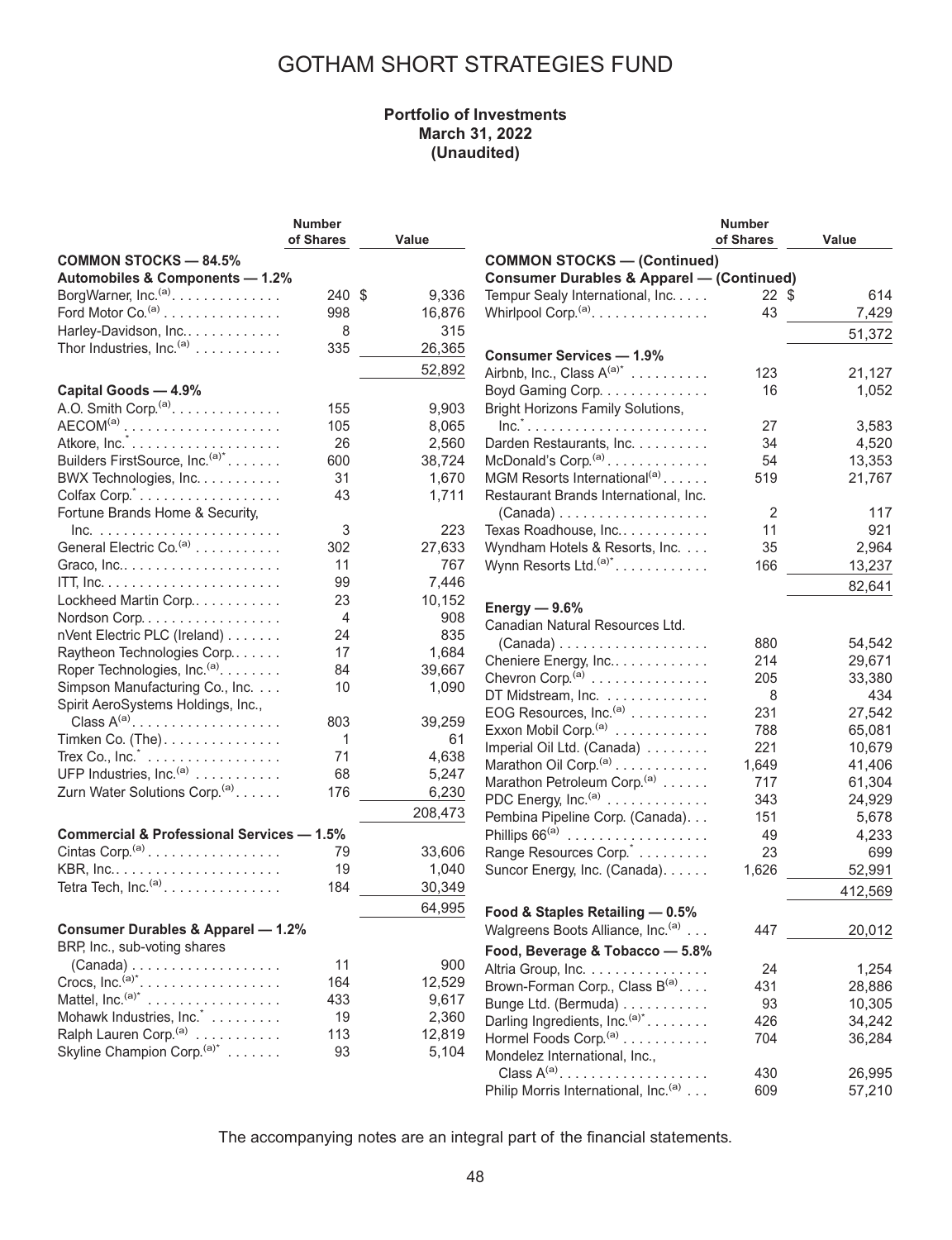#### **Portfolio of Investments (Continued) March 31, 2022 (Unaudited)**

| of Shares<br>Value<br><b>COMMON STOCKS - (Continued)</b><br>Food, Beverage & Tobacco - (Continued)<br>Post Holdings, Inc. <sup>*</sup><br>24<br>\$<br>1,662<br>Sanderson Farms, Inc. <sup>(a)</sup><br>47<br>8,812<br>Tyson Foods, Inc., Class A <sup>(a)</sup><br>41,409<br>462<br>247,059<br>Health Care Equipment & Services - 3.4%<br>Abbott Laboratories <sup>(a)</sup><br>26,749<br>226<br>Align Technology, Inc.<br>2<br>872<br>AMN Healthcare Services, Inc. (a)*.<br>10,850<br>104<br>Centene Corp. <sup>*</sup><br>1,263<br>15<br>Cerner Corp. <sup>(a)</sup><br>453<br>42,383<br>DaVita, Inc. $(a)^*$<br>98<br>11,085<br>Inari Medical, Inc. <sup>*</sup><br>13<br>1,178 |
|-------------------------------------------------------------------------------------------------------------------------------------------------------------------------------------------------------------------------------------------------------------------------------------------------------------------------------------------------------------------------------------------------------------------------------------------------------------------------------------------------------------------------------------------------------------------------------------------------------------------------------------------------------------------------------------|
|                                                                                                                                                                                                                                                                                                                                                                                                                                                                                                                                                                                                                                                                                     |
|                                                                                                                                                                                                                                                                                                                                                                                                                                                                                                                                                                                                                                                                                     |
|                                                                                                                                                                                                                                                                                                                                                                                                                                                                                                                                                                                                                                                                                     |
|                                                                                                                                                                                                                                                                                                                                                                                                                                                                                                                                                                                                                                                                                     |
|                                                                                                                                                                                                                                                                                                                                                                                                                                                                                                                                                                                                                                                                                     |
|                                                                                                                                                                                                                                                                                                                                                                                                                                                                                                                                                                                                                                                                                     |
|                                                                                                                                                                                                                                                                                                                                                                                                                                                                                                                                                                                                                                                                                     |
|                                                                                                                                                                                                                                                                                                                                                                                                                                                                                                                                                                                                                                                                                     |
|                                                                                                                                                                                                                                                                                                                                                                                                                                                                                                                                                                                                                                                                                     |
|                                                                                                                                                                                                                                                                                                                                                                                                                                                                                                                                                                                                                                                                                     |
|                                                                                                                                                                                                                                                                                                                                                                                                                                                                                                                                                                                                                                                                                     |
|                                                                                                                                                                                                                                                                                                                                                                                                                                                                                                                                                                                                                                                                                     |
|                                                                                                                                                                                                                                                                                                                                                                                                                                                                                                                                                                                                                                                                                     |
|                                                                                                                                                                                                                                                                                                                                                                                                                                                                                                                                                                                                                                                                                     |
|                                                                                                                                                                                                                                                                                                                                                                                                                                                                                                                                                                                                                                                                                     |
|                                                                                                                                                                                                                                                                                                                                                                                                                                                                                                                                                                                                                                                                                     |
| Option Care Health, Inc. <sup>(a)*</sup><br>283<br>8,082                                                                                                                                                                                                                                                                                                                                                                                                                                                                                                                                                                                                                            |
| Ortho Clinical Diagnostics Holdings                                                                                                                                                                                                                                                                                                                                                                                                                                                                                                                                                                                                                                                 |
| PLC (United Kingdom) <sup>*</sup><br>7,203<br>386                                                                                                                                                                                                                                                                                                                                                                                                                                                                                                                                                                                                                                   |
| Tandem Diabetes Care, Inc.<br>116<br>1                                                                                                                                                                                                                                                                                                                                                                                                                                                                                                                                                                                                                                              |
| Teleflex, $Inc.(a)$<br>72<br>25,548                                                                                                                                                                                                                                                                                                                                                                                                                                                                                                                                                                                                                                                 |
| Universal Health Services, Inc.,                                                                                                                                                                                                                                                                                                                                                                                                                                                                                                                                                                                                                                                    |
| 65<br>9,422                                                                                                                                                                                                                                                                                                                                                                                                                                                                                                                                                                                                                                                                         |
| 144,751                                                                                                                                                                                                                                                                                                                                                                                                                                                                                                                                                                                                                                                                             |
| Household & Personal Products - 2.2%                                                                                                                                                                                                                                                                                                                                                                                                                                                                                                                                                                                                                                                |
| Church & Dwight Co., Inc.<br>11<br>1,093                                                                                                                                                                                                                                                                                                                                                                                                                                                                                                                                                                                                                                            |
| Colgate-Palmolive Co. <sup>(a)</sup> .<br>220                                                                                                                                                                                                                                                                                                                                                                                                                                                                                                                                                                                                                                       |
|                                                                                                                                                                                                                                                                                                                                                                                                                                                                                                                                                                                                                                                                                     |
| 16,683                                                                                                                                                                                                                                                                                                                                                                                                                                                                                                                                                                                                                                                                              |
| Estee Lauder Cos., Inc. (The),                                                                                                                                                                                                                                                                                                                                                                                                                                                                                                                                                                                                                                                      |
| Class $A^{(a)}$ .<br>63<br>17,156                                                                                                                                                                                                                                                                                                                                                                                                                                                                                                                                                                                                                                                   |
| Kimberly-Clark Corp. <sup>(a)</sup><br>11,823<br>96                                                                                                                                                                                                                                                                                                                                                                                                                                                                                                                                                                                                                                 |
| Procter & Gamble Co. $(The)^{(a)}$<br>321<br>49,049                                                                                                                                                                                                                                                                                                                                                                                                                                                                                                                                                                                                                                 |
| 95,804                                                                                                                                                                                                                                                                                                                                                                                                                                                                                                                                                                                                                                                                              |
| Materials - 6.3%                                                                                                                                                                                                                                                                                                                                                                                                                                                                                                                                                                                                                                                                    |
| 56<br>2,688                                                                                                                                                                                                                                                                                                                                                                                                                                                                                                                                                                                                                                                                         |
| 20<br>2,734                                                                                                                                                                                                                                                                                                                                                                                                                                                                                                                                                                                                                                                                         |
| Balchem Corp<br>8,863<br>86                                                                                                                                                                                                                                                                                                                                                                                                                                                                                                                                                                                                                                                         |
| CF Industries Holdings, Inc. <sup>(a)</sup><br>Corteva, Inc. $(a)$ .<br>45,869<br>798                                                                                                                                                                                                                                                                                                                                                                                                                                                                                                                                                                                               |
| 542<br>39,880                                                                                                                                                                                                                                                                                                                                                                                                                                                                                                                                                                                                                                                                       |
| DuPont de Nemours, Inc. <sup>(a)</sup><br>122                                                                                                                                                                                                                                                                                                                                                                                                                                                                                                                                                                                                                                       |
| Eagle Materials, Inc. <sup>(a)</sup><br>15,660                                                                                                                                                                                                                                                                                                                                                                                                                                                                                                                                                                                                                                      |
| Eastman Chemical Co.<br>48<br>5,379                                                                                                                                                                                                                                                                                                                                                                                                                                                                                                                                                                                                                                                 |
| $FMC$ Corp. <sup>(a)</sup><br>133<br>17,499                                                                                                                                                                                                                                                                                                                                                                                                                                                                                                                                                                                                                                         |
| Huntsman Corp. <sup>(a)</sup><br>36,647<br>977                                                                                                                                                                                                                                                                                                                                                                                                                                                                                                                                                                                                                                      |
| International Paper Co. <sup>(a)</sup><br>301<br>13,891<br>293<br>30,469                                                                                                                                                                                                                                                                                                                                                                                                                                                                                                                                                                                                            |
| Nutrien Ltd. (Canada)                                                                                                                                                                                                                                                                                                                                                                                                                                                                                                                                                                                                                                                               |
| Reliance Steel & Aluminum Co.<br>30<br>5,501<br>4                                                                                                                                                                                                                                                                                                                                                                                                                                                                                                                                                                                                                                   |
| Royal Gold, Inc.<br>565<br>Sealed Air Corp.<br>3,214<br>48                                                                                                                                                                                                                                                                                                                                                                                                                                                                                                                                                                                                                          |

|                                                       | <b>Number</b> |             |
|-------------------------------------------------------|---------------|-------------|
|                                                       | of Shares     | Value       |
| <b>COMMON STOCKS-(Continued)</b>                      |               |             |
| <b>Materials - (Continued)</b>                        |               |             |
| SSR Mining, Inc. (Canada).                            | 57            | \$<br>1,240 |
| Yamana Gold, Inc. (Canada)                            | 6,638         | 37,040      |
|                                                       |               |             |
|                                                       |               | 268,711     |
| Media & Entertainment - 3.3%                          |               |             |
| AMC Entertainment Holdings, Inc.,                     |               |             |
| Class A <sup>*</sup>                                  | 505           | 12,443      |
| Charter Communications, Inc.,                         |               |             |
| Class $A^{(a)*}$                                      | 99            | 54,006      |
| Discovery, Inc., Class A <sup>*</sup>                 | 289           | 7,202       |
| News Corp., Class $A^{(a)}$ .                         | 1,554         | 34,421      |
| Take-Two Interactive Software,                        |               |             |
|                                                       | 10            | 1,537       |
| Walt Disney Co. $(The)^{(a)^*}$                       | 168           | 23,043      |
| Ziff Davis, Inc. $(a)^*$                              | 97            | 9,388       |
|                                                       |               |             |
|                                                       |               | 142,040     |
| Pharmaceuticals, Biotechnology & Life Sciences - 6.1% |               |             |
| Agilent Technologies, Inc                             | 8             | 1,059       |
| Bausch Health Cos., Inc. (Canada) <sup>*</sup> .      | 15            | 343         |
| Bio-Rad Laboratories, Inc., Class A <sup>*</sup> .    | 2             | 1,126       |
| Bio-Techne Corp. <sup>(a)</sup>                       | 19            | 8,228       |
| Bristol-Myers Squibb Co. <sup>(a)</sup> .             | 165           | 12,050      |
| <b>Charles River Laboratories</b>                     |               |             |
| International, Inc. $(a)^*$                           | 34            | 9,655       |
| Elanco Animal Health, Inc. (a)*                       | 1,695         | 44,223      |
| Gilead Sciences, Inc. <sup>(a)</sup>                  | 378           | 22,472      |
| Horizon Therapeutics PLC (Ireland) <sup>*</sup> .     | 127           | 13,362      |
| Ionis Pharmaceuticals, Inc. *                         | 201           | 7,445       |
| Moderna, $Inc.(a)*$                                   | 452           | 77,861      |
| Perrigo Co. PLC (Ireland)                             | 722           | 27,746      |
| Regeneron Pharmaceuticals, Inc. (a)*.                 | 15            | 10,476      |
| Sarepta Therapeutics, Inc. (a)*                       | 117           | 9,140       |
| Viatris, Inc. $(a)$                                   | 1,437         | 15,635      |
|                                                       |               |             |
|                                                       |               | 260,821     |
| Retailing - 5.1%                                      |               |             |
| Advance Auto Parts, Inc. <sup>(a)</sup> .             | 71            | 14,694      |
| AutoZone, Inc. $(a)^*$ .                              | 15            | 30,669      |
| Bath & Body Works, Inc. <sup>(a)</sup>                | 1,115         | 53,297      |
| Dick's Sporting Goods, Inc.                           | 43            | 4,301       |
| Dollar General Corp. <sup>(a)</sup>                   | 70            | 15,584      |
|                                                       | 106           | 6,070       |
| Lowe's Cos., $Inc^{(a)} \dots \dots \dots \dots$      | 56            | 11,323      |
|                                                       | 19            | 463         |
| Nordstrom, Inc.                                       | 36            | 976         |
| O'Reilly Automotive, Inc. (a)*                        | 65            | 44,522      |
|                                                       | 3             | 978         |
|                                                       |               |             |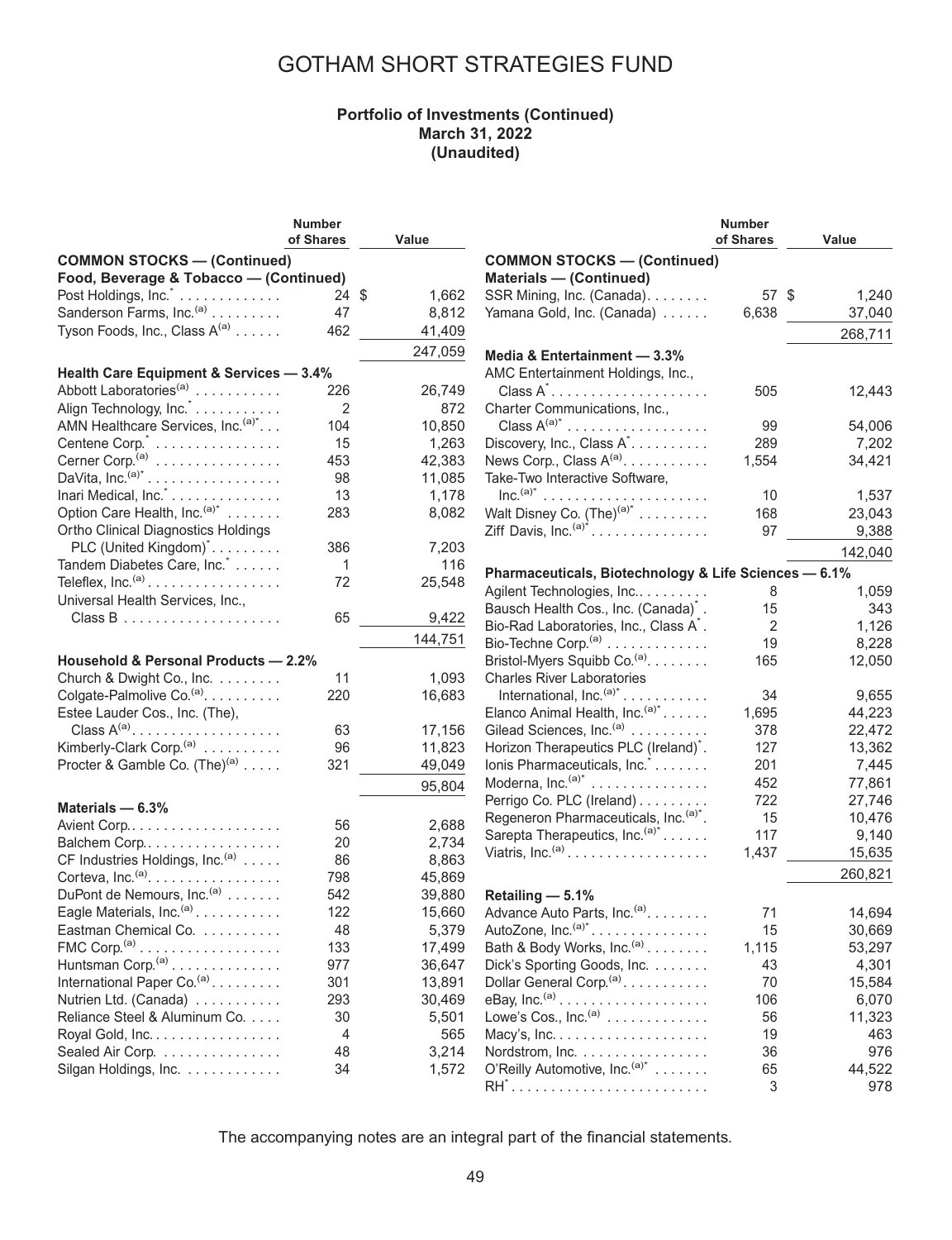### **Portfolio of Investments (Continued) March 31, 2022 (Unaudited)**

|                                                                                 | <b>Number</b> |          |
|---------------------------------------------------------------------------------|---------------|----------|
|                                                                                 | of Shares     | Value    |
| <b>COMMON STOCKS - (Continued)</b>                                              |               |          |
| <b>Retailing - (Continued)</b>                                                  |               |          |
| Signet Jewelers Ltd. (Bermuda)                                                  | 3             | S<br>218 |
| Target Corp. <sup>(a)</sup>                                                     | 74            | 15,704   |
| Ulta Beauty, Inc. $(a)^*$                                                       | 46            | 18,318   |
| Williams-Sonoma, Inc.                                                           | 1             | 145      |
|                                                                                 |               |          |
|                                                                                 |               | 217,262  |
| Semiconductors & Semiconductor Equipment - 10.4%                                |               |          |
| Advanced Micro Devices, Inc. (a)*                                               | 803           | 87,800   |
| Allegro MicroSystems, Inc. <sup>(a)*</sup>                                      | 445           | 12,638   |
| Amkor Technology, Inc.                                                          | 82            | 1,781    |
| Broadcom, $Inc.(a)$                                                             | 141           | 88,785   |
| Diodes, $Inc^{(a)^*}$                                                           | 101           | 8,786    |
| Lattice Semiconductor Corp. <sup>(a)*</sup>                                     | 575           | 35,046   |
|                                                                                 | 1,030         | 80,227   |
| Micron Technology, Inc. <sup>(a)</sup><br>Onto Innovation, Inc. <sup>(a)*</sup> | 75            | 6,517    |
| Power Integrations, Inc. <sup>(a)</sup>                                         | 74            | 6,858    |
| QUALCOMM, Inc. <sup>(a)</sup>                                                   | 523           | 79,925   |
| Semtech Corp. <sup>(a)*</sup>                                                   | 266           | 18,444   |
| Silicon Laboratories, Inc. <sup>(a)*</sup>                                      | 74            | 11,115   |
| Synaptics, Inc. <sup>*</sup>                                                    | 32            | 6,384    |
|                                                                                 |               |          |
|                                                                                 |               | 444,306  |
| Software & Services - 11.1%                                                     |               |          |
| Autodesk, Inc. $(a)^*$                                                          | 86            | 18,434   |
| CGI, Inc. (Canada) <sup>*</sup>                                                 | 15            | 1,197    |
| Concentrix Corp.                                                                | 1             | 167      |
| Datadog, Inc., Class $A^{(a)*}$ .                                               | 168           | 25,447   |
| Descartes Systems Group, Inc.                                                   |               |          |
| $(The) (Canada)^* \ldots \ldots \ldots \ldots$                                  | 17            | 1,245    |
| DigitalOcean Holdings, Inc.*                                                    | 49            | 2,835    |
| DXC Technology Co. <sup>(a)*</sup>                                              | 644           | 21,014   |
| Euronet Worldwide, Inc. <sup>(a)*</sup>                                         | 111           | 14,447   |
| Fair Isaac Corp. <sup>(a)*</sup>                                                | 89            | 41,515   |
| Gartner, Inc. (a)*<br>.                                                         | 24            | 7,139    |
| Global Payments, Inc. <sup>(a)</sup> .                                          | 60            | 8,210    |
| Globant S.A. (Luxembourg) <sup>*</sup>                                          | 11            |          |
|                                                                                 | 192           | 2,883    |
| GoDaddy, Inc., Class $A^{(a)*}$                                                 |               | 16,070   |
| HubSpot, Inc. $(a)^*$                                                           | 99            | 47,019   |
| <b>International Business Machines</b>                                          |               |          |
| Corp. <sup>(a)</sup><br>.                                                       | 630           | 81,913   |
| Mastercard, Inc., Class A <sup>(a)</sup>                                        | 84            | 30,020   |
| MongoDB, Inc. $(a)^*$ .                                                         | 104           | 46,133   |
| NortonLifeLock, Inc                                                             | 466           | 12,358   |
| Paychex, Inc.                                                                   | 108           | 14,739   |
| Paycom Software, Inc. <sup>(a)*</sup>                                           | 85            | 29,442   |
| SPS Commerce, Inc. <sup>*</sup>                                                 | 5             | 656      |
| Synopsys, Inc. <sup>(a)*</sup>                                                  | 70            | 23,329   |
| Varonis Systems, Inc.                                                           | 16            | 761      |

|                                                       | Number    |                 |
|-------------------------------------------------------|-----------|-----------------|
|                                                       | of Shares | Value           |
| <b>COMMON STOCKS-(Continued)</b>                      |           |                 |
| <b>Software &amp; Services - (Continued)</b>          |           |                 |
| VeriSign, Inc. <sup>*</sup>                           | 1         | \$<br>222       |
| Western Union Co. $(The)^{(a)}$                       | 1,521     | 28,504          |
| Zendesk, Inc. <sup>*</sup>                            | 3         | 361             |
|                                                       |           | 476,060         |
| Technology Hardware & Equipment - 5.5%                |           |                 |
| Cisco Systems, Inc. <sup>(a)</sup>                    | 1,093     | 60,946          |
| Corning, Inc. <sup>(a)</sup> .                        | 1,203     | 44,403          |
| Dell Technologies, Inc., Class C(a)                   | 74        | 3,714           |
| Hewlett Packard Enterprise Co.                        | 50        | 836             |
| IPG Photonics Corp. <sup>(a)*</sup>                   | 204       | 22,391          |
|                                                       | 548       | 33,828          |
| Pure Storage, Inc., Class A(a)*                       | 537       | 18,961          |
| Seagate Technology Holdings PLC                       |           |                 |
| $(Ireland) \ldots \ldots \ldots \ldots \ldots \ldots$ | 555       | 49,894          |
|                                                       |           | 234,973         |
| Telecommunication Services - 1.2%                     |           |                 |
| T-Mobile US, $Inc.(a)^*$                              | 411       | 52,752          |
| Transportation - 2.5%                                 |           |                 |
| Expeditors International of                           |           |                 |
| Washington, Inc. <sup>(a)</sup>                       | 240       | 24,759          |
| FedEx Corp. $(a)$                                     | 168       | 38,874          |
| Kirby Corp. <sup>*</sup>                              | 2         | 144             |
| Matson, Inc. <sup>(a)</sup>                           | 147       | 17,731          |
| Old Dominion Freight Line, Inc. <sup>(a)</sup>        | 71        | 21,206          |
| United Parcel Service, Inc.,                          |           |                 |
| Class $B^{(a)}$                                       | 13        | 2,788           |
|                                                       |           | 105,502         |
| Utilities - 0.8%                                      |           |                 |
| AES Corp. $(The)^{(a)}$ .                             | 920       | 23,672          |
| American Electric Power Co., Inc. <sup>(a)</sup> .    | 121       | 12,072          |
| Southern Co. (The)                                    | 2         | 145             |
|                                                       |           | 35,889          |
| TOTAL COMMON STOCKS                                   |           |                 |
| $(Cost $3,551,544)$                                   |           | 3,618,884       |
|                                                       |           |                 |
| OTHER ASSETS IN EXCESS OF<br>$LIABILITIES - 15.5\%$   |           |                 |
|                                                       |           | 662,628         |
| NET ASSETS - 100.0%                                   |           | \$<br>4,281,512 |
|                                                       |           |                 |

(a) Security position is either entirely or partially designated as collateral for total return swaps. (See Note 1 of the Notes to Financial Statements)

\* Non-income producing.

PLC Public Limited Company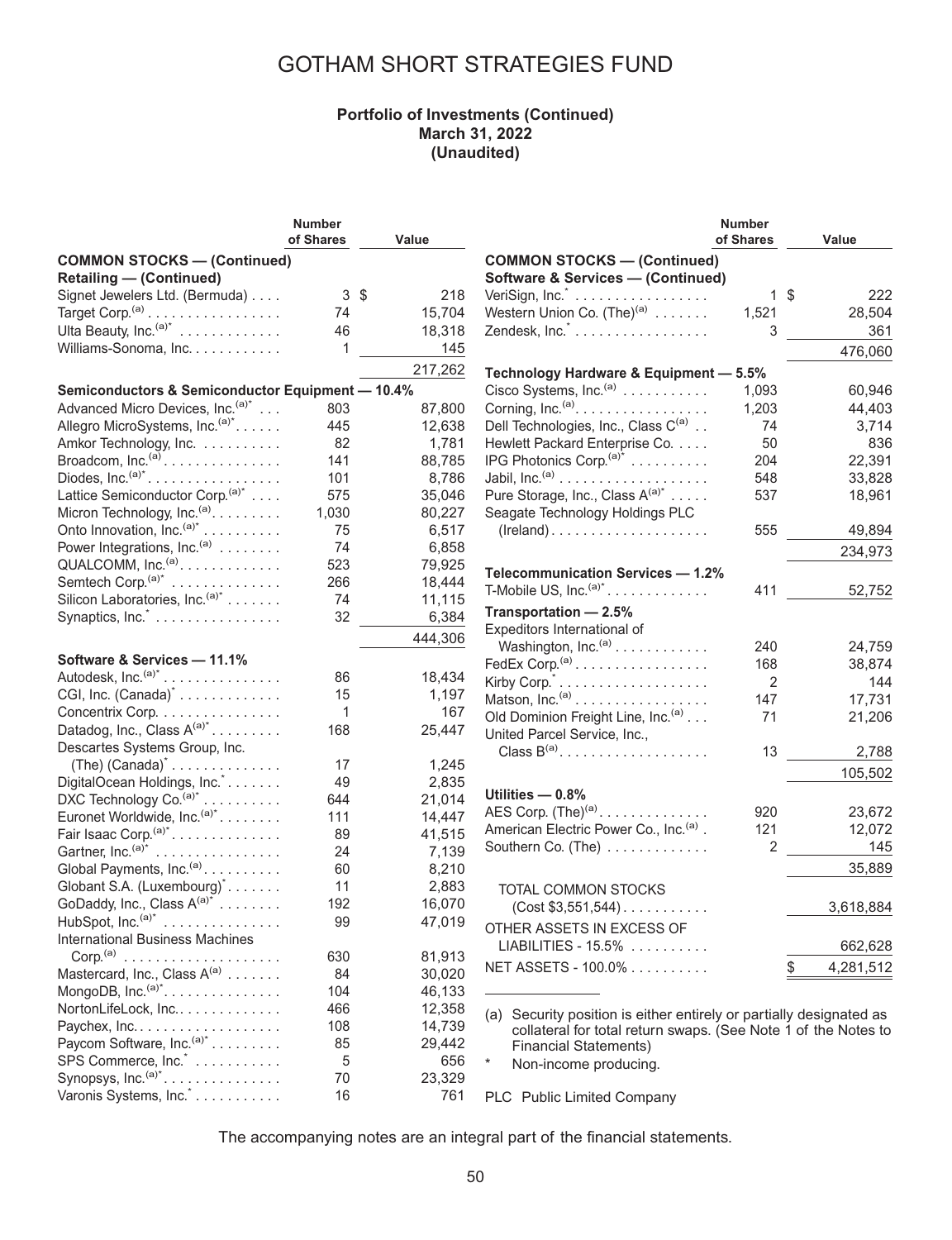#### **Portfolio of Investments (Continued) March 31, 2022 (Unaudited)**

#### **Over-the-counter total return swaps outstanding as of March 31, 2022**

The Fund maintains a portfolio of long and short positions and receives/pays a rebate based upon the Fed Funds 1-Day Rate less a specified spread as negotiated by the parties. The notional gain or loss, dividends payable and rebates are payable the earlier of maturity of the swaps or upon termination. The portfolio matures between May 4, 2022 and January 5, 2026, however underlying individual contracts are entered into and closed (terminated) on a daily basis. The cash amounts payable/receivable due to individual contracts being closed are settled, on a net basis, once a week. The value of total return swaps represents (133.1)% of net assets as of March 31, 2022.

The following table represents the individual long and short positions and related values of total return swaps as of March 31, 2022:

#### **Total Return Swaps**

| <b>Reference Entity</b>                       | Counterparty   | Number of<br><b>Contracts</b><br>Long/(Short) | <b>Notional</b><br>Amount | Value       | <b>Unrealized</b><br>Appreciation/<br>(Depreciation) |
|-----------------------------------------------|----------------|-----------------------------------------------|---------------------------|-------------|------------------------------------------------------|
| Long                                          |                |                                               |                           |             |                                                      |
| <b>Automobiles &amp; Components</b>           |                |                                               |                           |             |                                                      |
|                                               | Morgan Stanley | 57                                            | \$<br>2,210               | \$<br>2,217 | \$<br>6                                              |
|                                               | Morgan Stanley | 150                                           | 2,406                     | 2,537       | 153                                                  |
|                                               | Morgan Stanley | 39                                            | 3,278                     | 3,069       | (210)                                                |
|                                               |                | 246                                           | 7,894                     | 7,823       | (51)                                                 |
| <b>Capital Goods</b>                          |                |                                               |                           |             |                                                      |
|                                               | Morgan Stanley | 23                                            | 1,540                     | 1,469       | (72)                                                 |
|                                               | Morgan Stanley | 3                                             | 307                       | 295         | (14)                                                 |
|                                               | Morgan Stanley | 167                                           | 12,277                    | 10,778      | (1,496)                                              |
|                                               | Morgan Stanley | 1                                             | 54                        | 54          | (30)                                                 |
|                                               | Morgan Stanley | 12                                            | 465                       | 477         | 10                                                   |
| General Electric Co                           | Morgan Stanley | 10                                            | 924                       | 915         | (11)                                                 |
|                                               | Morgan Stanley | 3                                             | 207                       | 209         |                                                      |
|                                               | Morgan Stanley | 10                                            | 771                       | 752         | (21)                                                 |
| Lockheed Martin Corp                          | Morgan Stanley | $\overline{2}$                                | 867                       | 883         | 14                                                   |
|                                               | Morgan Stanley | 3                                             | 103                       | 104         | (1)                                                  |
|                                               | Morgan Stanley | 3                                             | 301                       | 297         | (6)                                                  |
|                                               | Morgan Stanley | $\overline{4}$                                | 1,775                     | 1,889       | 113                                                  |
| Spirit AeroSystems Holdings, Inc., Class A.   | Morgan Stanley | 86                                            | 3,958                     | 4,205       | 247                                                  |
|                                               | Morgan Stanley | 9                                             | 624                       | 588         | (38)                                                 |
|                                               | Morgan Stanley | 14                                            | 1,171                     | 1,080       | (92)                                                 |
| Zurn Water Solutions Corp                     | Morgan Stanley | 4                                             | 137                       | 142         | 2                                                    |
|                                               |                | 354                                           | 25,481                    | 24,137      | (1, 395)                                             |
| <b>Commercial &amp; Professional Services</b> |                |                                               |                           |             |                                                      |
|                                               | Morgan Stanley | 9                                             | 3,727                     | 3,829       | 100                                                  |
|                                               | Morgan Stanley | $\overline{2}$                                | 109                       | 109         | (2)                                                  |
|                                               |                | 11                                            | 3,836                     | 3,938       | 98                                                   |
| <b>Consumer Durables &amp; Apparel</b>        |                |                                               |                           |             |                                                      |
|                                               | Morgan Stanley | 7                                             | 570                       | 535         | (41)                                                 |
|                                               | Morgan Stanley | 62                                            | 1,496                     | 1,377       | (121)                                                |
|                                               | Morgan Stanley | 1                                             | 127                       | 124         | (5)                                                  |
|                                               | Morgan Stanley | 4                                             | 422                       | 454         | 32                                                   |
| Tempur Sealy International, Inc.              | Morgan Stanley | 5                                             | 141                       | 140         | (4)                                                  |
|                                               | Morgan Stanley | 5                                             | 907                       | 864         | (46)                                                 |
|                                               |                | 84                                            | 3.663                     | 3.494       | (185)                                                |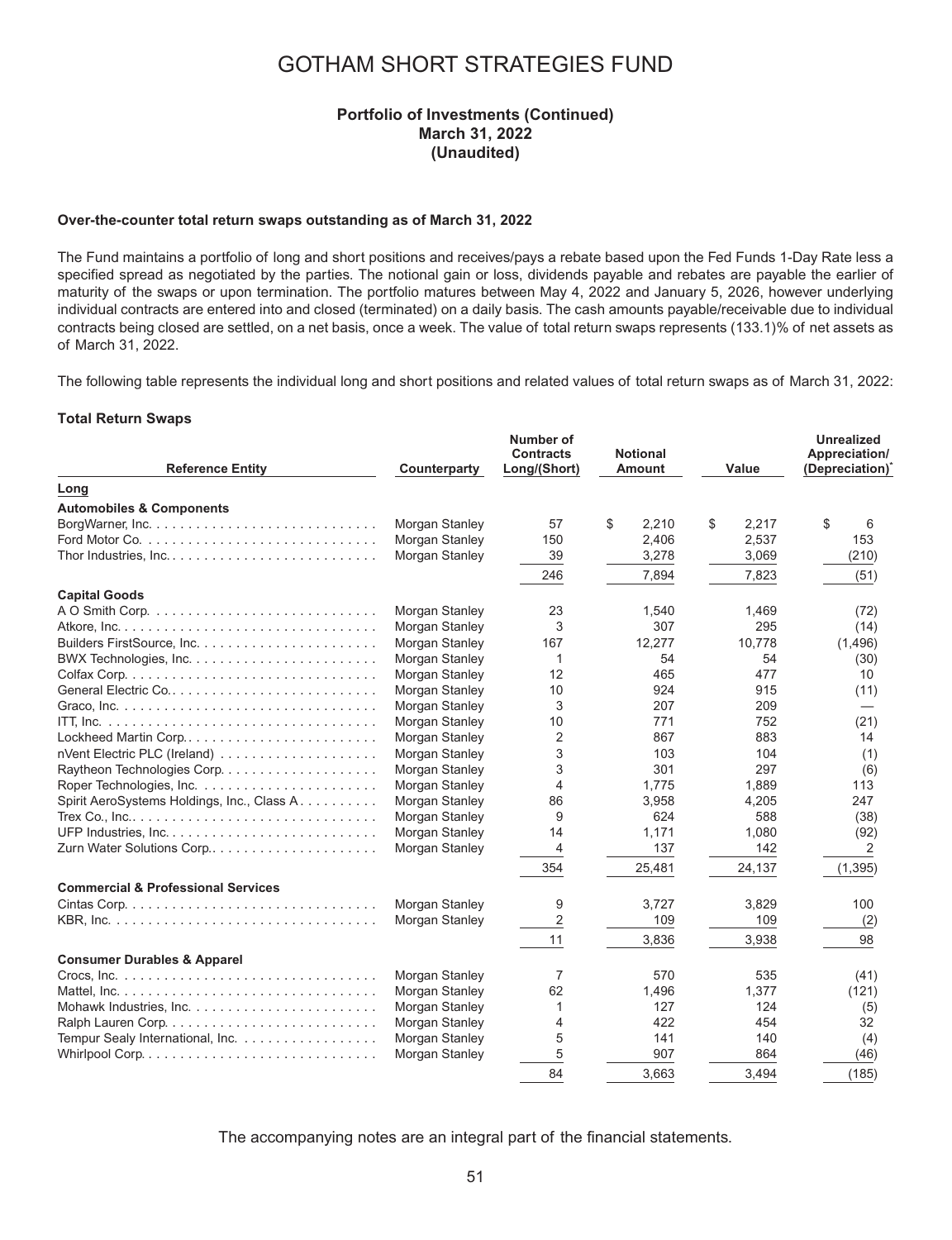#### **Portfolio of Investments (Continued) March 31, 2022 (Unaudited)**

#### **Total Return Swaps (continued)**

| <b>Consumer Services</b><br>\$<br>\$<br>Bright Horizons Family Solutions, Inc.<br>3<br>387<br>\$<br>398<br>9<br>Morgan Stanley<br>3<br>Morgan Stanley<br>401<br>399<br>(4)<br>7<br>Morgan Stanley<br>1,656<br>1,731<br>73<br>4,530<br>Morgan Stanley<br>108<br>4,616<br>(87)<br>Restaurant Brands International, Inc. (Canada).<br>Morgan Stanley<br>1<br>59<br>58<br>(3)<br>Morgan Stanley<br>82<br>84<br>Texas Roadhouse, Inc<br>1<br>$\overline{\phantom{0}}$<br>19<br>9<br>Wynn Resorts Ltd<br>Morgan Stanley<br>1,504<br>1,515<br>142<br>8,705<br>8,715<br>(3)<br>Energy<br>Morgan Stanley<br>52<br>3.223<br>Canadian Natural Resources Ltd. (Canada)<br>3.185<br>48<br>Morgan Stanley<br>76<br>9,979<br>10,537<br>560<br>Cheniere Energy, Inc<br>4<br>657<br>651<br>Morgan Stanley<br>(8)<br>54<br>54<br>Morgan Stanley<br>1<br>(2)<br>12,042<br>Morgan Stanley<br>101<br>11,817<br>325<br>Morgan Stanley<br>13<br>1,003<br>1,074<br>68<br>Morgan Stanley<br>11<br>486<br>532<br>43<br>5,431<br>5,901<br>Morgan Stanley<br>235<br>470<br>167<br>13,051<br>14,279<br>1,230<br>Morgan Stanley<br>288<br>Morgan Stanley<br>74<br>5,102<br>5,378<br>Pembina Pipeline Corp. (Canada)<br>Morgan Stanley<br>88<br>3,122<br>3,309<br>195<br>Morgan Stanley<br>16<br>1,268<br>1,382<br>130<br>8<br>Morgan Stanley<br>237<br>261<br>21<br>846<br>55,392<br>58,623<br>3,368<br><b>Food &amp; Staples Retailing</b><br>Walgreens Boots Alliance, Inc.<br>Morgan Stanley<br>48<br>2,257<br>2,149<br>(109)<br>Food, Beverage & Tobacco<br>52<br>Morgan Stanley<br>1<br>52<br>(2)<br>Morgan Stanley<br>45<br>2,912<br>3,016<br>103<br>$\overline{2}$<br>222<br>5<br>214<br>Morgan Stanley<br>345<br>Morgan Stanley<br>81<br>6,166<br>6,511<br>137<br>6,867<br>7,061<br>Morgan Stanley<br>194<br>51<br>3,088<br>3,202<br>130<br>Mondelez International, Inc., Class A.<br>Morgan Stanley<br>Morgan Stanley<br>171<br>16,797<br>16,064<br>(520)<br>3<br>Morgan Stanley<br>202<br>208<br>$\overline{4}$<br>$\overline{2}$<br>Morgan Stanley<br>357<br>375<br>16<br>Morgan Stanley<br>39<br>3,351<br>3,496<br>143<br>40.006<br>532<br>40.207<br>418<br><b>Health Care Equipment &amp; Services</b><br>Morgan Stanley<br>13<br>1,551<br>1,539<br>(14)<br>$\overline{7}$<br>697<br>AMN Healthcare Services, Inc.<br>Morgan Stanley<br>730<br>31<br>$\overline{2}$<br>169<br>Morgan Stanley<br>168<br>(3)<br>Morgan Stanley<br>105<br>9,824<br>9,810<br>38<br>1,787<br>1,810<br>Morgan Stanley<br>16<br>21<br>3<br>258<br>272<br>11<br>Morgan Stanley<br>70<br>1,809<br>1,999<br>189<br>Morgan Stanley<br>1<br>4 | <b>Reference Entity</b> | Counterparty   | Number of<br><b>Contracts</b><br>Long/(Short) | <b>Notional</b><br><b>Amount</b> | Value | <b>Unrealized</b><br>Appreciation/<br>(Depreciation) |
|--------------------------------------------------------------------------------------------------------------------------------------------------------------------------------------------------------------------------------------------------------------------------------------------------------------------------------------------------------------------------------------------------------------------------------------------------------------------------------------------------------------------------------------------------------------------------------------------------------------------------------------------------------------------------------------------------------------------------------------------------------------------------------------------------------------------------------------------------------------------------------------------------------------------------------------------------------------------------------------------------------------------------------------------------------------------------------------------------------------------------------------------------------------------------------------------------------------------------------------------------------------------------------------------------------------------------------------------------------------------------------------------------------------------------------------------------------------------------------------------------------------------------------------------------------------------------------------------------------------------------------------------------------------------------------------------------------------------------------------------------------------------------------------------------------------------------------------------------------------------------------------------------------------------------------------------------------------------------------------------------------------------------------------------------------------------------------------------------------------------------------------------------------------------------------------------------------------------------------------------------------------------------------------------------------------------------------------------------------------------------------------------------------------------------------------------------------------------------------------------------------------------------------------------------------------------------------------------------|-------------------------|----------------|-----------------------------------------------|----------------------------------|-------|------------------------------------------------------|
|                                                                                                                                                                                                                                                                                                                                                                                                                                                                                                                                                                                                                                                                                                                                                                                                                                                                                                                                                                                                                                                                                                                                                                                                                                                                                                                                                                                                                                                                                                                                                                                                                                                                                                                                                                                                                                                                                                                                                                                                                                                                                                                                                                                                                                                                                                                                                                                                                                                                                                                                                                                                  |                         |                |                                               |                                  |       |                                                      |
|                                                                                                                                                                                                                                                                                                                                                                                                                                                                                                                                                                                                                                                                                                                                                                                                                                                                                                                                                                                                                                                                                                                                                                                                                                                                                                                                                                                                                                                                                                                                                                                                                                                                                                                                                                                                                                                                                                                                                                                                                                                                                                                                                                                                                                                                                                                                                                                                                                                                                                                                                                                                  |                         |                |                                               |                                  |       |                                                      |
|                                                                                                                                                                                                                                                                                                                                                                                                                                                                                                                                                                                                                                                                                                                                                                                                                                                                                                                                                                                                                                                                                                                                                                                                                                                                                                                                                                                                                                                                                                                                                                                                                                                                                                                                                                                                                                                                                                                                                                                                                                                                                                                                                                                                                                                                                                                                                                                                                                                                                                                                                                                                  |                         |                |                                               |                                  |       |                                                      |
|                                                                                                                                                                                                                                                                                                                                                                                                                                                                                                                                                                                                                                                                                                                                                                                                                                                                                                                                                                                                                                                                                                                                                                                                                                                                                                                                                                                                                                                                                                                                                                                                                                                                                                                                                                                                                                                                                                                                                                                                                                                                                                                                                                                                                                                                                                                                                                                                                                                                                                                                                                                                  |                         |                |                                               |                                  |       |                                                      |
|                                                                                                                                                                                                                                                                                                                                                                                                                                                                                                                                                                                                                                                                                                                                                                                                                                                                                                                                                                                                                                                                                                                                                                                                                                                                                                                                                                                                                                                                                                                                                                                                                                                                                                                                                                                                                                                                                                                                                                                                                                                                                                                                                                                                                                                                                                                                                                                                                                                                                                                                                                                                  |                         |                |                                               |                                  |       |                                                      |
|                                                                                                                                                                                                                                                                                                                                                                                                                                                                                                                                                                                                                                                                                                                                                                                                                                                                                                                                                                                                                                                                                                                                                                                                                                                                                                                                                                                                                                                                                                                                                                                                                                                                                                                                                                                                                                                                                                                                                                                                                                                                                                                                                                                                                                                                                                                                                                                                                                                                                                                                                                                                  |                         |                |                                               |                                  |       |                                                      |
|                                                                                                                                                                                                                                                                                                                                                                                                                                                                                                                                                                                                                                                                                                                                                                                                                                                                                                                                                                                                                                                                                                                                                                                                                                                                                                                                                                                                                                                                                                                                                                                                                                                                                                                                                                                                                                                                                                                                                                                                                                                                                                                                                                                                                                                                                                                                                                                                                                                                                                                                                                                                  |                         |                |                                               |                                  |       |                                                      |
|                                                                                                                                                                                                                                                                                                                                                                                                                                                                                                                                                                                                                                                                                                                                                                                                                                                                                                                                                                                                                                                                                                                                                                                                                                                                                                                                                                                                                                                                                                                                                                                                                                                                                                                                                                                                                                                                                                                                                                                                                                                                                                                                                                                                                                                                                                                                                                                                                                                                                                                                                                                                  |                         |                |                                               |                                  |       |                                                      |
|                                                                                                                                                                                                                                                                                                                                                                                                                                                                                                                                                                                                                                                                                                                                                                                                                                                                                                                                                                                                                                                                                                                                                                                                                                                                                                                                                                                                                                                                                                                                                                                                                                                                                                                                                                                                                                                                                                                                                                                                                                                                                                                                                                                                                                                                                                                                                                                                                                                                                                                                                                                                  |                         |                |                                               |                                  |       |                                                      |
|                                                                                                                                                                                                                                                                                                                                                                                                                                                                                                                                                                                                                                                                                                                                                                                                                                                                                                                                                                                                                                                                                                                                                                                                                                                                                                                                                                                                                                                                                                                                                                                                                                                                                                                                                                                                                                                                                                                                                                                                                                                                                                                                                                                                                                                                                                                                                                                                                                                                                                                                                                                                  |                         |                |                                               |                                  |       |                                                      |
|                                                                                                                                                                                                                                                                                                                                                                                                                                                                                                                                                                                                                                                                                                                                                                                                                                                                                                                                                                                                                                                                                                                                                                                                                                                                                                                                                                                                                                                                                                                                                                                                                                                                                                                                                                                                                                                                                                                                                                                                                                                                                                                                                                                                                                                                                                                                                                                                                                                                                                                                                                                                  |                         |                |                                               |                                  |       |                                                      |
|                                                                                                                                                                                                                                                                                                                                                                                                                                                                                                                                                                                                                                                                                                                                                                                                                                                                                                                                                                                                                                                                                                                                                                                                                                                                                                                                                                                                                                                                                                                                                                                                                                                                                                                                                                                                                                                                                                                                                                                                                                                                                                                                                                                                                                                                                                                                                                                                                                                                                                                                                                                                  |                         |                |                                               |                                  |       |                                                      |
|                                                                                                                                                                                                                                                                                                                                                                                                                                                                                                                                                                                                                                                                                                                                                                                                                                                                                                                                                                                                                                                                                                                                                                                                                                                                                                                                                                                                                                                                                                                                                                                                                                                                                                                                                                                                                                                                                                                                                                                                                                                                                                                                                                                                                                                                                                                                                                                                                                                                                                                                                                                                  |                         |                |                                               |                                  |       |                                                      |
|                                                                                                                                                                                                                                                                                                                                                                                                                                                                                                                                                                                                                                                                                                                                                                                                                                                                                                                                                                                                                                                                                                                                                                                                                                                                                                                                                                                                                                                                                                                                                                                                                                                                                                                                                                                                                                                                                                                                                                                                                                                                                                                                                                                                                                                                                                                                                                                                                                                                                                                                                                                                  |                         |                |                                               |                                  |       |                                                      |
|                                                                                                                                                                                                                                                                                                                                                                                                                                                                                                                                                                                                                                                                                                                                                                                                                                                                                                                                                                                                                                                                                                                                                                                                                                                                                                                                                                                                                                                                                                                                                                                                                                                                                                                                                                                                                                                                                                                                                                                                                                                                                                                                                                                                                                                                                                                                                                                                                                                                                                                                                                                                  |                         |                |                                               |                                  |       |                                                      |
|                                                                                                                                                                                                                                                                                                                                                                                                                                                                                                                                                                                                                                                                                                                                                                                                                                                                                                                                                                                                                                                                                                                                                                                                                                                                                                                                                                                                                                                                                                                                                                                                                                                                                                                                                                                                                                                                                                                                                                                                                                                                                                                                                                                                                                                                                                                                                                                                                                                                                                                                                                                                  |                         |                |                                               |                                  |       |                                                      |
|                                                                                                                                                                                                                                                                                                                                                                                                                                                                                                                                                                                                                                                                                                                                                                                                                                                                                                                                                                                                                                                                                                                                                                                                                                                                                                                                                                                                                                                                                                                                                                                                                                                                                                                                                                                                                                                                                                                                                                                                                                                                                                                                                                                                                                                                                                                                                                                                                                                                                                                                                                                                  |                         |                |                                               |                                  |       |                                                      |
|                                                                                                                                                                                                                                                                                                                                                                                                                                                                                                                                                                                                                                                                                                                                                                                                                                                                                                                                                                                                                                                                                                                                                                                                                                                                                                                                                                                                                                                                                                                                                                                                                                                                                                                                                                                                                                                                                                                                                                                                                                                                                                                                                                                                                                                                                                                                                                                                                                                                                                                                                                                                  |                         |                |                                               |                                  |       |                                                      |
|                                                                                                                                                                                                                                                                                                                                                                                                                                                                                                                                                                                                                                                                                                                                                                                                                                                                                                                                                                                                                                                                                                                                                                                                                                                                                                                                                                                                                                                                                                                                                                                                                                                                                                                                                                                                                                                                                                                                                                                                                                                                                                                                                                                                                                                                                                                                                                                                                                                                                                                                                                                                  |                         |                |                                               |                                  |       |                                                      |
|                                                                                                                                                                                                                                                                                                                                                                                                                                                                                                                                                                                                                                                                                                                                                                                                                                                                                                                                                                                                                                                                                                                                                                                                                                                                                                                                                                                                                                                                                                                                                                                                                                                                                                                                                                                                                                                                                                                                                                                                                                                                                                                                                                                                                                                                                                                                                                                                                                                                                                                                                                                                  |                         |                |                                               |                                  |       |                                                      |
|                                                                                                                                                                                                                                                                                                                                                                                                                                                                                                                                                                                                                                                                                                                                                                                                                                                                                                                                                                                                                                                                                                                                                                                                                                                                                                                                                                                                                                                                                                                                                                                                                                                                                                                                                                                                                                                                                                                                                                                                                                                                                                                                                                                                                                                                                                                                                                                                                                                                                                                                                                                                  |                         |                |                                               |                                  |       |                                                      |
|                                                                                                                                                                                                                                                                                                                                                                                                                                                                                                                                                                                                                                                                                                                                                                                                                                                                                                                                                                                                                                                                                                                                                                                                                                                                                                                                                                                                                                                                                                                                                                                                                                                                                                                                                                                                                                                                                                                                                                                                                                                                                                                                                                                                                                                                                                                                                                                                                                                                                                                                                                                                  |                         |                |                                               |                                  |       |                                                      |
|                                                                                                                                                                                                                                                                                                                                                                                                                                                                                                                                                                                                                                                                                                                                                                                                                                                                                                                                                                                                                                                                                                                                                                                                                                                                                                                                                                                                                                                                                                                                                                                                                                                                                                                                                                                                                                                                                                                                                                                                                                                                                                                                                                                                                                                                                                                                                                                                                                                                                                                                                                                                  |                         |                |                                               |                                  |       |                                                      |
|                                                                                                                                                                                                                                                                                                                                                                                                                                                                                                                                                                                                                                                                                                                                                                                                                                                                                                                                                                                                                                                                                                                                                                                                                                                                                                                                                                                                                                                                                                                                                                                                                                                                                                                                                                                                                                                                                                                                                                                                                                                                                                                                                                                                                                                                                                                                                                                                                                                                                                                                                                                                  |                         |                |                                               |                                  |       |                                                      |
|                                                                                                                                                                                                                                                                                                                                                                                                                                                                                                                                                                                                                                                                                                                                                                                                                                                                                                                                                                                                                                                                                                                                                                                                                                                                                                                                                                                                                                                                                                                                                                                                                                                                                                                                                                                                                                                                                                                                                                                                                                                                                                                                                                                                                                                                                                                                                                                                                                                                                                                                                                                                  |                         |                |                                               |                                  |       |                                                      |
|                                                                                                                                                                                                                                                                                                                                                                                                                                                                                                                                                                                                                                                                                                                                                                                                                                                                                                                                                                                                                                                                                                                                                                                                                                                                                                                                                                                                                                                                                                                                                                                                                                                                                                                                                                                                                                                                                                                                                                                                                                                                                                                                                                                                                                                                                                                                                                                                                                                                                                                                                                                                  |                         |                |                                               |                                  |       |                                                      |
|                                                                                                                                                                                                                                                                                                                                                                                                                                                                                                                                                                                                                                                                                                                                                                                                                                                                                                                                                                                                                                                                                                                                                                                                                                                                                                                                                                                                                                                                                                                                                                                                                                                                                                                                                                                                                                                                                                                                                                                                                                                                                                                                                                                                                                                                                                                                                                                                                                                                                                                                                                                                  |                         |                |                                               |                                  |       |                                                      |
|                                                                                                                                                                                                                                                                                                                                                                                                                                                                                                                                                                                                                                                                                                                                                                                                                                                                                                                                                                                                                                                                                                                                                                                                                                                                                                                                                                                                                                                                                                                                                                                                                                                                                                                                                                                                                                                                                                                                                                                                                                                                                                                                                                                                                                                                                                                                                                                                                                                                                                                                                                                                  |                         |                |                                               |                                  |       |                                                      |
|                                                                                                                                                                                                                                                                                                                                                                                                                                                                                                                                                                                                                                                                                                                                                                                                                                                                                                                                                                                                                                                                                                                                                                                                                                                                                                                                                                                                                                                                                                                                                                                                                                                                                                                                                                                                                                                                                                                                                                                                                                                                                                                                                                                                                                                                                                                                                                                                                                                                                                                                                                                                  |                         |                |                                               |                                  |       |                                                      |
|                                                                                                                                                                                                                                                                                                                                                                                                                                                                                                                                                                                                                                                                                                                                                                                                                                                                                                                                                                                                                                                                                                                                                                                                                                                                                                                                                                                                                                                                                                                                                                                                                                                                                                                                                                                                                                                                                                                                                                                                                                                                                                                                                                                                                                                                                                                                                                                                                                                                                                                                                                                                  |                         |                |                                               |                                  |       |                                                      |
|                                                                                                                                                                                                                                                                                                                                                                                                                                                                                                                                                                                                                                                                                                                                                                                                                                                                                                                                                                                                                                                                                                                                                                                                                                                                                                                                                                                                                                                                                                                                                                                                                                                                                                                                                                                                                                                                                                                                                                                                                                                                                                                                                                                                                                                                                                                                                                                                                                                                                                                                                                                                  |                         |                |                                               |                                  |       |                                                      |
|                                                                                                                                                                                                                                                                                                                                                                                                                                                                                                                                                                                                                                                                                                                                                                                                                                                                                                                                                                                                                                                                                                                                                                                                                                                                                                                                                                                                                                                                                                                                                                                                                                                                                                                                                                                                                                                                                                                                                                                                                                                                                                                                                                                                                                                                                                                                                                                                                                                                                                                                                                                                  |                         |                |                                               |                                  |       |                                                      |
|                                                                                                                                                                                                                                                                                                                                                                                                                                                                                                                                                                                                                                                                                                                                                                                                                                                                                                                                                                                                                                                                                                                                                                                                                                                                                                                                                                                                                                                                                                                                                                                                                                                                                                                                                                                                                                                                                                                                                                                                                                                                                                                                                                                                                                                                                                                                                                                                                                                                                                                                                                                                  |                         |                |                                               |                                  |       |                                                      |
|                                                                                                                                                                                                                                                                                                                                                                                                                                                                                                                                                                                                                                                                                                                                                                                                                                                                                                                                                                                                                                                                                                                                                                                                                                                                                                                                                                                                                                                                                                                                                                                                                                                                                                                                                                                                                                                                                                                                                                                                                                                                                                                                                                                                                                                                                                                                                                                                                                                                                                                                                                                                  |                         |                |                                               |                                  |       |                                                      |
|                                                                                                                                                                                                                                                                                                                                                                                                                                                                                                                                                                                                                                                                                                                                                                                                                                                                                                                                                                                                                                                                                                                                                                                                                                                                                                                                                                                                                                                                                                                                                                                                                                                                                                                                                                                                                                                                                                                                                                                                                                                                                                                                                                                                                                                                                                                                                                                                                                                                                                                                                                                                  |                         |                |                                               |                                  |       |                                                      |
|                                                                                                                                                                                                                                                                                                                                                                                                                                                                                                                                                                                                                                                                                                                                                                                                                                                                                                                                                                                                                                                                                                                                                                                                                                                                                                                                                                                                                                                                                                                                                                                                                                                                                                                                                                                                                                                                                                                                                                                                                                                                                                                                                                                                                                                                                                                                                                                                                                                                                                                                                                                                  |                         |                |                                               |                                  |       |                                                      |
|                                                                                                                                                                                                                                                                                                                                                                                                                                                                                                                                                                                                                                                                                                                                                                                                                                                                                                                                                                                                                                                                                                                                                                                                                                                                                                                                                                                                                                                                                                                                                                                                                                                                                                                                                                                                                                                                                                                                                                                                                                                                                                                                                                                                                                                                                                                                                                                                                                                                                                                                                                                                  |                         |                |                                               |                                  |       |                                                      |
|                                                                                                                                                                                                                                                                                                                                                                                                                                                                                                                                                                                                                                                                                                                                                                                                                                                                                                                                                                                                                                                                                                                                                                                                                                                                                                                                                                                                                                                                                                                                                                                                                                                                                                                                                                                                                                                                                                                                                                                                                                                                                                                                                                                                                                                                                                                                                                                                                                                                                                                                                                                                  |                         |                |                                               |                                  |       |                                                      |
|                                                                                                                                                                                                                                                                                                                                                                                                                                                                                                                                                                                                                                                                                                                                                                                                                                                                                                                                                                                                                                                                                                                                                                                                                                                                                                                                                                                                                                                                                                                                                                                                                                                                                                                                                                                                                                                                                                                                                                                                                                                                                                                                                                                                                                                                                                                                                                                                                                                                                                                                                                                                  |                         |                |                                               |                                  |       |                                                      |
|                                                                                                                                                                                                                                                                                                                                                                                                                                                                                                                                                                                                                                                                                                                                                                                                                                                                                                                                                                                                                                                                                                                                                                                                                                                                                                                                                                                                                                                                                                                                                                                                                                                                                                                                                                                                                                                                                                                                                                                                                                                                                                                                                                                                                                                                                                                                                                                                                                                                                                                                                                                                  |                         |                |                                               |                                  |       |                                                      |
|                                                                                                                                                                                                                                                                                                                                                                                                                                                                                                                                                                                                                                                                                                                                                                                                                                                                                                                                                                                                                                                                                                                                                                                                                                                                                                                                                                                                                                                                                                                                                                                                                                                                                                                                                                                                                                                                                                                                                                                                                                                                                                                                                                                                                                                                                                                                                                                                                                                                                                                                                                                                  |                         |                |                                               |                                  |       |                                                      |
|                                                                                                                                                                                                                                                                                                                                                                                                                                                                                                                                                                                                                                                                                                                                                                                                                                                                                                                                                                                                                                                                                                                                                                                                                                                                                                                                                                                                                                                                                                                                                                                                                                                                                                                                                                                                                                                                                                                                                                                                                                                                                                                                                                                                                                                                                                                                                                                                                                                                                                                                                                                                  |                         |                |                                               |                                  |       |                                                      |
|                                                                                                                                                                                                                                                                                                                                                                                                                                                                                                                                                                                                                                                                                                                                                                                                                                                                                                                                                                                                                                                                                                                                                                                                                                                                                                                                                                                                                                                                                                                                                                                                                                                                                                                                                                                                                                                                                                                                                                                                                                                                                                                                                                                                                                                                                                                                                                                                                                                                                                                                                                                                  |                         |                |                                               |                                  |       |                                                      |
|                                                                                                                                                                                                                                                                                                                                                                                                                                                                                                                                                                                                                                                                                                                                                                                                                                                                                                                                                                                                                                                                                                                                                                                                                                                                                                                                                                                                                                                                                                                                                                                                                                                                                                                                                                                                                                                                                                                                                                                                                                                                                                                                                                                                                                                                                                                                                                                                                                                                                                                                                                                                  |                         |                |                                               |                                  |       |                                                      |
|                                                                                                                                                                                                                                                                                                                                                                                                                                                                                                                                                                                                                                                                                                                                                                                                                                                                                                                                                                                                                                                                                                                                                                                                                                                                                                                                                                                                                                                                                                                                                                                                                                                                                                                                                                                                                                                                                                                                                                                                                                                                                                                                                                                                                                                                                                                                                                                                                                                                                                                                                                                                  |                         |                |                                               |                                  |       |                                                      |
|                                                                                                                                                                                                                                                                                                                                                                                                                                                                                                                                                                                                                                                                                                                                                                                                                                                                                                                                                                                                                                                                                                                                                                                                                                                                                                                                                                                                                                                                                                                                                                                                                                                                                                                                                                                                                                                                                                                                                                                                                                                                                                                                                                                                                                                                                                                                                                                                                                                                                                                                                                                                  |                         |                |                                               |                                  |       |                                                      |
|                                                                                                                                                                                                                                                                                                                                                                                                                                                                                                                                                                                                                                                                                                                                                                                                                                                                                                                                                                                                                                                                                                                                                                                                                                                                                                                                                                                                                                                                                                                                                                                                                                                                                                                                                                                                                                                                                                                                                                                                                                                                                                                                                                                                                                                                                                                                                                                                                                                                                                                                                                                                  |                         | Morgan Stanley |                                               | 110                              | 116   |                                                      |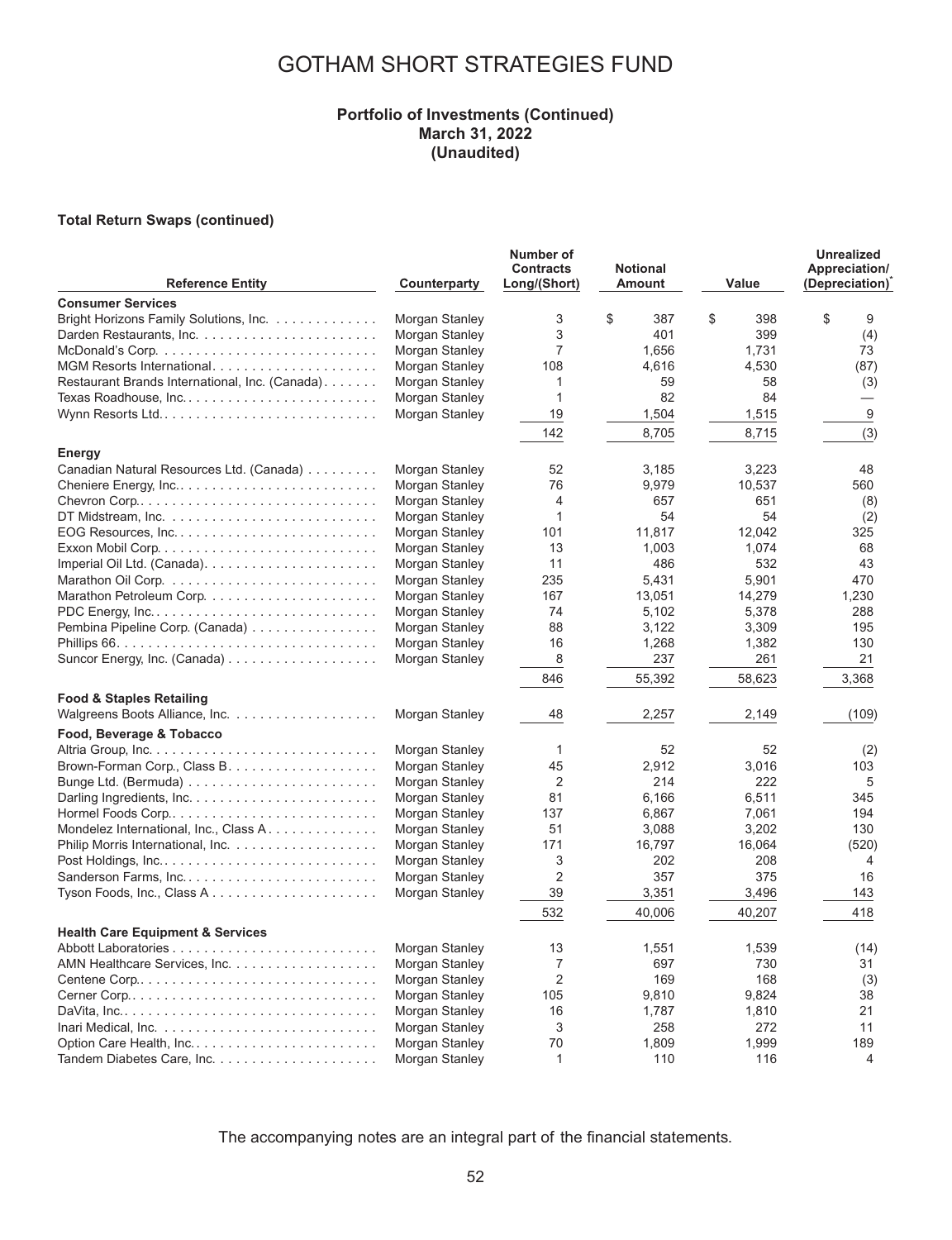#### **Portfolio of Investments (Continued) March 31, 2022 (Unaudited)**

#### **Total Return Swaps (continued)**

| <b>Reference Entity</b>                                                       | Counterparty   | Number of<br><b>Contracts</b><br>Long/(Short) | <b>Notional</b><br>Amount | Value       | <b>Unrealized</b><br>Appreciation/<br>(Depreciation) |
|-------------------------------------------------------------------------------|----------------|-----------------------------------------------|---------------------------|-------------|------------------------------------------------------|
| Health Care Equipment & Services - (continued)                                |                |                                               |                           |             |                                                      |
|                                                                               | Morgan Stanley | 27                                            | \$<br>9,070               | \$<br>9,580 | \$<br>520                                            |
| Universal Health Services, Inc., Class B.                                     | Morgan Stanley | 8                                             | 1,172                     | 1,160       | (27)                                                 |
|                                                                               |                | 252                                           | 26,433                    | 27,198      | 770                                                  |
| <b>Household &amp; Personal Products</b>                                      |                |                                               |                           |             |                                                      |
|                                                                               | Morgan Stanley | 17                                            | 1,259                     | 1,289       | 28                                                   |
| Estee Lauder Cos., Inc. (The), Class A.                                       | Morgan Stanley | 4                                             | 1,034                     | 1,089       | 54                                                   |
|                                                                               | Morgan Stanley | 9                                             | 1,086                     | 1,108       | 21                                                   |
|                                                                               | Morgan Stanley | 36                                            | 5,244                     | 5,501       | 256                                                  |
|                                                                               |                | 66                                            | 8,623                     | 8,987       | 359                                                  |
|                                                                               |                |                                               |                           |             |                                                      |
| <b>Materials</b>                                                              | Morgan Stanley | 2                                             | 97                        | 96          | (4)                                                  |
|                                                                               | Morgan Stanley | 2                                             | 267                       | 273         | 4                                                    |
|                                                                               | Morgan Stanley | 8                                             | 778                       | 824         | 44                                                   |
|                                                                               | Morgan Stanley | 35                                            | 2,589                     | 2,575       | (15)                                                 |
|                                                                               | Morgan Stanley | 6                                             | 781                       | 770         | (13)                                                 |
| Eastman Chemical Co                                                           | Morgan Stanley | 6                                             | 650                       | 672         | 21                                                   |
|                                                                               | Morgan Stanley | 163                                           | 6,309                     | 6,114       | (195)                                                |
|                                                                               | Morgan Stanley | 3                                             | 124                       | 138         | 12                                                   |
|                                                                               | Morgan Stanley | 4                                             | 401                       | 416         | 14                                                   |
| Reliance Steel & Aluminum Co                                                  | Morgan Stanley | 3                                             | 555                       | 550         | (7)                                                  |
|                                                                               | Morgan Stanley | 3                                             | 183                       | 201         | 16                                                   |
|                                                                               | Morgan Stanley | 8                                             | 174                       | 174         | (3)                                                  |
|                                                                               | Morgan Stanley | 1,365                                         | 7,077                     | 7,617       | 575                                                  |
|                                                                               |                | 1,608                                         | 19,985                    | 20,420      | 449                                                  |
| <b>Media &amp; Entertainment</b>                                              |                |                                               |                           |             |                                                      |
| AMC Entertainment Holdings, Inc., Class A                                     | Morgan Stanley | 58                                            | 1,564                     | 1,429       | (136)                                                |
| Charter Communications, Inc., Class A                                         | Morgan Stanley | 4                                             | 2,256                     | 2,182       | (75)                                                 |
|                                                                               | Morgan Stanley | 17                                            | 436                       | 424         | (15)                                                 |
| News Corp., Class A $\ldots \ldots \ldots \ldots \ldots \ldots \ldots \ldots$ | Morgan Stanley | 85                                            | 1,867                     | 1,883       | 23                                                   |
| Take-Two Interactive Software, Inc.                                           | Morgan Stanley | 6                                             | 851                       | 922         | 69                                                   |
|                                                                               | Morgan Stanley | 12                                            | 1,662                     | 1,646       | (18)                                                 |
|                                                                               | Morgan Stanley | 14                                            | 1,377                     | 1,355       | (24)                                                 |
|                                                                               |                | 196                                           | 10,013                    | 9,841       | (176)                                                |
| <b>Pharmaceuticals, Biotechnology &amp; Life Sciences</b>                     |                |                                               |                           |             |                                                      |
|                                                                               | Morgan Stanley | 1                                             | 135                       | 132         | (6)                                                  |
| Bausch Health Cos., Inc. (Canada)                                             | Morgan Stanley | $\mathbf{1}$                                  | 23                        | 23          | (3)                                                  |
|                                                                               | Morgan Stanley | 350                                           | 9,789                     | 9,132       | (657)                                                |
|                                                                               | Morgan Stanley | 40                                            | 2,361                     | 2,378       | 15                                                   |
| Horizon Therapeutics PLC (Ireland)                                            | Morgan Stanley | 13                                            | 1,378                     | 1,368       | (12)                                                 |
| Ionis Pharmaceuticals, Inc                                                    | Morgan Stanley | 36                                            | 1,231                     | 1,333       | 100                                                  |
|                                                                               | Morgan Stanley | 57                                            | 2,135                     | 2,191       | 54                                                   |
|                                                                               | Morgan Stanley | 19                                            | 1,517                     | 1,484       | (34)                                                 |
|                                                                               | Morgan Stanley | 175                                           | 1,800                     | 1,904       | 102                                                  |
|                                                                               |                | 692                                           | 20,369                    | 19,945      | (441)                                                |
| <b>Retailing</b>                                                              |                |                                               |                           |             |                                                      |
| Bath & Body Works, Inc                                                        | Morgan Stanley | 29                                            | 1,431                     | 1,386       | (47)                                                 |
| Dick's Sporting Goods, Inc                                                    | Morgan Stanley | 5                                             | 510                       | 500         | (12)                                                 |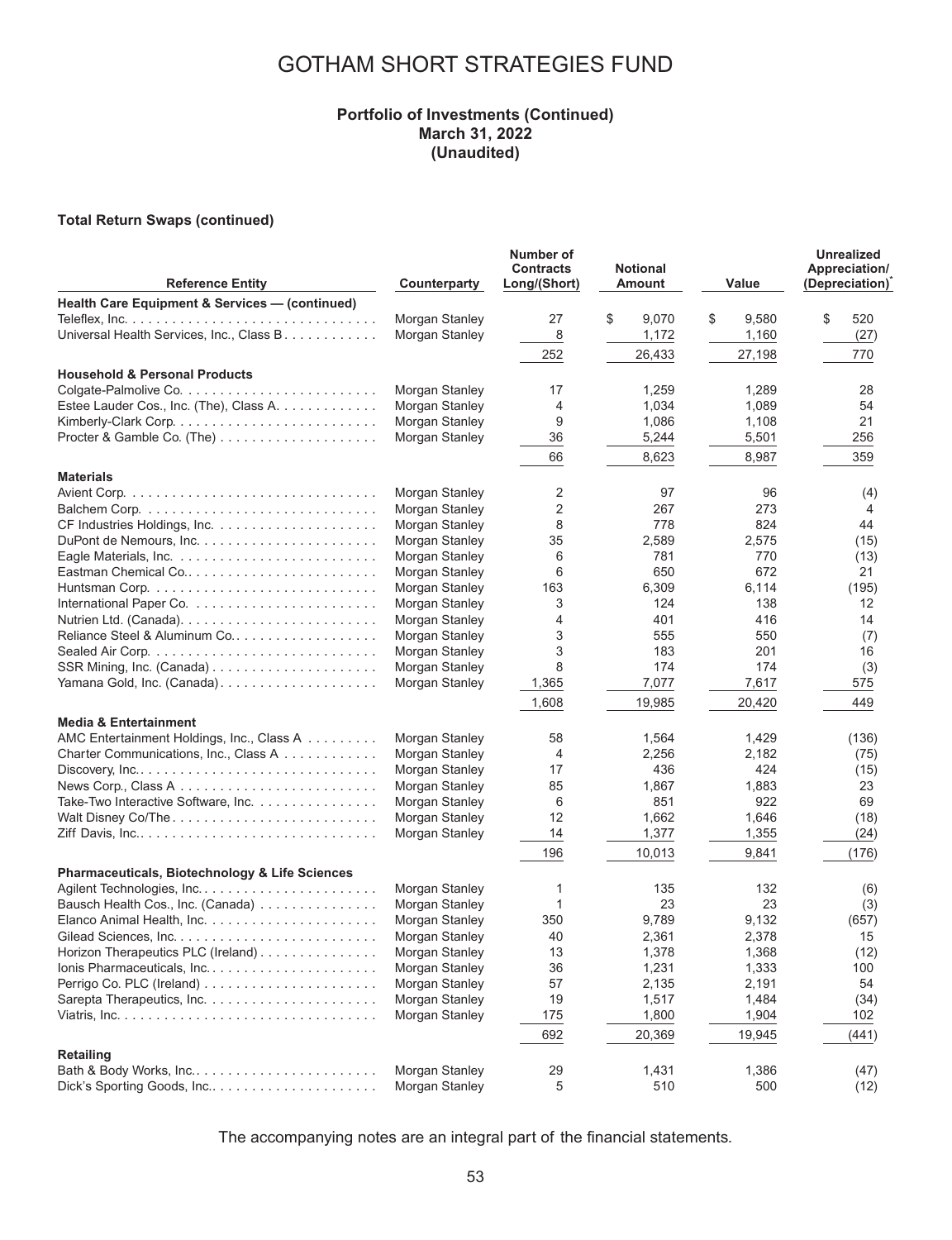#### **Portfolio of Investments (Continued) March 31, 2022 (Unaudited)**

#### **Total Return Swaps (continued)**

| <b>Reference Entity</b>                                                               | Counterparty                     | Number of<br><b>Contracts</b><br>Long/(Short) | <b>Notional</b><br>Amount | Value       | Unrealized<br>Appreciation/<br>(Depreciation) |
|---------------------------------------------------------------------------------------|----------------------------------|-----------------------------------------------|---------------------------|-------------|-----------------------------------------------|
| Retailing - (continued)                                                               |                                  |                                               |                           |             |                                               |
|                                                                                       | Morgan Stanley                   | 7                                             | \$<br>1,550               | \$<br>1,558 | \$<br>7                                       |
|                                                                                       | Morgan Stanley                   | 124                                           | 6,703                     | 7,100       | 677                                           |
|                                                                                       | Morgan Stanley                   | 8                                             | 1,725                     | 1,618       | (109)                                         |
| Macy's, Inc. $\ldots \ldots \ldots \ldots \ldots \ldots \ldots \ldots \ldots \ldots$  | Morgan Stanley                   | $\mathbf{1}$                                  | 25                        | 24          | (3)                                           |
|                                                                                       | Morgan Stanley                   | 3                                             | 80                        | 81          | (1)                                           |
| O'Reilly Automotive, Inc                                                              | Morgan Stanley                   | $\overline{7}$                                | 4.672                     | 4.795       | 122                                           |
|                                                                                       | Morgan Stanley                   | 10                                            | 2,121                     | 2,122       | $\overline{\phantom{0}}$                      |
|                                                                                       | Morgan Stanley                   | 5                                             | 1,849                     | 1,991       | 141                                           |
|                                                                                       |                                  | 199                                           | 20,666                    | 21,175      | 775                                           |
| <b>Semiconductors &amp; Semiconductor Equipment</b>                                   |                                  |                                               |                           |             |                                               |
|                                                                                       | Morgan Stanley                   | 14                                            | 1,460                     | 1.531       | 69                                            |
|                                                                                       | Morgan Stanley                   | 2                                             | 45                        | 43          | (4)                                           |
| Broadcom, Inc. $\ldots \ldots \ldots \ldots \ldots \ldots \ldots \ldots \ldots$       | Morgan Stanley                   | $\overline{4}$                                | 2.294                     | 2.519       | 240                                           |
| Lattice Semiconductor Corp                                                            | Morgan Stanley                   | 68                                            | 4,102                     | 4,145       | 42                                            |
|                                                                                       | Morgan Stanley                   | 61                                            | 4,455                     | 4,751       | 295                                           |
|                                                                                       | Morgan Stanley                   | 11                                            | 1,606                     | 1,681       | 73                                            |
|                                                                                       | Morgan Stanley                   | 20                                            | 1,407                     | 1,387       | (23)                                          |
| Synaptics, Inc                                                                        | Morgan Stanley                   | 4                                             | 840                       | 798         | (44)                                          |
|                                                                                       |                                  | 184                                           | 16,209                    | 16,855      | 648                                           |
| <b>Software &amp; Services</b>                                                        |                                  |                                               |                           |             |                                               |
|                                                                                       | Morgan Stanley                   | 17                                            | 2.565                     | 2.575       | 9                                             |
| DigitalOcean Holdings, Inc                                                            | Morgan Stanley                   | 6                                             | 369                       | 347         | (24)                                          |
|                                                                                       | Morgan Stanley                   | 132                                           | 4.148                     | 4.307       | 159                                           |
|                                                                                       | Morgan Stanley                   | 26                                            | 3,018                     | 3,384       | 365                                           |
| Fair Isaac Corp                                                                       | Morgan Stanley                   | 25                                            | 11,929                    | 11,662      | (265)                                         |
|                                                                                       | Morgan Stanley                   | 25                                            | 3,300                     | 3,421       | 126                                           |
|                                                                                       | Morgan Stanley                   | $\mathbf{1}$                                  | 264                       | 262         | (4)                                           |
|                                                                                       | Morgan Stanley                   | 23                                            | 1,799                     | 1,925       | 125                                           |
|                                                                                       | Morgan Stanley                   | 10                                            | 4,853                     | 4,749       | (104)                                         |
| International Business Machines Corp.                                                 | Morgan Stanley                   | $\mathbf{1}$                                  | 124                       | 130         | 4                                             |
| Mastercard, Inc., Class A                                                             | Morgan Stanley                   | 82                                            | 28,111                    | 29,305      | 1,267                                         |
| MongoDB, Inc. $\ldots \ldots \ldots \ldots \ldots \ldots \ldots \ldots \ldots \ldots$ | Morgan Stanley                   | 11                                            | 4,660                     | 4,880       | 219                                           |
|                                                                                       | Morgan Stanley                   | 62                                            | 1.668                     | 1.644       | (26)                                          |
|                                                                                       | Morgan Stanley                   | 14                                            | 1,919                     | 1,911       | (10)                                          |
|                                                                                       | Morgan Stanley                   | 1<br>$\overline{7}$                           | 129                       | 131         |                                               |
| Synopsys, $Inc. \ldots \ldots \ldots \ldots \ldots \ldots \ldots \ldots \ldots$       | Morgan Stanley<br>Morgan Stanley | $\mathbf{1}$                                  | 2,119<br>48               | 2,333<br>48 | 264                                           |
| Varonis Systems, Inc                                                                  | Morgan Stanley                   | 336                                           | 5,930                     | 6,297       | (3)<br>441                                    |
|                                                                                       |                                  | 780                                           |                           |             |                                               |
|                                                                                       |                                  |                                               | 76,953                    | 79,311      | 2,543                                         |
| <b>Technology Hardware &amp; Equipment</b>                                            | Morgan Stanley                   | 141                                           | 7.775                     | 7.862       | 87                                            |
|                                                                                       | Morgan Stanley                   | 255                                           | 9,824                     | 9,412       | (411)                                         |
| Dell Technologies, Inc., Class C                                                      | Morgan Stanley                   | 27                                            | 1,353                     | 1,355       | 46                                            |
| Hewlett Packard Enterprise Co                                                         | Morgan Stanley                   | 6                                             | 102                       | 100         |                                               |
|                                                                                       | Morgan Stanley                   | $\overline{7}$                                | 827                       | 768         | (6)<br>(61)                                   |
|                                                                                       | Morgan Stanley                   | 40                                            | 2.462                     | 2.469       | 6                                             |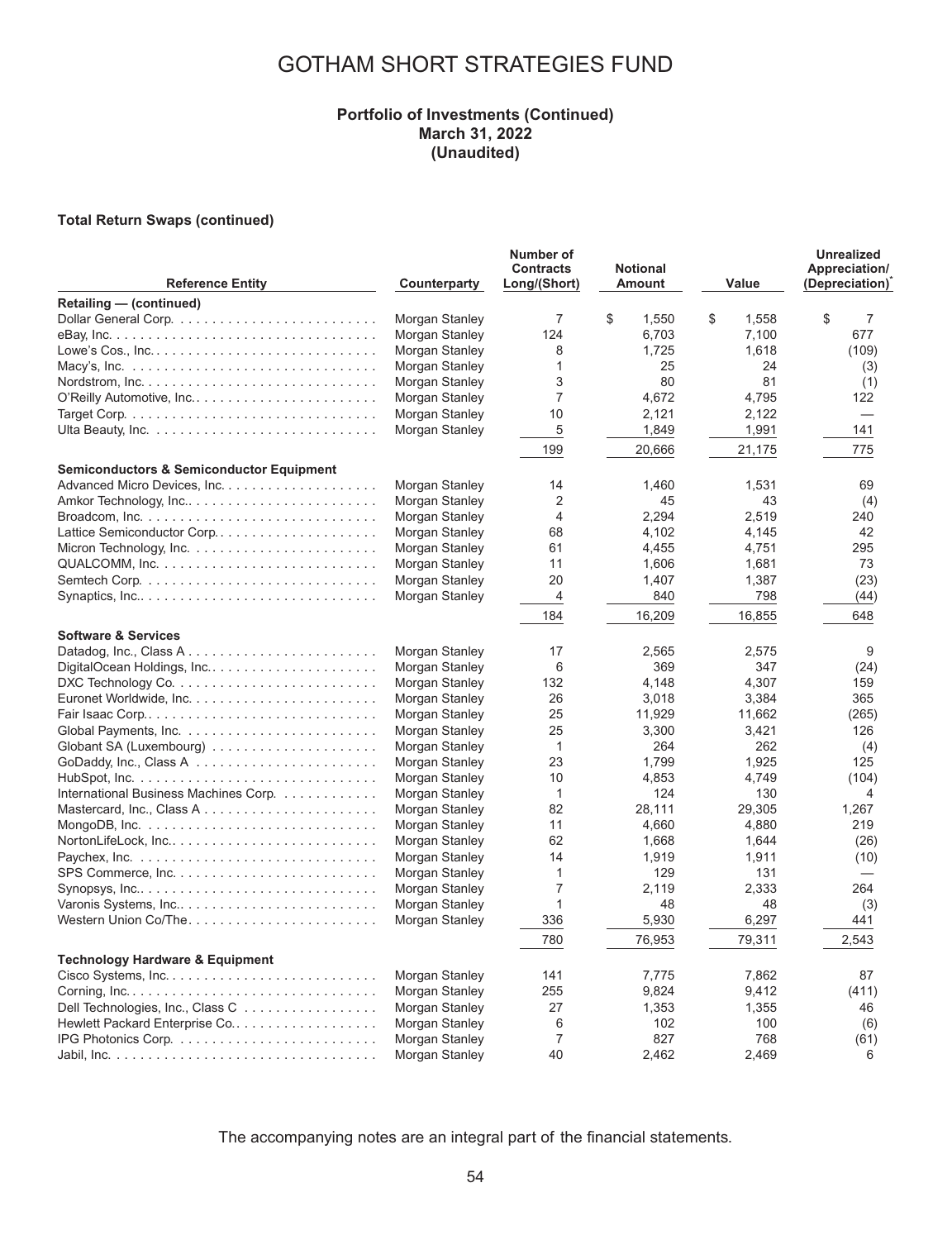### **Portfolio of Investments (Continued) March 31, 2022 (Unaudited)**

#### **Total Return Swaps (continued)**

| <b>Reference Entity</b>                                                              | Counterparty                     | Number of<br><b>Contracts</b><br>Long/(Short) | <b>Notional</b><br>Amount | Value                | <b>Unrealized</b><br>Appreciation/<br>(Depreciation) |
|--------------------------------------------------------------------------------------|----------------------------------|-----------------------------------------------|---------------------------|----------------------|------------------------------------------------------|
| Technology Hardware & Equipment - (continued)                                        |                                  |                                               |                           |                      |                                                      |
|                                                                                      | Morgan Stanley                   | 46                                            | \$<br>1,588               | \$<br>1,624          | \$<br>34                                             |
| Seagate Technology Holdings PLC (Ireland)                                            | Morgan Stanley                   | 69                                            | 6,609                     | 6,203                | (371)                                                |
|                                                                                      |                                  | 591                                           | 30,540                    | 29,793               | (676)                                                |
| <b>Telecommunication Services</b>                                                    |                                  |                                               |                           |                      |                                                      |
|                                                                                      | Morgan Stanley                   | 6                                             | 737                       | 770                  | 31                                                   |
|                                                                                      |                                  |                                               |                           |                      |                                                      |
| <b>Transportation</b><br>Expeditors International of Washington, Inc.                | Morgan Stanley                   | 15                                            | 1,520                     | 1,547                | 25                                                   |
|                                                                                      | Morgan Stanley                   | 18                                            | 4,028                     | 4,165                | 112                                                  |
| Matson, Inc. $\ldots \ldots \ldots \ldots \ldots \ldots \ldots \ldots \ldots \ldots$ | Morgan Stanley                   | 34                                            | 3,697                     | 4,101                | 403                                                  |
|                                                                                      | Morgan Stanley                   | 8                                             | 2,492                     | 2,389                | (104)                                                |
| United Parcel Service, Inc., Class B.                                                | Morgan Stanley                   | 21                                            | 4,347                     | 4,504                | 156                                                  |
|                                                                                      |                                  |                                               |                           |                      | 592                                                  |
|                                                                                      |                                  | 96                                            | 16,084                    | 16,706               |                                                      |
| <b>Utilities</b>                                                                     |                                  |                                               |                           |                      |                                                      |
|                                                                                      | Morgan Stanley                   | 41                                            | 897                       | 1,055                | 270                                                  |
| American Electric Power Co., Inc.                                                    | Morgan Stanley                   | 8                                             | 771                       | 798                  | 25                                                   |
|                                                                                      |                                  | 49                                            | 1,668                     | 1,853                | 295                                                  |
| <b>Total Reference Entity - Long</b>                                                 |                                  |                                               | 395,514                   | 401,940              | 7,310                                                |
| <b>Short</b>                                                                         |                                  |                                               |                           |                      |                                                      |
| <b>Automobiles &amp; Components</b>                                                  |                                  |                                               |                           |                      |                                                      |
| Adient PLC (Ireland)                                                                 | Morgan Stanley                   | (710)                                         | (33,502)                  | (28, 947)            | 4,546                                                |
|                                                                                      | Morgan Stanley                   | (137)                                         | (14, 359)                 | (13, 419)            | 934                                                  |
|                                                                                      | Morgan Stanley                   | (174)                                         | (5, 527)                  | (5,076)              | 448                                                  |
| Goodyear Tire & Rubber Co. (The)                                                     | Morgan Stanley                   | (925)                                         | (17, 777)                 | (13,218)             | 4,552                                                |
| Rivian Automotive, Inc., Class A                                                     | Morgan Stanley                   | (241)                                         | (8,618)                   | (12, 108)            | (3, 494)                                             |
|                                                                                      |                                  | (2, 187)                                      | (79, 783)                 | (72, 768)            | 6,986                                                |
| <b>Capital Goods</b>                                                                 |                                  |                                               |                           |                      |                                                      |
|                                                                                      | Morgan Stanley                   | (2)                                           | (386)                     | (379)                | 5                                                    |
| Advanced Drainage Systems, Inc.                                                      | Morgan Stanley                   | (347)                                         | (42, 178)                 | (41, 227)            | 891                                                  |
|                                                                                      | Morgan Stanley                   | (30)                                          | (4,235)                   | (4,381)              | (149)                                                |
|                                                                                      | Morgan Stanley                   | (1)                                           | (118)                     | (110)                | 221                                                  |
|                                                                                      | Morgan Stanley                   | (8)                                           | (163)                     | (168)                | (51)                                                 |
|                                                                                      | Morgan Stanley                   | (81)                                          | (10, 315)                 | (11, 156)            | (845)                                                |
|                                                                                      | Morgan Stanley                   | (1,640)                                       | (53, 773)                 | (40, 738)            | 13,022                                               |
|                                                                                      | Morgan Stanley                   | (192)                                         | (11, 592)                 | (11, 382)            | 206                                                  |
| Boeing Co. (The)                                                                     | Morgan Stanley                   | (657)                                         | (125, 325)                | (125, 815)           | (520)                                                |
|                                                                                      | Morgan Stanley<br>Morgan Stanley | (6)                                           | (1,355)                   | (1, 476)             | (125)<br>(1,584)                                     |
|                                                                                      |                                  | (31)                                          | (3,744)<br>(48, 841)      | (5, 325)<br>(56,087) | (7, 401)                                             |
| Dover Corp. $\ldots \ldots \ldots \ldots \ldots \ldots \ldots \ldots \ldots \ldots$  | Morgan Stanley<br>Morgan Stanley | (135)                                         | (25, 957)                 | (24, 633)            | 1,240                                                |
|                                                                                      | Morgan Stanley                   | (157)<br>(22)                                 | (1, 326)                  | (1, 307)             | 16                                                   |
|                                                                                      | Morgan Stanley                   |                                               | (14, 046)                 | (15, 222)            | (1,274)                                              |
| Generac Holdings, Inc                                                                | Morgan Stanley                   | (424)<br>(108)                                | (33, 763)                 | (32, 104)            | 1,609                                                |
|                                                                                      | Morgan Stanley                   | (362)                                         | (54, 953)                 | (60, 487)            | (5,598)                                              |
| Huntington Ingalls Industries, Inc.                                                  | Morgan Stanley                   | (300)                                         | (57, 679)                 | (59, 832)            | (2, 495)                                             |
|                                                                                      | Morgan Stanley                   | (4)                                           | (555)                     | (551)                | 1                                                    |
|                                                                                      | Morgan Stanley                   | (527)                                         | (43, 180)                 | (45,902)             | (2,733)                                              |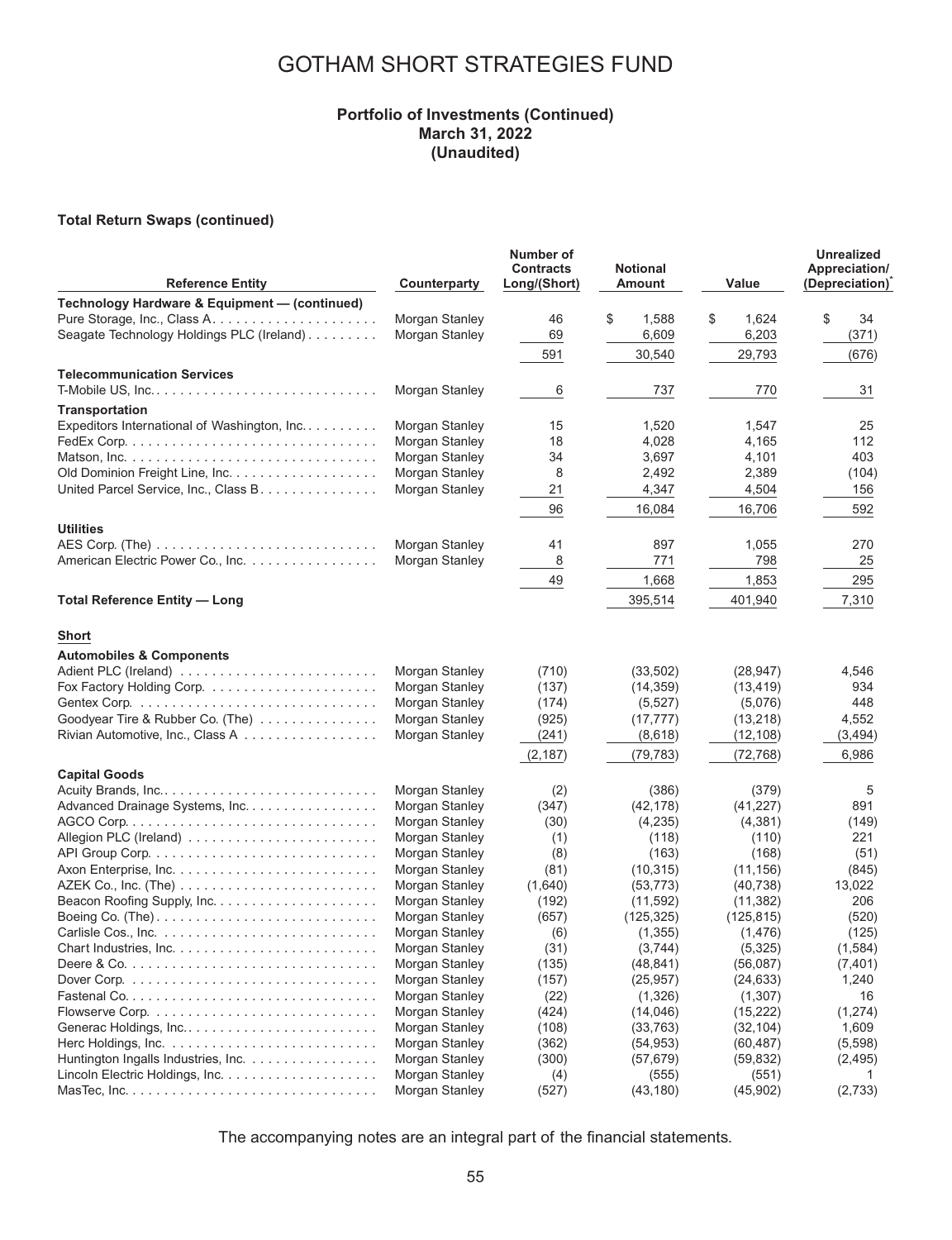#### **Portfolio of Investments (Continued) March 31, 2022 (Unaudited)**

#### **Total Return Swaps (continued)**

| <b>Reference Entity</b>                                                               | Counterparty   | Number of<br><b>Contracts</b><br>Long/(Short) | <b>Notional</b><br>Amount | Value           | <b>Unrealized</b><br>Appreciation/<br>(Depreciation) |
|---------------------------------------------------------------------------------------|----------------|-----------------------------------------------|---------------------------|-----------------|------------------------------------------------------|
| Capital Goods - (continued)                                                           |                |                                               |                           |                 |                                                      |
|                                                                                       | Morgan Stanley | (1, 595)                                      | S<br>(44, 015)            | \$<br>(42, 507) | \$<br>1,177                                          |
|                                                                                       | Morgan Stanley | (284)                                         | (48, 938)                 | (46, 559)       | 2,366                                                |
| MSC Industrial Direct Co., Inc., Class A                                              | Morgan Stanley | (32)                                          | (2,745)                   | (2,727)         | 16                                                   |
|                                                                                       | Morgan Stanley | (132)                                         | (24, 782)                 | (25, 592)       | (818)                                                |
|                                                                                       | Morgan Stanley | (376)                                         | (59,055)                  | (55, 941)       | 2,977                                                |
| Rockwell Automation, Inc                                                              | Morgan Stanley | (94)                                          | (26, 907)                 | (26, 323)       | 470                                                  |
| Sensata Technologies Holding PLC (United Kingdom)                                     | Morgan Stanley | (394)                                         | (22, 686)                 | (20, 035)       | 2,815                                                |
|                                                                                       | Morgan Stanley | (885)                                         | (145, 118)                | (123, 714)      | 20.755                                               |
|                                                                                       | Morgan Stanley | (151)                                         | (4,527)                   | (4,586)         | (62)                                                 |
| Toro Co (The) $\ldots \ldots \ldots \ldots \ldots \ldots \ldots \ldots \ldots \ldots$ | Morgan Stanley | (406)                                         | (34, 692)                 | (34, 709)       | (27)                                                 |
|                                                                                       | Morgan Stanley | (187)                                         | (63, 833)                 | (66, 424)       | (2,608)                                              |
|                                                                                       | Morgan Stanley | (107)                                         | (25, 238)                 | (25, 530)       | (402)                                                |
|                                                                                       | Morgan Stanley | (2,366)                                       | (29, 326)                 | (33, 124)       | (3,807)                                              |
|                                                                                       | Morgan Stanley | (43)                                          | (12, 462)                 | (13,099)        | (643)                                                |
|                                                                                       | Morgan Stanley | (40)                                          | (5,247)                   | (5,206)         | 38                                                   |
| WillScot Mobile Mini Holdings Corp                                                    | Morgan Stanley | (780)                                         | (28, 649)                 | (30, 521)       | (1,881)                                              |
|                                                                                       | Morgan Stanley | (80)                                          | (9,380)                   | (9,993)         | (624)                                                |
|                                                                                       | Morgan Stanley |                                               | (17, 167)                 | (15,858)        | 1,359                                                |
|                                                                                       |                | (186)                                         |                           |                 |                                                      |
|                                                                                       |                | (13, 172)                                     | (1, 138, 251)             | (1, 120, 730)   | 15,537                                               |
| <b>Commercial &amp; Professional Services</b>                                         |                |                                               |                           |                 |                                                      |
| Alight, Inc., Class A                                                                 | Morgan Stanley | (249)                                         | (2,272)                   | (2, 478)        | (208)                                                |
|                                                                                       | Morgan Stanley | (93)                                          | (10, 159)                 | (10, 854)       | (700)                                                |
| Booz Allen Hamilton Holding Corp.                                                     | Morgan Stanley | (870)                                         | (69, 478)                 | (76, 421)       | (7,046)                                              |
| CACI International, Inc., Class A.                                                    | Morgan Stanley | (78)                                          | (21, 615)                 | (23, 498)       | (2,016)                                              |
|                                                                                       | Morgan Stanley | (712)                                         | (10, 268)                 | (11, 933)       | (1,972)                                              |
|                                                                                       | Morgan Stanley | (353)                                         | (36, 292)                 | (39, 409)       | (3, 127)                                             |
|                                                                                       | Morgan Stanley | (83)                                          | (5, 559)                  | (5,529)         | 27                                                   |
|                                                                                       | Morgan Stanley | (513)                                         | (15, 014)                 | (13, 482)       | 1,527                                                |
|                                                                                       | Morgan Stanley | (16)                                          | (3,660)                   | (3,794)         | (338)                                                |
| GFL Environmental, Inc. (Canada).                                                     | Morgan Stanley | (42)                                          | (1,699)                   | (1, 367)        | 329                                                  |
|                                                                                       | Morgan Stanley | (123)                                         | (4,716)                   | (4,705)         | 8                                                    |
|                                                                                       | Morgan Stanley | (434)                                         | (42, 756)                 | (46, 881)       | (4,261)                                              |
|                                                                                       | Morgan Stanley | (25)                                          | (3, 392)                  | (3,317)         | 71                                                   |
| Nielsen Holdings PLC (United Kingdom).                                                | Morgan Stanley | (87)                                          | (2,369)                   | (2,370)         | (4)                                                  |
| Republic Services, Inc                                                                | Morgan Stanley | (53)                                          | (6, 793)                  | (7,022)         | (496)                                                |
|                                                                                       | Morgan Stanley | (5)                                           | (254)                     | (251)           |                                                      |
|                                                                                       | Morgan Stanley | (88)                                          | (5,041)                   | (5, 185)        | (147)                                                |
|                                                                                       | Morgan Stanley | (199)                                         | (20, 397)                 | (20, 565)       | (175)                                                |
|                                                                                       | Morgan Stanley | (156)                                         | (6, 529)                  | (3,625)         | 2,899                                                |
| Waste Connections, Inc. (Canada).                                                     | Morgan Stanley | (133)                                         | (17, 463)                 | (18,580)        | (1,530)                                              |
|                                                                                       |                | (4, 312)                                      | (285, 726)                | (301, 266)      | (17, 159)                                            |
| <b>Consumer Durables &amp; Apparel</b>                                                |                |                                               |                           |                 |                                                      |
|                                                                                       | Morgan Stanley | (542)                                         | (50, 387)                 | (43, 842)       | 6,384                                                |
|                                                                                       | Morgan Stanley | (1,789)                                       | (41, 739)                 | (41, 898)       | (170)                                                |
|                                                                                       | Morgan Stanley | (724)                                         | (81, 625)                 | (85, 874)       | (4,269)                                              |
| Gildan Activewear, Inc. (Canada).                                                     | Morgan Stanley | (108)                                         | (4, 111)                  | (4,048)         | 50                                                   |
|                                                                                       | Morgan Stanley | (28)                                          | (6, 871)                  | (5, 483)        | 2,345                                                |
| Peloton Interactive, Inc., Class A                                                    | Morgan Stanley | (204)                                         | (14, 124)                 | (5,390)         | 8,729                                                |
|                                                                                       | Morgan Stanley | (72)                                          | (9,075)                   | (7, 583)        | 1,411                                                |
|                                                                                       |                |                                               |                           |                 |                                                      |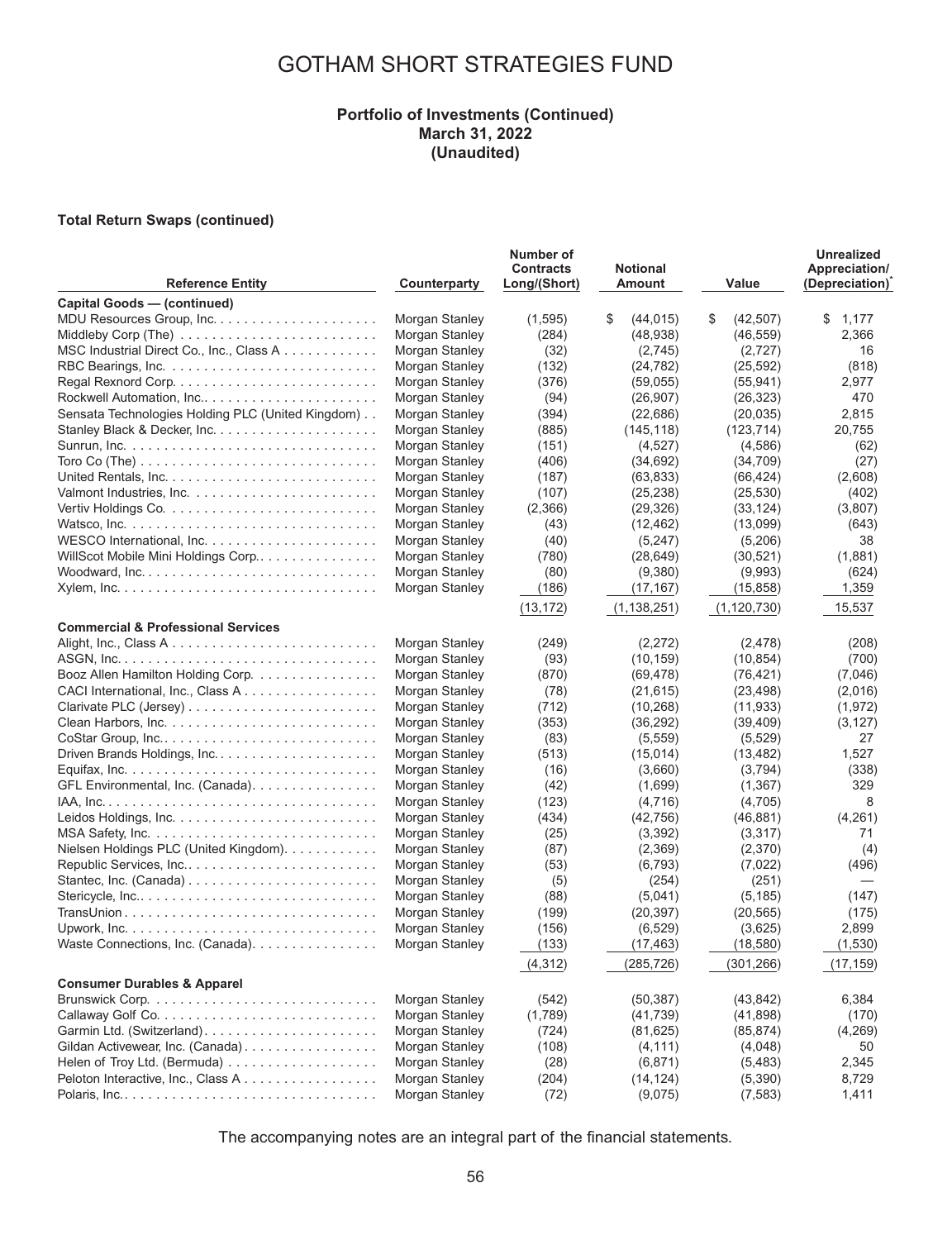#### **Portfolio of Investments (Continued) March 31, 2022 (Unaudited)**

#### **Total Return Swaps (continued)**

| <b>Reference Entity</b>                                                           | Counterparty   | Number of<br><b>Contracts</b><br>Long/(Short) | <b>Notional</b><br>Amount | Value           | <b>Unrealized</b><br>Appreciation/<br>(Depreciation) |
|-----------------------------------------------------------------------------------|----------------|-----------------------------------------------|---------------------------|-----------------|------------------------------------------------------|
| <b>Consumer Durables &amp; Apparel - (continued)</b>                              |                |                                               |                           |                 |                                                      |
|                                                                                   | Morgan Stanley | (678)                                         | \$<br>(31,095)            | \$<br>(27, 635) | \$<br>3,451                                          |
|                                                                                   | Morgan Stanley | (258)                                         | (54, 122)                 | (46, 799)       | 7,309                                                |
| Under Armour, Inc., Class C                                                       | Morgan Stanley | (363)                                         | (5,766)                   | (5,648)         | 114                                                  |
|                                                                                   | Morgan Stanley | (45)                                          | (2, 813)                  | (2,699)         | 111                                                  |
|                                                                                   |                | (4, 811)                                      | (301, 728)                | (276, 899)      | 25,465                                               |
| <b>Consumer Services</b>                                                          |                |                                               |                           |                 |                                                      |
|                                                                                   | Morgan Stanley | (254)                                         | (20, 539)                 | (19,649)        | 822                                                  |
|                                                                                   | Morgan Stanley | (324)                                         | (6,291)                   | (6, 551)        | (264)                                                |
|                                                                                   | Morgan Stanley | (115)                                         | (3, 453)                  | (4, 172)        | (722)                                                |
|                                                                                   | Morgan Stanley | (280)                                         | (8,689)                   | (5, 452)        | 3,233                                                |
| International Game Technology PLC (United Kingdom).                               | Morgan Stanley | (621)                                         | (15, 639)                 | (15, 326)       | 216                                                  |
|                                                                                   | Morgan Stanley | (85)                                          | (1,302)                   | (1,257)         | 42                                                   |
| Norwegian Cruise Line Holdings Ltd. (Bermuda)                                     | Morgan Stanley | (393)                                         | (7, 203)                  | (8,599)         | (1,400)                                              |
| Royal Caribbean Cruises Ltd. (Liberia).                                           | Morgan Stanley | (189)                                         | (13, 484)                 | (15, 834)       | (2,861)                                              |
|                                                                                   | Morgan Stanley | (58)                                          | (3,657)                   | (3,818)         | (169)                                                |
|                                                                                   | Morgan Stanley | (42)                                          | (2, 249)                  | (2, 433)        | (201)                                                |
| Wendy's Co (The) $\ldots \ldots \ldots \ldots \ldots \ldots \ldots \ldots$        | Morgan Stanley | (1,869)                                       | (40, 472)                 | (41,062)        | (673)                                                |
|                                                                                   |                | (4,230)                                       | (122, 978)                | (124, 153)      | (1, 977)                                             |
| <b>Energy</b>                                                                     |                |                                               |                           |                 |                                                      |
|                                                                                   | Morgan Stanley | (2, 231)                                      | (22, 428)                 | (24, 251)       | (1,866)                                              |
|                                                                                   | Morgan Stanley | (596)                                         | (33, 771)                 | (35, 587)       | (2, 183)                                             |
|                                                                                   | Morgan Stanley | (79)                                          | (4, 164)                  | (4,845)         | (698)                                                |
|                                                                                   | Morgan Stanley | (3, 337)                                      | (81, 122)                 | (89,999)        | (9,924)                                              |
| Enbridge, Inc. (Canada) $\ldots \ldots \ldots \ldots \ldots \ldots \ldots \ldots$ | Morgan Stanley | (1,927)                                       | (80, 594)                 | (88, 815)       | (8,619)                                              |
|                                                                                   | Morgan Stanley | (169)                                         | (4,388)                   | (5,815)         | (1,430)                                              |
|                                                                                   | Morgan Stanley | (2, 234)                                      | (77, 021)                 | (89, 025)       | (12,023)                                             |
|                                                                                   | Morgan Stanley | (259)                                         | (4, 475)                  | (5,079)         | (636)                                                |
|                                                                                   | Morgan Stanley | (8,630)                                       | (43, 631)                 | (61, 877)       | (18, 258)                                            |
|                                                                                   | Morgan Stanley | (1,699)                                       | (86, 310)                 | (95, 858)       | (11, 271)                                            |
|                                                                                   |                | (21, 161)                                     | (437, 904)                | (501, 151)      | (66,908)                                             |
| <b>Food &amp; Staples Retailing</b>                                               |                |                                               |                           |                 |                                                      |
| BJ's Wholesale Club Holdings, Inc.                                                | Morgan Stanley | (390)                                         | (25, 296)                 | (26, 368)       | (1,080)                                              |
| Casey's General Stores, Inc                                                       | Morgan Stanley | (192)                                         | (36, 860)                 | (38,049)        | (1,295)                                              |
| US Foods Holding Corp                                                             | Morgan Stanley | (64)                                          | (2, 433)                  | (2,408)         | 22                                                   |
|                                                                                   |                | (646)                                         | (64, 589)                 | (66, 825)       | (2, 353)                                             |
| Food, Beverage & Tobacco                                                          |                |                                               |                           |                 |                                                      |
| Boston Beer Co., Inc. (The), Class A                                              | Morgan Stanley | (125)                                         | (47, 218)                 | (48, 559)       | (1,353)                                              |
| Celsius Holdings, Inc                                                             | Morgan Stanley | (888)                                         | (61, 180)                 | (49,000)        | 12,164                                               |
|                                                                                   | Morgan Stanley | (63)                                          | (1,586)                   | (1,620)         | (36)                                                 |
|                                                                                   | Morgan Stanley | (183)                                         | (22, 844)                 | (18, 783)       | 4,053                                                |
|                                                                                   | Morgan Stanley | (233)                                         | (30, 479)                 | (31, 551)       | (1,081)                                              |
|                                                                                   | Morgan Stanley | (107)                                         | (17, 379)                 | (15, 959)       | 1,319                                                |
|                                                                                   | Morgan Stanley | (1)                                           | (41)                      | (43)            | (5)                                                  |
|                                                                                   |                | (1,600)                                       | (180, 727)                | (165, 515)      | 15,061                                               |
| <b>Health Care Equipment &amp; Services</b>                                       |                |                                               |                           |                 |                                                      |
|                                                                                   | Morgan Stanley | (42)                                          | (3, 177)                  | (3,332)         | (158)                                                |
|                                                                                   | Morgan Stanley | (943)                                         | (77, 974)                 | (73, 120)       | 4,834                                                |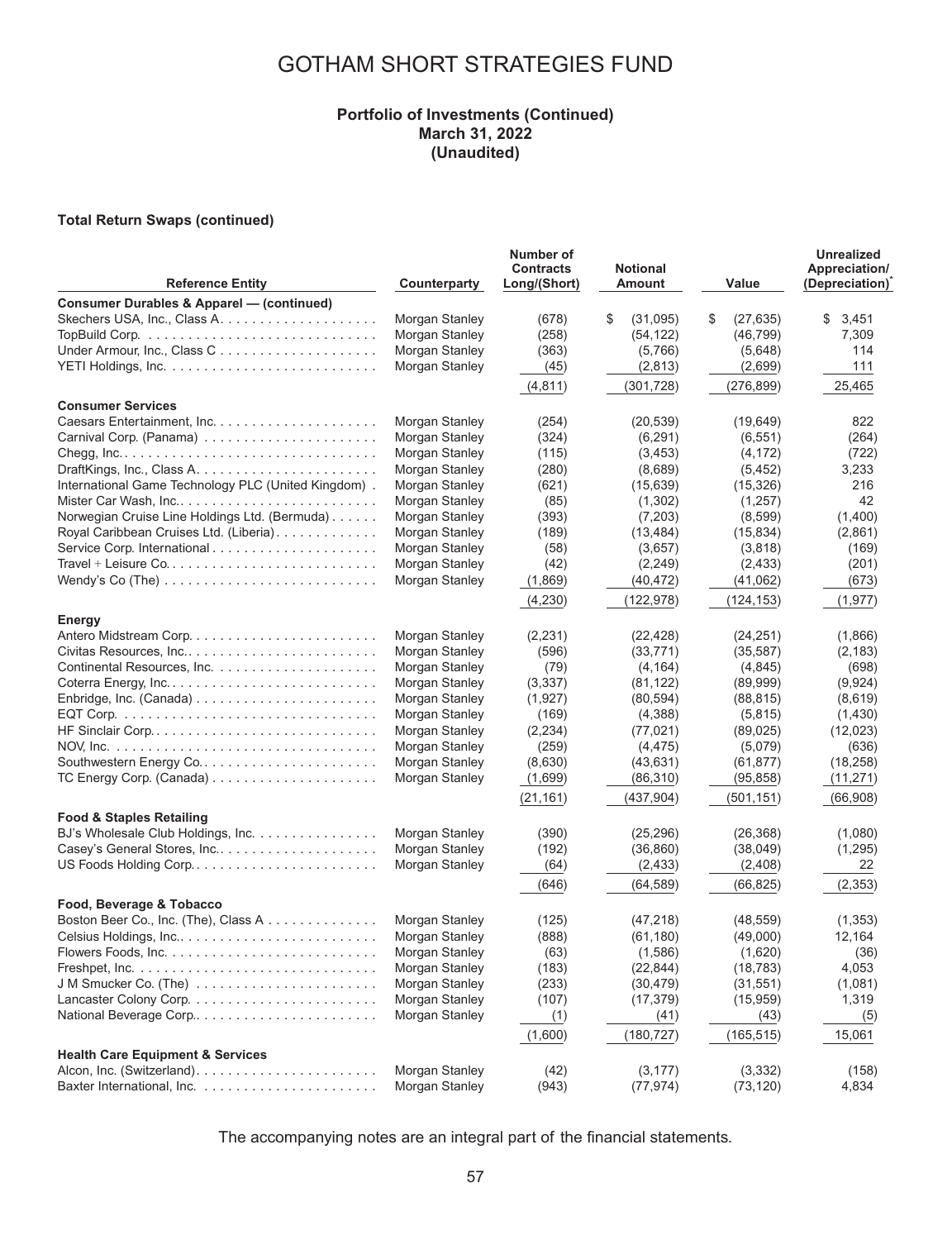#### **Portfolio of Investments (Continued) March 31, 2022 (Unaudited)**

#### **Total Return Swaps (continued)**

| <b>Reference Entity</b>                                                              | Counterparty   | Number of<br><b>Contracts</b><br>Long/(Short) | <b>Notional</b><br>Amount | Value           | <b>Unrealized</b><br>Appreciation/<br>(Depreciation) |
|--------------------------------------------------------------------------------------|----------------|-----------------------------------------------|---------------------------|-----------------|------------------------------------------------------|
| Health Care Equipment & Services - (continued)                                       |                |                                               |                           |                 |                                                      |
| Change Healthcare, Inc                                                               | Morgan Stanley | (1,213)                                       | \$<br>(24, 949)           | \$<br>(26, 443) | \$(1,502)                                            |
| Dexcom, $inc. \ldots \ldots \ldots \ldots \ldots \ldots \ldots \ldots \ldots \ldots$ | Morgan Stanley | (46)                                          | (18, 355)                 | (23, 534)       | (8,792)                                              |
|                                                                                      | Morgan Stanley | (936)                                         | (60, 569)                 | (66, 559)       | (6, 266)                                             |
| Ensign Group Inc (The) $\ldots \ldots \ldots \ldots \ldots \ldots \ldots$            | Morgan Stanley | (4)                                           | (336)                     | (360)           | (27)                                                 |
|                                                                                      | Morgan Stanley | (7)                                           | (522)                     | (516)           | 3                                                    |
| GoodRx Holdings, Inc., Class A.                                                      | Morgan Stanley | (48)                                          | (930)                     | (928)           |                                                      |
|                                                                                      | Morgan Stanley | (156)                                         | (15, 173)                 | (10, 333)       | 5,572                                                |
| HealthEquity, Inc                                                                    | Morgan Stanley | (584)                                         | (31, 535)                 | (39, 385)       | (7, 859)                                             |
| LHC Group, Inc. $\ldots \ldots \ldots \ldots \ldots \ldots \ldots \ldots \ldots$     | Morgan Stanley | (30)                                          | (4, 573)                  | (5,058)         | (489)                                                |
|                                                                                      | Morgan Stanley | (290)                                         | (21, 530)                 | (24, 026)       | (2,504)                                              |
|                                                                                      | Morgan Stanley | (32)                                          | (1, 427)                  | (1,645)         | (221)                                                |
|                                                                                      | Morgan Stanley | (5)                                           | (566)                     | (562)           | 1                                                    |
|                                                                                      | Morgan Stanley | (92)                                          | (4,962)                   | (5,065)         | (106)                                                |
|                                                                                      | Morgan Stanley | (620)                                         | (73, 105)                 | (79, 298)       | (6,353)                                              |
|                                                                                      |                | (5,048)                                       | (339, 683)                | (360, 164)      | (23, 867)                                            |
|                                                                                      |                |                                               |                           |                 |                                                      |
| <b>Household &amp; Personal Products</b>                                             |                |                                               |                           |                 |                                                      |
|                                                                                      | Morgan Stanley | (132)                                         | (2,096)                   | (2,063)         | 30                                                   |
| <b>Materials</b>                                                                     |                |                                               |                           |                 |                                                      |
| Agnico Eagle Mines Ltd. (Canada).                                                    | Morgan Stanley | (1, 557)                                      | (90, 103)                 | (95, 351)       | (5,526)                                              |
|                                                                                      | Morgan Stanley | (69)                                          | (8,780)                   | (8, 107)        | 646                                                  |
| Berry Global Group, Inc                                                              | Morgan Stanley | (718)                                         | (43,682)                  | (41, 615)       | 2,055                                                |
|                                                                                      | Morgan Stanley | (48)                                          | (8,679)                   | (8, 475)        | 179                                                  |
|                                                                                      | Morgan Stanley | (2, 104)                                      | (42, 101)                 | (42, 164)       | (249)                                                |
|                                                                                      | Morgan Stanley | (187)                                         | (70, 500)                 | (71, 974)       | (1,572)                                              |
|                                                                                      | Morgan Stanley | (34)                                          | (1, 977)                  | (1,950)         | 25                                                   |
|                                                                                      | Morgan Stanley | (965)                                         | (61, 805)                 | (76, 669)       | (15, 588)                                            |
| RPM International, Inc                                                               | Morgan Stanley | (270)                                         | (24, 283)                 | (21,989)        | 2,162                                                |
|                                                                                      | Morgan Stanley | (523)                                         | (68, 663)                 | (64, 308)       | 4,207                                                |
|                                                                                      | Morgan Stanley | (297)                                         | (17, 563)                 | (18,580)        | (1,064)                                              |
| West Fraser Timber Co. Ltd. (Canada)                                                 | Morgan Stanley | (94)                                          | (9, 199)                  | (7,748)         | 1,502                                                |
| Wheaton Precious Metals Corp. (Canada)                                               | Morgan Stanley | (103)                                         | (4,983)                   | (4,901)         | 75                                                   |
|                                                                                      |                | (6,969)                                       | (452, 318)                | (463, 831)      | (13, 148)                                            |
| <b>Media &amp; Entertainment</b>                                                     |                |                                               |                           |                 |                                                      |
|                                                                                      | Morgan Stanley | (153)                                         | (1,766)                   | (1,909)         | (259)                                                |
|                                                                                      | Morgan Stanley | (538)                                         | (5,221)                   | (3,050)         | 2.167                                                |
|                                                                                      | Morgan Stanley | (747)                                         | (31, 340)                 | (31, 718)       | (386)                                                |
|                                                                                      | Morgan Stanley | (1, 325)                                      | (42, 037)                 | (41, 936)       | (47)                                                 |
|                                                                                      | Morgan Stanley | (430)                                         | (45, 367)                 | (43, 120)       | 2,235                                                |
| Nexstar Media Group, Inc., Class A                                                   | Morgan Stanley | (88)                                          | (15, 718)                 | (16, 586)       | (971)                                                |
|                                                                                      | Morgan Stanley | (2, 148)                                      | (76, 547)                 | (81,216)        | (4,894)                                              |
| ROBLOX Corp., Class A.                                                               | Morgan Stanley | (736)                                         | (34, 937)                 | (34,033)        | 894                                                  |
|                                                                                      | Morgan Stanley | (368)                                         | (52, 250)                 | (46,099)        | 6,137                                                |
|                                                                                      | Morgan Stanley | (860)                                         | (19, 194)                 | (19, 264)       | (105)                                                |
| Warner Music Group Corp., Class A                                                    | Morgan Stanley | (62)                                          | (2, 325)                  | (2,347)         | (24)                                                 |
| World Wrestling Entertainment, Inc., Class A                                         | Morgan Stanley | (180)                                         | (10, 398)                 | (11, 239)       | (867)                                                |
|                                                                                      | Morgan Stanley | (1,870)                                       | (97, 872)                 | (111, 714)      | (13,866)                                             |
|                                                                                      |                | (9, 505)                                      | (434, 972)                | (444, 231)      | (9,986)                                              |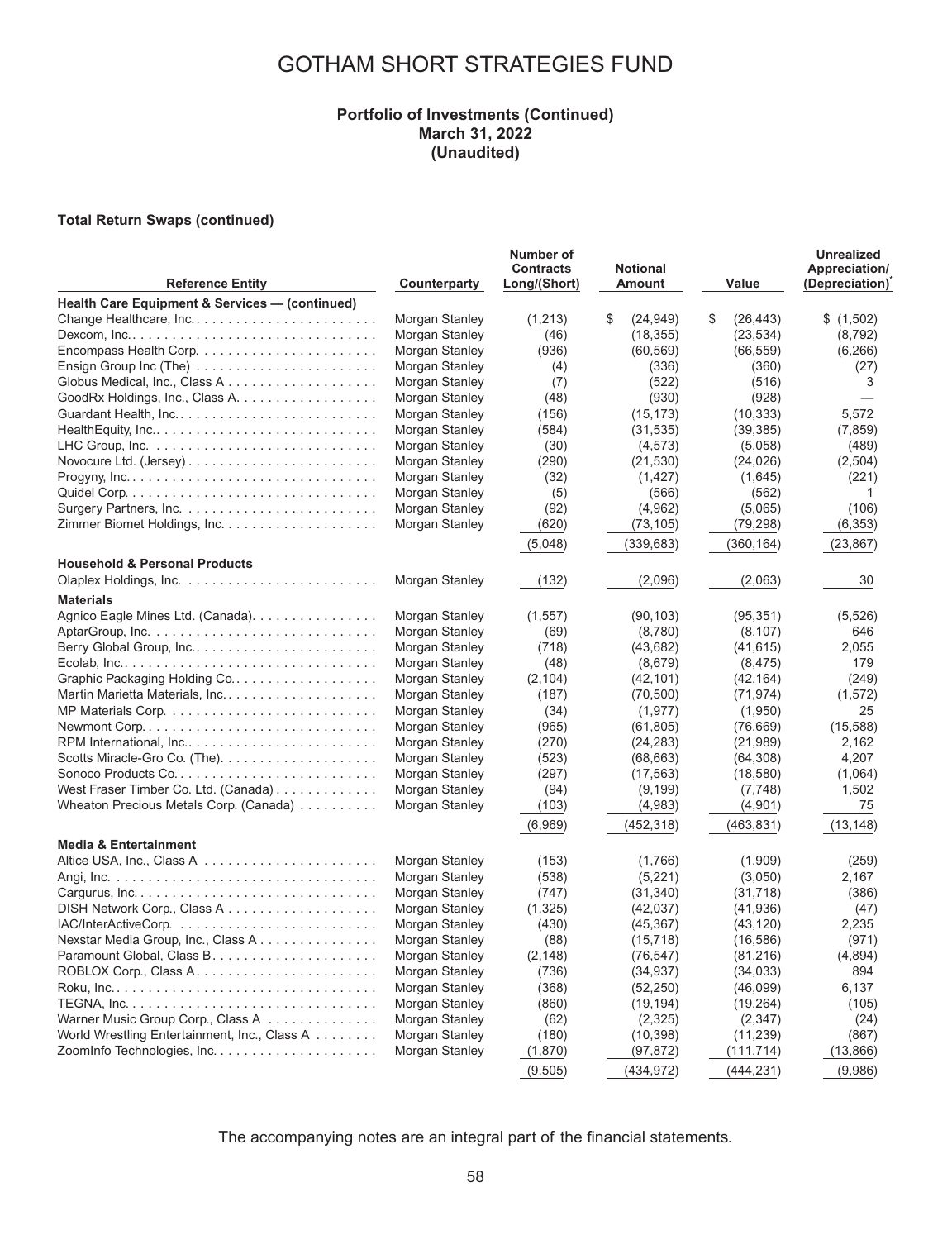#### **Portfolio of Investments (Continued) March 31, 2022 (Unaudited)**

#### **Total Return Swaps (continued)**

| <b>Reference Entity</b>                                                   | Counterparty                     | Number of<br><b>Contracts</b><br>Long/(Short) | <b>Notional</b><br>Amount | Value               | <b>Unrealized</b><br>Appreciation/<br>(Depreciation) |
|---------------------------------------------------------------------------|----------------------------------|-----------------------------------------------|---------------------------|---------------------|------------------------------------------------------|
| Pharmaceuticals, Biotechnology & Life Sciences                            |                                  |                                               |                           |                     |                                                      |
|                                                                           | Morgan Stanley                   | (698)                                         | \$<br>(48, 971)           | \$<br>(53,097)      | \$ (4,139)                                           |
|                                                                           | Morgan Stanley                   | (49)                                          | (4,003)                   | (279)               | 3,721                                                |
|                                                                           | Morgan Stanley                   | (72)                                          | (3, 141)                  | (3,658)             | (521)                                                |
| Arrowhead Pharmaceuticals, Inc.                                           | Morgan Stanley                   | (565)                                         | (26, 760)                 | (25, 984)           | 768                                                  |
| Bridgebio Pharma, Inc                                                     | Morgan Stanley                   | (228)                                         | (9, 726)                  | (2,314)             | 7,407                                                |
|                                                                           | Morgan Stanley                   | (8)                                           | (2, 152)                  | (2,291)             | (142)                                                |
| Exact Sciences Corp                                                       | Morgan Stanley                   | (830)                                         | (60, 646)                 | (58,034)            | 2,597                                                |
| Fate Therapeutics, Inc                                                    | Morgan Stanley                   | (35)                                          | (1,724)                   | (1,357)             | 364                                                  |
| Kodiak Sciences, Inc                                                      | Morgan Stanley                   | (67)                                          | (6, 451)                  | (517)               | 5,930                                                |
|                                                                           | Morgan Stanley                   | (3)                                           | (470)                     | (491)               | (23)                                                 |
|                                                                           | Morgan Stanley                   | (115)                                         | (10, 440)                 | (9, 455)            | 980                                                  |
|                                                                           | Morgan Stanley                   | (287)                                         | (21, 366)                 | (11, 675)           | 9,683                                                |
|                                                                           | Morgan Stanley                   | (100)                                         | (4, 173)                  | (1,215)             | 2,954                                                |
|                                                                           | Morgan Stanley                   | (58)                                          | (6, 852)                  | (4,272)             | 2,577                                                |
|                                                                           | Morgan Stanley                   | (520)                                         | (69, 391)                 | (74,906)            | (5,533)                                              |
|                                                                           | Morgan Stanley                   | (62)                                          | (36, 955)                 | (36,620)            | 312                                                  |
|                                                                           | Morgan Stanley                   | (58)                                          | (6, 257)                  | (2,864)             | 3,389                                                |
|                                                                           |                                  | (3,755)                                       | (319, 478)                | (289, 029)          | 30,324                                               |
| <b>Retailing</b>                                                          |                                  |                                               |                           |                     |                                                      |
| Asbury Automotive Group, Inc.                                             | Morgan Stanley                   | (78)                                          | (14, 795)                 | (12, 496)           | 2,294                                                |
|                                                                           | Morgan Stanley                   | (847)                                         | (101, 133)                | (81, 719)           | 19,384                                               |
|                                                                           | Morgan Stanley                   | (52)                                          | (6,937)                   | (6,203)             | 730                                                  |
|                                                                           | Morgan Stanley                   | (1,022)                                       | (51,201)                  | (41, 677)           | 9,510                                                |
| Dollar Tree, Inc                                                          | Morgan Stanley                   | (284)                                         | (42, 552)                 | (45, 483)           | (2,942)                                              |
|                                                                           | Morgan Stanley                   | (33)                                          | (5,351)                   | (5,226)             | 121                                                  |
| Floor & Decor Holdings, Inc., Class A.                                    | Morgan Stanley                   | (417)                                         | (44, 211)                 | (33, 777)           | 10,422                                               |
|                                                                           | Morgan Stanley                   | (42)                                          | (5,099)                   | (5,293)             | (219)                                                |
|                                                                           | Morgan Stanley                   | (341)                                         | (15, 916)                 | (15, 485)           | 366                                                  |
| Petco Health & Wellness Co., Inc.                                         | Morgan Stanley                   | (1, 410)                                      | (27, 207)                 | (27, 594)           | (395)                                                |
|                                                                           | Morgan Stanley                   | (42)                                          | (19, 338)                 | (17,760)            | 1,549                                                |
|                                                                           | Morgan Stanley                   | (218)                                         | (49, 258)                 | (50, 875)           | (1,659)                                              |
|                                                                           | Morgan Stanley                   | (38)                                          | (4, 459)                  | (4,210)             | 246                                                  |
|                                                                           |                                  | (4,824)                                       | (387, 457)                | (347, 798)          | 39,407                                               |
| <b>Semiconductors &amp; Semiconductor Equipment</b>                       |                                  |                                               |                           |                     |                                                      |
|                                                                           | Morgan Stanley                   | (212)                                         | (24, 052)                 | (17, 571)           | 6,456                                                |
|                                                                           | Morgan Stanley                   | (459)                                         | (38, 593)                 | (38, 919)           | (336)                                                |
|                                                                           | Morgan Stanley                   | (38)                                          | (6, 311)                  | (7,668)             | (1,360)                                              |
|                                                                           | Morgan Stanley                   | (61)                                          | (4,699)                   | (5, 108)            | (412)                                                |
|                                                                           | Morgan Stanley                   | (1,928)                                       | (98, 861)                 | (95, 552)           | 3,254                                                |
|                                                                           | Morgan Stanley                   | (211)                                         | (12, 645)                 | (12, 312)           | 328                                                  |
|                                                                           | Morgan Stanley                   | (342)                                         | (45, 755)                 | (42, 442)           | 3,389                                                |
|                                                                           | Morgan Stanley                   | (13)                                          | (2,096)                   | (2, 170)            | (81)                                                 |
| Wolfspeed, $Inc. \ldots. \ldots. \ldots. \ldots. \ldots. \ldots. \ldots.$ | Morgan Stanley                   | (91)                                          | (8, 727)                  | (10, 361)           | (4,647)                                              |
|                                                                           |                                  | (3, 355)                                      | (241, 739)                | (232, 103)          | 6,591                                                |
| <b>Software &amp; Services</b>                                            |                                  |                                               | (7, 559)                  |                     |                                                      |
|                                                                           | Morgan Stanley<br>Morgan Stanley | (98)<br>(171)                                 | (9, 410)                  | (8,057)<br>(9, 417) | (557)<br>(11)                                        |
|                                                                           | Morgan Stanley                   | (133)                                         | (9, 243)                  | (5,316)             | 3,923                                                |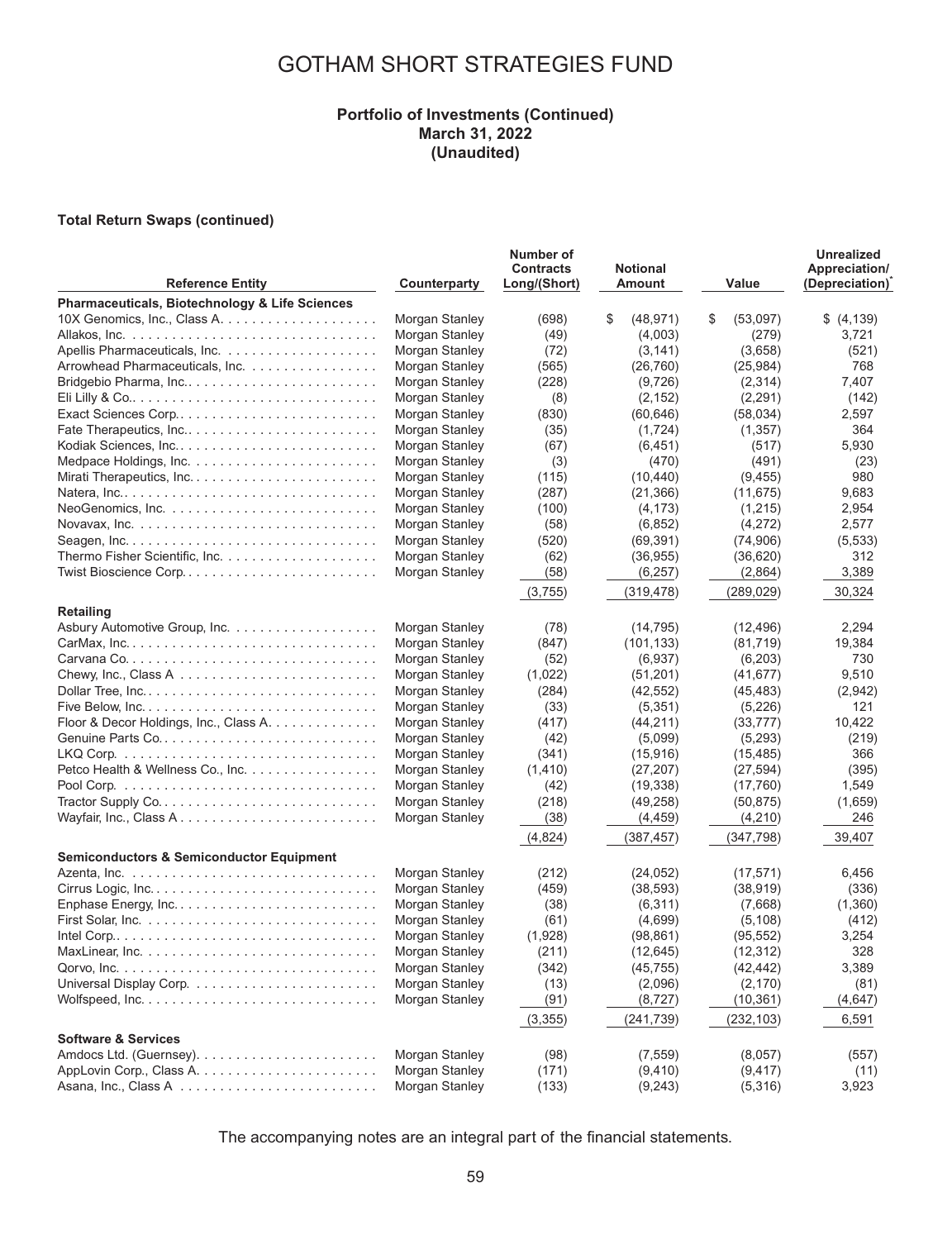#### **Portfolio of Investments (Continued) March 31, 2022 (Unaudited)**

#### **Total Return Swaps (continued)**

| <b>Reference Entity</b>                    | Counterparty   | Number of<br><b>Contracts</b><br>Long/(Short) | <b>Notional</b><br>Amount | Value           | <b>Unrealized</b><br>Appreciation/<br>(Depreciation) |
|--------------------------------------------|----------------|-----------------------------------------------|---------------------------|-----------------|------------------------------------------------------|
| Software & Services - (continued)          |                |                                               |                           |                 |                                                      |
| Aspen Technology, Inc                      | Morgan Stanley | (63)                                          | \$<br>(9,918)             | \$<br>(10, 418) | \$<br>(505)                                          |
|                                            | Morgan Stanley | (17)                                          | (2,684)                   | (1,692)         | 5,130                                                |
|                                            | Morgan Stanley | (120)                                         | (8,736)                   | (8,786)         | (55)                                                 |
|                                            | Morgan Stanley | (4)                                           | (191)                     | (195)           | (6)                                                  |
|                                            | Morgan Stanley | (303)                                         | (31, 015)                 | (30, 573)       | 479                                                  |
|                                            | Morgan Stanley | (1,076)                                       | (40, 309)                 | (44, 116)       | (3,818)                                              |
|                                            | Morgan Stanley | (157)                                         | (24, 387)                 | (15,956)        | 8,423                                                |
|                                            | Morgan Stanley | (15)                                          | (394)                     | (401)           | (10)                                                 |
| Dolby Laboratories, Inc., Class A.         | Morgan Stanley | (126)                                         | (9,770)                   | (9,856)         | (106)                                                |
|                                            | Morgan Stanley | (1)                                           | (48)                      | (47)            | (2)                                                  |
|                                            | Morgan Stanley | (93)                                          | (9,873)                   | (10, 267)       | (785)                                                |
| Lightspeed Commerce, Inc. (Canada)         | Morgan Stanley | (890)                                         | (37, 802)                 | (27, 118)       | 10,673                                               |
|                                            | Morgan Stanley | (71)                                          | (9,262)                   | (11, 223)       | (1,965)                                              |
|                                            | Morgan Stanley | (148)                                         | (7,603)                   | (6,065)         | 1,534                                                |
|                                            | Morgan Stanley | (151)                                         | (10, 165)                 | (10,099)        | 61                                                   |
|                                            | Morgan Stanley | (578)                                         | (90, 597)                 | (87, 255)       | 3,320                                                |
|                                            | Morgan Stanley | (25)                                          | (1,468)                   | (1,449)         | 16                                                   |
| Qualtrics International, Inc., Class A     | Morgan Stanley |                                               | (7, 192)                  | (7,309)         | (120)                                                |
|                                            | Morgan Stanley | (256)<br>(9)                                  | (1,263)                   | (1,282)         | (21)                                                 |
|                                            | Morgan Stanley |                                               |                           |                 |                                                      |
| Shopify, Inc., Class A (Canada)            |                | (510)                                         | (59, 181)                 | (59, 777)       | (611)<br>160                                         |
| Smartsheet, Inc., Class A                  | Morgan Stanley | (6)                                           | (4,219)                   | (4,056)         |                                                      |
|                                            | Morgan Stanley | (172)                                         | (9,036)                   | (9, 422)        | (390)                                                |
|                                            | Morgan Stanley | (72)                                          | (1,366)                   | (1, 565)        | (648)                                                |
|                                            | Morgan Stanley | (547)                                         | (63, 043)                 | (62, 287)       | 632                                                  |
|                                            |                | (5, 812)                                      | (465,734)                 | (444,004)       | 24,741                                               |
| <b>Technology Hardware &amp; Equipment</b> |                |                                               |                           |                 |                                                      |
|                                            | Morgan Stanley | (144)                                         | (5,878)                   | (5,845)         | 4                                                    |
|                                            | Morgan Stanley | (432)                                         | (78, 710)                 | (77, 280)       | 1,246                                                |
|                                            | Morgan Stanley | (94)                                          | (7, 230)                  | (7,252)         | (26)                                                 |
|                                            | Morgan Stanley | (74)                                          | (18, 785)                 | (18, 456)       | 303                                                  |
| National Instruments Corp                  | Morgan Stanley | (397)                                         | (15,980)                  | (16, 114)       | (169)                                                |
|                                            | Morgan Stanley | (16)                                          | (4,359)                   | (4, 347)        | 9                                                    |
|                                            | Morgan Stanley | (405)                                         | (42, 201)                 | (41,800)        | 379                                                  |
|                                            | Morgan Stanley | (78)                                          | (20, 724)                 | (22, 710)       | (1,993)                                              |
|                                            |                | (1,640)                                       | (193, 867)                | (193, 804)      | (247)                                                |
| <b>Telecommunication Services</b>          |                |                                               |                           |                 |                                                      |
| Frontier Communications Parent, Inc        | Morgan Stanley | (274)                                         | (7, 153)                  | (7, 582)        | (432)                                                |
| <b>Transportation</b>                      |                |                                               |                           |                 |                                                      |
| Canadian Pacific Railway Ltd. (Canada).    | Morgan Stanley | (1, 159)                                      | (85, 892)                 | (95,664)        | (9,965)                                              |
| CH Robinson Worldwide, Inc.                | Morgan Stanley | (925)                                         | (91, 171)                 | (99, 632)       | (8,929)                                              |
| JB Hunt Transport Services, Inc.           | Morgan Stanley | (114)                                         | (23, 509)                 | (22, 890)       | 452                                                  |
| Schneider National, Inc., Class B          | Morgan Stanley | (12)                                          | (317)                     | (306)           | 8                                                    |
|                                            | Morgan Stanley | (70)                                          | (2,635)                   | (3,245)         | (682)                                                |
|                                            |                |                                               |                           |                 |                                                      |
|                                            |                | (2,280)                                       | (203, 524)                | (221, 737)      | (19, 116)                                            |
| <b>Utilities</b>                           |                |                                               |                           |                 |                                                      |
| Algonquin Power & Utilities Corp. (Canada) | Morgan Stanley | (708)                                         | (11, 296)                 | (10,988)        | (342)                                                |
|                                            | Morgan Stanley | (509)                                         | (50, 585)                 | (60, 820)       | (10,685)                                             |
|                                            | Morgan Stanley | (4)                                           | (183)                     | (187)           | (6)                                                  |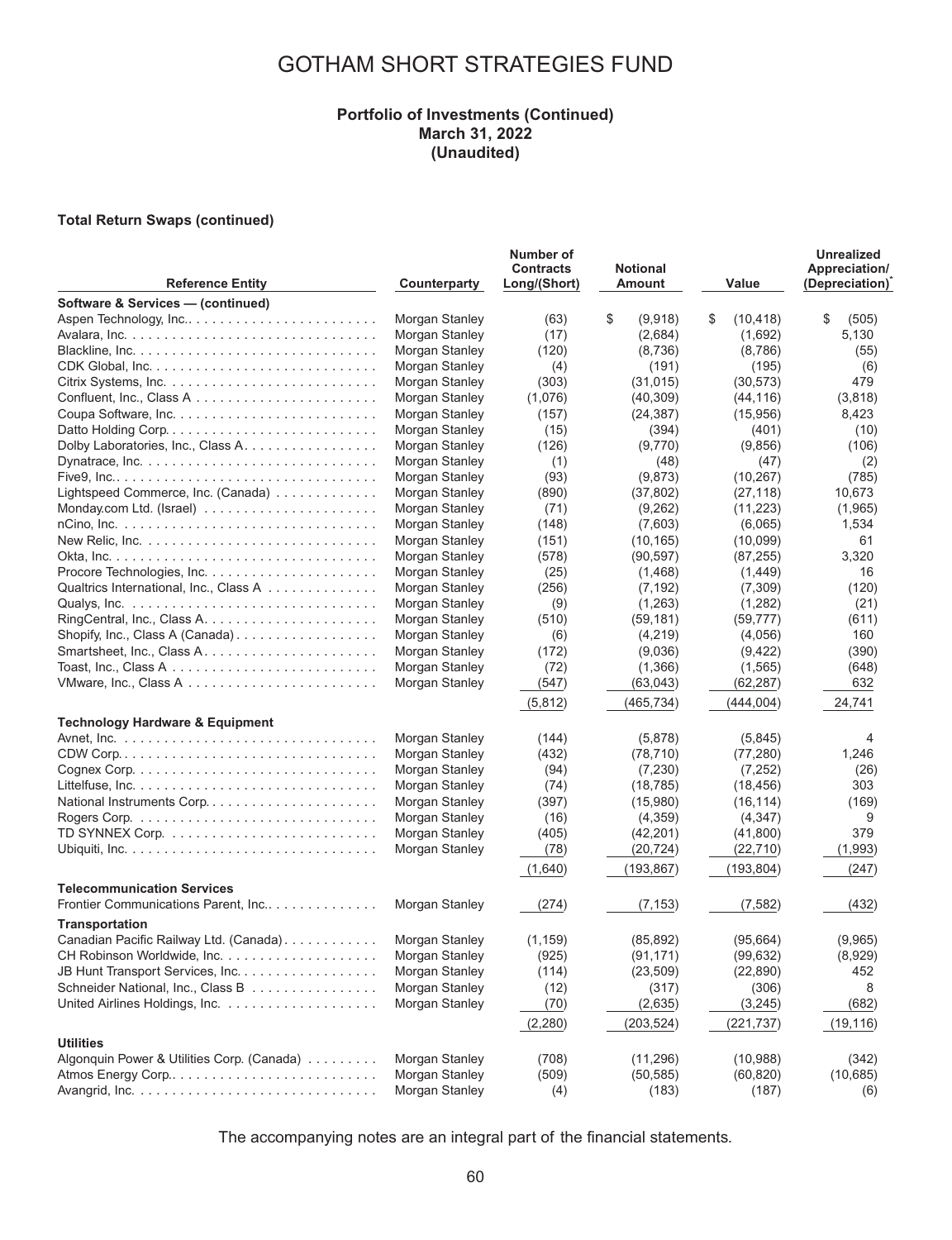### **Portfolio of Investments (Concluded) March 31, 2022 (Unaudited)**

#### **Total Return Swaps (concluded)**

| <b>Reference Entity</b>                                                              | Counterparty   | Number of<br><b>Contracts</b><br>Long/(Short) | <b>Notional</b><br>Amount | Value           | <b>Unrealized</b><br>Appreciation/<br>(Depreciation) <sup>^</sup> |
|--------------------------------------------------------------------------------------|----------------|-----------------------------------------------|---------------------------|-----------------|-------------------------------------------------------------------|
| Utilities - (continued)                                                              |                |                                               |                           |                 |                                                                   |
|                                                                                      | Morgan Stanley | (258)                                         | \$<br>(18, 402)           | \$<br>(19, 871) | \$(1,476)                                                         |
|                                                                                      | Morgan Stanley | (242)                                         | (15, 277)                 | (16, 925)       | (1,654)                                                           |
|                                                                                      | Morgan Stanley | (1, 156)                                      | (90, 648)                 | (98, 225)       | (8,362)                                                           |
|                                                                                      | Morgan Stanley | (308)                                         | (14, 708)                 | (15, 748)       | (1, 110)                                                          |
|                                                                                      | Morgan Stanley | (556)                                         | (35, 479)                 | (37,997)        | (2,603)                                                           |
| Exelon Corp. $\ldots \ldots \ldots \ldots \ldots \ldots \ldots \ldots \ldots \ldots$ | Morgan Stanley | (2,350)                                       | (101,455)                 | (111, 930)      | (10, 499)                                                         |
| Fortis, Inc. (Canada) $\ldots \ldots \ldots \ldots \ldots \ldots \ldots \ldots$      | Morgan Stanley | (216)                                         | (9,898)                   | (10,692)        | (865)                                                             |
|                                                                                      | Morgan Stanley | (20)                                          | (2, 151)                  | (2,307)         | (172)                                                             |
|                                                                                      | Morgan Stanley | (436)                                         | (27, 366)                 | (29, 953)       | (2,788)                                                           |
|                                                                                      | Morgan Stanley | (84)                                          | (3,728)                   | (3,852)         | (153)                                                             |
|                                                                                      | Morgan Stanley | (49)                                          | (3,599)                   | (4, 151)        | (576)                                                             |
|                                                                                      | Morgan Stanley | (362)                                         | (10, 348)                 | (11, 512)       | (1, 168)                                                          |
|                                                                                      | Morgan Stanley | (257)                                         | (10,003)                  | (10, 480)       | (482)                                                             |
|                                                                                      | Morgan Stanley | (185)                                         | (15,603)                  | (16, 324)       | (727)                                                             |
|                                                                                      | Morgan Stanley | (34)                                          | (2, 558)                  | (2,655)         | (101)                                                             |
|                                                                                      | Morgan Stanley | (32)                                          | (1, 575)                  | (1,765)         | (206)                                                             |
|                                                                                      |                | (7,766)                                       | (424,862)                 | (466, 382)      | (43, 975)                                                         |
| <b>Total Reference Entity - Short</b>                                                |                |                                               | (6,084,569)               | (6, 102, 035)   | (35,026)                                                          |
| <b>Net Value of Reference Entity</b>                                                 |                |                                               | \$(5,689,055)             | \$(5,700,095)   | \$(27,716)                                                        |

\* Includes \$(16,676) related to open trades, dividends receivables/payables and swap receivables/payables activities.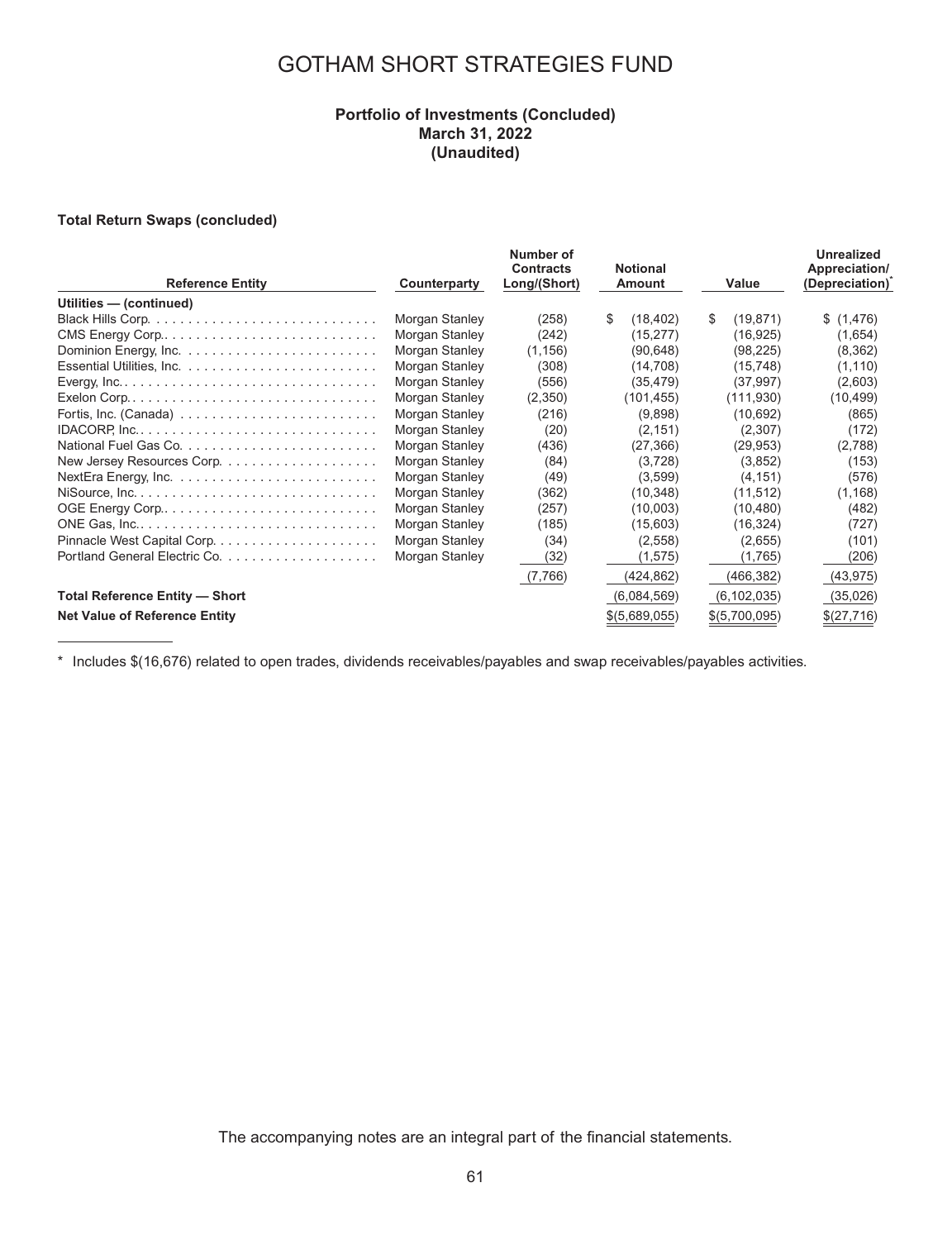### **Statements of Assets and Liabilities March 31, 2022 (Unaudited)**

|                                                                                             | <b>Gotham ESG</b><br>Large Value Fund | <b>Gotham Defensive</b><br>Long 500 Fund | <b>Gotham Total</b><br><b>Return Fund</b> |
|---------------------------------------------------------------------------------------------|---------------------------------------|------------------------------------------|-------------------------------------------|
| <b>Assets</b>                                                                               |                                       |                                          |                                           |
|                                                                                             | \$1,462,136                           | \$25,794,668                             | \$                                        |
|                                                                                             |                                       |                                          | 28,888,116                                |
|                                                                                             | 29,403                                | 5.628.609<br>967,246                     | 5.648                                     |
|                                                                                             |                                       | 895,916                                  |                                           |
| Receivables:                                                                                |                                       |                                          |                                           |
|                                                                                             | 27,948                                | 362,688                                  |                                           |
|                                                                                             | 1,087                                 | 26,232                                   |                                           |
|                                                                                             | 1,057                                 |                                          | 22,104                                    |
|                                                                                             |                                       | 18,505                                   | 27,327                                    |
|                                                                                             | 1,521,631                             | 33,693,864                               | 28,943,195                                |
| Liabilities                                                                                 |                                       |                                          |                                           |
| Obligation to return cash collateral on swap contracts (Note 1).                            |                                       | 5,900,000                                |                                           |
| Payables:                                                                                   |                                       |                                          |                                           |
|                                                                                             | 27,943                                | 487,621<br>17,238                        |                                           |
|                                                                                             |                                       | 12,799                                   | 8,093                                     |
| 12b-1 distribution fees (Investor Class Shares)                                             |                                       |                                          | 645                                       |
|                                                                                             |                                       | 2.567                                    | 2,484                                     |
|                                                                                             |                                       | 2,032                                    | 4,686                                     |
|                                                                                             |                                       | 13,220                                   | 11,431                                    |
|                                                                                             |                                       | 6,654                                    | 6,792                                     |
|                                                                                             |                                       | 1,388                                    | 612                                       |
|                                                                                             | 27,943                                | 6,443,519                                | 34,743                                    |
|                                                                                             | \$1,493,688                           | \$27,250,345                             | \$28,908,452                              |
| <b>Net Assets Consisted of:</b>                                                             |                                       |                                          |                                           |
|                                                                                             | 1,182<br>S.                           | \$<br>19,278                             | 21,321<br>S.                              |
|                                                                                             | 1,226,121                             | 26,321,237                               | 24,596,893                                |
|                                                                                             | 266,385                               | 909,830                                  | 4,290,238                                 |
|                                                                                             | \$1,493,688                           | \$27,250,345                             | \$28,908,452                              |
| <b>Institutional Class Shares:</b>                                                          |                                       |                                          |                                           |
|                                                                                             | \$1,493,688                           | \$27,250,345                             | \$25,796,225                              |
|                                                                                             | 118,193                               | 1,927,833                                | 1,902,207                                 |
| Net asset value, offering and redemption price per share                                    | 12.64                                 | 14.14                                    | 13.56                                     |
| <b>Investor Class Shares:</b>                                                               |                                       |                                          |                                           |
|                                                                                             | N/A                                   | N/A                                      | \$3,112,227                               |
|                                                                                             | N/A                                   | N/A                                      | 229,854                                   |
| Net asset value, offering and redemption price per share                                    | N/A                                   | N/A                                      | \$<br>13.54                               |
|                                                                                             | \$1,280,357                           | \$22,983,955                             |                                           |
| <sup>2</sup> Includes market value of securities designated as collateral for swaps $\dots$ |                                       | \$11,061,266                             |                                           |
|                                                                                             | \$                                    | S                                        | \$26,318,066                              |

 $(a)$  Primary risk exposure is equity contracts.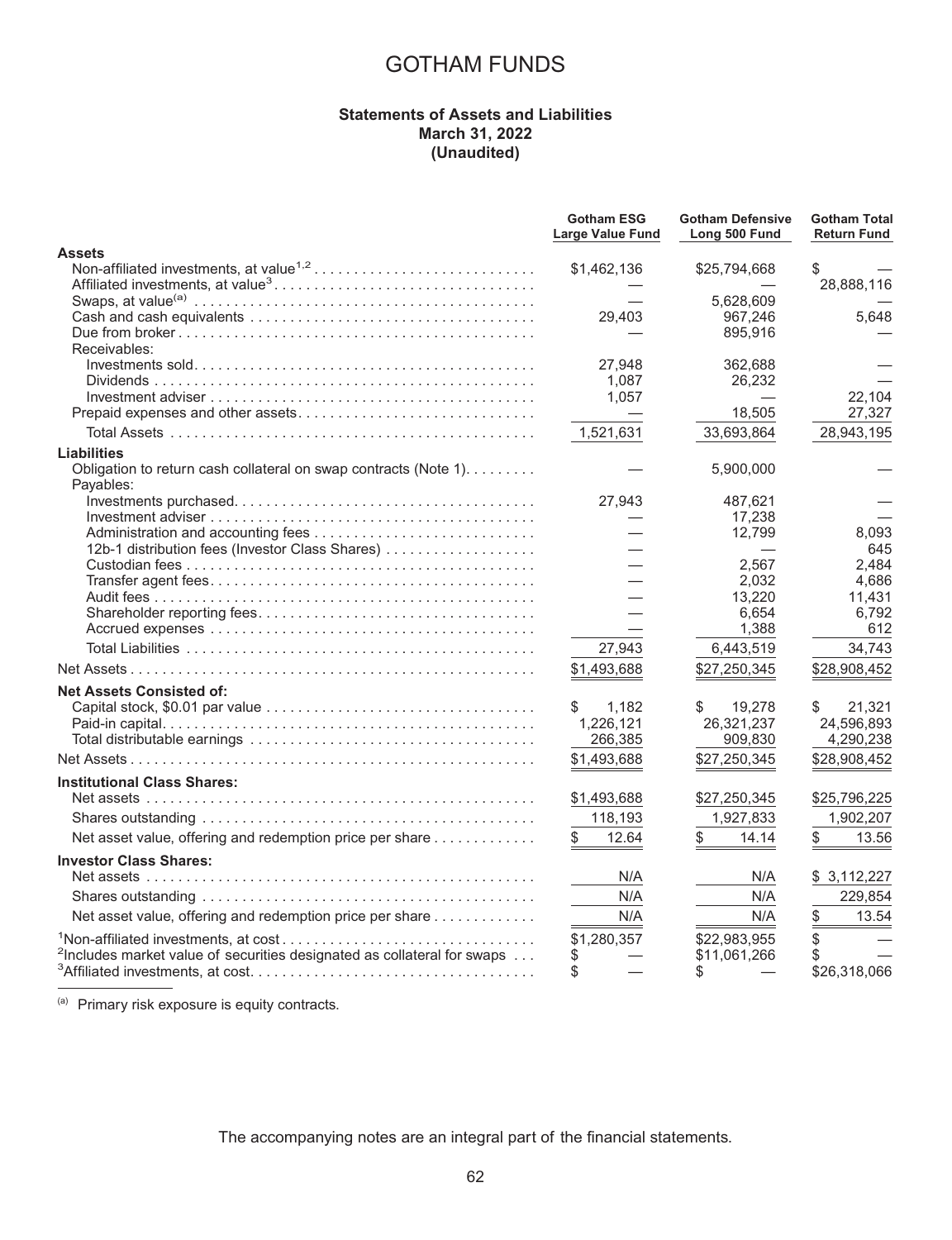### **Statements of Assets and Liabilities (Concluded) March 31, 2022 (Unaudited)**

|                                                                                     | <b>Gotham Enhanced</b><br>500 Plus Fund | <b>Gotham Hedged</b><br><b>Plus Fund</b> | <b>Gotham Short</b><br><b>Strategies Fund</b> |
|-------------------------------------------------------------------------------------|-----------------------------------------|------------------------------------------|-----------------------------------------------|
| <b>Assets</b>                                                                       |                                         |                                          |                                               |
|                                                                                     | \$5,243,697                             | \$24,456,591                             | 3,618,884<br>\$.                              |
|                                                                                     | 45,985                                  | 118,607                                  | 620,099                                       |
|                                                                                     |                                         |                                          | 100,000                                       |
|                                                                                     |                                         |                                          | 3,594                                         |
| Deposits with brokers for securities sold short<br>Receivables:                     | 14,521                                  | 68,466                                   |                                               |
|                                                                                     | 107,919                                 | 401,151                                  | 212,164                                       |
|                                                                                     | 4,286                                   | 27,577                                   | 2.486                                         |
|                                                                                     | 4,771                                   |                                          | 7,478                                         |
| Prepaid expenses and other assets                                                   | 990                                     | 11,778                                   | 7,614                                         |
|                                                                                     | 5,422,169                               | 25,084,170                               | 4,572,319                                     |
| <b>Liabilities</b>                                                                  |                                         |                                          |                                               |
|                                                                                     | 1,552,403                               | 10,525,552                               |                                               |
| Payables:                                                                           |                                         |                                          | 27,716                                        |
|                                                                                     | 107.781                                 | 402.170                                  | 238,294                                       |
|                                                                                     | 11,367                                  | 13,946                                   | 12,299                                        |
|                                                                                     | 8,491                                   | 5,951                                    | 3,351                                         |
|                                                                                     | 5.438                                   | 6.063                                    | 7,873                                         |
|                                                                                     | 1,748                                   | 8,759                                    |                                               |
|                                                                                     | 841                                     | 885                                      | 117                                           |
|                                                                                     | 68                                      | 393                                      | 561                                           |
|                                                                                     |                                         | 3,026                                    |                                               |
|                                                                                     | 155                                     | 324                                      | 596                                           |
|                                                                                     | 1,688,292                               | 10,967,069                               | 290,807                                       |
|                                                                                     | \$3,733,877                             | \$14,117,101                             | 4,281,512<br>\$                               |
| <b>Net Assets Consisted of:</b>                                                     |                                         |                                          |                                               |
|                                                                                     | \$<br>2,718                             | \$<br>10,760                             | \$<br>6,020                                   |
|                                                                                     | 2,819,911                               | 10,821,350                               | 20,260,756                                    |
|                                                                                     | 911,248                                 | 3,284,991                                | (15,985,264)                                  |
|                                                                                     | \$3,733,877                             | \$14,117,101                             | 4,281,512                                     |
| <b>Institutional Class Shares:</b>                                                  |                                         |                                          |                                               |
|                                                                                     | \$3,733,877                             | \$14,117,101                             | 4,281,512<br>\$                               |
|                                                                                     | 271,849                                 | 1,075,997                                | 602,031                                       |
| Net asset value, offering and redemption price per share                            | 13.74<br>\$                             | 13.12                                    | 7.11<br>\$                                    |
|                                                                                     | \$4.247.832                             | \$21,917,583                             | \$<br>3,551,544                               |
| <sup>2</sup> Includes market value of securities designated as collateral for swaps | \$                                      | S                                        | \$<br>2,804,340                               |
| <sup>3</sup> Proceeds received, securities sold short                               | \$1,424,851                             | \$12,210,004                             | \$                                            |
|                                                                                     |                                         |                                          |                                               |

(a) Primary risk exposure is equity contracts.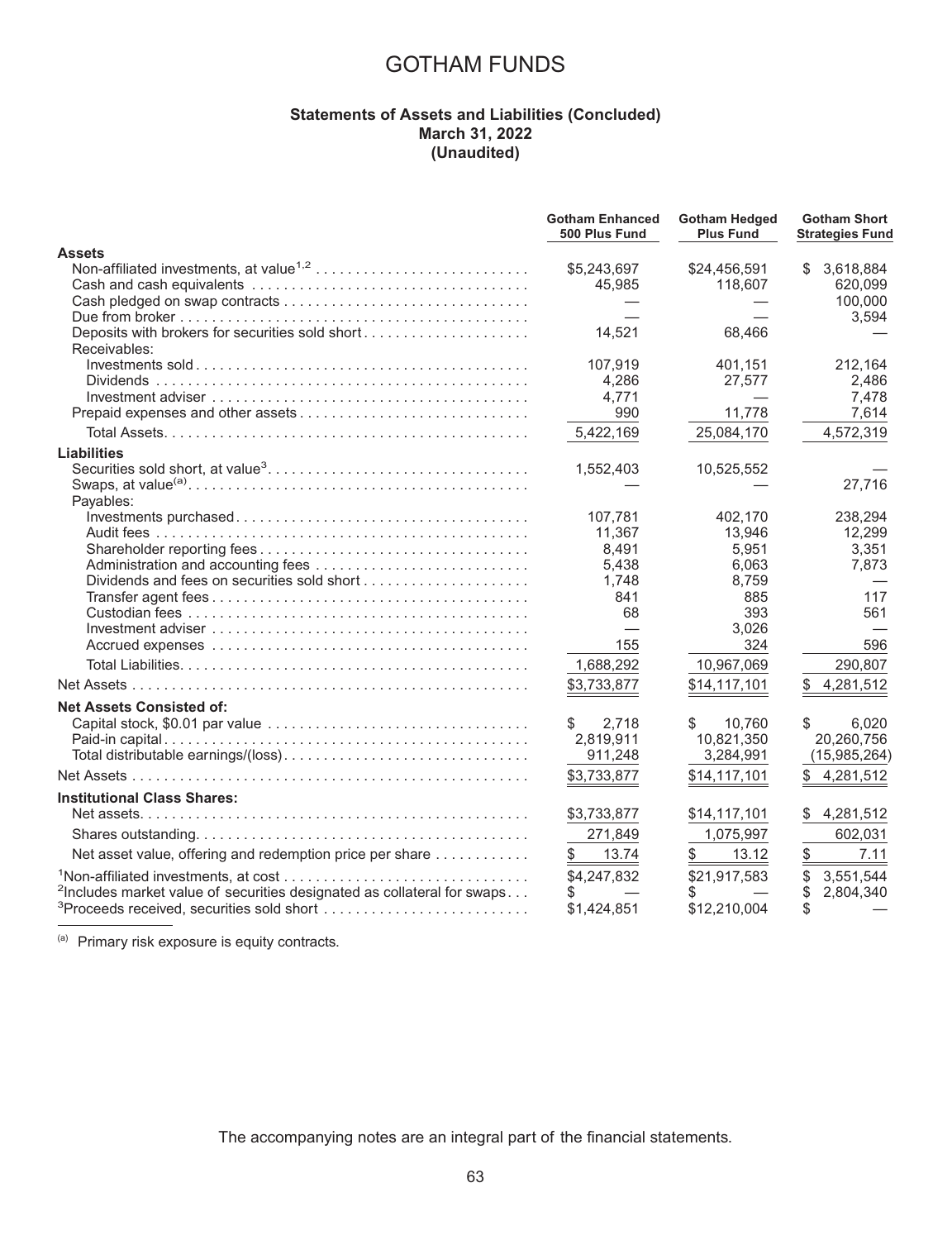#### **Statements of Operations For the Six Months Ended March 31, 2022 (Unaudited)**

|                                                                     | <b>Gotham ESG</b><br><b>Large Value Fund</b> | <b>Gotham Defensive</b><br>Long 500 Fund | <b>Gotham Total</b><br><b>Return Fund</b> |
|---------------------------------------------------------------------|----------------------------------------------|------------------------------------------|-------------------------------------------|
| <b>Investment income</b>                                            |                                              |                                          |                                           |
|                                                                     | \$15,140                                     | \$236,161                                | \$                                        |
|                                                                     |                                              |                                          | 239,396                                   |
|                                                                     |                                              | 12                                       | 2                                         |
|                                                                     | (12)                                         |                                          |                                           |
|                                                                     | 15,129                                       | 236,173                                  | 239,398                                   |
| <b>Expenses</b>                                                     |                                              |                                          |                                           |
|                                                                     | 5,712                                        | 183,405                                  |                                           |
|                                                                     |                                              | 17,931                                   | 19,411                                    |
|                                                                     |                                              |                                          | 3,832                                     |
|                                                                     |                                              | 3,493                                    | 5,042                                     |
|                                                                     |                                              | 13,341                                   | 20,724                                    |
|                                                                     |                                              | 7,150                                    | 7,256                                     |
|                                                                     |                                              | 12.637                                   | 11,431                                    |
|                                                                     |                                              | 3.183<br>4.679                           | 13.934<br>4.053                           |
|                                                                     |                                              | 10.653                                   | 9,489                                     |
|                                                                     |                                              | 4,462                                    | 4,755                                     |
| Total expenses before recoupments, waivers and/or reimbursements    | 5,712                                        | 260,934                                  | 99,927                                    |
|                                                                     |                                              |                                          |                                           |
| Recoupments, waivers and/or reimbursements (Note 2)                 |                                              | (77, 540)                                | (96, 102)                                 |
| Net expenses after recoupments, waivers and/or reimbursements       | 5,712                                        | 183,394                                  | 3,825                                     |
|                                                                     | 9,417                                        | 52,779                                   | 235,573                                   |
| Net realized and unrealized gain/(loss) from investments:           |                                              |                                          |                                           |
| Net realized gain from non-affiliated investments                   | 133,058                                      | 2,408,622                                |                                           |
|                                                                     |                                              |                                          | 43,949                                    |
|                                                                     |                                              | 885,924(a)                               |                                           |
| Capital gain distributions from affiliated investments              |                                              |                                          | 1,747,927                                 |
| Net change in unrealized depreciation on non-affiliated investments | (27, 167)                                    | (707, 234)                               |                                           |
| Net change in unrealized appreciation on affiliated investments     |                                              |                                          | 423,189                                   |
| Net change in unrealized appreciation on swaps                      |                                              | $237,382^{(a)}$                          |                                           |
|                                                                     | 105,891                                      | 2,824,694                                | 2,215,065                                 |
| Net increase in net assets resulting from operations                | \$115,308                                    | \$2,877,473                              | \$2,450,638                               |

(a) Primary risk exposure is equity contracts.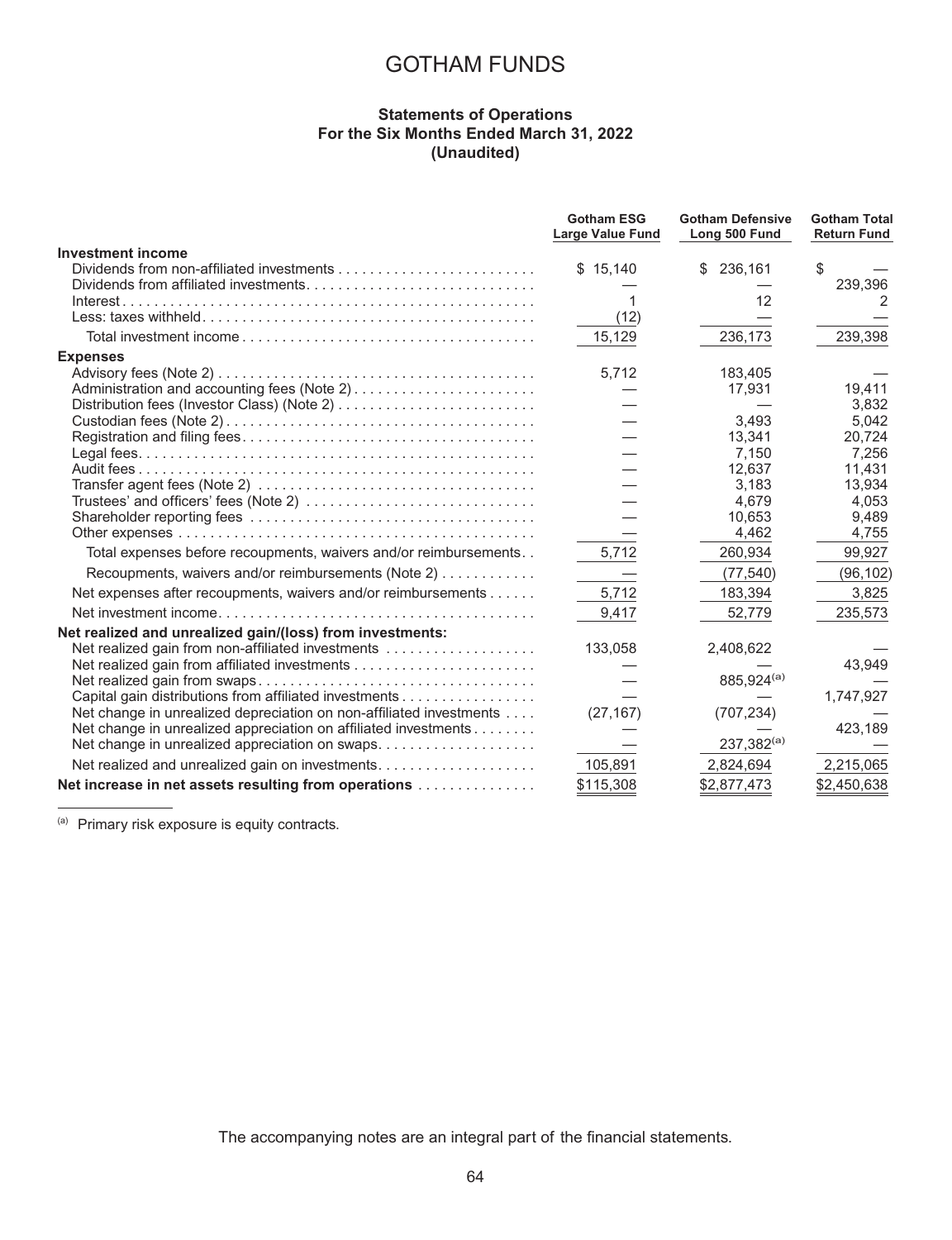### **Statements of Operations (Concluded) For the Six Months Ended March 31, 2022 (Unaudited)**

|                                                                     | <b>Gotham Enhanced</b><br>500 Plus Fund | <b>Gotham Hedged</b><br><b>Plus Fund</b> | <b>Gotham Short</b><br><b>Strategies Fund</b> |
|---------------------------------------------------------------------|-----------------------------------------|------------------------------------------|-----------------------------------------------|
| <b>Investment income</b>                                            |                                         |                                          |                                               |
|                                                                     | \$49,263                                | 212,325<br>\$                            | \$18,762                                      |
|                                                                     |                                         | 2                                        |                                               |
|                                                                     | (3)                                     | (2,627)                                  | (303)                                         |
|                                                                     | 49,261                                  | 209,700                                  | 18,461                                        |
| <b>Expenses</b>                                                     |                                         |                                          |                                               |
|                                                                     | 18,433                                  | 67,312                                   | 17,992                                        |
| Dividends and fees on securities sold short (Note 1)                | 17,190                                  | 85,558                                   |                                               |
|                                                                     | 15,340                                  | 16,636                                   | 14,167                                        |
|                                                                     | 10,708                                  | 9,013                                    | 10,027                                        |
|                                                                     | 10,701                                  | 12,718                                   | 10,446                                        |
|                                                                     | 1,735                                   | 2,820                                    | 1,953                                         |
|                                                                     | 1,704                                   | 1,697                                    | 1,948                                         |
|                                                                     | 879                                     | 9,382                                    | 15,420                                        |
| Trustees' and officers' fees (Note 2)                               | 531                                     | 1,897                                    | 280                                           |
|                                                                     | 165                                     | 778                                      | 107                                           |
|                                                                     | 3,861                                   | 3,957                                    | 3,858                                         |
| Total expenses before recoupments, waivers and/or reimbursements.   | 81,247                                  | 211,768                                  | 76,198                                        |
| Recoupments, waivers and/or reimbursements (Note 2)                 | (42, 860)                               | (48, 804)                                | (58, 222)                                     |
| Net expenses after recoupments, waivers and/or reimbursements       | 38,387                                  | 162,964                                  | 17,976                                        |
|                                                                     | 10,874                                  | 46,736                                   | 485                                           |
| Net realized and unrealized gain/(loss) from investments:           |                                         |                                          |                                               |
| Net realized gain from non-affiliated investments.                  | 332,353                                 | 642,241                                  | 278,397                                       |
| Net realized gain/(loss) from securities sold short                 | (53,072)                                | 96,170                                   |                                               |
|                                                                     |                                         |                                          | $227,690^{(a)}$                               |
| Net realized gain from foreign currency transactions                |                                         | 93                                       | 12                                            |
| Net change in unrealized appreciation on non-affiliated investments | 57,065                                  | 453,735                                  | 107,748                                       |
| Net change in unrealized appreciation on securities sold short      | 23,496                                  | 749,250                                  |                                               |
| Net change in unrealized depreciation on swaps                      |                                         |                                          | $(81,354)^{(a)}$                              |
| Net change in unrealized appreciation/(depreciation) on foreign     |                                         |                                          |                                               |
|                                                                     |                                         | 119                                      | (15)                                          |
| Net realized and unrealized gain on investments                     | 359,842                                 | 1,941,608                                | 532,478                                       |
| Net increase in net assets resulting from operations                | \$370,716                               | \$1,988,344                              | \$532,963                                     |

(a) Primary risk exposure is equity contracts.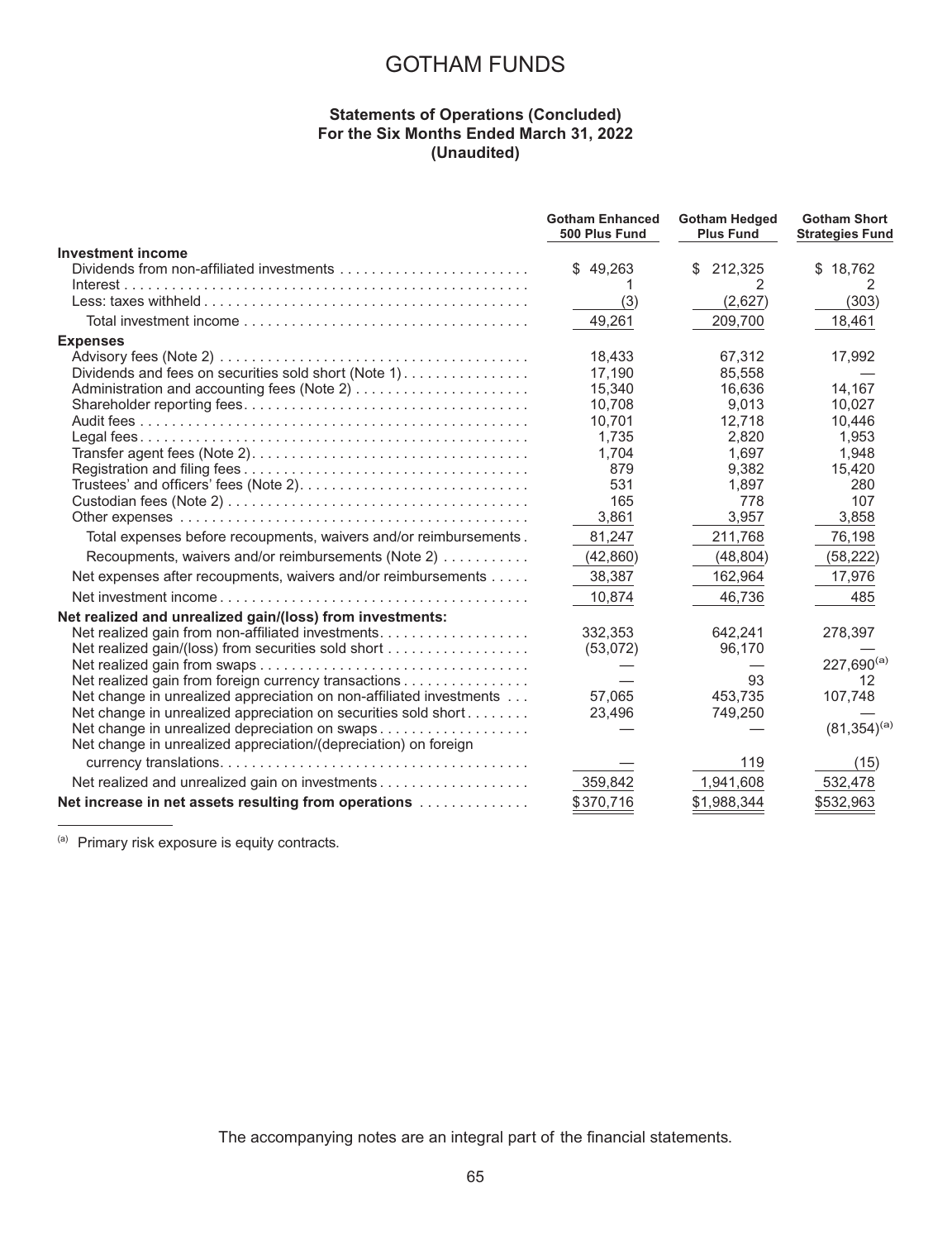### **Statements of Changes in Net Assets**

|                                                                  | <b>Gotham ESG Large Value Fund</b> |                                                                     |                                                           | Gotham Defensive Long 500 Fund |                                                                     |                |    |                |  |                                                           |
|------------------------------------------------------------------|------------------------------------|---------------------------------------------------------------------|-----------------------------------------------------------|--------------------------------|---------------------------------------------------------------------|----------------|----|----------------|--|-----------------------------------------------------------|
|                                                                  |                                    | For the<br><b>Six Months Ended</b><br>March 31, 2022<br>(Unaudited) | For the Year<br><b>Ended</b><br><b>September 30, 2021</b> |                                | For the<br><b>Six Months Ended</b><br>March 31, 2022<br>(Unaudited) |                |    |                |  | For the Year<br><b>Ended</b><br><b>September 30, 2021</b> |
| Net increase/(decrease) in net assets from                       |                                    |                                                                     |                                                           |                                |                                                                     |                |    |                |  |                                                           |
| operations:                                                      |                                    |                                                                     |                                                           |                                |                                                                     |                |    |                |  |                                                           |
| Net investment income<br>Net realized gains from investments and | \$                                 | 9,417                                                               | \$                                                        | 16,321                         | \$                                                                  | 52,779         | \$ | 214,787        |  |                                                           |
| SWAPS                                                            |                                    | 133,058                                                             |                                                           | 251,422                        |                                                                     | 3,294,546      |    | 10,413,786     |  |                                                           |
| Net change in unrealized                                         |                                    |                                                                     |                                                           |                                |                                                                     |                |    |                |  |                                                           |
| appreciation/(depreciation) on                                   |                                    |                                                                     |                                                           |                                |                                                                     |                |    |                |  |                                                           |
| investments and swaps                                            |                                    | (27,167)                                                            |                                                           | 99,783                         |                                                                     | (469, 852)     |    | (7, 134, 767)  |  |                                                           |
| Net increase in net assets resulting from                        |                                    |                                                                     |                                                           |                                |                                                                     |                |    |                |  |                                                           |
|                                                                  |                                    | 115,308                                                             |                                                           | 367,526                        |                                                                     | 2,877,473      |    | 3,493,806      |  |                                                           |
| Less dividends and distributions to                              |                                    |                                                                     |                                                           |                                |                                                                     |                |    |                |  |                                                           |
| shareholders from:<br>Total distributable earnings:              |                                    |                                                                     |                                                           |                                |                                                                     |                |    |                |  |                                                           |
| Institutional Class                                              |                                    | (278, 911)                                                          |                                                           | (60, 804)                      |                                                                     | (169, 751)     |    | (476,753)      |  |                                                           |
| Net decrease in net assets from dividends and                    |                                    |                                                                     |                                                           |                                |                                                                     |                |    |                |  |                                                           |
| distributions to shareholders                                    |                                    | (278, 911)                                                          |                                                           | (60, 804)                      |                                                                     | (169, 751)     |    | (476,753)      |  |                                                           |
| Increase/(decrease) in net assets derived                        |                                    |                                                                     |                                                           |                                |                                                                     |                |    |                |  |                                                           |
| from capital share transactions (Note 4)                         |                                    | 148,086                                                             |                                                           | 31,555                         |                                                                     | (10, 494, 582) |    | (22, 655, 205) |  |                                                           |
| Total increase/(decrease) in net assets                          |                                    | (15, 517)                                                           |                                                           | 338,277                        |                                                                     | (7,786,860)    |    | (19,638,152)   |  |                                                           |
| <b>Net assets</b>                                                |                                    |                                                                     |                                                           |                                |                                                                     |                |    |                |  |                                                           |
|                                                                  |                                    | 1,509,205                                                           |                                                           | 1,170,928                      |                                                                     | 35,037,205     |    | 54,675,357     |  |                                                           |
| End of period                                                    |                                    | \$1,493,688                                                         |                                                           | \$1,509,205                    |                                                                     | \$27,250,345   |    | \$35,037,205   |  |                                                           |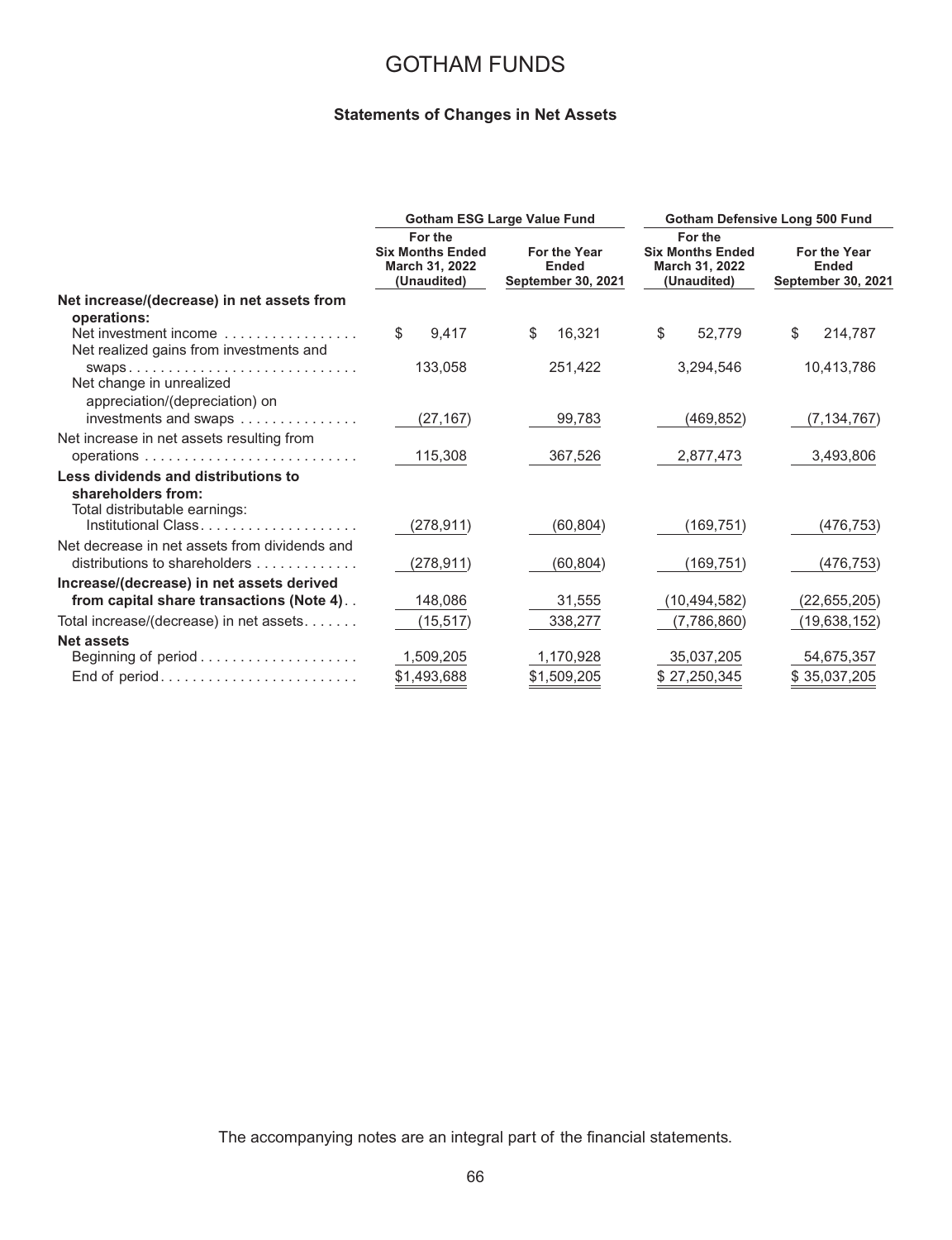### **Statements of Changes in Net Assets (Continued)**

|                                                                                                         |                                                                     | <b>Gotham Total Return Fund</b>                           | <b>Gotham Enhanced 500 Plus Fund</b>                                |                                                           |  |  |
|---------------------------------------------------------------------------------------------------------|---------------------------------------------------------------------|-----------------------------------------------------------|---------------------------------------------------------------------|-----------------------------------------------------------|--|--|
|                                                                                                         | For the<br><b>Six Months Ended</b><br>March 31, 2022<br>(Unaudited) | For the Year<br><b>Ended</b><br><b>September 30, 2021</b> | For the<br><b>Six Months Ended</b><br>March 31, 2022<br>(Unaudited) | For the Year<br><b>Ended</b><br><b>September 30, 2021</b> |  |  |
| Net increase/(decrease) in net assets from                                                              |                                                                     |                                                           |                                                                     |                                                           |  |  |
| operations:                                                                                             |                                                                     |                                                           |                                                                     |                                                           |  |  |
| Net investment income<br>Net realized gains from investments,<br>securities sold short and capital gain | \$<br>235.573                                                       | \$<br>178,207                                             | \$<br>10.874                                                        | \$<br>16,642                                              |  |  |
| distributions from affiliated investments<br>Net change in unrealized<br>appreciation/(depreciation) on | 1,791,876                                                           | 3,219,439                                                 | 279,281                                                             | 417,254                                                   |  |  |
| investments and securities sold short                                                                   | 423,189                                                             | (303, 103)                                                | 80,561                                                              | 219,085                                                   |  |  |
| Net increase in net assets resulting from                                                               |                                                                     |                                                           |                                                                     |                                                           |  |  |
|                                                                                                         | 2,450,638                                                           | 3,094,543                                                 | 370,716                                                             | 652,981                                                   |  |  |
| Less dividends and distributions to<br>shareholders from:<br>Total distributable earnings:              |                                                                     |                                                           |                                                                     |                                                           |  |  |
| Institutional Class                                                                                     | (1, 193, 833)                                                       | (178, 762)                                                | (411, 225)                                                          | (32,071)                                                  |  |  |
|                                                                                                         | (135, 579)                                                          | (10, 943)                                                 | N/A                                                                 | N/A                                                       |  |  |
| Net decrease in net assets from dividends and                                                           |                                                                     |                                                           |                                                                     |                                                           |  |  |
| distributions to shareholders                                                                           | (1,329,412)                                                         | (189, 705)                                                | (411, 225)                                                          | (32,071)                                                  |  |  |
| Increase/(decrease) in net assets derived                                                               |                                                                     |                                                           |                                                                     |                                                           |  |  |
| from capital share transactions (Note 4)                                                                | 840,214                                                             | (4, 595, 192)                                             | 218,277                                                             | 44,339                                                    |  |  |
| Total increase/(decrease) in net assets                                                                 | 1,961,440                                                           | (1,690,354)                                               | 177,768                                                             | 665,249                                                   |  |  |
| <b>Net assets</b>                                                                                       |                                                                     |                                                           |                                                                     |                                                           |  |  |
|                                                                                                         | 26,947,012                                                          | 28,637,366                                                | 3,556,109                                                           | 2,890,860                                                 |  |  |
| End of period                                                                                           | \$28,908,452                                                        | \$26,947,012                                              | \$3,733,877                                                         | \$3,556,109                                               |  |  |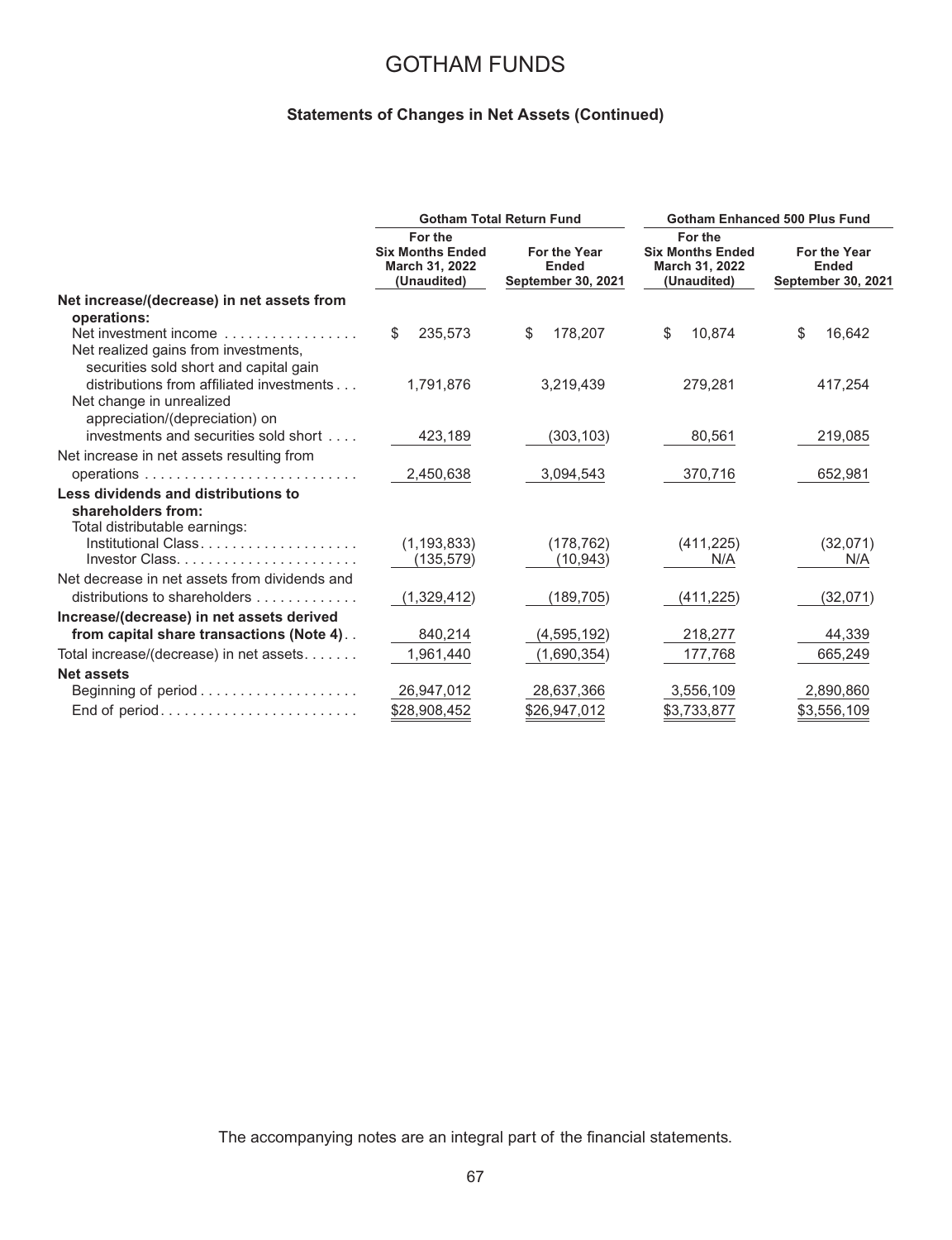### **Statements of Changes in Net Assets (Concluded)**

|                                                            | <b>Gotham Hedged Plus Fund</b>                                      |                                                           | <b>Gotham Short Strategies Fund</b>                                 |                                                           |  |
|------------------------------------------------------------|---------------------------------------------------------------------|-----------------------------------------------------------|---------------------------------------------------------------------|-----------------------------------------------------------|--|
|                                                            | For the<br><b>Six Months Ended</b><br>March 31, 2022<br>(Unaudited) | For the Year<br><b>Ended</b><br><b>September 30, 2021</b> | For the<br><b>Six Months Ended</b><br>March 31, 2022<br>(Unaudited) | For the Year<br><b>Ended</b><br><b>September 30, 2021</b> |  |
| Net increase/(decrease) in net assets from                 |                                                                     |                                                           |                                                                     |                                                           |  |
| operations:                                                |                                                                     |                                                           |                                                                     |                                                           |  |
| Net investment income/(loss).                              | \$<br>46.736                                                        | 117,346<br>\$                                             | \$<br>485                                                           | \$<br>(21, 215)                                           |  |
| Net realized gains/(losses) from                           |                                                                     |                                                           |                                                                     |                                                           |  |
| investments, securities sold short, swaps                  |                                                                     |                                                           |                                                                     |                                                           |  |
| and foreign currency transactions                          | 738,504                                                             | (568, 311)                                                | 506,099                                                             | (8, 121, 735)                                             |  |
| Net change in unrealized appreciation on                   |                                                                     |                                                           |                                                                     |                                                           |  |
| investments, securities sold short, swaps                  |                                                                     |                                                           |                                                                     |                                                           |  |
| and foreign currency translations                          | 1,203,104                                                           | 1,727,634                                                 | 26,379                                                              | 568,830                                                   |  |
| Net increase/(decrease) in net assets resulting            |                                                                     |                                                           |                                                                     |                                                           |  |
| from operations $\dots\dots\dots\dots\dots\dots\dots\dots$ | 1,988,344                                                           | 1,276,669                                                 | 532,963                                                             | (7, 574, 120)                                             |  |
| Less dividends and distributions to                        |                                                                     |                                                           |                                                                     |                                                           |  |
| shareholders from:                                         |                                                                     |                                                           |                                                                     |                                                           |  |
| Total distributable earnings:<br>Institutional Class       |                                                                     |                                                           |                                                                     |                                                           |  |
|                                                            | (145,983)                                                           | (57, 670)                                                 | (46, 504)                                                           | (3,624)                                                   |  |
| Net decrease in net assets from dividends and              |                                                                     |                                                           |                                                                     |                                                           |  |
| distributions to shareholders $\ldots \ldots \ldots$       | (145, 983)                                                          | (57, 670)                                                 | (46, 504)                                                           | (3,624)                                                   |  |
| Increase/(decrease) in net assets derived                  |                                                                     |                                                           |                                                                     |                                                           |  |
| from capital share transactions (Note 4)                   | (27, 835)                                                           | 1,889,615                                                 | 2,274,954                                                           | (28, 520, 694)                                            |  |
| Total increase/(decrease) in net assets                    | 1,814,526                                                           | 3,108,614                                                 | 2,761,413                                                           | (36,098,438)                                              |  |
| <b>Net assets</b>                                          |                                                                     |                                                           |                                                                     |                                                           |  |
|                                                            | 12,302,575                                                          | 9,193,961                                                 | 1,520,099                                                           | 37,618,537                                                |  |
| End of period                                              | \$14,117,101                                                        | \$12,302,575                                              | \$4,281,512                                                         | 1,520,099                                                 |  |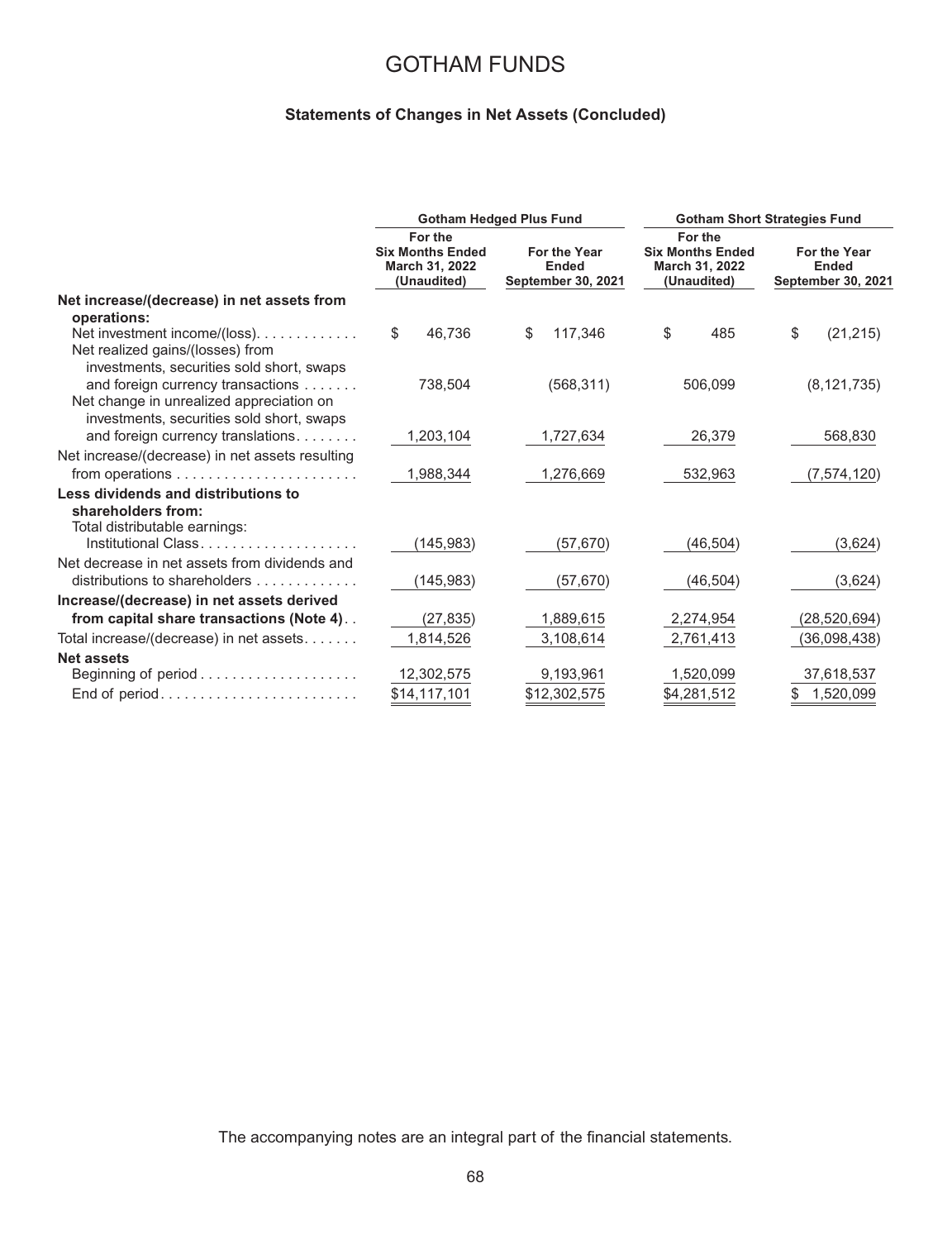### **Statements of Cash Flow For the Six Months Ended March 31, 2022 (Unaudited)**

|                                                                                                            | <b>Gotham Enhanced 500 Plus Fund</b> | <b>Gotham Hedged Plus Fund</b> |  |
|------------------------------------------------------------------------------------------------------------|--------------------------------------|--------------------------------|--|
| Cash flows from operating activities:<br>Net increase in net assets resulting from operations              | 370,716<br>\$                        | \$1,988,344                    |  |
| Adjustments to reconcile net increase in net assets resulting from                                         |                                      |                                |  |
| operations to net cash provided by operating activities:                                                   |                                      |                                |  |
| Purchases of long-term portfolio investments                                                               | (5, 137, 836)                        | (22,678,590)                   |  |
| Proceeds from disposition of long-term portfolio investments                                               | 5,256,250                            | 20,874,707                     |  |
| Purchases to cover securities sold short                                                                   | (1,814,501)                          | (15, 976, 687)                 |  |
|                                                                                                            | 1.869.466                            | 17,957,548                     |  |
| Net realized gain on investments, securities sold short and                                                |                                      |                                |  |
| foreign currency transactions                                                                              | (279, 281)                           | (738, 504)                     |  |
| Net change in unrealized appreciation/(depreciation) on                                                    |                                      |                                |  |
| investments, securities sold short and foreign currency                                                    |                                      |                                |  |
|                                                                                                            | (80, 561)                            | (1,203,104)                    |  |
| Return of capital received from real estate investment trusts                                              | 730                                  | 3,207                          |  |
| Increase in receivable for investments sold                                                                | (31,748)                             | (17, 501)                      |  |
| Decrease in dividends and interest receivable                                                              | 259                                  |                                |  |
|                                                                                                            |                                      | 806<br>2,692                   |  |
| Decrease in receivable from investment adviser                                                             | 3,180                                |                                |  |
| Increase in prepaid expenses and other assets                                                              | (349)                                | (11, 456)                      |  |
| Increase in payable for investments purchased                                                              | 31,321                               | 19,267                         |  |
| Increase in payable for dividends and fees on securities sold                                              |                                      |                                |  |
|                                                                                                            | 317                                  | 1,458                          |  |
| Increase in payable to investment adviser                                                                  |                                      | 3,026                          |  |
| Decrease in accrued expense payable                                                                        | (8, 824)                             | (10, 922)                      |  |
| Net cash provided by operating activities                                                                  | 179,139                              | 214,291                        |  |
| <b>Cash flows from financing activities:</b>                                                               |                                      |                                |  |
| Proceeds from shares sold                                                                                  | 6,250                                | 21,600                         |  |
| Payment of shares redeemed                                                                                 | (199, 198)                           | (195, 418)                     |  |
| Net cash used in financing activities                                                                      | (192, 948)                           | (173, 818)                     |  |
| Net increase (decrease) in cash and restricted cash                                                        | (13,809)                             | 40,473                         |  |
| Cash and restricted cash:                                                                                  |                                      |                                |  |
|                                                                                                            | $\frac{1}{2}$<br>74,315              | \$<br>146,600                  |  |
|                                                                                                            | \$<br>60,506                         | \$<br>187,073                  |  |
| Reconciliation of restricted and unrestricted cash at the                                                  |                                      |                                |  |
| beginning of the period to the statements of assets and                                                    |                                      |                                |  |
| liabilities:                                                                                               |                                      |                                |  |
|                                                                                                            |                                      |                                |  |
|                                                                                                            | \$<br>18,081                         | \$<br>109,837                  |  |
|                                                                                                            | \$<br>56,234                         | \$<br>36,763                   |  |
| Reconciliation of restricted and unrestricted cash at the end of                                           |                                      |                                |  |
| the period to the statements of assets and liabilities:                                                    |                                      |                                |  |
|                                                                                                            | 45,985                               | 118,607                        |  |
|                                                                                                            | $\frac{3}{2}$                        | $\frac{3}{2}$                  |  |
|                                                                                                            | \$<br>14,521                         | \$<br>68,466                   |  |
|                                                                                                            |                                      |                                |  |
| Supplemental disclosure of cash flow information:<br>Cash received during the period for financing charges | \$<br>5.288                          | \$<br>36.390                   |  |
|                                                                                                            |                                      |                                |  |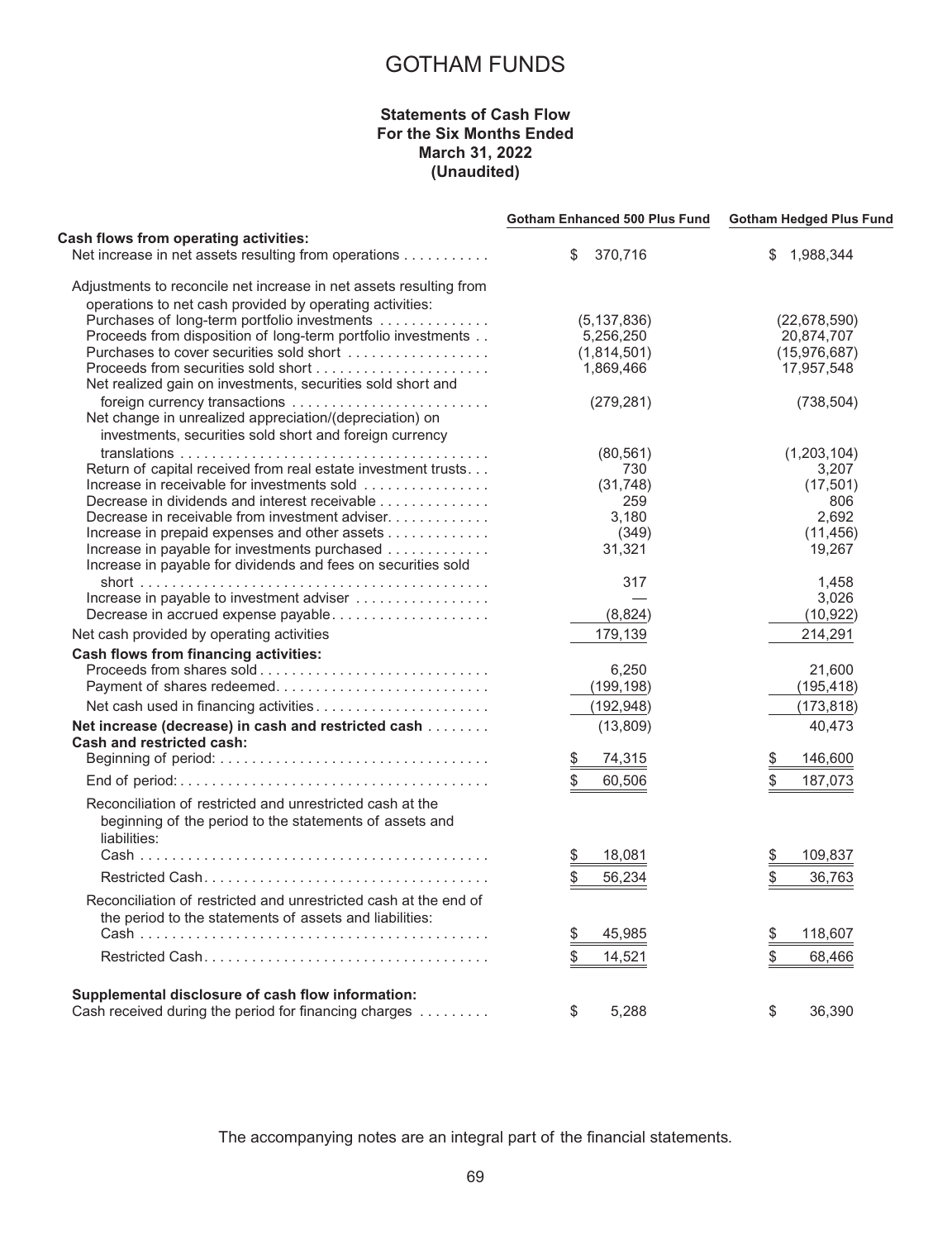### Gotham ESG Large Value Fund **Financial Highlights**

Contained below is per share operating performance data for Institutional Class shares outstanding, total investment return, ratios to average net assets and other supplemental data for the respective period. The total return in the table represents the rate that an investor would have earned or lost on an investment in the Fund (assuming reinvestment of all dividends and distributions). This information has been derived from information provided in the financial statements and should be read in conjunction with the financial statements and the notes thereto.

|                                                                                                              | <b>Institutional Class Shares</b>                                      |                                                       |                                                       |                                                            |
|--------------------------------------------------------------------------------------------------------------|------------------------------------------------------------------------|-------------------------------------------------------|-------------------------------------------------------|------------------------------------------------------------|
|                                                                                                              | For the<br><b>Six Months Ended</b><br>March 31.<br>2022<br>(Unaudited) | For the<br><b>Year Ended</b><br>September 30,<br>2021 | For the<br><b>Year Ended</b><br>September 30,<br>2020 | For the<br><b>Period Ended</b><br>September 30,<br>2019*   |
| <b>Per Share Operating Performance</b>                                                                       | \$14.16                                                                | \$11.27                                               | \$12.18                                               | \$10.00                                                    |
| Net realized and unrealized gain/(loss) on investments                                                       | 0.08<br>1.01                                                           | 0.15<br>3.33                                          | 0.20<br>(0.16)                                        | 0.13<br>2.05                                               |
|                                                                                                              | 1.09                                                                   | 3.48                                                  | 0.04                                                  | 2.18                                                       |
| Dividends and distributions to shareholders from:                                                            | (0.20)<br>(2.41)<br>(2.61)<br>\$12.64                                  | (0.13)<br>(0.46)<br>(0.59)<br>\$14.16                 | (0.18)<br>(0.77)<br>(0.95)<br>\$11.27                 | \$12.18                                                    |
|                                                                                                              | 7.56%                                                                  | 31.82%                                                | $(0.17)\%$                                            | 21.80%                                                     |
| <b>Ratios/Supplemental Data</b><br>Ratio of expenses to average net assets with recoupments, waivers, and/or | \$1.494                                                                | \$1,509                                               | \$1,171                                               | \$1,218                                                    |
| Ratio of expenses to average net assets without recoupments, waivers                                         | $0.75\%^{(3)}$                                                         | 0.75%                                                 | 0.75%                                                 | $0.75\%^{(3)}$                                             |
| Ratio of net investment income to average net assets.                                                        | $0.75\%^{(3)}$<br>$1.24\%^{(3)}$<br>$117\%$ <sup>(5)</sup>             | 2.85%<br>1.16%<br>186%                                | 6.46%<br>1.74%<br>284%                                | $6.59\%^{(3)}$<br>$1.49\%^{(3)}$<br>$169\%$ <sup>(5)</sup> |

Institutional class commenced operations on December 31, 2018. Total return is calculated based on inception date of December 28, 2018, when initial seed capital was issued at \$10.00 per share.

 $(1)$  The selected per share data was calculated using the average shares outstanding method for the period.

 $(2)$  Total investment return is calculated assuming a purchase of shares on the first day and a sale of shares on the last day of each period reported and includes reinvestments of dividends and distributions, if any. Total returns for periods less than one year are not annualized.  $^{(3)}$  Annualized.

During the period, certain fees were reduced or expenses were recouped. If such fee reductions or recoupments had not occurred, the ratios would have been as shown (See Note 2).

(5) Not annualized.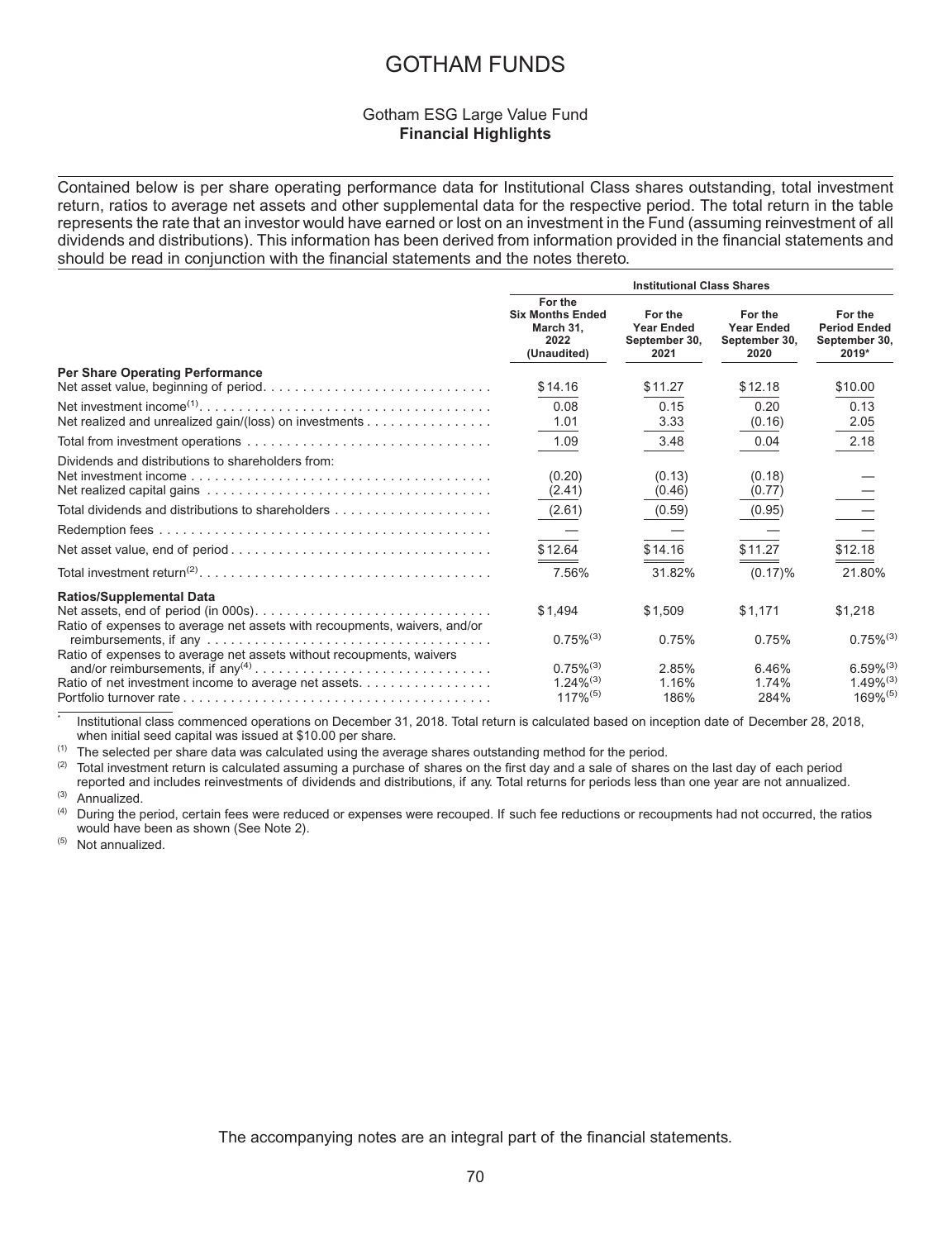## Gotham Defensive Long 500 Fund **Financial Highlights (Continued)**

Contained below is per share operating performance data for Institutional Class shares outstanding, total investment return, ratios to average net assets and other supplemental data for the respective period. The total return in the table represents the rate that an investor would have earned or lost on an investment in the Fund (assuming reinvestment of all dividends and distributions). This information has been derived from information provided in the financial statements and should be read in conjunction with the financial statements and the notes thereto.

|                                                                                                                                                           |                                                                        |                                                       | <b>Institutional Class Shares</b>                     |                                                       |                                                       |                                                       |
|-----------------------------------------------------------------------------------------------------------------------------------------------------------|------------------------------------------------------------------------|-------------------------------------------------------|-------------------------------------------------------|-------------------------------------------------------|-------------------------------------------------------|-------------------------------------------------------|
|                                                                                                                                                           | For the<br><b>Six Months Ended</b><br>March 31,<br>2022<br>(Unaudited) | For the<br><b>Year Ended</b><br>September 30,<br>2021 | For the<br><b>Year Ended</b><br>September 30,<br>2020 | For the<br><b>Year Ended</b><br>September 30,<br>2019 | For the<br><b>Year Ended</b><br>September 30,<br>2018 | For the<br><b>Year Ended</b><br>September 30,<br>2017 |
| <b>Per Share Operating Performance</b>                                                                                                                    |                                                                        |                                                       |                                                       |                                                       |                                                       |                                                       |
| Net asset value, beginning of period                                                                                                                      | \$12.87                                                                | \$11.98                                               | \$13.20                                               | \$13.78                                               | \$11.71                                               | \$9.99                                                |
| Net investment income <sup><math>(1)</math></sup><br>Net realized and unrealized gain/(loss) on                                                           | 0.03                                                                   | 0.06                                                  | 0.14                                                  | 0.13                                                  | 0.09                                                  | 0.04                                                  |
|                                                                                                                                                           | 1.33                                                                   | 0.96                                                  | (1.17)                                                | 0.32                                                  | 2.06                                                  | 1.68                                                  |
| Total from investment operations                                                                                                                          | 1.36                                                                   | 1.02                                                  | (1.03)                                                | 0.45                                                  | 2.15                                                  | 1.72                                                  |
| Dividends and distributions to<br>shareholders from:                                                                                                      |                                                                        |                                                       |                                                       |                                                       |                                                       |                                                       |
| Net investment income<br>Net realized capital gains                                                                                                       | (0.09)                                                                 | (0.13)                                                | (0.08)<br>(0.11)                                      | (0.07)<br>(0.96)                                      | (0.08)                                                |                                                       |
| Total dividends and distributions to                                                                                                                      | (0.09)                                                                 | (0.13)                                                | (0.19)                                                | (1.03)                                                | (0.08)                                                |                                                       |
| Redemption fees                                                                                                                                           |                                                                        |                                                       | $0.00^{(2)}$                                          |                                                       |                                                       |                                                       |
| Net asset value, end of period                                                                                                                            | \$14.14                                                                | \$12.87                                               | \$11.98                                               | \$13.20                                               | \$13.78                                               | \$11.71                                               |
| Total investment return <sup>(3)</sup> .                                                                                                                  | 10.59%                                                                 | 8.65%                                                 | $(7.95)\%$                                            | 3.71%                                                 | 18.42%                                                | 17.10%                                                |
| <b>Ratios/Supplemental Data</b>                                                                                                                           |                                                                        |                                                       |                                                       |                                                       |                                                       |                                                       |
| Net assets, end of period (in 000s).<br>Ratio of expenses to average net assets<br>with recoupments, waivers, and/or<br>reimbursements, if any (including | \$27,250                                                               | \$35,037                                              | \$54,675                                              | \$59,368                                              | \$11,031                                              | \$7,940                                               |
| dividend and interest expense) $(4)$<br>Ratio of expenses to average net assets<br>without recoupments, waivers and/or                                    | $1.35\%^{(5)}$                                                         | 1.35%                                                 | 1.35%                                                 | 3.21%                                                 | 3.51%                                                 | 3.80%                                                 |
| reimbursements, if any <sup>(4)(6)</sup>                                                                                                                  | $1.92\%^{(5)}$                                                         | 1.78%                                                 | 1.66%                                                 | 3.81%                                                 | 4.08%                                                 | 5.01%                                                 |
| Ratio of net investment income to average<br>net assets (including dividend and                                                                           |                                                                        |                                                       |                                                       |                                                       |                                                       |                                                       |
| $interest$ expense $\ldots \ldots \ldots \ldots$<br>Portfolio turnover rate                                                                               | $0.39\%$ <sup>(5)</sup><br>$101\%^{(7)}$                               | 0.51%<br>163%                                         | 1.11%<br>294%                                         | 1.03%<br>429%                                         | 0.73%<br>220%                                         | 0.39%<br>259%                                         |

(1) The selected per share data was calculated using the average shares outstanding method for the period.<br>(2) Amount is loss than \$0,005 per share.

(2) Amount is less than  $$0.005$  per share.<br>(3) Total investment return is calculated as

Total investment return is calculated assuming a purchase of shares on the first day and a sale of shares on the last day of each period reported and includes reinvestments of dividends and distributions, if any. Total returns for periods less than one year are not annualized.

<sup>(4)</sup> Expense ratio includes dividend and fees on securities sold short. Excluding such dividend and fees on securities sold short, the ratio of expenses to average net assets including recoupments, waivers and/or reimbursements for the Fund would be 1.42%, 1.50% and 1.50% for the years ended September 30, 2019, 2018 and 2017, respectively.

 $(5)$  Annualized.

During the period, certain fees were reduced or expenses were recouped. If such fee reductions or recoupments had not occurred, the ratios would have been as shown (See Note 2).

(7) Not annualized.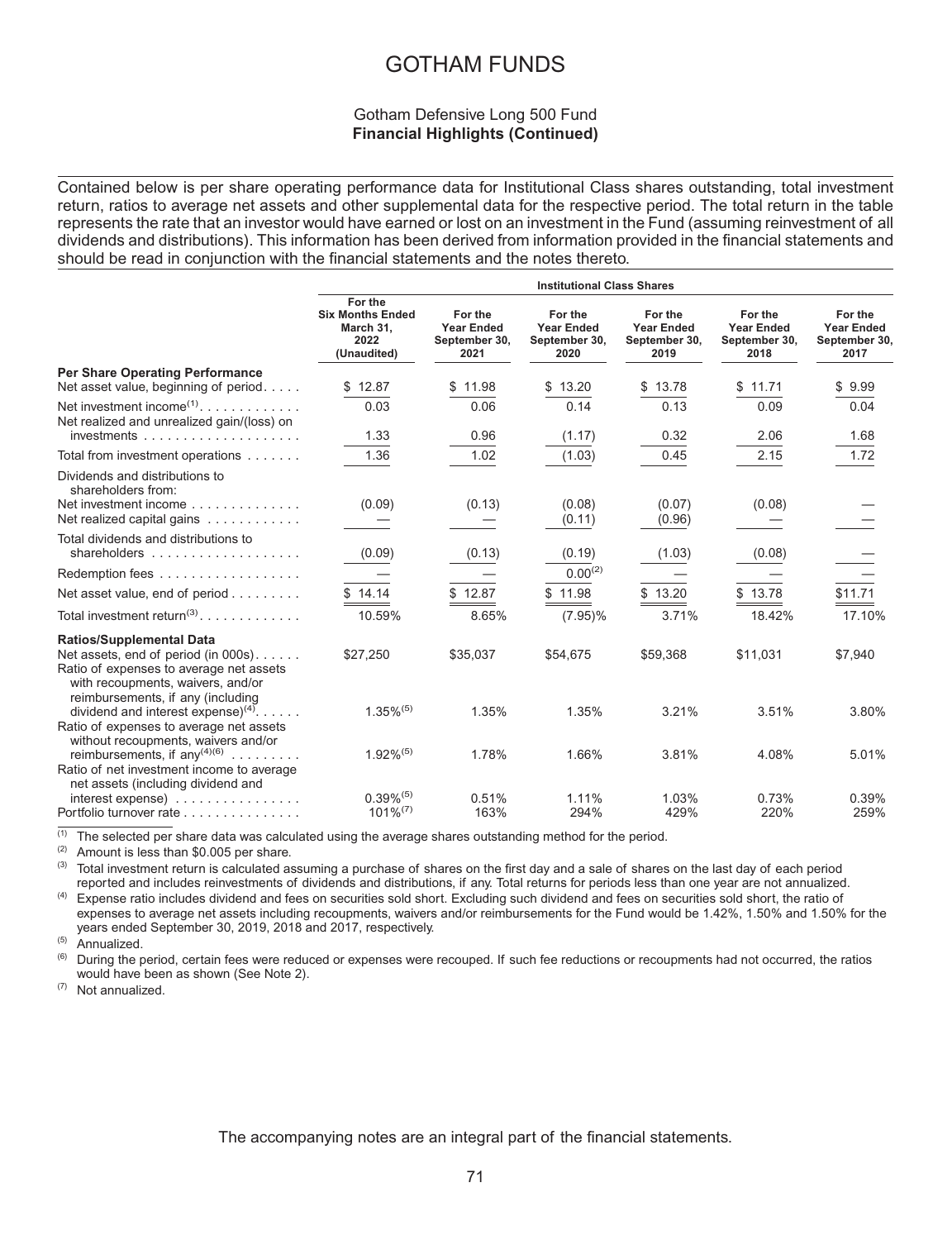## Gotham Total Return Fund **Financial Highlights (Continued)**

Contained below is per share operating performance data for Institutional Class shares outstanding, total investment return, ratios to average net assets and other supplemental data for the respective period. The total return in the table represents the rate that an investor would have earned or lost on an investment in the Fund (assuming reinvestment of all dividends and distributions). This information has been derived from information provided in the financial statements and should be read in conjunction with the financial statements and the notes thereto.

|                                                                                                                                                         |                                                                        |                                                       | <b>Institutional Class Shares</b>                     |                                                       |                                                       |                                                       |
|---------------------------------------------------------------------------------------------------------------------------------------------------------|------------------------------------------------------------------------|-------------------------------------------------------|-------------------------------------------------------|-------------------------------------------------------|-------------------------------------------------------|-------------------------------------------------------|
|                                                                                                                                                         | For the<br><b>Six Months Ended</b><br>March 31,<br>2022<br>(Unaudited) | For the<br><b>Year Ended</b><br>September 30,<br>2021 | For the<br><b>Year Ended</b><br>September 30,<br>2020 | For the<br><b>Year Ended</b><br>September 30,<br>2019 | For the<br><b>Year Ended</b><br>September 30,<br>2018 | For the<br><b>Year Ended</b><br>September 30,<br>2017 |
| <b>Per Share Operating Performance</b><br>Net asset value, beginning of period                                                                          | \$13.03                                                                | \$11.70                                               | \$13.28                                               | 13.38<br>\$                                           | \$11.60                                               | \$10.02                                               |
| Net investment income <sup><math>(1)</math></sup><br>Net realized and unrealized gain/(loss) on                                                         | 0.11<br>1.07                                                           | 0.08<br>1.33                                          | 0.11                                                  | 0.05<br>0.03                                          | 0.03<br>1.80                                          | 0.01<br>1.58                                          |
|                                                                                                                                                         |                                                                        |                                                       | (0.91)                                                |                                                       |                                                       |                                                       |
| Total from investment operations                                                                                                                        | 1.18                                                                   | 1.41                                                  | (0.80)                                                | 0.08                                                  | 1.83                                                  | 1.59                                                  |
| Dividends and distributions to<br>shareholders from:<br>Net investment income<br>Net realized capital gains                                             | (0.13)<br>(0.52)                                                       | (0.08)<br>$(0.00)^{(2)}$                              | (0.11)<br>(0.67)                                      | (0.05)<br>(0.13)                                      | (0.04)<br>(0.01)                                      | (0.01)                                                |
| Total dividends and distributions to<br>shareholders $\ldots \ldots \ldots \ldots \ldots$                                                               | (0.65)                                                                 | (0.08)                                                | (0.78)                                                | (0.18)                                                | (0.05)                                                | (0.01)                                                |
| Redemption fees                                                                                                                                         |                                                                        | $0.00^{(3)}$                                          | $0.00^{(3)}$                                          | $0.00^{(3)}$                                          |                                                       |                                                       |
| Net asset value, end of period                                                                                                                          | 13.56                                                                  | \$13.03                                               | \$11.70                                               | \$13.28                                               | \$13.38                                               | \$11.60                                               |
| Total investment return <sup>(4)</sup>                                                                                                                  | 9.11%                                                                  | 12.17%                                                | $(6.54)\%$                                            | 0.67%                                                 | 15.73%                                                | 15.82%                                                |
| <b>Ratios/Supplemental Data</b><br>Net assets, end of period (in 000s).<br>Ratio of expenses to average net assets<br>with recoupments, waivers, and/or | \$25,796                                                               | \$23,987                                              | \$25,967                                              | \$32,167                                              | \$26,218                                              | \$18,539                                              |
| reimbursements, if any<br>Ratio of expenses to average net assets                                                                                       | $(0.00) \%^{(5)}$                                                      | $0.00\%$                                              | $0.00\%$                                              | $0.00\%$                                              | $0.00\%$                                              | 0.02%                                                 |
| without recoupments, waivers and/or<br>reimbursements, if $any^{(6)}$<br>Ratio of net investment income to average                                      | $0.68\%$ <sup>(5)</sup>                                                | 0.66%                                                 | 0.59%                                                 | 0.69%                                                 | 0.51%                                                 | 0.74%                                                 |
| Portfolio turnover rate                                                                                                                                 | $1.69\%$ <sup>(5)</sup><br>$2\%^{(7)}$                                 | 0.68%<br>85%                                          | 0.94%<br>55%                                          | 0.35%<br>3%                                           | 0.27%<br>1%                                           | 0.09%<br>27%                                          |

 $(1)$  The selected per share data was calculated using the average shares outstanding method for the period.

(2) Amount is less than  $$(0.005)$  per share.<br>(3) Amount is less than  $$(0.005)$  per share.

Amount is less than \$0.005 per share.

<sup>(4)</sup> Total investment return is calculated assuming a purchase of shares on the first day and a sale of shares on the last day of each period reported and includes reinvestments of dividends and distributions, if any. Total returns for periods less than one year are not annualized.  $^{(5)}$  Annualized.

During the period, certain fees were reduced or expenses were recouped. If such fee reductions or recoupments had not occurred, the ratios would have been as shown (See Note 2).

(7) Not annualized.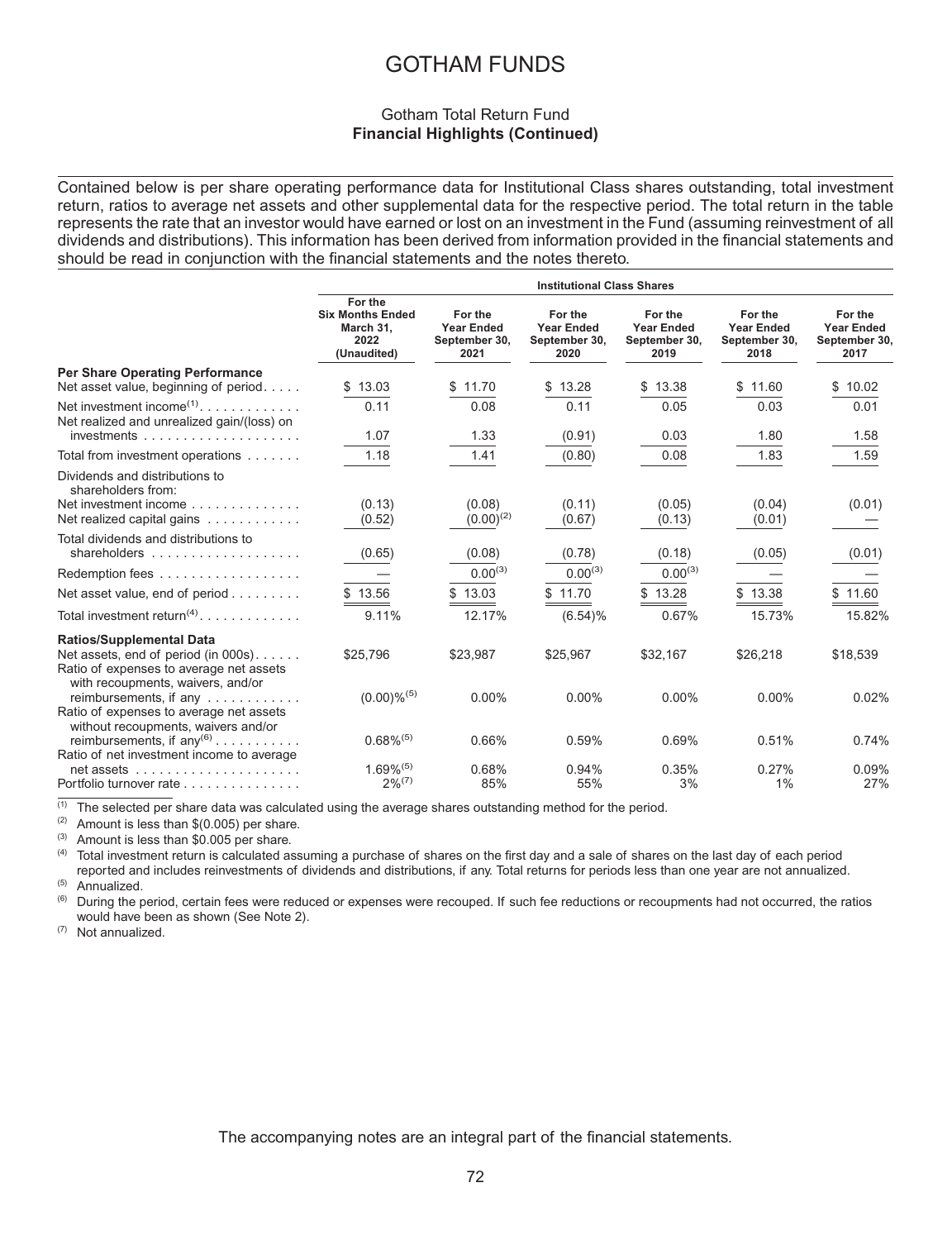## Gotham Total Return Fund **Financial Highlights (Continued)**

Contained below is per share operating performance data for Investor Class shares outstanding, total investment return, ratios to average net assets and other supplemental data for the respective period. The total return in the table represents the rate that an investor would have earned or lost on an investment in the Fund (assuming reinvestment of all dividends and distributions). This information has been derived from information provided in the financial statements and should be read in conjunction with the financial statements and the notes thereto.

|                                                                                                                                                                                |                                                                        |                                                                         | <b>Investor Class Shares</b>                                        |                                                                |                                                                      |
|--------------------------------------------------------------------------------------------------------------------------------------------------------------------------------|------------------------------------------------------------------------|-------------------------------------------------------------------------|---------------------------------------------------------------------|----------------------------------------------------------------|----------------------------------------------------------------------|
|                                                                                                                                                                                | For the<br><b>Six Months Ended</b><br>March 31.<br>2022<br>(Unaudited) | For the<br><b>Year Ended</b><br>September 30,<br>2021                   | For the<br><b>Year Ended</b><br>September 30,<br>2020               | For the<br><b>Year Ended</b><br>September 30,<br>2019          | For the<br><b>Period Ended</b><br>September 30,<br>2018 <sup>°</sup> |
| <b>Per Share Operating Performance</b><br>Net asset value, beginning of period                                                                                                 | \$12.99                                                                | \$11.67                                                                 | \$13.24                                                             | \$13.35                                                        | \$12.60                                                              |
| Net realized and unrealized gain/(loss) on investments                                                                                                                         | 0.10<br>1.06                                                           | 0.05<br>1.32                                                            | 0.08<br>(0.90)                                                      | 0.01<br>0.03                                                   | (0.02)<br>0.77                                                       |
|                                                                                                                                                                                | 1.16                                                                   | 1.37                                                                    | (0.82)                                                              | 0.04                                                           | 0.75                                                                 |
| Dividends and distributions to shareholders from:<br>Total dividends and distributions to shareholders                                                                         | (0.09)<br>(0.52)<br>(0.61)<br>\$13.54<br>9.03%                         | (0.05)<br>$(0.00)^{(2)}$<br>(0.05)<br>$0.00^{(3)}$<br>\$12.99<br>11.80% | (0.08)<br>(0.67)<br>(0.75)<br>$0.00^{(3)}$<br>\$11.67<br>$(6.70)\%$ | (0.02)<br>(0.13)<br>(0.15)<br>$0.00^{(3)}$<br>\$13.24<br>0.40% | \$13.35<br>5.95%                                                     |
| <b>Ratios/Supplemental Data</b><br>Net assets, end of period (in 000s).<br>Ratio of expenses to average net assets with recoupments,<br>waivers, and/or reimbursements, if any | \$3.112<br>$0.25\%^{(5)}$                                              | \$2.960<br>0.25%                                                        | \$2.670<br>0.25%                                                    | \$2,723<br>0.25%                                               | \$2,110<br>$0.25\%^{(5)}$                                            |
| Ratio of expenses to average net assets without<br>recoupments, waivers and/or reimbursements, if any <sup>(6)</sup><br>Ratio of net investment income/(loss) to average net   | $0.93\%^{(5)}$                                                         | 0.91%                                                                   | 0.84%                                                               | 0.93%                                                          | $0.76\%$ <sup>(5)</sup>                                              |
|                                                                                                                                                                                | $1.44\%^{(5)}$<br>$2\%^{(7)}$                                          | 0.37%<br>85%                                                            | 0.67%<br>55%                                                        | 0.08%<br>3%                                                    | $(0.24)\%^{(5)}$<br>$1\%^{(7)}$                                      |

Investor Class commenced operations on January 2, 2018. Total return is calculated based on inception date of December 29, 2017, when initial seed capital was issued at \$12.60 per share.

 $(1)$  The selected per share data was calculated using the average shares outstanding method for the period.

(2) Amount is less than  $$(0.005)$  per share.<br>(3) Amount is less than  $$(0.005)$  per share.

 $(4)$  Amount is less than \$0.005 per share.

Total investment return is calculated assuming a purchase of shares on the first day and a sale of shares on the last day of each period

reported and includes reinvestments of dividends and distributions, if any. Total returns for periods less than one year are not annualized.

 $^{(5)}$  Annualized.<br> $^{(6)}$  During the r

During the period, certain fees were reduced or expenses were recouped. If such fee reductions or recoupments had not occurred, the ratios would have been as shown (See Note 2).

(7) Not annualized.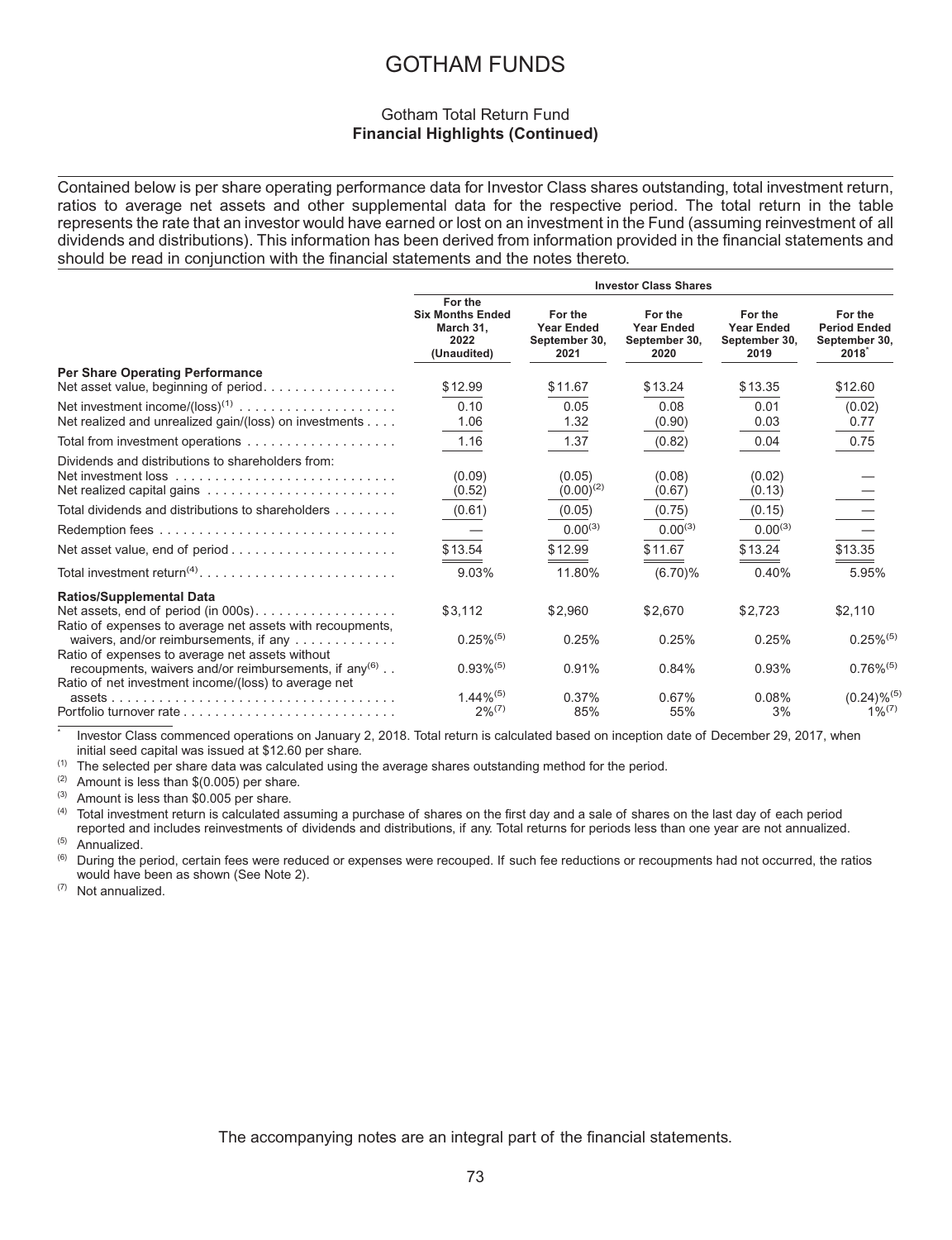## Gotham Enhanced 500 Plus Fund **Financial Highlights (Continued)**

Contained below is per share operating performance data for Institutional Class shares outstanding, total investment return, ratios to average net assets and other supplemental data for the respective period. The total return in the table represents the rate that an investor would have earned or lost on an investment in the Fund (assuming reinvestment of all dividends and distributions). This information has been derived from information provided in the financial statements and should be read in conjunction with the financial statements and the notes thereto.

|                                                                                                                         |                                                                        |                                                       | <b>Institutional Class Shares</b>                     |                                                       |                                                       |                                                       |
|-------------------------------------------------------------------------------------------------------------------------|------------------------------------------------------------------------|-------------------------------------------------------|-------------------------------------------------------|-------------------------------------------------------|-------------------------------------------------------|-------------------------------------------------------|
|                                                                                                                         | For the<br><b>Six Months Ended</b><br>March 31,<br>2022<br>(Unaudited) | For the<br><b>Year Ended</b><br>September 30,<br>2021 | For the<br><b>Year Ended</b><br>September 30,<br>2020 | For the<br><b>Year Ended</b><br>September 30,<br>2019 | For the<br><b>Year Ended</b><br>September 30,<br>2018 | For the<br><b>Year Ended</b><br>September 30,<br>2017 |
| <b>Per Share Operating Performance</b><br>Net asset value, beginning of period                                          | \$13.91                                                                | \$11.47                                               | \$11.86                                               | \$13.99                                               | \$11.86                                               | \$9.99                                                |
| Net investment income <sup><math>(1)</math></sup><br>Net realized and unrealized gain on                                | 0.04<br>1.40                                                           | 0.07<br>2.50                                          | 0.13<br>0.47                                          | 0.10<br>0.07                                          | 0.13<br>2.20                                          | 0.09<br>1.78                                          |
|                                                                                                                         |                                                                        |                                                       |                                                       |                                                       |                                                       |                                                       |
| Total from investment operations                                                                                        | 1.44                                                                   | 2.57                                                  | 0.60                                                  | 0.17                                                  | 2.33                                                  | 1.87                                                  |
| Dividends and distributions to<br>shareholders from:<br>Net investment income<br>Net realized capital gains             | (0.07)<br>(1.54)                                                       | (0.13)                                                | (0.14)<br>(0.85)                                      | (0.12)<br>(2.18)                                      | (0.16)<br>(0.04)                                      |                                                       |
| Total dividends and distributions to                                                                                    | (1.61)                                                                 | (0.13)                                                | (0.99)                                                | (2.30)                                                | (0.20)                                                |                                                       |
| Redemption fees                                                                                                         |                                                                        |                                                       |                                                       |                                                       |                                                       |                                                       |
| Net asset value, end of period                                                                                          | \$13.74                                                                | \$13.91                                               | \$11.47                                               | \$11.86                                               | \$13.99                                               | \$11.86                                               |
| Total investment return <sup>(2)</sup>                                                                                  | 10.52%                                                                 | 22.56%                                                | 4.95%                                                 | 2.78%                                                 | 19.86%                                                | 18.60%                                                |
| <b>Ratios/Supplemental Data</b>                                                                                         |                                                                        |                                                       |                                                       |                                                       |                                                       |                                                       |
| Net assets, end of period (in 000s).<br>Ratio of expenses to average net assets<br>with recoupments, waivers, and/or    | \$3,734                                                                | \$3,556                                               | \$2,891                                               | \$2,960                                               | \$2,881                                               | \$2,399                                               |
| reimbursements, if $any^{(3)}$<br>Ratio of expenses to average net assets                                               | $2.08\%^{(4)}$                                                         | 2.06%                                                 | 2.21%                                                 | 2.20%                                                 | 2.10%                                                 | 2.21%                                                 |
| without recoupments, waivers and/or<br>reimbursements, if any <sup>(3)(5)</sup>                                         | $4.41\%^{(4)}$                                                         | 4.70%                                                 | 5.04%                                                 | 5.23%                                                 | 4.24%                                                 | 5.28%                                                 |
| Ratio of net investment income to average<br>net assets $\ldots \ldots \ldots \ldots \ldots$<br>Portfolio turnover rate | $0.59\%^{(4)}$<br>99%(6)                                               | 0.50%<br>140%                                         | 1.15%<br>263%                                         | 0.90%<br>274%                                         | 0.97%<br>224%                                         | 0.83%<br>237%                                         |

 $\frac{1}{1}$  The selected per share data was calculated using the average shares outstanding method for the period.<br><sup>(2)</sup> Total investment return is calculated assuming a purchase of shares on the first day and a sale of sha

Total investment return is calculated assuming a purchase of shares on the first day and a sale of shares on the last day of each period reported and includes reinvestments of dividends and distributions, if any. Total returns for periods less than one year are not annualized.

<sup>(3)</sup> Expense ratio includes dividend and fees on securities sold short. Excluding such dividend and fees on securities sold short, the ratio of expenses to average net assets including recoupments, waivers and/or reimbursements for the Fund would be 1.15%, 1.15%, 1.15%, 1.15%, 1.15% and 1.15% for the six months ended March 31, 2022 and years ended September 30, 2021, 2020, 2019, 2018 and 2017, respectively.

 $(4)$  Annualized.<br> $(5)$  During the n During the period, certain fees were reduced or expenses were recouped. If such fee reductions or recoupments had not occurred, the ratios would have been as shown (See Note 2).

(6) Not annualized.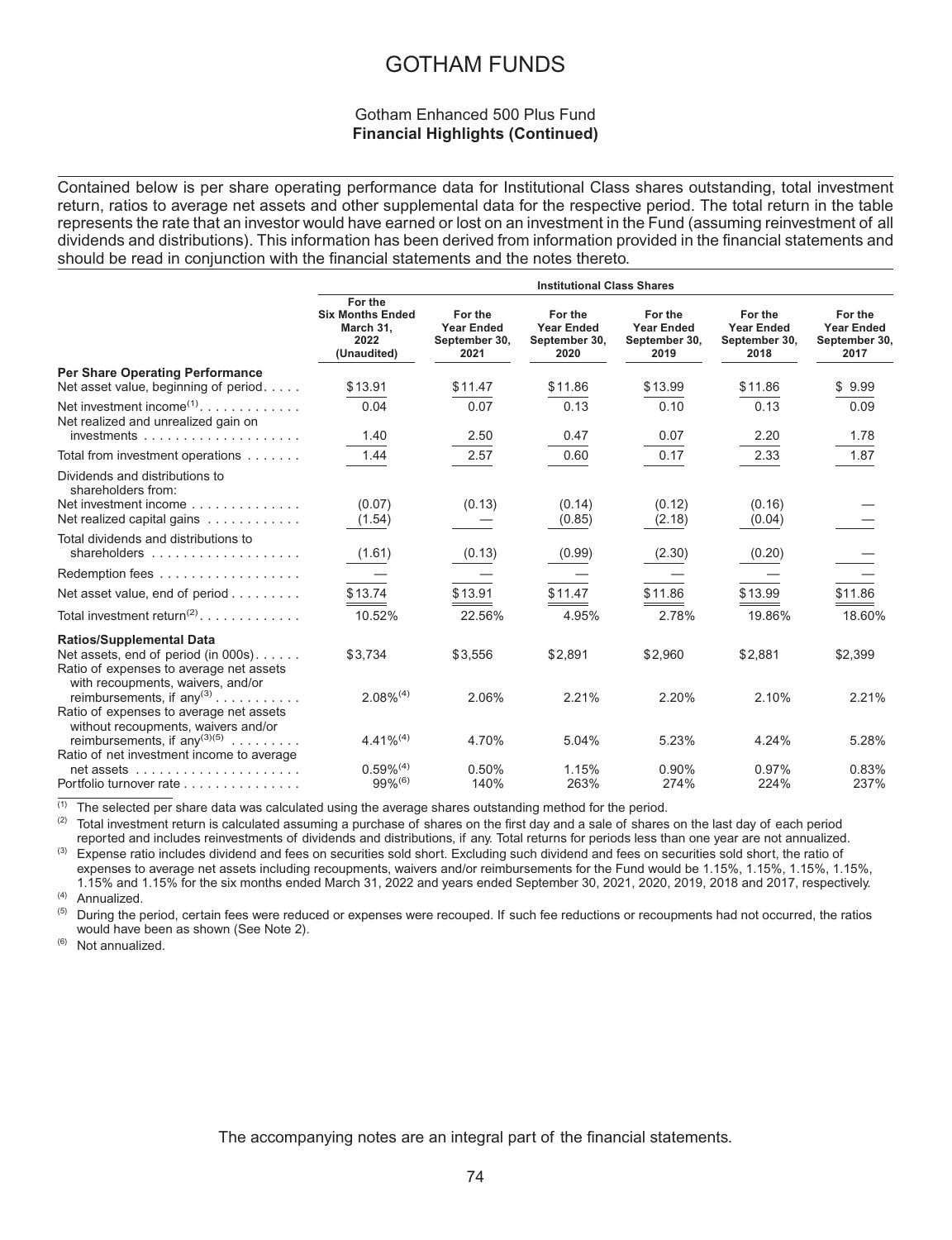## Gotham Hedged Plus Fund **Financial Highlights (Continued)**

Contained below is per share operating performance data for Institutional Class shares outstanding, total investment return, ratios to average net assets and other supplemental data for the respective period. The total return in the table represents the rate that an investor would have earned or lost on an investment in the Fund (assuming reinvestment of all dividends and distributions). This information has been derived from information provided in the financial statements and should be read in conjunction with the financial statements and the notes thereto.

|                                                                                                                                                         |                                                                        |                                                       | <b>Institutional Class Shares</b>                     |                                                       |                                                       |                                                       |
|---------------------------------------------------------------------------------------------------------------------------------------------------------|------------------------------------------------------------------------|-------------------------------------------------------|-------------------------------------------------------|-------------------------------------------------------|-------------------------------------------------------|-------------------------------------------------------|
|                                                                                                                                                         | For the<br><b>Six Months Ended</b><br>March 31,<br>2022<br>(Unaudited) | For the<br><b>Year Ended</b><br>September 30,<br>2021 | For the<br><b>Year Ended</b><br>September 30,<br>2020 | For the<br><b>Year Ended</b><br>September 30,<br>2019 | For the<br><b>Year Ended</b><br>September 30,<br>2018 | For the<br><b>Year Ended</b><br>September 30,<br>2017 |
| <b>Per Share Operating Performance</b><br>Net asset value, beginning of period                                                                          | \$11.41                                                                | \$10.58                                               | \$11.31                                               | \$12.87                                               | \$11.43                                               | \$10.08                                               |
| Net investment income <sup><math>(1)</math></sup><br>Net realized and unrealized gain/(loss) on                                                         | 0.04                                                                   | 0.10                                                  | 0.12                                                  | 0.10                                                  | 0.06                                                  | 0.01                                                  |
|                                                                                                                                                         | 1.81                                                                   | 0.78                                                  | (0.17)                                                | (0.44)                                                | 1.64                                                  | 1.49                                                  |
| Total from investment operations                                                                                                                        | 1.85                                                                   | 0.88                                                  | (0.05)                                                | (0.34)                                                | 1.70                                                  | 1.50                                                  |
| Dividends and distributions to<br>shareholders from:<br>Net investment income<br>Net realized capital gains                                             | (0.14)                                                                 | (0.05)                                                | (0.12)<br>(0.56)                                      | (0.06)<br>(1.16)                                      | (0.09)<br>(0.17)                                      | (0.11)<br>(0.04)                                      |
| Total dividends and distributions to<br>shareholders $\ldots \ldots \ldots \ldots \ldots$                                                               | (0.14)                                                                 | (0.05)                                                | (0.68)                                                | (1.22)                                                | (0.26)                                                | (0.15)                                                |
| Redemption fees                                                                                                                                         | $0.00^{(2)}$                                                           |                                                       |                                                       |                                                       |                                                       |                                                       |
| Net asset value, end of period                                                                                                                          | \$13.12                                                                | \$11.41                                               | \$10.58                                               | \$11.31                                               | \$12.87                                               | \$11.43                                               |
| Total investment return <sup>(3)</sup>                                                                                                                  | 16.25%                                                                 | 8.37%                                                 | $(0.82)\%$                                            | $(2.45)\%$                                            | 15.00%                                                | 15.01%                                                |
| <b>Ratios/Supplemental Data</b><br>Net assets, end of period (in 000s).<br>Ratio of expenses to average net assets<br>with recoupments, waivers, and/or | \$14,117                                                               | \$12,303                                              | \$9,194                                               | \$2,928                                               | \$2,665                                               | \$2,319                                               |
| reimbursements, if $any(4)$<br>Ratio of expenses to average net assets                                                                                  | $2.42\%^{(5)}$                                                         | 2.27%                                                 | 2.51%                                                 | 2.68%                                                 | 2.71%                                                 | 3.10%                                                 |
| without recoupments, waivers and/or<br>reimbursements, if any <sup>(4)(6)</sup><br>Ratio of net investment income to average                            | $3.15\%^{(5)}$                                                         | 3.26%                                                 | 4.81%                                                 | 6.97%                                                 | 5.57%                                                 | 8.46%                                                 |
| $net$ assets $\ldots \ldots \ldots \ldots \ldots$<br>Portfolio turnover rate                                                                            | $0.69\%$ <sup>(5)</sup><br>$89\%^{(7)}$                                | 0.98%<br>218%                                         | 1.11%<br>353%                                         | 0.84%<br>239%                                         | 0.48%<br>227%                                         | 0.09%<br>183%                                         |

(1) The selected per share data was calculated using the average shares outstanding method for the period.<br>(2) Amount is loss than \$0,005 per share.

(2) Amount is less than  $$0.005$  per share.<br>(3) Total investment return is coloulated as

Total investment return is calculated assuming a purchase of shares on the first day and a sale of shares on the last day of each period reported and includes reinvestments of dividends and distributions, if any. Total returns for periods less than one year are not annualized.

<sup>(4)</sup> Expense ratio includes dividend and fees on securities sold short. Excluding such dividend and fees on securities sold short, the ratio of expenses to average net assets including recoupments, waivers and/or reimbursements for the Fund would be 1.15%, 1.15%, 1.15%, 1.15%, 1.15% and 1.15% for the six months ended March 31, 2022 and years ended September 30, 2021, 2020, 2019, 2018, and 2017, respectively.

 $(5)$  Annualized.

During the period, certain fees were reduced or expenses were recouped. If such fee reductions or recoupments had not occurred, the ratios would have been as shown (See Note 2).

(7) Not annualized.

The accompanying notes are an integral part of the financial statements.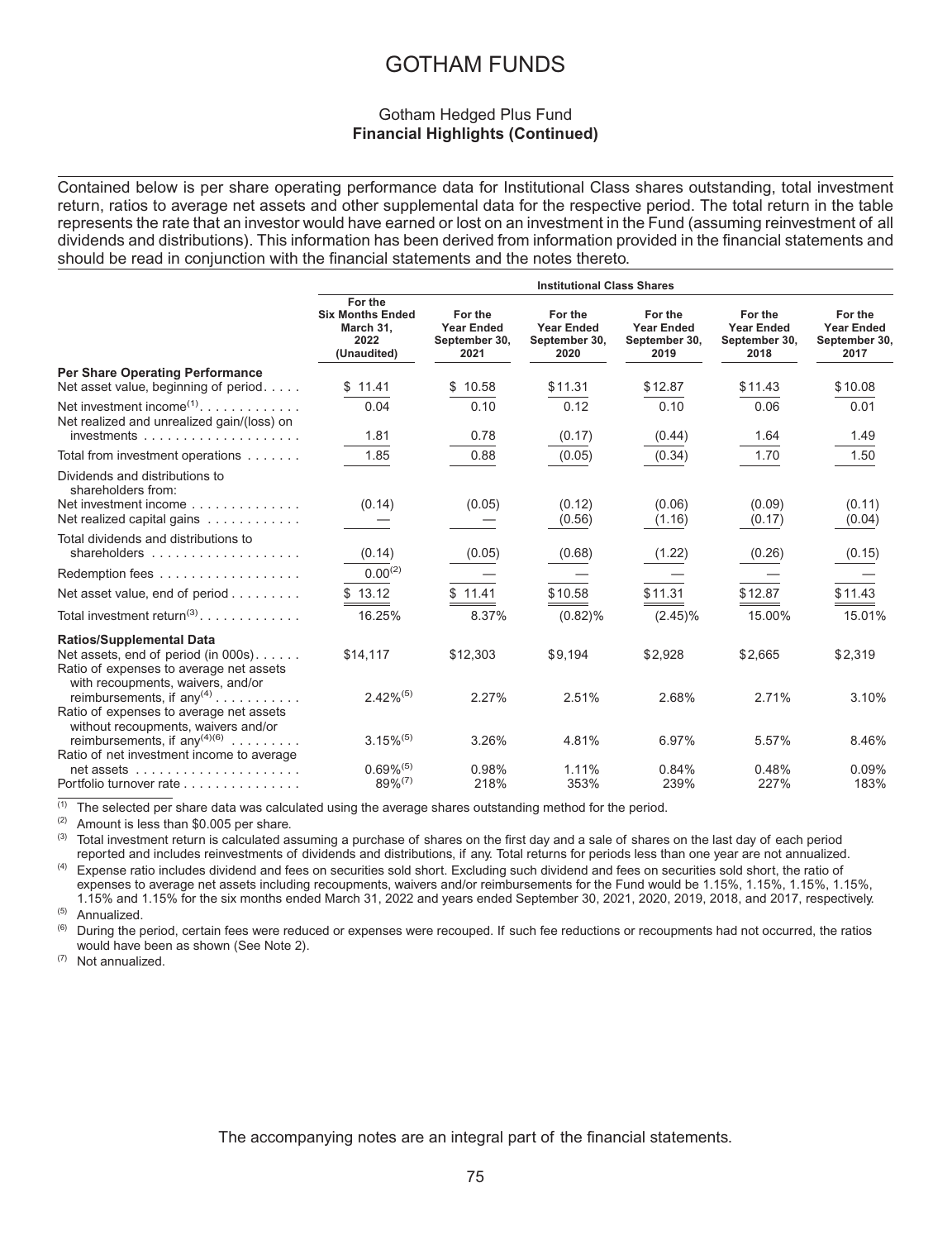## Gotham Short Strategies Fund **Financial Highlights (Concluded)**

Contained below is per share operating performance data for Institutional Class shares outstanding, total investment return, ratios to average net assets and other supplemental data for the respective period. The total return in the table represents the rate that an investor would have earned or lost on an investment in the Fund (assuming reinvestment of all dividends and distributions). This information has been derived from information provided in the financial statements and should be read in conjunction with the financial statements and the notes thereto.

|                                                                                                                                                         |                                                                        |                                                       | <b>Institutional Class Shares</b>                     |                                                       |                                                       |                                                          |
|---------------------------------------------------------------------------------------------------------------------------------------------------------|------------------------------------------------------------------------|-------------------------------------------------------|-------------------------------------------------------|-------------------------------------------------------|-------------------------------------------------------|----------------------------------------------------------|
|                                                                                                                                                         | For the<br><b>Six Months Ended</b><br>March 31.<br>2022<br>(Unaudited) | For the<br><b>Year Ended</b><br>September 30,<br>2021 | For the<br><b>Year Ended</b><br>September 30,<br>2020 | For the<br><b>Year Ended</b><br>September 30,<br>2019 | For the<br><b>Year Ended</b><br>September 30,<br>2018 | For the<br><b>Period Ended</b><br>September 30,<br>2017* |
| <b>Per Share Operating Performance</b><br>Net asset value, beginning of period                                                                          | \$5.90                                                                 | 7.42                                                  | \$<br>8.78                                            | \$<br>9.05                                            | \$10.07                                               | \$10.00                                                  |
| Net investment income/ $(\text{loss})^{(1)}$<br>Net realized and unrealized gain/(loss) on                                                              | $0.00^{(2)}$                                                           | (0.02)                                                | 0.01                                                  | 0.03                                                  | (0.03)                                                | 0.02                                                     |
|                                                                                                                                                         | 1.33                                                                   | (1.50)                                                | (1.35)                                                | (0.09)                                                | (0.97)                                                | 0.05                                                     |
| Total from investment operations                                                                                                                        | 1.33                                                                   | (1.52)                                                | (1.34)                                                | (0.06)                                                | (1.00)                                                | 0.07                                                     |
| Dividends and distributions to<br>shareholders from:<br>Net investment income<br>Net realized capital gains<br>Return of capital                        | (0.12)                                                                 | $(0.00)^{(3)}$                                        | (0.02)<br>$(0.00)^{(3)}$                              | (0.21)                                                | (0.02)                                                |                                                          |
| Total dividends and distributions to                                                                                                                    | (0.12)                                                                 | $(0.00)^{(3)}$                                        | (0.02)                                                | (0.21)                                                | (0.02)                                                |                                                          |
| Redemption fees                                                                                                                                         |                                                                        | $0.00^{(2)}$                                          | $0.00^{(2)}$                                          | $0.00^{(2)}$                                          |                                                       |                                                          |
| Net asset value, end of period                                                                                                                          | \$7.11                                                                 | 5.90<br>\$                                            | \$7.42                                                | 8.78<br>\$.                                           | \$9.05                                                | \$10.07                                                  |
| Total investment return <sup>(4)</sup> .                                                                                                                | 22.93%                                                                 | $(20.47)\%$                                           | $(15.27)\%$                                           | $(0.81)\%$                                            | $(9.90)\%$                                            | 0.70%                                                    |
| <b>Ratios/Supplemental Data</b><br>Net assets, end of period (in 000s).<br>Ratio of expenses to average net assets<br>with recoupments, waivers, and/or | \$4,282                                                                | \$1,520                                               | \$37,619                                              | \$32,076                                              | \$1,591                                               | \$18,328                                                 |
| reimbursements, if any<br>Ratio of expenses to average net assets<br>without recoupments, waivers and/or                                                | $1.35\%$ <sup>(5)</sup>                                                | 1.35%                                                 | 1.35%                                                 | 1.35%                                                 | 1.35%                                                 | $1.35\%^{(5)}$                                           |
| reimbursements, if $any^{(6)} \dots \dots \dots$                                                                                                        | $5.72\%^{(5)}$                                                         | 2.92%                                                 | 1.88%                                                 | 2.20%                                                 | 2.49%                                                 | $3.06\%$ <sup>(5)</sup>                                  |
| Ratio of net investment income/(loss) to<br>average net assets<br>Portfolio turnover rate                                                               | $0.04\%^{(5)}$<br>$349\%^{(7)}$                                        | $(0.25)\%$<br>459%                                    | 0.12%<br>692%                                         | 0.39%<br>616%                                         | $(0.30)\%$<br>591%                                    | $1.19\%$ <sup>(5)</sup><br>$165\%^{(7)(8)}$              |

\* Commencement of operations. Initial seed capital was issued at \$10.00 per share on July 31, 2017.<br>(1) The selected per share data was calculated using the average shares outstanding method for the per-

(1) The selected per share data was calculated using the average shares outstanding method for the period.<br>(2) Amount is less than \$0.005 per share

(2) Amount is less than \$0.005 per share.<br>(3) Amount is less than \$(0.005) per share.

(3) Amount is less than  $$(0.005)$  per share.<br>(4) Total investment return is calculated ass

Total investment return is calculated assuming a purchase of shares on the first day and a sale of shares on the last day of each period reported and includes reinvestments of dividends and distributions, if any. Total returns for periods less than one year are not annualized.  $^{(5)}$  Annualized.

During the period, certain fees were reduced or expenses were recouped. If such fee reductions or recoupments had not occurred, the ratios would have been as shown (See Note 2).

(7) Not annualized.

(8) Portfolio turnover rate excludes securities received from processing a subscription due to a reorganization.

The accompanying notes are an integral part of the financial statements.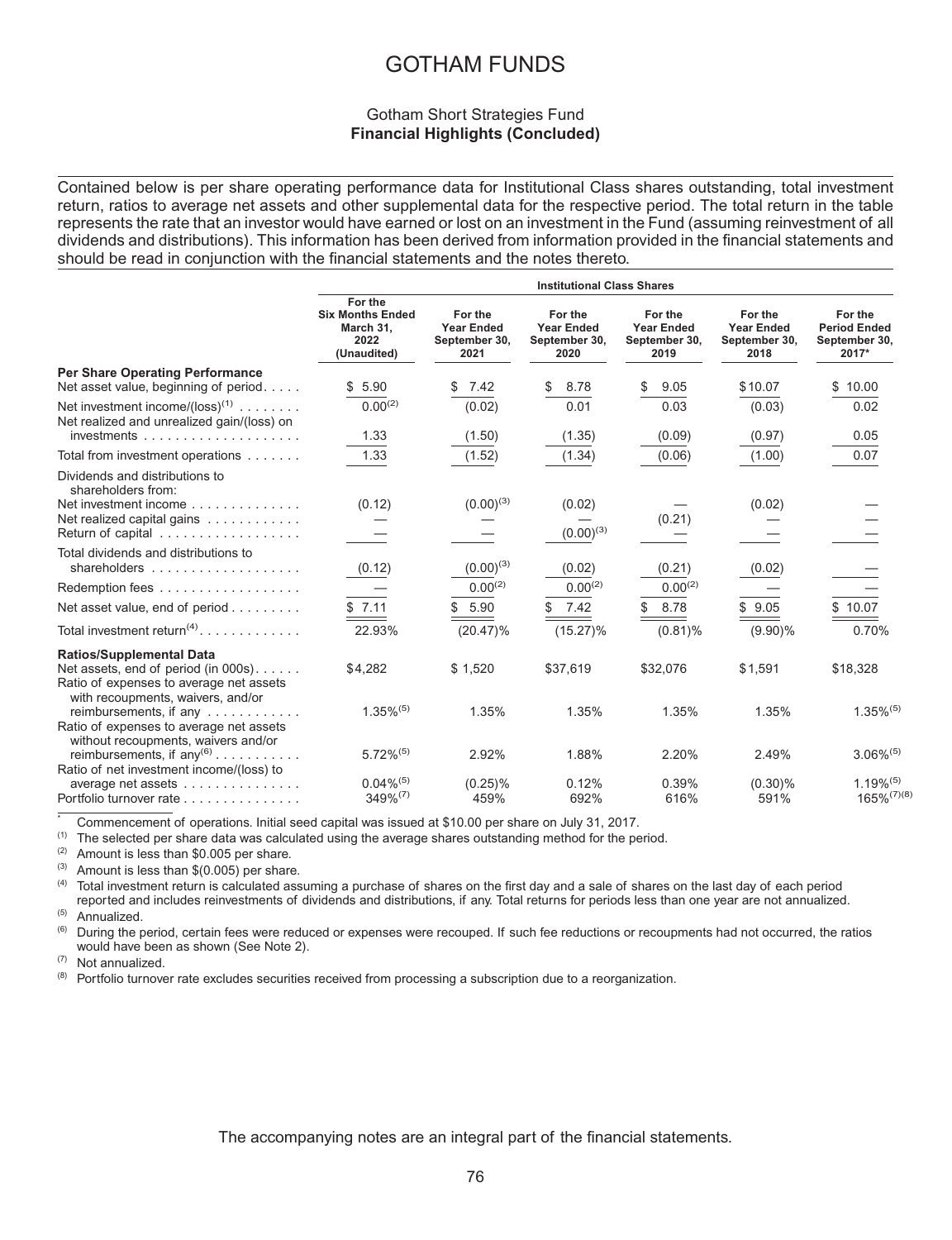### **Notes to Financial Statements March 31, 2022 (Unaudited)**

#### **1. Organization and Significant Accounting Policies**

The Gotham ESG Large Value Fund, the Gotham Defensive Long 500 Fund, the Gotham Total Return Fund, the Gotham Enhanced 500 Plus Fund, the Gotham Hedged Plus Fund and the Gotham Short Strategies Fund (each a "Fund" and together, the "Funds") are each a diversified, open-end management investment company registered under the Investment Company Act of 1940, as amended (the "1940 Act"). The Funds are each a separate series of FundVantage Trust (the "Trust") which was organized as a Delaware statutory trust on August 28, 2006. The Trust is a "series trust" authorized to issue an unlimited number of separate series or classes of shares of beneficial interest. Each series is treated as a separate entity for certain matters under the 1940 Act, and for other purposes, and a shareholder of one series is not deemed to be a shareholder of any other series. Each of the Funds, except for the Gotham Total Return Fund, offers one class of shares, Institutional Class. The Gotham Total Return Fund offers two classes of shares, Institutional Class and Investor Class. The Funds' commencement of operations are as follows:

| Gotham Total Return Fund ("Total Return") |  |
|-------------------------------------------|--|
|                                           |  |
|                                           |  |
|                                           |  |
|                                           |  |

All the Funds, except for ESG Large Value and Total Return, seek to achieve their investment objectives by primarily investing in long and short positions of U.S. equity securities. Equity securities include common and preferred stocks. ESG Large Value seeks to achieve its investment objective by primarily investing in long positions of equity securities. Total Return seeks to achieve its investment objective by primarily investing in other funds advised by Gotham.

The Funds are investment companies and follow accounting and reporting guidance in the Financial Accounting Standards Board *Accounting Standards Codification* Topic 946.

*Portfolio Valuation* — Each Fund's net asset value ("NAV") is calculated once daily at the close of regular trading hours on the New York Stock Exchange ("NYSE") (typically 4:00 p.m. Eastern time) on each business day the NYSE is open. Each Fund's equity securities, including exchange-traded funds, listed on any national or foreign exchange market system will be valued at the last sale price. Equity securities traded in the over-the-counter market are valued at their closing sale or official closing price. If there were no transactions on that day, securities traded principally on an exchange will be valued at the mean of the last bid and ask prices prior to the market close. Prices for equity securities normally are supplied by an independent pricing service approved by the Board of Trustees (the "Board"). Any assets held by a Fund that are denominated in foreign currencies are valued daily in U.S. dollars at the foreign currency exchange rates that are prevailing at the time that a Fund determines the daily NAV per share. Foreign securities may trade on weekends or other days when a Fund does not calculate NAV. As a result, the market value of these investments may change on days when you cannot buy or sell shares of a Fund. Certain Funds invest in securities of other investment companies, which are valued at their respective NAVs as determined by those investment companies each business day. Over the Counter ("OTC") investments (including swap agreements) are generally valued by approved pricing services that use evaluated prices from various observable market factors. Securities that do not have a readily available current market value are valued in good faith under the direction of the Board. The Board has adopted methods for valuing securities and other assets in circumstances where market quotes are not readily available and has delegated to Gotham Asset Management, LLC ("Gotham" or "the Adviser") the responsibility for applying the valuation methods. In the event that market quotes are not readily available, and the security or asset cannot be valued pursuant to one of the valuation methods, the value of the security, asset or liability will be determined in good faith by the Adviser. The Trust has established a Valuation Committee which performs certain functions including the oversight of the Adviser's fair valuation determinations.

*Fair Value Measurements —* The inputs and valuation techniques used to measure fair value of the Funds' investments are summarized into three levels as described in the hierarchy below:

• Level 1 — quoted prices in active markets for identical securities;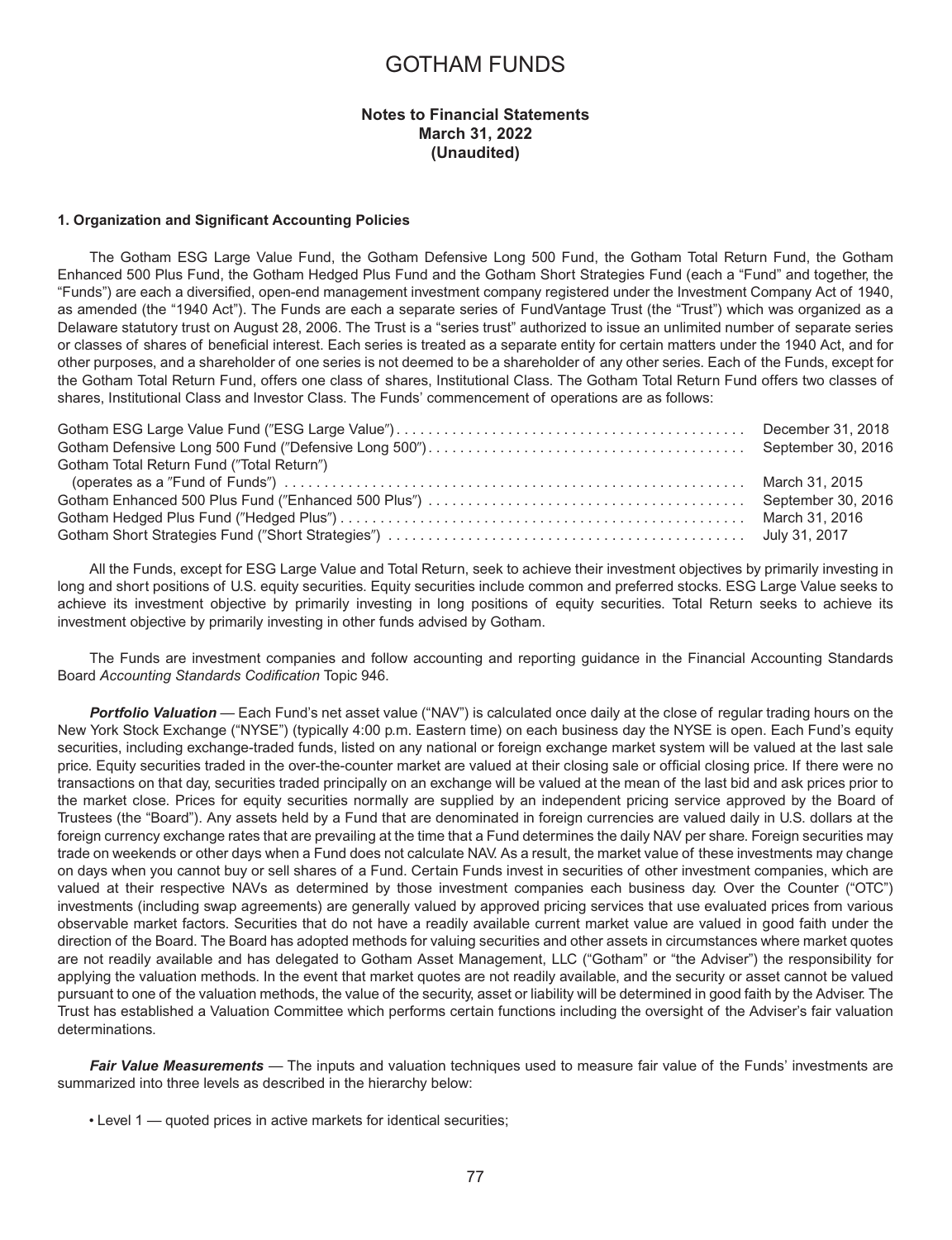### **Notes to Financial Statements (Continued) March 31, 2022 (Unaudited)**

- Level 2 other significant observable inputs (including quoted prices for similar securities, interest rates, prepayment speeds, credit risk, etc.); and
- Level 3 significant unobservable inputs (including the Funds' own assumptions in determining the fair value of investments).

The inputs or methodology used for valuing securities are not necessarily an indication of the risk associated with investing in those securities. Transfers in and out are recognized at the value at the end of the period.

All financial instruments listed in the Portfolio of Investments are considered Level 1, measured at fair value on a recurring basis based on quoted prices for identical assets in active markets, except for the following: total return swaps with end of period unrealized appreciation/(depreciation) of \$5,628,609 and \$(27,716) held by Defensive Long 500 and Short Strategies, respectively. These securities are considered Level 2 as of and for the six months ended March 31, 2022.

At the end of each quarter, management evaluates the classification of Levels 1, 2 and 3 assets and liabilities. Various factors are considered, such as changes in liquidity from the prior reporting period; whether or not a broker is willing to execute at the quoted price; the depth and consistency of prices from third-party pricing services; and the existence of contemporaneous, observable trades in the market. Additionally, management evaluates the classification of Level 1 and Level 2 assets and liabilities on a quarterly basis for changes in listings or delistings on national exchanges.

Due to the inherent uncertainty of determining the fair value of investments that do not have a readily available market value, the fair value of a Funds' investments may fluctuate from period to period. Additionally, the fair value of investments may differ significantly from the values that would have been used had a ready market existed for such investments and may differ materially from the values the Funds may ultimately realize. Further, such investments may be subject to legal and other restrictions on resale or otherwise less liquid than publicly traded securities.

For fair valuations using significant unobservable inputs, U.S. generally accepted accounting principles ("U.S. GAAP") require the Funds to present a reconciliation of the beginning to ending balances for reported market values that present changes attributable to total realized and unrealized gains or losses, purchase and sales, and transfers in and out of Level 3 during the period. A reconciliation of Level 3 investments is presented only when the Funds had an amount of Level 3 investments at the end of the reporting period that was meaningful in relation to net assets. The amounts and reasons for all transfers in and out of Level 3 are disclosed when the Funds had an amount of transfers during the reporting period that was meaningful in relation to net assets as of the end of the reporting period.

For the six months ended March 31, 2022, there were no transfers in or out of Level 3 for the Funds.

*Use of Estimates —* The preparation of financial statements in conformity with U.S. GAAP requires management to make estimates and assumptions that affect the amounts reported in the financial statements and accompanying notes at the date of the financial statements and the reported amounts of revenues and expenses during the period. Actual results could differ from those estimates and those differences could be material.

*Cash and Cash Equivalents* — Cash and cash equivalents include cash and overnight investments in interest-bearing demand deposits with a financial institution with original maturities of three months or less. Each Fund maintains deposits with a high quality financial institution in an amount that is in excess of federally insured limits.

*Due to/from Brokers —* Due to/from brokers represents cash balances on deposit with, or cash balances owed to, the Funds' prime brokers and counterparties. The Funds are subject to credit risk should the prime brokers and counterparties be unable to meet their obligations to the Funds.

*Investment Transactions, Investment Income and Expenses* — Investment transactions are recorded on trade date for financial statement preparation purposes. Realized gains and losses on investments sold are recorded on the identified cost basis. Interest income is recorded on the accrual basis. Dividends are recorded on the ex-dividend date. Distribution (12b-1) fees and shareholder services fees relating to a specific class are charged directly to that class. The Fund records as dividend income the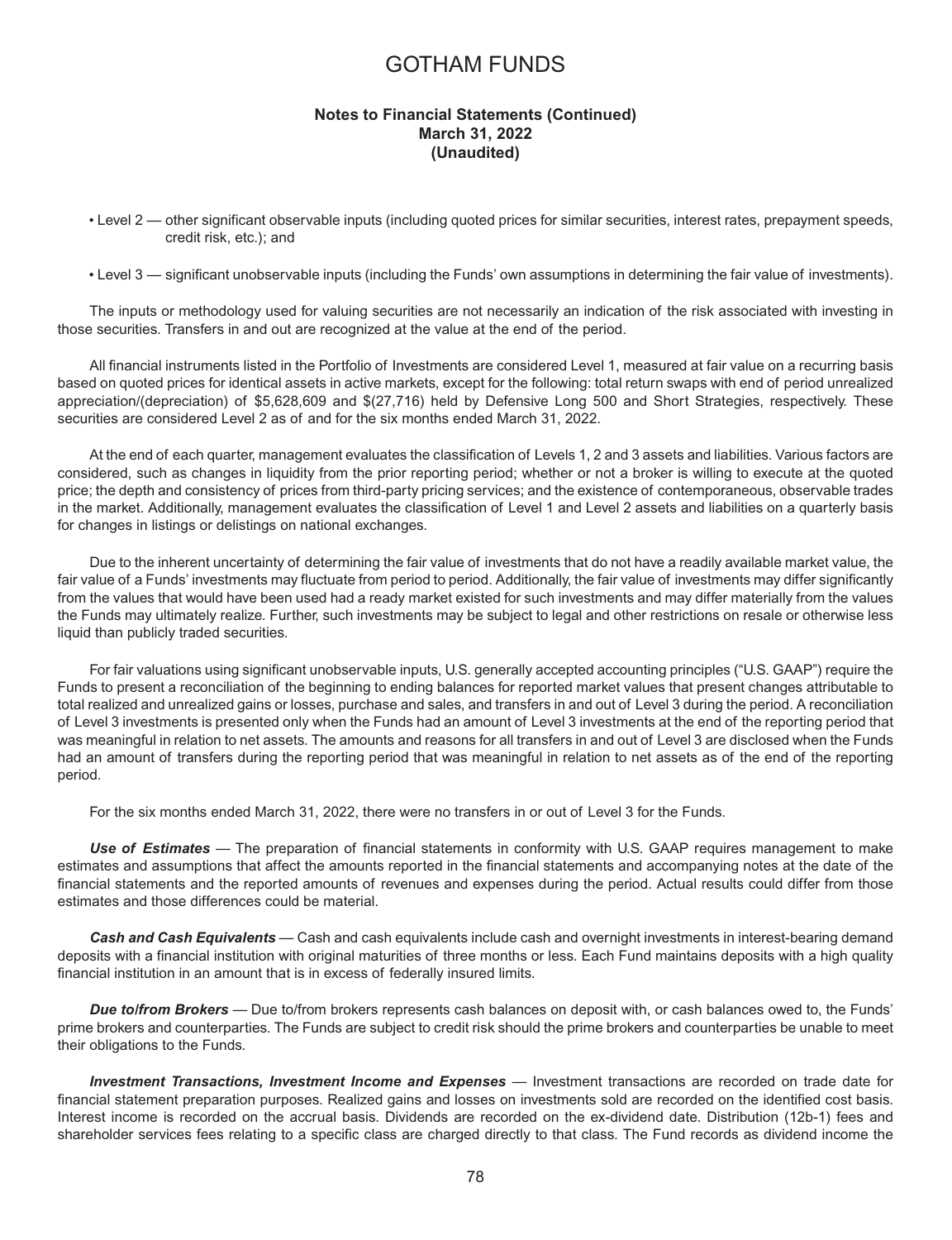## **Notes to Financial Statements (Continued) March 31, 2022 (Unaudited)**

amount characterized as ordinary income and records as realized gain the amount characterized by a REIT as long-term capital gain in the Statements of Operations. The amount characterized as return of capital is a reduction to the cost of investments in the Statements of Assets and Liabilities if the security is still held; otherwise it is recorded as an adjustment to realized gain/(loss) from investment transactions in the Statements of Operations. These characterizations are reflected in the accompanying financial statements. General expenses of the Trust are generally allocated to each Fund under methodologies approved by the Board of Trustees. Expenses directly attributable to a particular Fund in the Trust are charged directly to that Fund.

*Dividends and Distributions to Shareholders —* Dividends from net investment income and distributions from net realized capital gains, if any, are declared, recorded on ex-date and paid at least annually to shareholders. Income dividends and capital gain distributions are determined in accordance with U.S. federal income tax regulations, which may differ from U.S. GAAP. These differences include the treatment of non-taxable dividends, capitalized dividends on short sales, losses deferred due to wash sales and excise tax regulations. Permanent book and tax basis differences relating to shareholder distributions will result in reclassifications within the components of net assets.

*U.S. Tax Status* — No provision is made for U.S. income taxes as it is each Fund's intention to continue to qualify for and elect the tax treatment applicable to regulated investment companies under Subchapter M of the Internal Revenue Code of 1986, as amended ("Internal Revenue Code"), and make the requisite distributions to such Fund's shareholders, which will be sufficient to relieve it from U.S. income and excise taxes.

**Other** — In the normal course of business, the Funds may enter into contracts that provide general indemnifications. The Funds' maximum exposure under these arrangements is dependent on claims that may be made against the Funds in the future, and therefore, cannot be estimated; however, based on experience, the risk of material loss for such claims is considered remote.

Market disruptions associated with the COVID-19 pandemic have had a global impact, and uncertainty exists as to its long-term implications. The COVID-19 pandemic could adversely affect the value and liquidity of the Funds' investments, impair the Funds' ability to satisfy redemption requests, and negatively impact the Funds' performance. In addition, the outbreak of COVID-19, and measures taken to mitigate its effects, could result in disruptions to the services provided to the Funds by its service providers. Fund management is continuing to monitor this development and evaluate its impact on the Funds.

*Short Sales —* All Funds except for ESG Large Value may sell securities short. Total Return indirectly invests in short sales through its underlying securities. A short sale involves the sale by a Fund of a security that it does not own with the anticipation of purchasing the same security at a later date at a lower price. If the price of the security has increased during this time, then the Fund will incur a loss equal to the increase in price from the time that the short sale was entered into plus any premiums and interest paid to the third party. Therefore, short sales involve the risk that losses may be exaggerated, potentially losing more money than the actual cost of the investment. Also, there is the risk that the third party to the short sale may fail to honor its contract terms, causing a loss to the Fund. There can be no assurance that a Fund will be able to close out a short position at any particular time or at an acceptable price. Although a Fund's gain is limited to the amount at which it sold a security short, its potential loss is unlimited. The Funds will comply with guidelines established by the Securities and Exchange Commission ("SEC") and other applicable regulatory bodies with respect to coverage of short sales.

As of March 31, 2022, the following Funds had securities sold short, securities pledged as collateral and deposits with brokers for securities sold short:

| Value of<br><b>Securities</b><br><b>Sold Short</b> | Securities<br>Pledaed | Deposits with<br><b>Brokers for</b><br>as Collateral Securities Sold Short |
|----------------------------------------------------|-----------------------|----------------------------------------------------------------------------|
|                                                    |                       | \$14.521                                                                   |
|                                                    |                       | 68.466                                                                     |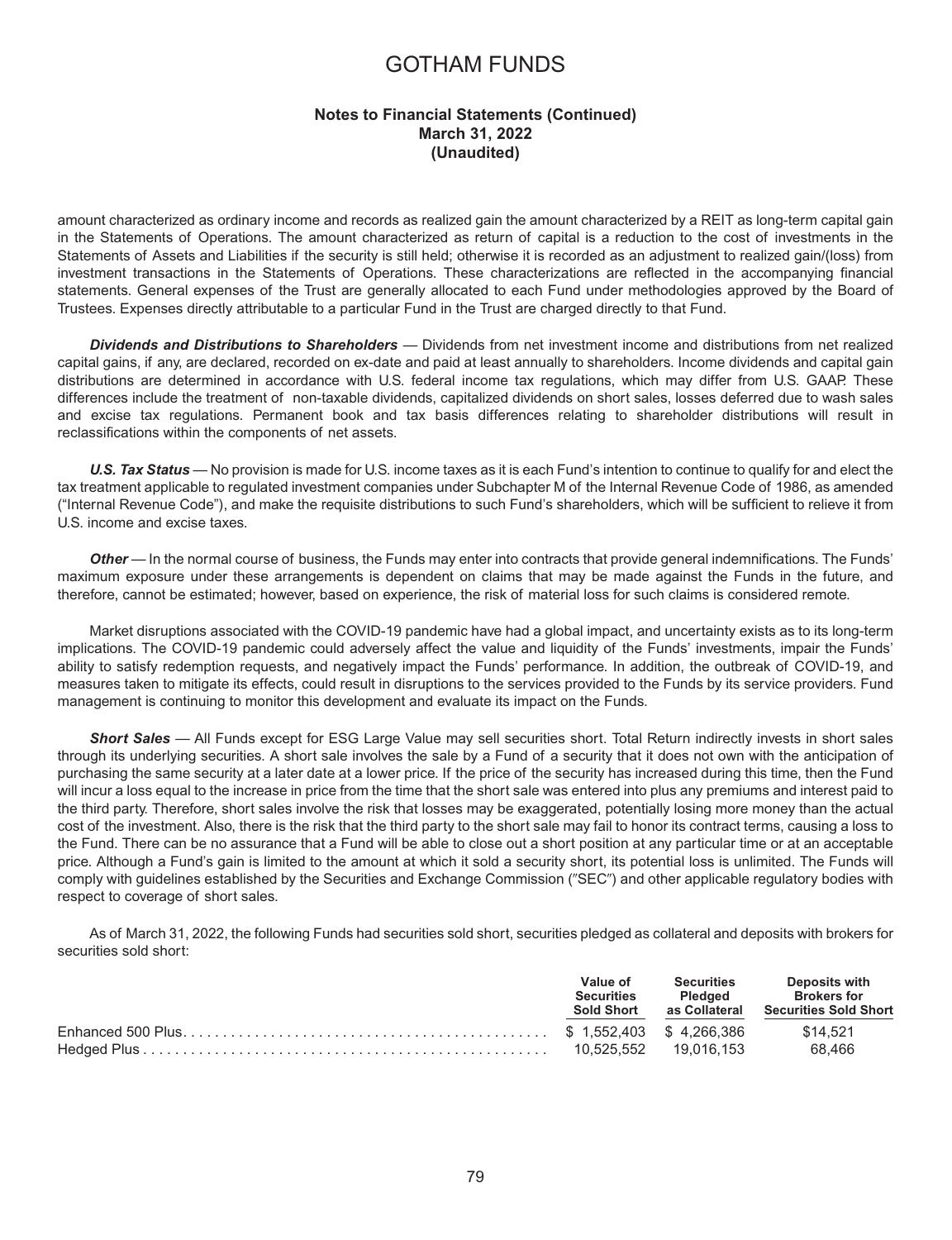### **Notes to Financial Statements (Continued) March 31, 2022 (Unaudited)**

In accordance with the terms of its prime brokerage agreements, the Funds may receive rebate income or be charged fees on securities sold short. Such income or fee is calculated on a daily basis based upon the market value of securities sold short and a variable rate that is dependent upon the availability of such security. These amounts are included in dividends and fees on securities sold short on the Statements of Operations. In those instances where rebate income is in excess of dividends on securities sold short and finance charges, the net amount is shown in the Investment Income section on the Statements of Operations. On the ex-dividend date, dividends on short sales are recorded as an expense to the Fund. The following Funds had net charges as shown in the table below for the six months ended March 31, 2022:

| Dividends on<br>Securities Sold Short (Income)/Fees | Rebate                 |
|-----------------------------------------------------|------------------------|
| \$11.902                                            | $\frac{1}{2}$ \$ 1.549 |
| 49.169                                              | 11.585                 |

The following Funds utilized short sales proceeds and incurred financing charges to finance purchases of long securities in order to accomplish the Funds' respective investment objectives. A financing fee is charged to the Funds based on the Federal Funds rate plus an agreed upon spread. These fees are included in dividends and fees on securities sold short on the Statements of Operations and are as follows for the six months ended March 31, 2022:

| <b>Short Sales</b><br>(Deposits)<br>Proceeds Charges | <b>Financing</b> |
|------------------------------------------------------|------------------|
|                                                      |                  |
|                                                      |                  |

*Swap Agreements* — A swap agreement is a bilateral financial instrument that involves the exchange of cash flows between two parties on specified dates (settlement dates), where the cash flows are based on valuation changes to market referenced securities. The nominal amount on which the cash flows are calculated is called the notional amount.

Swap agreements may increase or decrease the overall volatility of the investments of a Fund and its share price. The performance of swap agreements will be affected by a change in the market value of the referenced underlying securities that determine the amounts of payments due to and from a Fund. If a swap agreement calls for payments by a Fund, the Fund must be prepared to make such payments when due. In addition, if the counterparty's creditworthiness declined, the value of a swap agreement would be likely to decline, potentially resulting in losses.

Generally, swap agreements have a fixed maturity date that will be agreed upon by the parties. The agreement can be terminated before the maturity date, in whole or part, under certain circumstances, such as default by one of the parties or insolvency, among others, and can be transferred by a party only with the prior written consent of the other party. A Fund may be able to eliminate its exposure under a swap agreement either by assignment or by other disposition, or by entering into an offsetting swap agreement with the same party or a similarly creditworthy party. If the counterparty is unable to meet its obligations under the contract, declares bankruptcy, defaults or becomes insolvent, a Fund may not be able to recover the money it expected to receive under the swap agreement. A Fund will not enter into any swap agreement unless the Adviser believes that the counterparty to the transaction is creditworthy.

A swap agreement can be a form of leverage, which can magnify a Fund's gains or losses. In order to reduce the risk associated with leveraging, a Fund may cover its current obligations under swap agreements according to guidelines established by the SEC. If a Fund enters into a swap agreement on a net basis, it will segregate assets with a daily value at least equal to the excess, if any, of a Fund's accrued obligations under the swap agreement over the accrued amount a Fund is entitled to receive under the agreement. If a Fund enters into a swap agreement on other than a net basis, it will segregate assets with a value equal to the full amount of a Fund's accrued obligations under the swap agreement.

*Total Return Swaps*: Total return swaps are contracts in which both parties agree to make payments of the total return from a reference instrument during a specified period. The total return includes appreciation or depreciation on the underlying asset, plus any interest or dividend accruals or payments. The unrealized appreciation or depreciation also includes interest charges and credits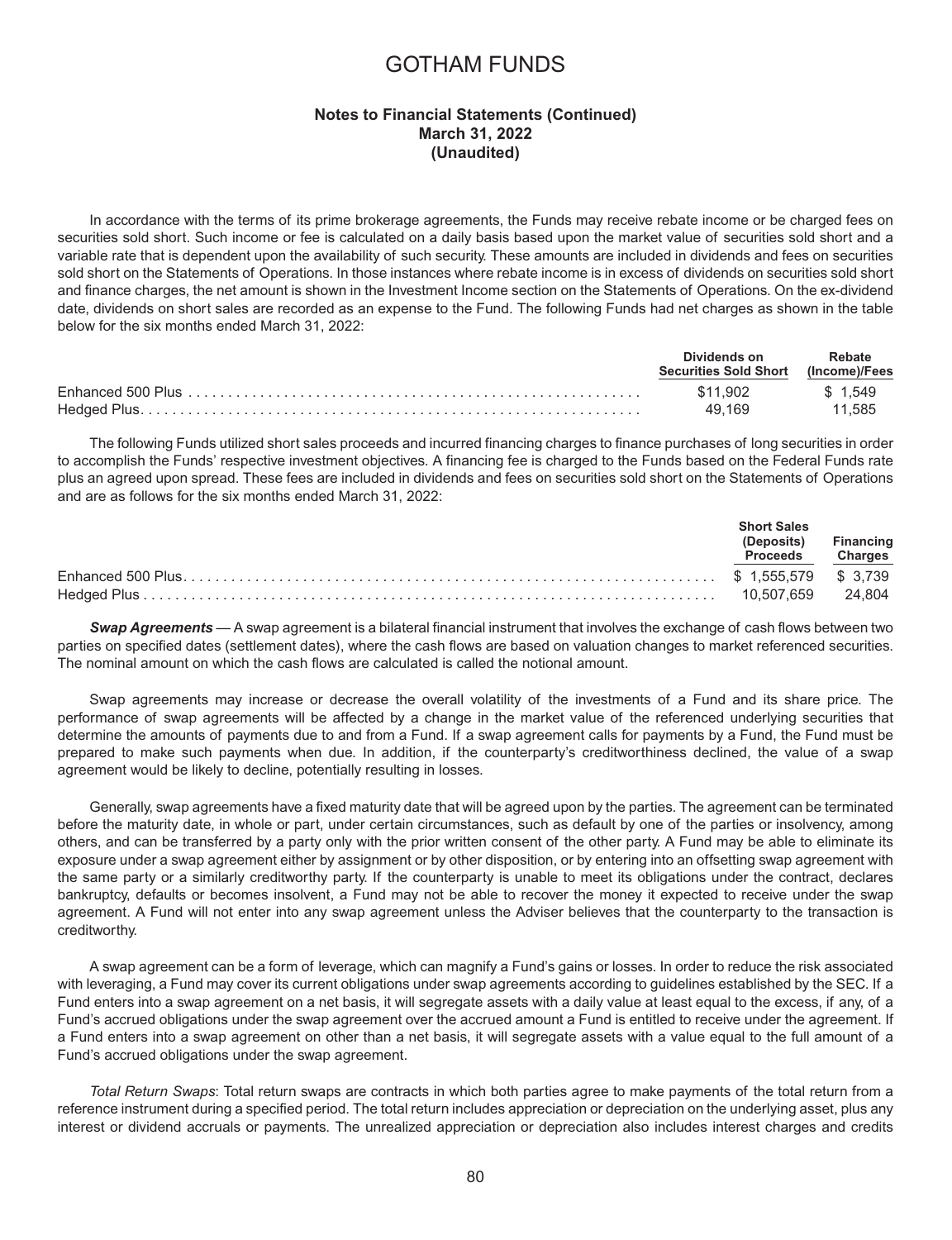## **Notes to Financial Statements (Continued) March 31, 2022 (Unaudited)**

("financing fees") related to the notional values of the long and short positions and cash balances within the swap. These interest charges and credits are based on a specified benchmark rate, such as the U.S. effective federal funds rate ("EFFR"). Payments under the swap are based upon an agreed upon principal amount but, since the principal amount is not exchanged, it represents neither an asset nor a liability to either counterparty, and is referred to as notional. Total return swaps are marked to market daily using different sources, including quotations from counterparties, pricing services, brokers or market makers. The unrealized appreciation or depreciation related to the change in the valuation of the notional amount of the swap is combined with the amount due to or from the Fund at termination or settlement. The primary risks associated with total return swaps are credit risks (if the counterparty fails to meet its obligations) and market risk (if there is no liquid market for the swap or unfavorable changes occur to the underlying reference instrument). As of and for the six months ended March 31, 2022, only Defensive Long 500 and Short Strategies held total return swaps.

For the six months ended March 31, 2022, the quarterly average notional value of the total return swaps for each Fund was as follows:

| <b>Notional Amount</b> |
|------------------------|
| \$(4,294,898)          |
| (3,866,733)            |

*Counterparty Risk* — During the six months ended March 31, 2022, Defensive Long 500 and Short Strategies were subject to counterparty risk. Certain of the derivatives entered into by the Funds may not be traded on an exchange but instead will be privately negotiated in the over-the-counter market. This means that these instruments are traded between counterparties based on contractual relationships. Relying on a counterparty exposes the Funds to the risk that a counterparty will not settle a transaction in accordance with its terms and conditions because of a dispute over the terms of the contract (whether or not bona fide) or because of a credit or liquidity problem, thus causing the Funds to suffer a loss. If a counterparty defaults on its payment obligations to the Funds, this default will cause the value of an investment in the Funds to decrease. In addition, to the extent the Funds deal with a limited number of counterparties, it will be more susceptible to the credit risks associated with those counterparties. The Funds are neither restricted from dealing with any particular counterparty nor from concentrating any or all of its transactions with one counterparty. The ability of the Funds to transact business with any one or number of counterparties and the absence of a regulated market to facilitate settlement may increase the potential for losses by the Funds.

The Funds are subject to the risk that issuers of the instruments in which it invests and trades may default on their obligations, and that certain events may occur that have an immediate and significant adverse effect on the value of those instruments. There can be no assurance that an issuer will not default, or that an event that has an immediate and significant adverse effect on the value of an instrument will not occur, and that the Funds will not sustain a loss on a transaction as a result.

*Liquidity Risk* — During the six months ended March 31, 2022, Defensive Long 500 and Short Strategies were subject to liquidity risk. The Funds may be subject to liquidity risk primarily due to investments in derivatives. The Funds may invest up to 15% of its net assets in illiquid securities or instruments. Certain derivatives, such as swaps, forward contracts and options may not be readily marketable and, therefore, may be deemed to be illiquid. An asset is not readily marketable if it cannot be sold within seven business days in the ordinary course of business for approximately the amount at which it is valued. Investments in illiquid assets involve the risk that the Funds may be unable to sell the asset or sell it at a reasonable price. In addition, the Funds may be required to liquidate positions or close out derivatives on unfavorable terms at a time contrary to the interests of the Funds in order to raise cash to pay redemptions.

An investment in derivatives is also subject to the risk that the Funds may not be able to terminate the derivatives effective on whatever date it chooses, or that the settlement of any early termination may depend on subsequent market movements. As a result, the Funds may be exposed to the risk of additional losses due to such delays.

*Master Netting Agreement* — During the six months ended March 31, 2022, Defensive Long 500 and Short Strategies were subject to a Master Netting agreement. In order to define their contractual rights and to secure rights that will help mitigate their counterparty risk, the Funds have entered into an International Swaps and Derivatives Association, Inc. Master Agreement ("ISDA Master Agreement"). An ISDA Master Agreement is a bilateral agreement between the Funds and the counterparty that governs certain OTC derivatives and typically contains, among other things, collateral posting terms and netting provisions in the event of a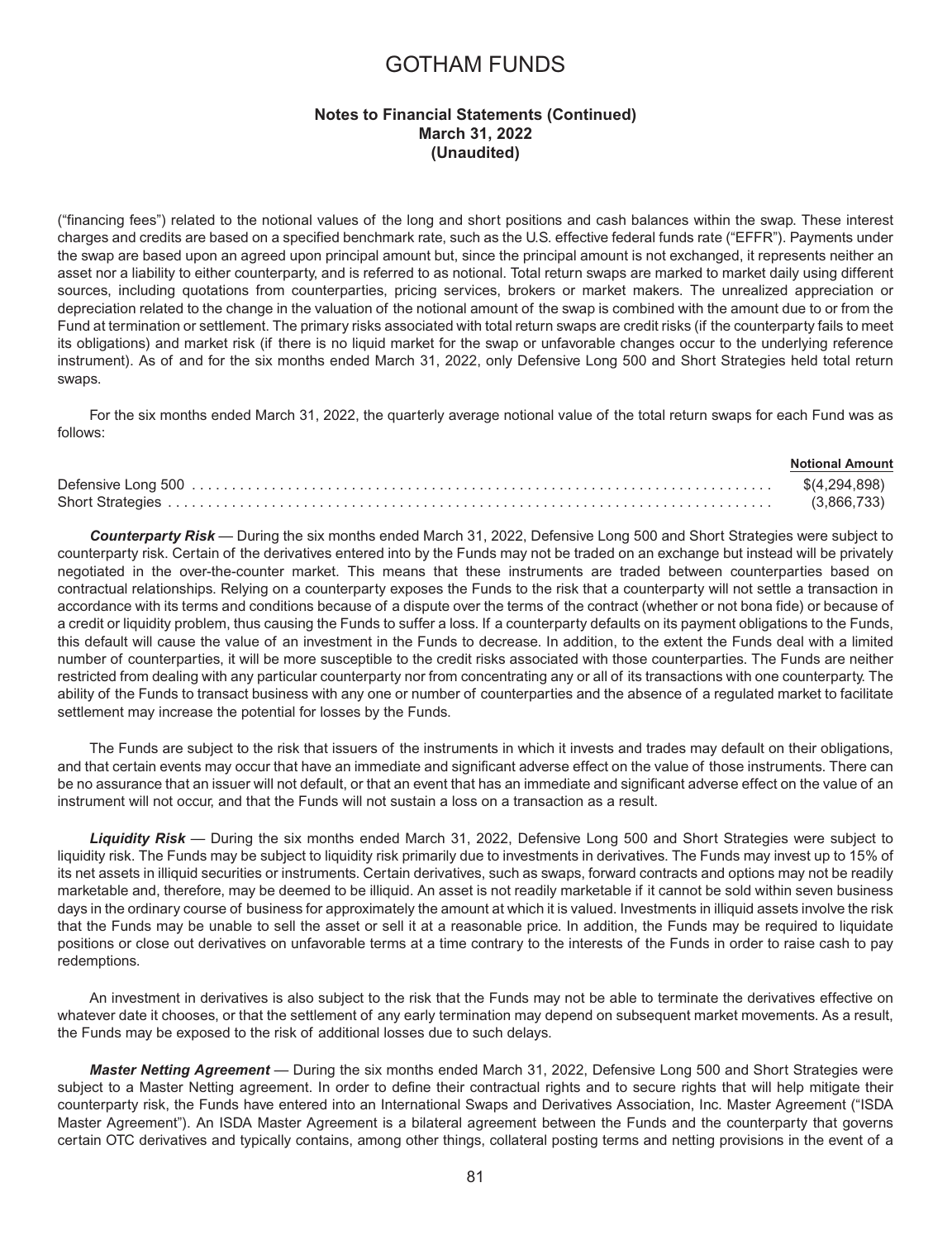## **Notes to Financial Statements (Continued) March 31, 2022 (Unaudited)**

default and/or termination event. Under an ISDA Master Agreement, the Funds may, under certain circumstances, offset with the counterparty certain derivative financial instruments' payables and/or receivables with collateral held and/or posted and create one single net payment. The provisions of the ISDA Master Agreement typically permit a single net payment in the event of default including the bankruptcy or insolvency of the counterparty. Bankruptcy or insolvency laws of a particular jurisdiction may restrict or prohibit the right of offset in bankruptcy, insolvency or other events. In addition, certain ISDA Master Agreements allow counterparties to terminate derivative contracts prior to maturity in the event the Funds' net assets decline by a stated percentage or the Funds fails to meet the terms of its ISDA Master Agreements. The result would cause the Funds to accelerate payment of any net liability owed to the counterparty.

*LIBOR Phase-out Risk* **—** The United Kingdom's Financial Conduct Authority, which regulates London Interbank Overnight Rates ("LIBOR"), has announced plans to phase out the use of LIBOR by June 2023. There remains uncertainty regarding the future use of LIBOR and the nature of any replacement rate. The transition process away from LIBOR may involve, among other things, increased volatility or illiquidity in markets for instruments that currently rely on LIBOR. The transition process may also result in a reduction in the value of certain instruments held by a Fund or reduce the effectiveness of related Fund transactions such as hedges. Volatility, the potential reduction in value, and/or the hedge effectiveness of financial instruments may be heightened for financial instruments that do not include fallback provisions that address the cessation of LIBOR. Any potential effects of the transition away from LIBOR on any of the Funds or on financial instruments in which the Funds invest, as well as other unforeseen effects, could result in losses to the Funds.

*Collateral Requirements* — During the six months ended March 31, 2022, Defensive Long 500 and Short Strategies were subject to collateral requirements. For derivatives traded under an ISDA Master Agreement, the collateral requirements are typically calculated by netting the mark-to-market amount for each transaction under such agreement and comparing that amount to the value of any collateral currently pledged by the Funds and the counterparty. Cash collateral that has been pledged to cover obligations of the Funds and cash collateral received from the counterparty, if any, is reported separately on the Statements of Assets and Liabilities as cash pledged as collateral and cash received as collateral, respectively. Non-cash collateral pledged by the Funds, if any, is noted in the Portfolio of Investments. Generally, the amount of collateral due from or to a counterparty is subject to a certain minimum transfer amount threshold before a transfer is required, which is determined at the close of business of the Funds. Any additional required collateral is delivered to/pledged by the Funds on the next business day. Typically, the counterparty is not permitted to sell, re-pledge or use cash and non-cash collateral it receives. The Funds generally agree not to use non-cash collateral that they receive but may, absent default or certain other circumstances defined in the underlying ISDA Master Agreement, be permitted to use cash collateral received. In such cases, interest may be paid pursuant to the collateral arrangement with the counterparty. To the extent amounts due to the Funds from their counterparties are not fully collateralized, they bear the risk of loss from counterparty non-performance. Likewise, to the extent the Funds have delivered collateral to a counterparty and stands ready to perform under the terms of its agreement with such counterparty, they bear the risk of loss from a counterparty in the amount of the value of the collateral in the event the counterparty fails to return such collateral. Based on the terms of agreements, collateral may not be required for all derivative contracts. For financial reporting purposes, the Funds do not offset derivative assets and derivative liabilities that are subject to netting arrangements, if any, in the Statements of Assets and Liabilities.

|                                        |                                                               |                                                                                                   |                                                                                                       |                                        | <b>Gross Amount Not Offset in the</b><br><b>Statements of Assets and Liabilities</b> |                        |
|----------------------------------------|---------------------------------------------------------------|---------------------------------------------------------------------------------------------------|-------------------------------------------------------------------------------------------------------|----------------------------------------|--------------------------------------------------------------------------------------|------------------------|
|                                        | <b>Gross Amounts</b><br>of Recognized<br>Assets/(Liabilities) | <b>Gross Amounts</b><br>Offset in the<br><b>Statements of</b><br>Assets and<br><b>Liabilities</b> | <b>Net Amounts of</b><br><b>Assets Presented</b><br>in the Statements<br>of Assets and<br>Liabilities | <b>Financial</b><br><b>Instruments</b> | Collateral<br>Pledged/(Received)*                                                    | <b>Net</b><br>Amount** |
| Defensive Long 500<br>Short Strategies | \$5,628,609<br>(27, 716)                                      | $s-$                                                                                              | \$5,628,609<br>(27, 716)                                                                              | $s-$                                   | \$(5,628,609)<br>27.716                                                              | $s-$                   |

Amount disclosed is limited to the amount of assets presented in each Statements of Assets and Liabilities. Actual collateral pledged/(received) may be more than the amount shown.

<sup>\*\*</sup> Net amount represents the net receivable from the counterparty in the event of a default.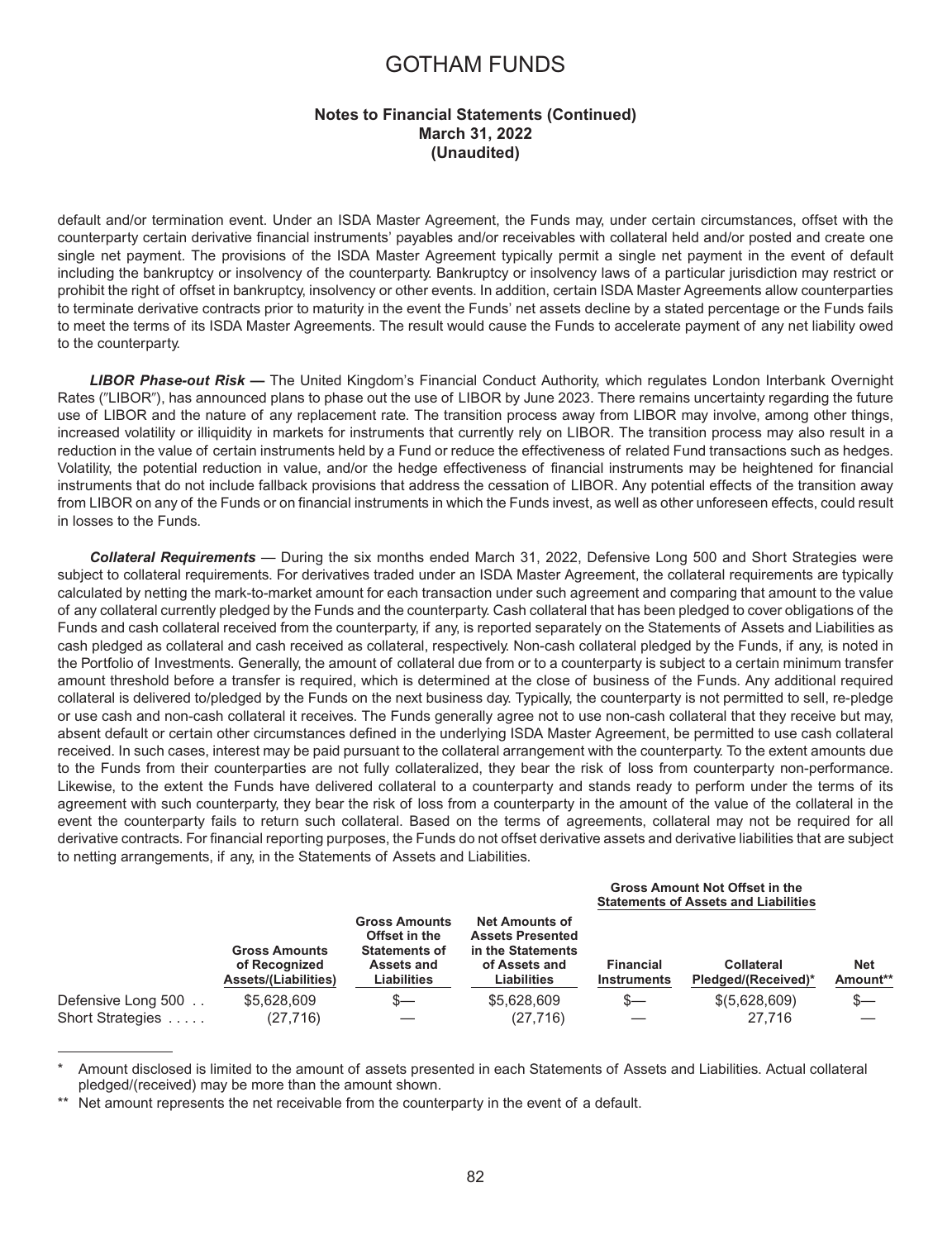## **Notes to Financial Statements (Continued) March 31, 2022 (Unaudited)**

*ESG Strategy Risk* — The ESG Large Value's ESG strategies could cause it to perform differently compared to funds that do not have such a policy. The criteria related to this ESG policy may result in the Fund's forgoing opportunities to buy certain securities when it might otherwise be advantageous to do so, or selling securities for ESG reasons when it might be otherwise disadvantageous for it to do so. In addition, there is a risk that the companies identified by the ESG policy do not operate as expected when addressing ESG issues. There are significant differences in interpretations of what it means for a company to have positive ESG characteristics. While the Adviser believes its definitions are reasonable, the portfolio decisions it makes may differ with other investors' or advisers' views.

#### **2. Transactions with Related Parties and Other Service Providers**

Gotham Asset Management, LLC ("Gotham" or the "Adviser") serves as investment adviser to the Funds pursuant to an investment advisory agreement with the Trust (the "Advisory Agreement"). For its services as the investment adviser, each Fund pays the Adviser a fee, which is computed and accrued daily and paid monthly, at an annual rate based on average daily net assets of each Fund as shown in the table below:

 $<sup>(1)</sup>$  Effective as of May 1, 2021, ESG Large Value entered into a Support, Service and Fee Assumption Agreement ("Support</sup> Agreement") pursuant to which Gotham supports the Fund's non-investment advisory operations. Under the Support Agreement, Gotham supports the Fund's non-investment advisory operations by (a) performing or contracting for certain operational support services of the Fund, and/or (b) assuming certain of the Fund's payment obligations, including such payment obligations specified in contracts between the Fund and its service providers and other Trust expenses incurred by or otherwise allocated to the Fund by the Trust.

(2) For Total Return (the "Fund"), Gotham is not entitled to receive an investment advisory fee on assets invested in mutual funds advised by Gotham (each an "underlying fund" and collectively, the "underlying funds"), but is entitled to receive an investment advisory fee of 1.00% of the Fund's average net assets invested in investments other than an underlying fund. Gotham does not receive an investment advisory fee from the Fund on assets invested in an underlying fund, but does receive an investment advisory fee from each underlying fund as investment adviser to such funds. The Fund does not currently expect to invest in assets other than underlying funds; however, to the extent it does, the Fund will pay an investment advisory fee on such assets.

The Adviser contractually agreed to reduce its investment advisory fee and/or reimburse certain expenses of each Fund to the extent necessary to ensure that the Fund's total operating expenses (exclusive of taxes, "Acquired Fund Fees and Expenses," dividend and interest expense on securities sold short, interest, extraordinary items, and brokerage commissions) do not exceed the percentages set forth in the table below (on an annual basis) of each Fund's average daily net assets (the "Expense Limitation"). The Expense Limitation will remain in place until the termination date set forth below, unless the Board approves its earlier termination. The table below reflects the Expense Limitation amounts, as a percentage of average daily net assets, in effect during the six months ended March 31, 2022.

| Institutional<br><b>Class</b> | Investor<br><b>Class</b> | <b>Termination Date</b> |
|-------------------------------|--------------------------|-------------------------|
|                               |                          | N/A January 31, 2023    |
|                               |                          | N/A January 31, 2023    |
| $0.00\%$                      |                          | 0.25% January 31, 2023  |
| 1.15%                         | N/A                      | January 31, 2023        |
| $1.15\%$                      | N/A                      | January 31, 2023        |
|                               | N/A                      | January 31, 2023        |

 $<sup>(1)</sup>$  Per the Expense Limitation agreement for the Fund, the expenses subject to the expense limitation are also exclusive of</sup> management fees, if any.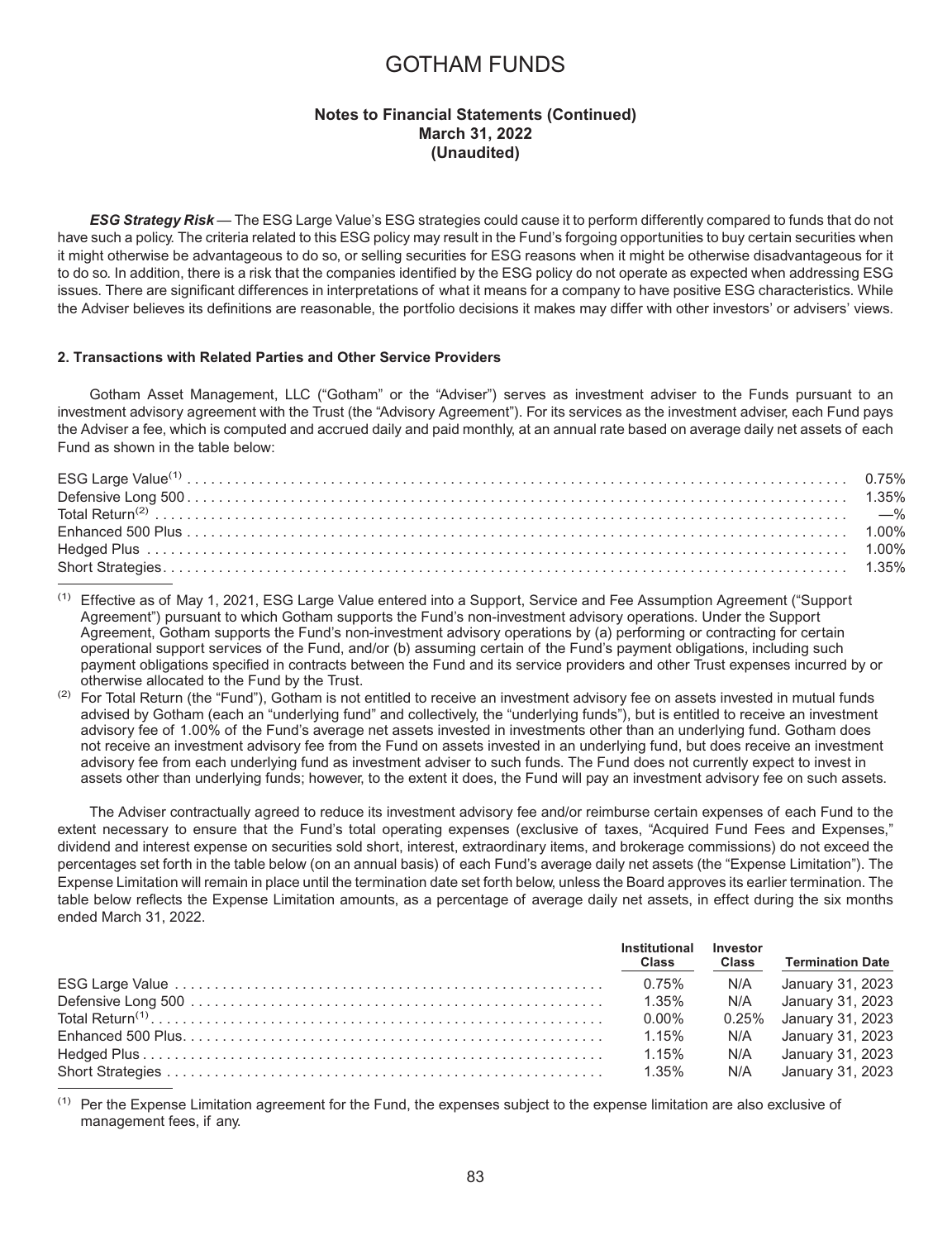### **Notes to Financial Statements (Continued) March 31, 2022 (Unaudited)**

For the six months ended March 31, 2022, investment advisory fees accrued and waivers were as follows:

| Gross<br><b>Advisory Fee</b> | Recoupments,<br><b>Waivers and/or</b><br>Reimbursements | <b>Net Advisory Fee/</b><br>(Reimbursement) |
|------------------------------|---------------------------------------------------------|---------------------------------------------|
|                              | $\sim$                                                  | \$5.712                                     |
| 183.405                      | (77.540)                                                | 105.865                                     |
|                              | (96.102)                                                | (96.102)                                    |
| 18.433                       | (42.860)                                                | (24.427)                                    |
| 67.312                       | (48.804)                                                | 18.508                                      |
| 17.992                       | (58.222)                                                | (40, 230)                                   |

For all Funds, except for ESG Large Value, Defensive Long 500 and Short Strategies, the Adviser is entitled to recover, subject to approval by the Board, such amounts reduced or reimbursed for a period of up to three (3) years from the date on which the Adviser reduced its compensation and/or assumed expenses for the Fund. The Adviser is permitted to seek reimbursement from the Fund, subject to certain limitations, for fees it waived and Fund expenses it paid to the extent the total annual fund expenses do not exceed the limits described above or any lesser limits in effect at the time of reimbursement. No recoupment will occur unless a Fund's expenses are below the Expense Limitation amount. As of March 31, 2022, the amounts of potential reimbursement from the Funds to the Adviser are as follows:

|                                                                                                                            | <b>Expiration</b> |            |            |            |           |
|----------------------------------------------------------------------------------------------------------------------------|-------------------|------------|------------|------------|-----------|
|                                                                                                                            | 09/30/2022        | 09/30/2023 | 09/30/2024 | 03/31/2025 | Total     |
| Total Return                                                                                                               |                   |            |            |            |           |
| $\text{Institutional Class} \dots \dots \dots \dots \dots \dots \dots \dots \dots \dots \dots \dots \quad \text{$}416.580$ |                   |            | \$164.802  | \$85.733   | \$538,026 |
|                                                                                                                            | 10.799            | 17.025     | 18.550     | 10.369     | 56.743    |
| Enhanced 500 Plus $\ldots \ldots \ldots \ldots \ldots \ldots \ldots \ldots \ldots \ldots \ldots \ldots$                    | 52.438            | 79.156     | 88.717     | 42.860     | 263.171   |
|                                                                                                                            | 66.309            | 109.329    | 118.207    | 48.804     | 342.649   |

#### **Other Service Providers**

The Bank of New York Mellon ("BNY Mellon") serves as administrator and custodian for the Funds. For providing administrative and accounting services, BNY Mellon is entitled to receive a monthly fee equal to an annual percentage rate of the Funds' average daily net assets and is subject to certain minimum monthly fees. For providing certain custodial services, BNY Mellon is entitled to receive a monthly fee, subject to certain minimum, and out of pocket expenses.

BNY Mellon Investment Servicing (US) Inc. (the "Transfer Agent") provides transfer agent services to the Funds. The Transfer Agent is entitled to receive a monthly fee, subject to certain minimum, and out of pocket expenses.

The Trust, on behalf of the Funds, has entered into agreements with financial intermediaries to provide recordkeeping, processing, shareholder communications and other services to customers of the intermediaries investing in the Funds and has agreed to compensate the intermediaries for providing those services. The fees incurred by the Funds for these services are included in Transfer Agent fees in the Statements of Operations.

Pershing LLC provides prime brokerage services to the Funds under an Agreement for Prime Brokerage Services. Pershing LLC is a wholly owned subsidiary of The Bank of New York Mellon Corporation.

Foreside Funds Distributors LLC (the "Underwriter") provides principal underwriting services to the Funds pursuant to an underwriting agreement between the Trust and the Underwriter.

The Trust and the Underwriter are parties to an underwriting agreement. The Trust has adopted a distribution plan for Investor Class shares of Total Return, in accordance with Rule 12b-1 under the 1940 Act. Pursuant to the Investor Class shares plan, Total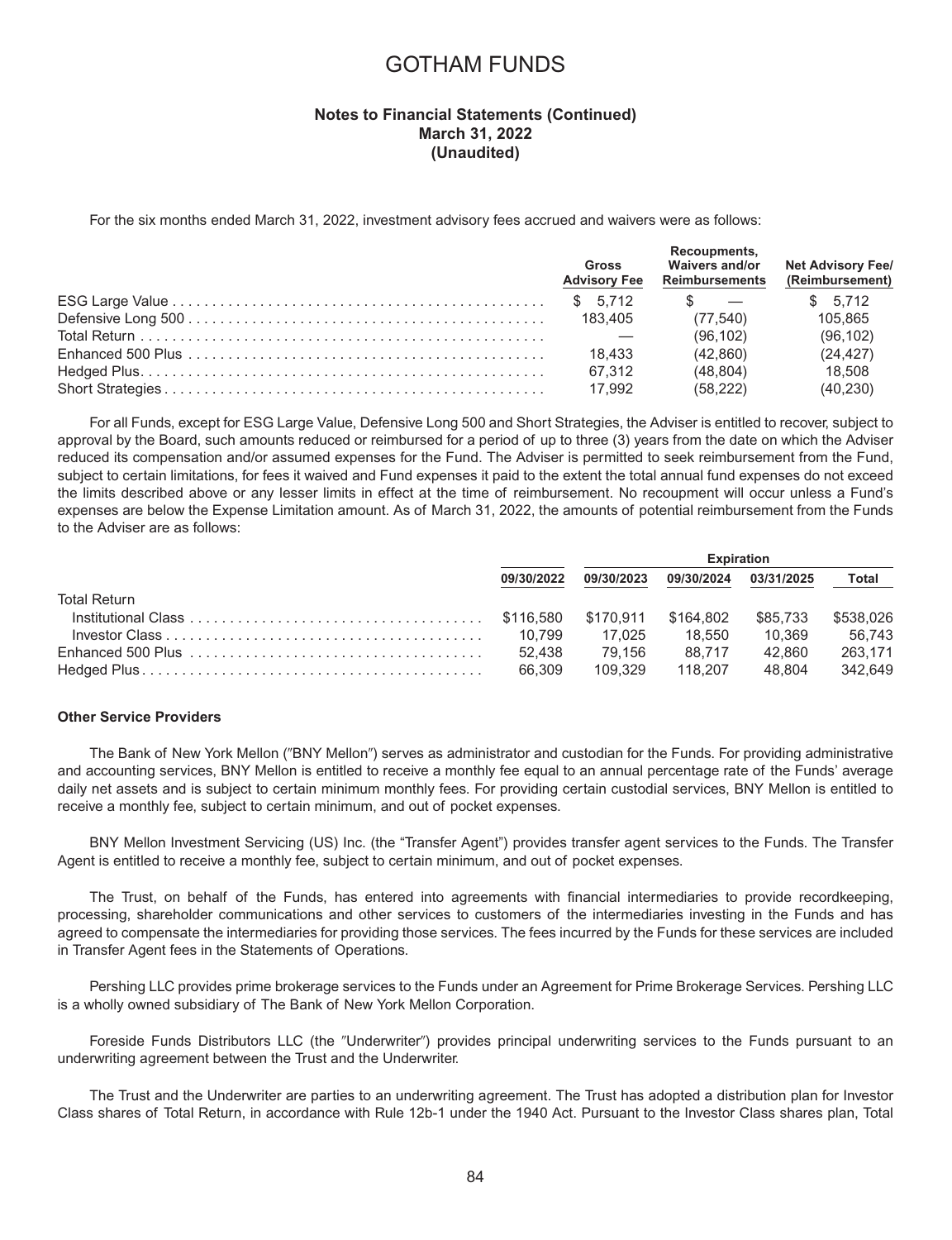### **Notes to Financial Statements (Continued) March 31, 2022 (Unaudited)**

Return compensates the Underwriter for direct and indirect costs and expenses incurred in connection with advertising, marketing and other distribution services in an amount not to exceed 0.25%, on an annualized basis of the average daily net assets of Total Return's Investor Class shares.

### **Trustees and Officers**

The Trust is governed by its Board of Trustees. The Trustees receive compensation in the form of an annual retainer and per meeting fees for their services to the Trust. An employee of BNY Mellon serves as the Secretary of the Trust and is not compensated by the Funds or the Trust.

JW Fund Management LLC ("JWFM") provides a Principal Executive Officer and Principal Financial Officer, respectively, to the Trust. Alaric Compliance Services LLC ("Alaric") provided the Trust with a Chief Compliance Officer and an Anti-Money Laundering Officer until December 6, 2021. Effective December 7, 2021, Foreside Consulting LLC ("Foreside") provides the Trust with a Chief Compliance Officer and an Anti-Money Laundering Officer. JWFM, Alaric and Foreside are compensated for their services provided to the Trust.

#### **Investment in Affiliated Funds**

The following table lists each issuer owned by Total Return that may be deemed an "affiliated company" under the 1940 Act, as well as transactions that occurred in the security of such issuers during the six months ended March 31, 2022:

| Name of Issuer                                | Value at<br>09/30/21 | <b>Purchase</b><br>Cost | <b>Sales</b><br><b>Proceeds</b> | <b>Net</b><br><b>Realized</b><br>Gain/(Loss) | Change in<br><b>Unrealized</b><br>Appreciation/<br>(Depreciation) | Value at<br>03/31/22 | <b>Shares</b><br>Held at<br>03/31/22 | <b>Dividend</b><br><b>Income</b> |
|-----------------------------------------------|----------------------|-------------------------|---------------------------------|----------------------------------------------|-------------------------------------------------------------------|----------------------|--------------------------------------|----------------------------------|
| <b>Gotham Defensive</b>                       |                      |                         |                                 |                                              |                                                                   |                      |                                      |                                  |
| Long 500 Fund                                 | \$2,689,109          | 18,607<br>\$            | \$26,549                        | \$<br>3,960                                  | \$258,974                                                         | \$2,944,101          | 208.358                              | \$<br>18,607                     |
| Gotham Enhanced                               |                      |                         |                                 |                                              |                                                                   |                      |                                      |                                  |
| $500$ ETF                                     | 5,382,364            |                         | 110,167                         | 11,101                                       | 333,206                                                           | 5,616,504            | 228,200                              | 13,632                           |
| Gotham Enhanced                               |                      |                         |                                 |                                              |                                                                   |                      |                                      |                                  |
| <b>S&amp;P 500 Index</b>                      |                      |                         |                                 |                                              |                                                                   |                      |                                      |                                  |
| Fund $\ldots \ldots$                          | 4,029,451            | 281,293                 | 86,141                          | (430)                                        | 23,285                                                            | 4,247,458            | 262,675                              | 43,582                           |
| Gotham Hedged                                 |                      |                         |                                 |                                              |                                                                   |                      |                                      |                                  |
| Core Fund                                     | 4,057,027            | 717.765                 | 43.400                          | 2,358                                        | (403, 233)                                                        | 4,330,517            | 373.965                              | 53,193                           |
| Gotham Hedged                                 |                      |                         |                                 |                                              |                                                                   |                      |                                      |                                  |
| Plus Fund<br>1.1.1.1                          | 2,706,841            | 52,185                  | 182,159                         | 39,700                                       | 362.436                                                           | 2,979,003            | 227,058                              | 30,586                           |
| Gotham Large                                  |                      |                         |                                 |                                              |                                                                   |                      |                                      |                                  |
| Value Fund<br>$\cdot$ $\cdot$ $\cdot$ $\cdot$ | 5,324,591            | 1,000,689               | 79,960                          | (11, 886)                                    | (428, 150)                                                        | 5,805,284            | 378,935                              | 79,796                           |
| <b>Gotham Neutral</b>                         |                      |                         |                                 |                                              |                                                                   |                      |                                      |                                  |
| $Fund$                                        | 2,671,386            | 37,262                  | 19,216                          | (854)                                        | 276,671                                                           | 2,965,249            | 288,449                              |                                  |
| Total                                         | \$26,860,769         |                         |                                 | \$43,949                                     | \$423,189                                                         | \$28,888,116         |                                      | \$239,396                        |
|                                               |                      |                         |                                 |                                              |                                                                   |                      |                                      |                                  |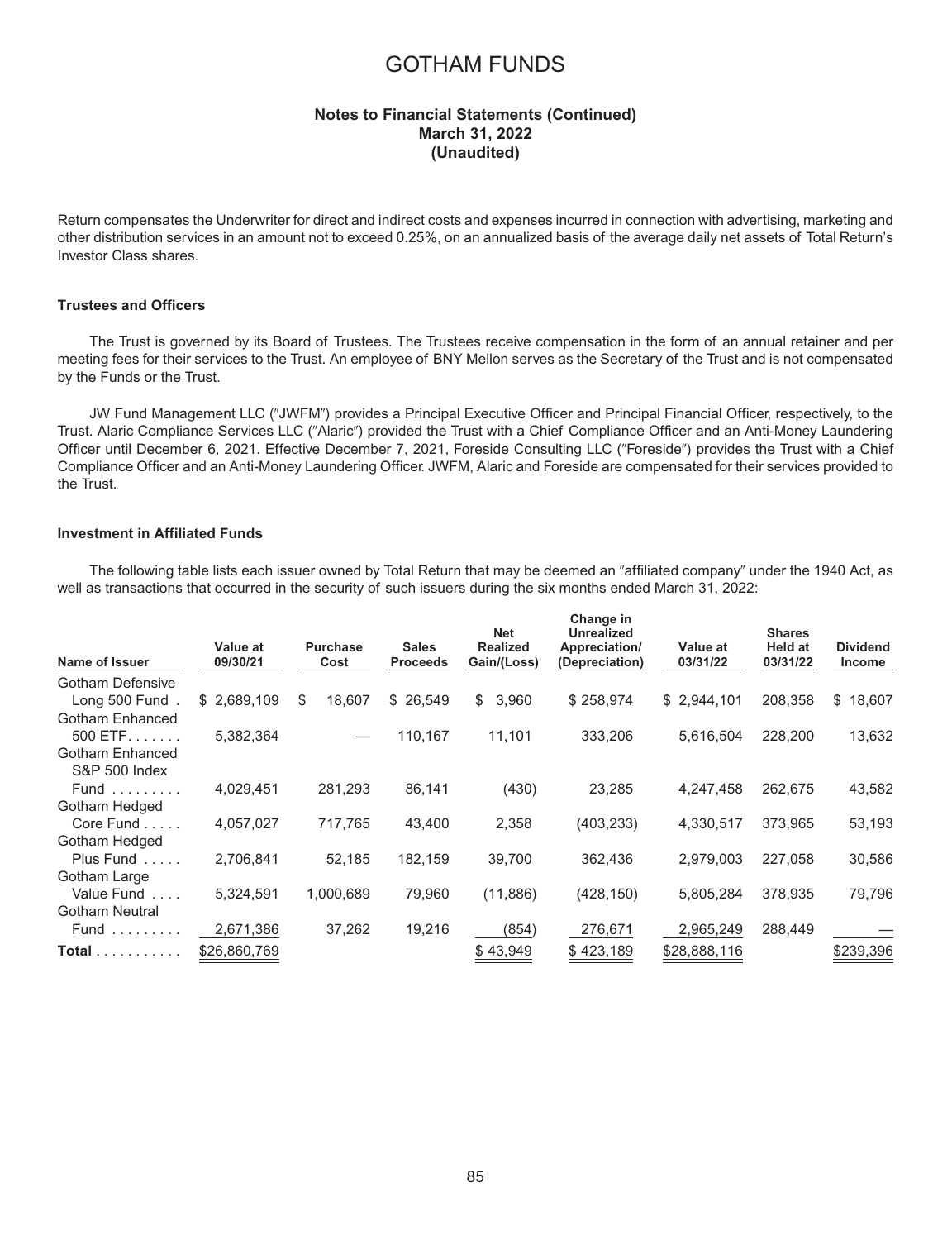## **Notes to Financial Statements (Continued) March 31, 2022 (Unaudited)**

#### **3. Investment in Securities**

For the six months ended March 31, 2022, aggregated purchases and sales of investment securities (excluding short-term investments) of the Funds were as follows:

| Sales ___        |
|------------------|
|                  |
|                  |
| 547.592          |
| 5.256.050        |
| 20.767.868       |
| 8.897.880        |
| <b>Purchases</b> |

For the six months ended March 31, 2022, the Funds had no purchases and sales of U.S. Government securities.

#### **4. Capital Share Transactions**

For the six months ended March 31, 2022 and the year ended September 30, 2021, transactions in capital shares (authorized shares unlimited) were as follows:

|                            | For the Six Months Ended<br><b>March 31, 2022</b><br>(Unaudited) |    | <b>For the Year Ended</b><br><b>September 30, 2021</b> |             |               |                |  |
|----------------------------|------------------------------------------------------------------|----|--------------------------------------------------------|-------------|---------------|----------------|--|
|                            | Value<br><b>Shares</b>                                           |    |                                                        |             | <b>Shares</b> | Value          |  |
| <b>ESG Large Value:</b>    |                                                                  |    |                                                        |             |               |                |  |
| <b>Institutional Class</b> |                                                                  |    |                                                        |             |               |                |  |
|                            |                                                                  | S  |                                                        |             | \$.           |                |  |
|                            | 11.596                                                           |    | 148.086                                                | 2,654       |               | 31,555         |  |
|                            |                                                                  |    |                                                        |             |               |                |  |
|                            |                                                                  |    |                                                        |             |               |                |  |
|                            | 11,596                                                           | \$ | 148,086                                                | 2,654       | \$            | 31,555         |  |
| Defensive Long 500:        |                                                                  |    |                                                        |             |               |                |  |
| <b>Institutional Class</b> |                                                                  |    |                                                        |             |               |                |  |
|                            | 33.700                                                           | S. | 473,908                                                | 14.121      | S.            | 169,005        |  |
|                            | 12.400                                                           |    | 169,751                                                | 42.153      |               | 476,753        |  |
|                            |                                                                  |    |                                                        |             |               |                |  |
|                            | (840, 587)                                                       |    | (11, 138, 241)                                         | (1,896,428) |               | (23,300,963)   |  |
|                            | (794, 487)                                                       |    | \$(10,494,582)                                         | (1,840,154) |               | \$(22,655,205) |  |
| Total Return:              |                                                                  |    |                                                        |             |               |                |  |
| <b>Institutional Class</b> |                                                                  |    |                                                        |             |               |                |  |
|                            | 10.948                                                           | S. | 150.661                                                | 4.359       | \$            | 50.461         |  |
|                            | 73,145                                                           |    | 977,942                                                | 13,436      |               | 151,823        |  |
|                            |                                                                  |    |                                                        |             |               | 45             |  |
|                            | (23, 284)                                                        |    | (312, 328)                                             | (395, 576)  |               | (4,790,616)    |  |
|                            | 60,809                                                           | \$ | 816,275                                                | (377,781)   | \$            | (4,588,287)    |  |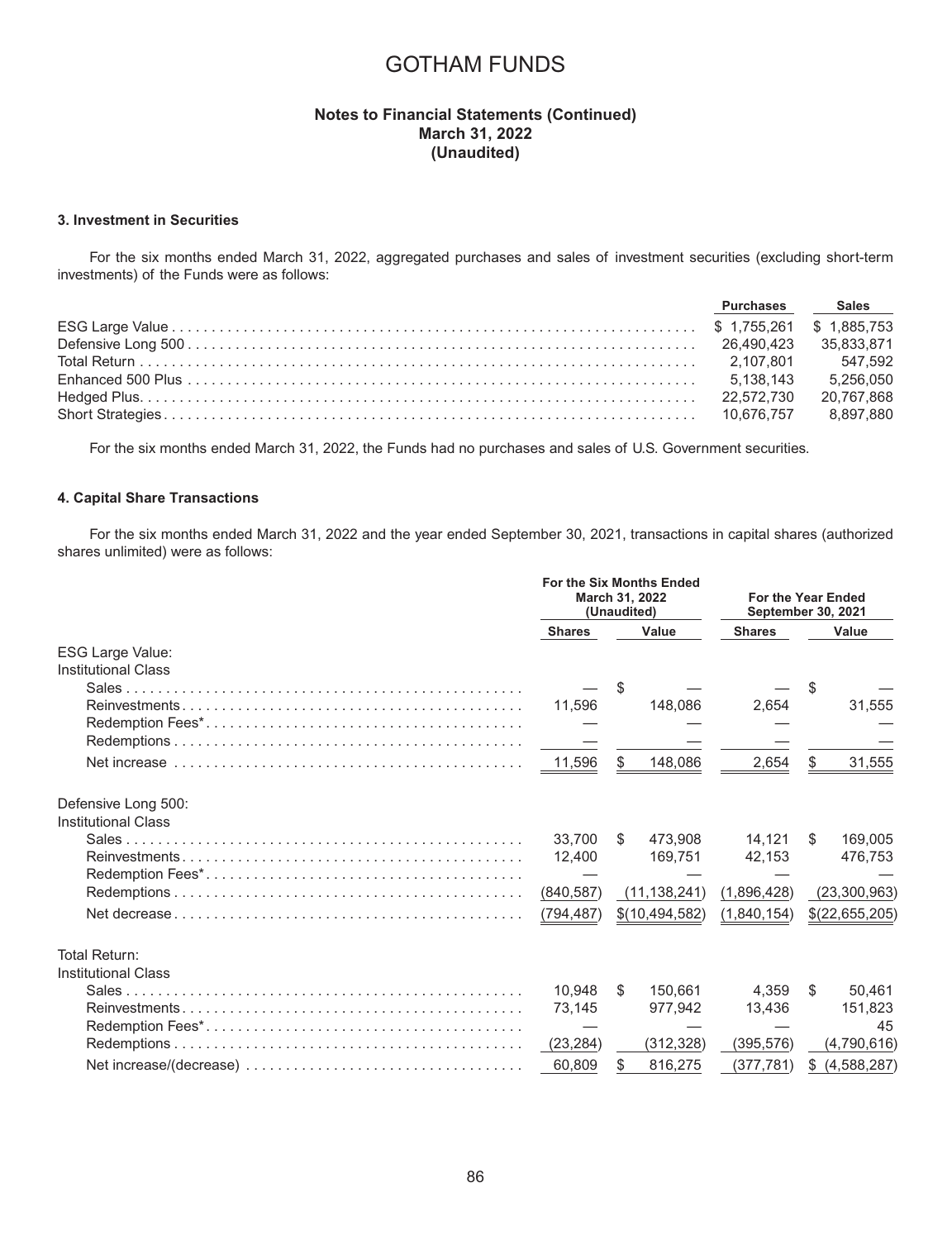## **Notes to Financial Statements (Continued) March 31, 2022 (Unaudited)**

|                                                  | <b>For the Six Months Ended</b><br>March 31, 2022<br>(Unaudited) |    | For the Year Ended<br><b>September 30, 2021</b> |               |    |                |
|--------------------------------------------------|------------------------------------------------------------------|----|-------------------------------------------------|---------------|----|----------------|
|                                                  | <b>Shares</b>                                                    |    | Value                                           | <b>Shares</b> |    | Value          |
| <b>Investor Class</b>                            |                                                                  |    |                                                 |               |    |                |
|                                                  | 1,308                                                            | S  | 17,758                                          | 16,324        | \$ | 198,612        |
|                                                  | 10,148                                                           |    | 135,579                                         | 969           |    | 10,943         |
|                                                  |                                                                  |    |                                                 |               |    | 5              |
|                                                  | (9,465)                                                          |    | (129, 398)                                      | (18, 296)     |    | (216, 465)     |
|                                                  | 1,991                                                            | \$ | 23,939                                          | (1,003)       | \$ | (6,905)        |
|                                                  | 62,800                                                           | \$ | 840,214                                         | (378, 784)    | \$ | (4, 595, 192)  |
| Enhanced 500 Plus:<br><b>Institutional Class</b> |                                                                  |    |                                                 |               |    |                |
|                                                  | 474                                                              | \$ | 6,250                                           | 2,223         | \$ | 27,919         |
|                                                  | 30,393                                                           |    | 411,225                                         | 2,670         |    | 32,071         |
|                                                  |                                                                  |    |                                                 |               |    |                |
|                                                  | (14, 723)                                                        |    | (199, 198)                                      | (1, 303)      |    | (15, 651)      |
|                                                  | 16,144                                                           | \$ | 218,277                                         | 3,590         | \$ | 44,339         |
| Hedged Plus:                                     |                                                                  |    |                                                 |               |    |                |
| <b>Institutional Class</b>                       |                                                                  |    |                                                 |               |    |                |
|                                                  | 1.717                                                            | \$ | 21,600                                          | 467.743       | S  | 4,681,900      |
|                                                  | 11,641                                                           |    | 145,983                                         | 6,077         |    | 57,670         |
|                                                  |                                                                  |    | 2,519                                           |               |    |                |
|                                                  | (15, 590)                                                        |    | (197, 937)                                      | (264, 777)    |    | (2,849,955)    |
|                                                  | (2, 232)                                                         | \$ | (27, 835)                                       | 209,043       | \$ | 1,889,615      |
| Short Strategies:                                |                                                                  |    |                                                 |               |    |                |
| <b>Institutional Class</b>                       |                                                                  |    |                                                 |               |    |                |
|                                                  | 368,845                                                          | S  | 2,432,450                                       | 253,119       | S  | 1,646,780      |
|                                                  | 6,166                                                            |    | 37,179                                          | 598           |    | 3,554          |
|                                                  |                                                                  |    |                                                 |               |    | 78             |
|                                                  | (30, 812)                                                        |    | (194, 675)                                      | (5,067,579)   |    | (30, 171, 106) |
|                                                  | 344,199                                                          | \$ | 2,274,954                                       | (4,813,862)   |    | \$(28,520,694) |

 $*$  There is a 1.00% redemption fee that may be charged on shares redeemed which have been held 30 days or less. The redemption fees are retained by each Fund for the benefit of the remaining shareholders and recorded as paid-in capital.

#### **Significant Shareholders**

As of March 31, 2022, the Funds below had shareholders that held 10% or more of the total outstanding shares of each respective Fund. Transactions by these shareholders may have a material impact on each respective Fund.

| <b>ESG Large Value</b> |  |
|------------------------|--|
| Defensive Long 500     |  |
|                        |  |
|                        |  |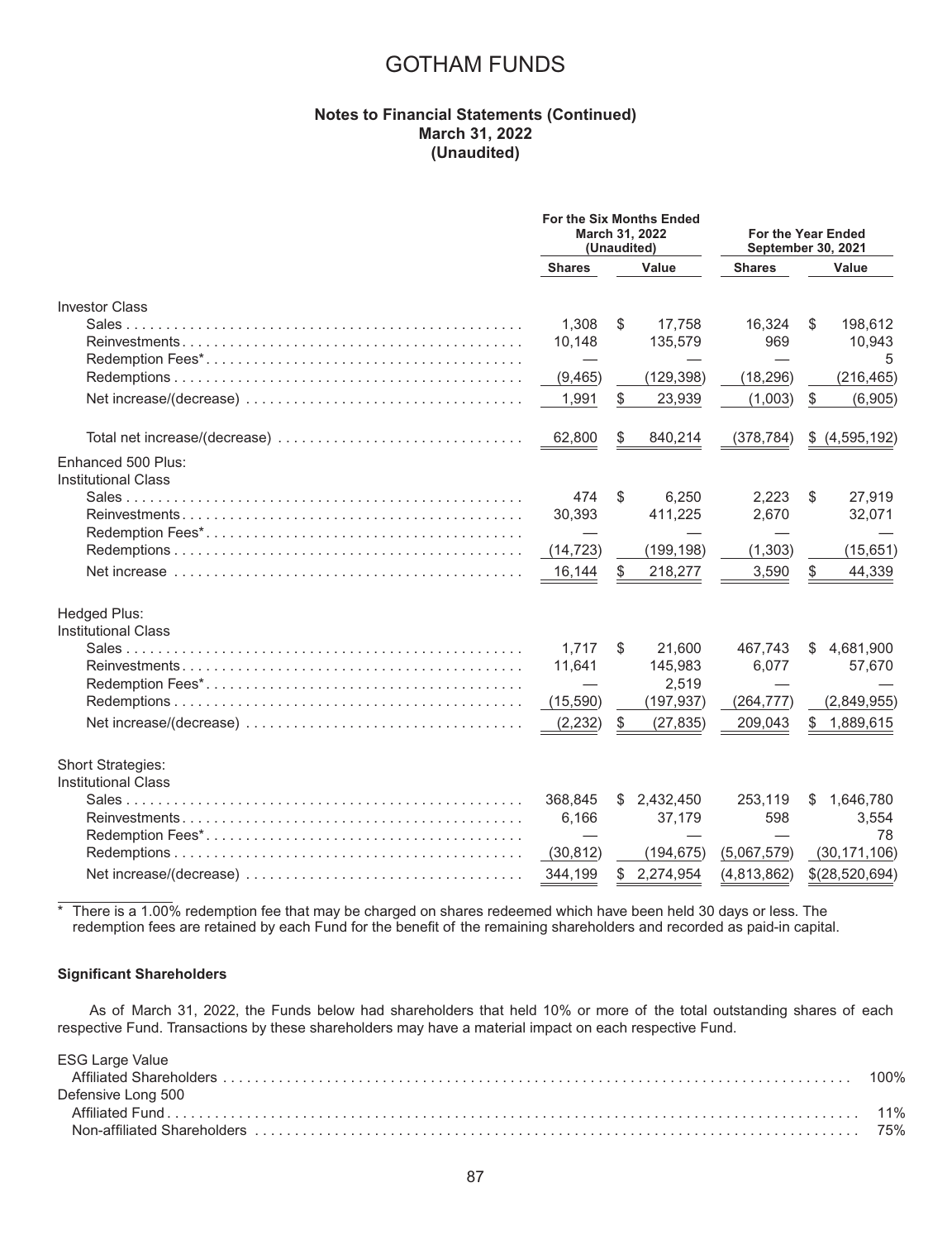### **Notes to Financial Statements (Continued) March 31, 2022 (Unaudited)**

| <b>Total Return</b>     |  |
|-------------------------|--|
|                         |  |
|                         |  |
| Enhanced 500 Plus       |  |
|                         |  |
| <b>Hedged Plus</b>      |  |
|                         |  |
|                         |  |
| <b>Short Strategies</b> |  |
|                         |  |

#### **5. Securities Lending**

All Funds may lend securities to financial institutions, such as broker-dealers, and are required to be secured continuously by collateral in cash, cash equivalents, letter of credit or U.S. Government securities maintained on a current basis at an amount at least equal to the market value of the securities loaned. Cash collateral received, pursuant to investment guidelines established by the Funds and approved by the Board, is invested in short-term investments and/or securities consistent with the Fund's investment objective. Securities purchased with cash collateral are included in market value of securities designated as collateral for securities on loan on the Statements of Assets and Liabilities. All such investments are made at the risk of the Funds and, as such, the Funds are liable for investment losses. The Funds pay a fee on the cash collateral received by the Funds at a rate equal to the Federal Funds (Open) rate plus 40 basis points with respect to the cash collateral received on those securities on loan that have a rebate that equals or exceeds the greater of either the Federal Funds (Open) rate minus 10 basis points or zero. These fees are included in the fees on cash collateral on the Statements of Operations. Such loans would involve risks of delay in receiving additional collateral in the event the value of the collateral decreased below the value of the securities loaned or of delay in recovering the securities loaned or even loss of rights in the collateral should the borrower of the securities fail financially. However, loans will be made only to borrowers deemed by the Adviser to be of good standing and only when, in the Adviser's judgment, the income to be earned from the loans justifies the attendant risks. Any loans of a Fund's securities will be fully collateralized and marked to market daily. When the collateral falls below specified amounts, the lending agent will use its best effort to obtain additional collateral on the next business day to meet required amounts under the security lending agreement. Securities on loan are not used as collateral for swaps or as collateral for short securities, if any. During the six months ended March 31, 2022, none of the Funds entered into the securities lending program or had any income generated from the program.

Securities lending transactions are entered into by the Funds under a Master Securities Lending Agreement ("MSLA") which permits the Funds, under certain circumstances including an event of default (such as bankruptcy or insolvency), to offset amounts payable by the Funds to the same counterparty against amounts to be received from that counterparty and create one single net payment due to or from the Funds. The Funds had no open securities lending transactions which were subject to a MSLA as of March 31, 2022.

#### **6. Federal Tax Information**

The Funds have followed the authoritative guidance on accounting for and disclosure of uncertainty in tax positions, which requires the Funds to determine whether a tax position is more likely than not to be sustained upon examination, including resolution of any related appeals or litigation processes, based on the technical merits of the position. Tax positions not deemed to meet the more-likely-than-not threshold would be recorded as tax benefit or expense in the current year.Each Fund has determined that there was no effect on the financial statements from following this authoritative guidance. In the normal course of business, the Funds are subject to examination by federal, state and local jurisdictions, where applicable, for tax years for which applicable statutes of limitations have not expired.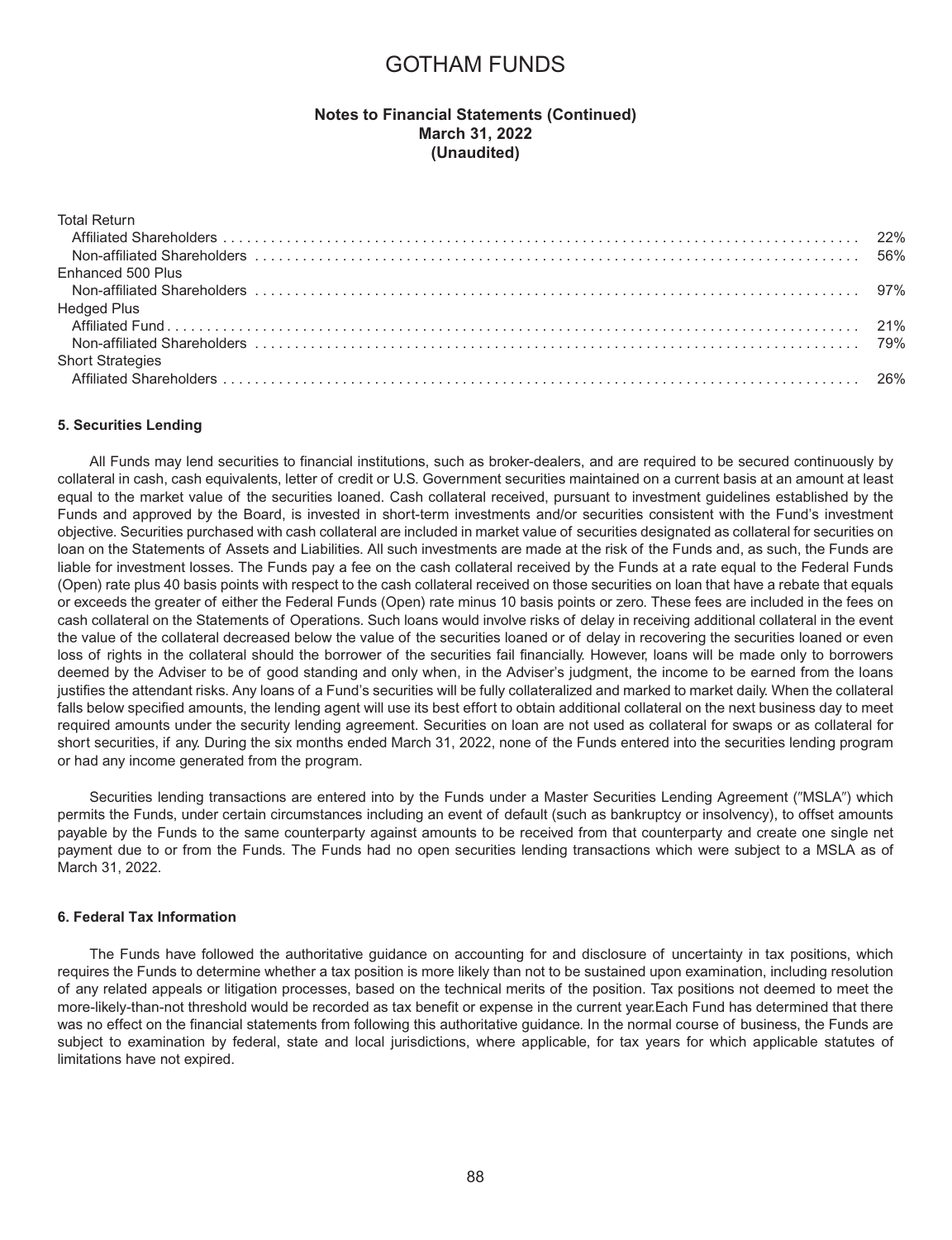## **Notes to Financial Statements (Continued) March 31, 2022 (Unaudited)**

The tax character of distributions paid by the Funds during the year ended September 30, 2021, were as follows:

| Ordinary<br>Income<br><b>Dividend</b> | <b>Long-Term</b><br><b>Capital Gain</b><br><b>Dividend</b> | Return<br>of Capital |
|---------------------------------------|------------------------------------------------------------|----------------------|
|                                       | \$47,502                                                   | $\mathcal{S}-$       |
|                                       |                                                            |                      |
|                                       |                                                            |                      |
|                                       |                                                            |                      |
| 57.670                                |                                                            |                      |
| 3.624                                 |                                                            |                      |

Distributions from net investment income and short-term capital gains are treated as ordinary income for federal income tax purposes.

As of September 30, 2021, the components of distributable earnings on a tax basis were as follows:

|                    | <b>Capital Loss</b><br>Carryforward | Undistributed<br>Ordinary<br><b>Income</b> | Undistributed<br><b>Long-Term</b><br>Gain | Unrealized<br>Appreciation/<br>(Depreciation) | Qualified<br>Late-Year<br><b>Losses</b> |
|--------------------|-------------------------------------|--------------------------------------------|-------------------------------------------|-----------------------------------------------|-----------------------------------------|
| ESG Large Value \$ | and the state of the state of the   | \$56.152                                   | \$184.463                                 | \$189.373                                     | -S<br>$\overline{\phantom{0}}$          |
|                    |                                     | 165.147                                    |                                           | 8.062.888                                     |                                         |
|                    |                                     | 449.941                                    | 621.623                                   | 2.097.448                                     |                                         |
|                    |                                     | 9.961                                      | 341.295                                   | 600.501                                       |                                         |
|                    | (592.028)                           | 116.113                                    |                                           | 1.918.545                                     |                                         |
|                    | (16, 452, 807)                      |                                            |                                           | 5.923                                         | (24, 839)                               |

The differences between the book and tax basis components of distributable earnings relate primarily to the timing and recognition of income and gains for federal income tax purposes. The temporary differences as of September 30, 2021, were primarily attributed to wash sales and deferral of loss on unsettled short sale transactions. Foreign currency and short-term capital gains are reported as ordinary income for federal income tax purposes.

As of March 31, 2022, the federal tax cost, aggregated gross unrealized appreciation and depreciation of securities held by the Funds were as follows:

|                                                                                           | Federal<br>Tax Cost* | Unrealized<br>Appreciation | Unrealized<br>(Depreciation) | <b>Net Unrealized</b><br>Appreciation/<br>(Depreciation) |
|-------------------------------------------------------------------------------------------|----------------------|----------------------------|------------------------------|----------------------------------------------------------|
|                                                                                           | \$1,280,357          | \$ 207.089                 | \$<br>(25.310)               | \$181,779                                                |
|                                                                                           | 22.983.955           | 9.479.763                  | (1.040.441)                  | 8.439.322                                                |
|                                                                                           | 26.318.066           | 2.915.353                  | (345.303)                    | 2.570.050                                                |
| $Enhanced 500 Plus \ldots \ldots \ldots \ldots \ldots \ldots \ldots \ldots \ldots \ldots$ | 4.247.832            | 1.111.407                  | (243,094)                    | 868.313                                                  |
|                                                                                           | 21.917.583           | 5.047.400                  | (823.940)                    | 4.223.460                                                |
|                                                                                           | 3.551.544            | 438.317                    | (398, 693)                   | 39.624                                                   |

Because tax adjustments are calculated annually at the end of the Fund's fiscal year, the above table does not reflect tax adjustments for the current fiscal year. For the previous year's federal income tax information, please refer to the Notes to Financial Statements section in the Fund's most recent annual report.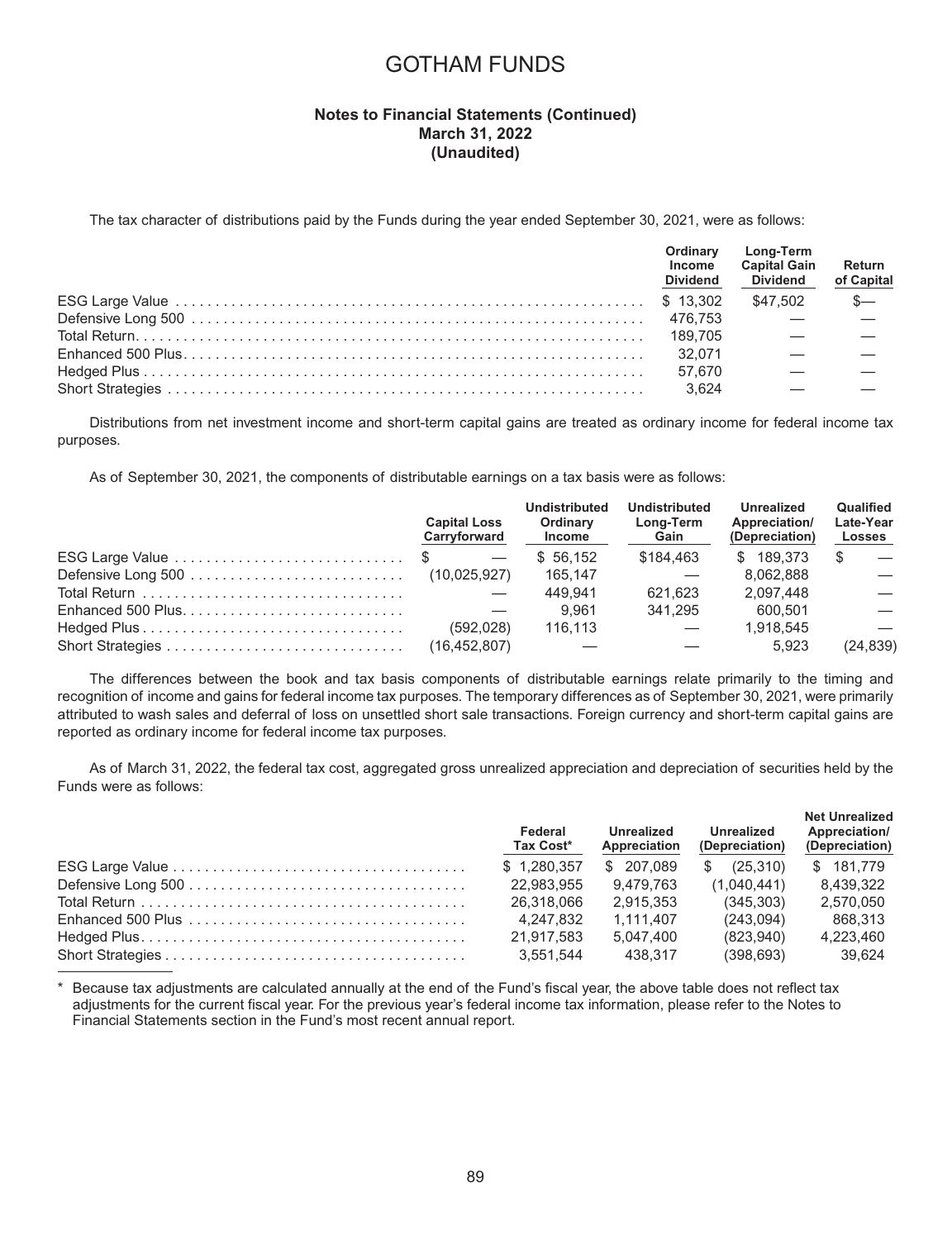## **Notes to Financial Statements (Concluded) March 31, 2022 (Unaudited)**

Pursuant to federal income tax rules applicable to regulated investment companies, the Funds may elect to treat certain capital losses between November 1 and September 30 and late year ordinary losses ((i) ordinary losses between January 1 and September 30 or (ii) specified ordinary losses between November 1 and September 30) as occurring on the first day of the following tax year. For the year ended September 30, 2021, any amount of losses elected within the tax return will not be recognized for federal income tax purposes until October 1, 2021. For the year ended September 30, 2021, the Funds deferred to October 1, 2021 the following losses:

| <b>Losses Deferral</b> | Late-Year Ordinary Short-Term Capital Long-Term Capital<br><b>Loss Deferral</b> | Loss Deferral |
|------------------------|---------------------------------------------------------------------------------|---------------|
| \$24.839               | $S-$                                                                            |               |

Accumulated capital losses represent net capital loss carryforwards as of September 30, 2021 that may be available to offset future realized capital gains and thereby reduce future capital gains distributions. For Short Strategies, the future use of available capital loss carryforwards may be subject to limitation under Internal Revenue Code Section 382. The Funds are permitted to carry forward capital losses for an unlimited period. Capital losses that are carried forward will retain their character as either short-term or long-term capital losses. As of September 30, 2021, the following Funds had long-term and short-term capital loss carryforwards in the following amounts:

|                                     | <b>Capital Loss Carryforward</b> |  |
|-------------------------------------|----------------------------------|--|
|                                     | Short-Term Long-Term             |  |
|                                     |                                  |  |
|                                     |                                  |  |
| 16,412,396 40,411 16,412,396 40,411 |                                  |  |

#### **7. Subsequent Events**

Management has evaluated the impact of all subsequent events on the Funds through the date the financial statements were available to be issued, and has determined that there are no material subsequent events requiring recognition or disclosure in the financial statements.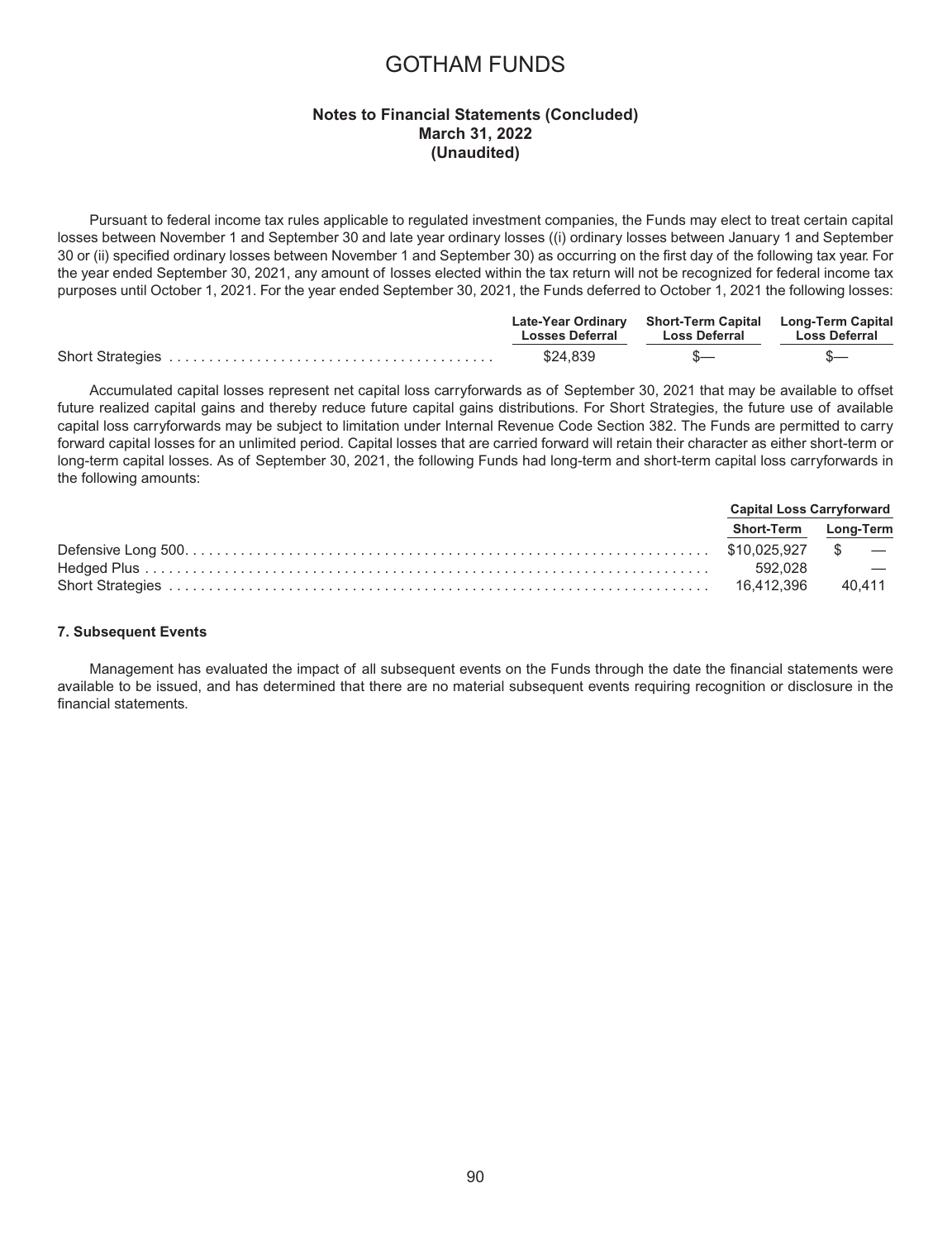## **Other Information (Unaudited)**

#### **Proxy Voting**

Policies and procedures that the Funds uses to determine how to vote proxies relating to portfolio securities as well as information regarding how the Fund voted proxies relating to portfolio securities for the most recent 12-month period ended June 30 are available without charge, upon request, by calling 1 (877) 974-6852 and on the Securities and Exchange Commission's ("SEC") website at *<http://www.sec.gov.>*

#### **Quarterly Portfolio Schedules**

The Trust files its complete schedule of portfolio holdings with the SEC for the first and third fiscal quarters of each fiscal year (quarters ended December 31 and June 30) as an exhibit to their reports on Form N-PORT. The Trust's portfolio holdings on Form N-PORT are available on the SEC's website at *<http://www.sec.gov.>*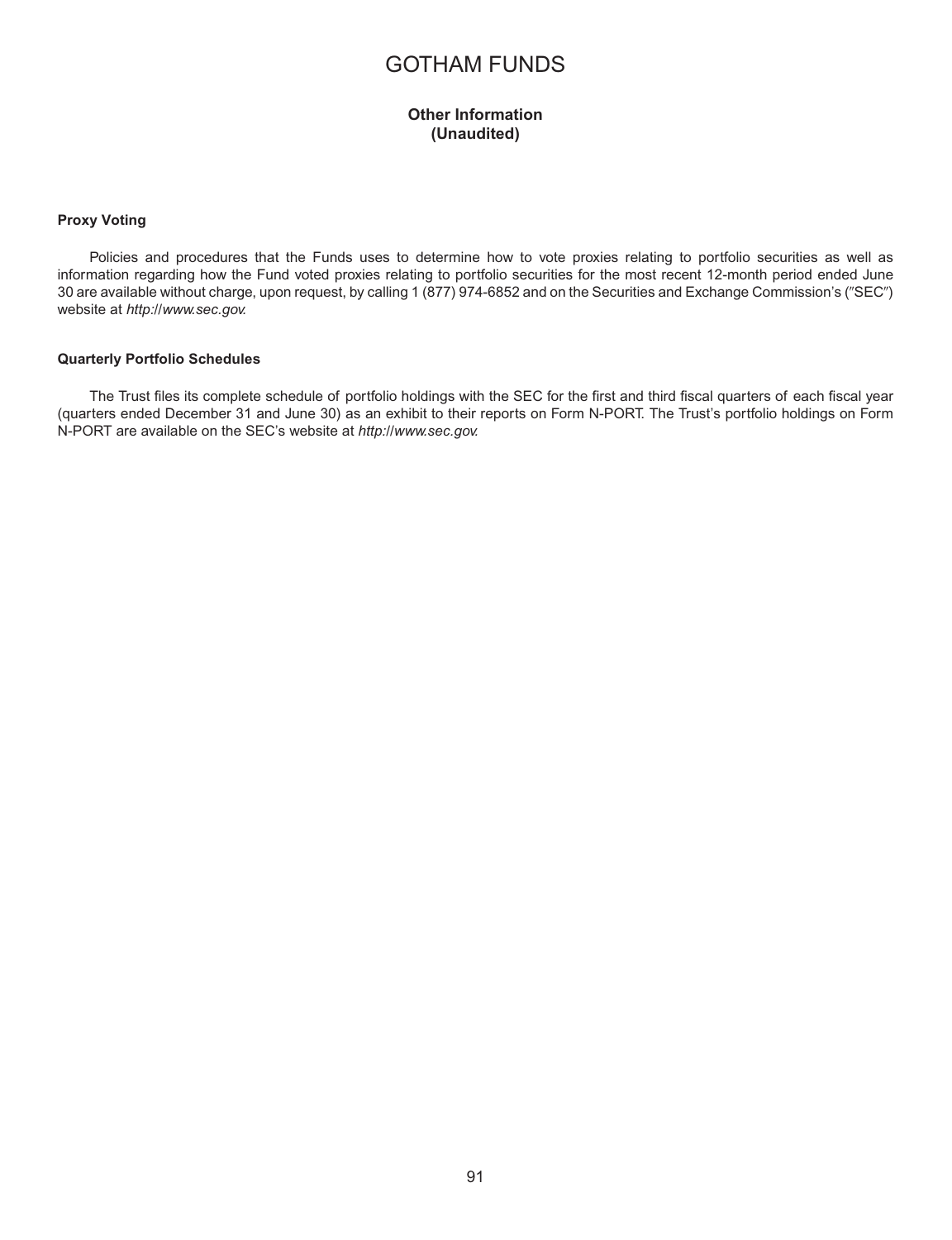### **Statement Regarding Liquidity Risk Management Program (Unaudited)**

On October 16, 2016, the Securities and Exchange Commission adopted Rule 22e-4 under the Investment Company Act of 1940, as amended (the "Liquidity Rule") to promote effective liquidity risk management throughout the open-end investment company industry, thereby reducing the risk that funds will be unable to meet their redemption obligations and mitigating dilution of the interests of fund shareholders.

The Board of Trustees (the "Board") of FundVantage Trust, on behalf of the Gotham Funds (each a "Fund" and, collectively, the "Funds"), met on December 1-2, 2021 (the "Meeting") to review the liquidity risk management program (the "Program") applicable to the Funds, pursuant to the Liquidity Rule. The Board has appointed a committee of individuals to serve as the program administrator for the Funds' Program (the "Program Committee"). At the Meeting, the Program Committee provided the Board with a report that addressed the operation of the Program and assessed its adequacy and effectiveness of implementation and any material changes to the Program as of September 30, 2021 (the "Report").

The Report described the Program's liquidity classification methodology. It also described the Program Committee's methodology in determining whether a Highly Liquid Investment Minimum (a "HLIM") is necessary and noted that, given the composition of each Fund's portfolio holdings, a HLIM was not currently required for any of the Funds.

The Report noted that the Program complied with the key factors for consideration under the Liquidity Rule for assessing, managing and periodically reviewing liquidity risk, as follows:

**A. Each Fund's investment strategy and liquidity of Fund investments during both normal and reasonably foreseeable stressed conditions:** As part of the Report, the Program Committee reviewed each Fund's strategy and its determination that the strategy remains appropriate for an open-end fund structure. This determination was based on each Fund's holdings of Highly Liquid Investments, the diversification of holdings and the related average position size of the holdings.

**B. Short-term and long-term cash flow projections during both normal and reasonably foreseeable stressed conditions:** As part of the Report, the Program Committee reviewed historical net redemption activity and noted that it used this information as a component to establish each Fund's reasonably anticipated trading size. Each Fund has adopted an in-kind redemption policy which may be utilized to meet larger redemption requests. The Program Committee also took into consideration each Fund's shareholder ownership concentration and the fact that shares of the Funds are offered through intermediaries. The intermediary agreements increase the likelihood of large unanticipated redemptions, meaning a Fund may not have the ability to conduct an orderly sale of portfolio securities. The amount of assets a Fund has on these platforms is a significant factor in the ability of the Fund to meet redemption expectations. In light of each Fund's holdings, it was noted that each Fund maintains a high level of liquidity to meet shareholder redemptions under both normal and stressed market conditions.

**C. Holdings of cash and cash equivalents, as well as borrowing arrangements:** As part of the Report, the Program Committee reviewed any changes in each Fund's cash and cash equivalents positions in response to current/anticipated redemption activity or market conditions. It was noted that the Funds do not currently have a borrowing or other credit funding arrangement.